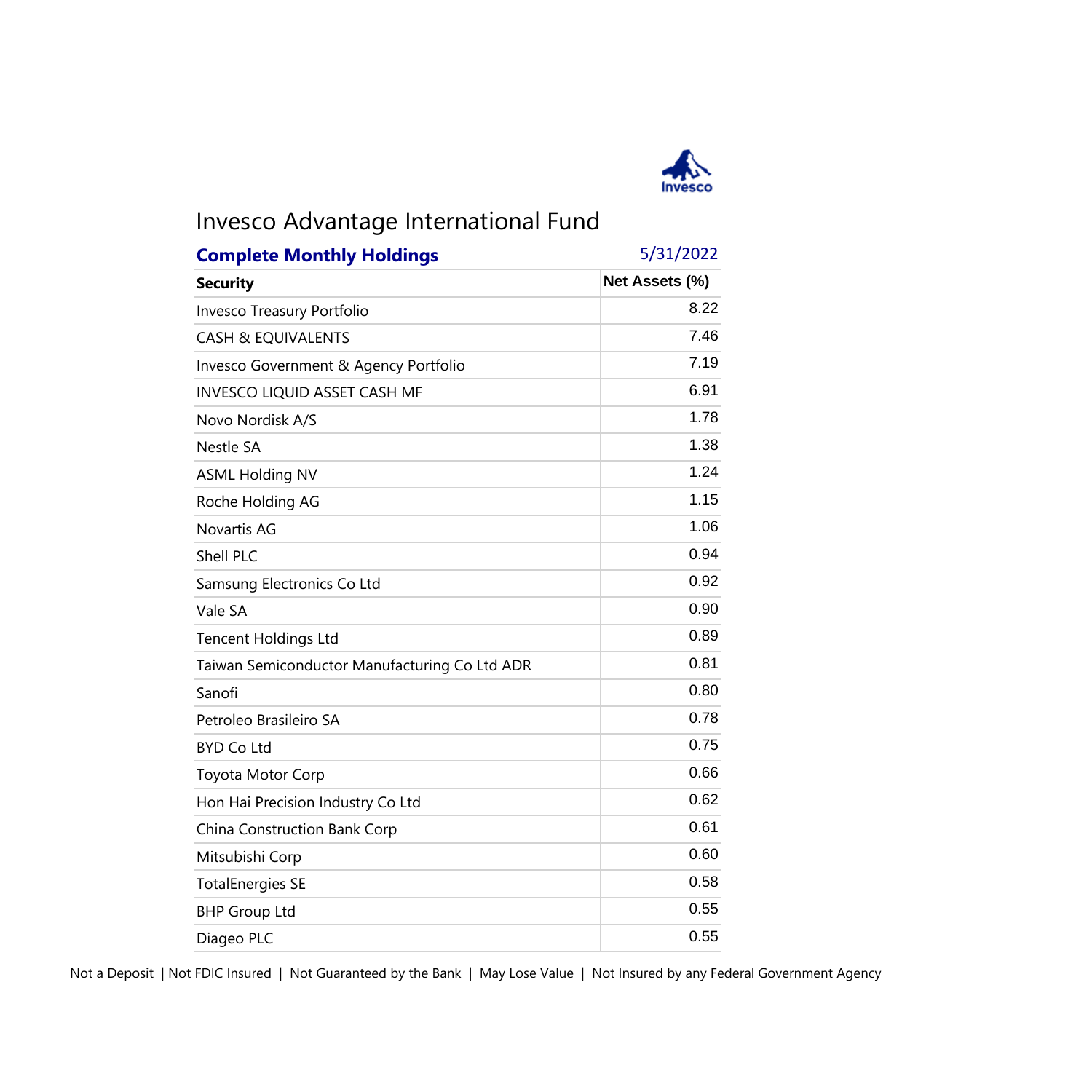

| <b>Complete Monthly Holdings</b>          | 5/31/2022      |
|-------------------------------------------|----------------|
| <b>Security</b>                           | Net Assets (%) |
| Takeda Pharmaceutical Co Ltd              | 0.53           |
| <b>British American Tobacco PLC</b>       | 0.52           |
| Rio Tinto PLC                             | 0.50           |
| <b>GSK PLC</b>                            | 0.50           |
| <b>BNP Paribas SA</b>                     | 0.48           |
| Nippon Telegraph & Telephone Corp         | 0.46           |
| EssilorLuxottica SA                       | 0.45           |
| AstraZeneca PLC                           | 0.45           |
| Iberdrola SA                              | 0.44           |
| <b>Allianz SE</b>                         | 0.42           |
| Deutsche Telekom AG                       | 0.42           |
| Honda Motor Co Ltd                        | 0.41           |
| Rio Tinto Ltd                             | 0.39           |
| AP Moller - Maersk A/S                    | 0.38           |
| Sector Re V Ltd                           | 0.38           |
| Mercedes-Benz Group AG                    | 0.38           |
| Mitsubishi UFJ Financial Group Inc        | 0.37           |
| AXA SA                                    | 0.37           |
| <b>UBS Group AG</b>                       | 0.37           |
| SAP SE                                    | 0.36           |
| <b>Bridgestone Corp</b>                   | 0.35           |
| SK Hynix Inc                              | 0.34           |
| <b>Baidu Inc ADR</b>                      | 0.34           |
| LVMH Moet Hennessy Louis Vuitton SE       | 0.33           |
| Industrial & Commercial Bank of China Ltd | 0.33           |
| L'Oreal SA                                | 0.32           |
| Wal-Mart de Mexico SAB de CV              | 0.30           |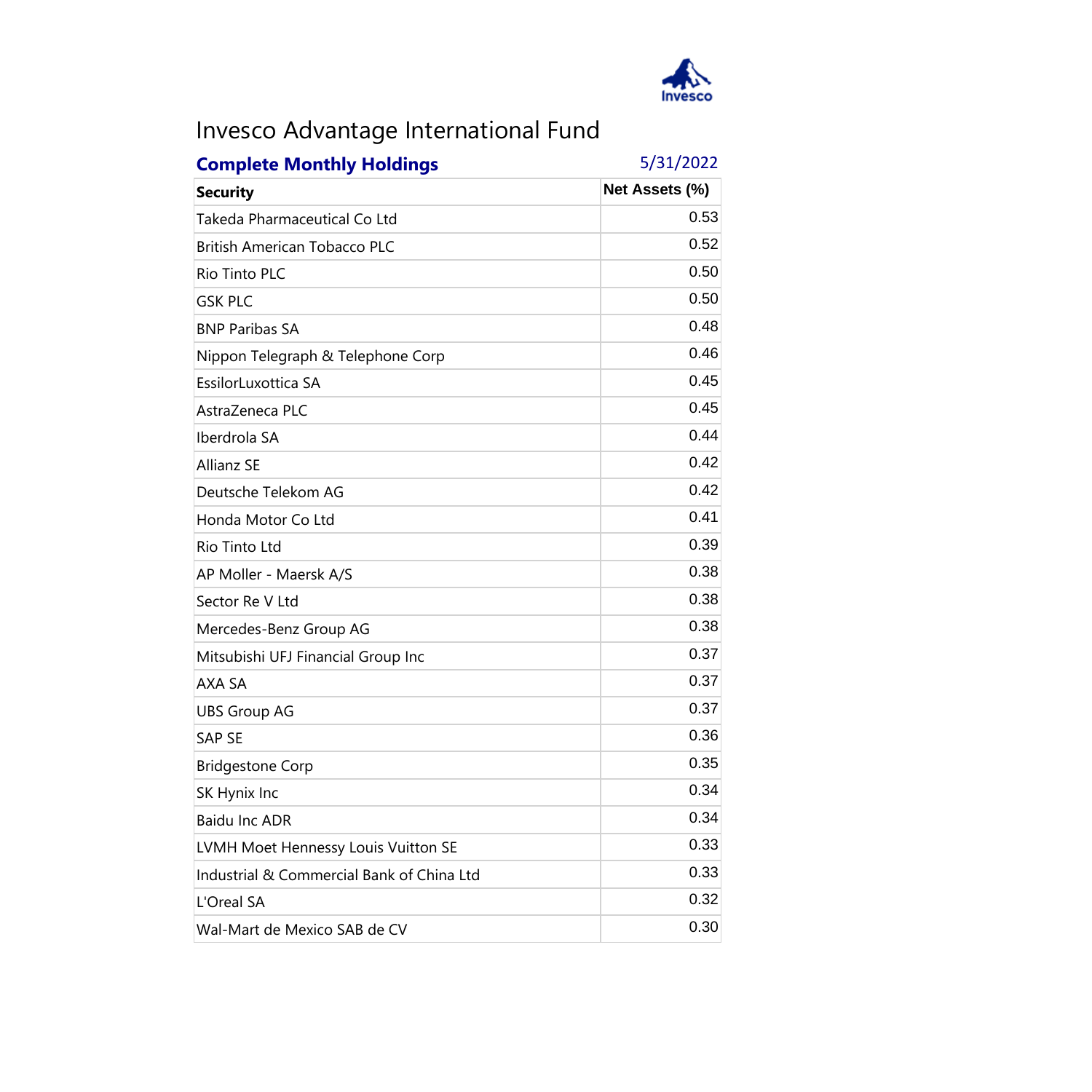

| <b>Complete Monthly Holdings</b>        | 5/31/2022      |
|-----------------------------------------|----------------|
| <b>Security</b>                         | Net Assets (%) |
| Volkswagen AG                           | 0.30           |
| Koninklijke Ahold Delhaize NV           | 0.30           |
| Alibaba Group Holding Ltd               | 0.30           |
| MOUNT LOGAN RE LTD Pfd                  | 0.30           |
| MediaTek Inc                            | 0.29           |
| Bank of China Ltd                       | 0.29           |
| <b>Glencore PLC</b>                     | 0.29           |
| Unilever PLC                            | 0.29           |
| <b>ING Groep NV</b>                     | 0.28           |
| Cie de Saint-Gobain                     | 0.28           |
| PetroChina Co Ltd                       | 0.28           |
| Recruit Holdings Co Ltd                 | 0.28           |
| Anglo American PLC                      | 0.27           |
| <b>Tesco PLC</b>                        | 0.27           |
| Ping An Insurance Group Co of China Ltd | 0.27           |
| Mitsui & Co Ltd                         | 0.26           |
| <b>NXP Semiconductors NV</b>            | 0.26           |
| SK Telecom Co Ltd                       | 0.26           |
| Vodafone Group PLC                      | 0.26           |
| Olympus Corp                            | 0.26           |
| <b>FirstRand Ltd</b>                    | 0.25           |
| Atlassian Corp PLC                      | 0.25           |
| <b>HSBC Holdings PLC</b>                | 0.24           |
| Repsol SA                               | 0.23           |
| Anheuser-Busch InBev SA/NV              | 0.22           |
| Telefonica SA                           | 0.22           |
| Pinduoduo Inc ADR                       | 0.22           |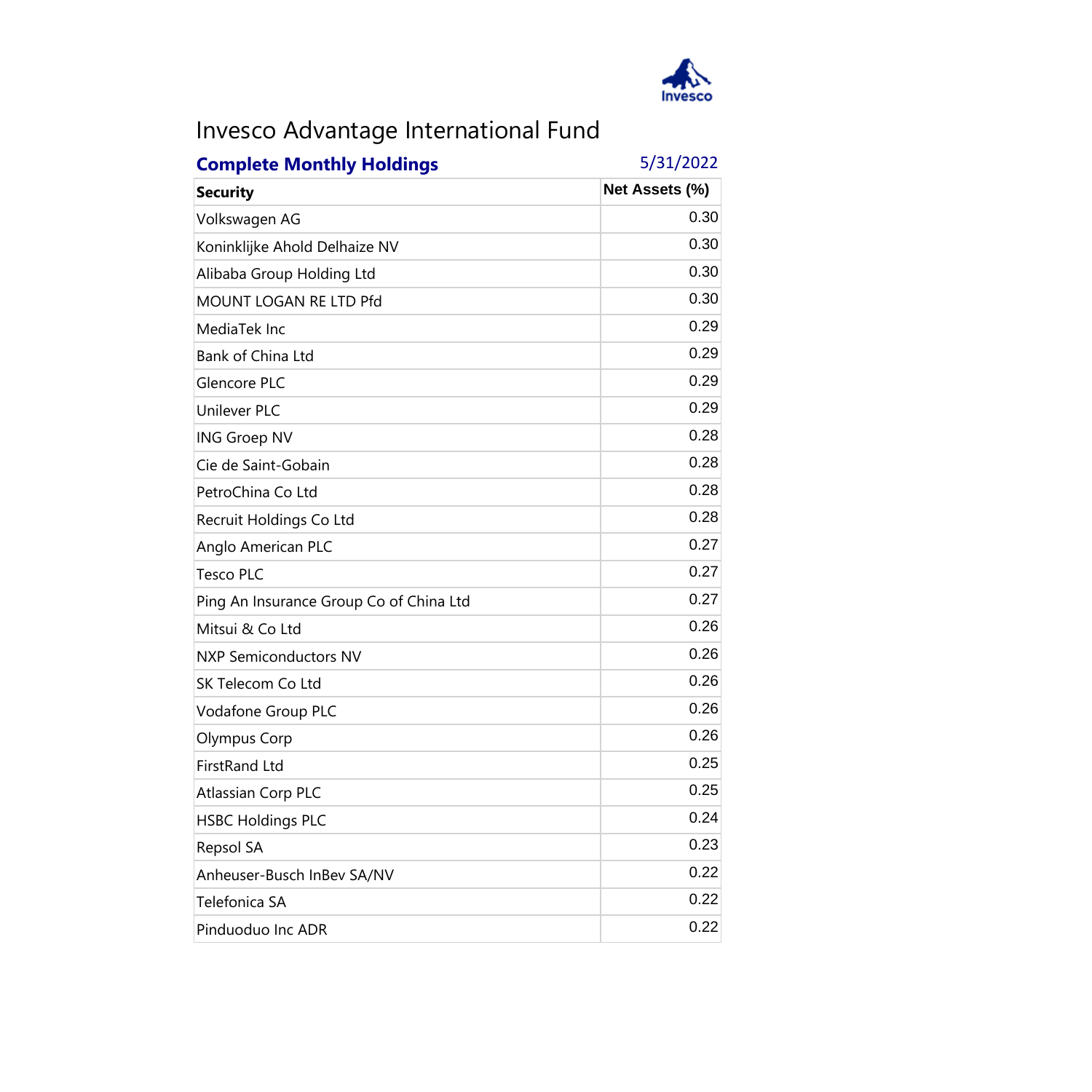

| <b>Complete Monthly Holdings</b> | 5/31/2022      |
|----------------------------------|----------------|
| <b>Security</b>                  | Net Assets (%) |
| Hitachi Ltd                      | 0.22           |
| Ferguson PLC                     | 0.22           |
| Li Ning Co Ltd                   | 0.22           |
| Banco do Brasil SA               | 0.22           |
| B3 SA - Brasil Bolsa Balcao      | 0.22           |
| Tokyo Electron Ltd               | 0.22           |
| Merck KGaA                       | 0.21           |
| Siemens AG                       | 0.21           |
| Astellas Pharma Inc              | 0.21           |
| Japan Post Holdings Co Ltd       | 0.21           |
| Nintendo Co Ltd                  | 0.21           |
| Adyen NV                         | 0.21           |
| Standard Bank Group Ltd          | 0.20           |
| Telkom Indonesia Persero Tbk PT  | 0.20           |
| Fresenius SE & Co KGaA           | 0.20           |
| Hoya Corp                        | 0.20           |
| United Microelectronics Corp ADR | 0.20           |
| Credit Suisse Group AG           | 0.20           |
| Nokia Oyj                        | 0.20           |
| Sasol Ltd                        | 0.20           |
| <b>BP PLC</b>                    | 0.20           |
| <b>SSE PLC</b>                   | 0.19           |
| ABB Ltd                          | 0.19           |
| Bayerische Motoren Werke AG      | 0.19           |
| JD.com Inc                       | 0.19           |
| Keyence Corp                     | 0.19           |
| Chunghwa Telecom Co Ltd ADR      | 0.19           |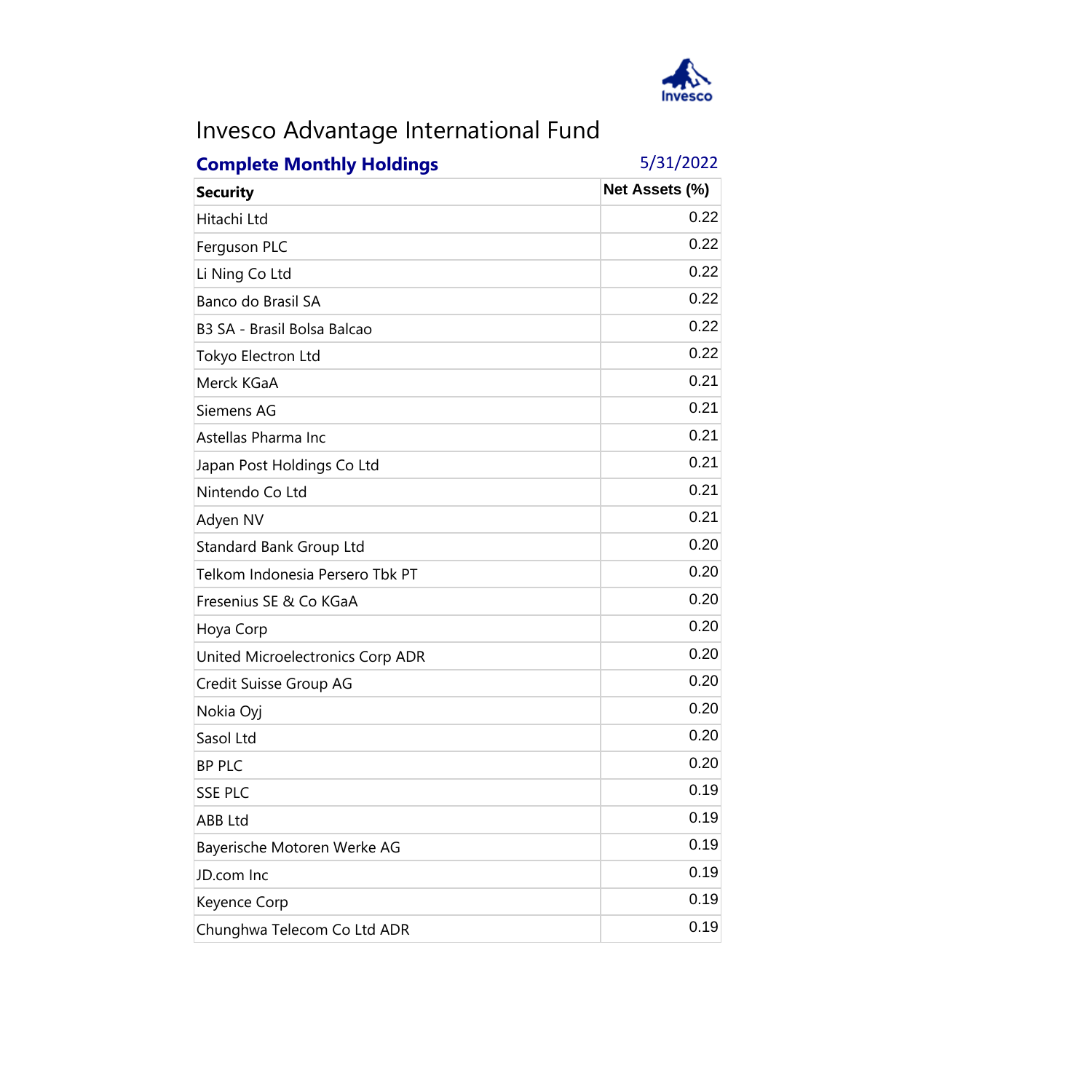

| <b>Complete Monthly Holdings</b>     | 5/31/2022      |
|--------------------------------------|----------------|
| <b>Security</b>                      | Net Assets (%) |
| Intesa Sanpaolo SpA                  | 0.18           |
| <b>KDDI Corp</b>                     | 0.18           |
| Nordea Bank Abp                      | 0.18           |
| Kering SA                            | 0.18           |
| Sony Group Corp                      | 0.18           |
| Vinci SA                             | 0.18           |
| Sumitomo Mitsui Financial Group Inc  | 0.17           |
| Hyundai Mobis Co Ltd                 | 0.17           |
| Telstra Corp Ltd                     | 0.17           |
| Deutsche Post AG                     | 0.17           |
| CK Asset Holdings Ltd                | 0.17           |
| Straumann Holding AG                 | 0.17           |
| Vivendi SE                           | 0.17           |
| <b>Wolters Kluwer NV</b>             | 0.17           |
| Bayer AG                             | 0.17           |
| Canon Inc                            | 0.17           |
| <b>NAVER Corp</b>                    | 0.17           |
| Tokio Marine Holdings Inc            | 0.16           |
| <b>CSPC Pharmaceutical Group Ltd</b> | 0.16           |
| <b>ITOCHU Corp</b>                   | 0.16           |
| National Grid PLC                    | 0.16           |
| <b>RELX PLC</b>                      | 0.16           |
| Hermes International                 | 0.16           |
| <b>FUJIFILM Holdings Corp</b>        | 0.16           |
| Orange SA                            | 0.15           |
| Ashtead Group PLC                    | 0.15           |
| Kakao Corp                           | 0.15           |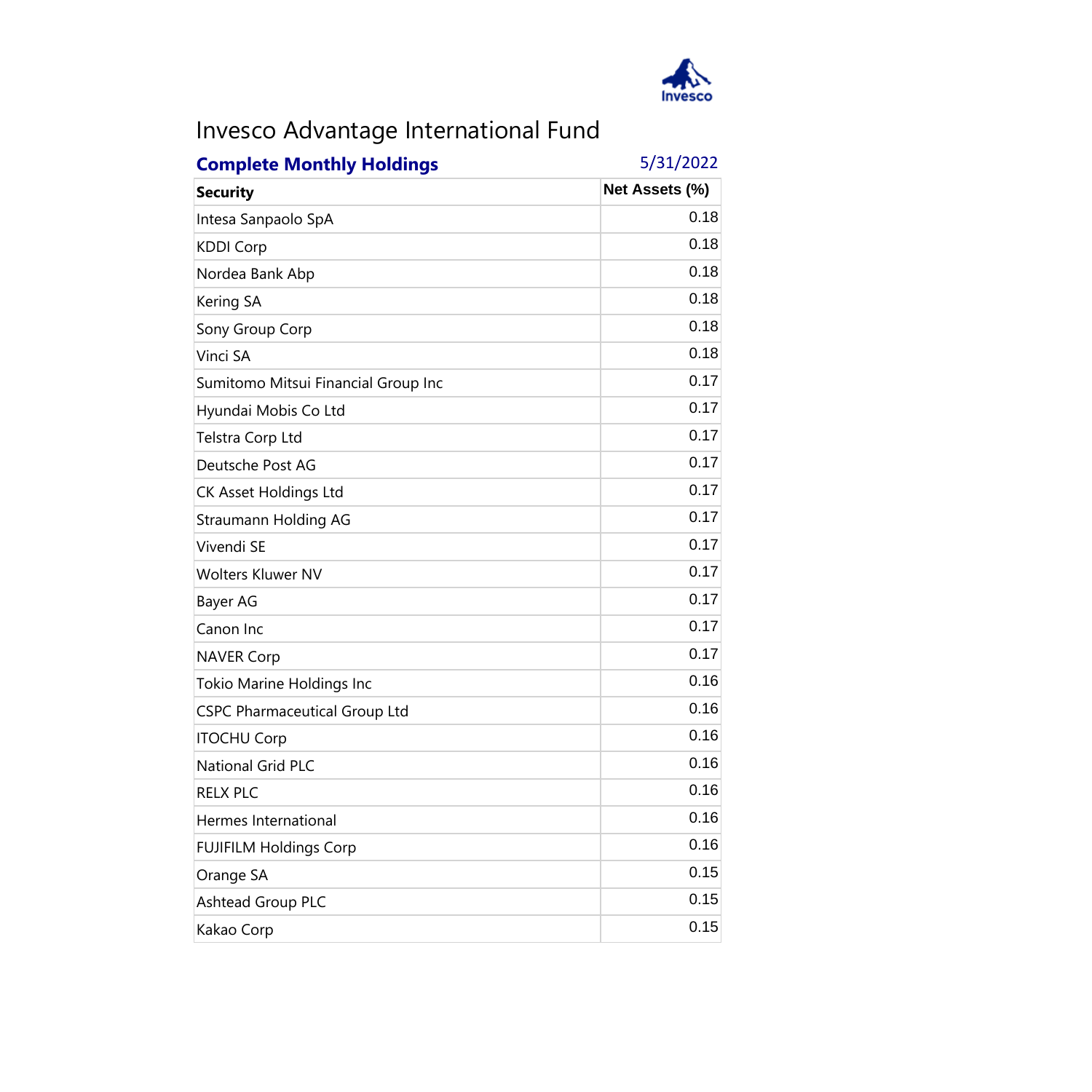

| <b>Complete Monthly Holdings</b>                             | 5/31/2022      |
|--------------------------------------------------------------|----------------|
| <b>Security</b>                                              | Net Assets (%) |
| Hong Kong & China Gas Co Ltd                                 | 0.15           |
| Daikin Industries Ltd                                        | 0.15           |
| Assicurazioni Generali SpA                                   | 0.15           |
| Sampo Oyj                                                    | 0.15           |
| <b>Barclays PLC</b>                                          | 0.15           |
| EQT AB                                                       | 0.15           |
| Sea Ltd ADR                                                  | 0.15           |
| <b>ORIX Corp</b>                                             | 0.14           |
| Hong Kong Exchanges & Clearing Ltd                           | 0.14           |
| Fujitsu Ltd                                                  | 0.14           |
| <b>BAE Systems PLC</b>                                       | 0.14           |
| Partners Group Holding AG                                    | 0.14           |
| Telefonaktiebolaget LM Ericsson                              | 0.14           |
| <b>Bank of Communications Co Ltd</b>                         | 0.13           |
| China Merchants Bank Co Ltd                                  | 0.13           |
| Catcher Technology Co Ltd                                    | 0.13           |
| MSCI Emerg Low Vol TR Swap                                   | 0.13           |
| Link REIT                                                    | 0.13           |
| NetEase Inc                                                  | 0.13           |
| Toshiba Corp                                                 | 0.13           |
| Muenchener Rueckversicherungs-Gesellschaft AG in<br>Muenchen | 0.13           |
| Air Liquide SA                                               | 0.13           |
| Itau Unibanco Holding SA                                     | 0.12           |
| Cie Financiere Richemont SA                                  | 0.12           |
| <b>Standard Chartered PLC</b>                                | 0.12           |
| Goldman Sachs International                                  | 0.12           |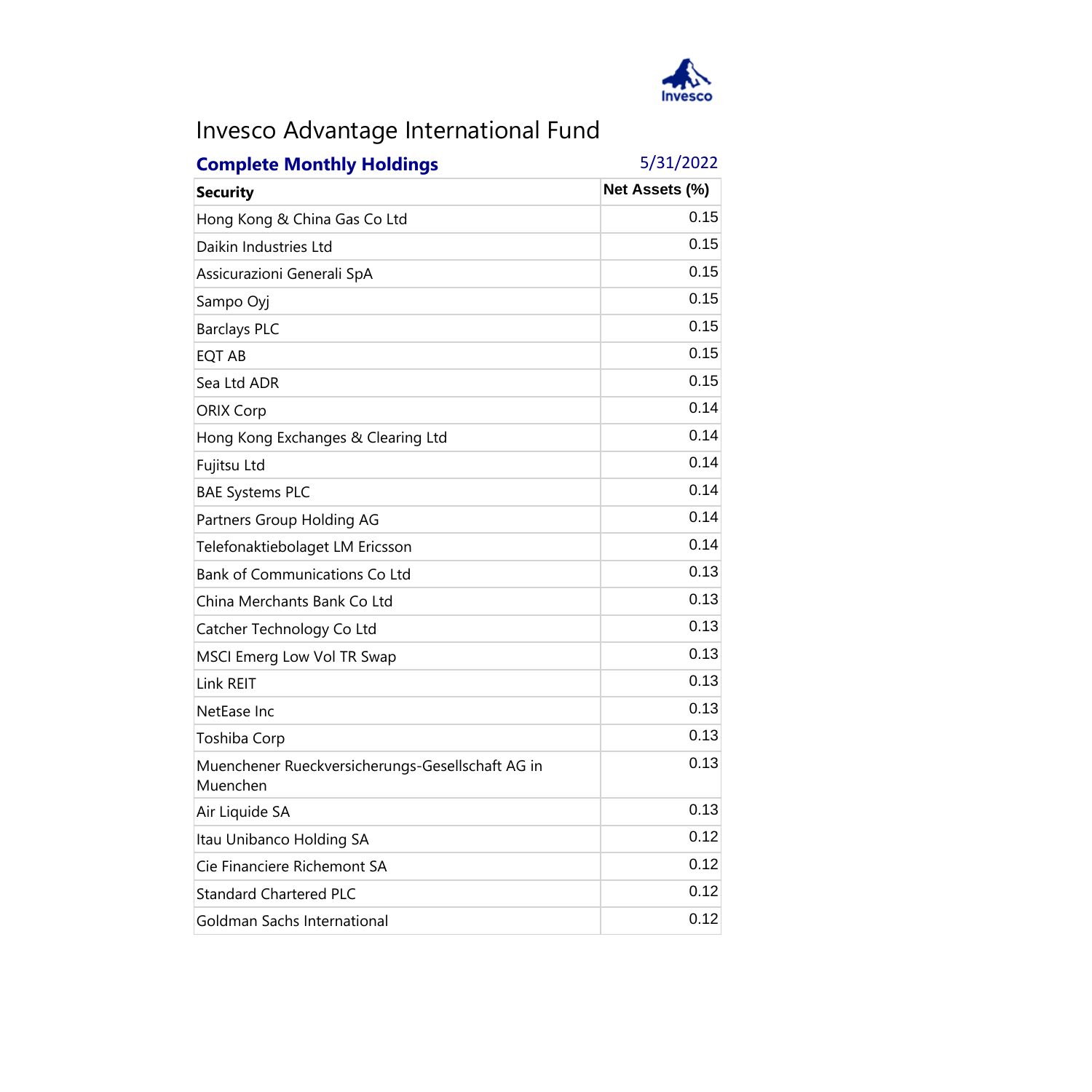

| <b>Complete Monthly Holdings</b>             | 5/31/2022      |
|----------------------------------------------|----------------|
| <b>Security</b>                              | Net Assets (%) |
| Murata Manufacturing Co Ltd                  | 0.12           |
| Koninklijke DSM NV                           | 0.12           |
| Samsung SDI Co Ltd                           | 0.12           |
| Lonza Group AG                               | 0.12           |
| SoftBank Group Corp                          | 0.12           |
| Schneider Electric SE                        | 0.12           |
| CK Hutchison Holdings Ltd                    | 0.12           |
| China Overseas Land & Investment Ltd         | 0.12           |
| <b>Banco Bradesco SA</b>                     | 0.12           |
| Mizuho Financial Group Inc                   | 0.12           |
| ArcelorMittal SA                             | 0.12           |
| <b>Experian PLC</b>                          | 0.11           |
| Sun Hung Kai Properties Ltd                  | 0.11           |
| Denso Corp                                   | 0.11           |
| Swisscom AG                                  | 0.11           |
| Evergreen Marine Corp Taiwan Ltd             | 0.11           |
| Enel SpA                                     | 0.11           |
| China Petroleum & Chemical Corp              | 0.11           |
| Geberit AG                                   | 0.11           |
| Asustek Computer Inc                         | 0.11           |
| Koninklijke Philips NV                       | 0.11           |
| Fresenius Medical Care AG & Co KGaA          | 0.11           |
| Cie Generale des Etablissements Michelin SCA | 0.11           |
| Holcim AG                                    | 0.11           |
| Sompo Holdings Inc                           | 0.11           |
| Imperial Brands PLC                          | 0.11           |
| Astra International Tbk PT                   | 0.10           |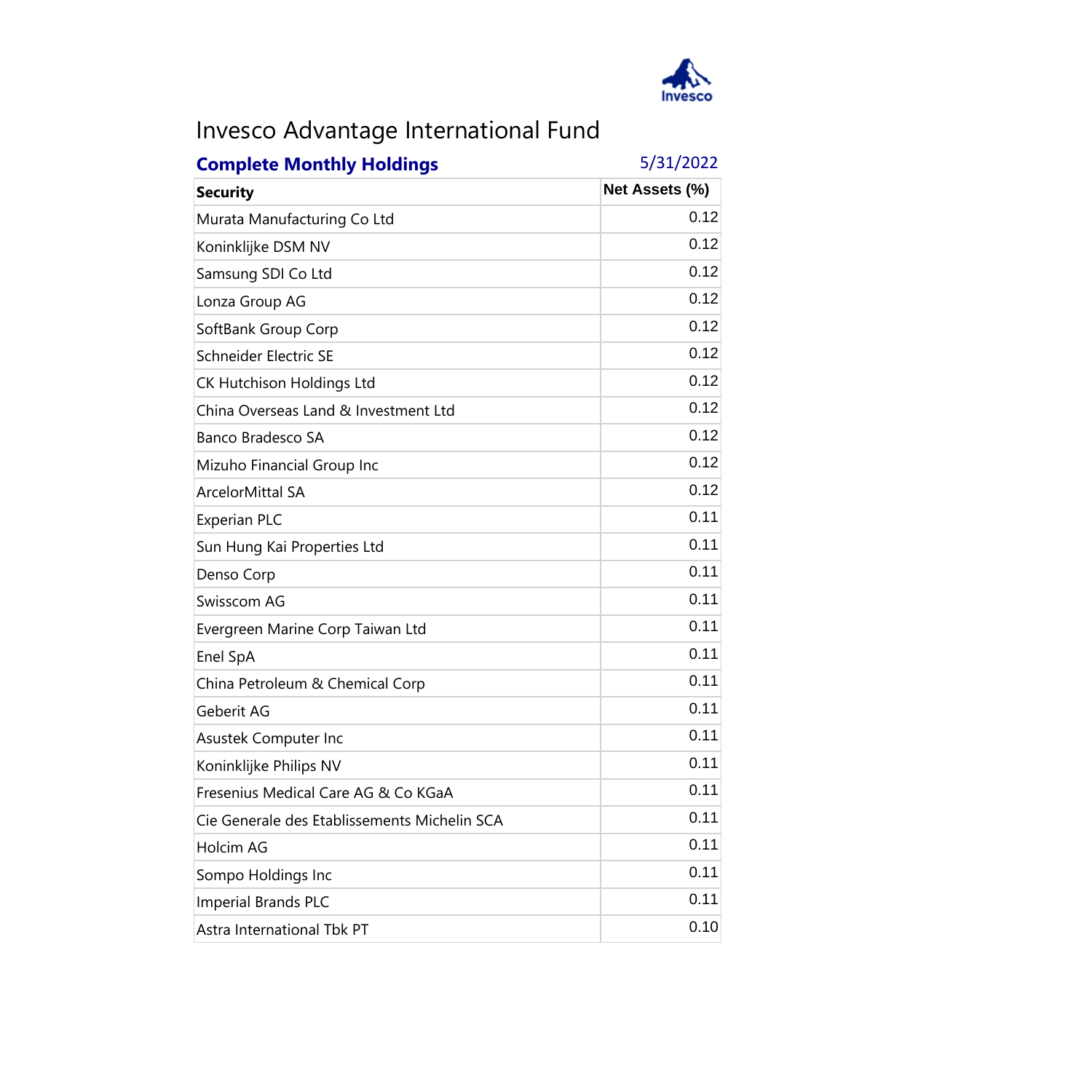

| <b>Complete Monthly Holdings</b>         | 5/31/2022      |
|------------------------------------------|----------------|
| <b>Security</b>                          | Net Assets (%) |
| Eni SpA                                  | 0.10           |
| Skandinaviska Enskilda Banken AB         | 0.10           |
| Lufax Holding Ltd ADR                    | 0.10           |
| Capgemini SE                             | 0.10           |
| Reckitt Benckiser Group PLC              | 0.10           |
| WEG SA                                   | 0.10           |
| Swiss Re AG                              | 0.10           |
| Seven & i Holdings Co Ltd                | 0.10           |
| <b>BNP Paribas SA</b>                    | 0.10           |
| Fomento Economico Mexicano SAB de CV ADR | 0.10           |
| China Resources Power Holdings Co Ltd    | 0.10           |
| Woolworths Group Ltd                     | 0.10           |
| <b>BNP Paribas SA</b>                    | 0.10           |
| Kia Corp                                 | 0.09           |
| Japan Tobacco Inc                        | 0.09           |
| <b>CLP Holdings Ltd</b>                  | 0.09           |
| Schindler Holding AG                     | 0.09           |
| Atlas Copco AB                           | 0.09           |
| Yankuang Energy Group Co Ltd             | 0.09           |
| Daiwa House Industry Co Ltd              | 0.09           |
| Sika AG                                  | 0.09           |
| Volvo AB                                 | 0.09           |
| <b>CITIC Ltd</b>                         | 0.09           |
| Pernod Ricard SA                         | 0.09           |
| WH Group Ltd                             | 0.09           |
| Fortescue Metals Group Ltd               | 0.09           |
| <b>Investor AB</b>                       | 0.09           |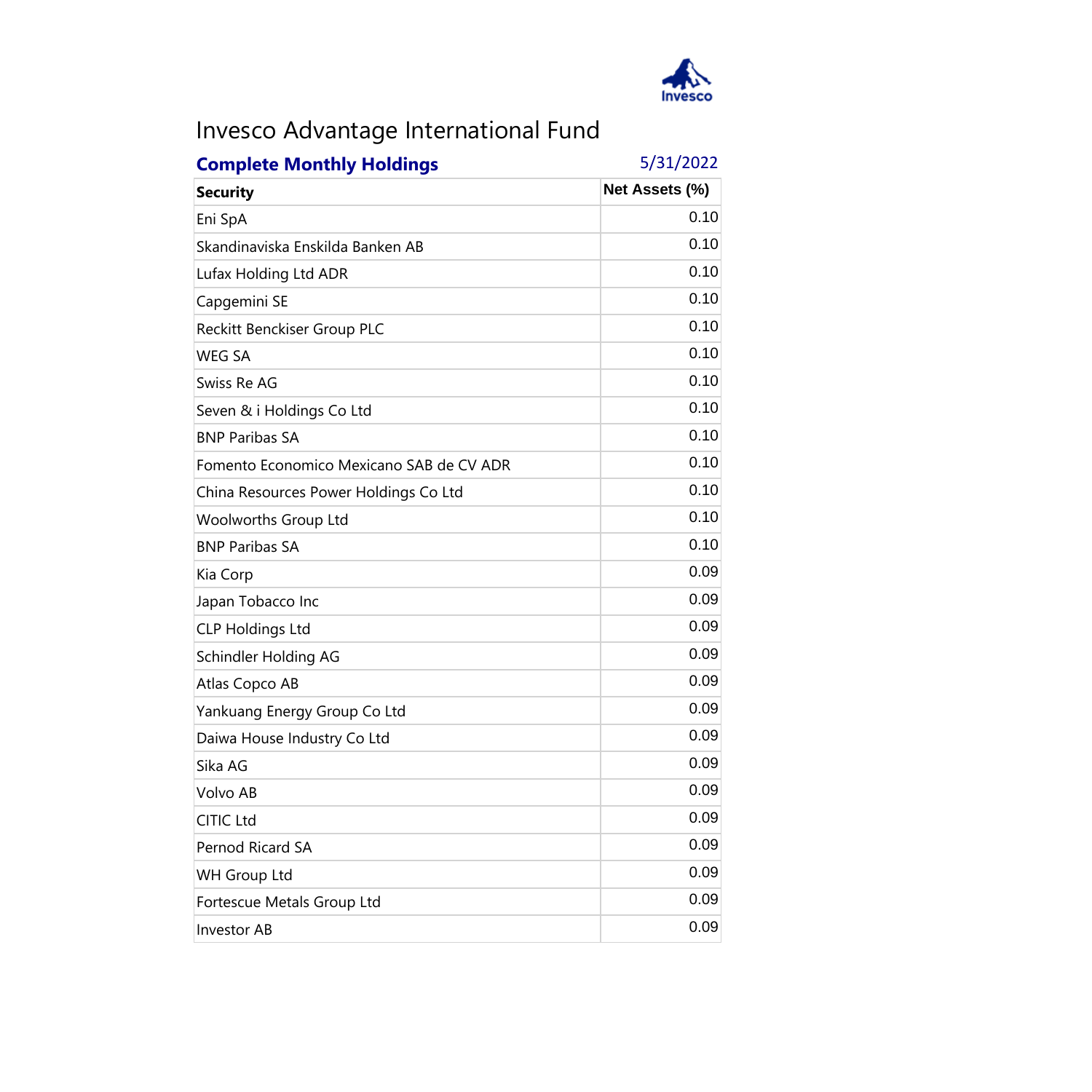

| <b>Complete Monthly Holdings</b>            | 5/31/2022      |
|---------------------------------------------|----------------|
| <b>Security</b>                             | Net Assets (%) |
| Danone SA                                   | 0.09           |
| Deutsche Bank AG                            | 0.09           |
| Xiaomi Corp                                 | 0.09           |
| Panasonic Holdings Corp                     | 0.09           |
| <b>BT Group PLC</b>                         | 0.09           |
| Dassault Systemes SE                        | 0.08           |
| Lloyds Banking Group PLC                    | 0.08           |
| Sandvik AB                                  | 0.08           |
| Telefonica Brasil SA ADR                    | 0.08           |
| Shimano Inc                                 | 0.08           |
| <b>Stellantis NV</b>                        | 0.08           |
| Jardine Matheson Holdings Ltd               | 0.08           |
| Komatsu Ltd                                 | 0.08           |
| Assa Abloy AB                               | 0.08           |
| <b>Banco Santander SA</b>                   | 0.08           |
| RWE AG                                      | 0.08           |
| Kyocera Corp                                | 0.08           |
| <b>Bank Central Asia Tbk PT</b>             | 0.08           |
| Delta Electronics Inc                       | 0.08           |
| Hellenic Telecommunications Organization SA | 0.08           |
| Quanta Computer Inc                         | 0.08           |
| <b>KBC Group NV</b>                         | 0.08           |
| Banco Bilbao Vizcaya Argentaria SA          | 0.08           |
| Mitsubishi Estate Co Ltd                    | 0.08           |
| Uni-President Enterprises Corp              | 0.08           |
| Hexagon AB                                  | 0.08           |
| Neste Oyj                                   | 0.08           |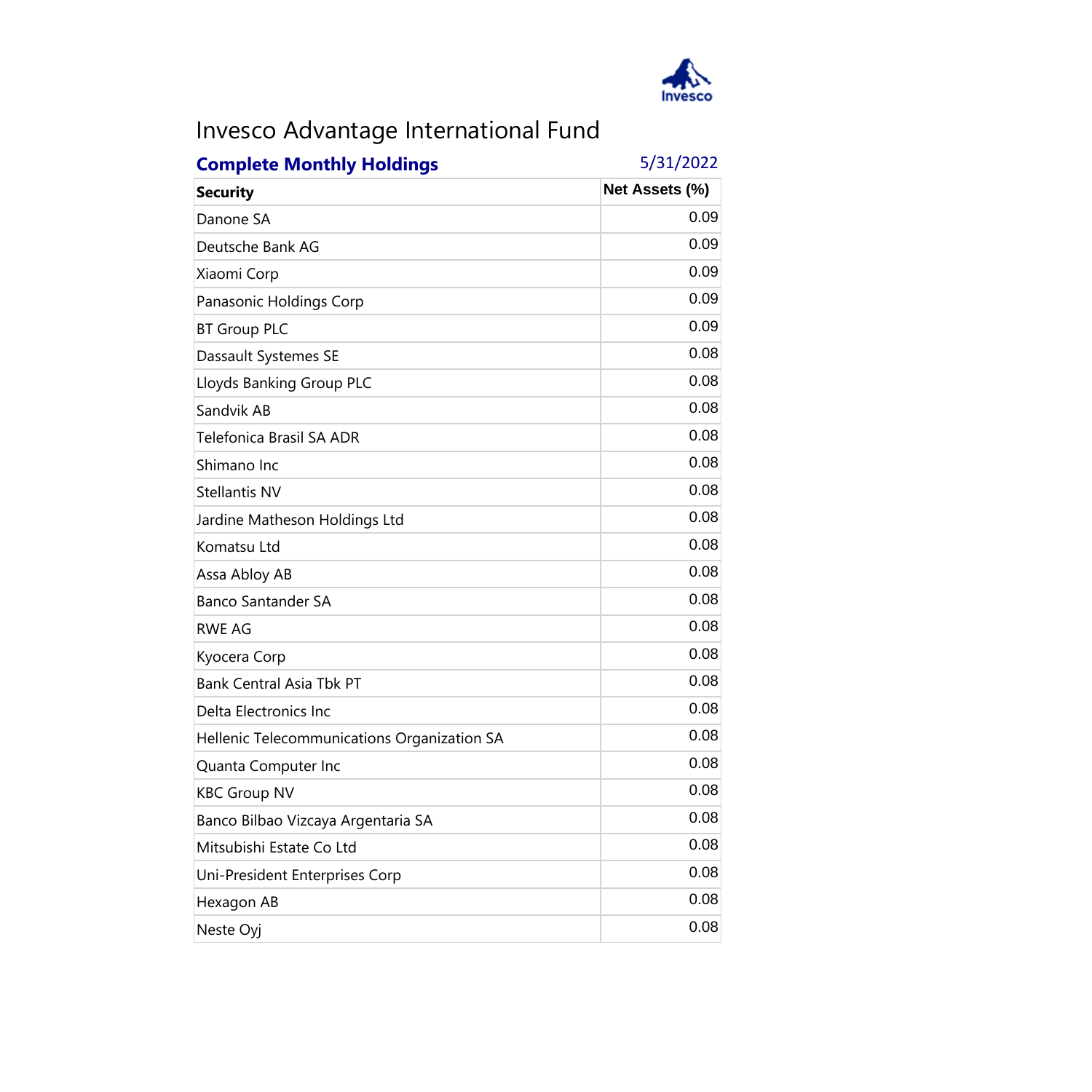

| <b>Complete Monthly Holdings</b>          | 5/31/2022      |
|-------------------------------------------|----------------|
| <b>Security</b>                           | Net Assets (%) |
| Shionogi & Co Ltd                         | 0.08           |
| Daiichi Sankyo Co Ltd                     | 0.07           |
| <b>ANTA Sports Products Ltd</b>           | 0.07           |
| Sumitomo Corp                             | 0.07           |
| <b>Wesfarmers Ltd</b>                     | 0.07           |
| Epiroc AB                                 | 0.07           |
| CaixaBank SA                              | 0.07           |
| Societe Generale SA                       | 0.07           |
| Anhui Conch Cement Co Ltd                 | 0.07           |
| Credit Agricole SA                        | 0.07           |
| China CITIC Bank Corp Ltd                 | 0.07           |
| SoftBank Corp                             | 0.07           |
| <b>CTBC Financial Holding Co Ltd</b>      | 0.07           |
| Givaudan SA                               | 0.07           |
| Wuxi Biologics Cayman Inc                 | 0.07           |
| <b>Evolution AB</b>                       | 0.07           |
| ASE Technology Holding Co Ltd ADR         | 0.07           |
| Kuehne + Nagel International AG           | 0.07           |
| Sekisui House Ltd                         | 0.07           |
| Woodside Energy Group Ltd                 | 0.07           |
| Svenska Handelsbanken AB                  | 0.07           |
| Henkel AG & Co KGaA                       | 0.07           |
| Novatek Microelectronics Corp             | 0.07           |
| COSCO SHIPPING Holdings Co Ltd            | 0.07           |
| Lenovo Group Ltd                          | 0.06           |
| Shenzhou International Group Holdings Ltd | 0.06           |
| Swedbank AB                               | 0.06           |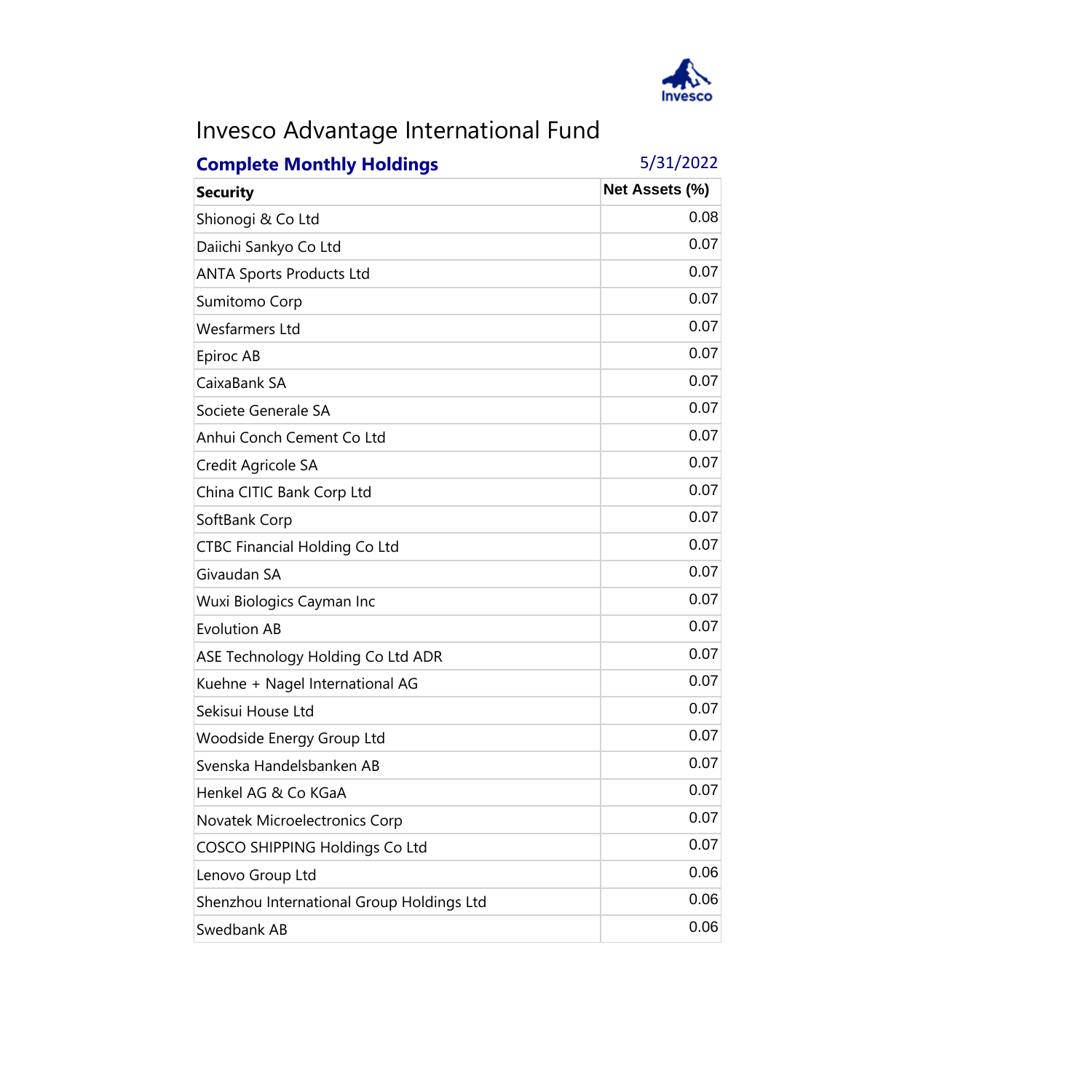

| <b>Complete Monthly Holdings</b>   | 5/31/2022      |
|------------------------------------|----------------|
| <b>Security</b>                    | Net Assets (%) |
| DBS Group Holdings Ltd             | 0.06           |
| <b>Thales SA</b>                   | 0.06           |
| adidas AG                          | 0.06           |
| Secom Co Ltd                       | 0.06           |
| Absa Group Ltd                     | 0.06           |
| Li Auto Inc ADR                    | 0.06           |
| Goodman Group                      | 0.06           |
| Cellnex Telecom SA                 | 0.06           |
| UniCredit SpA                      | 0.06           |
| <b>JBS SA</b>                      | 0.06           |
| China Tower Corp Ltd               | 0.06           |
| KGHM Polska Miedz SA               | 0.06           |
| Falabella SA                       | 0.06           |
| <b>Prudential PLC</b>              | 0.06           |
| Wan Hai Lines Ltd                  | 0.06           |
| Dai-ichi Life Holdings Inc         | 0.06           |
| <b>EXOR NV</b>                     | 0.06           |
| Genmab A/S                         | 0.06           |
| Coca-Cola Europacific Partners PLC | 0.06           |
| Kao Corp                           | 0.06           |
| Alcon Inc                          | 0.06           |
| Subaru Corp                        | 0.06           |
| Mitsubishi Electric Corp           | 0.06           |
| Impala Platinum Holdings Ltd       | 0.06           |
| <b>E.ON SE</b>                     | 0.06           |
| Sinopharm Group Co Ltd             | 0.06           |
| Malayan Banking Bhd                | 0.06           |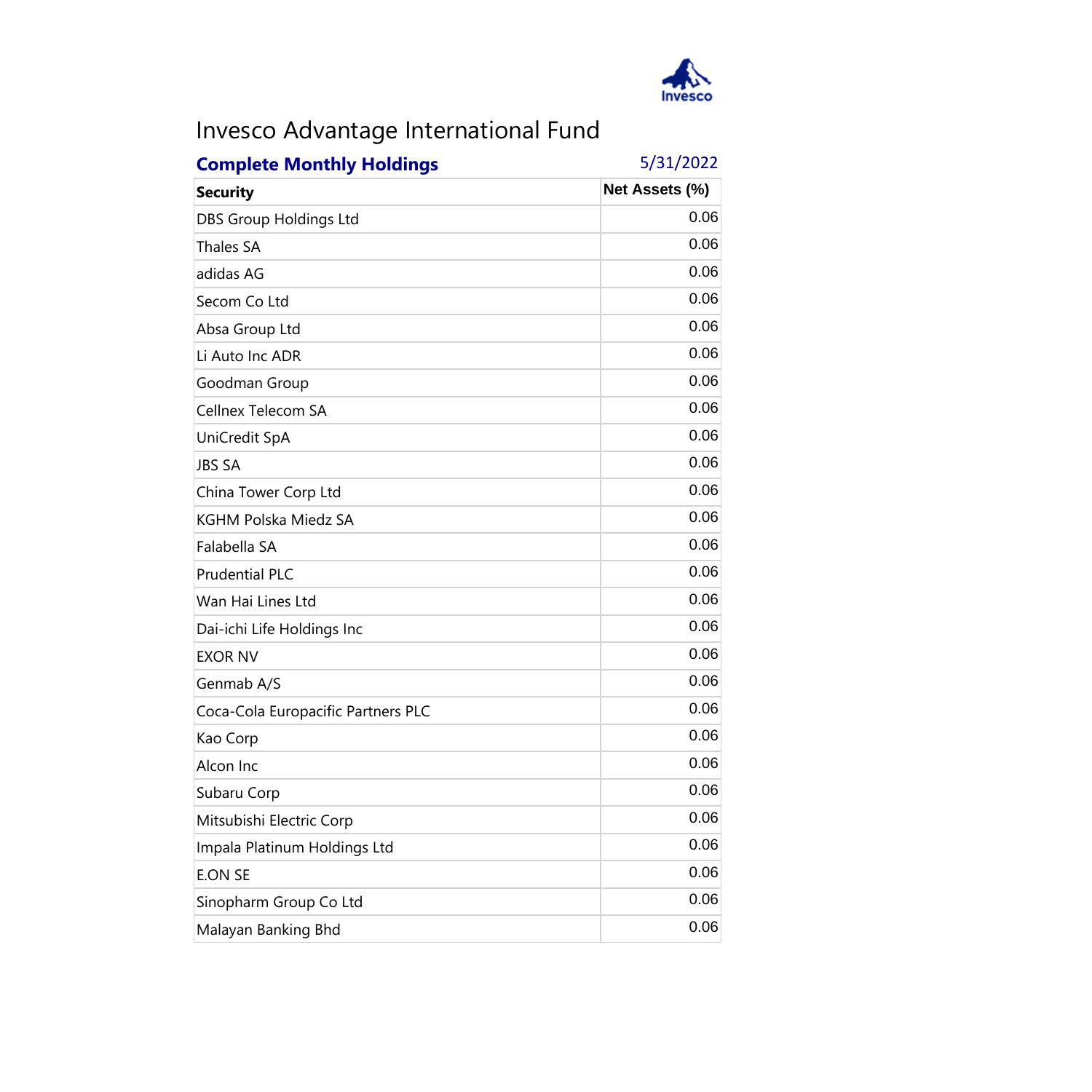

| <b>Complete Monthly Holdings</b>       | 5/31/2022      |
|----------------------------------------|----------------|
| <b>Security</b>                        | Net Assets (%) |
| <b>Genscript Biotech Corp</b>          | 0.06           |
| OMV AG                                 | 0.06           |
| Tenaga Nasional Bhd                    | 0.05           |
| <b>Bouygues SA</b>                     | 0.05           |
| <b>Ferrovial SA</b>                    | 0.05           |
| Novozymes A/S                          | 0.05           |
| Formosa Chemicals & Fibre Corp         | 0.05           |
| SITC International Holdings Co Ltd     | 0.05           |
| <b>IHH Healthcare Bhd</b>              | 0.05           |
| Cemex SAB de CV ADR                    | 0.05           |
| Agricultural Bank of China Ltd         | 0.05           |
| Yum China Holdings Inc                 | 0.05           |
| Want Want China Holdings Ltd           | 0.05           |
| Sunny Optical Technology Group Co Ltd  | 0.05           |
| Sartorius AG                           | 0.05           |
| Akzo Nobel NV                          | 0.05           |
| Bank Mandiri Persero Tbk PT            | 0.05           |
| Coles Group Ltd                        | 0.05           |
| China Steel Corp                       | 0.05           |
| Haier Smart Home Co Ltd                | 0.05           |
| Zhongsheng Group Holdings Ltd          | 0.05           |
| <b>Taiwan Cement Corp</b>              | 0.05           |
| Legrand SA                             | 0.05           |
| Kunlun Energy Co Ltd                   | 0.05           |
| China Mengniu Dairy Co Ltd             | 0.05           |
| Chocoladefabriken Lindt & Spruengli AG | 0.05           |
| Otsuka Holdings Co Ltd                 | 0.05           |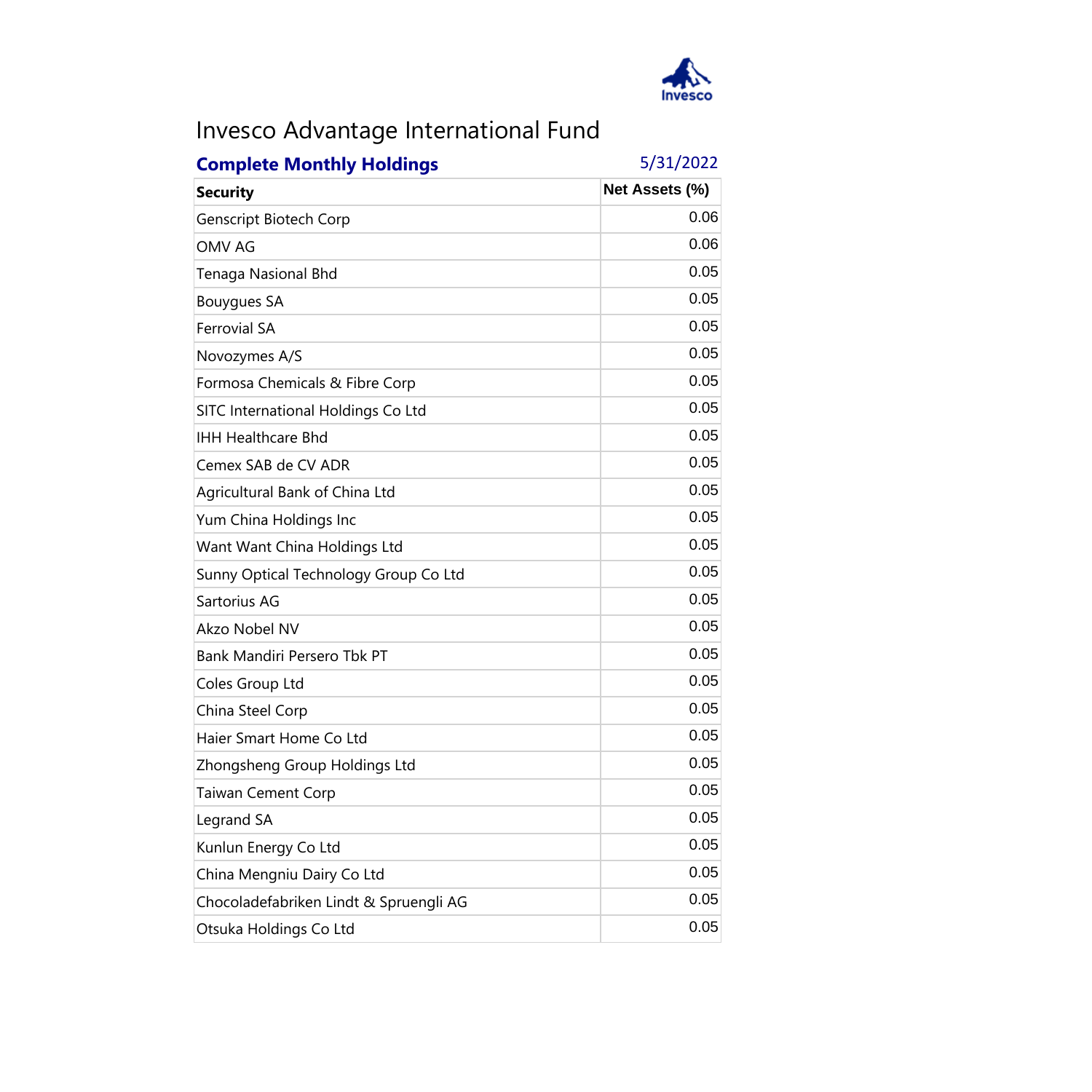

| <b>Complete Monthly Holdings</b>   | 5/31/2022      |
|------------------------------------|----------------|
| <b>Security</b>                    | Net Assets (%) |
| Capitec Bank Holdings Ltd          | 0.05           |
| Carrefour SA                       | 0.05           |
| Power Assets Holdings Ltd          | 0.05           |
| Veolia Environnement SA            | 0.05           |
| Koninklijke KPN NV                 | 0.05           |
| <b>UCB SA</b>                      | 0.05           |
| Terumo Corp                        | 0.05           |
| Danske Bank A/S                    | 0.05           |
| BeiGene Ltd ADR                    | 0.04           |
| Fortum Oyj                         | 0.04           |
| NTT Data Corp                      | 0.04           |
| Mega Financial Holding Co Ltd      | 0.04           |
| Weichai Power Co Ltd               | 0.04           |
| OTP Bank Nyrt                      | 0.04           |
| China Life Insurance Co Ltd        | 0.04           |
| Poste Italiane SpA                 | 0.04           |
| Trip.com Group Ltd ADR             | 0.04           |
| Sumitomo Mitsui Trust Holdings Inc | 0.04           |
| Remgro Ltd                         | 0.04           |
| DSV A/S                            | 0.04           |
| China Resources Land Ltd           | 0.04           |
| Mitsui Fudosan Co Ltd              | 0.04           |
| Axiata Group Bhd                   | 0.04           |
| <b>STMicroelectronics NV</b>       | 0.04           |
| Yang Ming Marine Transport Corp    | 0.04           |
| Siemens Energy AG                  | 0.04           |
| Chailease Holding Co Ltd           | 0.04           |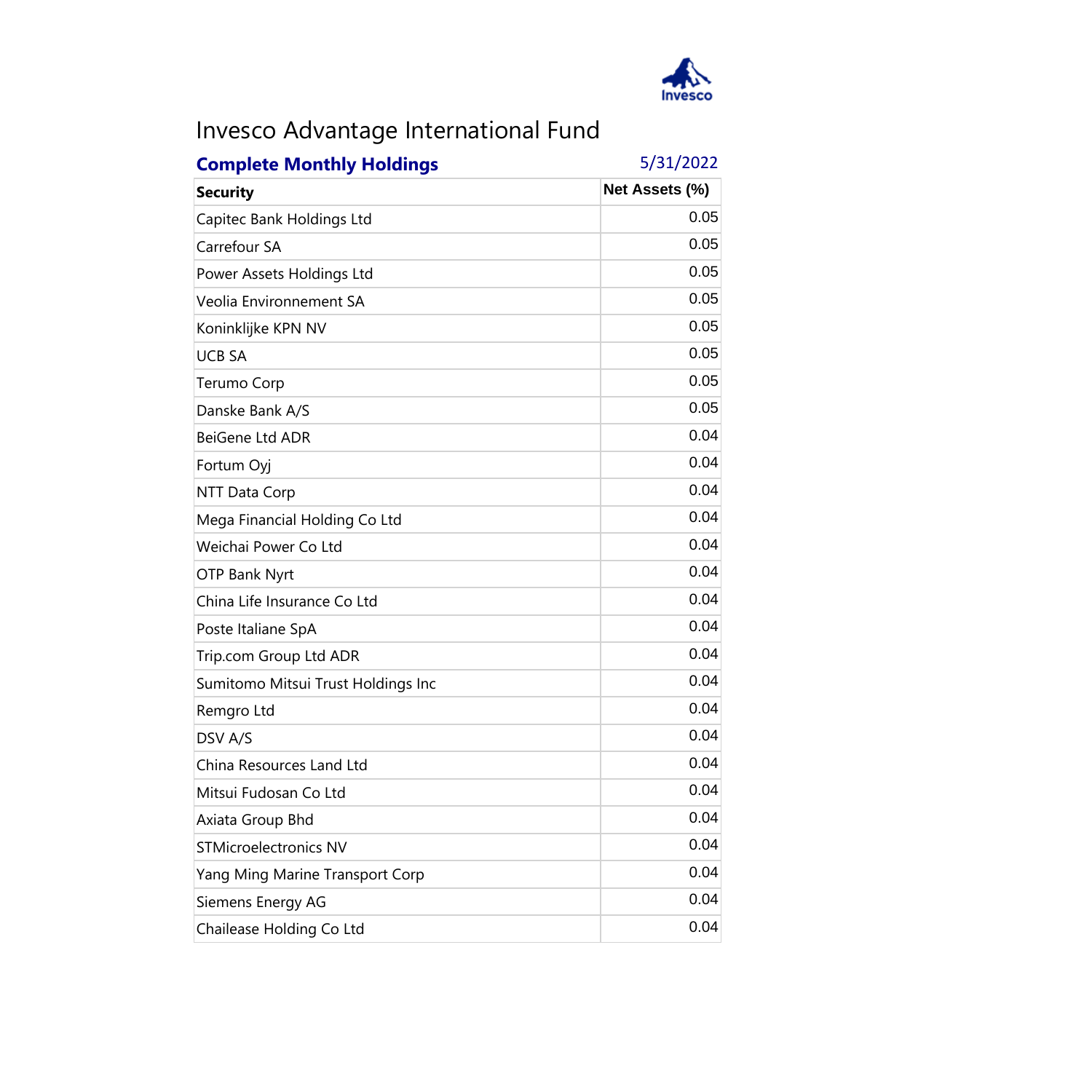

| <b>Complete Monthly Holdings</b>   | 5/31/2022      |
|------------------------------------|----------------|
| <b>Security</b>                    | Net Assets (%) |
| China Shenhua Energy Co Ltd        | 0.04           |
| Kerry Group PLC                    | 0.04           |
| Autohome Inc ADR                   | 0.04           |
| Grupo Financiero Inbursa SAB de CV | 0.04           |
| Great Wall Motor Co Ltd            | 0.04           |
| SM Prime Holdings Inc              | 0.04           |
| Grupo Bimbo SAB de CV              | 0.04           |
| XPeng Inc ADR                      | 0.04           |
| MISC Bhd                           | 0.04           |
| Ferrari NV                         | 0.04           |
| Nongfu Spring Co Ltd               | 0.04           |
| Kirin Holdings Co Ltd              | 0.04           |
| Eden Re II Ltd                     | 0.04           |
| <b>BOC Hong Kong Holdings Ltd</b>  | 0.04           |
| New World Development Co Ltd       | 0.04           |
| Vestas Wind Systems A/S            | 0.04           |
| SGS SA                             | 0.04           |
| Taiwan Mobile Co Ltd               | 0.04           |
| Itausa SA                          | 0.03           |
| Siemens Healthineers AG            | 0.03           |
| Yuanta Financial Holding Co Ltd    | 0.03           |
| Macquarie Group Ltd                | 0.03           |
| Pegatron Corp                      | 0.03           |
| <b>Beiersdorf AG</b>               | 0.03           |
| Aluminum Corp of China Ltd         | 0.03           |
| Cencosud SA                        | 0.03           |
| Carlsberg AS                       | 0.03           |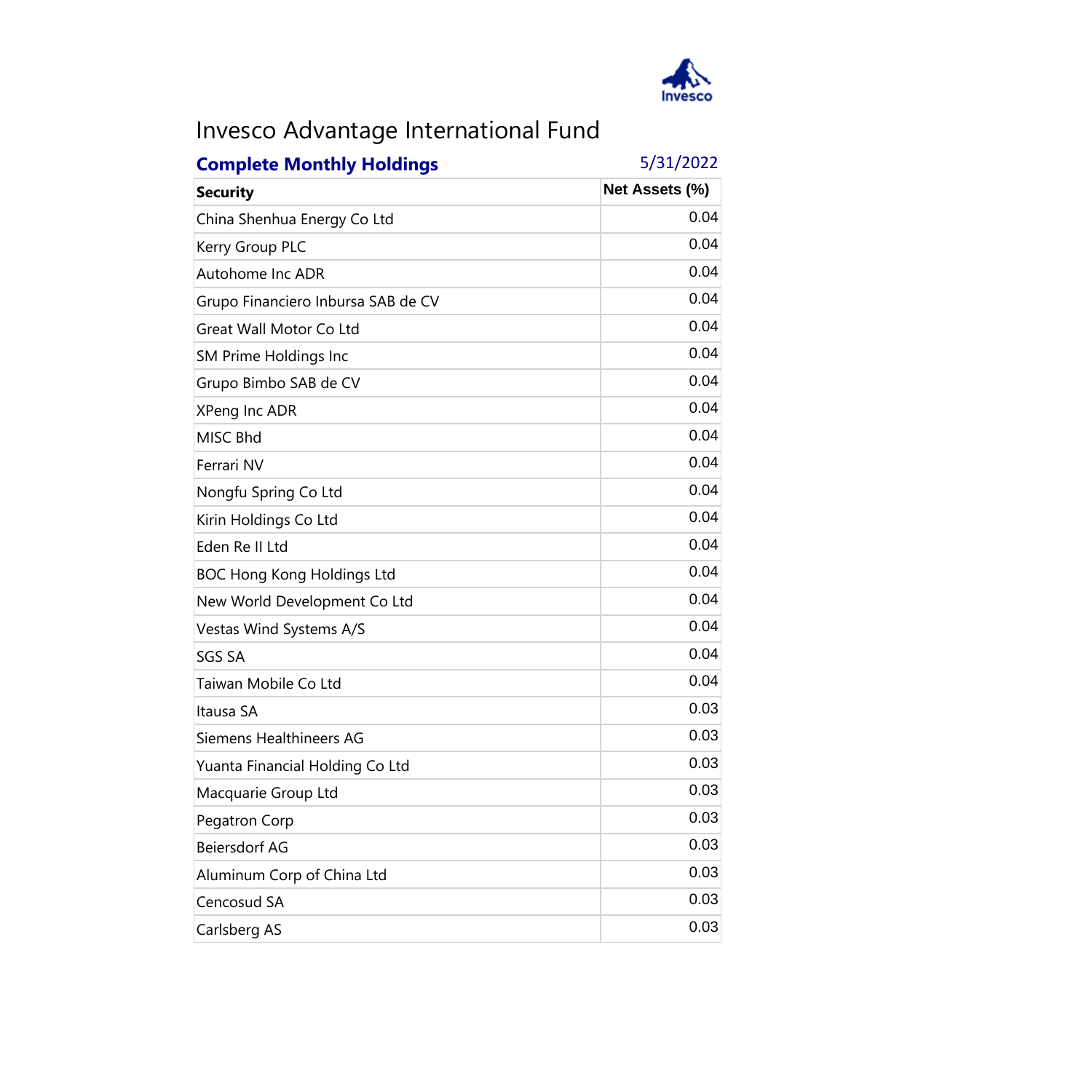

| <b>Complete Monthly Holdings</b>    | 5/31/2022      |
|-------------------------------------|----------------|
| <b>Security</b>                     | Net Assets (%) |
| Discovery Ltd                       | 0.03           |
| Asahi Group Holdings Ltd            | 0.03           |
| CK Infrastructure Holdings Ltd      | 0.03           |
| Fubon Financial Holding Co Ltd      | 0.03           |
| <b>Bureau Veritas SA</b>            | 0.03           |
| Electricite de France SA            | 0.03           |
| Top Glove Corp Bhd                  | 0.03           |
| <b>Sysmex Corp</b>                  | 0.03           |
| Techtronic Industries Co Ltd        | 0.03           |
| Toyota Industries Corp              | 0.03           |
| China Minsheng Banking Corp Ltd     | 0.03           |
| MS&AD Insurance Group Holdings Inc  | 0.03           |
| Far Eastern New Century Corp        | 0.03           |
| <b>CGN Power Co Ltd</b>             | 0.03           |
| RHB Bank Bhd                        | 0.03           |
| Nissan Motor Co Ltd                 | 0.03           |
| Kone Oyj                            | 0.03           |
| NatWest Group PLC                   | 0.03           |
| Cheng Shin Rubber Industry Co Ltd   | 0.03           |
| Evonik Industries AG                | 0.03           |
| Spotify Technology SA               | 0.03           |
| <b>ENN Energy Holdings Ltd</b>      | 0.03           |
| <b>Essity AB</b>                    | 0.03           |
| Postal Savings Bank of China Co Ltd | 0.03           |
| Suzuki Motor Corp                   | 0.03           |
| Powszechny Zaklad Ubezpieczen SA    | 0.03           |
| Asahi Kasei Corp                    | 0.03           |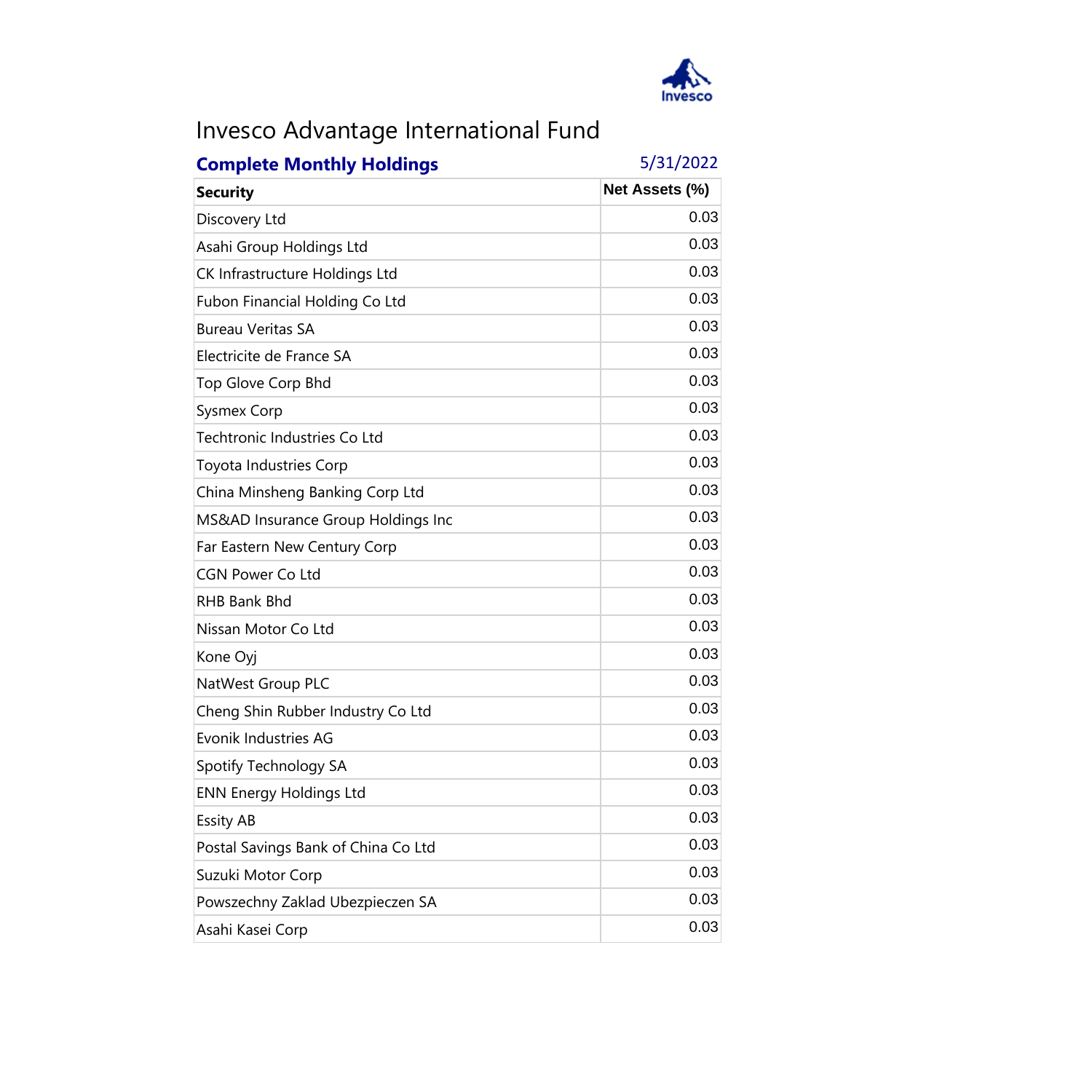

| <b>Complete Monthly Holdings</b>            | 5/31/2022      |
|---------------------------------------------|----------------|
| <b>Security</b>                             | Net Assets (%) |
| First Financial Holding Co Ltd              | 0.03           |
| <b>CCR SA</b>                               | 0.03           |
| Nomura Holdings Inc                         | 0.03           |
| Kubota Corp                                 | 0.03           |
| Chugai Pharmaceutical Co Ltd                | 0.03           |
| WuXi AppTec Co Ltd                          | 0.03           |
| Grifols SA                                  | 0.03           |
| Endesa SA                                   | 0.03           |
| Bank Polska Kasa Opieki SA                  | 0.02           |
| Manila Electric Co                          | 0.02           |
| Beijing Enterprises Holdings Ltd            | 0.02           |
| Newcrest Mining Ltd                         | 0.02           |
| Vipshop Holdings Ltd ADR                    | 0.02           |
| Petronas Chemicals Group Bhd                | 0.02           |
| Banco de Chile                              | 0.02           |
| Singapore Telecommunications Ltd            | 0.02           |
| Ganfeng Lithium Co Ltd                      | 0.02           |
| Groupe Bruxelles Lambert SA                 | 0.02           |
| Cia Siderurgica Nacional SA                 | 0.02           |
| Lojas Renner SA                             | 0.02           |
| Hengan International Group Co Ltd           | 0.02           |
| Nexon Co Ltd                                | 0.02           |
| Longfor Group Holdings Ltd                  | 0.02           |
| Gerdau SA                                   | 0.02           |
| Atlantia SpA                                | 0.02           |
| Localiza Rent a Car SA                      | 0.02           |
| Taiwan Cooperative Financial Holding Co Ltd | 0.02           |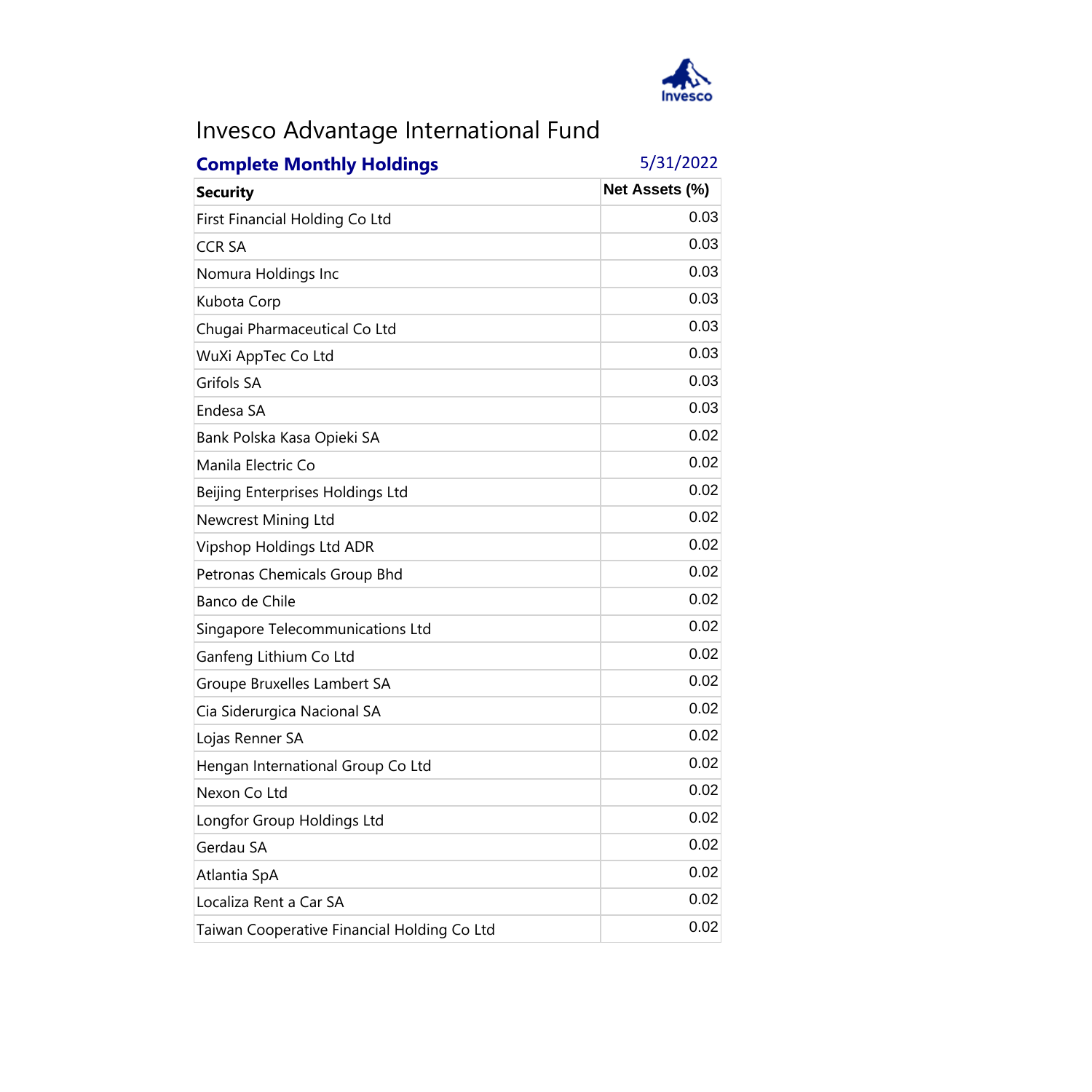

| <b>Complete Monthly Holdings</b>                | 5/31/2022      |
|-------------------------------------------------|----------------|
| <b>Security</b>                                 | Net Assets (%) |
| Wharf Real Estate Investment Co Ltd             | 0.02           |
| China Taiping Insurance Holdings Co Ltd         | 0.02           |
| Cia de Saneamento Basico do Estado de Sao Paulo | 0.02           |
| Smith & Nephew PLC                              | 0.02           |
| Arca Continental SAB de CV                      | 0.02           |
| China Resources Cement Holdings Ltd             | 0.02           |
| Renesas Electronics Corp                        | 0.02           |
| <b>Tencent Music Entertainment Group ADR</b>    | 0.02           |
| Kingsoft Corp Ltd                               | 0.02           |
| Eregli Demir ve Celik Fabrikalari TAS           | 0.02           |
| Engie Brasil Energia SA                         | 0.02           |
| Nanya Technology Corp                           | 0.02           |
| China Coal Energy Co Ltd                        | 0.02           |
| Sartorius Stedim Biotech                        | 0.02           |
| <b>VIRIBUS RE LTD Pfd</b>                       | 0.02           |
| Centrais Eletricas Brasileiras SA               | 0.02           |
| Shandong Weigao Group Medical Polymer Co Ltd    | 0.02           |
| Worldline SA/France                             | 0.02           |
| Credicorp Ltd                                   | 0.02           |
| Bank Negara Indonesia Persero Tbk PT            | 0.02           |
| Hannover Rueck SE                               | 0.02           |
| China Vanke Co Ltd                              | 0.02           |
| Eisai Co Ltd                                    | 0.02           |
| Cosan SA                                        | 0.02           |
| Bancolombia SA                                  | 0.02           |
| Weibo Corp ADR                                  | 0.02           |
| China Feihe Ltd                                 | 0.02           |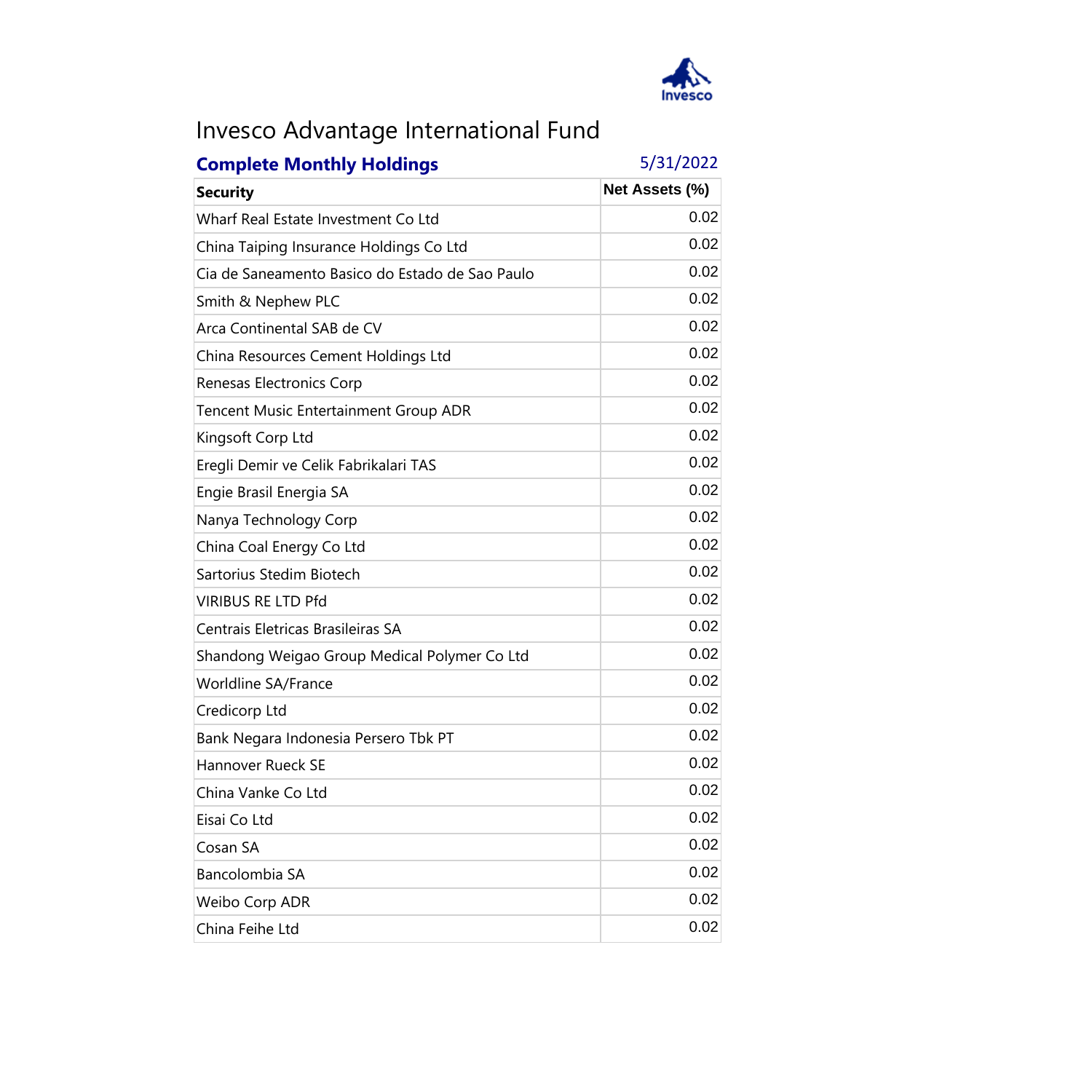

| <b>Complete Monthly Holdings</b>           | 5/31/2022      |
|--------------------------------------------|----------------|
| <b>Security</b>                            | Net Assets (%) |
| Rakuten Group Inc                          | 0.02           |
| Telia Co AB                                | 0.02           |
| Sino Biopharmaceutical Ltd                 | 0.02           |
| PICC Property & Casualty Co Ltd            | 0.02           |
| Fuyao Glass Industry Group Co Ltd          | 0.02           |
| Grupo Elektra SAB DE CV                    | 0.02           |
| Cathay Financial Holding Co Ltd            | 0.02           |
| <b>Banco Santander Chile</b>               | 0.02           |
| China Merchants Port Holdings Co Ltd       | 0.02           |
| Polskie Gornictwo Naftowe i Gazownictwo SA | 0.02           |
| Deutsche Wohnen SE                         | 0.02           |
| Knorr-Bremse AG                            | 0.02           |
| Naturgy Energy Group SA                    | 0.02           |
| China Everbright Bank Co Ltd               | 0.02           |
| Australia & New Zealand Banking Group Ltd  | 0.02           |
| Tingyi Cayman Islands Holding Corp         | 0.02           |
| HARAMBEE RE LTD Pfd                        | 0.02           |
| Kalbe Farma Tbk PT                         | 0.02           |
| China Railway Group Ltd                    | 0.02           |
| United Tractors Tbk PT                     | 0.02           |
| Samsung SDS Co Ltd                         | 0.02           |
| <b>KB Financial Group Inc</b>              | 0.02           |
| Vibra Energia SA                           | 0.02           |
| China Pacific Insurance Group Co Ltd       | 0.02           |
| Grupo Financiero Banorte SAB de CV         | 0.02           |
| Sibanye Stillwater Ltd                     | 0.02           |
| Snam SpA                                   | 0.01           |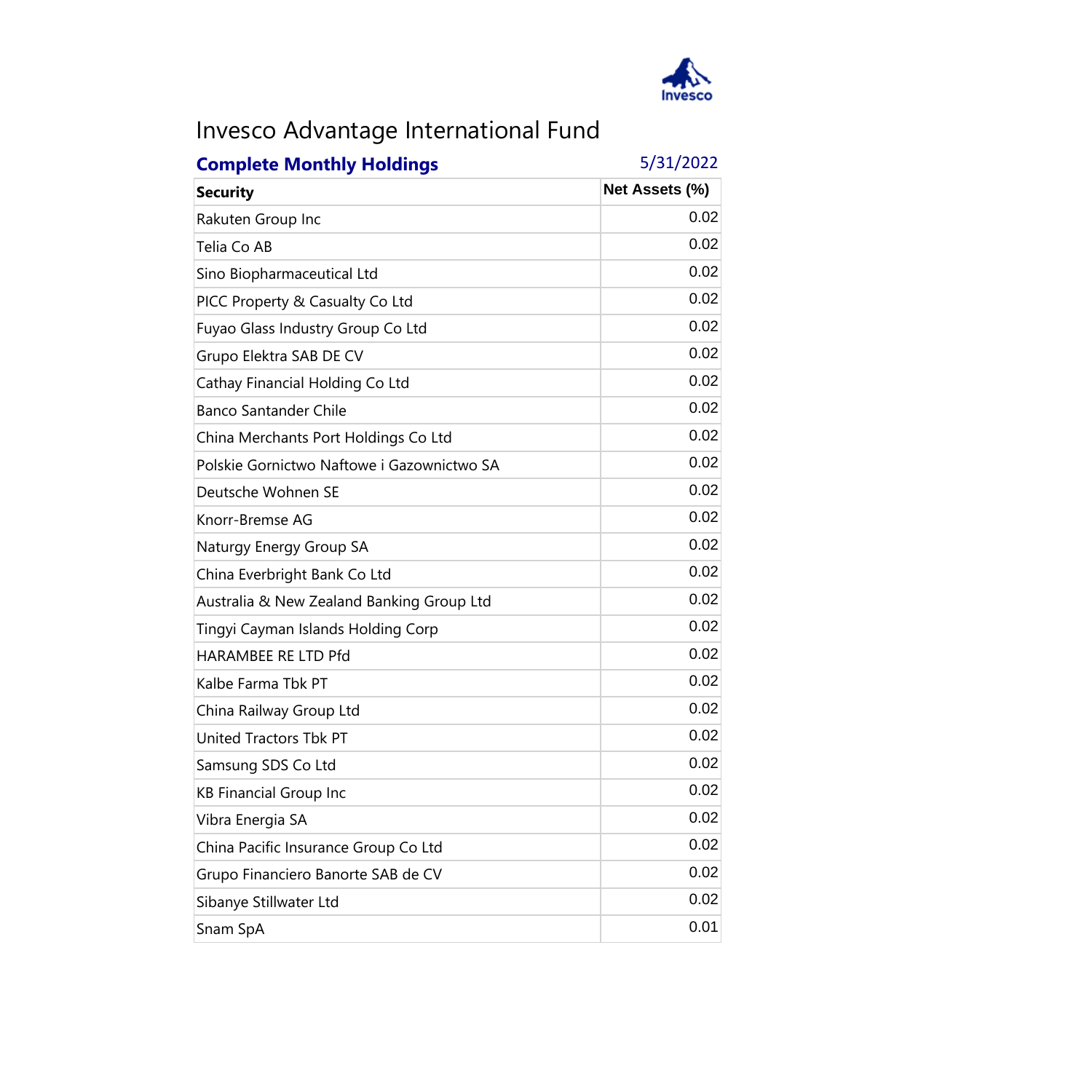

| <b>Complete Monthly Holdings</b>         | 5/31/2022      |
|------------------------------------------|----------------|
| <b>Security</b>                          | Net Assets (%) |
| Country Garden Holdings Co Ltd           | 0.01           |
| <b>Continental AG</b>                    | 0.01           |
| Hartalega Holdings Bhd                   | 0.01           |
| Nan Ya Plastics Corp                     | 0.01           |
| <b>Associated British Foods PLC</b>      | 0.01           |
| AngloGold Ashanti Ltd                    | 0.01           |
| New China Life Insurance Co Ltd          | 0.01           |
| Limestone Re Ltd                         | 0.01           |
| Sumitomo Realty & Development Co Ltd     | 0.01           |
| China Conch Venture Holdings Ltd         | 0.01           |
| MOL Hungarian Oil & Gas PLC              | 0.01           |
| <b>TURING RE LTD Pfd</b>                 | 0.01           |
| Alturas RE Segregated Account 2019-1     | 0.01           |
| LION ROCK RE LTD Pfd                     | 0.01           |
| Brilliance China Automotive Holdings Ltd | 0.01           |
| Euroapi SA                               | 0.00           |
| Atlas Copco AB                           | 0.00           |
| Vietnam Dairy Products JSC               | 0.00           |
| <b>THOPAS RE LTD Pfd</b>                 | 0.00           |
| <b>MSCI EM</b>                           | $-0.04$        |
| <b>MSCI EAFE</b>                         | $-0.07$        |
| <b>MSCI EAFE</b>                         | $-0.17$        |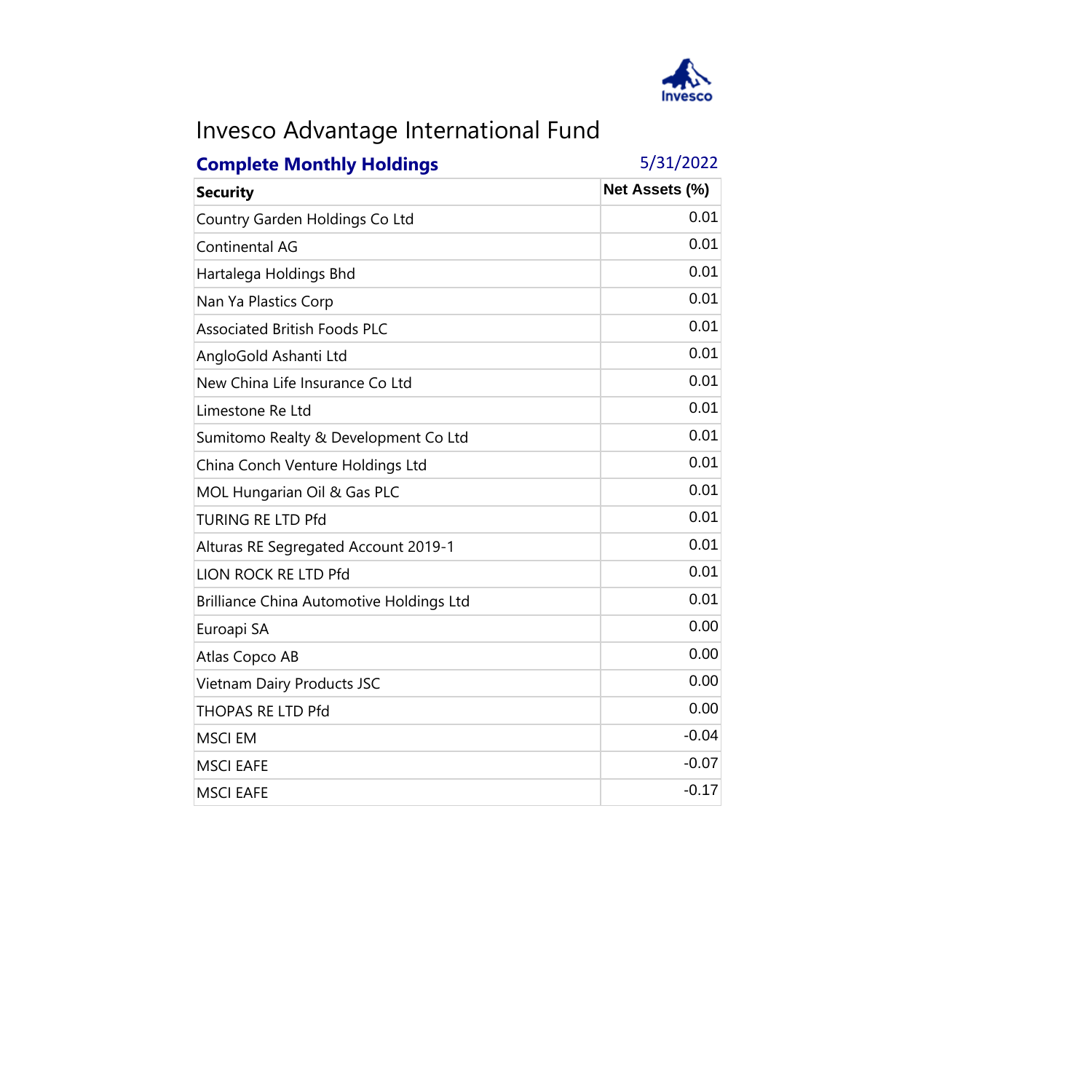

| <b>Complete Monthly Holdings</b> | 5/31/2022      |
|----------------------------------|----------------|
| <b>Security</b>                  | Net Assets (%) |
| Microsoft Corp                   | 9.53           |
| Apple Inc                        | 6.91           |
| Alphabet Inc                     | 6.51           |
| Amazon.com Inc                   | 5.87           |
| Visa Inc                         | 4.49           |
| UnitedHealth Group Inc           | 4.18           |
| Bayer AG                         | 3.05           |
| Lowe's Cos Inc                   | 2.51           |
| <b>NVIDIA Corp</b>               | 2.44           |
| QUALCOMM Inc                     | 2.00           |
| Meta Platforms Inc               | 1.77           |
| <b>Booking Holdings Inc</b>      | 1.68           |
| ServiceNow Inc                   | 1.57           |
| Teledyne Technologies Inc        | 1.54           |
| Palo Alto Networks Inc           | 1.52           |
| Thermo Fisher Scientific Inc     | 1.51           |
| Electronic Arts Inc              | 1.44           |
| Lockheed Martin Corp             | 1.42           |
| Marathon Petroleum Corp          | 1.31           |
| Nintendo Co Ltd                  | 1.26           |
| Suncor Energy Inc                | 1.26           |
| Synopsys Inc                     | 1.20           |
| Airbus SE                        | 1.13           |
| <b>Applied Materials Inc</b>     | 1.03           |
| Chubb Ltd                        | 1.01           |
| Deere & Co                       | 0.99           |
| Novo Nordisk A/S                 | 0.98           |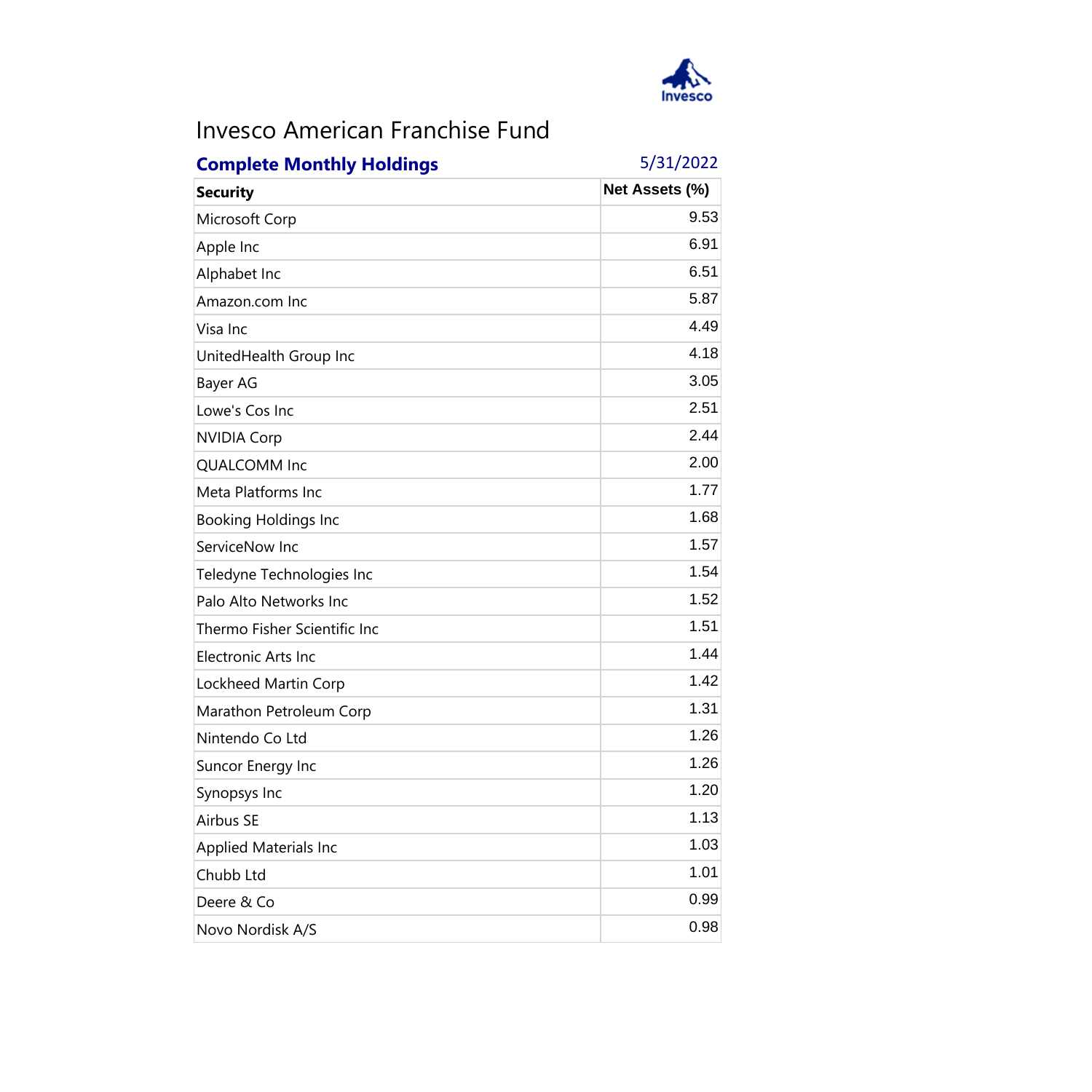

| <b>Complete Monthly Holdings</b>         | 5/31/2022      |
|------------------------------------------|----------------|
| <b>Security</b>                          | Net Assets (%) |
| <b>General Motors Co</b>                 | 0.94           |
| Sony Group Corp                          | 0.90           |
| Freeport-McMoRan Inc                     | 0.88           |
| <b>US Foods Holding Corp</b>             | 0.84           |
| JD.com Inc ADR                           | 0.83           |
| Occidental Petroleum Corp                | 0.77           |
| Adobe Inc                                | 0.75           |
| AstraZeneca PLC                          | 0.73           |
| AbbVie Inc                               | 0.72           |
| Crown Castle International Corp          | 0.71           |
| Eli Lilly & Co                           | 0.71           |
| O'Reilly Automotive Inc                  | 0.71           |
| <b>Glencore PLC</b>                      | 0.70           |
| Knight-Swift Transportation Holdings Inc | 0.66           |
| Take-Two Interactive Software Inc        | 0.63           |
| Roper Technologies Inc                   | 0.63           |
| Monolithic Power Systems Inc             | 0.61           |
| Penn National Gaming Inc                 | 0.59           |
| Crowdstrike Holdings Inc                 | 0.59           |
| Caterpillar Inc                          | 0.58           |
| S&P Global Inc                           | 0.57           |
| Invesco Treasury Portfolio               | 0.56           |
| <b>HelloFresh SE</b>                     | 0.55           |
| Enphase Energy Inc                       | 0.53           |
| Republic Services Inc                    | 0.51           |
| Sysco Corp                               | 0.51           |
| <b>Edwards Lifesciences Corp</b>         | 0.50           |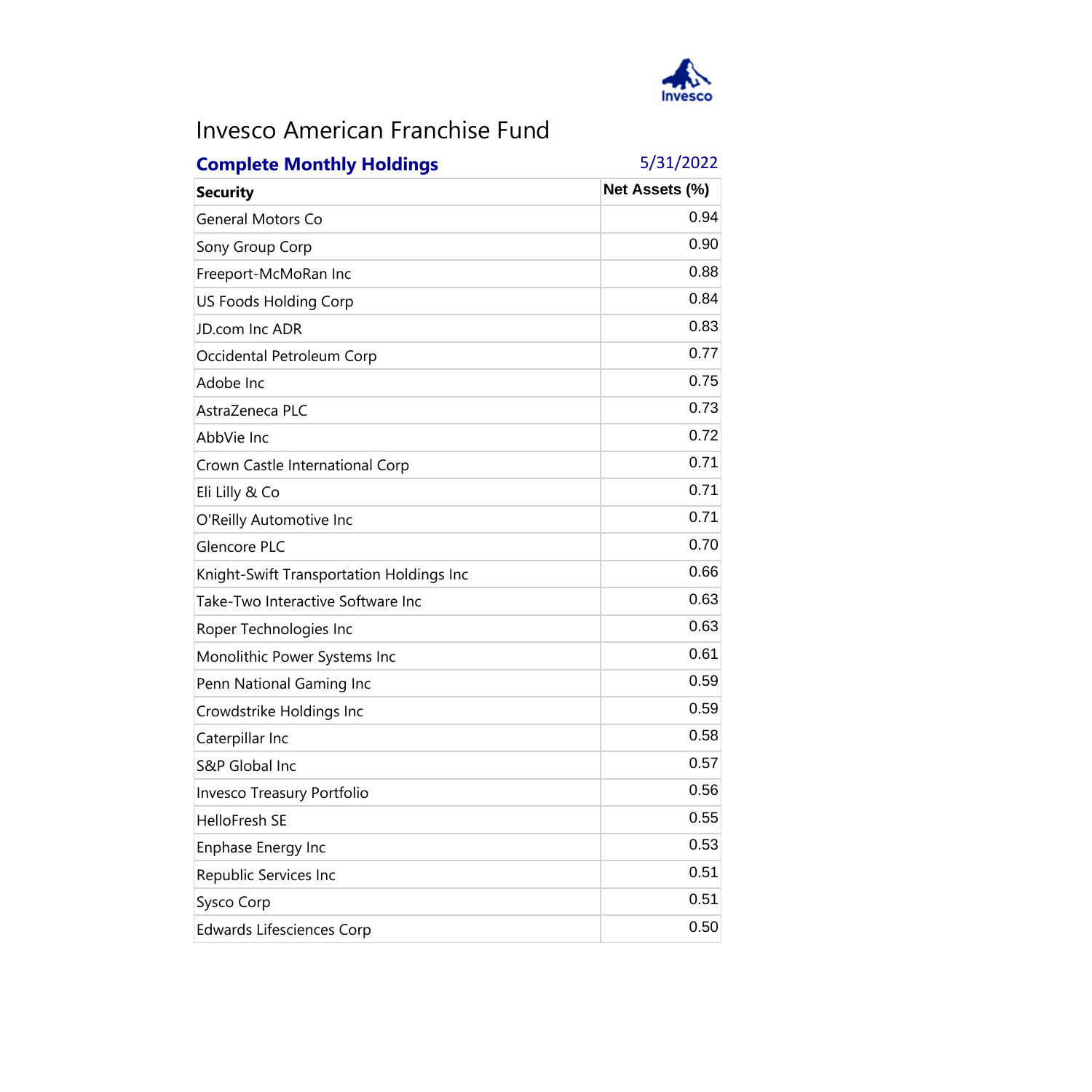

| <b>Complete Monthly Holdings</b>      | 5/31/2022      |
|---------------------------------------|----------------|
| <b>Security</b>                       | Net Assets (%) |
| Invesco Government & Agency Portfolio | 0.49           |
| AmerisourceBergen Corp                | 0.48           |
| Cintas Corp                           | 0.47           |
| <b>Abbott Laboratories</b>            | 0.47           |
| <b>Textron Inc</b>                    | 0.46           |
| Baker Hughes Co                       | 0.45           |
| United Rentals Inc                    | 0.45           |
| Trade Desk Inc/The                    | 0.44           |
| Generac Holdings Inc                  | 0.44           |
| Fastenal Co                           | 0.43           |
| <b>ASML Holding NV</b>                | 0.43           |
| Tesla Inc                             | 0.41           |
| Walmart Inc                           | 0.40           |
| Aon PLC                               | 0.37           |
| Marsh & McLennan Cos Inc              | 0.35           |
| <b>INVESCO LIQUID ASSET CASH MF</b>   | 0.35           |
| Adyen NV                              | 0.34           |
| Salesforce Inc                        | 0.34           |
| Antero Resources Corp                 | 0.30           |
| Farfetch Ltd                          | 0.29           |
| Kuaishou Technology                   | 0.28           |
| <b>Barrick Gold Corp</b>              | 0.28           |
| Progressive Corp/The                  | 0.25           |
| Cloudflare Inc                        | 0.24           |
| <b>Caesars Entertainment Inc</b>      | 0.24           |
| Lyft Inc                              | 0.24           |
| Datadog Inc                           | 0.22           |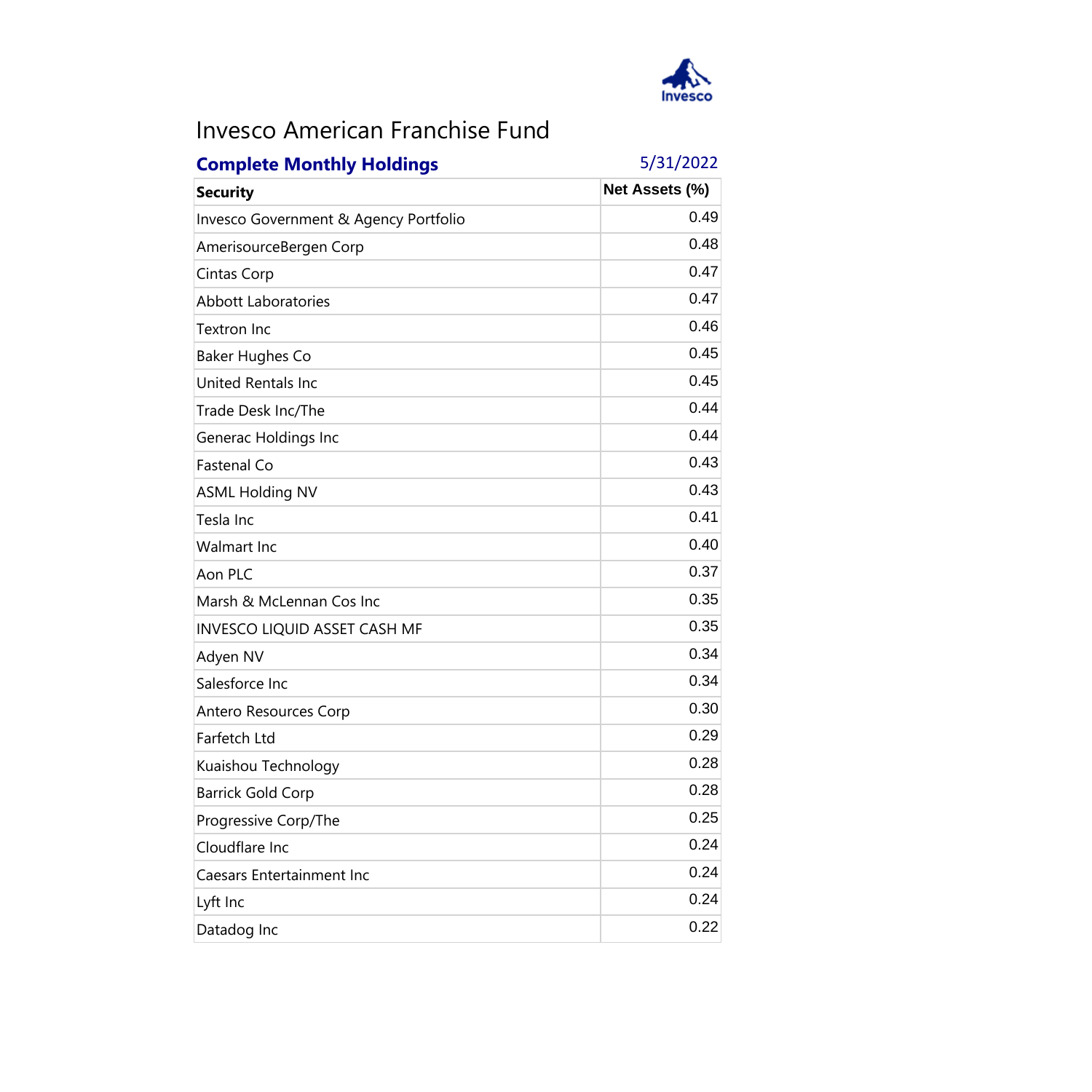

| <b>Complete Monthly Holdings</b> | 5/31/2022      |
|----------------------------------|----------------|
| <b>Security</b>                  | Net Assets (%) |
| ZoomInfo Technologies Inc        | 0.21           |
| <b>HCA Healthcare Inc</b>        | 0.19           |
| MongoDB Inc                      | 0.19           |
| <b>Blackstone Inc</b>            | 0.18           |
| Apollo Global Management Inc     | 0.16           |
| Zscaler Inc                      | 0.15           |
| Snowflake Inc                    | 0.13           |
| HubSpot Inc                      | 0.11           |
| KKR & Co Inc/new                 | 0.10           |
| Intuitive Surgical Inc           | 0.10           |
| Dexcom Inc                       | 0.10           |
| Halliburton Co                   | 0.05           |
| CASH & EQUIVALENTS               | 0.00           |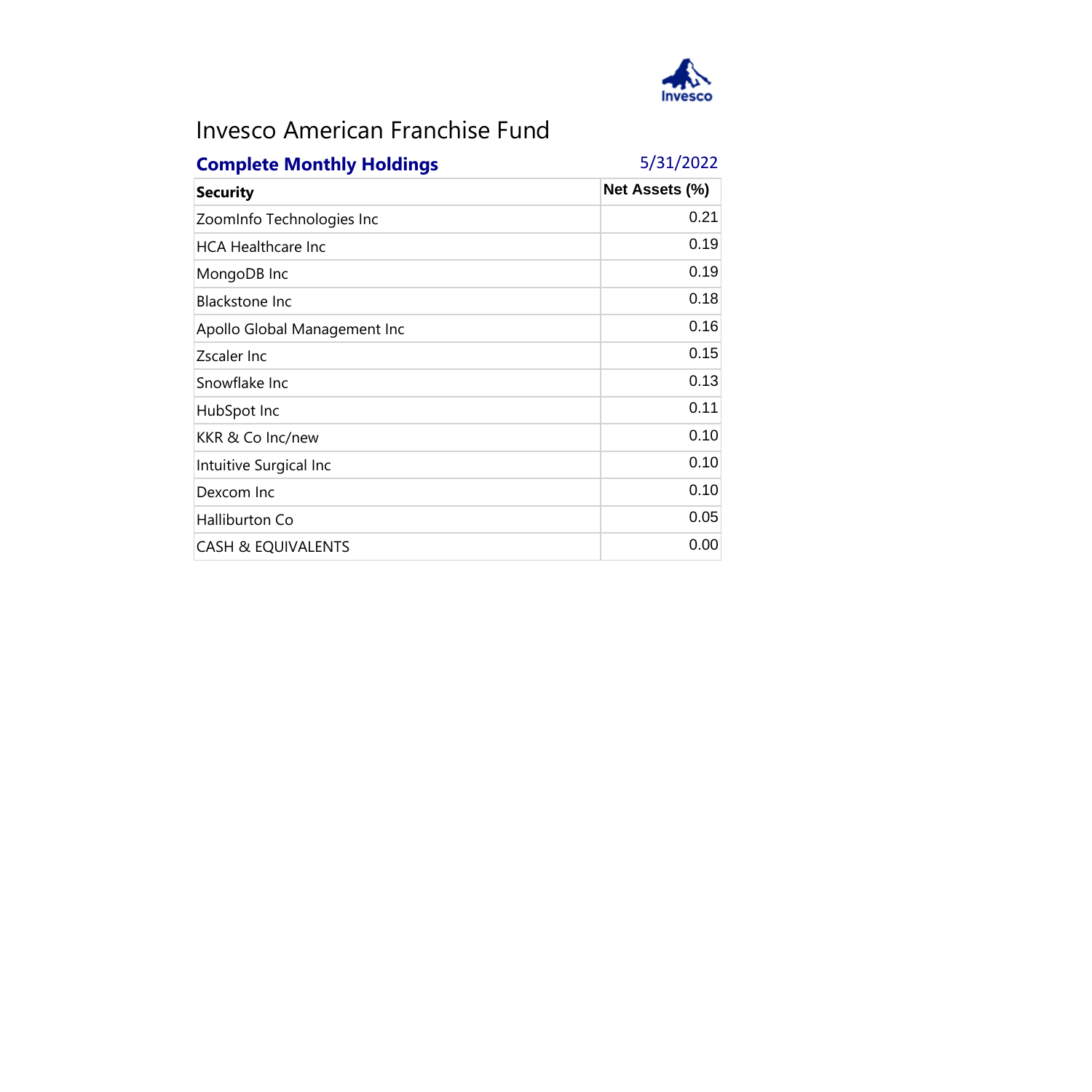

#### Invesco American Value Fund

| <b>Complete Monthly Holdings</b>    | 5/31/2022      |
|-------------------------------------|----------------|
| <b>Security</b>                     | Net Assets (%) |
| <b>AECOM</b>                        | 2.91           |
| Flex Ltd                            | 2.80           |
| Pioneer Natural Resources Co        | 2.72           |
| <b>KBR</b> Inc                      | 2.64           |
| <b>Univar Solutions Inc</b>         | 2.58           |
| Cigna Corp                          | 2.58           |
| Spectrum Brands Holdings Inc        | 2.46           |
| Centene Corp                        | 2.46           |
| Air Lease Corp                      | 2.45           |
| <b>Encompass Health Corp</b>        | 2.41           |
| Huntsman Corp                       | 2.37           |
| Huntington Bancshares Inc/OH        | 2.36           |
| Fresenius Medical Care AG & Co KGaA | 2.21           |
| Phillips 66                         | 2.18           |
| Diamondback Energy Inc              | 2.17           |
| Ovintiv Inc                         | 2.11           |
| Shell PLC ADR                       | 2.07           |
| Jabil Inc                           | 2.04           |
| Universal Health Services Inc       | 2.00           |
| <b>HF Sinclair Corp</b>             | 1.95           |
| Timken Co/The                       | 1.95           |
| MasTec Inc                          | 1.94           |
| Jacobs Engineering Group Inc        | 1.89           |
| <b>CACI</b> International Inc       | 1.87           |
| Huntington Ingalls Industries Inc   | 1.85           |
| <b>US Foods Holding Corp</b>        | 1.82           |
| <b>Webster Financial Corp</b>       | 1.80           |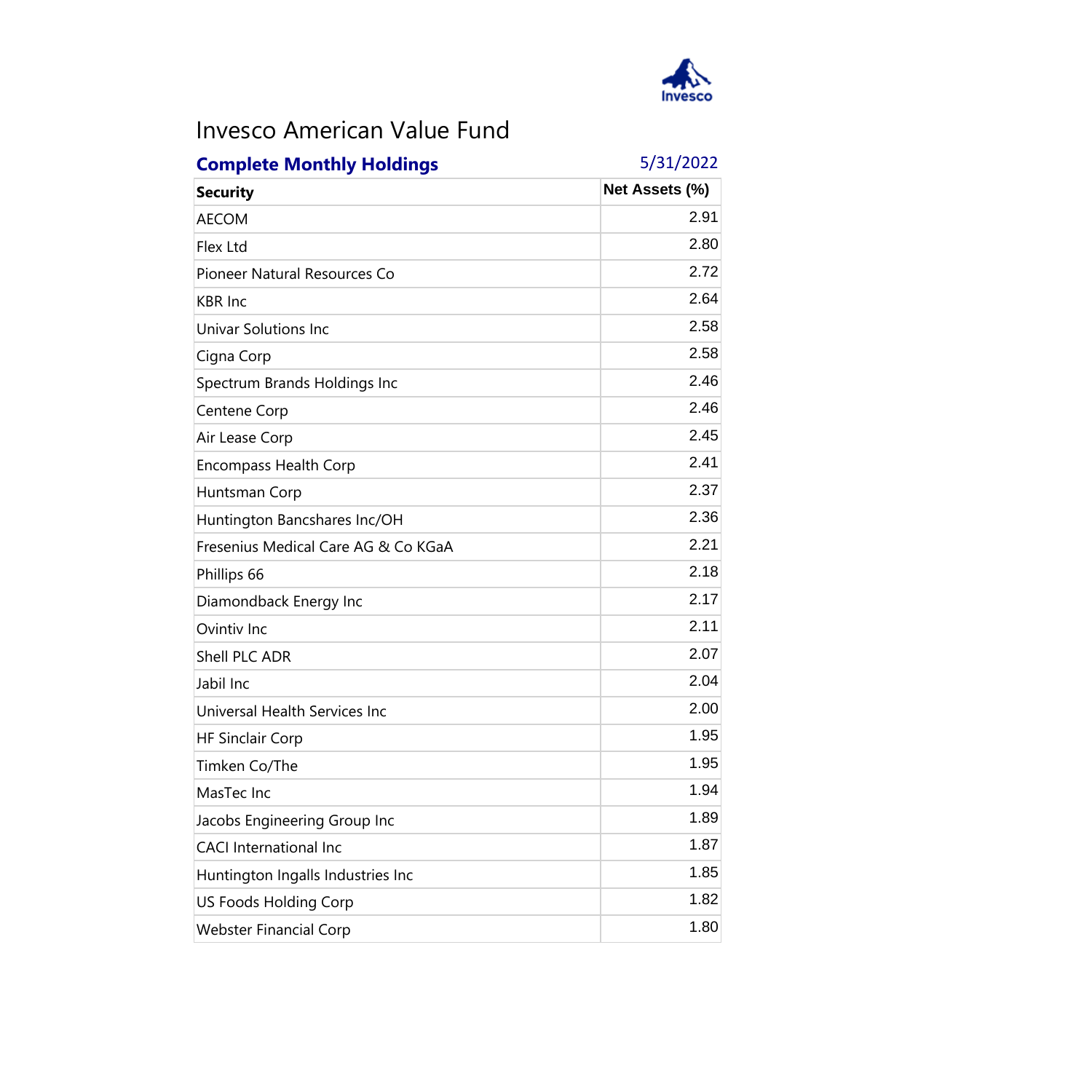

#### Invesco American Value Fund

| <b>Complete Monthly Holdings</b>      | 5/31/2022      |
|---------------------------------------|----------------|
| <b>Security</b>                       | Net Assets (%) |
| Dana Inc                              | 1.79           |
| Vistra Corp                           | 1.79           |
| Goldman Sachs Group Inc/The           | 1.71           |
| <b>APA Corp</b>                       | 1.69           |
| ManpowerGroup Inc                     | 1.66           |
| Rheinmetall AG                        | 1.65           |
| <b>ARC Resources Ltd</b>              | 1.59           |
| New Fortress Energy Inc               | 1.50           |
| Anthem Inc                            | 1.48           |
| Vertiv Holdings Co                    | 1.46           |
| LKQ Corp                              | 1.42           |
| Molina Healthcare Inc                 | 1.41           |
| Axalta Coating Systems Ltd            | 1.35           |
| Southwestern Energy Co                | 1.33           |
| Apollo Global Management Inc          | 1.26           |
| <b>Booking Holdings Inc</b>           | 1.21           |
| <b>BWX Technologies Inc</b>           | 1.19           |
| Invesco Treasury Portfolio            | 1.16           |
| <b>WESCO International Inc</b>        | 1.04           |
| Henry Schein Inc                      | 1.03           |
| Invesco Government & Agency Portfolio | 1.01           |
| <b>INVESCO LIQUID ASSET CASH MF</b>   | 1.01           |
| Travel + Leisure Co                   | 0.98           |
| Yamana Gold Inc                       | 0.92           |
| Performance Food Group Co             | 0.91           |
| NRG Energy Inc                        | 0.90           |
| <b>Skyworks Solutions Inc</b>         | 0.80           |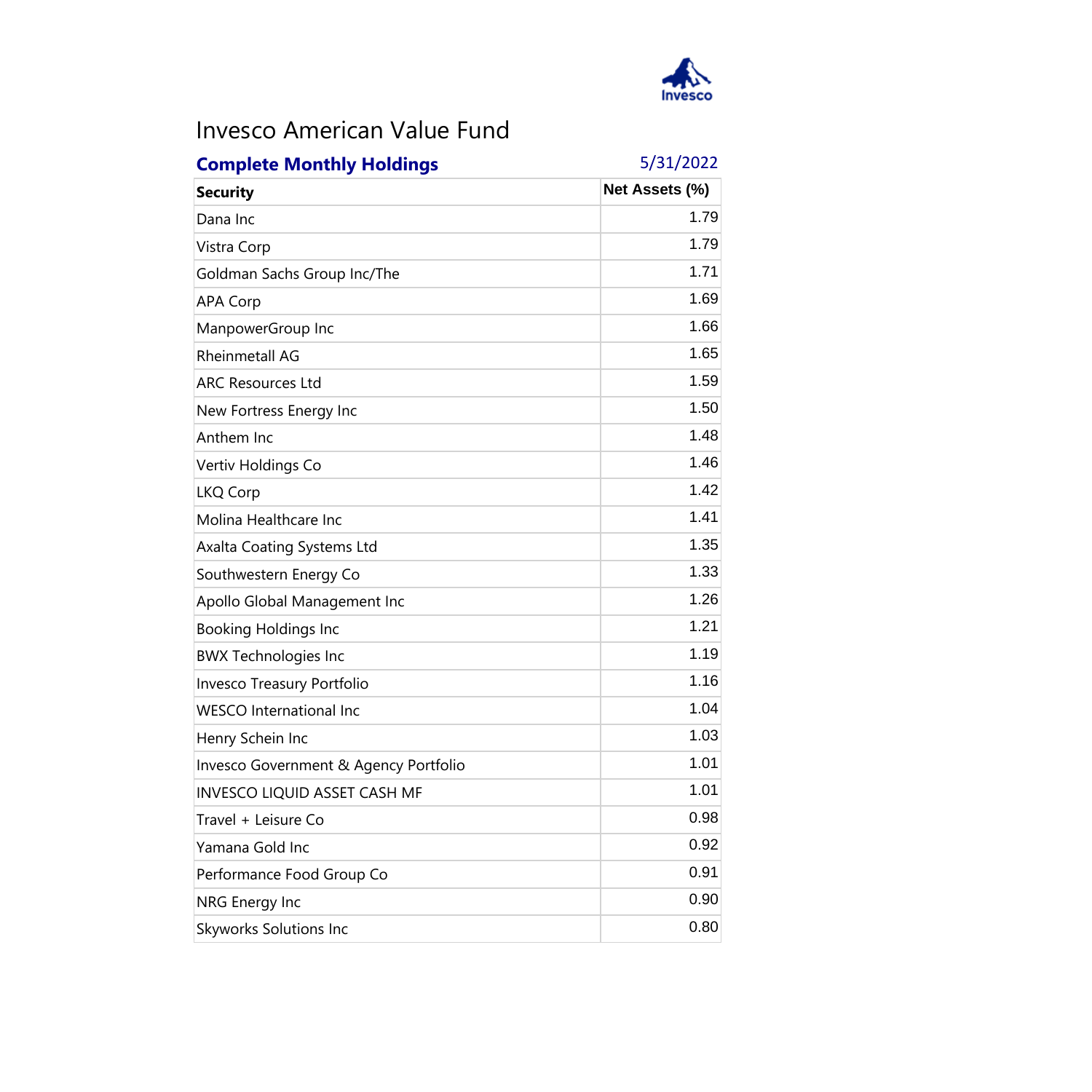

#### Invesco American Value Fund

| <b>Complete Monthly Holdings</b><br><b>Security</b> | 5/31/2022      |
|-----------------------------------------------------|----------------|
|                                                     | Net Assets (%) |
| PacWest Bancorp                                     | 0.78           |
| Oshkosh Corp                                        | 0.77           |
| <b>Hilton Grand Vacations Inc.</b>                  | 0.72           |
| <b>HOCHTIEF AG</b>                                  | 0.70           |
| Crane Holdings Co                                   | 0.50           |
| Sealed Air Corp                                     | 0.46           |
| Texas Capital Bancshares Inc                        | 0.01           |
| <b>CASH &amp; EQUIVALENTS</b>                       | 0.00           |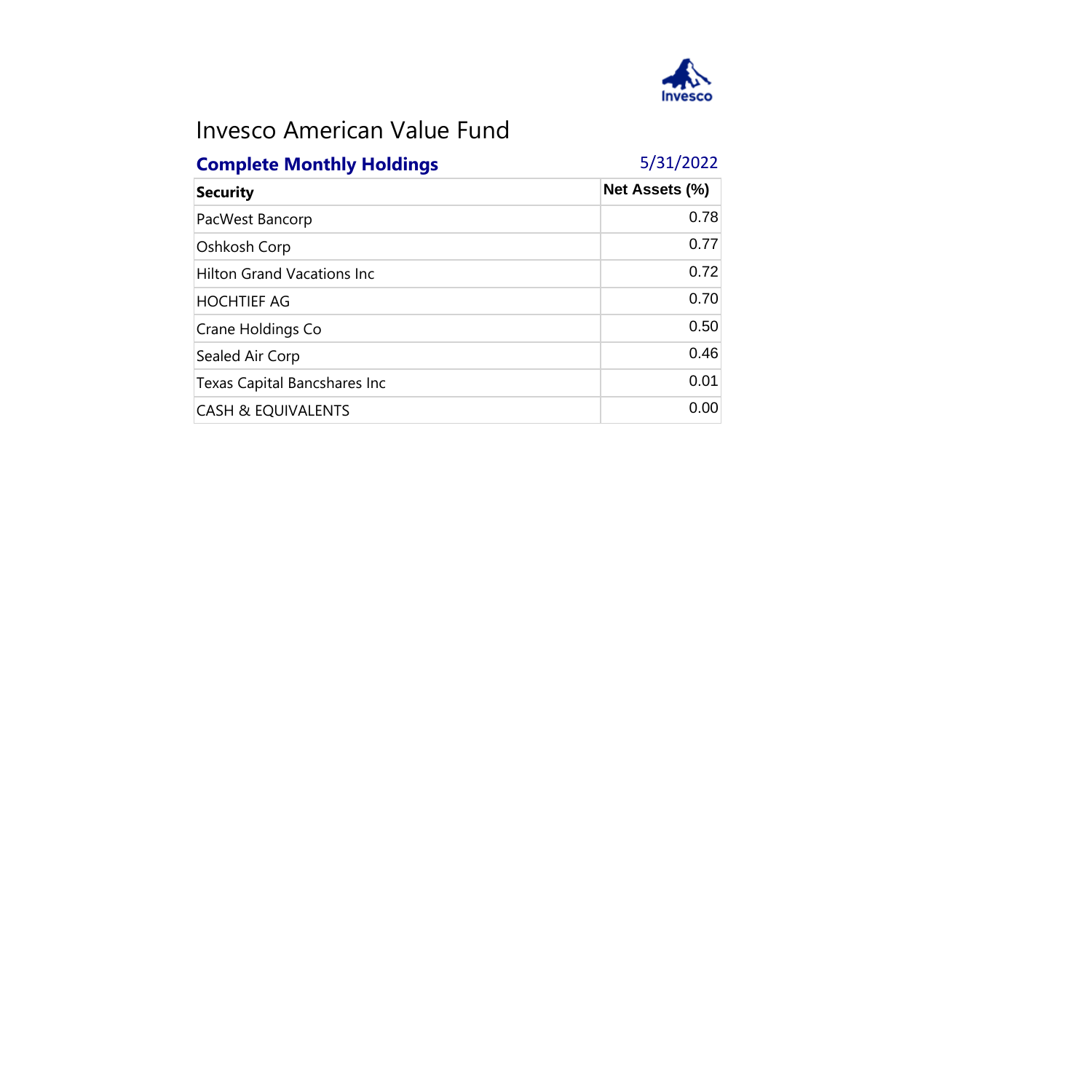

### Invesco Capital Appreciation Fund

| <b>Complete Monthly Holdings</b>  | 5/31/2022      |
|-----------------------------------|----------------|
| <b>Security</b>                   | Net Assets (%) |
| Microsoft Corp                    | 10.32          |
| Apple Inc                         | 8.20           |
| Alphabet Inc                      | 6.69           |
| UnitedHealth Group Inc            | 3.47           |
| Amazon.com Inc                    | 3.45           |
| Mastercard Inc                    | 3.12           |
| <b>NVIDIA Corp</b>                | 2.93           |
| Danaher Corp                      | 2.05           |
| Anthem Inc                        | 1.95           |
| Tesla Inc                         | 1.93           |
| Eli Lilly & Co                    | 1.90           |
| Marriott International Inc/MD     | 1.81           |
| Synopsys Inc                      | 1.68           |
| Pioneer Natural Resources Co      | 1.65           |
| Costco Wholesale Corp             | 1.55           |
| Cheniere Energy Inc               | 1.53           |
| Monolithic Power Systems Inc      | 1.52           |
| Palo Alto Networks Inc            | 1.48           |
| <b>Accenture PLC</b>              | 1.44           |
| <b>Waste Connections Inc</b>      | 1.43           |
| ServiceNow Inc                    | 1.39           |
| Deere & Co                        | 1.33           |
| Thermo Fisher Scientific Inc      | 1.14           |
| Albemarle Corp                    | 1.13           |
| <b>Advanced Micro Devices Inc</b> | 1.12           |
| Live Nation Entertainment Inc     | 1.11           |
| AutoZone Inc                      | 1.09           |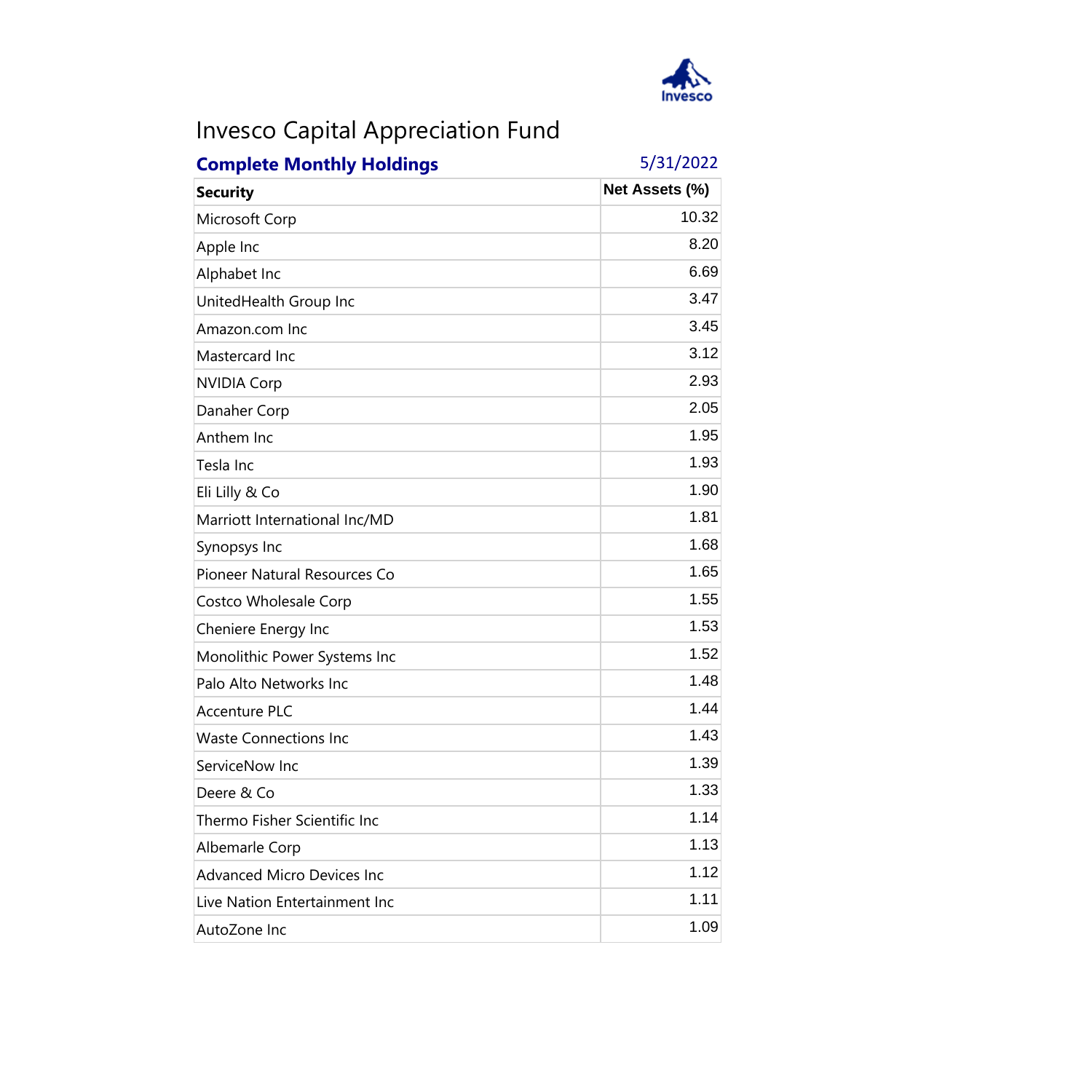

### Invesco Capital Appreciation Fund

| <b>Complete Monthly Holdings</b>      | 5/31/2022      |
|---------------------------------------|----------------|
| <b>Security</b>                       | Net Assets (%) |
| Northrop Grumman Corp                 | 1.09           |
| Invesco Treasury Portfolio            | 1.09           |
| Chubb Ltd                             | 1.07           |
| Extra Space Storage Inc               | 1.03           |
| Marvell Technology Inc                | 1.03           |
| Dollar Tree Inc                       | 1.01           |
| Intuit Inc                            | 1.00           |
| L3Harris Technologies Inc             | 0.99           |
| Invesco Government & Agency Portfolio | 0.95           |
| AbbVie Inc                            | 0.91           |
| Prologis Inc                          | 0.87           |
| <b>ASML Holding NV</b>                | 0.80           |
| Linde PLC                             | 0.77           |
| Paychex Inc                           | 0.76           |
| Chipotle Mexican Grill Inc            | 0.75           |
| PepsiCo Inc                           | 0.73           |
| Sysco Corp                            | 0.72           |
| Airbnb Inc                            | 0.72           |
| AmerisourceBergen Corp                | 0.72           |
| Intuitive Surgical Inc                | 0.71           |
| CF Industries Holdings Inc            | 0.70           |
| S&P Global Inc                        | 0.70           |
| Tyler Technologies Inc                | 0.69           |
| <b>INVESCO LIQUID ASSET CASH MF</b>   | 0.68           |
| <b>HCA Healthcare Inc</b>             | 0.67           |
| Crowdstrike Holdings Inc              | 0.65           |
| Halliburton Co                        | 0.62           |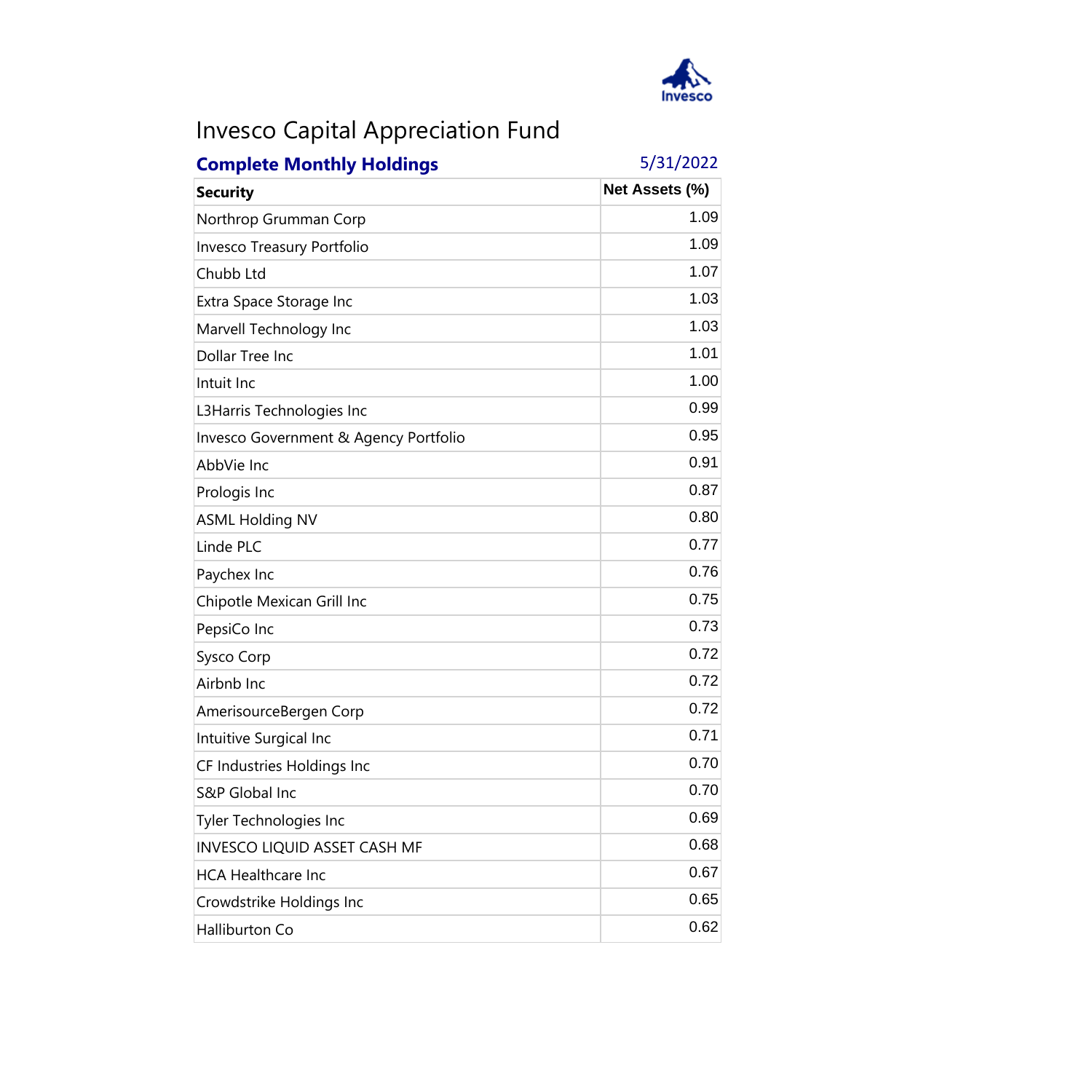

### Invesco Capital Appreciation Fund

| <b>Complete Monthly Holdings</b> | 5/31/2022      |
|----------------------------------|----------------|
| <b>Security</b>                  | Net Assets (%) |
| <b>Edwards Lifesciences Corp</b> | 0.60           |
| Dexcom Inc                       | 0.58           |
| <b>Teck Resources Ltd</b>        | 0.57           |
| Union Pacific Corp               | 0.56           |
| Ameriprise Financial Inc         | 0.54           |
| <b>SVB Financial Group</b>       | 0.54           |
| Roper Technologies Inc           | 0.51           |
| <b>SBA Communications Corp</b>   | 0.51           |
| Datadog Inc                      | 0.50           |
| Kroger Co/The                    | 0.50           |
| Hershey Co/The                   | 0.46           |
| MongoDB Inc                      | 0.45           |
| HubSpot Inc                      | 0.44           |
| Charles Schwab Corp/The          | 0.44           |
| KKR & Co Inc/new                 | 0.42           |
| <b>MSCI Inc</b>                  | 0.39           |
| West Pharmaceutical Services Inc | 0.38           |
| Atlassian Corp PLC               | 0.36           |
| Trade Desk Inc/The               | 0.34           |
| <b>CASH &amp; EQUIVALENTS</b>    | 0.12           |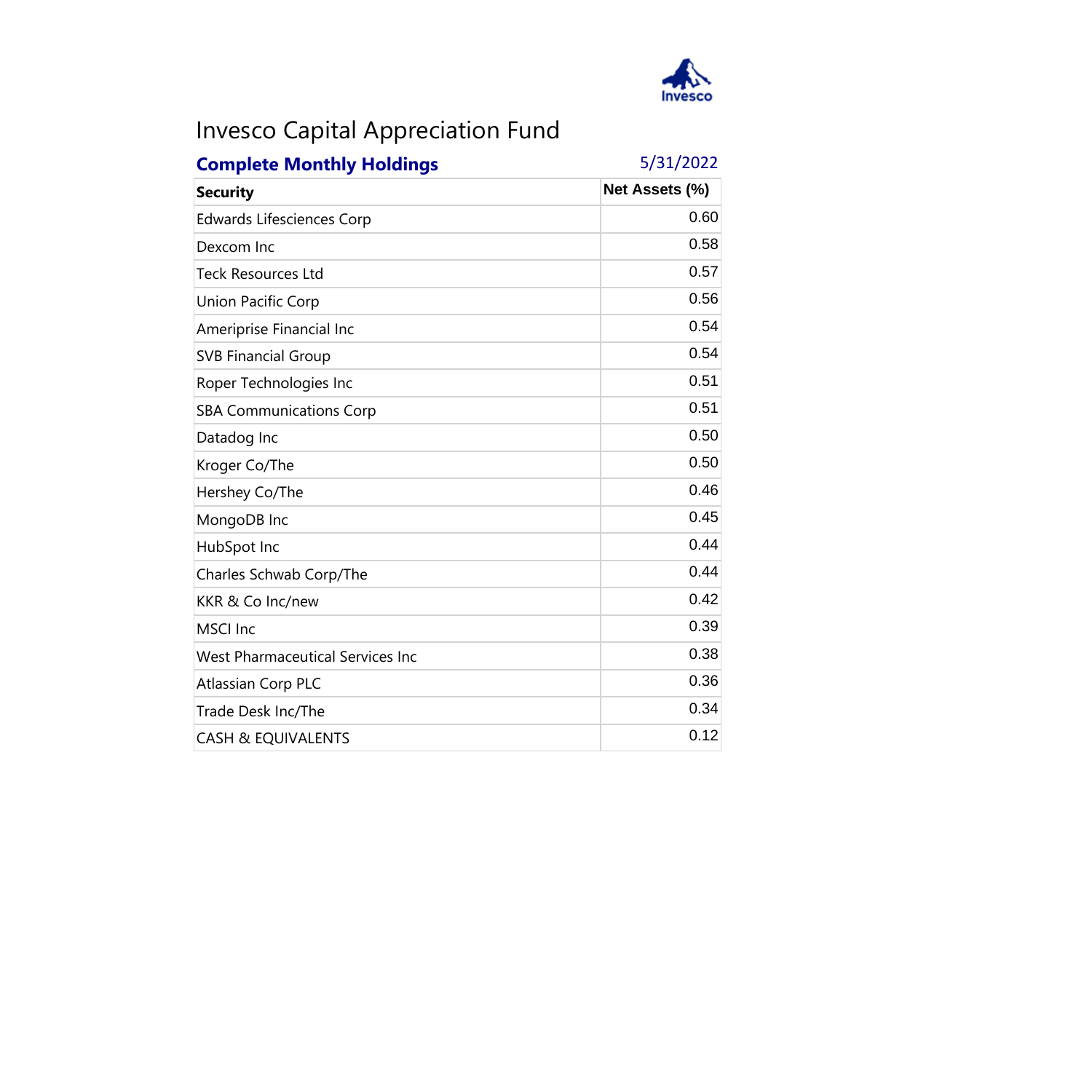

### Invesco Charter Fund

| <b>Complete Monthly Holdings</b> | 5/31/2022      |
|----------------------------------|----------------|
| <b>Security</b>                  | Net Assets (%) |
| Microsoft Corp                   | 6.91           |
| Apple Inc                        | 5.10           |
| Amazon.com Inc                   | 3.48           |
| Procter & Gamble Co/The          | 2.97           |
| United Parcel Service Inc        | 2.95           |
| UnitedHealth Group Inc           | 2.89           |
| Alphabet Inc                     | 2.89           |
| Verizon Communications Inc       | 2.86           |
| Eli Lilly & Co                   | 2.80           |
| Prologis Inc                     | 2.67           |
| <b>VMware Inc</b>                | 2.66           |
| Exxon Mobil Corp                 | 2.25           |
| JPMorgan Chase & Co              | 2.16           |
| <b>FirstEnergy Corp</b>          | 2.13           |
| Raytheon Technologies Corp       | 2.09           |
| Equitable Holdings Inc           | 1.94           |
| CVS Health Corp                  | 1.90           |
| AstraZeneca PLC ADR              | 1.78           |
| American Express Co              | 1.70           |
| Johnson & Johnson                | 1.60           |
| <b>QUALCOMM Inc</b>              | 1.59           |
| Otis Worldwide Corp              | 1.52           |
| Allstate Corp/The                | 1.49           |
| <b>HCA Healthcare Inc</b>        | 1.45           |
| Deere & Co                       | 1.42           |
| Coca-Cola Co/The                 | 1.38           |
| Applied Materials Inc            | 1.31           |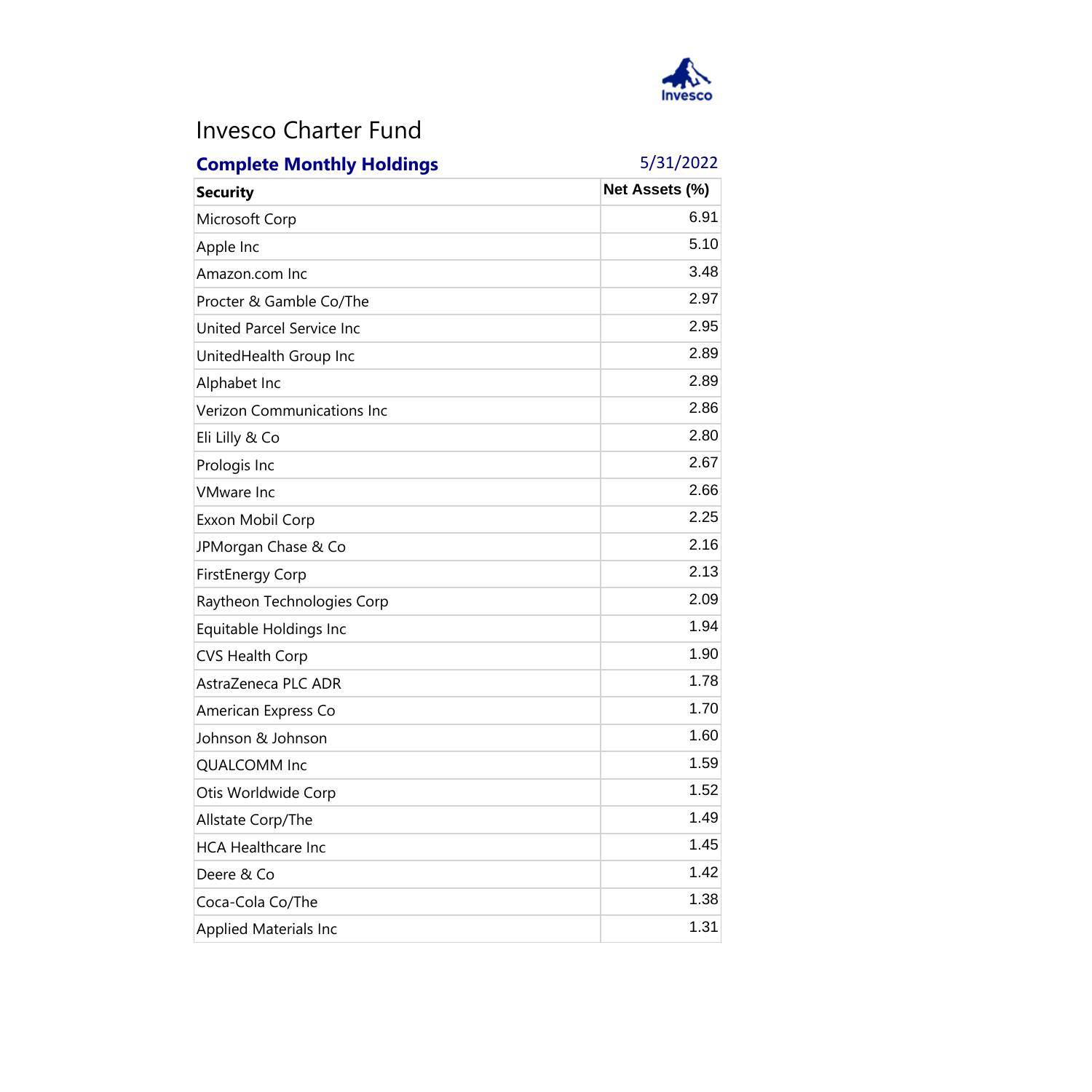

### Invesco Charter Fund

| <b>Complete Monthly Holdings</b>  | 5/31/2022      |
|-----------------------------------|----------------|
| <b>Security</b>                   | Net Assets (%) |
| <b>Advanced Micro Devices Inc</b> | 1.29           |
| O'Reilly Automotive Inc           | 1.28           |
| Fiserv Inc                        | 1.27           |
| <b>Vulcan Materials Co</b>        | 1.25           |
| <b>Accenture PLC</b>              | 1.15           |
| <b>Comcast Corp</b>               | 1.11           |
| Electronic Arts Inc               | 1.04           |
| Intercontinental Exchange Inc     | 1.03           |
| Union Pacific Corp                | 1.03           |
| Salesforce Inc                    | 1.02           |
| <b>General Motors Co</b>          | 1.02           |
| Airbnb Inc                        | 1.01           |
| First Citizens BancShares Inc/NC  | 1.01           |
| <b>APA Corp</b>                   | 0.98           |
| Sysco Corp                        | 0.96           |
| Mondelez International Inc        | 0.93           |
| Cooper Cos Inc/The                | 0.90           |
| Bayer AG                          | 0.89           |
| Motorola Solutions Inc            | 0.88           |
| Valvoline Inc                     | 0.86           |
| Cheniere Energy Inc               | 0.81           |
| DR Horton Inc                     | 0.81           |
| Tesla Inc                         | 0.74           |
| Honeywell International Inc       | 0.74           |
| ServiceNow Inc                    | 0.73           |
| <b>SVB Financial Group</b>        | 0.70           |
| <b>Constellation Brands Inc</b>   | 0.70           |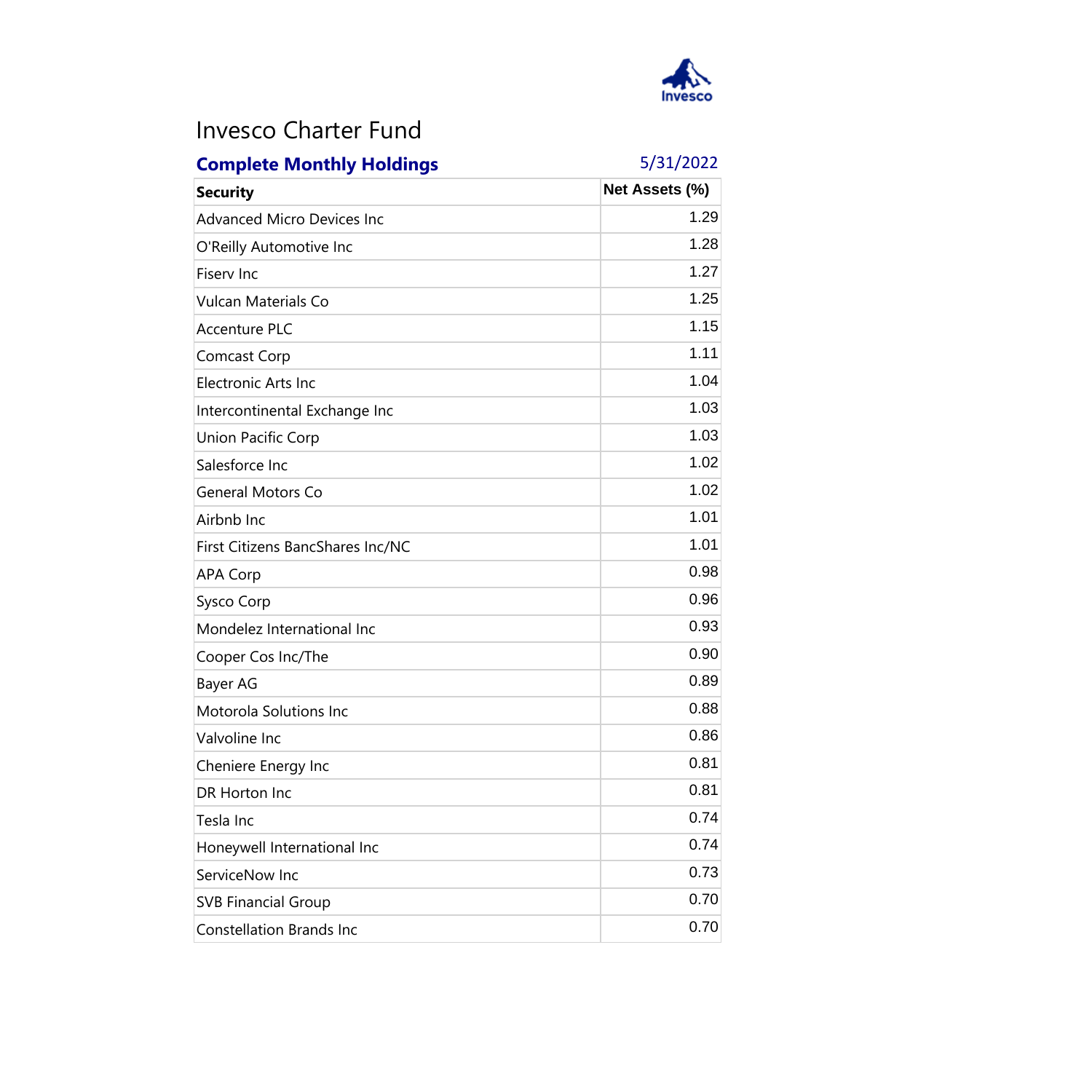

### Invesco Charter Fund

| <b>Complete Monthly Holdings</b>      | 5/31/2022      |
|---------------------------------------|----------------|
| <b>Security</b>                       | Net Assets (%) |
| Invesco Treasury Portfolio            | 0.70           |
| Synopsys Inc                          | 0.70           |
| Seagen Inc                            | 0.69           |
| <b>Waste Connections Inc</b>          | 0.67           |
| <b>Tenet Healthcare Corp</b>          | 0.62           |
| Invesco Government & Agency Portfolio | 0.61           |
| Magellan Midstream Partners LP        | 0.56           |
| Amdocs Ltd                            | 0.49           |
| Rocket Cos Inc                        | 0.47           |
| <b>INVESCO LIQUID ASSET CASH MF</b>   | 0.44           |
| <b>Target Corp</b>                    | 0.41           |
| Avantor Inc                           | 0.30           |
| Southern Co/The                       | 0.30           |
| Manhattan Associates Inc              | 0.29           |
| Duke Realty Corp                      | 0.21           |
| Crowdstrike Holdings Inc              | 0.20           |
| TransUnion                            | 0.11           |
| Coty Inc                              | 0.09           |
| <b>CASH &amp; EQUIVALENTS</b>         | 0.00           |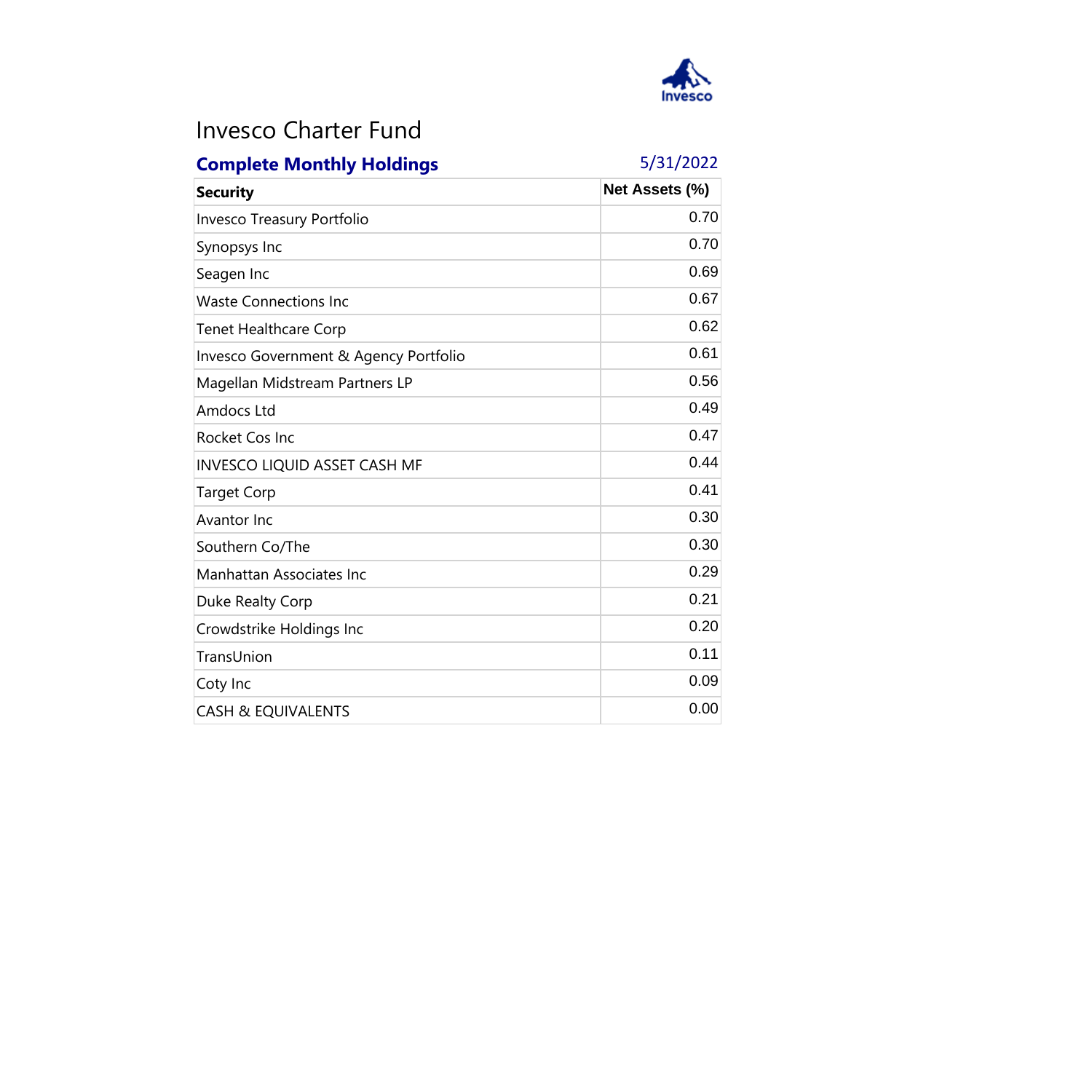

### Invesco Comstock Fund

| <b>Complete Monthly Holdings</b>         | 5/31/2022      |
|------------------------------------------|----------------|
| <b>Security</b>                          | Net Assets (%) |
| Philip Morris International Inc          | 2.65           |
| Anthem Inc                               | 2.61           |
| Chevron Corp                             | 2.60           |
| <b>Bank of America Corp</b>              | 2.57           |
| Wells Fargo & Co                         | 2.31           |
| Invesco Treasury Portfolio               | 2.20           |
| Suncor Energy Inc                        | 2.14           |
| American International Group Inc         | 2.12           |
| FedEx Corp                               | 1.97           |
| McKesson Corp                            | 1.93           |
| Invesco Government & Agency Portfolio    | 1.93           |
| Johnson & Johnson                        | 1.77           |
| <b>CVS Health Corp</b>                   | 1.76           |
| <b>Booking Holdings Inc</b>              | 1.70           |
| <b>NXP Semiconductors NV</b>             | 1.70           |
| Johnson Controls International plc       | 1.68           |
| International Paper Co                   | 1.67           |
| Cognizant Technology Solutions Corp      | 1.65           |
| Caterpillar Inc                          | 1.64           |
| <b>Hess Corp</b>                         | 1.63           |
| <b>State Street Corp</b>                 | 1.63           |
| Cisco Systems Inc                        | 1.61           |
| Citigroup Inc                            | 1.59           |
| DXC Technology Co                        | 1.56           |
| Westinghouse Air Brake Technologies Corp | 1.55           |
| General Motors Co                        | 1.54           |
| Eaton Corp PLC                           | 1.49           |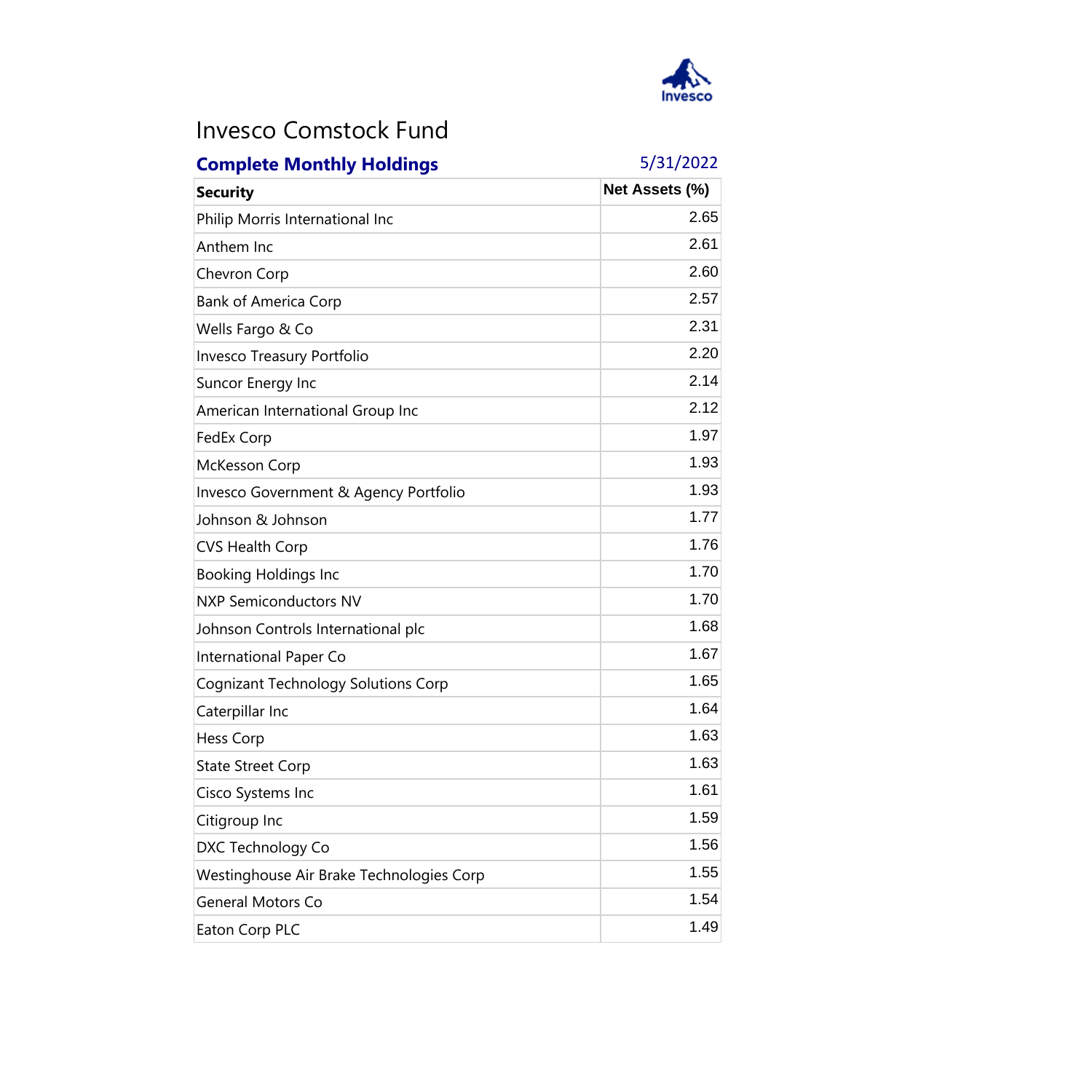

#### Invesco Comstock Fund

| <b>Complete Monthly Holdings</b> | 5/31/2022      |
|----------------------------------|----------------|
| <b>Security</b>                  | Net Assets (%) |
| Pioneer Natural Resources Co     | 1.48           |
| Sanofi ADR                       | 1.46           |
| Emerson Electric Co              | 1.44           |
| Comcast Corp                     | 1.44           |
| Kimberly-Clark Corp              | 1.43           |
| Altria Group Inc                 | 1.38           |
| ConocoPhillips                   | 1.38           |
| Microsoft Corp                   | 1.38           |
| INVESCO LIQUID ASSET CASH MF     | 1.37           |
| Marathon Oil Corp                | 1.37           |
| CF Industries Holdings Inc       | 1.37           |
| Devon Energy Corp                | 1.37           |
| Goldman Sachs Group Inc/The      | 1.35           |
| Merck & Co Inc                   | 1.33           |
| Las Vegas Sands Corp             | 1.25           |
| Fifth Third Bancorp              | 1.23           |
| Citizens Financial Group Inc     | 1.20           |
| Henry Schein Inc                 | 1.20           |
| <b>QUALCOMM Inc</b>              | 1.15           |
| Becton Dickinson and Co          | 1.12           |
| Bristol-Myers Squibb Co          | 1.10           |
| Coca-Cola Co/The                 | 1.07           |
| JPMorgan Chase & Co              | 1.05           |
| Morgan Stanley                   | 1.04           |
| Huntington Bancshares Inc/OH     | 1.02           |
| M&T Bank Corp                    | 1.01           |
| T-Mobile US Inc                  | 1.01           |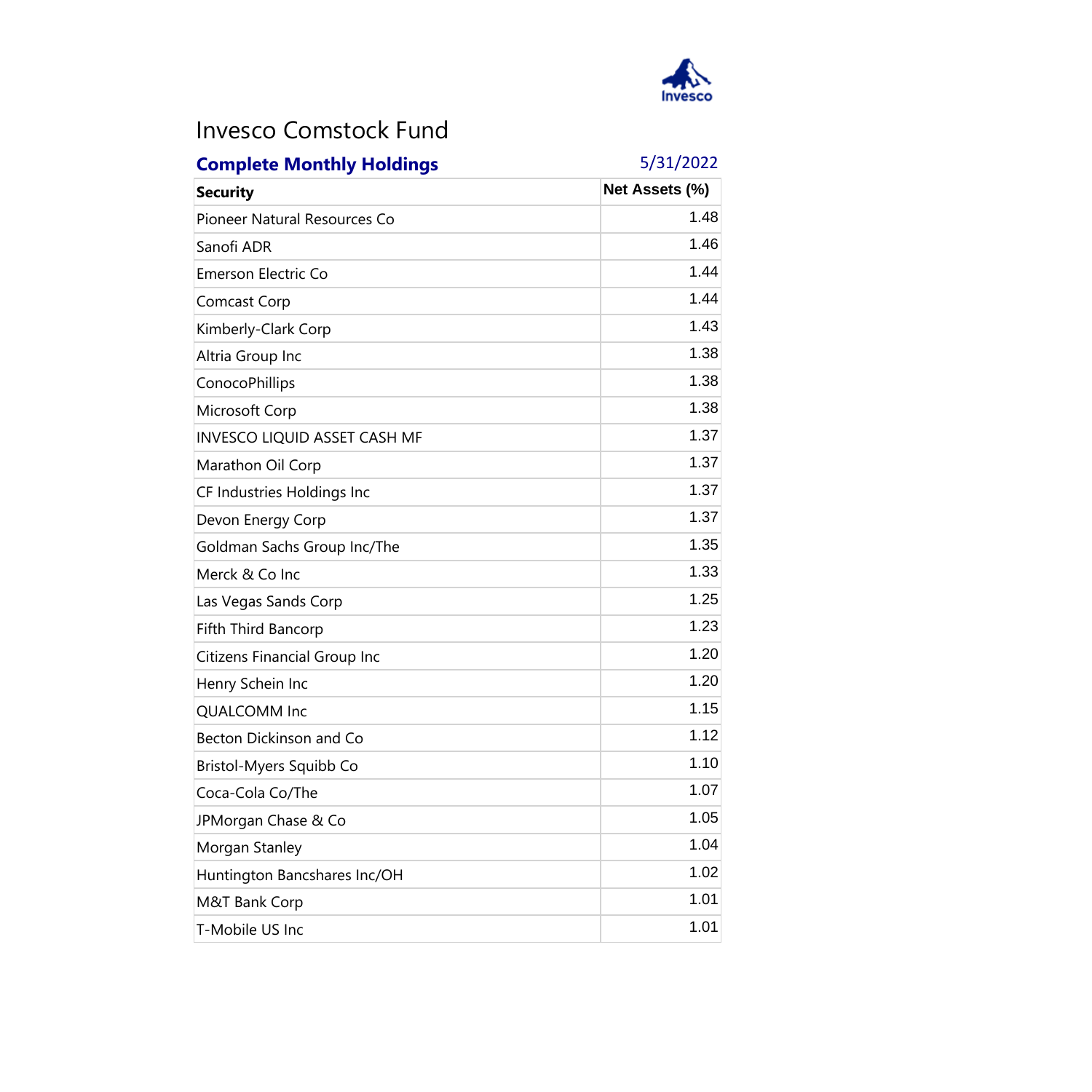

### Invesco Comstock Fund

| <b>Complete Monthly Holdings</b> | 5/31/2022      |
|----------------------------------|----------------|
| <b>Security</b>                  | Net Assets (%) |
| <b>HCA Healthcare Inc</b>        | 1.00           |
| MetLife Inc                      | 0.98           |
| General Electric Co              | 0.98           |
| Allstate Corp/The                | 0.96           |
| Universal Health Services Inc    | 0.91           |
| <b>Textron Inc</b>               | 0.84           |
| Host Hotels & Resorts Inc        | 0.83           |
| Colgate-Palmolive Co             | 0.81           |
| Corteva Inc                      | 0.79           |
| Ralph Lauren Corp                | 0.78           |
| Medtronic PLC                    | 0.77           |
| Humana Inc                       | 0.75           |
| F <sub>5</sub> Inc               | 0.69           |
| Kraft Heinz Co/The               | 0.66           |
| Intel Corp                       | 0.62           |
| Exxon Mobil Corp                 | 0.57           |
| <b>DENTSPLY SIRONA Inc</b>       | 0.45           |
| eBay Inc                         | 0.36           |
| Exelon Corp                      | 0.35           |
| Meta Platforms Inc               | 0.35           |
| CASH & EQUIVALENTS               | 0.00           |
| USD/EUR CFWD2022617              | 0.00           |
| USD/CAD CFWD2022617              | 0.00           |
| USD/CAD CFWD2022617              | 0.00           |
| USD/EUR CFWD2022617              | $-0.01$        |
| USD/CAD CFWD2022617              | $-0.01$        |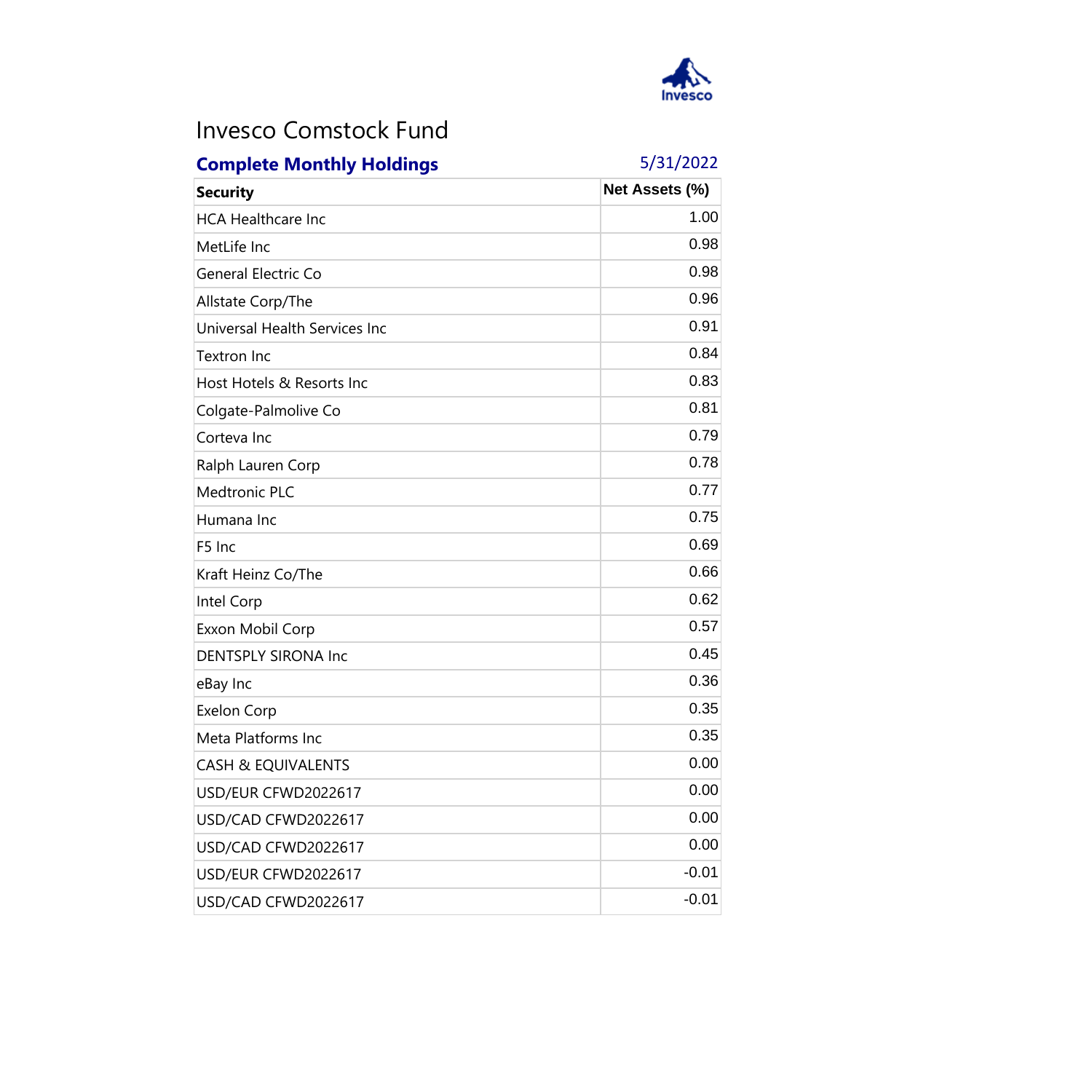

#### Invesco Comstock Select Fund

| <b>Complete Monthly Holdings</b>         | 5/31/2022      |
|------------------------------------------|----------------|
| <b>Security</b>                          | Net Assets (%) |
| ConocoPhillips                           | 6.55           |
| Exxon Mobil Corp                         | 5.91           |
| Wells Fargo & Co                         | 4.89           |
| Anthem Inc                               | 4.36           |
| Merck & Co Inc                           | 4.09           |
| DXC Technology Co                        | 4.05           |
| Kraft Heinz Co/The                       | 4.01           |
| Johnson & Johnson                        | 3.89           |
| Henry Schein Inc                         | 3.59           |
| <b>Booking Holdings Inc</b>              | 3.45           |
| FedEx Corp                               | 3.34           |
| <b>Bank of America Corp</b>              | 3.27           |
| Westinghouse Air Brake Technologies Corp | 3.23           |
| Becton Dickinson and Co                  | 3.19           |
| Philip Morris International Inc          | 3.19           |
| American International Group Inc         | 3.14           |
| Kimberly-Clark Corp                      | 3.00           |
| M&T Bank Corp                            | 2.96           |
| Cognizant Technology Solutions Corp      | 2.95           |
| Las Vegas Sands Corp                     | 2.85           |
| Universal Health Services Inc            | 2.70           |
| Johnson Controls International plc       | 2.64           |
| <b>State Street Corp</b>                 | 2.57           |
| <b>NXP Semiconductors NV</b>             | 2.54           |
| Sanofi ADR                               | 2.21           |
| Emerson Electric Co                      | 2.19           |
| Eaton Corp PLC                           | 1.81           |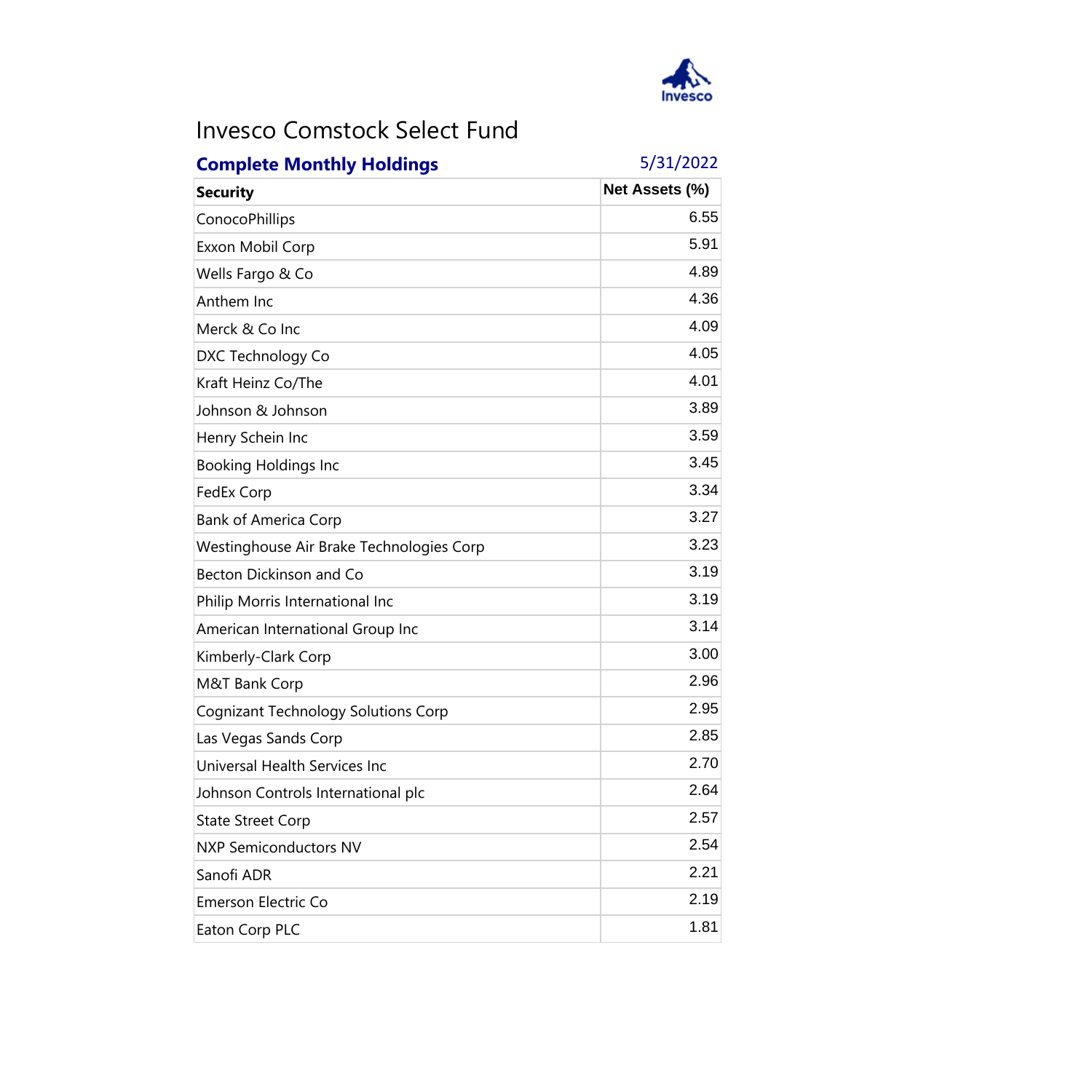

#### Invesco Comstock Select Fund

| <b>Complete Monthly Holdings</b>      | 5/31/2022      |
|---------------------------------------|----------------|
| <b>Security</b>                       | Net Assets (%) |
| Citizens Financial Group Inc          | 1.75           |
| General Motors Co                     | 1.49           |
| Microsoft Corp                        | 1.42           |
| Invesco Treasury Portfolio            | 0.96           |
| Invesco Government & Agency Portfolio | 0.84           |
| <b>INVESCO LIQUID ASSET CASH MF</b>   | 0.60           |
| CASH & EQUIVALENTS                    | 0.15           |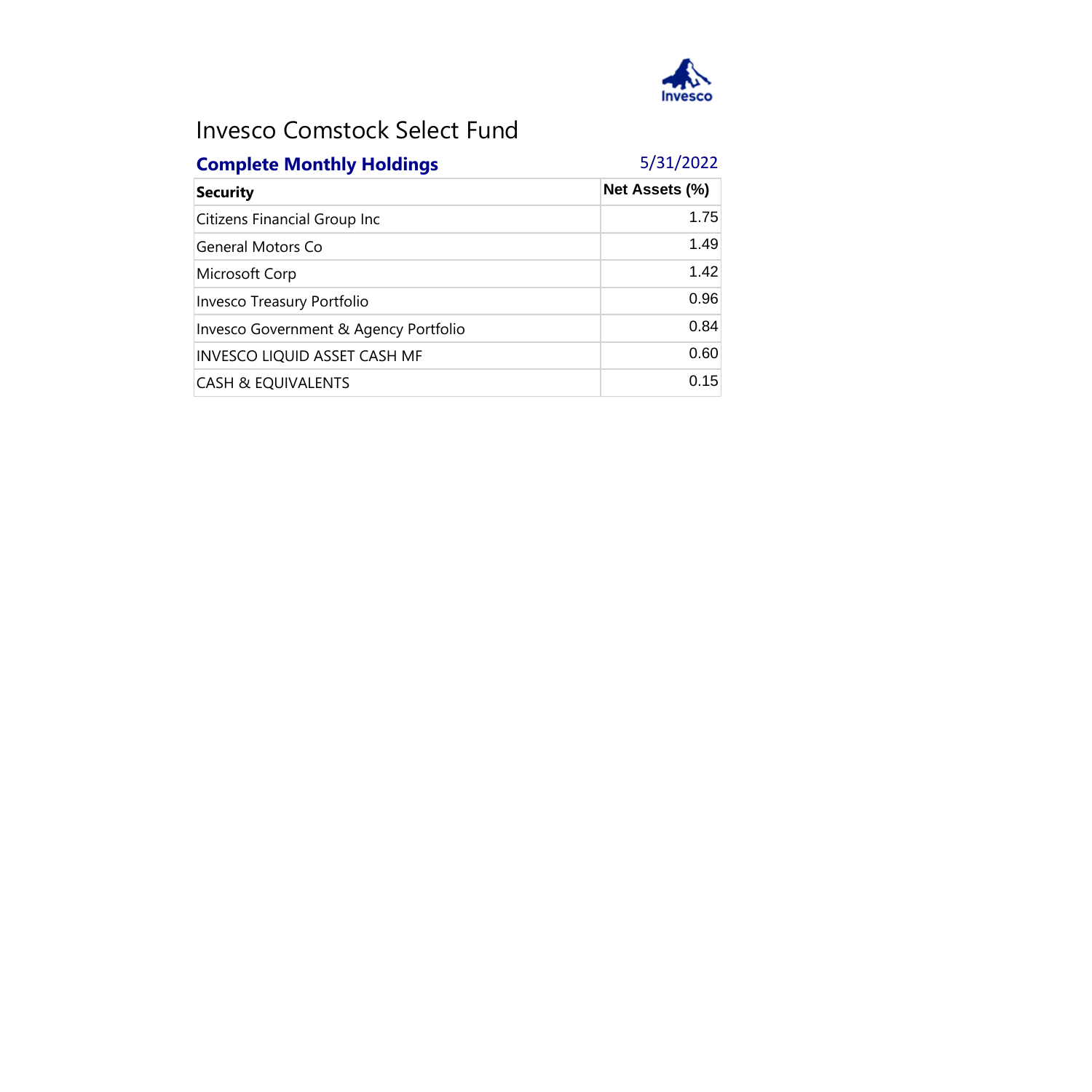

#### Invesco Developing Markets Fund

| <b>Complete Monthly Holdings</b>          | 5/31/2022      |  |
|-------------------------------------------|----------------|--|
| <b>Security</b>                           | Net Assets (%) |  |
| Taiwan Semiconductor Manufacturing Co Ltd | 7.23           |  |
| Housing Development Finance Corp Ltd      | 6.47           |  |
| Kotak Mahindra Bank Ltd                   | 5.03           |  |
| AIA Group Ltd                             | 4.30           |  |
| Grupo Mexico SAB de CV                    | 4.29           |  |
| Yum China Holdings Inc                    | 4.20           |  |
| Tata Consultancy Services Ltd             | 4.12           |  |
| NetEase Inc ADR                           | 4.01           |  |
| <b>Tencent Holdings Ltd</b>               | 3.31           |  |
| Pernod Ricard SA                          | 3.22           |  |
| ZTO Express Cayman Inc ADR                | 2.77           |  |
| Huazhu Group Ltd ADR                      | 2.76           |  |
| MediaTek Inc                              | 2.47           |  |
| Samsung Biologics Co Ltd                  | 2.29           |  |
| Wal-Mart de Mexico SAB de CV              | 2.15           |  |
| Meituan                                   | 2.10           |  |
| Infosys Ltd                               | 2.05           |  |
| Samsung Electronics Co Ltd                | 1.96           |  |
| Alibaba Group Holding Ltd                 | 1.72           |  |
| Fomento Economico Mexicano SAB de CV      | 1.71           |  |
| Wuxi Biologics Cayman Inc                 | 1.68           |  |
| Cie Financiere Richemont SA               | 1.63           |  |
| Vale SA ADR                               | 1.62           |  |
| LG Chem Ltd                               | 1.60           |  |
| Kering SA                                 | 1.48           |  |
| Banco Bradesco SA                         | 1.44           |  |
| PRADA SpA                                 | 1.38           |  |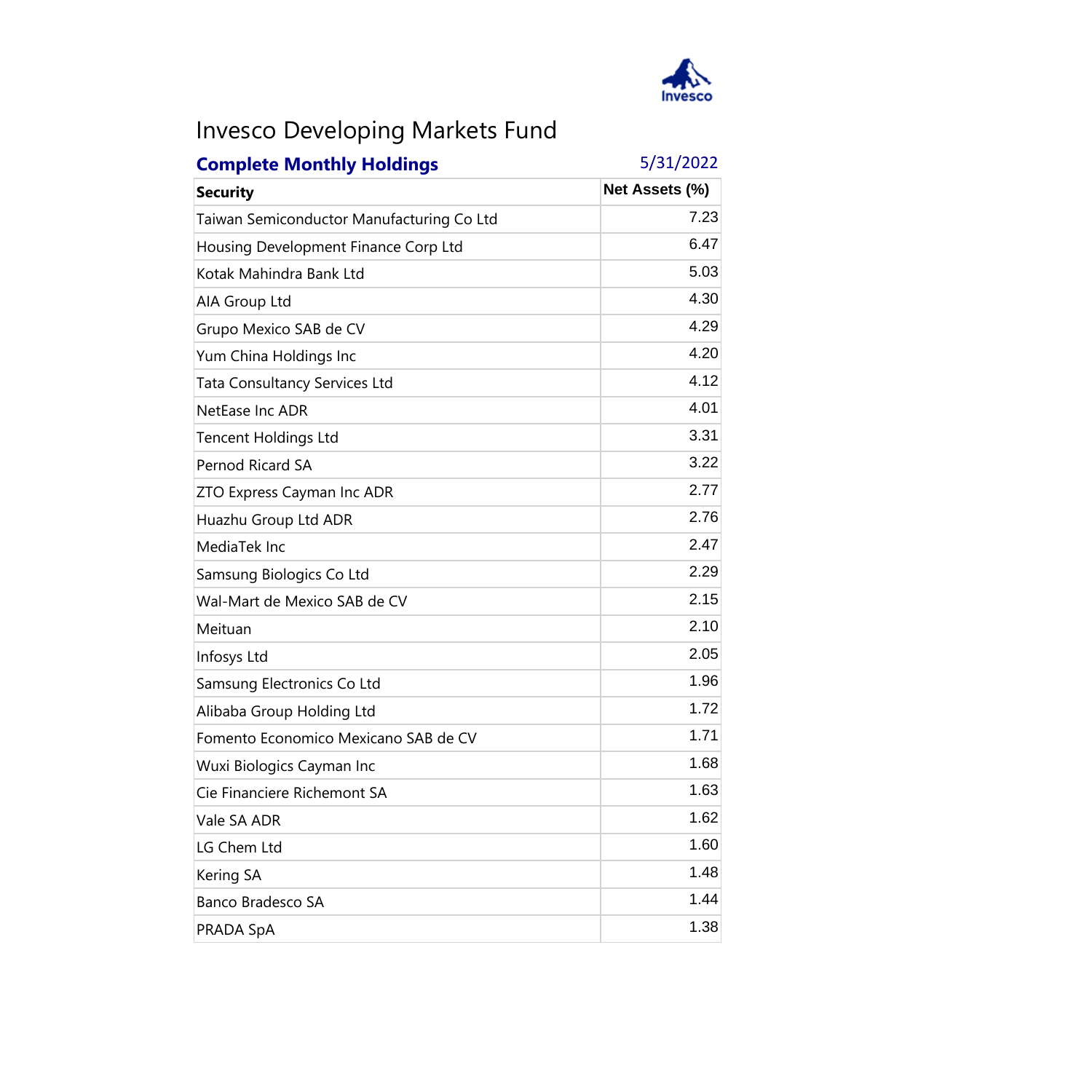

#### Invesco Developing Markets Fund

| <b>Complete Monthly Holdings</b>        | 5/31/2022      |
|-----------------------------------------|----------------|
| <b>Security</b>                         | Net Assets (%) |
| <b>SM Investments Corp</b>              | 1.32           |
| Ambey SA                                | 1.27           |
| Invesco Treasury Portfolio              | 1.14           |
| America Movil SAB de CV ADR             | 1.02           |
| <b>FirstRand Ltd</b>                    | 1.00           |
| Invesco Government & Agency Portfolio   | 1.00           |
| Zee Entertainment Enterprises Ltd       | 0.96           |
| BeiGene Ltd ADR                         | 0.94           |
| <b>NAVER Corp</b>                       | 0.81           |
| Grab Holdings Ltd                       | 0.77           |
| Bank Central Asia Tbk PT                | 0.76           |
| <b>INVESCO LIQUID ASSET CASH MF</b>     | 0.74           |
| Ayala Land Inc                          | 0.72           |
| Americanas SA                           | 0.70           |
| Lojas Renner SA                         | 0.70           |
| Zai Lab Ltd ADR                         | 0.65           |
| Oberoi Realty Ltd                       | 0.57           |
| Bundl Technologies Pvt Ltd Pfd          | 0.56           |
| Pagseguro Digital Ltd                   | 0.55           |
| Sunny Optical Technology Group Co Ltd   | 0.50           |
| <b>Prudential PLC</b>                   | 0.47           |
| LVMH Moet Hennessy Louis Vuitton SE     | 0.42           |
| SM Prime Holdings Inc                   | 0.37           |
| Credicorp Ltd                           | 0.35           |
| <b>InPost SA</b>                        | 0.34           |
| Commercial International Bank Egypt SAE | 0.34           |
| Silergy Corp                            | 0.26           |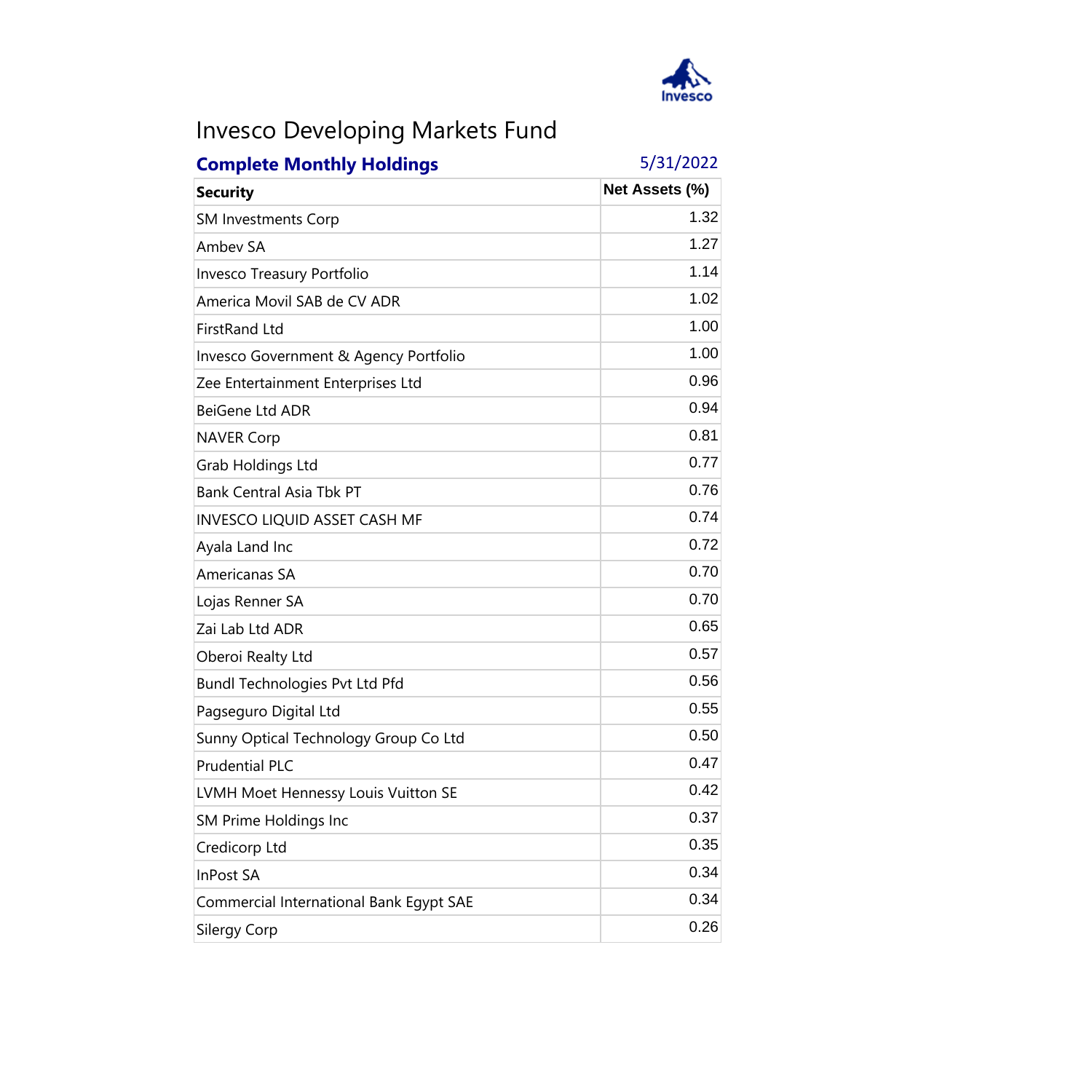

#### Invesco Developing Markets Fund

| <b>Complete Monthly Holdings</b>       | 5/31/2022      |  |
|----------------------------------------|----------------|--|
| <b>Security</b>                        | Net Assets (%) |  |
| NU Holdings Ltd/Cayman Islands         | 0.22           |  |
| ZTO Express Cayman Inc                 | 0.20           |  |
| <b>ABOGEN THERAPEUTICS LIMITED Pfd</b> | 0.20           |  |
| Pine Labs Pvt Ltd Pfd                  | 0.19           |  |
| Pine Labs Pyt Ltd Pfd                  | 0.19           |  |
| Ermenegildo Zegna Holditalia SpA       | 0.16           |  |
| <b>Brii Biosciences Ltd</b>            | 0.13           |  |
| CASH & EQUIVALENTS                     | 0.12           |  |
| Delhivery Ltd Pfd                      | 0.10           |  |
| New Horizon Health Ltd                 | 0.08           |  |
| Macrotech Developers Ltd               | 0.08           |  |
| L'Oreal SA                             | 0.05           |  |
| MicroTech Medical Hangzhou Co Ltd      | 0.04           |  |
| Cie Financiere Richemont SA Wts        | 0.03           |  |
| Huazhu Group Ltd                       | 0.02           |  |
| NU Holdings Ltd/Cayman Islands         | 0.00           |  |
| Yandex NV                              | 0.00           |  |
| Novatek PJSC GDR                       | 0.00           |  |
| Sberbank of Russia PJSC                | 0.00           |  |
| <b>TCS Group Holding PLC GDR</b>       | 0.00           |  |
| Polyus PJSC                            | 0.00           |  |
| Polyus PJSC GDR                        | 0.00           |  |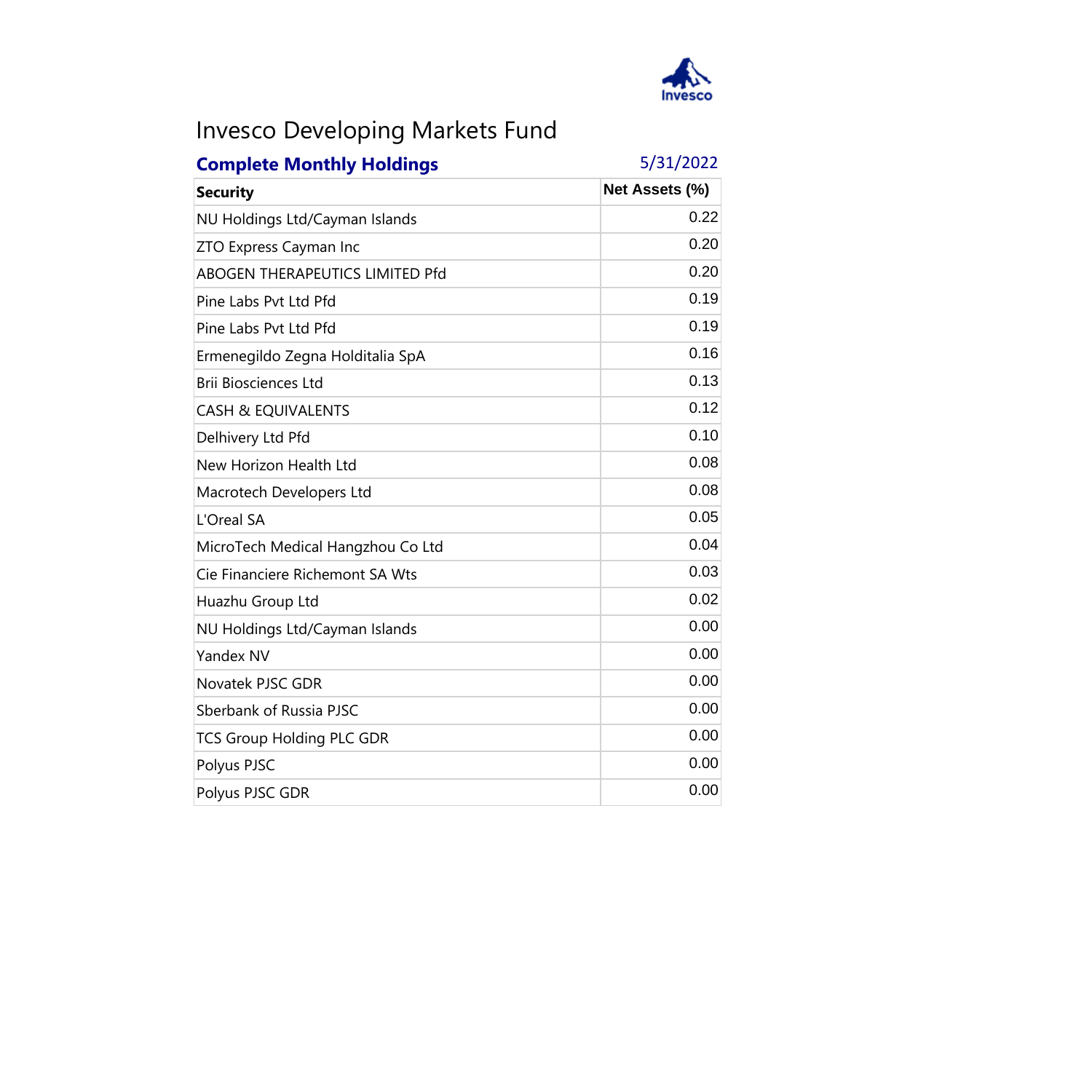

| <b>Complete Monthly Holdings</b>   | 5/31/2022      |
|------------------------------------|----------------|
| <b>Security</b>                    | Net Assets (%) |
| LPL Financial Holdings Inc         | 2.41           |
| Casella Waste Systems Inc          | 2.36           |
| WillScot Mobile Mini Holdings Corp | 2.35           |
| Manhattan Associates Inc           | 2.30           |
| Lattice Semiconductor Corp         | 2.29           |
| Olin Corp                          | 2.29           |
| Matador Resources Co               | 2.27           |
| Repligen Corp                      | 2.18           |
| Chart Industries Inc               | 2.09           |
| Hamilton Lane Inc                  | 2.07           |
| CyberArk Software Ltd              | 1.98           |
| Inspire Medical Systems Inc        | 1.96           |
| Choice Hotels International Inc    | 1.94           |
| Boot Barn Holdings Inc             | 1.87           |
| Tandem Diabetes Care Inc           | 1.87           |
| Pinnacle Financial Partners Inc    | 1.82           |
| Paylocity Holding Corp             | 1.75           |
| Advanced Drainage Systems Inc      | 1.74           |
| Halozyme Therapeutics Inc          | 1.70           |
| Medpace Holdings Inc               | 1.67           |
| <b>Planet Fitness Inc</b>          | 1.65           |
| Globant SA                         | 1.53           |
| Axonics Inc                        | 1.50           |
| National Storage Affiliates Trust  | 1.50           |
| Invesco Treasury Portfolio         | 1.45           |
| Oxford Industries Inc              | 1.45           |
| Red Rock Resorts Inc               | 1.44           |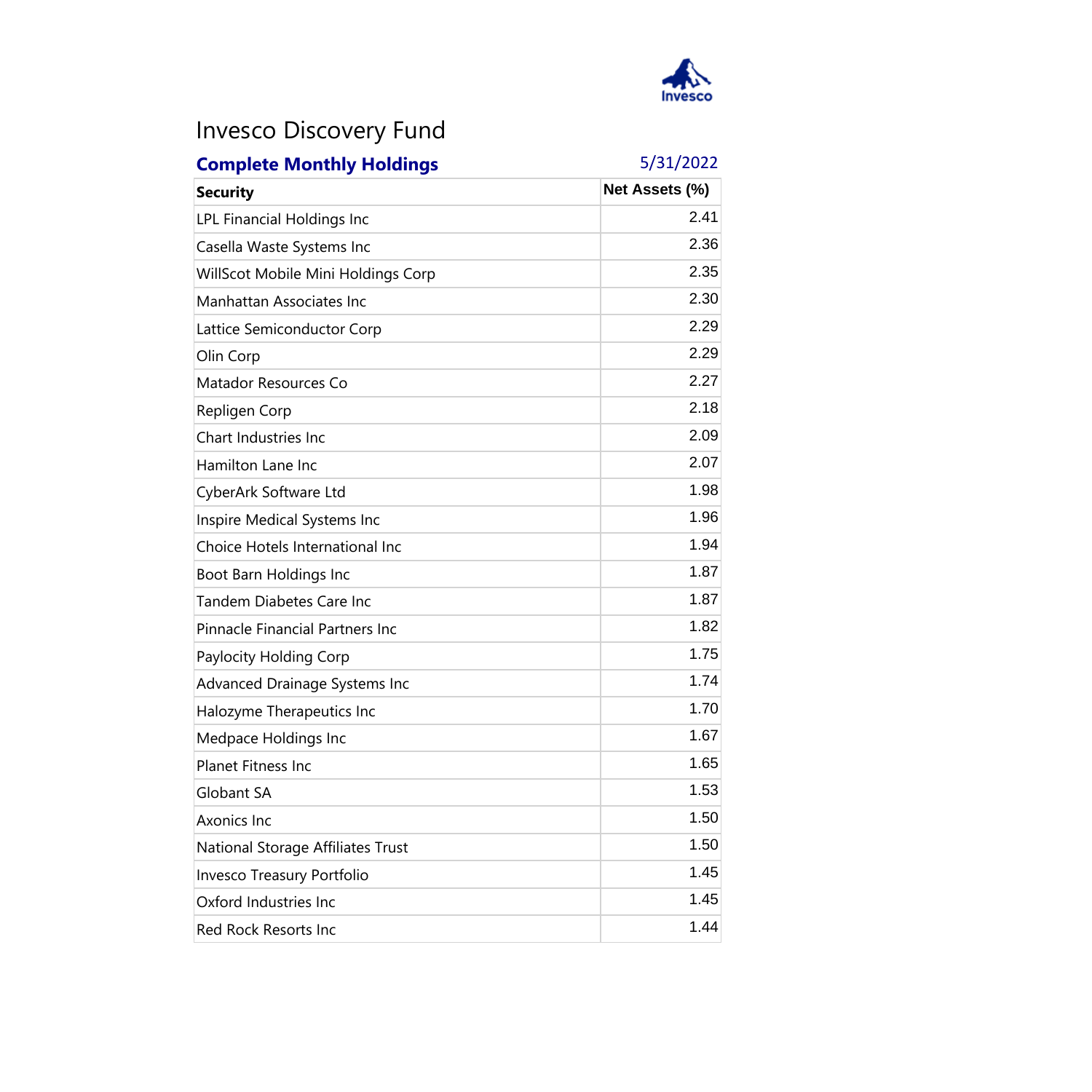

| <b>Complete Monthly Holdings</b>        | 5/31/2022      |
|-----------------------------------------|----------------|
| <b>Security</b>                         | Net Assets (%) |
| PDC Energy Inc                          | 1.42           |
| Globus Medical Inc                      | 1.36           |
| SM Energy Co                            | 1.35           |
| Novanta Inc                             | 1.35           |
| Nova Ltd                                | 1.30           |
| Wyndham Hotels & Resorts Inc            | 1.28           |
| Invesco Government & Agency Portfolio   | 1.27           |
| MACOM Technology Solutions Holdings Inc | 1.27           |
| <b>Curtiss-Wright Corp</b>              | 1.23           |
| Herc Holdings Inc                       | 1.21           |
| Shockwave Medical Inc                   | 1.20           |
| Kinsale Capital Group Inc               | 1.19           |
| Cohen & Steers Inc                      | 1.14           |
| Surgery Partners Inc                    | 1.14           |
| <b>Wintrust Financial Corp</b>          | 1.14           |
| PS Business Parks Inc                   | 1.10           |
| Evoqua Water Technologies Corp          | 1.09           |
| Inari Medical Inc                       | 1.06           |
| Sprout Social Inc                       | 1.03           |
| Valmont Industries Inc                  | 1.02           |
| Performance Food Group Co               | 1.01           |
| <b>Tenet Healthcare Corp</b>            | 0.97           |
| Livent Corp                             | 0.96           |
| SeaWorld Entertainment Inc              | 0.95           |
| Varonis Systems Inc                     | 0.95           |
| Freshpet Inc                            | 0.93           |
| BJ's Wholesale Club Holdings Inc        | 0.91           |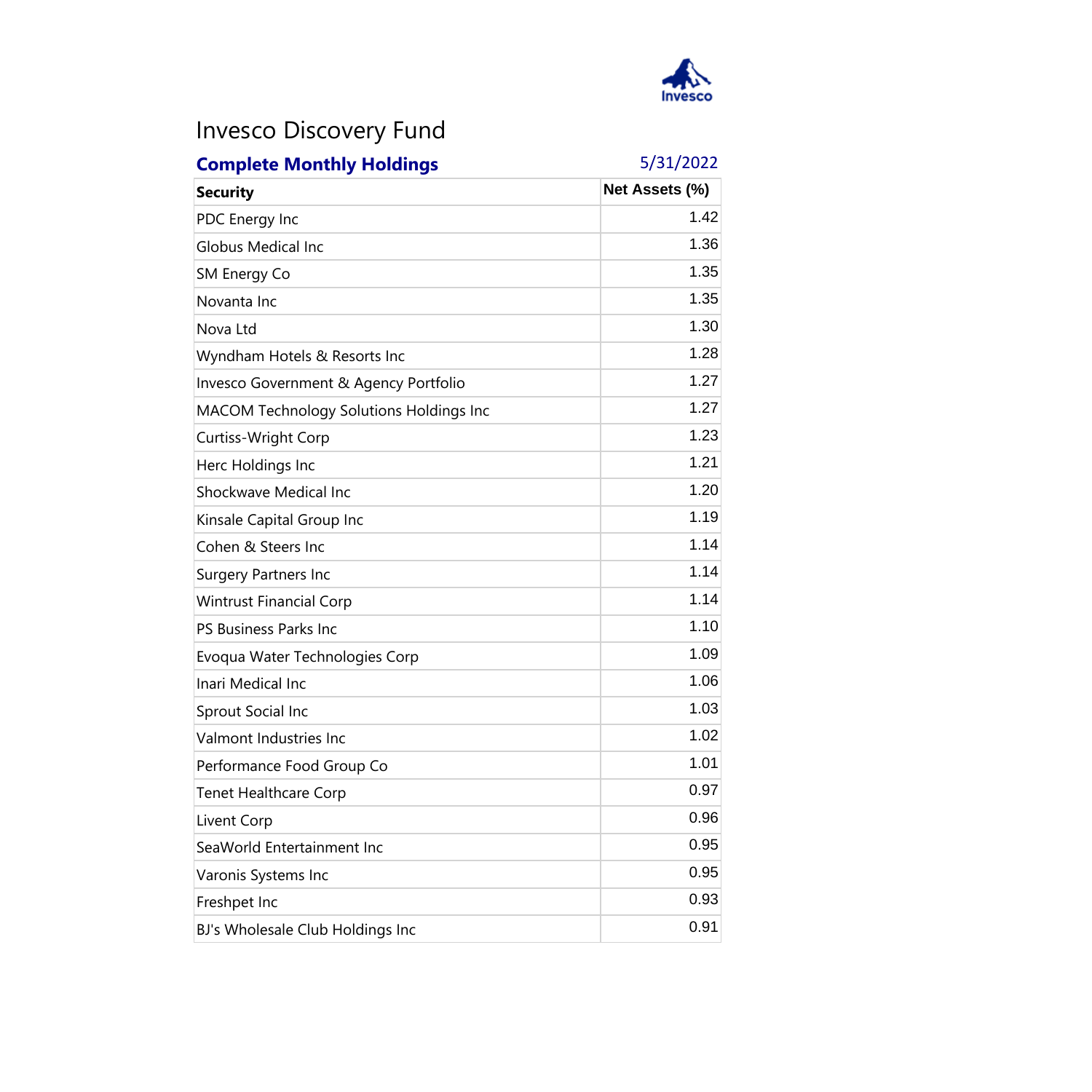

| <b>Complete Monthly Holdings</b>    | 5/31/2022      |  |
|-------------------------------------|----------------|--|
| <b>Security</b>                     | Net Assets (%) |  |
| Clean Harbors Inc                   | 0.90           |  |
| <b>ExIService Holdings Inc</b>      | 0.88           |  |
| <b>AMN Healthcare Services Inc</b>  | 0.86           |  |
| <b>INVESCO LIQUID ASSET CASH MF</b> | 0.85           |  |
| Simply Good Foods Co/The            | 0.83           |  |
| Workiva Inc                         | 0.79           |  |
| Acadia Healthcare Co Inc            | 0.75           |  |
| Saia Inc                            | 0.73           |  |
| Tenable Holdings Inc                | 0.71           |  |
| SiTime Corp                         | 0.70           |  |
| AtriCure Inc                        | 0.62           |  |
| <b>CONMED Corp</b>                  | 0.62           |  |
| Cactus Inc                          | 0.61           |  |
| New Fortress Energy Inc             | 0.61           |  |
| Impinj Inc                          | 0.58           |  |
| Ambarella Inc                       | 0.57           |  |
| MP Materials Corp                   | 0.57           |  |
| Endava PLC ADR                      | 0.57           |  |
| Penumbra Inc                        | 0.52           |  |
| Outfront Media Inc                  | 0.51           |  |
| Chemours Co/The                     | 0.51           |  |
| Evolent Health Inc                  | 0.44           |  |
| Kornit Digital Ltd                  | 0.43           |  |
| Option Care Health Inc              | 0.41           |  |
| Intra-Cellular Therapies Inc        | 0.39           |  |
| Veracyte Inc                        | 0.33           |  |
| CryoPort Inc                        | 0.27           |  |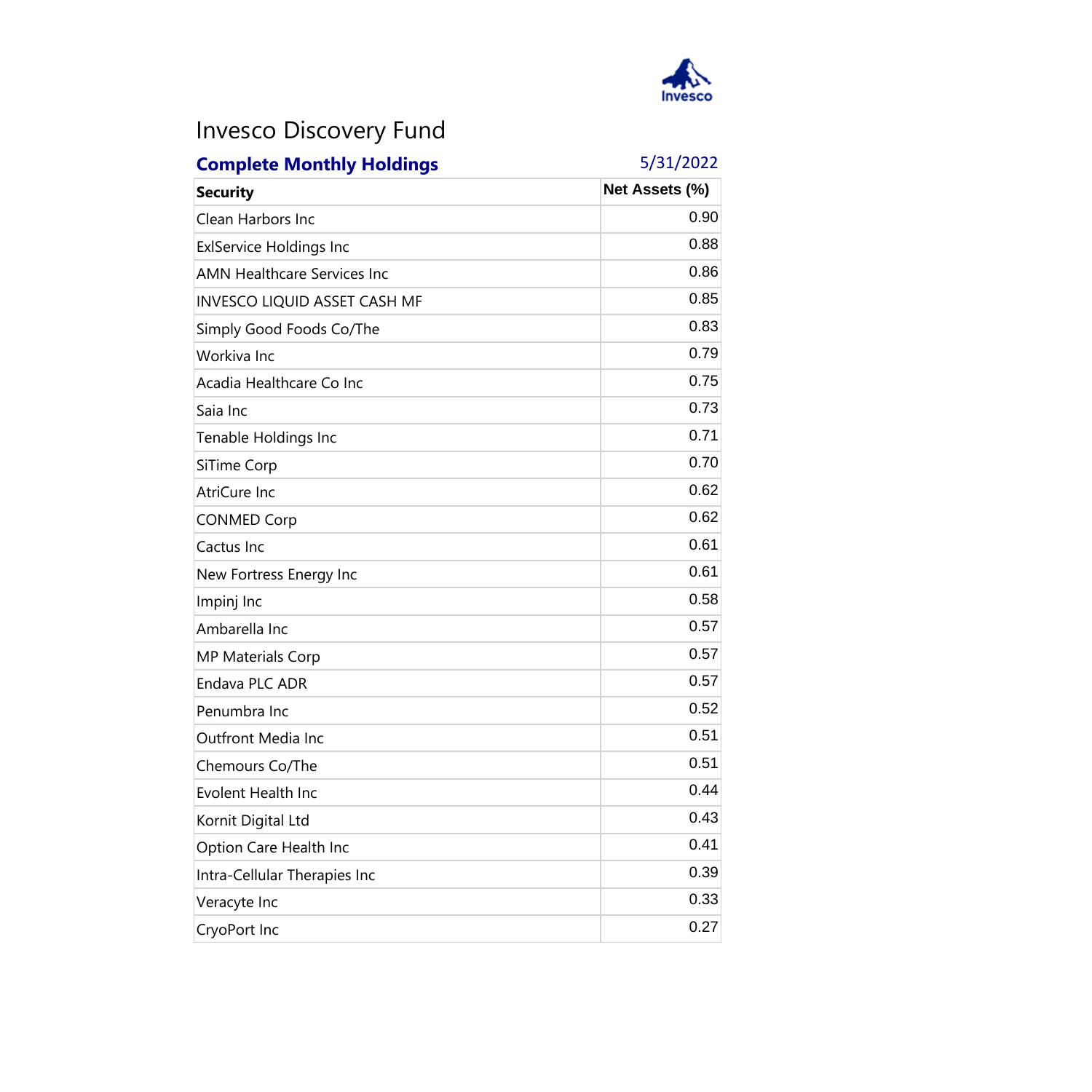

| <b>Complete Monthly Holdings</b> | 5/31/2022      |
|----------------------------------|----------------|
| <b>Security</b>                  | Net Assets (%) |
| HashiCorp Inc                    | 0.25           |
| Certara Inc                      | 0.24           |
| Omnicell Inc                     | 0.21           |
| Health Catalyst Inc              | 0.21           |
| <b>CASH &amp; EQUIVALENTS</b>    | 0.03           |
| Gitlab Inc                       | 0.02           |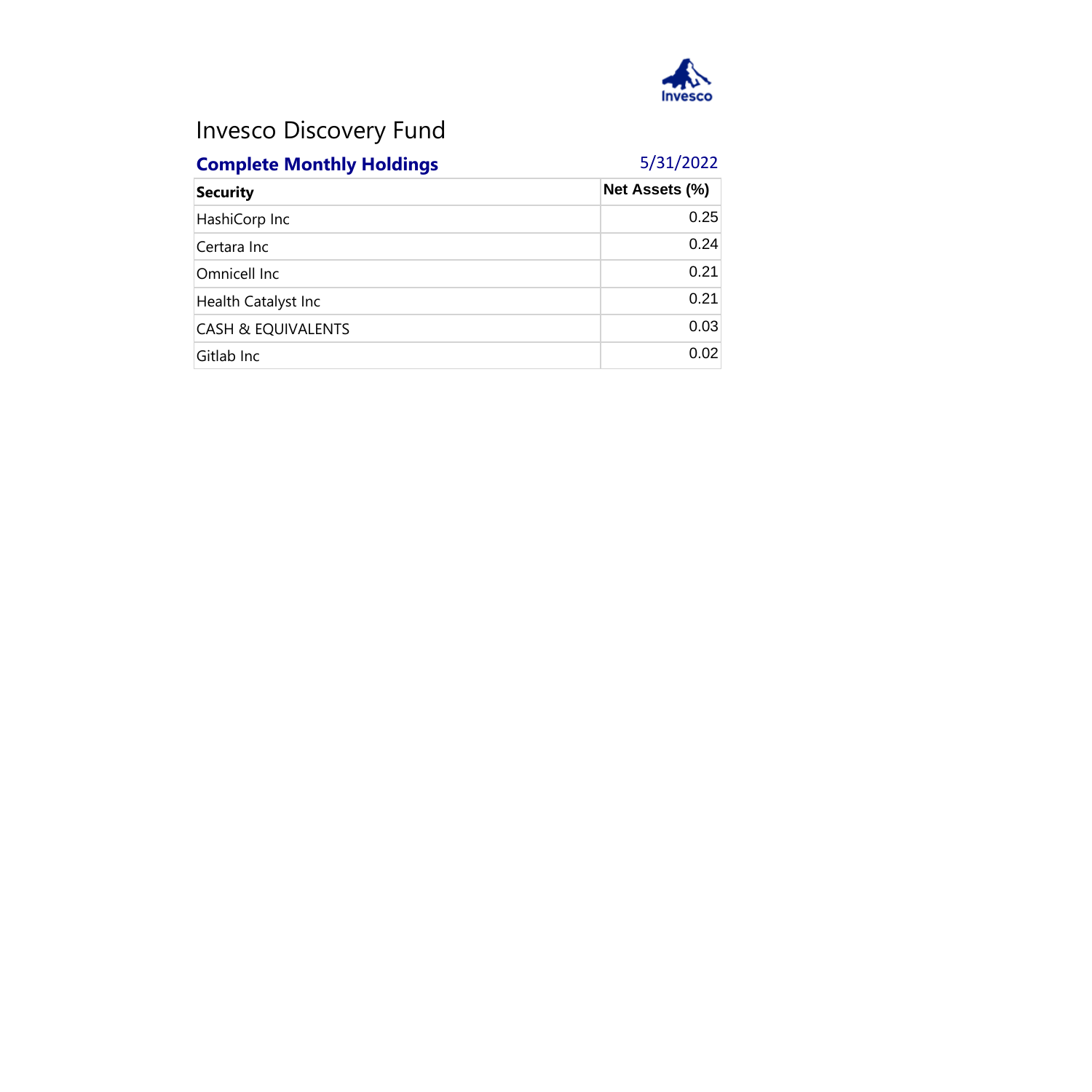

# Invesco Discovery Mid Cap Growth Fund

| <b>Complete Monthly Holdings</b> | 5/31/2022      |
|----------------------------------|----------------|
| <b>Security</b>                  | Net Assets (%) |
| Synopsys Inc                     | 2.54           |
| Hilton Worldwide Holdings Inc    | 2.41           |
| Monolithic Power Systems Inc     | 2.38           |
| <b>Waste Connections Inc</b>     | 2.34           |
| Cheniere Energy Inc              | 2.32           |
| Gartner Inc                      | 2.27           |
| <b>AMETEK Inc</b>                | 2.16           |
| LPL Financial Holdings Inc       | 1.93           |
| Motorola Solutions Inc           | 1.86           |
| Manhattan Associates Inc         | 1.80           |
| Arthur J Gallagher & Co          | 1.75           |
| <b>MSCI</b> Inc                  | 1.74           |
| AmerisourceBergen Corp           | 1.74           |
| Pioneer Natural Resources Co     | 1.73           |
| Molina Healthcare Inc            | 1.69           |
| Paylocity Holding Corp           | 1.66           |
| Mettler-Toledo International Inc | 1.66           |
| Marvell Technology Inc           | 1.61           |
| Globant SA                       | 1.60           |
| West Pharmaceutical Services Inc | 1.59           |
| Tyler Technologies Inc           | 1.55           |
| Catalent Inc                     | 1.55           |
| Palo Alto Networks Inc           | 1.51           |
| Repligen Corp                    | 1.50           |
| Invesco Treasury Portfolio       | 1.35           |
| <b>Tenet Healthcare Corp</b>     | 1.33           |
| Dollar Tree Inc                  | 1.25           |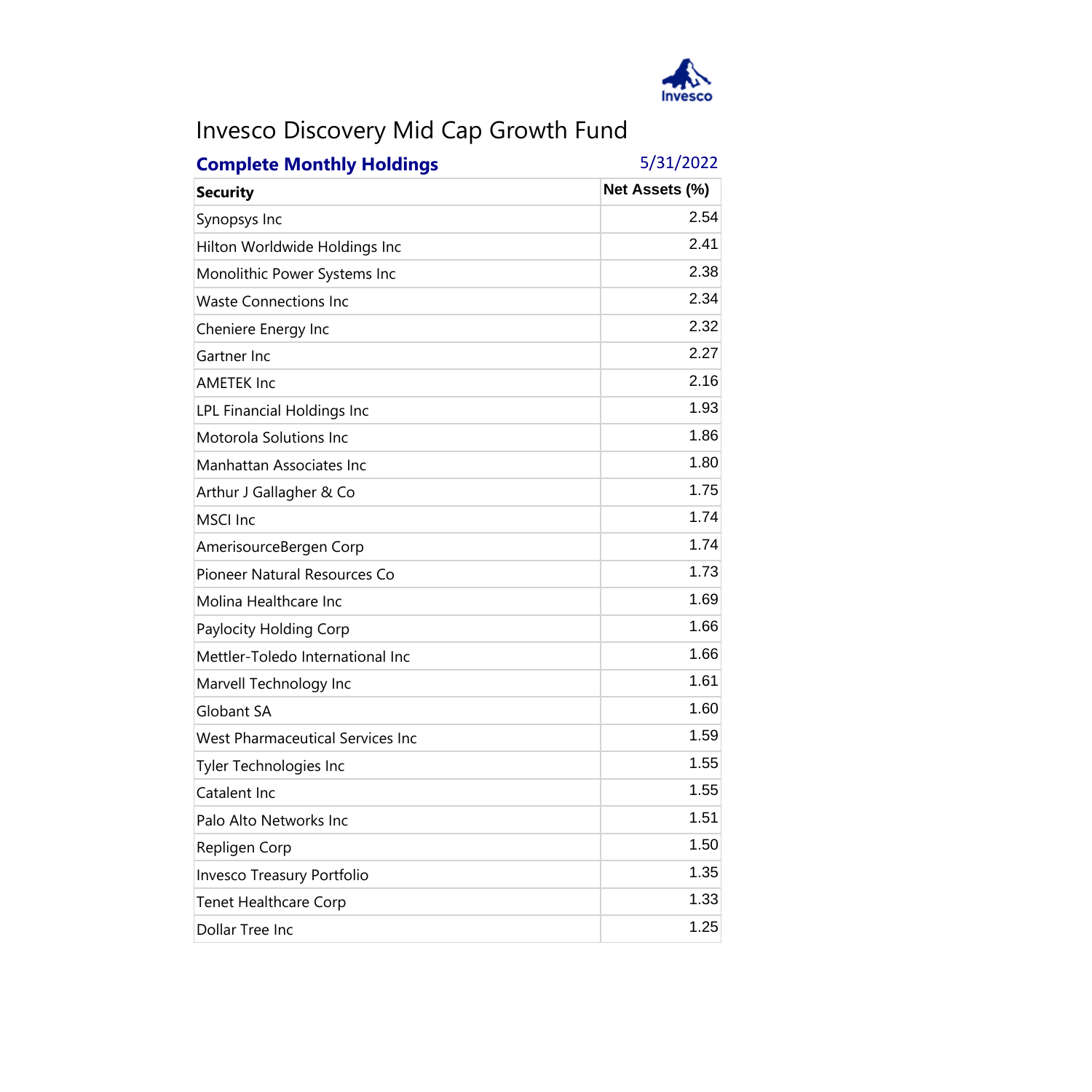

| <b>Invesco Discovery Mid Cap Growth Fund</b> |  |  |  |
|----------------------------------------------|--|--|--|
|----------------------------------------------|--|--|--|

| <b>Complete Monthly Holdings</b>           | 5/31/2022      |  |
|--------------------------------------------|----------------|--|
| <b>Security</b>                            | Net Assets (%) |  |
| Live Nation Entertainment Inc              | 1.22           |  |
| Alexandria Real Estate Equities Inc        | 1.19           |  |
| Northrop Grumman Corp                      | 1.19           |  |
| Invesco Government & Agency Portfolio      | 1.18           |  |
| Ulta Beauty Inc                            | 1.16           |  |
| <b>FMC Corp</b>                            | 1.15           |  |
| <b>INVESCO LIQUID ASSET CASH MF</b>        | 1.13           |  |
| Extra Space Storage Inc                    | 1.13           |  |
| O'Reilly Automotive Inc                    | 1.12           |  |
| Choice Hotels International Inc            | 1.11           |  |
| Pool Corp                                  | 1.10           |  |
| Insulet Corp                               | 1.09           |  |
| L3Harris Technologies Inc                  | 1.08           |  |
| <b>SVB Financial Group</b>                 | 1.08           |  |
| Avery Dennison Corp                        | 1.07           |  |
| Republic Services Inc                      | 1.07           |  |
| Roper Technologies Inc                     | 1.06           |  |
| Paychex Inc                                | 1.05           |  |
| <b>Cognizant Technology Solutions Corp</b> | 1.04           |  |
| <b>STERIS PLC</b>                          | 1.03           |  |
| <b>IDEXX Laboratories Inc</b>              | 1.01           |  |
| <b>Tractor Supply Co</b>                   | 1.01           |  |
| Advanced Drainage Systems Inc              | 0.99           |  |
| Trimble Inc                                | 0.96           |  |
| Albemarle Corp                             | 0.96           |  |
| Olin Corp                                  | 0.91           |  |
| Old Dominion Freight Line Inc              | 0.89           |  |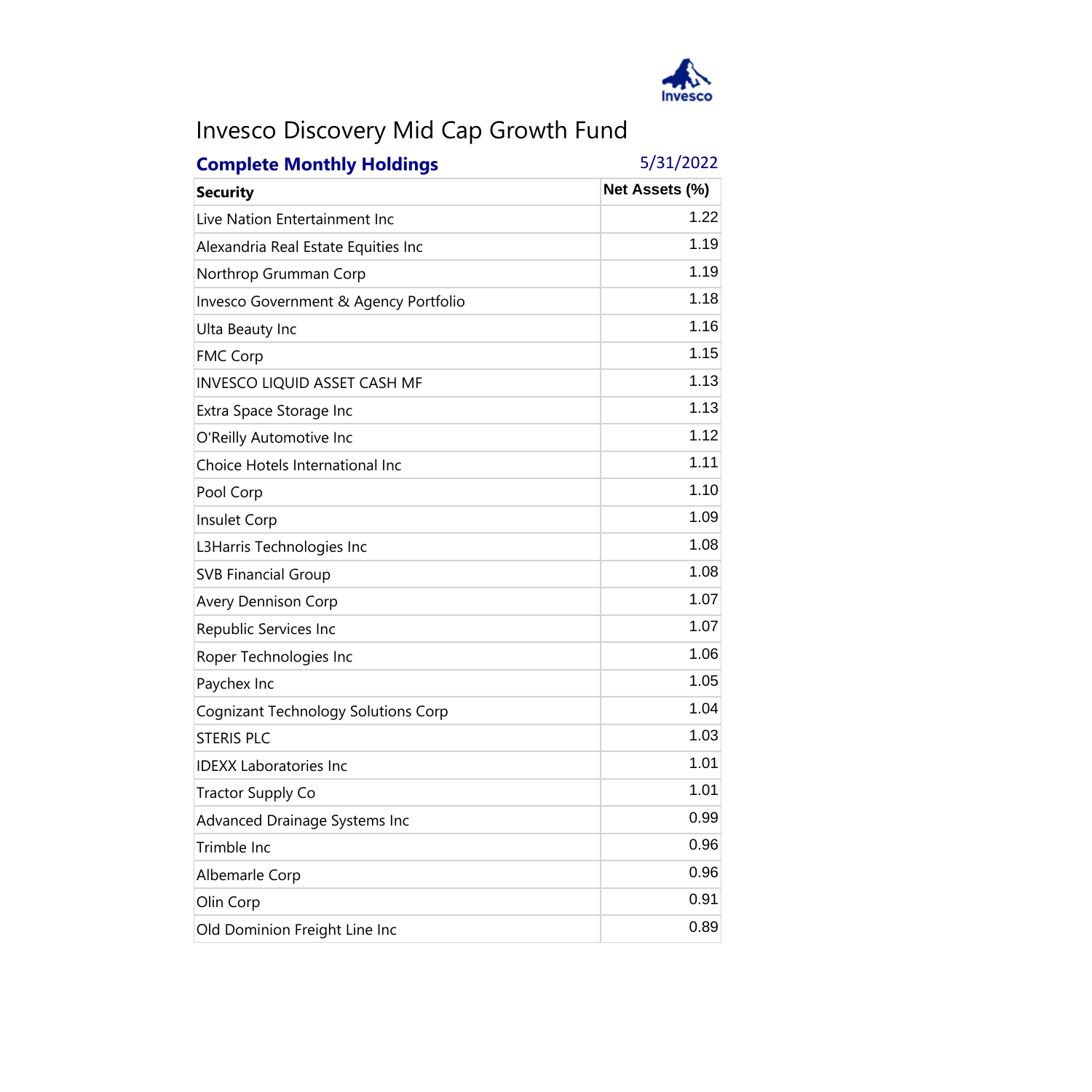

# Invesco Discovery Mid Cap Growth Fund

| <b>Complete Monthly Holdings</b>   | 5/31/2022      |  |
|------------------------------------|----------------|--|
| <b>Security</b>                    | Net Assets (%) |  |
| KKR & Co Inc/new                   | 0.89           |  |
| Cooper Cos Inc/The                 | 0.87           |  |
| Ameriprise Financial Inc           | 0.85           |  |
| W R Berkley Corp                   | 0.83           |  |
| <b>Bill.com Holdings Inc</b>       | 0.81           |  |
| Equifax Inc                        | 0.79           |  |
| Enphase Energy Inc                 | 0.77           |  |
| Henry Schein Inc                   | 0.77           |  |
| HubSpot Inc                        | 0.76           |  |
| <b>SBA Communications Corp</b>     | 0.76           |  |
| Performance Food Group Co          | 0.76           |  |
| Bio-Rad Laboratories Inc           | 0.74           |  |
| Datadog Inc                        | 0.72           |  |
| Lattice Semiconductor Corp         | 0.72           |  |
| East West Bancorp Inc              | 0.68           |  |
| Antero Resources Corp              | 0.66           |  |
| Chipotle Mexican Grill Inc         | 0.65           |  |
| Teck Resources Ltd                 | 0.62           |  |
| Horizon Therapeutics Plc           | 0.62           |  |
| WillScot Mobile Mini Holdings Corp | 0.60           |  |
| <b>CNH Industrial NV</b>           | 0.59           |  |
| MongoDB Inc                        | 0.59           |  |
| FactSet Research Systems Inc       | 0.59           |  |
| Generac Holdings Inc               | 0.56           |  |
| Vulcan Materials Co                | 0.56           |  |
| Zscaler Inc                        | 0.56           |  |
| <b>Boyd Gaming Corp</b>            | 0.55           |  |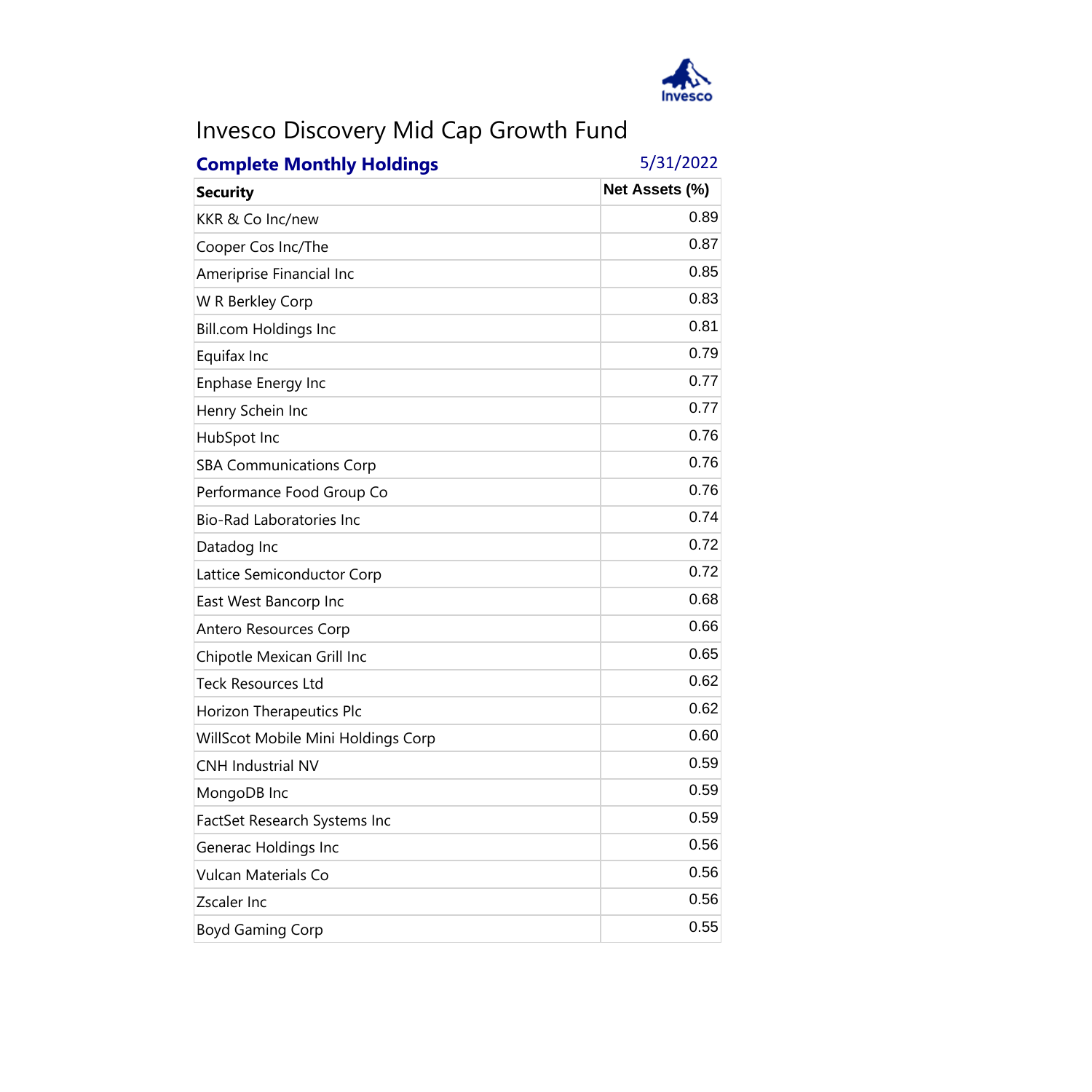

# Invesco Discovery Mid Cap Growth Fund

| <b>Complete Monthly Holdings</b> | 5/31/2022      |
|----------------------------------|----------------|
| <b>Security</b>                  | Net Assets (%) |
| ZoomInfo Technologies Inc        | 0.54           |
| Carlisle Cos Inc                 | 0.51           |
| Jones Lang LaSalle Inc           | 0.50           |
| Eagle Materials Inc              | 0.46           |
| Crowdstrike Holdings Inc         | 0.44           |
| Natera Inc                       | 0.36           |
| Doximity Inc                     | 0.11           |
| Royalty Pharma PLC               | 0.06           |
| <b>CASH &amp; EQUIVALENTS</b>    | 0.00           |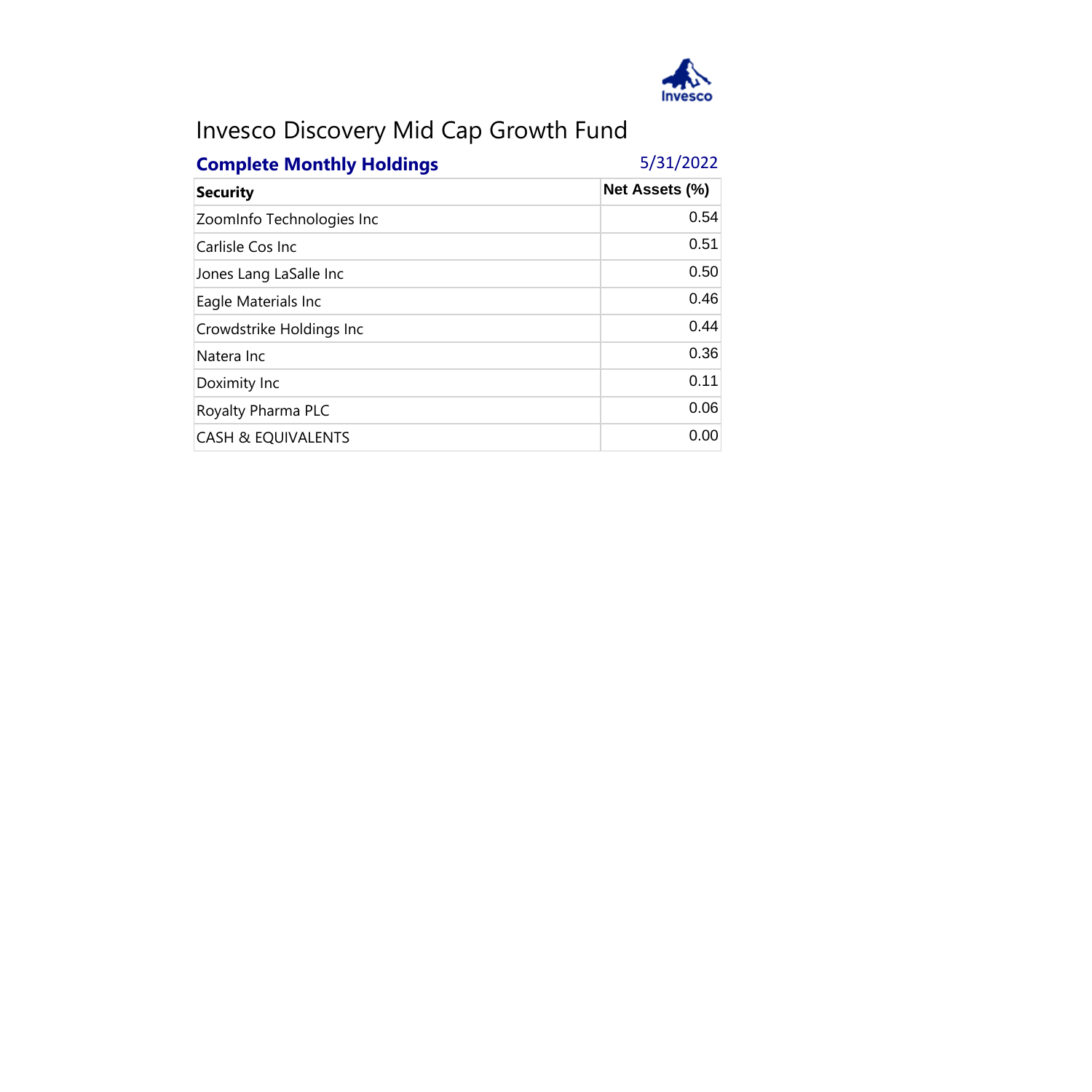

#### Invesco Diversified Dividend Fund

| <b>Complete Monthly Holdings</b>          | 5/31/2022      |
|-------------------------------------------|----------------|
| <b>Security</b>                           | Net Assets (%) |
| Johnson & Johnson                         | 3.97           |
| Chevron Corp                              | 3.53           |
| Merck & Co Inc                            | 2.91           |
| UnitedHealth Group Inc                    | 2.86           |
| ConocoPhillips                            | 2.65           |
| Raytheon Technologies Corp                | 2.38           |
| Comcast Corp                              | 2.36           |
| <b>CVS Health Corp</b>                    | 2.21           |
| <b>Walmart Inc</b>                        | 2.15           |
| Wells Fargo & Co                          | 2.15           |
| <b>Bank of America Corp</b>               | 2.12           |
| Medtronic PLC                             | 2.02           |
| Anthem Inc                                | 1.95           |
| Travelers Cos Inc/The                     | 1.89           |
| <b>Entergy Corp</b>                       | 1.83           |
| Charles Schwab Corp/The                   | 1.76           |
| Hartford Financial Services Group Inc/The | 1.71           |
| Microsoft Corp                            | 1.70           |
| Dominion Energy Inc                       | 1.65           |
| Becton Dickinson and Co                   | 1.57           |
| Cognizant Technology Solutions Corp       | 1.55           |
| Coca-Cola Co/The                          | 1.54           |
| Pioneer Natural Resources Co              | 1.53           |
| Visa Inc                                  | 1.52           |
| Kraft Heinz Co/The                        | 1.51           |
| <b>Verizon Communications Inc</b>         | 1.50           |
| M&T Bank Corp                             | 1.49           |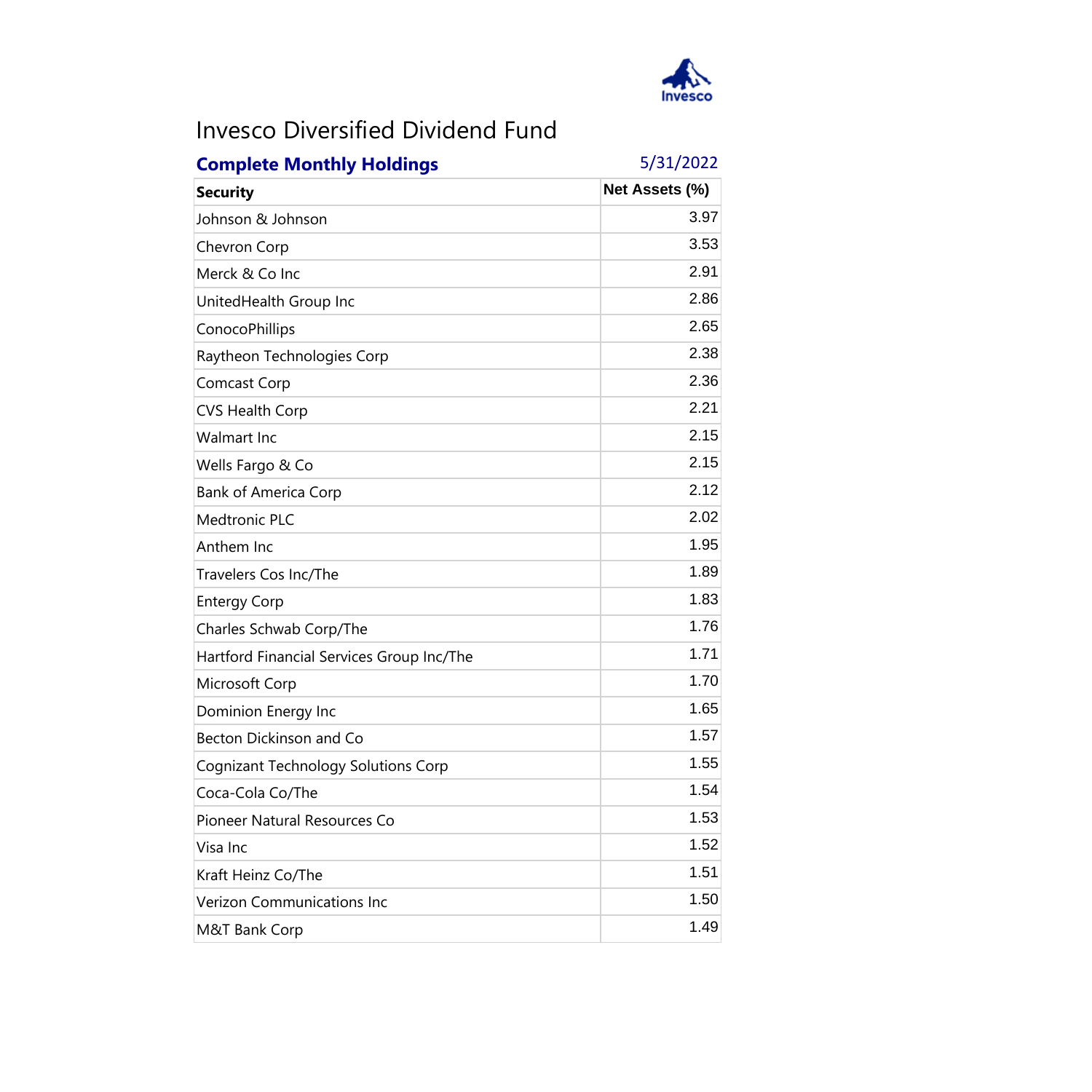

#### Invesco Diversified Dividend Fund

| <b>Complete Monthly Holdings</b>      | 5/31/2022      |  |
|---------------------------------------|----------------|--|
| <b>Security</b>                       | Net Assets (%) |  |
| McDonald's Corp                       | 1.46           |  |
| American Electric Power Co Inc        | 1.46           |  |
| Nestle SA                             | 1.44           |  |
| Deutsche Telekom AG                   | 1.38           |  |
| American Express Co                   | 1.36           |  |
| Bristol-Myers Squibb Co               | 1.31           |  |
| United Parcel Service Inc             | 1.26           |  |
| <b>State Street Corp</b>              | 1.25           |  |
| Crown Castle International Corp       | 1.24           |  |
| AT&T Inc                              | 1.20           |  |
| Public Service Enterprise Group Inc   | 1.19           |  |
| Invesco Treasury Portfolio            | 1.19           |  |
| <b>Target Corp</b>                    | 1.16           |  |
| Weyerhaeuser Co                       | 1.15           |  |
| Lowe's Cos Inc                        | 1.11           |  |
| Invesco Government & Agency Portfolio | 1.10           |  |
| DuPont de Nemours Inc                 | 1.06           |  |
| Walt Disney Co/The                    | 1.05           |  |
| <b>Exelon Corp</b>                    | 1.04           |  |
| TE Connectivity Ltd                   | 1.01           |  |
| Parker-Hannifin Corp                  | 1.01           |  |
| Broadcom Inc                          | 1.01           |  |
| Comerica Inc                          | 0.98           |  |
| Eli Lilly & Co                        | 0.94           |  |
| Morgan Stanley                        | 0.92           |  |
| L'Oreal SA                            | 0.90           |  |
| <b>ABB Ltd</b>                        | 0.88           |  |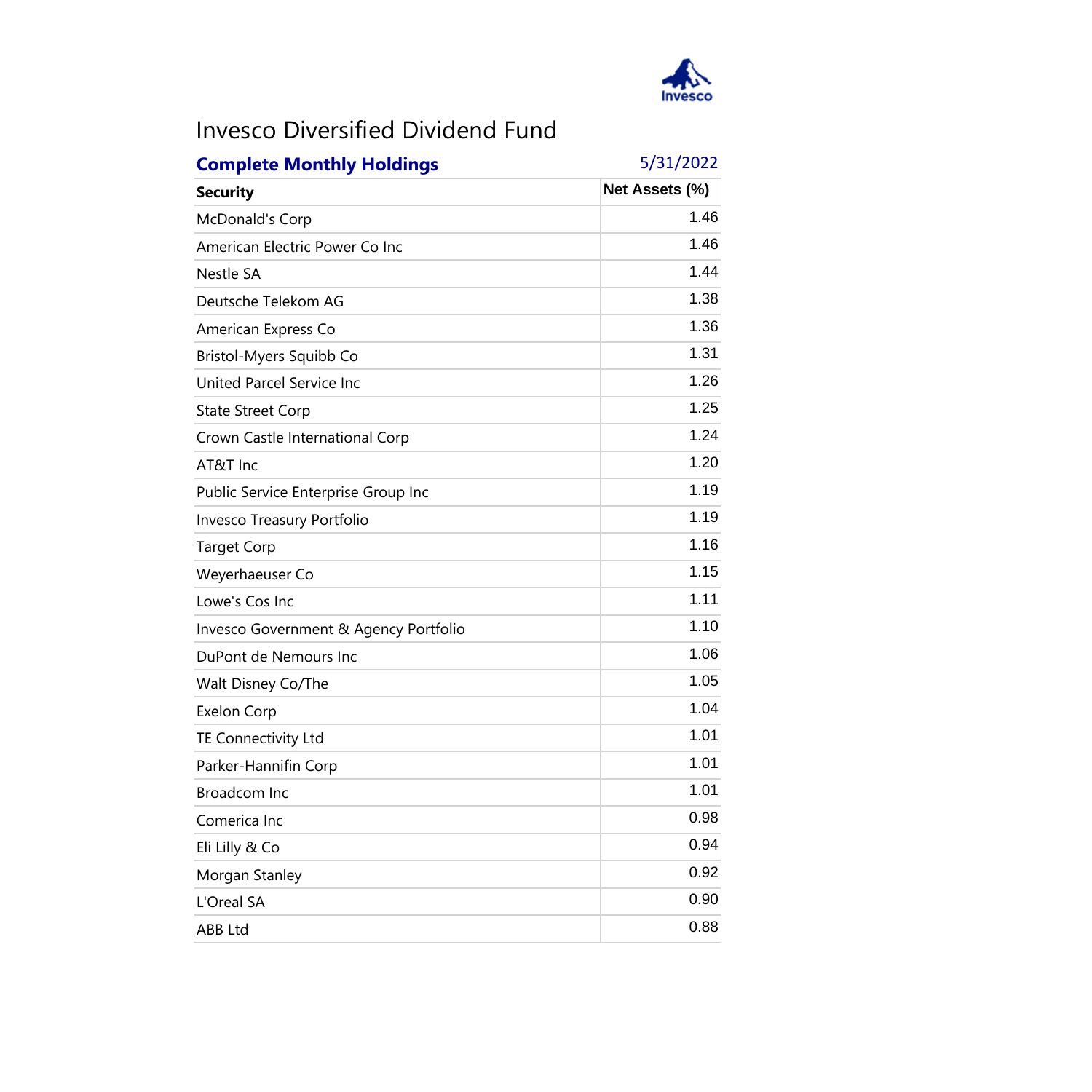

#### Invesco Diversified Dividend Fund

| <b>Complete Monthly Holdings</b>    | 5/31/2022      |
|-------------------------------------|----------------|
| <b>Security</b>                     | Net Assets (%) |
| Analog Devices Inc                  | 0.84           |
| Zions Bancorp NA                    | 0.82           |
| Fifth Third Bancorp                 | 0.81           |
| Booz Allen Hamilton Holding Corp    | 0.78           |
| <b>Stryker Corp</b>                 | 0.75           |
| Caterpillar Inc                     | 0.74           |
| AbbVie Inc                          | 0.69           |
| Lam Research Corp                   | 0.69           |
| <b>Starbucks Corp</b>               | 0.67           |
| TJX Cos Inc/The                     | 0.66           |
| Stanley Black & Decker Inc          | 0.66           |
| Deere & Co                          | 0.64           |
| <b>General Dynamics Corp</b>        | 0.60           |
| <b>INVESCO LIQUID ASSET CASH MF</b> | 0.60           |
| Cullen/Frost Bankers Inc            | 0.60           |
| Heineken NV                         | 0.51           |
| Pentair PLC                         | 0.49           |
| Columbia Sportswear Co              | 0.47           |
| <b>Avery Dennison Corp</b>          | 0.45           |
| Darden Restaurants Inc              | 0.25           |
| CASH & EQUIVALENTS                  | 0.00           |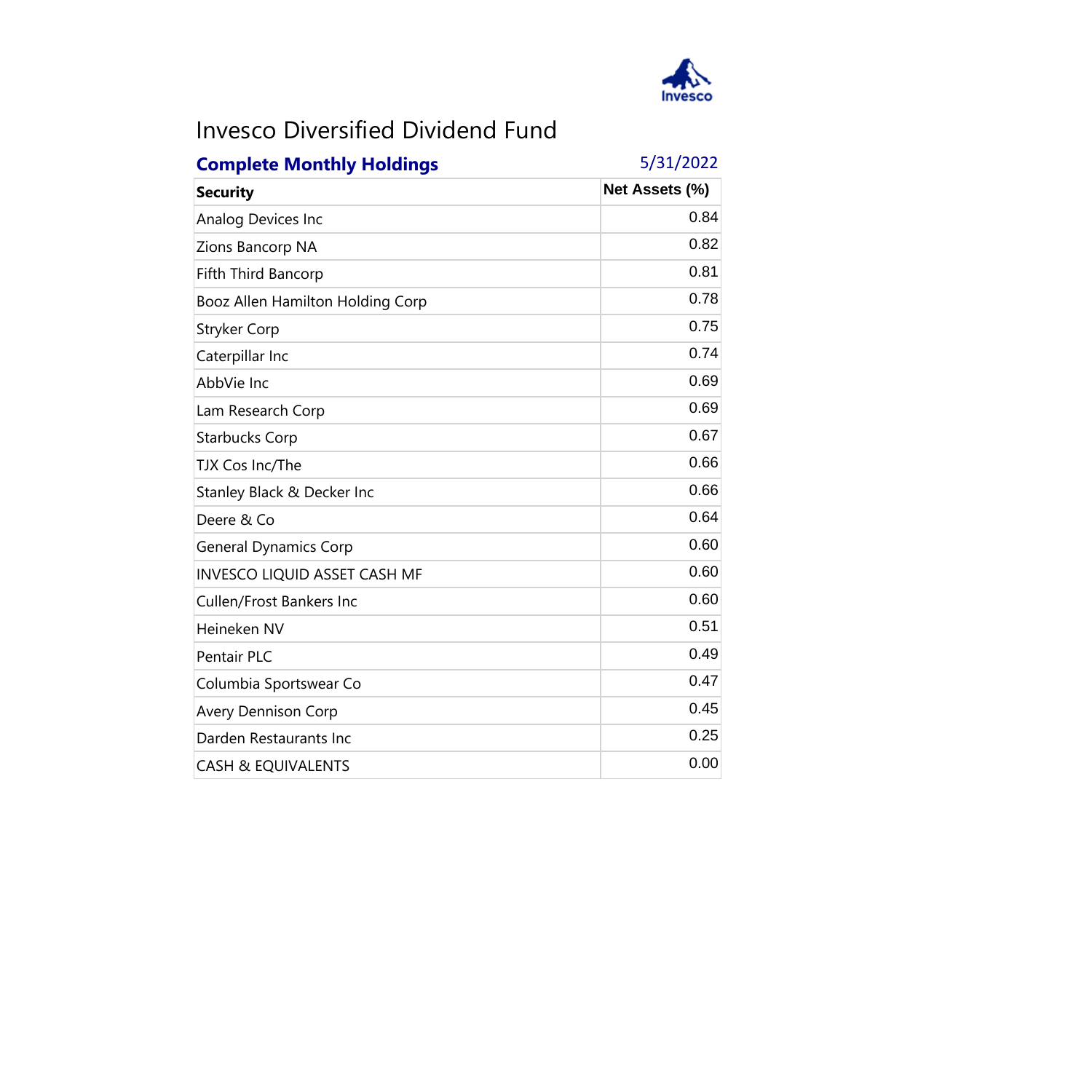

#### Invesco Dividend Income Fund

| <b>Complete Monthly Holdings</b>          | 5/31/2022      |
|-------------------------------------------|----------------|
| <b>Security</b>                           | Net Assets (%) |
| Johnson & Johnson                         | 3.67           |
| Merck & Co Inc                            | 3.28           |
| UnitedHealth Group Inc                    | 3.03           |
| Chevron Corp                              | 2.59           |
| <b>Walmart Inc</b>                        | 2.49           |
| <b>Bank of America Corp</b>               | 2.48           |
| McDonald's Corp                           | 2.34           |
| Comcast Corp                              | 2.31           |
| JPMorgan Chase & Co                       | 2.10           |
| Chubb Ltd                                 | 2.02           |
| CVS Health Corp                           | 1.93           |
| Raytheon Technologies Corp                | 1.90           |
| Travelers Cos Inc/The                     | 1.90           |
| Hartford Financial Services Group Inc/The | 1.89           |
| Medtronic PLC                             | 1.87           |
| Dominion Energy Inc                       | 1.86           |
| M&T Bank Corp                             | 1.81           |
| Exxon Mobil Corp                          | 1.79           |
| Lockheed Martin Corp                      | 1.76           |
| Coca-Cola Co/The                          | 1.70           |
| ConocoPhillips                            | 1.58           |
| Public Service Enterprise Group Inc       | 1.58           |
| Cognizant Technology Solutions Corp       | 1.57           |
| <b>Verizon Communications Inc</b>         | 1.56           |
| Enbridge Inc                              | 1.54           |
| Kraft Heinz Co/The                        | 1.53           |
| Nestle SA                                 | 1.48           |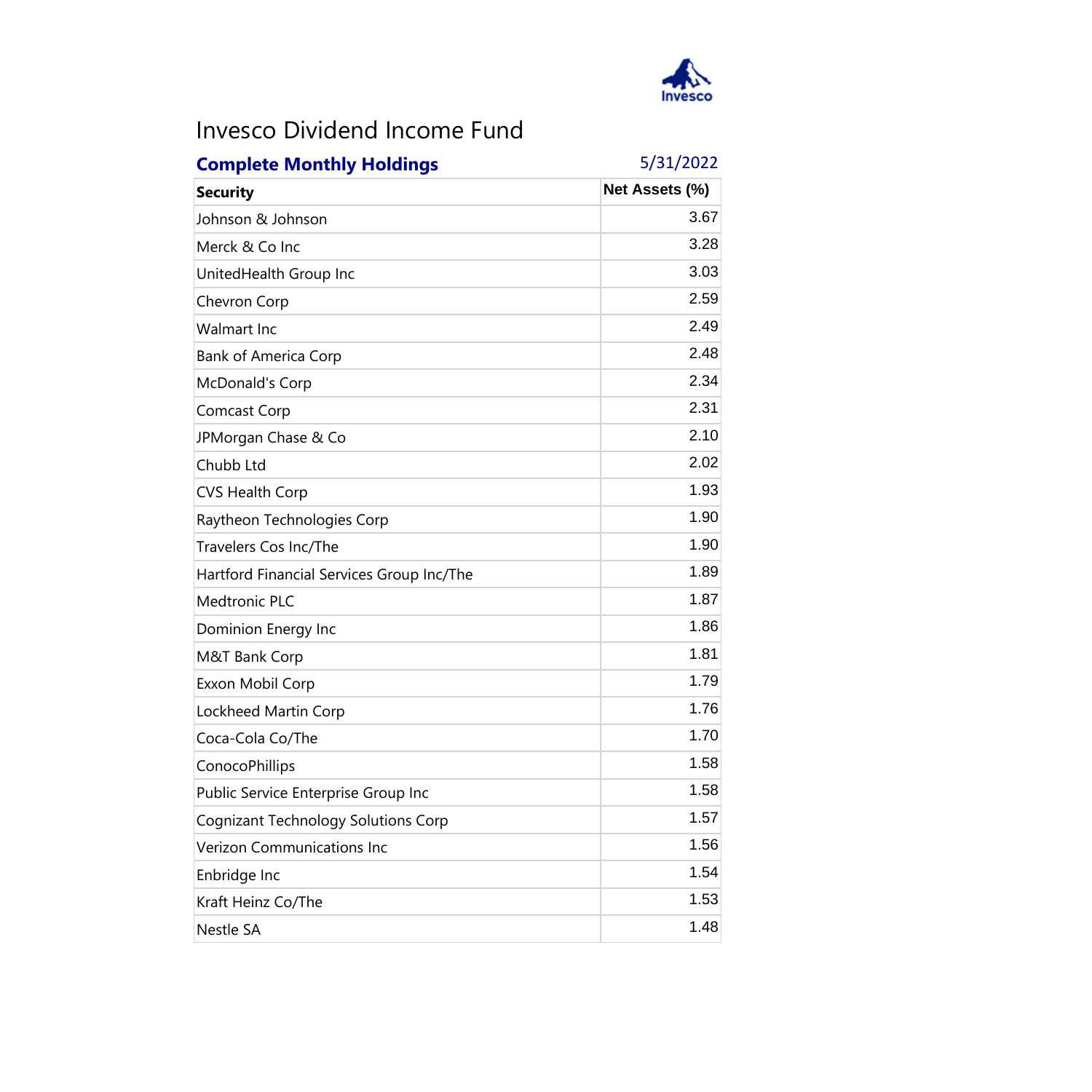

#### Invesco Dividend Income Fund

| <b>Complete Monthly Holdings</b>     | 5/31/2022      |
|--------------------------------------|----------------|
| <b>Security</b>                      | Net Assets (%) |
| Fifth Third Bancorp                  | 1.46           |
| Becton Dickinson and Co              | 1.44           |
| Crown Castle International Corp      | 1.40           |
| Deutsche Telekom AG                  | 1.33           |
| <b>State Street Corp</b>             | 1.31           |
| United Parcel Service Inc            | 1.28           |
| Bristol-Myers Squibb Co              | 1.28           |
| Analog Devices Inc                   | 1.28           |
| AbbVie Inc                           | 1.27           |
| <b>Target Corp</b>                   | 1.27           |
| ABB Ltd                              | 1.26           |
| Cullen/Frost Bankers Inc             | 1.26           |
| Weyerhaeuser Co                      | 1.24           |
| National Fuel Gas Co                 | 1.23           |
| Morgan Stanley                       | 1.22           |
| <b>INVESCO LIQUID ASSET CASH MF</b>  | 1.20           |
| <b>Exelon Corp</b>                   | 1.17           |
| AT&T Inc                             | 1.12           |
| Eli Lilly & Co                       | 1.11           |
| International Business Machines Corp | 1.05           |
| Regions Financial Corp               | 1.05           |
| Caterpillar Inc                      | 1.05           |
| Lowe's Cos Inc                       | 1.05           |
| <b>Entergy Corp</b>                  | 1.03           |
| Invesco Treasury Portfolio           | 1.00           |
| Parker-Hannifin Corp                 | 0.98           |
| Microchip Technology Inc             | 0.96           |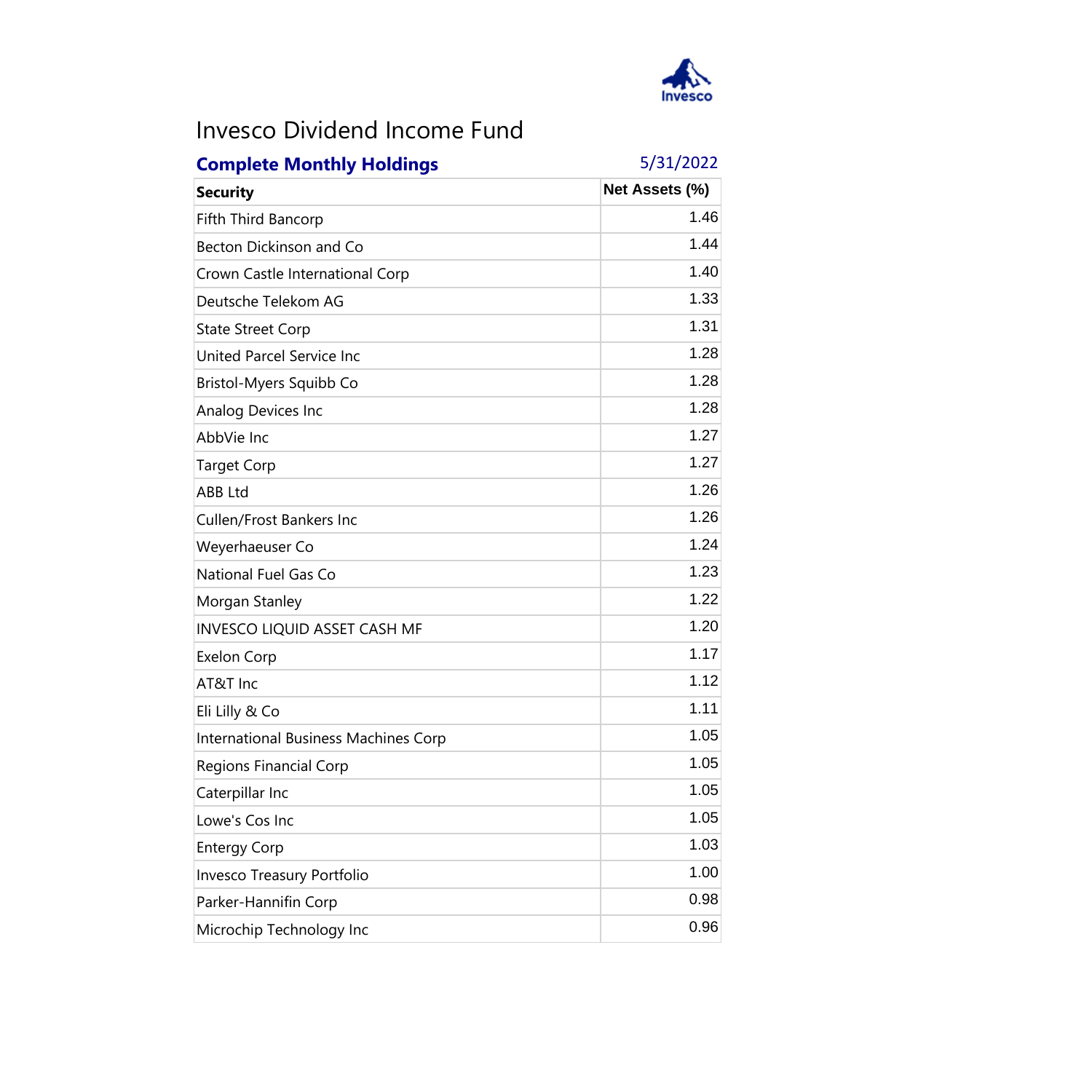

#### Invesco Dividend Income Fund

| <b>Complete Monthly Holdings</b>      | 5/31/2022      |
|---------------------------------------|----------------|
| <b>Security</b>                       | Net Assets (%) |
| Newmont Corp                          | 0.94           |
| Emerson Electric Co                   | 0.93           |
| Invesco Government & Agency Portfolio | 0.87           |
| DuPont de Nemours Inc                 | 0.86           |
| AstraZeneca PLC                       | 0.84           |
| Snap-on Inc                           | 0.77           |
| Lam Research Corp                     | 0.73           |
| <b>Starbucks Corp</b>                 | 0.63           |
| Bayerische Motoren Werke AG           | 0.61           |
| Sonoco Products Co                    | 0.61           |
| Broadcom Inc                          | 0.60           |
| <b>Portland General Electric Co</b>   | 0.56           |
| Sysco Corp                            | 0.54           |
| TE Connectivity Ltd                   | 0.51           |
| <b>Constellation Energy Corp</b>      | 0.49           |
| <b>General Dynamics Corp</b>          | 0.47           |
| Stanley Black & Decker Inc            | 0.46           |
| Darden Restaurants Inc                | 0.46           |
| <b>CASH &amp; EQUIVALENTS</b>         | 0.00           |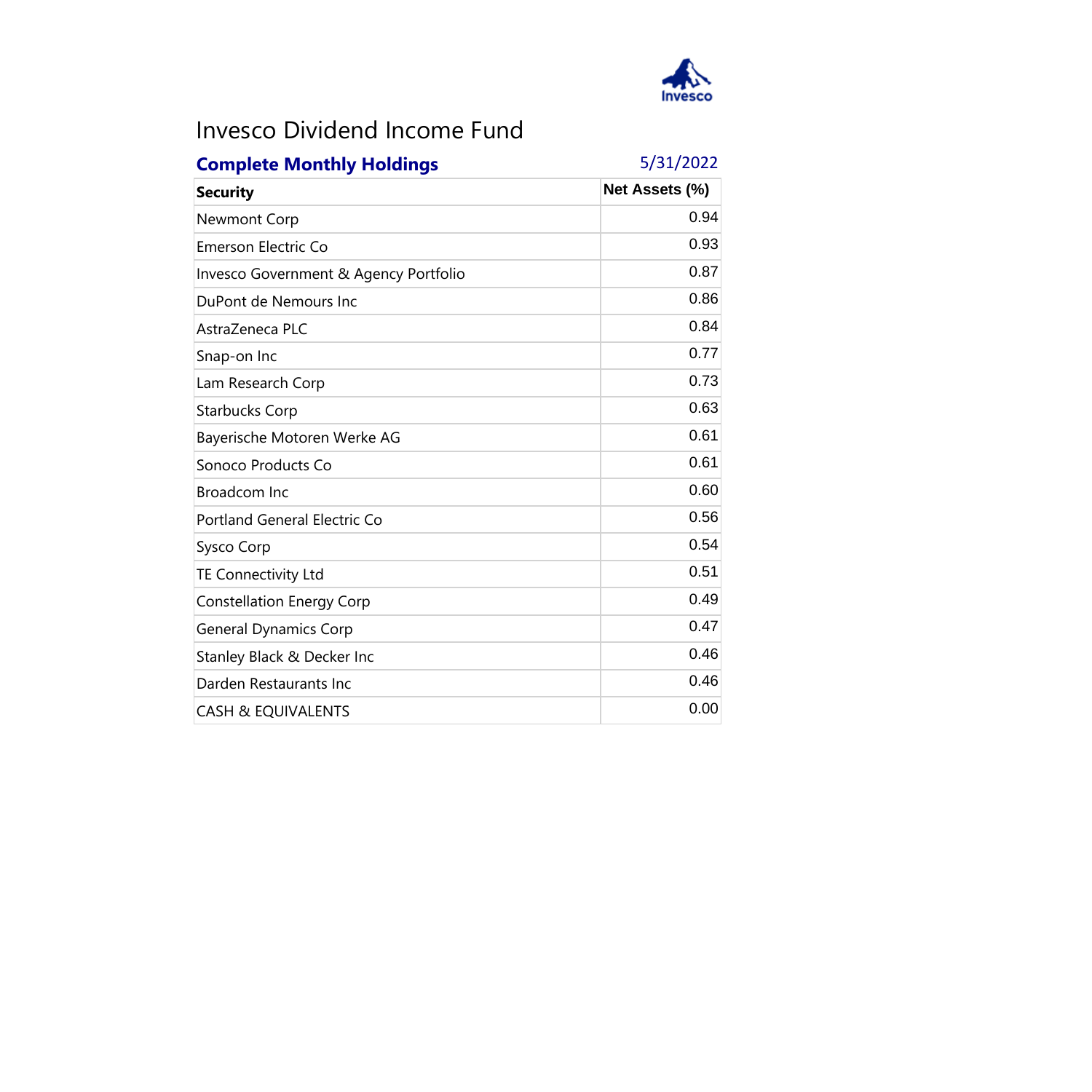

# Invesco Emerging Markets Equity Trust

| <b>Complete Monthly Holdings</b>          | 5/31/2022      |  |
|-------------------------------------------|----------------|--|
| <b>Security</b>                           | Net Assets (%) |  |
| Taiwan Semiconductor Manufacturing Co Ltd | 7.08           |  |
| Housing Development Finance Corp Ltd      | 6.34           |  |
| Kotak Mahindra Bank Ltd                   | 4.93           |  |
| AIM INVESCO TRUST PLAN                    | 4.84           |  |
| AIA Group Ltd                             | 4.31           |  |
| Grupo Mexico SAB de CV                    | 4.21           |  |
| Yum China Holdings Inc                    | 4.12           |  |
| Tata Consultancy Services Ltd             | 4.04           |  |
| NetEase Inc ADR                           | 3.93           |  |
| <b>Tencent Holdings Ltd</b>               | 3.24           |  |
| Pernod Ricard SA                          | 3.15           |  |
| ZTO Express Cayman Inc ADR                | 2.72           |  |
| Huazhu Group Ltd ADR                      | 2.70           |  |
| MediaTek Inc                              | 2.42           |  |
| Samsung Biologics Co Ltd                  | 2.24           |  |
| Wal-Mart de Mexico SAB de CV              | 2.11           |  |
| Meituan                                   | 2.06           |  |
| Infosys Ltd                               | 2.01           |  |
| Samsung Electronics Co Ltd                | 1.92           |  |
| Alibaba Group Holding Ltd                 | 1.71           |  |
| Fomento Economico Mexicano SAB de CV      | 1.67           |  |
| Wuxi Biologics Cayman Inc                 | 1.65           |  |
| Vale SA ADR                               | 1.59           |  |
| Cie Financiere Richemont SA               | 1.58           |  |
| LG Chem Ltd                               | 1.57           |  |
| Kering SA                                 | 1.45           |  |
| <b>Banco Bradesco SA</b>                  | 1.41           |  |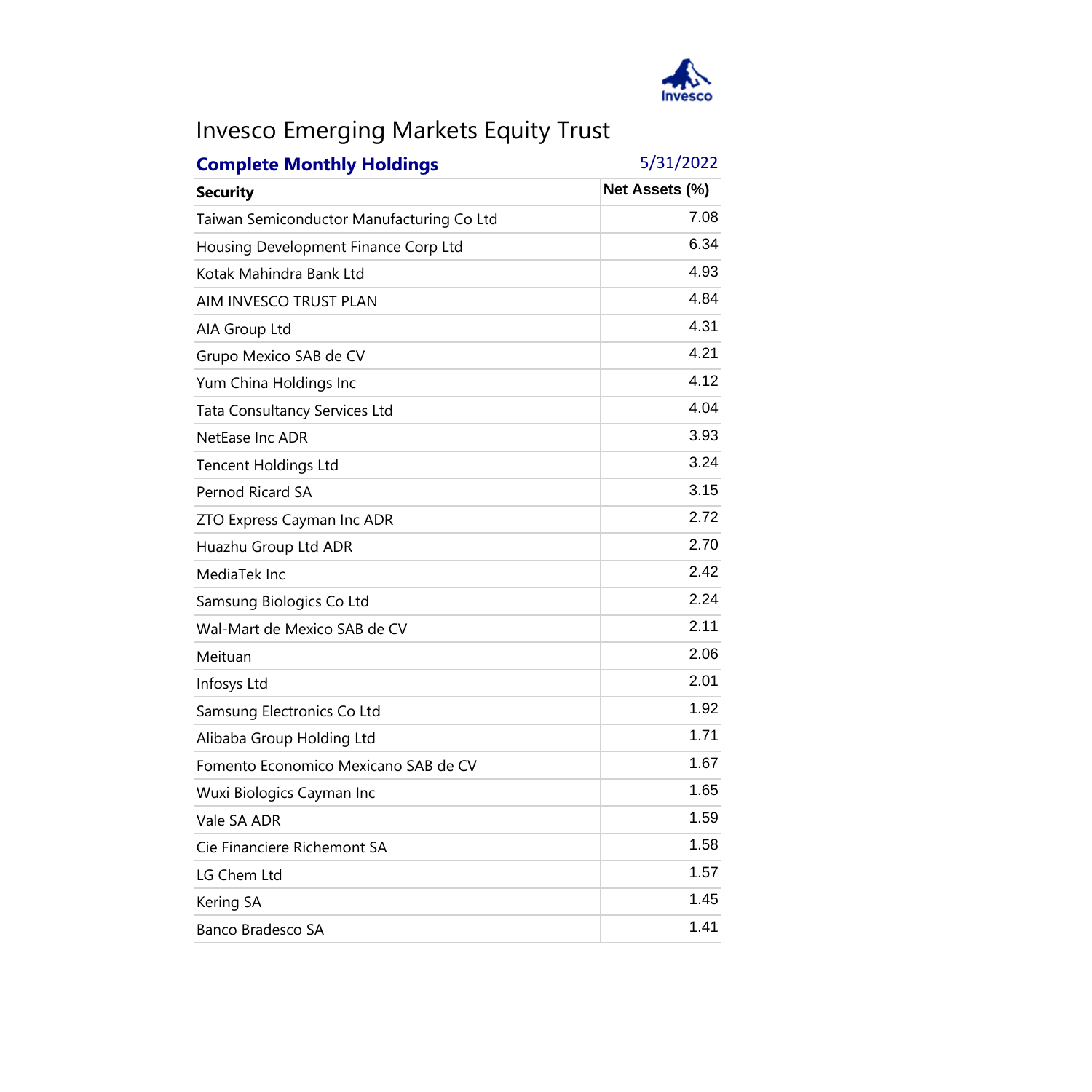

# Invesco Emerging Markets Equity Trust

| <b>Complete Monthly Holdings</b>        | 5/31/2022      |
|-----------------------------------------|----------------|
| <b>Security</b>                         | Net Assets (%) |
| PRADA SpA                               | 1.35           |
| <b>SM Investments Corp</b>              | 1.29           |
| Ambev SA                                | 1.25           |
| America Movil SAB de CV ADR             | 1.00           |
| <b>FirstRand Ltd</b>                    | 0.98           |
| Zee Entertainment Enterprises Ltd       | 0.94           |
| BeiGene Ltd ADR                         | 0.92           |
| <b>NAVER Corp</b>                       | 0.80           |
| Grab Holdings Ltd                       | 0.77           |
| Bank Central Asia Tbk PT                | 0.75           |
| Ayala Land Inc                          | 0.71           |
| Americanas SA                           | 0.69           |
| Lojas Renner SA                         | 0.69           |
| Zai Lab Ltd ADR                         | 0.63           |
| Oberoi Realty Ltd                       | 0.56           |
| Pagseguro Digital Ltd                   | 0.54           |
| Bundl Technologies Pvt Ltd Pfd          | 0.51           |
| Sunny Optical Technology Group Co Ltd   | 0.49           |
| <b>Prudential PLC</b>                   | 0.46           |
| LVMH Moet Hennessy Louis Vuitton SE     | 0.42           |
| SM Prime Holdings Inc                   | 0.38           |
| Credicorp Ltd                           | 0.35           |
| <b>InPost SA</b>                        | 0.34           |
| Commercial International Bank Egypt SAE | 0.33           |
| Silergy Corp                            | 0.25           |
| NU Holdings Ltd/Cayman Islands          | 0.21           |
| ZTO Express Cayman Inc                  | 0.20           |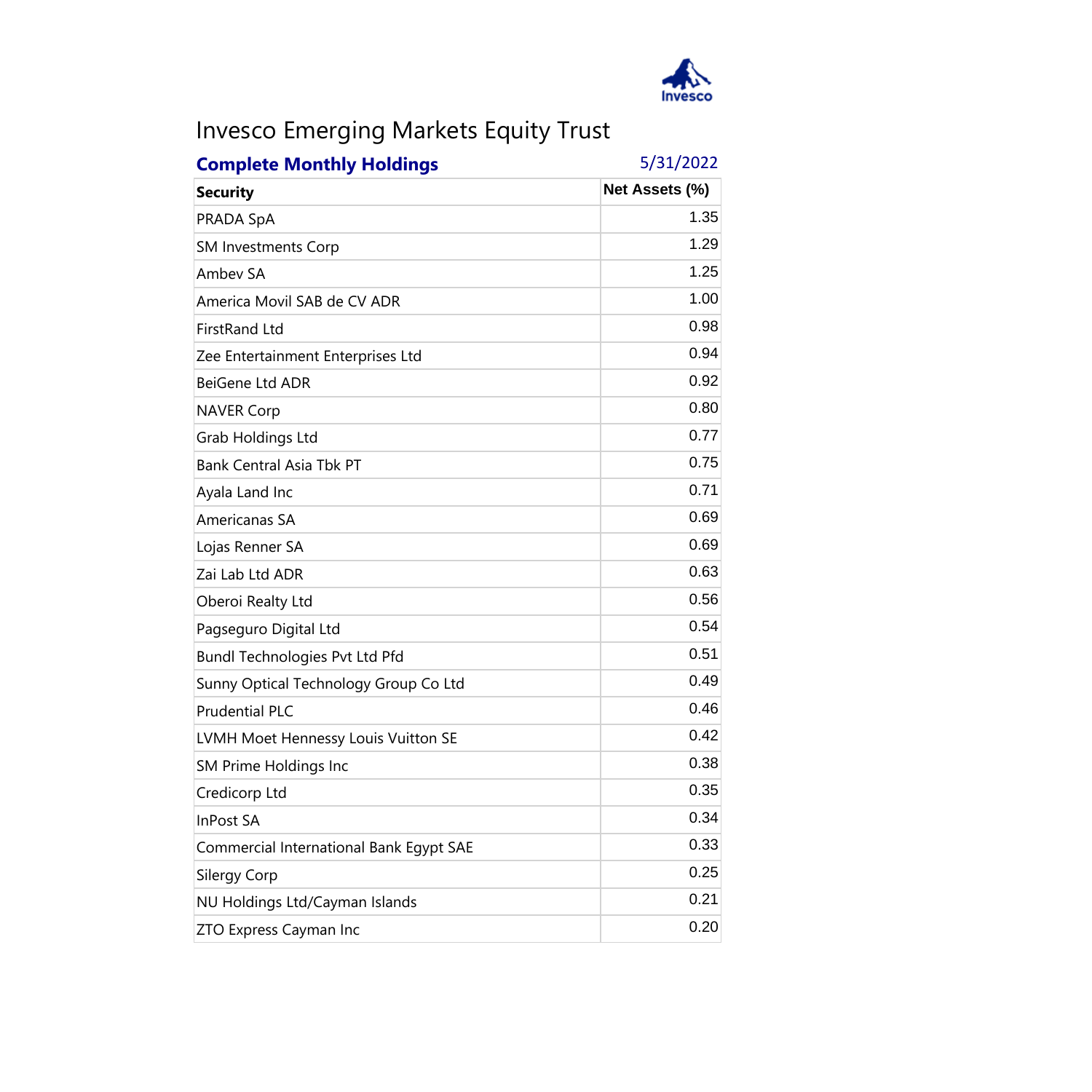

# Invesco Emerging Markets Equity Trust

| <b>Complete Monthly Holdings</b>  | 5/31/2022      |
|-----------------------------------|----------------|
| <b>Security</b>                   | Net Assets (%) |
| ABOGEN THERAPEUTICS LIMITED Pfd   | 0.20           |
| Ermenegildo Zegna Holditalia SpA  | 0.15           |
| <b>Brii Biosciences Ltd</b>       | 0.14           |
| Macrotech Developers Ltd          | 0.08           |
| New Horizon Health Ltd            | 0.08           |
| L'Oreal SA                        | 0.05           |
| CASH & EQUIVALENTS                | 0.05           |
| MicroTech Medical Hangzhou Co Ltd | 0.05           |
| Cie Financiere Richemont SA Wts   | 0.03           |
| NU Holdings Ltd/Cayman Islands    | 0.02           |
| Huazhu Group Ltd                  | 0.02           |
| <b>Yandex NV</b>                  | 0.00           |
| Sberbank of Russia PJSC           | 0.00           |
| <b>TCS Group Holding PLC GDR</b>  | 0.00           |
| Polyus PJSC                       | 0.00           |
| Polyus PJSC GDR                   | 0.00           |
| Novatek PJSC GDR                  | 0.00           |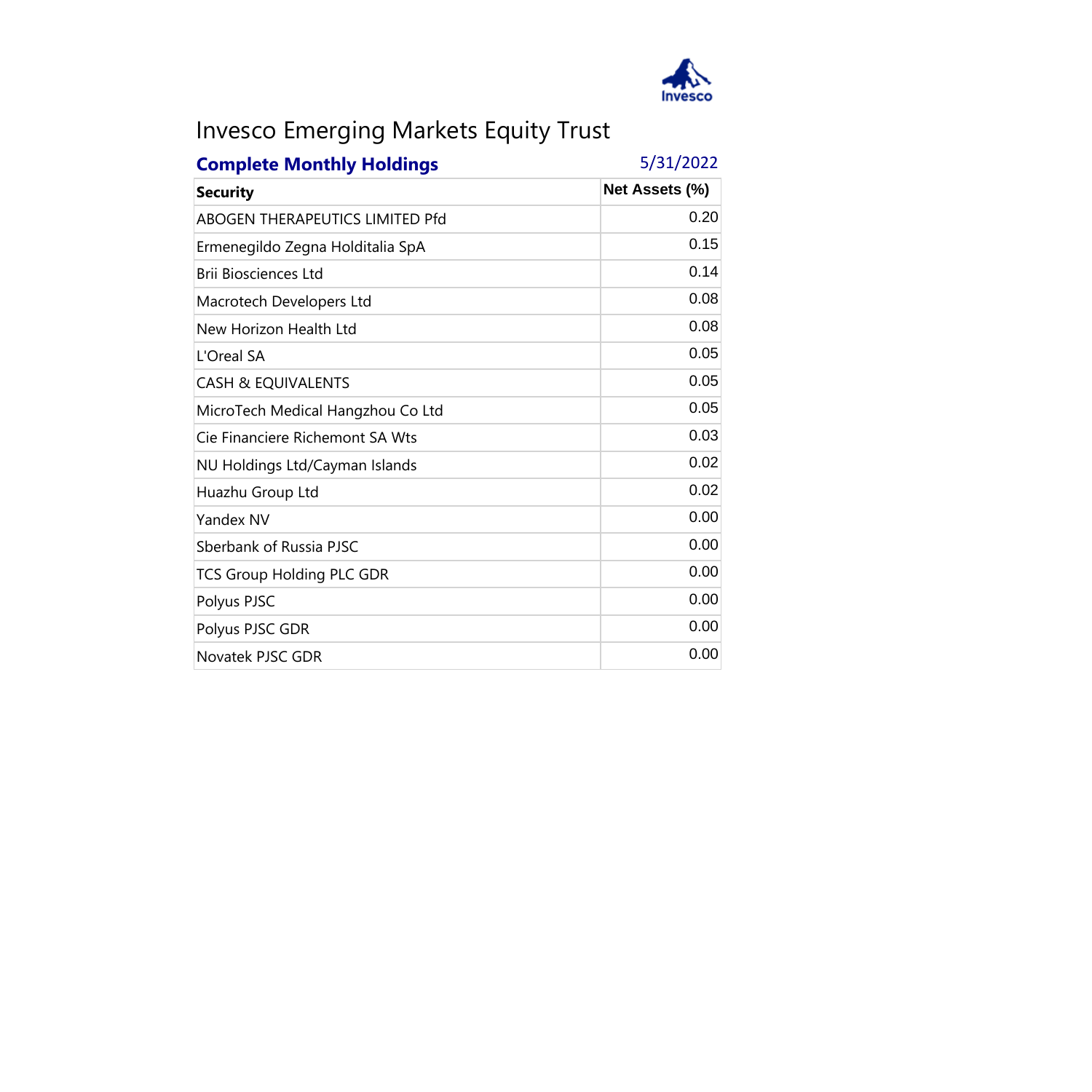

| Invesco Emerging Markets Innovators Fund |  |  |  |
|------------------------------------------|--|--|--|
|------------------------------------------|--|--|--|

| <b>Complete Monthly Holdings</b>      | 5/31/2022      |
|---------------------------------------|----------------|
| <b>Security</b>                       | Net Assets (%) |
| Yum China Holdings Inc                | 5.60           |
| Huazhu Group Ltd ADR                  | 5.01           |
| Le Travenues Technology Ltd           | 4.44           |
| Samsung Biologics Co Ltd              | 4.37           |
| Silergy Corp                          | 3.26           |
| Arezzo Industria e Comercio SA        | 3.13           |
| Voltronic Power Technology Corp       | 2.82           |
| LG Chem Ltd                           | 2.73           |
| ZTO Express Cayman Inc ADR            | 2.55           |
| MediaTek Inc                          | 2.41           |
| Wuxi Biologics Cayman Inc             | 2.25           |
| Coca-Cola Femsa SAB de CV ADR         | 2.13           |
| Wal-Mart de Mexico SAB de CV          | 2.02           |
| Sunny Optical Technology Group Co Ltd | 2.01           |
| SM Prime Holdings Inc                 | 2.00           |
| Unilever Indonesia Tbk PT             | 2.00           |
| Oberoi Realty Ltd                     | 1.94           |
| Semen Indonesia Persero Tbk PT        | 1.89           |
| Ace Hardware Indonesia Tbk PT         | 1.84           |
| Havells India Ltd                     | 1.77           |
| Tencent Music Entertainment Group ADR | 1.72           |
| Bank Rakyat Indonesia Persero Tbk PT  | 1.71           |
| Grupo Mexico SAB de CV                | 1.69           |
| SITC International Holdings Co Ltd    | 1.63           |
| Americanas SA                         | 1.62           |
| Zhongsheng Group Holdings Ltd         | 1.57           |
| Pagseguro Digital Ltd                 | 1.55           |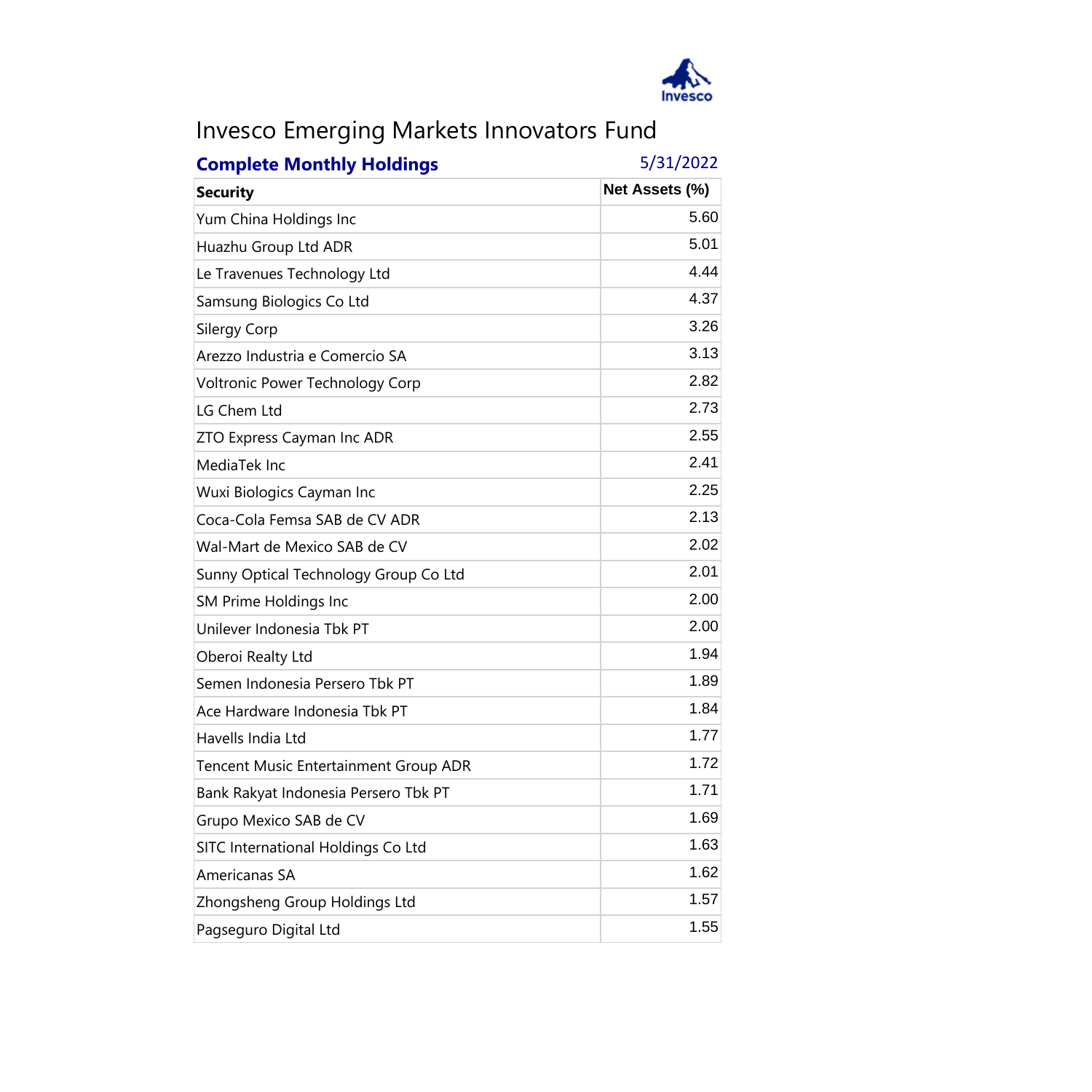

# Invesco Emerging Markets Innovators Fund

| <b>Complete Monthly Holdings</b>              | 5/31/2022      |
|-----------------------------------------------|----------------|
| <b>Security</b>                               | Net Assets (%) |
| Fomento Economico Mexicano SAB de CV          | 1.53           |
| Commercial International Bank Egypt SAE       | 1.52           |
| <b>Banco Santander Chile</b>                  | 1.50           |
| <b>BIM Birlesik Magazalar AS</b>              | 1.45           |
| San Miguel Food and Beverage Inc              | 1.37           |
| Keymed Biosciences Inc                        | 1.28           |
| Parque Arauco SA                              | 1.24           |
| Grupo Aeroportuario del Sureste SAB de CV     | 1.23           |
| Alsea SAB de CV                               | 1.19           |
| LG Household & Health Care Ltd                | 1.18           |
| Voltas Ltd                                    | 1.16           |
| ICICI Prudential Life Insurance Co Ltd        | 1.16           |
| Lojas Renner SA                               | 1.15           |
| Allegro.eu SA                                 | 1.14           |
| Godrej Properties Ltd                         | 1.09           |
| <b>CASH &amp; EQUIVALENTS</b>                 | 0.94           |
| <b>ICICI Lombard General Insurance Co Ltd</b> | 0.93           |
| Zai Lab Ltd ADR                               | 0.91           |
| InRetail Peru Corp                            | 0.84           |
| Remegen Co Ltd                                | 0.74           |
| Credicorp Ltd                                 | 0.74           |
| Brii Biosciences Ltd                          | 0.73           |
| Globant SA                                    | 0.71           |
| BeiGene Ltd ADR                               | 0.65           |
| HDFC Life Insurance Co Ltd                    | 0.63           |
| <b>WEG SA</b>                                 | 0.59           |
| MicroTech Medical Hangzhou Co Ltd             | 0.57           |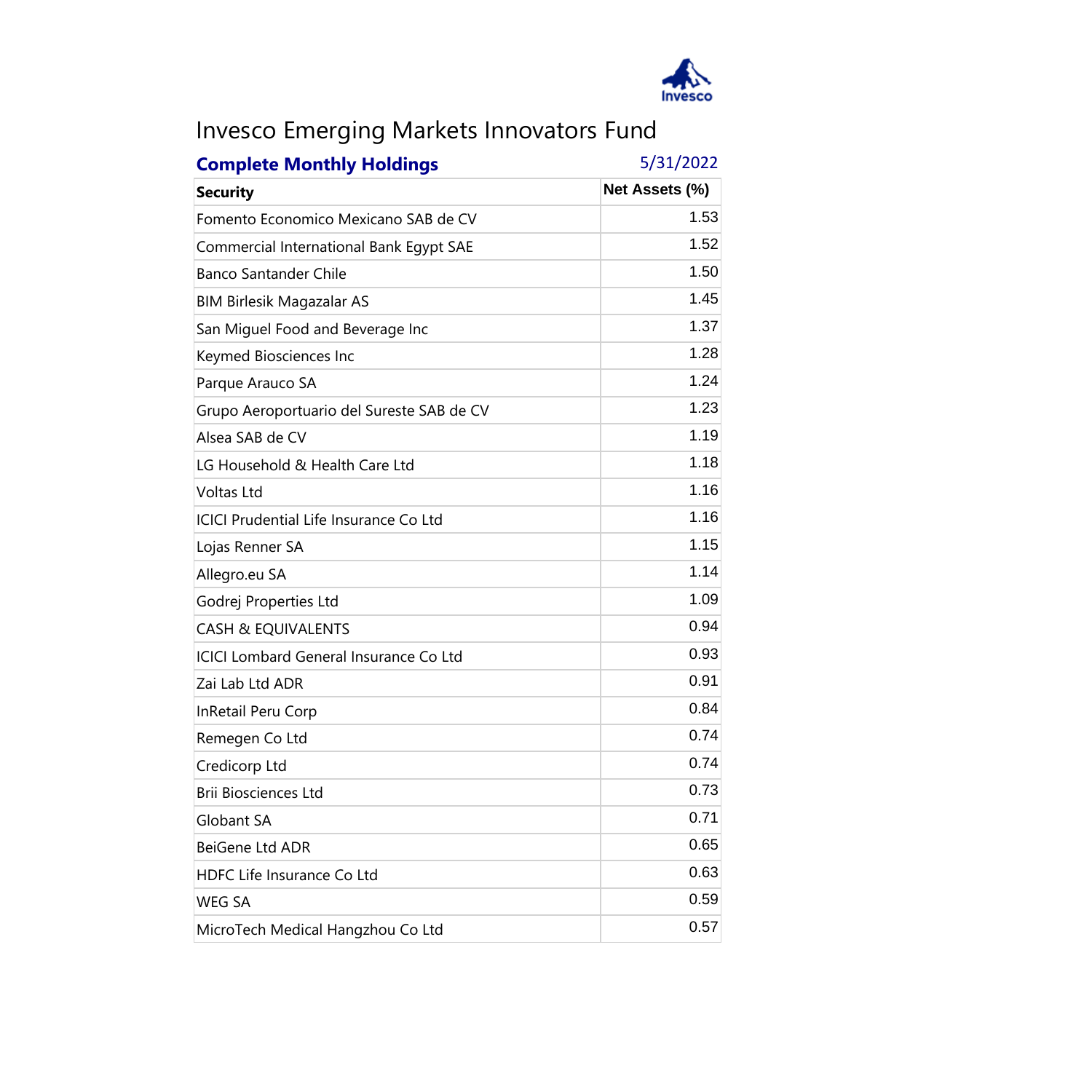

# Invesco Emerging Markets Innovators Fund

| <b>Complete Monthly Holdings</b>    | 5/31/2022      |
|-------------------------------------|----------------|
| <b>Security</b>                     | Net Assets (%) |
| BeiGene Ltd                         | 0.44           |
| New Horizon Health Ltd              | 0.43           |
| Marico I td                         | 0.33           |
| Asian Paints Ltd                    | 0.09           |
| NU Holdings Ltd/Cayman Islands      | 0.03           |
| Yandex NV                           | 0.00           |
| Fix Price Group Ltd GDR             | 0.00           |
| Polyus PJSC GDR                     | 0.00           |
| <b>INVESCO LIQUID ASSET CASH MF</b> | 0.00           |
| <b>TCS Group Holding PLC GDR</b>    | 0.00           |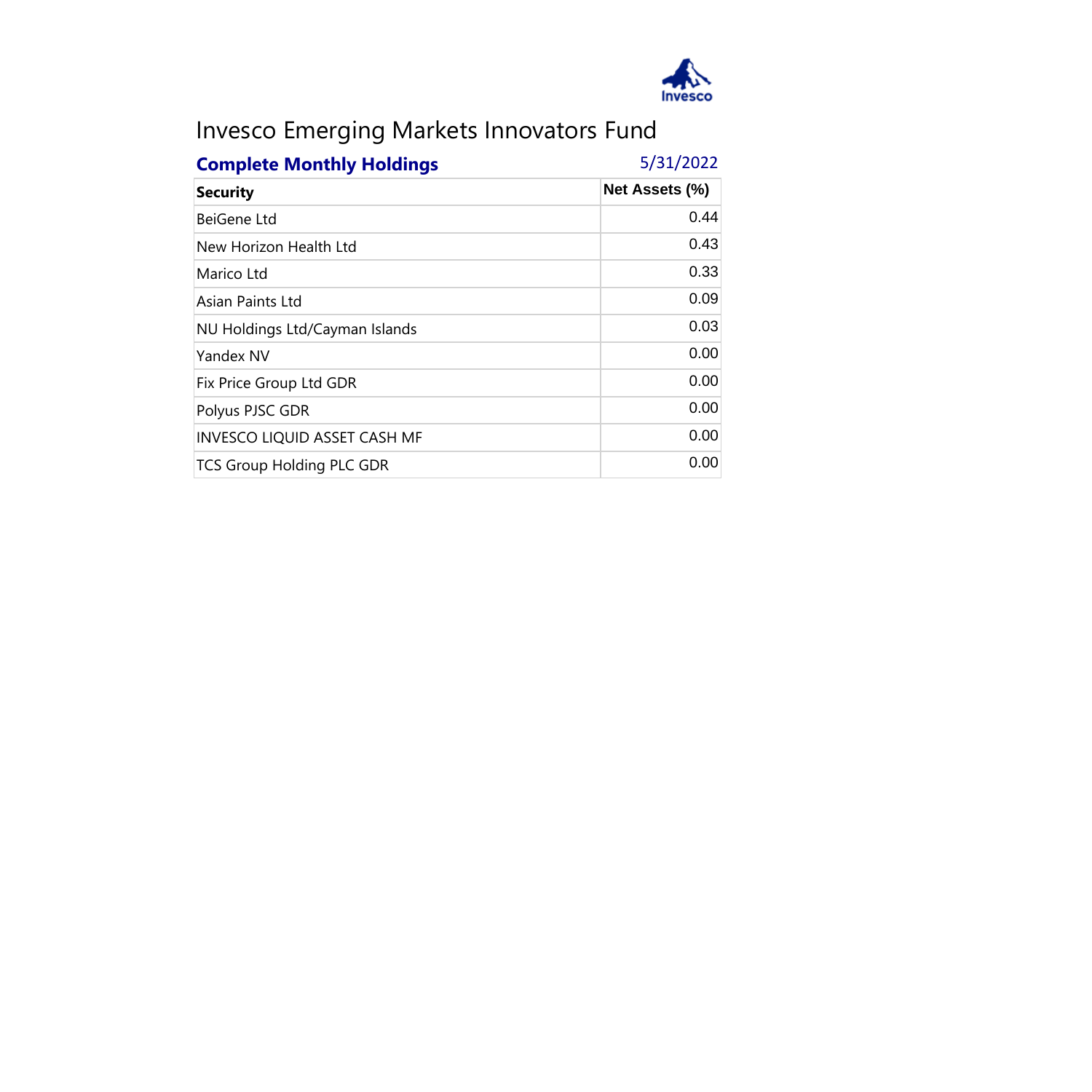

| Invesco Emerging Markets Innovators Trust |  |  |  |
|-------------------------------------------|--|--|--|
|-------------------------------------------|--|--|--|

| <b>Complete Monthly Holdings</b>      | 5/31/2022      |
|---------------------------------------|----------------|
| <b>Security</b>                       | Net Assets (%) |
| Yum China Holdings Inc                | 5.58           |
| AIM INVESCO TRUST PLAN                | 5.34           |
| Huazhu Group Ltd ADR                  | 5.00           |
| Samsung Biologics Co Ltd              | 4.34           |
| Silergy Corp                          | 3.21           |
| Arezzo Industria e Comercio SA        | 3.03           |
| Voltronic Power Technology Corp       | 2.84           |
| LG Chem Ltd                           | 2.72           |
| Le Travenues Technology Ltd           | 2.59           |
| ZTO Express Cayman Inc ADR            | 2.55           |
| MediaTek Inc                          | 2.41           |
| Wuxi Biologics Cayman Inc             | 2.23           |
| Coca-Cola Femsa SAB de CV ADR         | 2.13           |
| Wal-Mart de Mexico SAB de CV          | 2.06           |
| Sunny Optical Technology Group Co Ltd | 2.01           |
| SM Prime Holdings Inc                 | 1.99           |
| Unilever Indonesia Tbk PT             | 1.98           |
| Oberoi Realty Ltd                     | 1.94           |
| Semen Indonesia Persero Tbk PT        | 1.88           |
| Ace Hardware Indonesia Tbk PT         | 1.82           |
| Havells India Ltd                     | 1.76           |
| Tencent Music Entertainment Group ADR | 1.72           |
| Bank Rakyat Indonesia Persero Tbk PT  | 1.70           |
| Grupo Mexico SAB de CV                | 1.69           |
| SITC International Holdings Co Ltd    | 1.63           |
| Zhongsheng Group Holdings Ltd         | 1.57           |
| Americanas SA                         | 1.56           |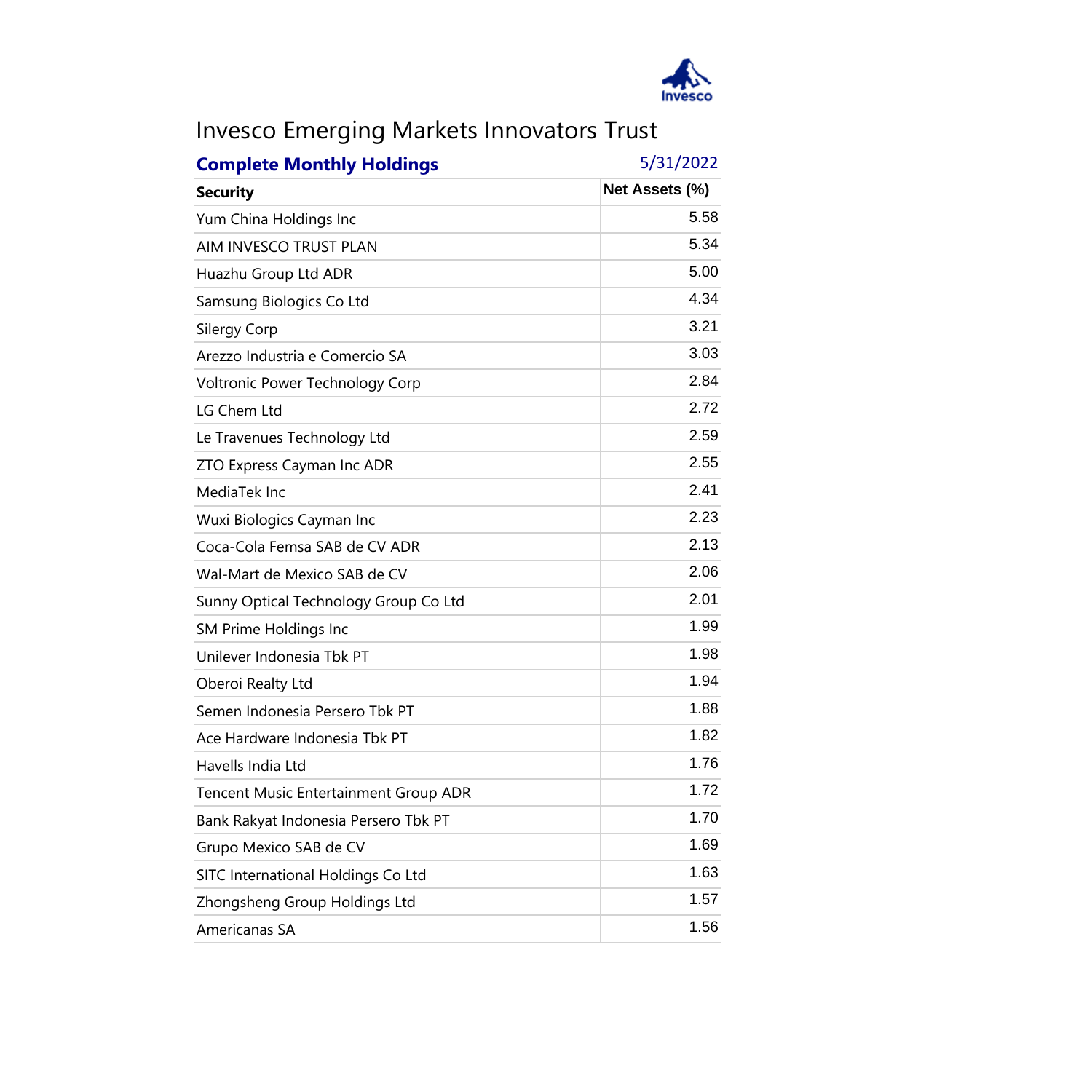

| <b>Invesco Emerging Markets Innovators Trust</b> |  |  |  |
|--------------------------------------------------|--|--|--|
|--------------------------------------------------|--|--|--|

| <b>Complete Monthly Holdings</b>              | 5/31/2022      |
|-----------------------------------------------|----------------|
| <b>Security</b>                               | Net Assets (%) |
| Pagseguro Digital Ltd                         | 1.53           |
| Fomento Economico Mexicano SAB de CV          | 1.52           |
| <b>Banco Santander Chile</b>                  | 1.49           |
| Commercial International Bank Egypt SAE       | 1.45           |
| <b>BIM Birlesik Magazalar AS</b>              | 1.45           |
| San Miguel Food and Beverage Inc              | 1.36           |
| Keymed Biosciences Inc                        | 1.27           |
| Alsea SAB de CV                               | 1.26           |
| Parque Arauco SA                              | 1.23           |
| Grupo Aeroportuario del Sureste SAB de CV     | 1.22           |
| LG Household & Health Care Ltd                | 1.17           |
| ICICI Prudential Life Insurance Co Ltd        | 1.15           |
| Lojas Renner SA                               | 1.14           |
| Allegro.eu SA                                 | 1.13           |
| Voltas Ltd                                    | 1.12           |
| Godrej Properties Ltd                         | 1.09           |
| <b>ICICI Lombard General Insurance Co Ltd</b> | 0.93           |
| Zai Lab Ltd ADR                               | 0.91           |
| InRetail Peru Corp                            | 0.84           |
| CASH & EQUIVALENTS                            | 0.83           |
| Credicorp Ltd                                 | 0.73           |
| Remegen Co Ltd                                | 0.73           |
| Brii Biosciences Ltd                          | 0.72           |
| Globant SA                                    | 0.71           |
| BeiGene Ltd ADR                               | 0.65           |
| HDFC Life Insurance Co Ltd                    | 0.63           |
| WEG SA                                        | 0.58           |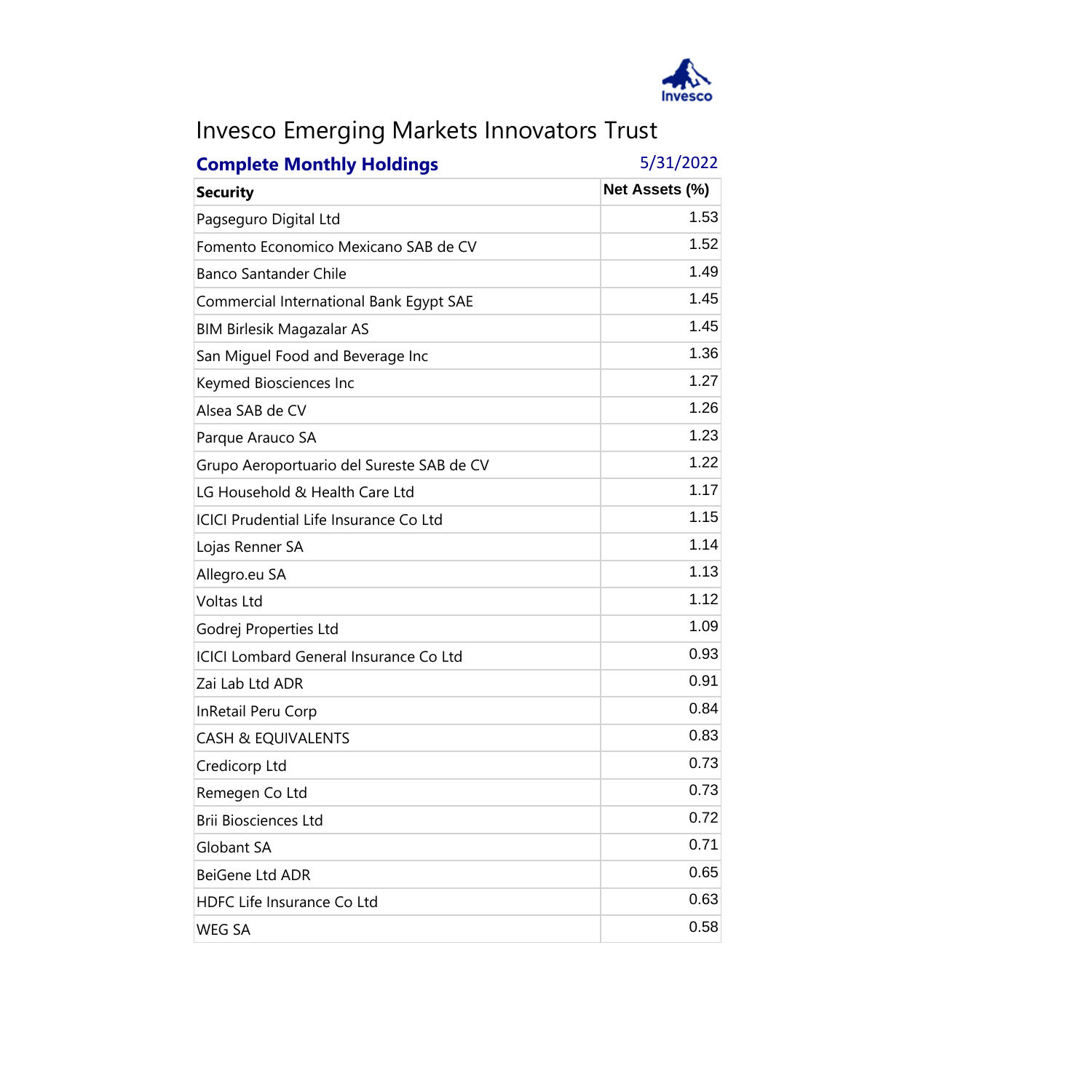

# Invesco Emerging Markets Innovators Trust

| <b>Complete Monthly Holdings</b>  | 5/31/2022      |
|-----------------------------------|----------------|
| <b>Security</b>                   | Net Assets (%) |
| MicroTech Medical Hangzhou Co Ltd | 0.53           |
| BeiGene Ltd                       | 0.43           |
| New Horizon Health Ltd            | 0.43           |
| Marico I td                       | 0.33           |
| Asian Paints Ltd                  | 0.09           |
| NU Holdings Ltd/Cayman Islands    | 0.03           |
| Yandex NV                         | 0.00           |
| Fix Price Group Ltd GDR           | 0.00           |
| Polyus PJSC GDR                   | 0.00           |
| <b>TCS Group Holding PLC GDR</b>  | 0.00           |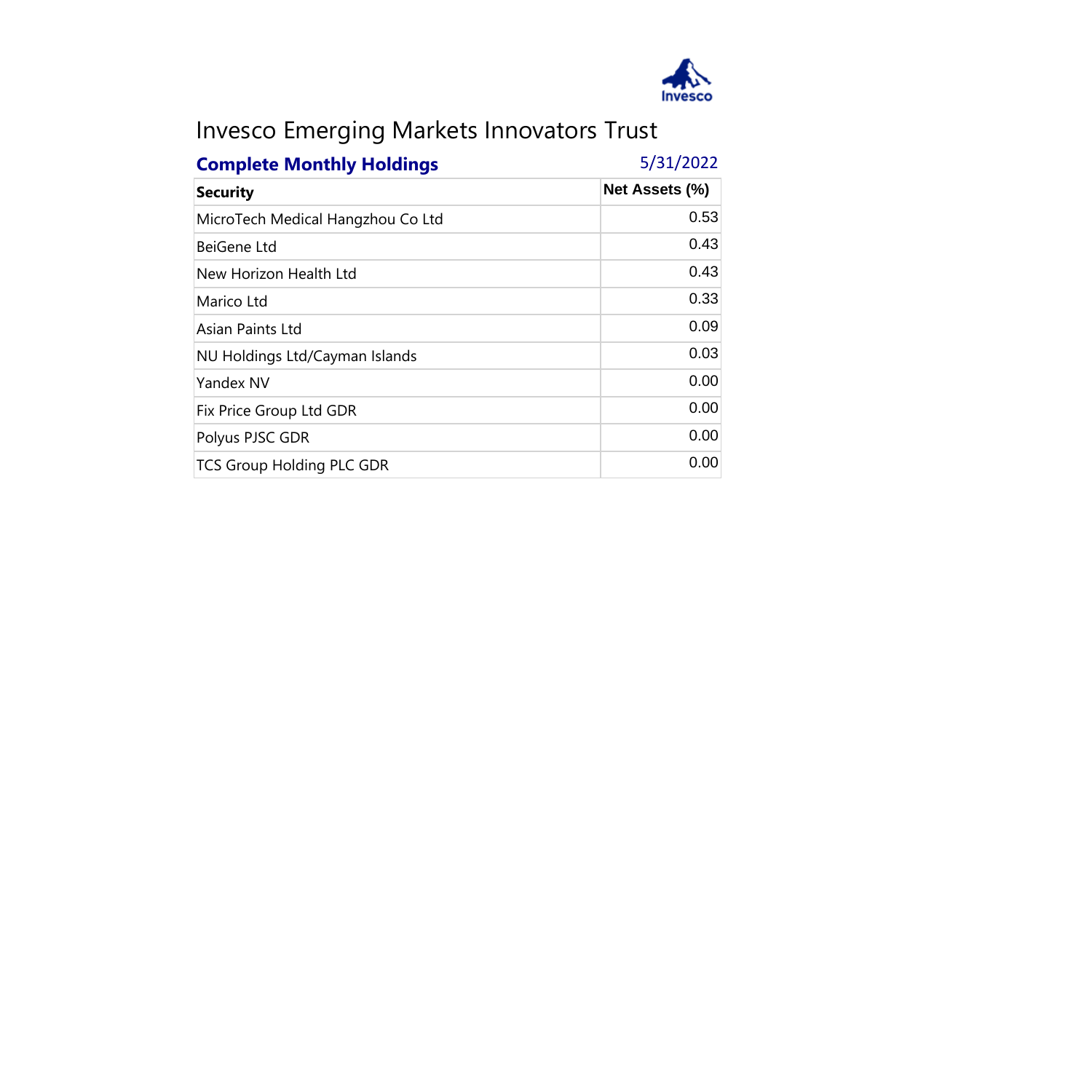

# Invesco Energy Fund

| <b>Complete Monthly Holdings</b> | 5/31/2022      |
|----------------------------------|----------------|
| <b>Security</b>                  | Net Assets (%) |
| Exxon Mobil Corp                 | 7.21           |
| ConocoPhillips                   | 6.53           |
| Devon Energy Corp                | 6.23           |
| Chevron Corp                     | 5.64           |
| Marathon Oil Corp                | 5.34           |
| Valero Energy Corp               | 4.72           |
| <b>APA Corp</b>                  | 4.59           |
| Energy Select Sector SPDR Fund   | 4.28           |
| <b>EQT Corp</b>                  | 3.78           |
| Suncor Energy Inc                | 3.59           |
| Cheniere Energy Inc              | 3.37           |
| Diamondback Energy Inc           | 3.10           |
| Shell PLC ADR                    | 2.86           |
| Pioneer Natural Resources Co     | 2.69           |
| Coterra Energy Inc               | 2.43           |
| <b>TotalEnergies SE</b>          | 2.30           |
| CF Industries Holdings Inc       | 2.10           |
| Canadian Natural Resources Ltd   | 2.04           |
| <b>Equinor ASA</b>               | 2.01           |
| Baker Hughes Co                  | 2.01           |
| <b>EOG Resources Inc</b>         | 1.99           |
| Invesco Treasury Portfolio       | 1.99           |
| Tenaris SA ADR                   | 1.99           |
| Phillips 66                      | 1.97           |
| <b>BP PLC ADR</b>                | 1.93           |
| <b>Hess Corp</b>                 | 1.88           |
| NOV Inc                          | 1.85           |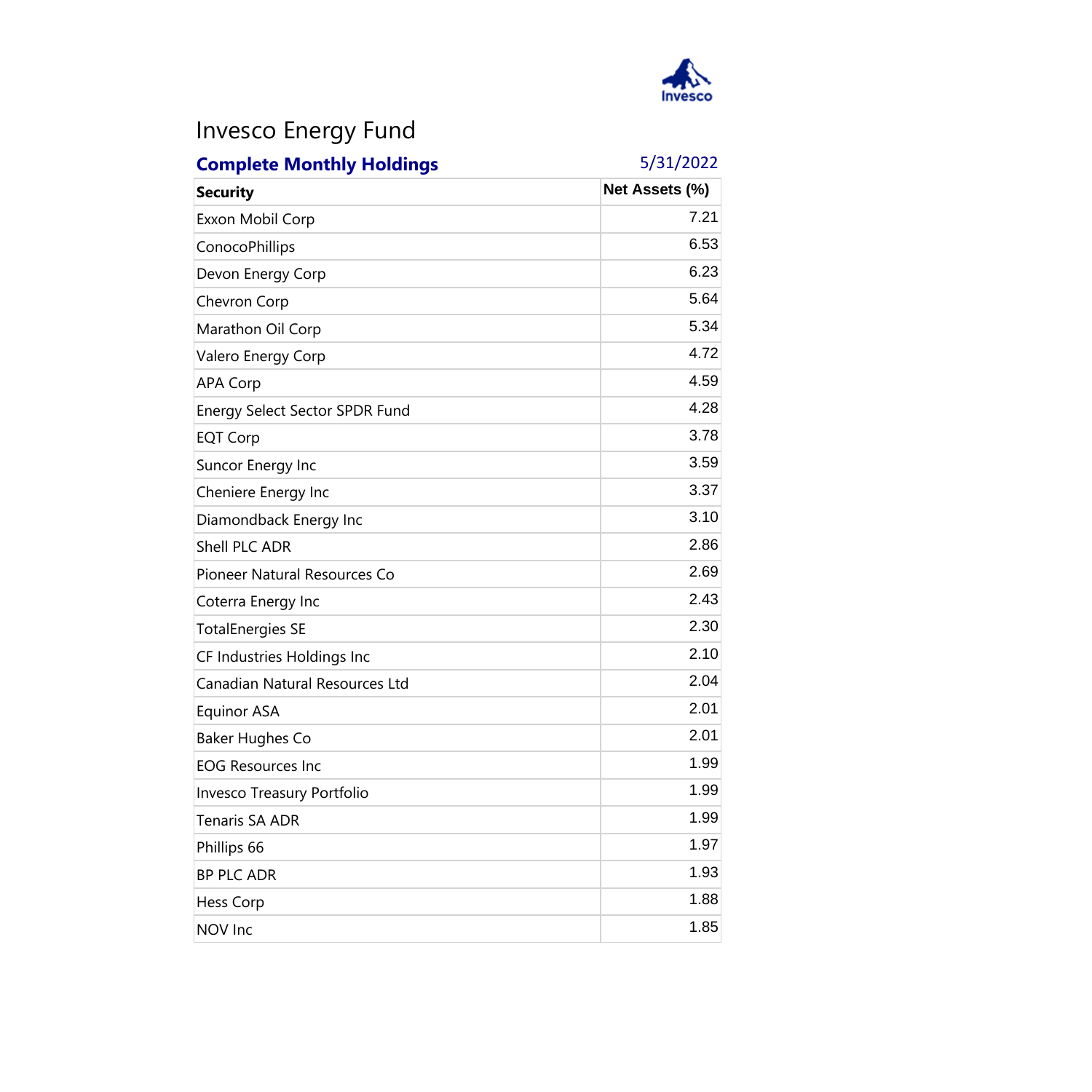

# Invesco Energy Fund

| <b>Complete Monthly Holdings</b>      | 5/31/2022      |
|---------------------------------------|----------------|
| <b>Security</b>                       | Net Assets (%) |
| Cenovus Energy Inc                    | 1.78           |
| Invesco Government & Agency Portfolio | 1.74           |
| Vestas Wind Systems A/S               | 1.68           |
| Southern Copper Corp                  | 1.49           |
| Plains All American Pipeline LP       | 1.31           |
| <b>INVESCO LIQUID ASSET CASH MF</b>   | 1.22           |
| CASH & EQUIVALENTS                    | 0.03           |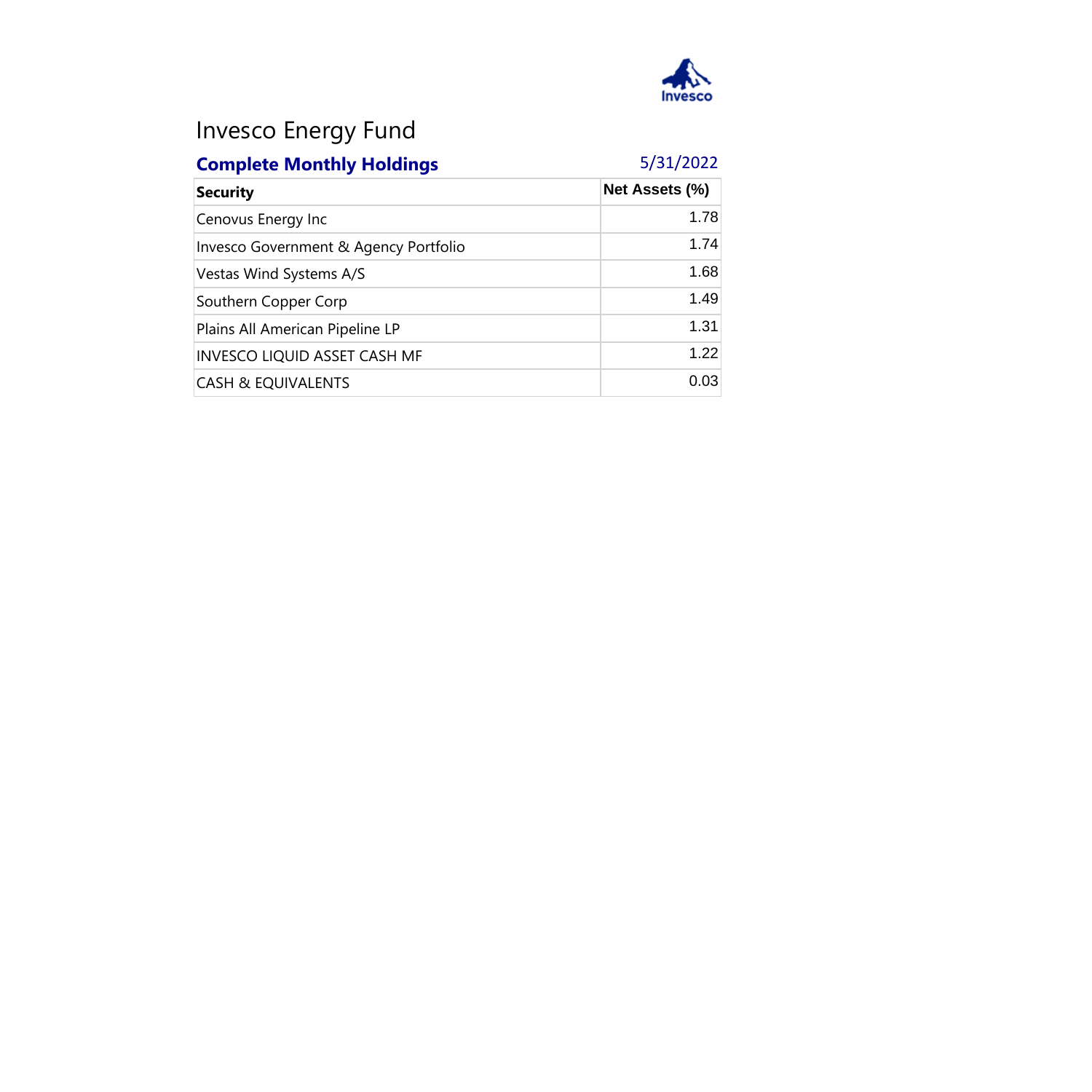

| <b>Complete Monthly Holdings</b>      | 5/31/2022      |
|---------------------------------------|----------------|
| <b>Security</b>                       | Net Assets (%) |
| Invesco Treasury Portfolio            | 0.55           |
| Invesco Government & Agency Portfolio | 0.48           |
| <b>INVESCO LIQUID ASSET CASH MF</b>   | 0.34           |
| <b>EPAM Systems Inc</b>               | 0.33           |
| Nielsen Holdings PLC                  | 0.29           |
| Valero Energy Corp                    | 0.28           |
| Albemarle Corp                        | 0.28           |
| United Airlines Holdings Inc          | 0.27           |
| Marathon Oil Corp                     | 0.27           |
| Lamb Weston Holdings Inc              | 0.26           |
| Western Digital Corp                  | 0.26           |
| Coterra Energy Inc                    | 0.26           |
| <b>Hess Corp</b>                      | 0.26           |
| Delta Air Lines Inc                   | 0.26           |
| Marathon Petroleum Corp               | 0.25           |
| Devon Energy Corp                     | 0.25           |
| American Airlines Group Inc           | 0.25           |
| <b>Constellation Energy Corp</b>      | 0.25           |
| Phillips 66                           | 0.25           |
| Viatris Inc                           | 0.24           |
| Monster Beverage Corp                 | 0.24           |
| <b>APA Corp</b>                       | 0.24           |
| <b>Amcor PLC</b>                      | 0.24           |
| Twitter Inc                           | 0.24           |
| NRG Energy Inc                        | 0.24           |
| Occidental Petroleum Corp             | 0.23           |
| Philip Morris International Inc       | 0.23           |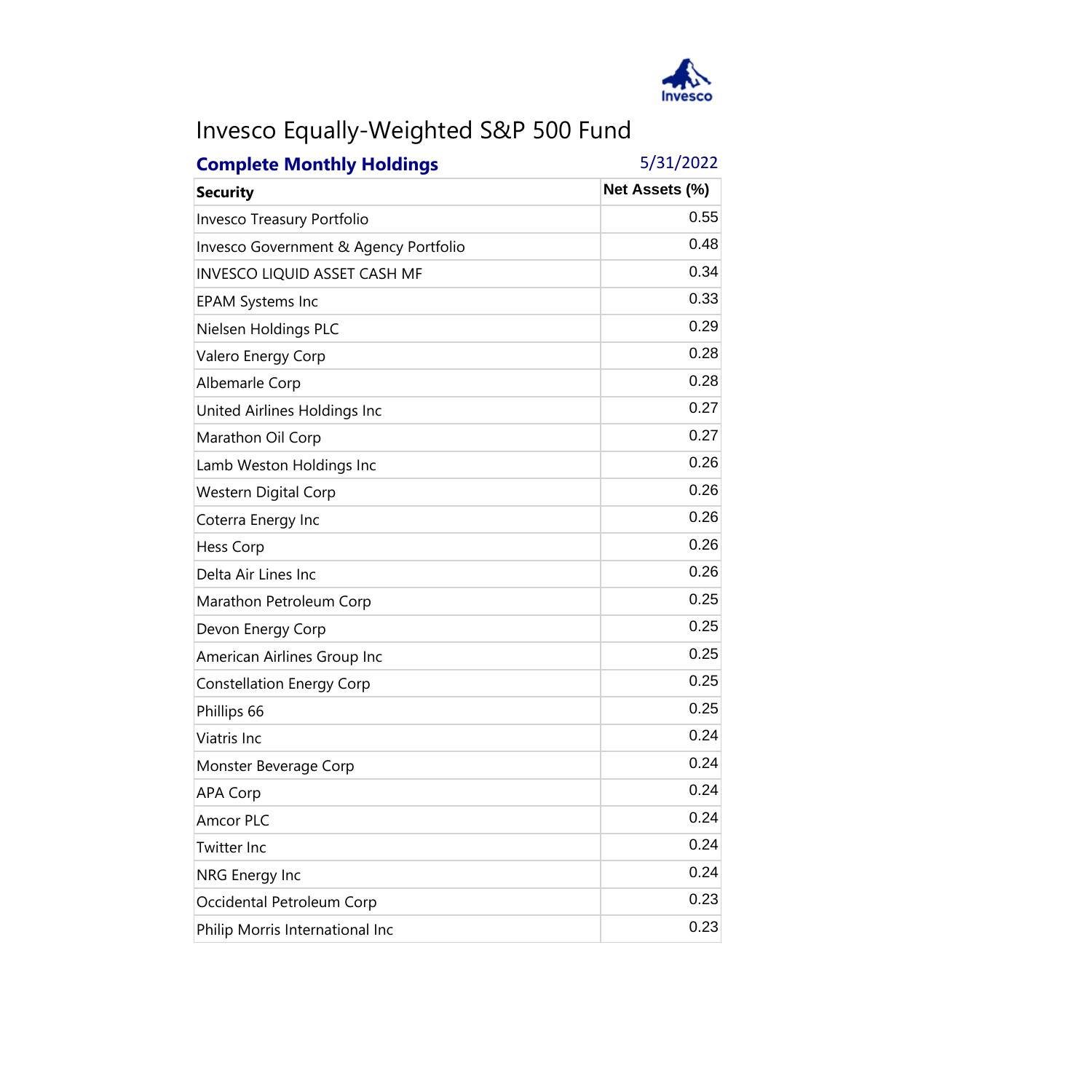

| <b>Complete Monthly Holdings</b>           | 5/31/2022      |
|--------------------------------------------|----------------|
| <b>Security</b>                            | Net Assets (%) |
| Pioneer Natural Resources Co               | 0.23           |
| AT&T Inc                                   | 0.23           |
| <b>EOG Resources Inc</b>                   | 0.23           |
| Cigna Corp                                 | 0.23           |
| Eli Lilly & Co                             | 0.23           |
| Merck & Co Inc                             | 0.23           |
| Diamondback Energy Inc                     | 0.23           |
| Fidelity National Information Services Inc | 0.23           |
| McKesson Corp                              | 0.23           |
| Corteva Inc                                | 0.23           |
| LKQ Corp                                   | 0.23           |
| Kellogg Co                                 | 0.23           |
| Williams Cos Inc/The                       | 0.23           |
| Linde PLC                                  | 0.23           |
| <b>Constellation Brands Inc</b>            | 0.23           |
| DXC Technology Co                          | 0.23           |
| PPL Corp                                   | 0.23           |
| Ulta Beauty Inc                            | 0.23           |
| Sherwin-Williams Co/The                    | 0.23           |
| Lumen Technologies Inc                     | 0.23           |
| International Paper Co                     | 0.22           |
| ConocoPhillips                             | 0.22           |
| Analog Devices Inc                         | 0.22           |
| Southwest Airlines Co                      | 0.22           |
| Monolithic Power Systems Inc               | 0.22           |
| Campbell Soup Co                           | 0.22           |
| Vertex Pharmaceuticals Inc                 | 0.22           |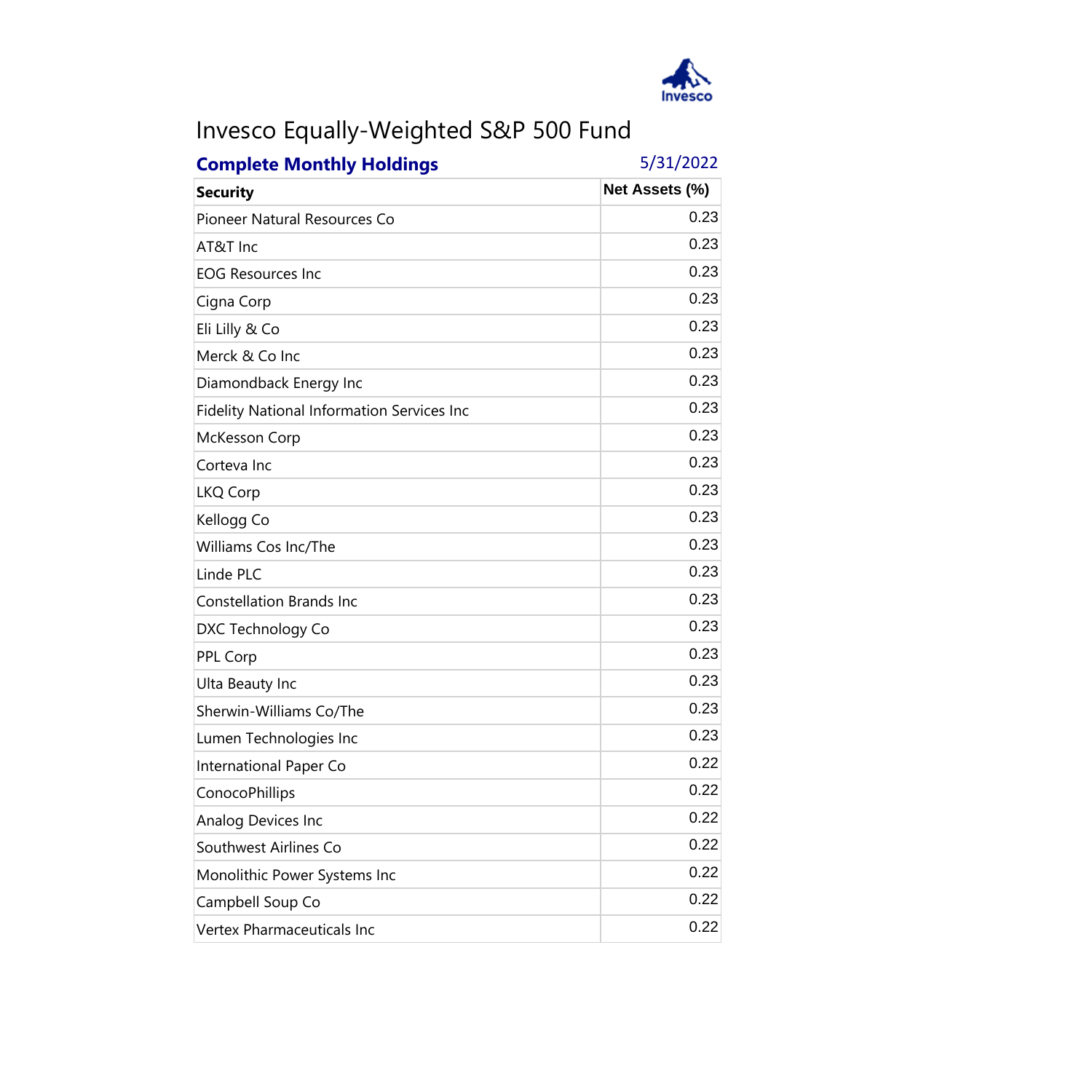

| <b>Complete Monthly Holdings</b>       | 5/31/2022      |
|----------------------------------------|----------------|
| <b>Security</b>                        | Net Assets (%) |
| Celanese Corp                          | 0.22           |
| Electronic Arts Inc                    | 0.22           |
| Kimberly-Clark Corp                    | 0.22           |
| Progressive Corp/The                   | 0.22           |
| Exxon Mobil Corp                       | 0.22           |
| W R Berkley Corp                       | 0.22           |
| <b>KLA Corp</b>                        | 0.22           |
| CenterPoint Energy Inc                 | 0.22           |
| <b>Exelon Corp</b>                     | 0.22           |
| Genuine Parts Co                       | 0.22           |
| Air Products and Chemicals Inc         | 0.22           |
| Amgen Inc                              | 0.22           |
| <b>General Mills Inc</b>               | 0.22           |
| PTC Inc                                | 0.22           |
| Principal Financial Group Inc          | 0.22           |
| Jacobs Engineering Group Inc           | 0.22           |
| International Business Machines Corp   | 0.22           |
| Westrock Co                            | 0.22           |
| <b>WEC Energy Group Inc</b>            | 0.22           |
| International Flavors & Fragrances Inc | 0.22           |
| <b>Gilead Sciences Inc</b>             | 0.22           |
| Clorox Co/The                          | 0.22           |
| Dow Inc                                | 0.22           |
| <b>Booking Holdings Inc</b>            | 0.22           |
| McDonald's Corp                        | 0.22           |
| Consolidated Edison Inc                | 0.22           |
| BorgWarner Inc                         | 0.22           |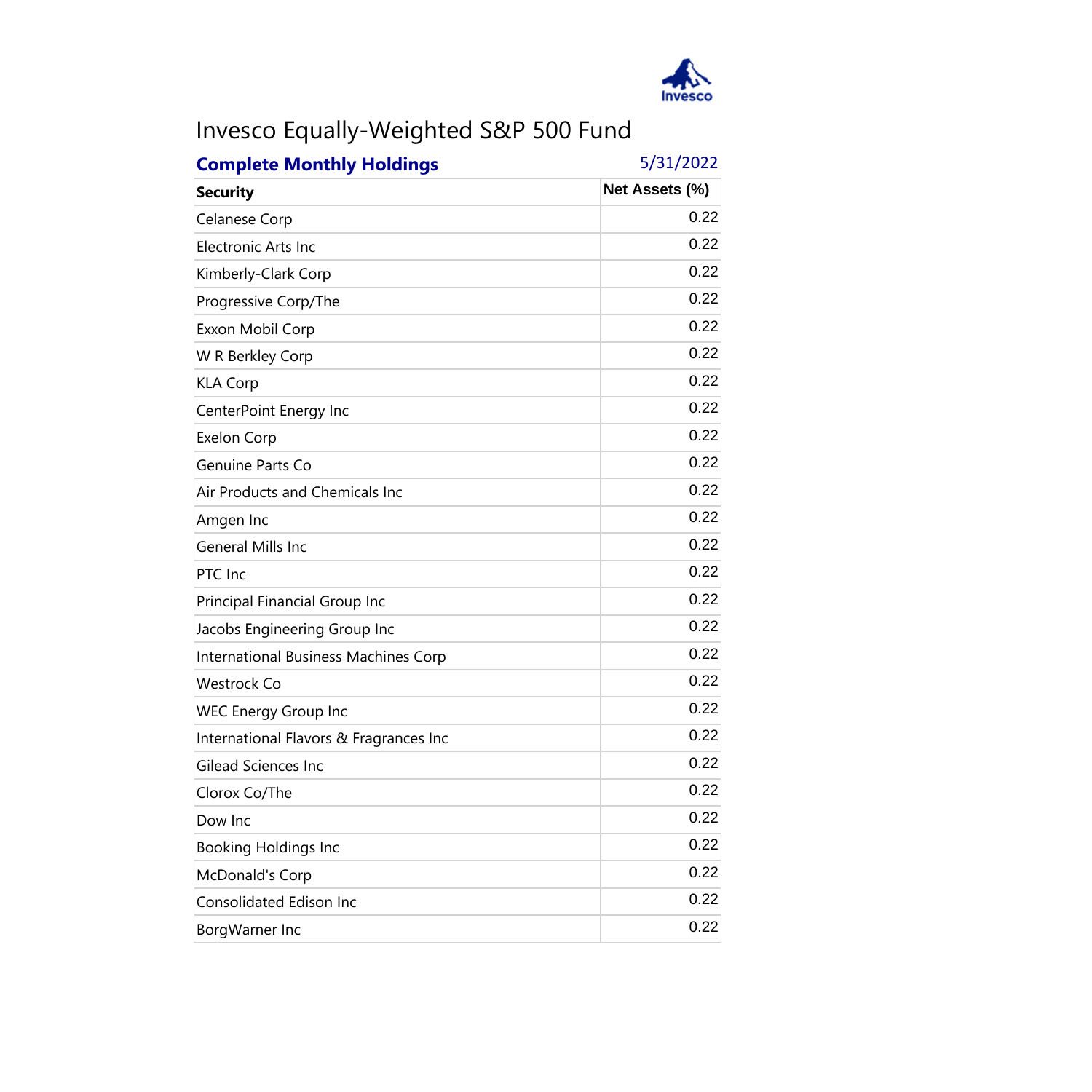

| <b>Complete Monthly Holdings</b>           | 5/31/2022      |
|--------------------------------------------|----------------|
| <b>Security</b>                            | Net Assets (%) |
| Host Hotels & Resorts Inc                  | 0.22           |
| Allstate Corp/The                          | 0.22           |
| <b>Entergy Corp</b>                        | 0.22           |
| LyondellBasell Industries NV               | 0.22           |
| AutoZone Inc                               | 0.22           |
| Mastercard Inc                             | 0.22           |
| <b>Eversource Energy</b>                   | 0.22           |
| Southern Co/The                            | 0.22           |
| Rollins Inc                                | 0.22           |
| Molson Coors Beverage Co                   | 0.22           |
| <b>Fortive Corp</b>                        | 0.22           |
| Bristol-Myers Squibb Co                    | 0.22           |
| Anthem Inc                                 | 0.22           |
| Coca-Cola Co/The                           | 0.22           |
| Expeditors International of Washington Inc | 0.21           |
| Conagra Brands Inc                         | 0.21           |
| Crown Castle International Corp            | 0.21           |
| PepsiCo Inc                                | 0.21           |
| American Tower Corp                        | 0.21           |
| Dollar Tree Inc                            | 0.21           |
| Enphase Energy Inc                         | 0.21           |
| Ameren Corp                                | 0.21           |
| Kinder Morgan Inc                          | 0.21           |
| Evergy Inc                                 | 0.21           |
| Synopsys Inc                               | 0.21           |
| Archer-Daniels-Midland Co                  | 0.21           |
| <b>Discover Financial Services</b>         | 0.21           |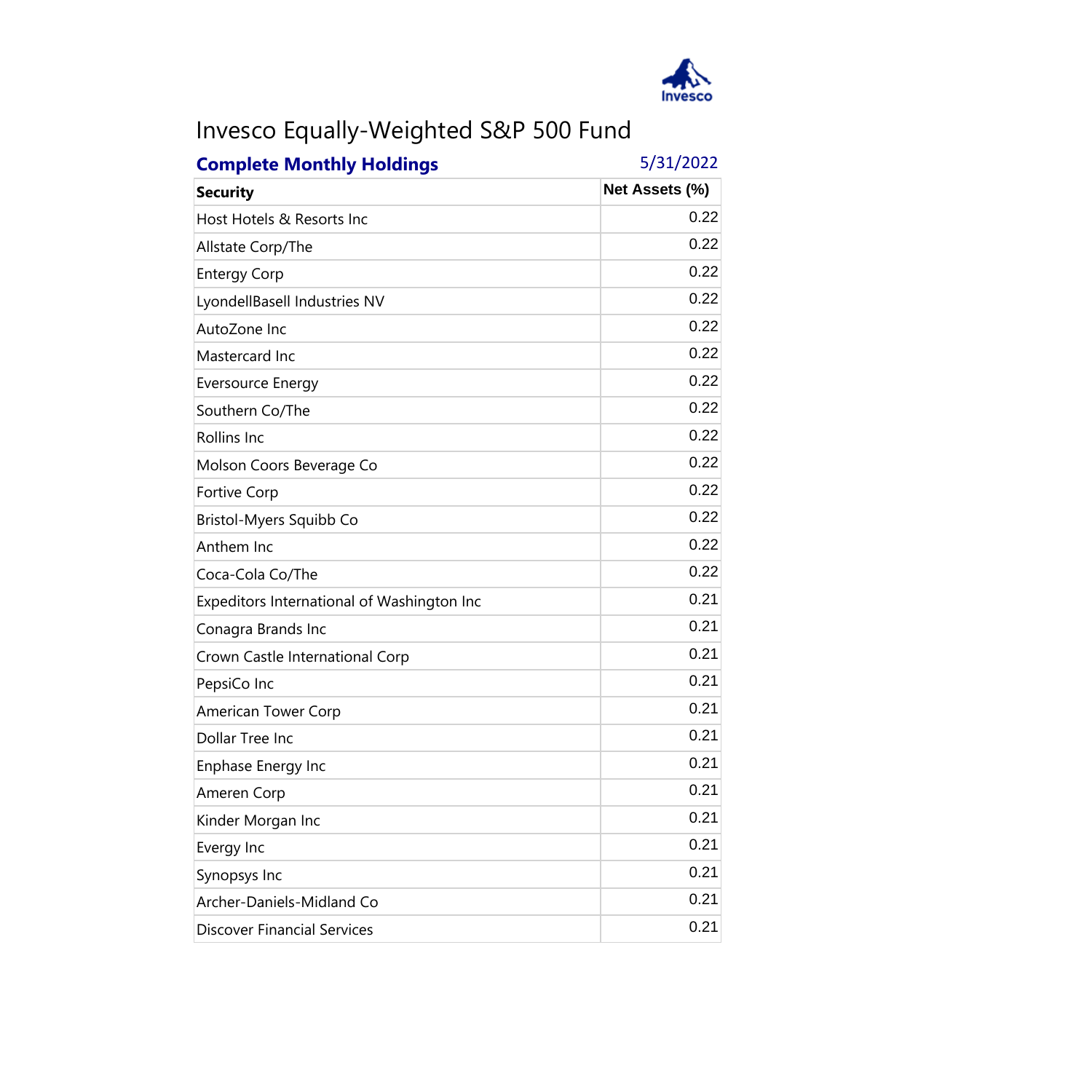

| <b>Complete Monthly Holdings</b>          | 5/31/2022      |
|-------------------------------------------|----------------|
| <b>Security</b>                           | Net Assets (%) |
| FleetCor Technologies Inc                 | 0.21           |
| Hologic Inc                               | 0.21           |
| Hartford Financial Services Group Inc/The | 0.21           |
| Halliburton Co                            | 0.21           |
| Sysco Corp                                | 0.21           |
| Autodesk Inc                              | 0.21           |
| Edison International                      | 0.21           |
| Mohawk Industries Inc                     | 0.21           |
| Snap-on Inc                               | 0.21           |
| Cintas Corp                               | 0.21           |
| Visa Inc                                  | 0.21           |
| <b>CMS Energy Corp</b>                    | 0.21           |
| Lam Research Corp                         | 0.21           |
| Loews Corp                                | 0.21           |
| Automatic Data Processing Inc             | 0.21           |
| Mondelez International Inc                | 0.21           |
| Northrop Grumman Corp                     | 0.21           |
| Catalent Inc                              | 0.21           |
| Dollar General Corp                       | 0.21           |
| Altria Group Inc                          | 0.21           |
| Cardinal Health Inc                       | 0.21           |
| Schlumberger NV                           | 0.21           |
| Thermo Fisher Scientific Inc              | 0.21           |
| Cummins Inc                               | 0.21           |
| AmerisourceBergen Corp                    | 0.21           |
| Xcel Energy Inc                           | 0.21           |
| HP Inc                                    | 0.21           |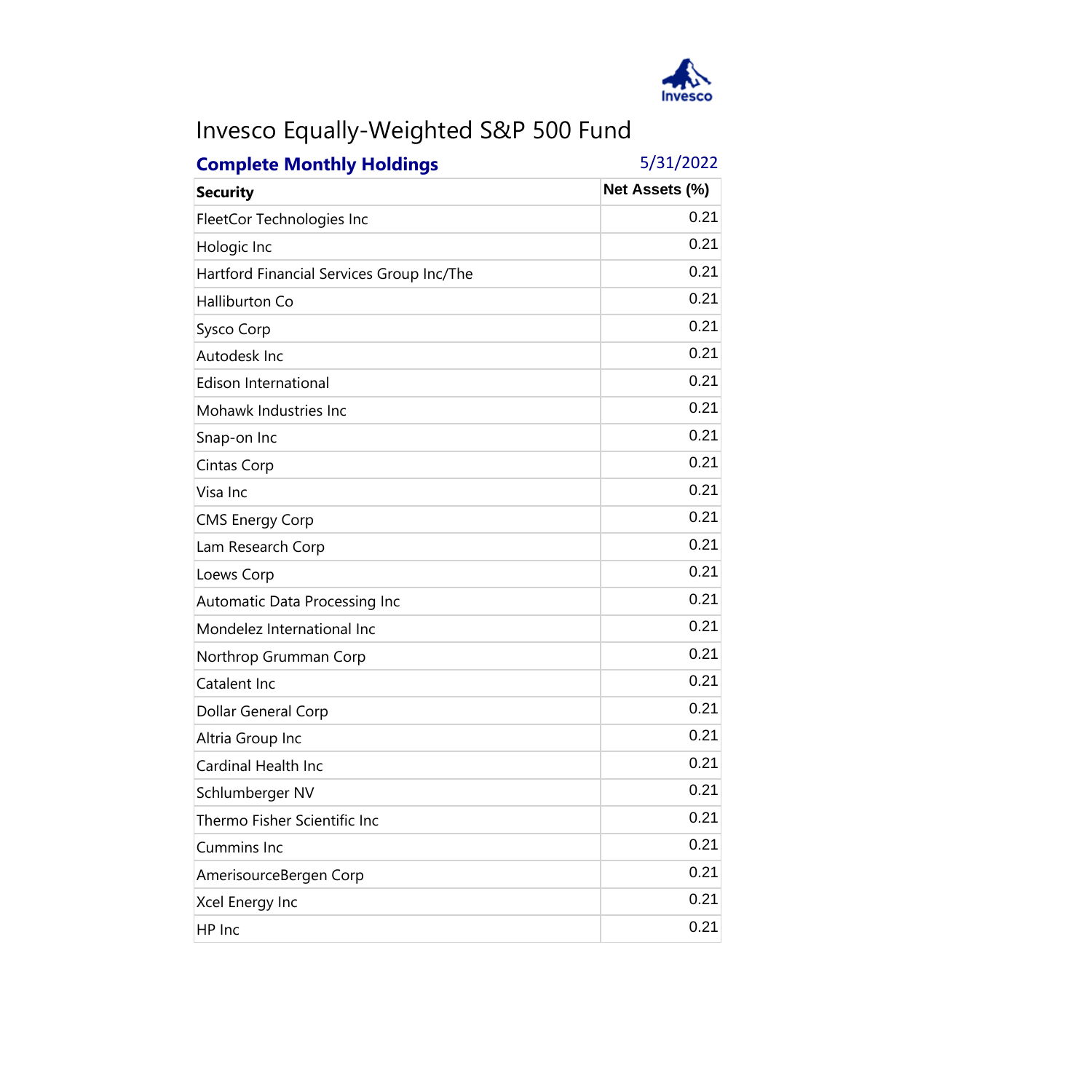

| <b>Complete Monthly Holdings</b>         | 5/31/2022      |
|------------------------------------------|----------------|
| <b>Security</b>                          | Net Assets (%) |
| T-Mobile US Inc                          | 0.21           |
| Marsh & McLennan Cos Inc                 | 0.21           |
| Colgate-Palmolive Co                     | 0.21           |
| American Electric Power Co Inc           | 0.21           |
| Iron Mountain Inc                        | 0.21           |
| Humana Inc                               | 0.21           |
| Fisery Inc                               | 0.21           |
| Northern Trust Corp                      | 0.21           |
| <b>NXP Semiconductors NV</b>             | 0.21           |
| Avery Dennison Corp                      | 0.21           |
| Sempra Energy                            | 0.21           |
| Honeywell International Inc              | 0.21           |
| Marriott International Inc/MD            | 0.21           |
| CH Robinson Worldwide Inc                | 0.21           |
| Westinghouse Air Brake Technologies Corp | 0.21           |
| Cadence Design Systems Inc               | 0.21           |
| Howmet Aerospace Inc                     | 0.21           |
| Duke Energy Corp                         | 0.21           |
| Johnson & Johnson                        | 0.21           |
| <b>Alliant Energy Corp</b>               | 0.21           |
| Organon & Co                             | 0.21           |
| 3M Co                                    | 0.21           |
| Republic Services Inc                    | 0.21           |
| Synchrony Financial                      | 0.21           |
| Brown-Forman Corp                        | 0.21           |
| NiSource Inc                             | 0.21           |
| Pfizer Inc                               | 0.21           |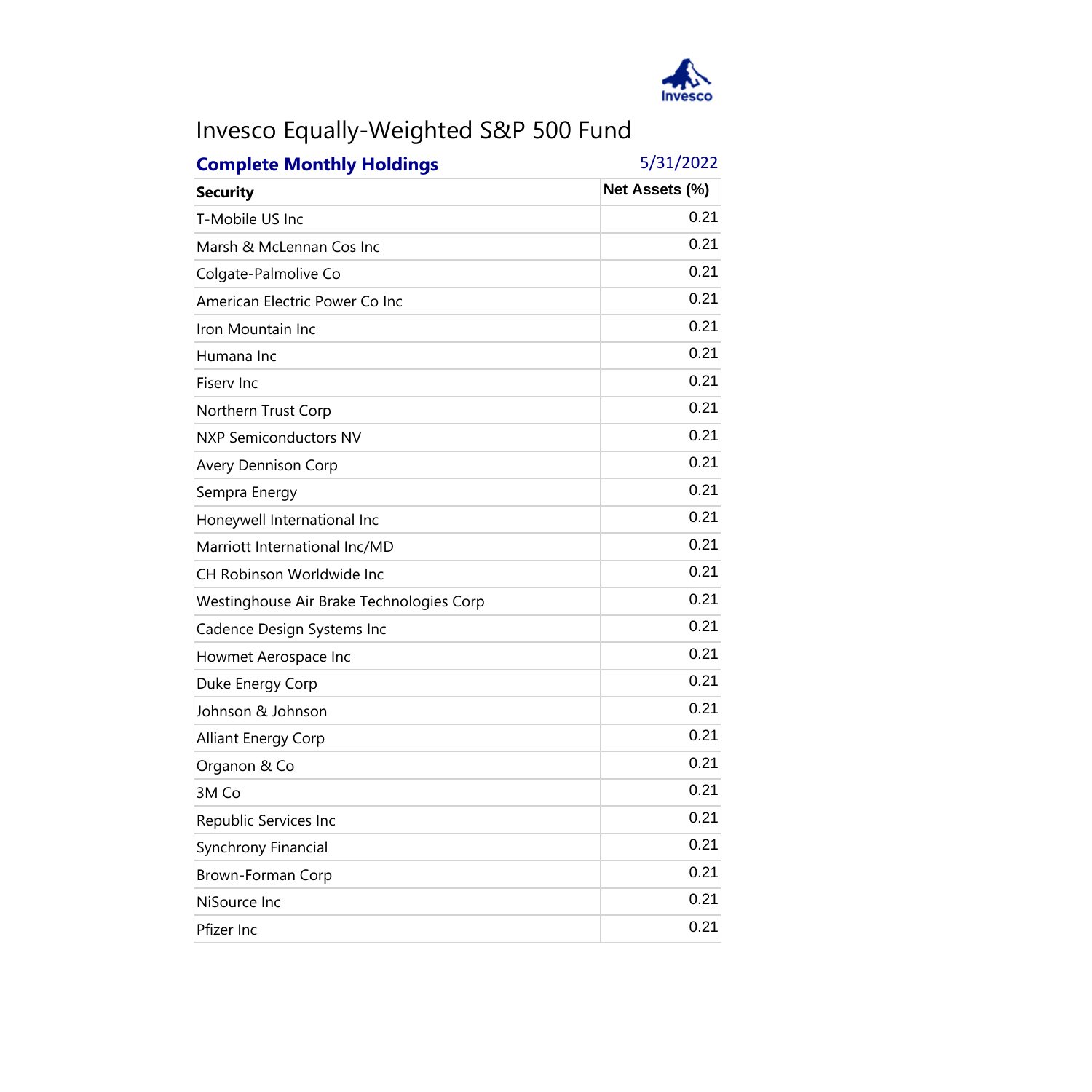

| <b>Complete Monthly Holdings</b>    | 5/31/2022      |
|-------------------------------------|----------------|
| <b>Security</b>                     | Net Assets (%) |
| Masco Corp                          | 0.21           |
| Arthur J Gallagher & Co             | 0.21           |
| Fortinet Inc                        | 0.21           |
| FedEx Corp                          | 0.21           |
| Pinnacle West Capital Corp          | 0.21           |
| Paramount Global                    | 0.21           |
| Microchip Technology Inc            | 0.21           |
| PPG Industries Inc.                 | 0.21           |
| Moderna Inc                         | 0.21           |
| Cincinnati Financial Corp           | 0.21           |
| Packaging Corp of America           | 0.21           |
| MetLife Inc                         | 0.21           |
| <b>SBA Communications Corp</b>      | 0.21           |
| <b>Waters Corp</b>                  | 0.21           |
| Waste Management Inc                | 0.21           |
| Chubb Ltd                           | 0.21           |
| DTE Energy Co                       | 0.21           |
| M&T Bank Corp                       | 0.21           |
| Eastman Chemical Co                 | 0.21           |
| Yum! Brands Inc                     | 0.21           |
| Realty Income Corp                  | 0.21           |
| <b>STERIS PLC</b>                   | 0.20           |
| Public Service Enterprise Group Inc | 0.20           |
| Everest Re Group Ltd                | 0.20           |
| Assurant Inc                        | 0.20           |
| Trimble Inc                         | 0.20           |
| Hasbro Inc                          | 0.20           |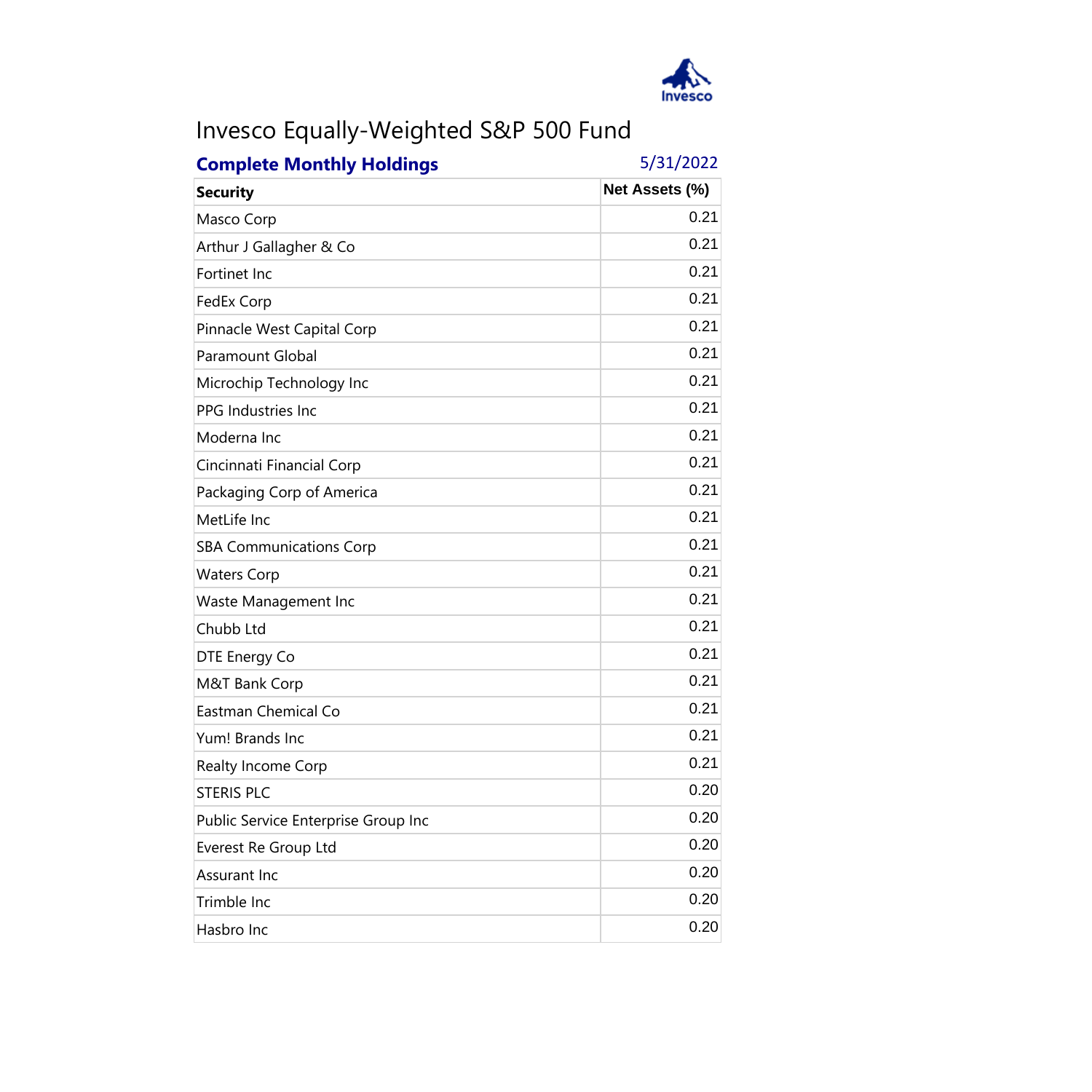

| <b>Complete Monthly Holdings</b> | 5/31/2022      |
|----------------------------------|----------------|
| <b>Security</b>                  | Net Assets (%) |
| Texas Instruments Inc            | 0.20           |
| TJX Cos Inc/The                  | 0.20           |
| Regeneron Pharmaceuticals Inc    | 0.20           |
| Quest Diagnostics Inc            | 0.20           |
| Hershey Co/The                   | 0.20           |
| Procter & Gamble Co/The          | 0.20           |
| Meta Platforms Inc               | 0.20           |
| Global Payments Inc              | 0.20           |
| Ecolab Inc                       | 0.20           |
| <b>WW Grainger Inc</b>           | 0.20           |
| Travelers Cos Inc/The            | 0.20           |
| <b>Abbott Laboratories</b>       | 0.20           |
| American International Group Inc | 0.20           |
| Becton Dickinson and Co          | 0.20           |
| Digital Realty Trust Inc         | 0.20           |
| UnitedHealth Group Inc           | 0.20           |
| CF Industries Holdings Inc       | 0.20           |
| Otis Worldwide Corp              | 0.20           |
| Paychex Inc                      | 0.20           |
| Incyte Corp                      | 0.20           |
| JPMorgan Chase & Co              | 0.20           |
| Jack Henry & Associates Inc      | 0.20           |
| Leidos Holdings Inc              | 0.20           |
| Raymond James Financial Inc      | 0.20           |
| Dominion Energy Inc              | 0.20           |
| Roper Technologies Inc           | 0.20           |
| <b>Atmos Energy Corp</b>         | 0.20           |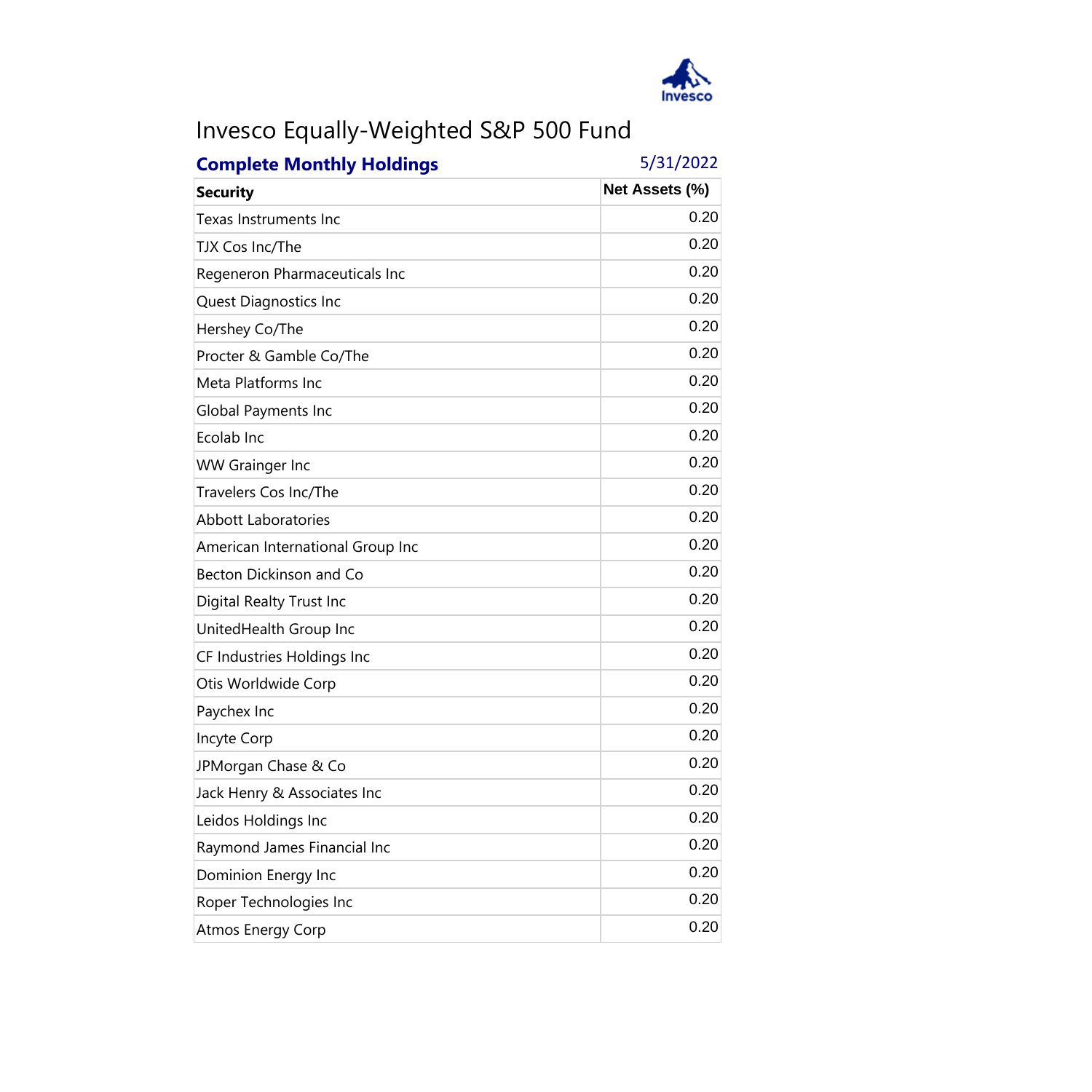

| <b>Complete Monthly Holdings</b>          | 5/31/2022      |
|-------------------------------------------|----------------|
| <b>Security</b>                           | Net Assets (%) |
| Tyson Foods Inc                           | 0.20           |
| Teradyne Inc                              | 0.20           |
| Chevron Corp                              | 0.20           |
| Huntington Ingalls Industries Inc         | 0.20           |
| Illinois Tool Works Inc                   | 0.20           |
| <b>Regency Centers Corp</b>               | 0.20           |
| Henry Schein Inc                          | 0.20           |
| Ameriprise Financial Inc                  | 0.20           |
| Cerner Corp                               | 0.20           |
| TE Connectivity Ltd                       | 0.20           |
| PACCAR Inc                                | 0.20           |
| <b>Bio-Rad Laboratories Inc</b>           | 0.20           |
| Micron Technology Inc                     | 0.20           |
| Nordson Corp                              | 0.20           |
| Kraft Heinz Co/The                        | 0.20           |
| Mosaic Co/The                             | 0.20           |
| Biogen Inc                                | 0.20           |
| Zimmer Biomet Holdings Inc                | 0.20           |
| Morgan Stanley                            | 0.20           |
| <b>Broadridge Financial Solutions Inc</b> | 0.20           |
| Aflac Inc                                 | 0.20           |
| <b>IDEX Corp</b>                          | 0.20           |
| <b>Regions Financial Corp</b>             | 0.20           |
| <b>US Bancorp</b>                         | 0.20           |
| IQVIA Holdings Inc                        | 0.20           |
| Xylem Inc/NY                              | 0.20           |
| Globe Life Inc                            | 0.20           |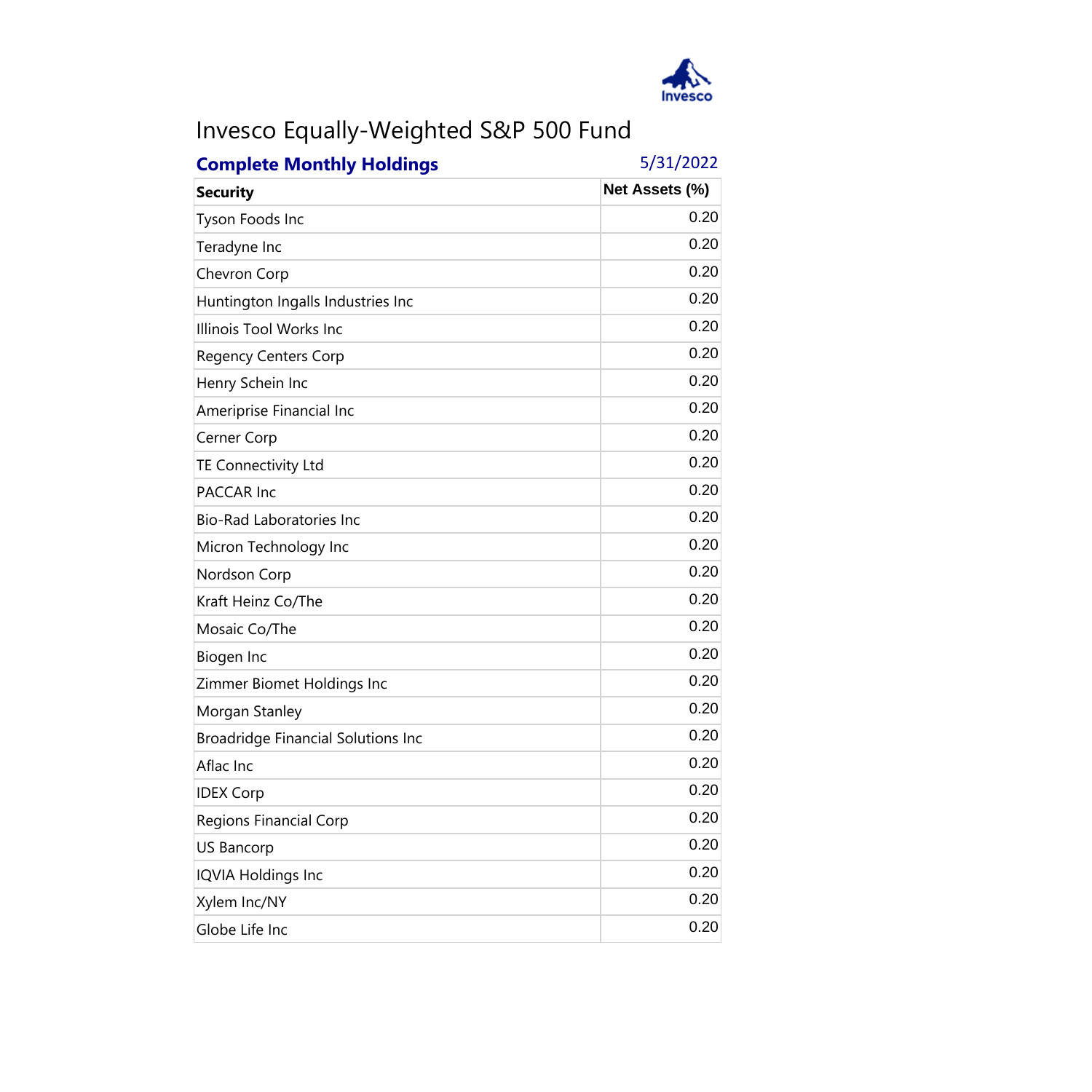

| <b>Complete Monthly Holdings</b> | 5/31/2022      |
|----------------------------------|----------------|
| <b>Security</b>                  | Net Assets (%) |
| American Express Co              | 0.20           |
| Danaher Corp                     | 0.20           |
| Caterpillar Inc                  | 0.20           |
| Parker-Hannifin Corp             | 0.20           |
| Tapestry Inc                     | 0.20           |
| Broadcom Inc                     | 0.20           |
| Allegion plc                     | 0.20           |
| Lockheed Martin Corp             | 0.20           |
| <b>Prudential Financial Inc</b>  | 0.20           |
| <b>Aptiv PLC</b>                 | 0.20           |
| CarMax Inc                       | 0.20           |
| Adobe Inc                        | 0.20           |
| Goldman Sachs Group Inc/The      | 0.20           |
| CDW Corp/DE                      | 0.20           |
| Keysight Technologies Inc        | 0.20           |
| Weyerhaeuser Co                  | 0.20           |
| Kimco Realty Corp                | 0.20           |
| <b>ONEOK Inc</b>                 | 0.20           |
| Citrix Systems Inc               | 0.20           |
| American Water Works Co Inc      | 0.20           |
| <b>FMC Corp</b>                  | 0.20           |
| <b>Whirlpool Corp</b>            | 0.20           |
| Hilton Worldwide Holdings Inc    | 0.20           |
| Newell Brands Inc                | 0.20           |
| Franklin Resources Inc           | 0.20           |
| AES Corp/The                     | 0.20           |
| Fastenal Co                      | 0.19           |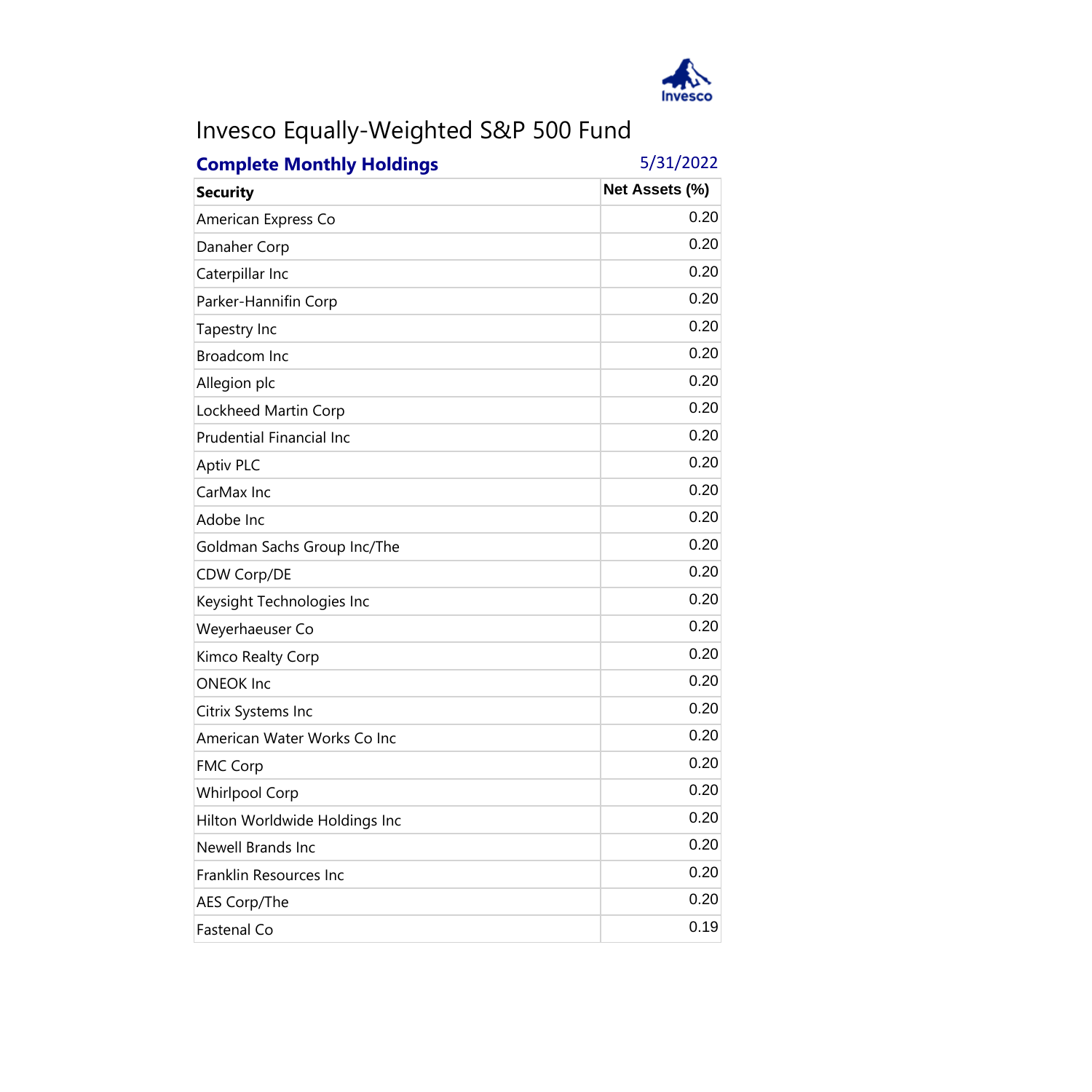

| <b>Complete Monthly Holdings</b>  | 5/31/2022      |
|-----------------------------------|----------------|
| <b>Security</b>                   | Net Assets (%) |
| Copart Inc                        | 0.19           |
| Motorola Solutions Inc            | 0.19           |
| Ingersoll Rand Inc                | 0.19           |
| Equinix Inc                       | 0.19           |
| Moody's Corp                      | 0.19           |
| <b>Baxter International Inc</b>   | 0.19           |
| AbbVie Inc                        | 0.19           |
| Alaska Air Group Inc              | 0.19           |
| Citigroup Inc                     | 0.19           |
| Cboe Global Markets Inc           | 0.19           |
| Duke Realty Corp                  | 0.19           |
| Comcast Corp                      | 0.19           |
| <b>Boston Scientific Corp</b>     | 0.19           |
| Corning Inc                       | 0.19           |
| Capital One Financial Corp        | 0.19           |
| Raytheon Technologies Corp        | 0.19           |
| Mettler-Toledo International Inc  | 0.19           |
| Nucor Corp                        | 0.19           |
| Agilent Technologies Inc          | 0.19           |
| Omnicom Group Inc                 | 0.19           |
| PVH Corp                          | 0.19           |
| <b>FirstEnergy Corp</b>           | 0.19           |
| Interpublic Group of Cos Inc/The  | 0.19           |
| Welltower Inc                     | 0.19           |
| <b>Advanced Micro Devices Inc</b> | 0.19           |
| Centene Corp                      | 0.19           |
| PulteGroup Inc                    | 0.19           |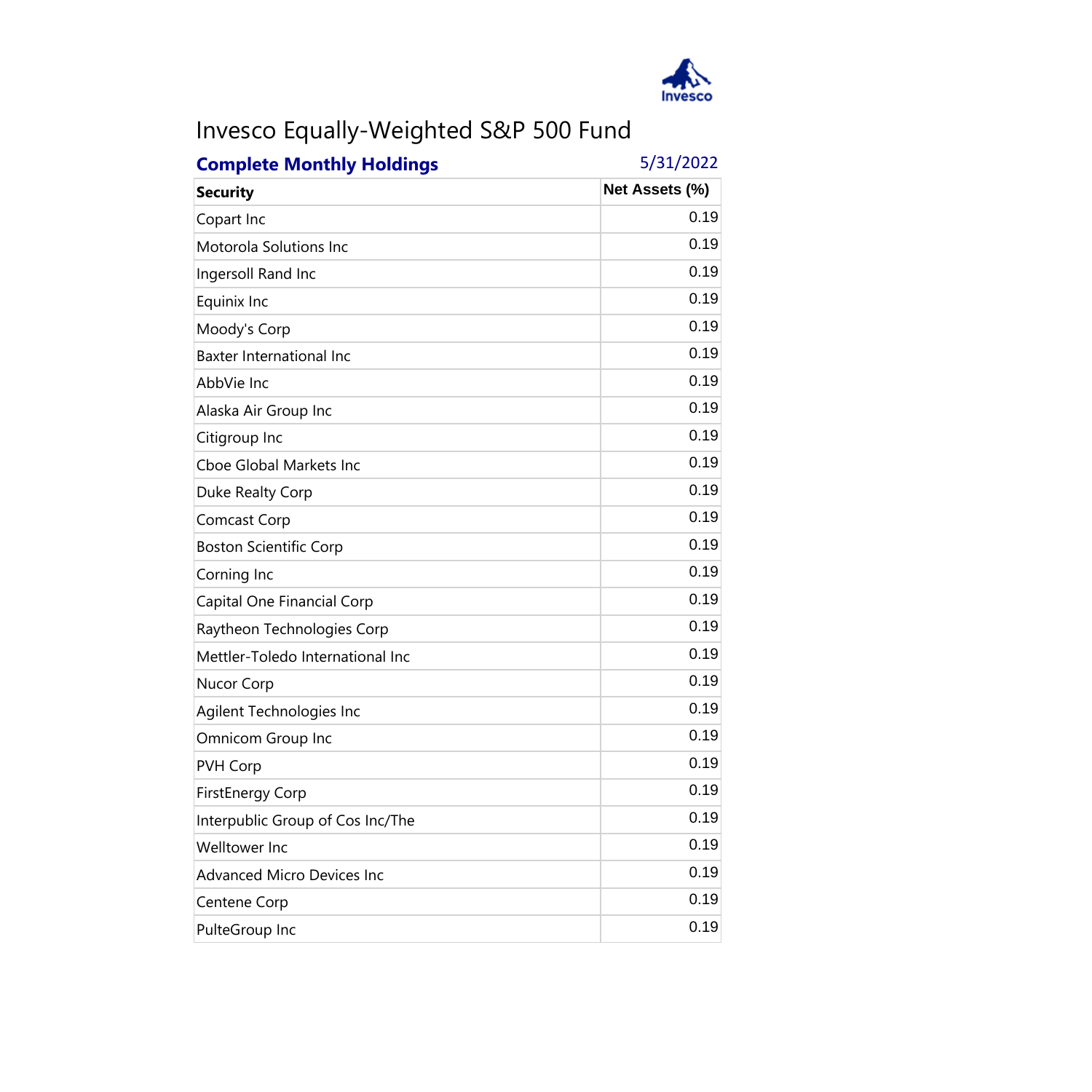

| <b>Complete Monthly Holdings</b> | 5/31/2022      |
|----------------------------------|----------------|
| <b>Security</b>                  | Net Assets (%) |
| <b>Edwards Lifesciences Corp</b> | 0.19           |
| <b>BlackRock Inc</b>             | 0.19           |
| Las Vegas Sands Corp             | 0.19           |
| J M Smucker Co/The               | 0.19           |
| eBay Inc                         | 0.19           |
| Microsoft Corp                   | 0.19           |
| Federal Realty Investment Trust  | 0.19           |
| TransDigm Group Inc              | 0.19           |
| Ventas Inc                       | 0.19           |
| <b>Activision Blizzard Inc</b>   | 0.19           |
| Seagate Technology Holdings PLC  | 0.19           |
| Intel Corp                       | 0.19           |
| NIKE Inc                         | 0.19           |
| Darden Restaurants Inc           | 0.19           |
| Ross Stores Inc                  | 0.19           |
| <b>MSCI Inc</b>                  | 0.19           |
| Berkshire Hathaway Inc           | 0.19           |
| <b>General Dynamics Corp</b>     | 0.19           |
| Verizon Communications Inc       | 0.19           |
| First Republic Bank/CA           | 0.19           |
| Invesco Ltd                      | 0.19           |
| Quanta Services Inc              | 0.19           |
| <b>Medtronic PLC</b>             | 0.19           |
| Hormel Foods Corp                | 0.19           |
| Estee Lauder Cos Inc/The         | 0.19           |
| Teledyne Technologies Inc        | 0.19           |
| L3Harris Technologies Inc        | 0.19           |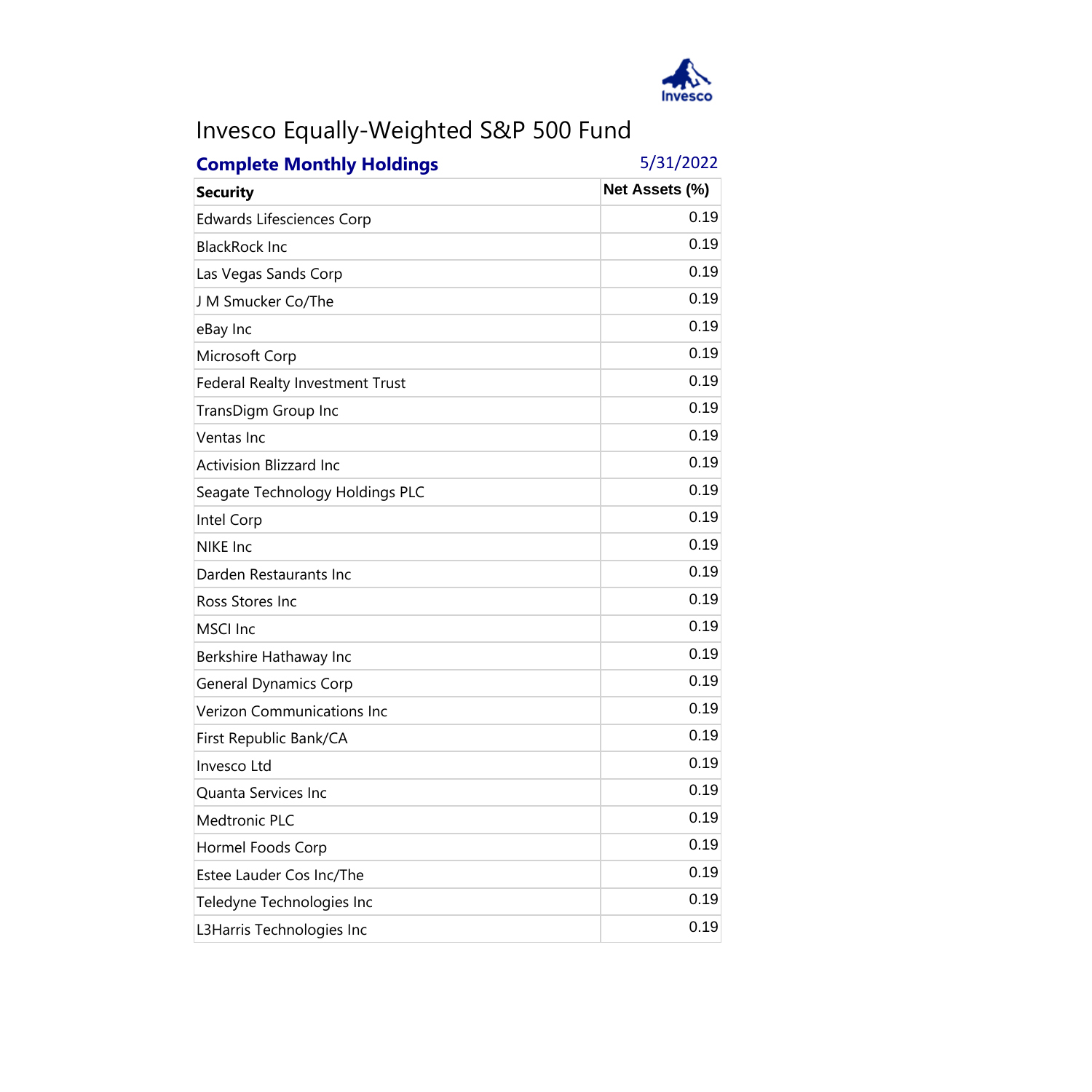

| <b>Complete Monthly Holdings</b>     | 5/31/2022      |
|--------------------------------------|----------------|
| <b>Security</b>                      | Net Assets (%) |
| PNC Financial Services Group Inc/The | 0.19           |
| Amphenol Corp                        | 0.19           |
| Apple Inc                            | 0.19           |
| Garmin Ltd                           | 0.19           |
| <b>AMETEK Inc</b>                    | 0.19           |
| Verisk Analytics Inc                 | 0.19           |
| McCormick & Co Inc/MD                | 0.19           |
| Sealed Air Corp                      | 0.19           |
| <b>Accenture PLC</b>                 | 0.19           |
| Lincoln National Corp                | 0.19           |
| Willis Towers Watson PLC             | 0.19           |
| <b>Baker Hughes Co</b>               | 0.19           |
| Home Depot Inc/The                   | 0.19           |
| NextEra Energy Inc                   | 0.19           |
| Tesla Inc                            | 0.19           |
| Emerson Electric Co                  | 0.19           |
| IPG Photonics Corp                   | 0.19           |
| Chipotle Mexican Grill Inc           | 0.19           |
| <b>Starbucks Corp</b>                | 0.19           |
| <b>Applied Materials Inc</b>         | 0.19           |
| Kroger Co/The                        | 0.19           |
| Brown & Brown Inc                    | 0.19           |
| Church & Dwight Co Inc               | 0.19           |
| <b>Stryker Corp</b>                  | 0.19           |
| <b>CBRE Group Inc</b>                | 0.19           |
| Comerica Inc                         | 0.19           |
| Wells Fargo & Co                     | 0.19           |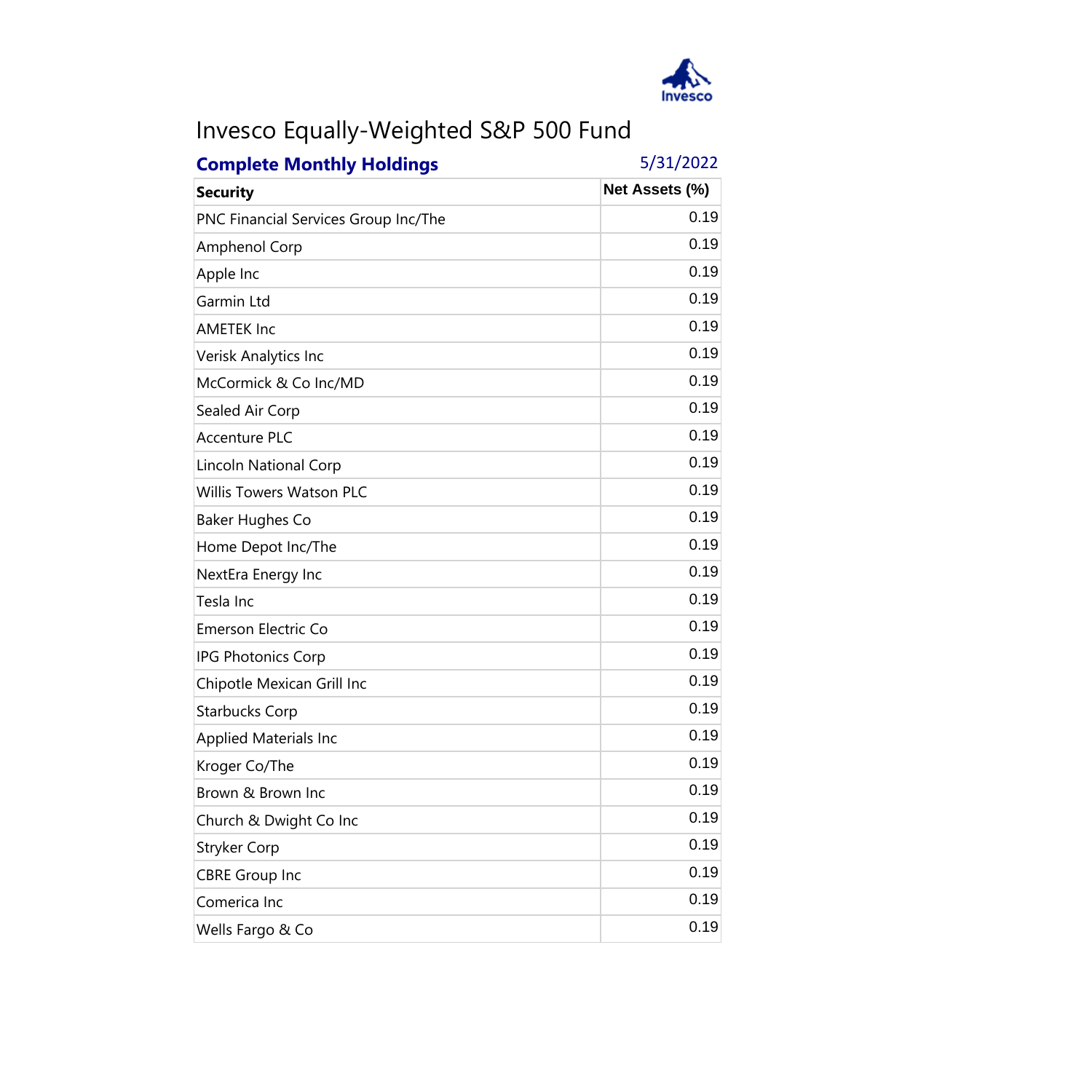

| <b>Complete Monthly Holdings</b>    | 5/31/2022      |
|-------------------------------------|----------------|
| <b>Security</b>                     | Net Assets (%) |
| O'Reilly Automotive Inc             | 0.19           |
| <b>Textron Inc</b>                  | 0.19           |
| Intuit Inc                          | 0.19           |
| Eaton Corp PLC                      | 0.19           |
| <b>VF Corp</b>                      | 0.19           |
| Huntington Bancshares Inc/OH        | 0.19           |
| Hewlett Packard Enterprise Co       | 0.19           |
| Nasdag Inc                          | 0.19           |
| <b>Vulcan Materials Co</b>          | 0.18           |
| <b>QUALCOMM Inc</b>                 | 0.18           |
| Ralph Lauren Corp                   | 0.18           |
| Domino's Pizza Inc                  | 0.18           |
| Paycom Software Inc                 | 0.18           |
| Gartner Inc                         | 0.18           |
| NVR Inc                             | 0.18           |
| FactSet Research Systems Inc        | 0.18           |
| DuPont de Nemours Inc               | 0.18           |
| <b>CVS Health Corp</b>              | 0.18           |
| Aon PLC                             | 0.18           |
| Pentair PLC                         | 0.18           |
| T Rowe Price Group Inc              | 0.18           |
| Bank of New York Mellon Corp/The    | 0.18           |
| General Motors Co                   | 0.18           |
| Akamai Technologies Inc             | 0.18           |
| Advance Auto Parts Inc              | 0.18           |
| Laboratory Corp of America Holdings | 0.18           |
| DR Horton Inc                       | 0.18           |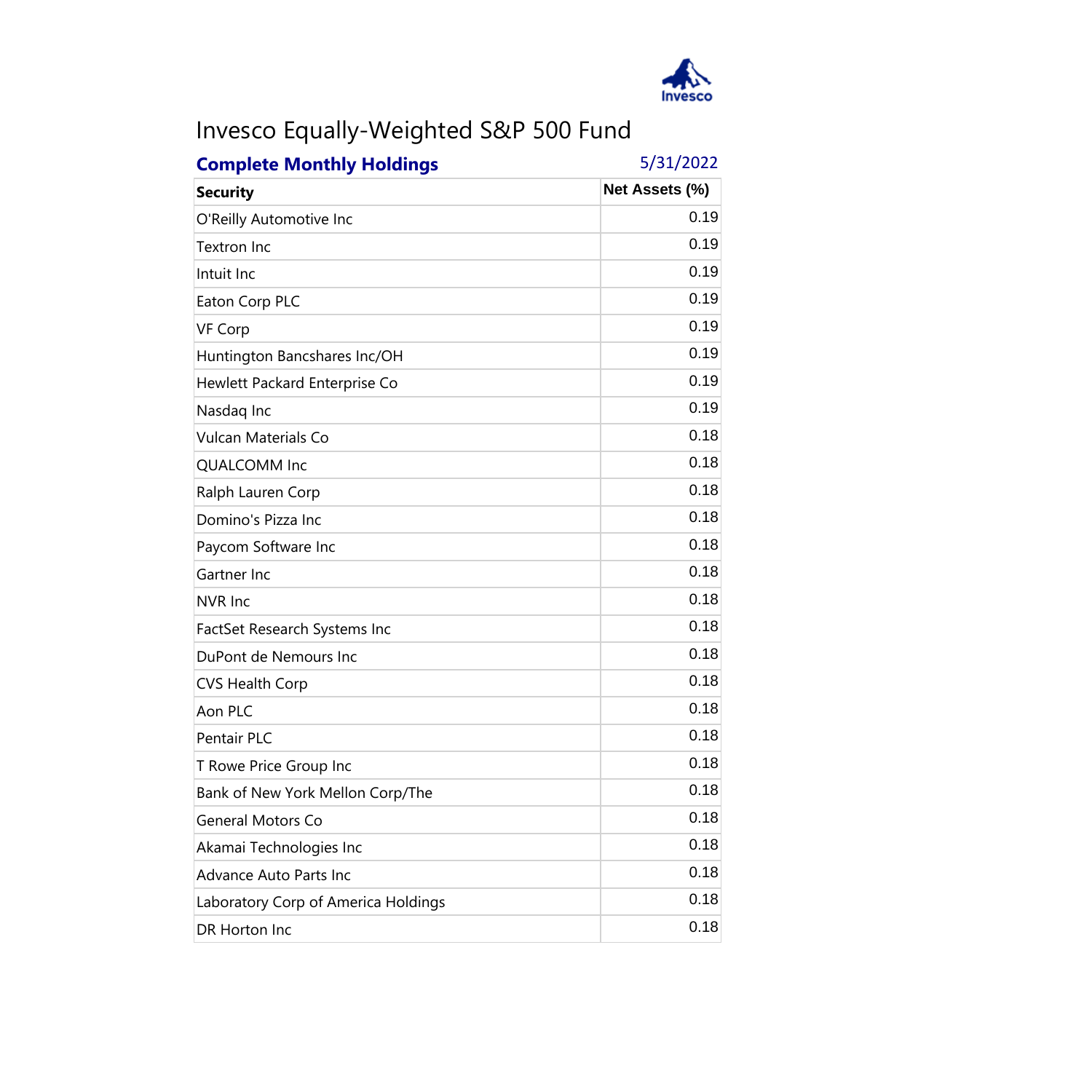

| <b>Complete Monthly Holdings</b>   | 5/31/2022      |
|------------------------------------|----------------|
| <b>Security</b>                    | Net Assets (%) |
| Trane Technologies PLC             | 0.18           |
| Lennar Corp                        | 0.18           |
| Molina Healthcare Inc              | 0.18           |
| Juniper Networks Inc               | 0.18           |
| Oracle Corp                        | 0.18           |
| Walgreens Boots Alliance Inc       | 0.18           |
| United Rentals Inc                 | 0.18           |
| Cooper Cos Inc/The                 | 0.18           |
| Zoetis Inc                         | 0.18           |
| <b>Bank of America Corp</b>        | 0.18           |
| Bio-Techne Corp                    | 0.18           |
| <b>SVB Financial Group</b>         | 0.18           |
| S&P Global Inc                     | 0.18           |
| <b>ABIOMED Inc</b>                 | 0.18           |
| Deere & Co                         | 0.18           |
| Ceridian HCM Holding Inc           | 0.18           |
| CSX Corp                           | 0.18           |
| Healthpeak Properties Inc          | 0.18           |
| Norwegian Cruise Line Holdings Ltd | 0.18           |
| Martin Marietta Materials Inc      | 0.18           |
| A O Smith Corp                     | 0.18           |
| Wynn Resorts Ltd                   | 0.18           |
| ServiceNow Inc                     | 0.18           |
| Carrier Global Corp                | 0.18           |
| Extra Space Storage Inc            | 0.18           |
| <b>Charter Communications Inc</b>  | 0.18           |
| Walmart Inc                        | 0.18           |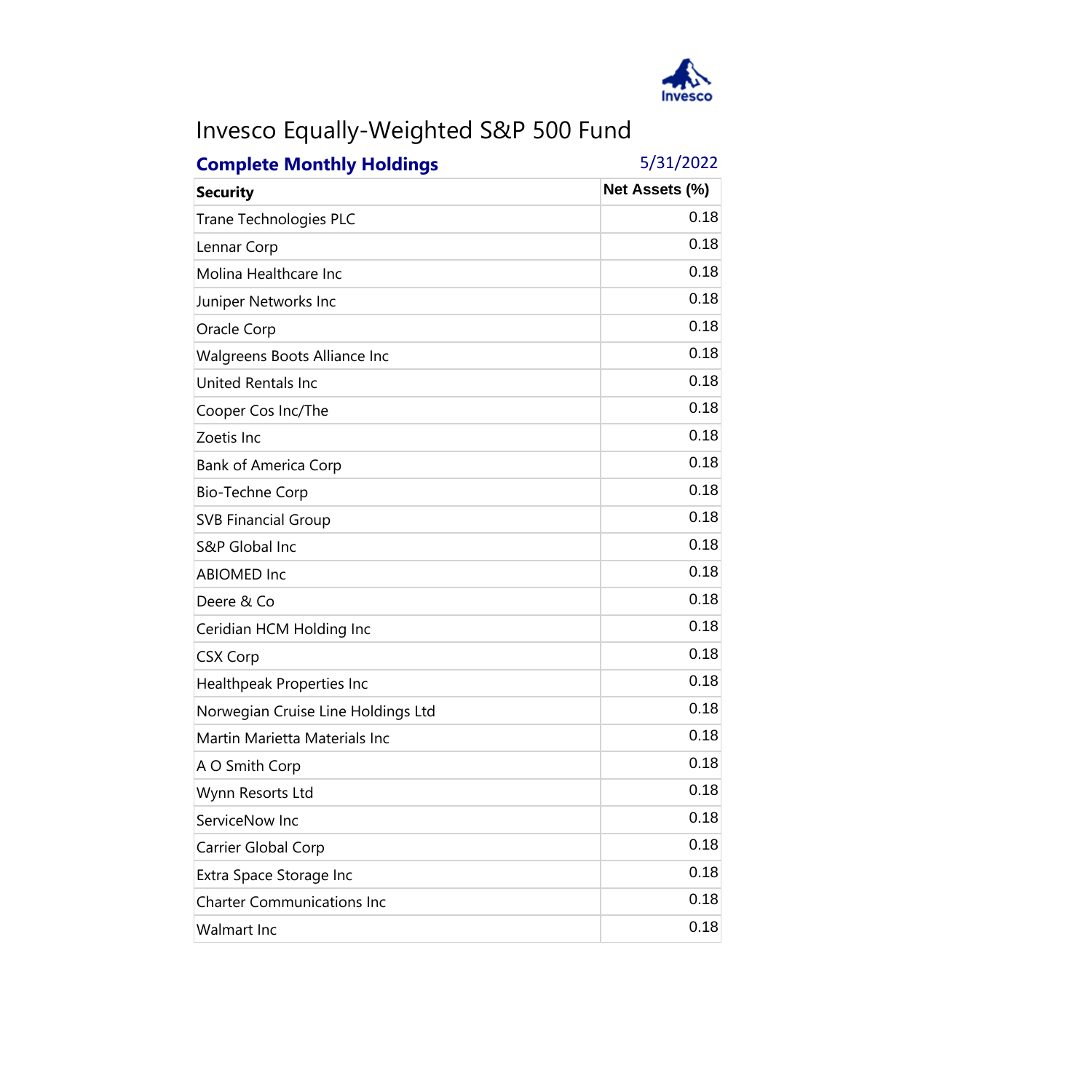

| <b>Complete Monthly Holdings</b>             | 5/31/2022      |
|----------------------------------------------|----------------|
| <b>Security</b>                              | Net Assets (%) |
| Equifax Inc                                  | 0.18           |
| Oorvo Inc                                    | 0.18           |
| Public Storage                               | 0.18           |
| PerkinElmer Inc                              | 0.18           |
| Charles River Laboratories International Inc | 0.18           |
| Pool Corp                                    | 0.18           |
| Johnson Controls International plc           | 0.18           |
| <b>Boston Properties Inc</b>                 | 0.18           |
| Norfolk Southern Corp                        | 0.18           |
| Fifth Third Bancorp                          | 0.18           |
| United Parcel Service Inc                    | 0.18           |
| Tyler Technologies Inc                       | 0.18           |
| Match Group Inc                              | 0.18           |
| Dover Corp                                   | 0.17           |
| Zions Bancorp NA                             | 0.17           |
| <b>ANSYS Inc</b>                             | 0.17           |
| DaVita Inc                                   | 0.17           |
| <b>Equity Residential</b>                    | 0.17           |
| Costco Wholesale Corp                        | 0.17           |
| <b>State Street Corp</b>                     | 0.17           |
| Citizens Financial Group Inc                 | 0.17           |
| Newmont Corp                                 | 0.17           |
| PayPal Holdings Inc                          | 0.17           |
| Simon Property Group Inc                     | 0.17           |
| NortonLifeLock Inc                           | 0.17           |
| Alexandria Real Estate Equities Inc          | 0.17           |
| <b>CME Group Inc</b>                         | 0.17           |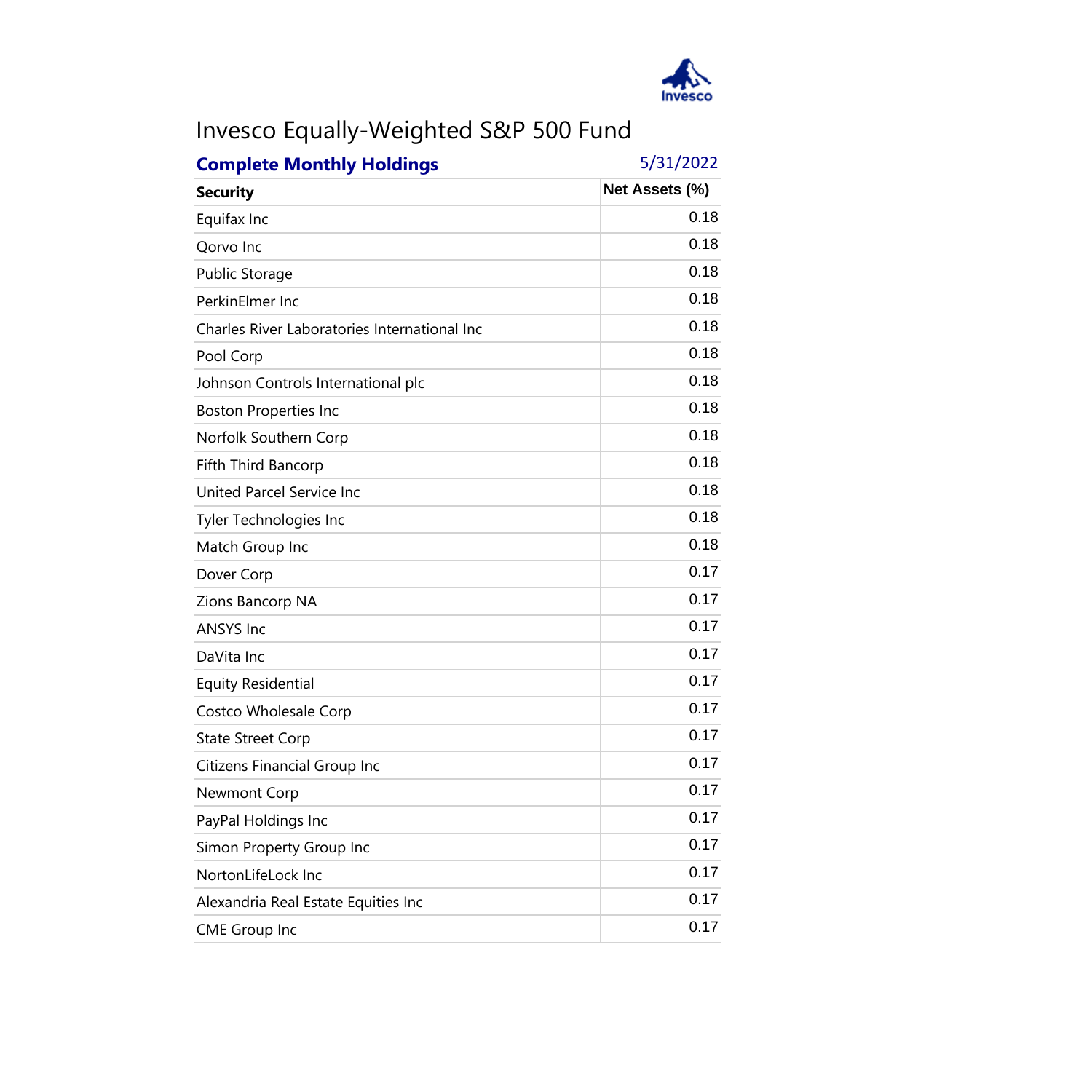

| <b>Complete Monthly Holdings</b>      | 5/31/2022      |
|---------------------------------------|----------------|
| <b>Security</b>                       | Net Assets (%) |
| Lowe's Cos Inc                        | 0.17           |
| Generac Holdings Inc                  | 0.17           |
| Bath & Body Works Inc                 | 0.17           |
| Zebra Technologies Corp               | 0.17           |
| Live Nation Entertainment Inc         | 0.17           |
| Charles Schwab Corp/The               | 0.17           |
| <b>MGM Resorts International</b>      | 0.17           |
| KeyCorp                               | 0.17           |
| <b>Truist Financial Corp</b>          | 0.17           |
| JB Hunt Transport Services Inc        | 0.17           |
| Mid-America Apartment Communities Inc | 0.17           |
| Best Buy Co Inc                       | 0.17           |
| AvalonBay Communities Inc             | 0.17           |
| Prologis Inc                          | 0.17           |
| SolarEdge Technologies Inc            | 0.17           |
| Teleflex Inc                          | 0.17           |
| NetApp Inc                            | 0.17           |
| VeriSign Inc                          | 0.17           |
| ResMed Inc                            | 0.17           |
| West Pharmaceutical Services Inc      | 0.17           |
| Skyworks Solutions Inc                | 0.17           |
| Arista Networks Inc                   | 0.17           |
| Ford Motor Co                         | 0.17           |
| Camden Property Trust                 | 0.17           |
| Royal Caribbean Cruises Ltd           | 0.17           |
| Cognizant Technology Solutions Corp   | 0.17           |
| General Electric Co                   | 0.17           |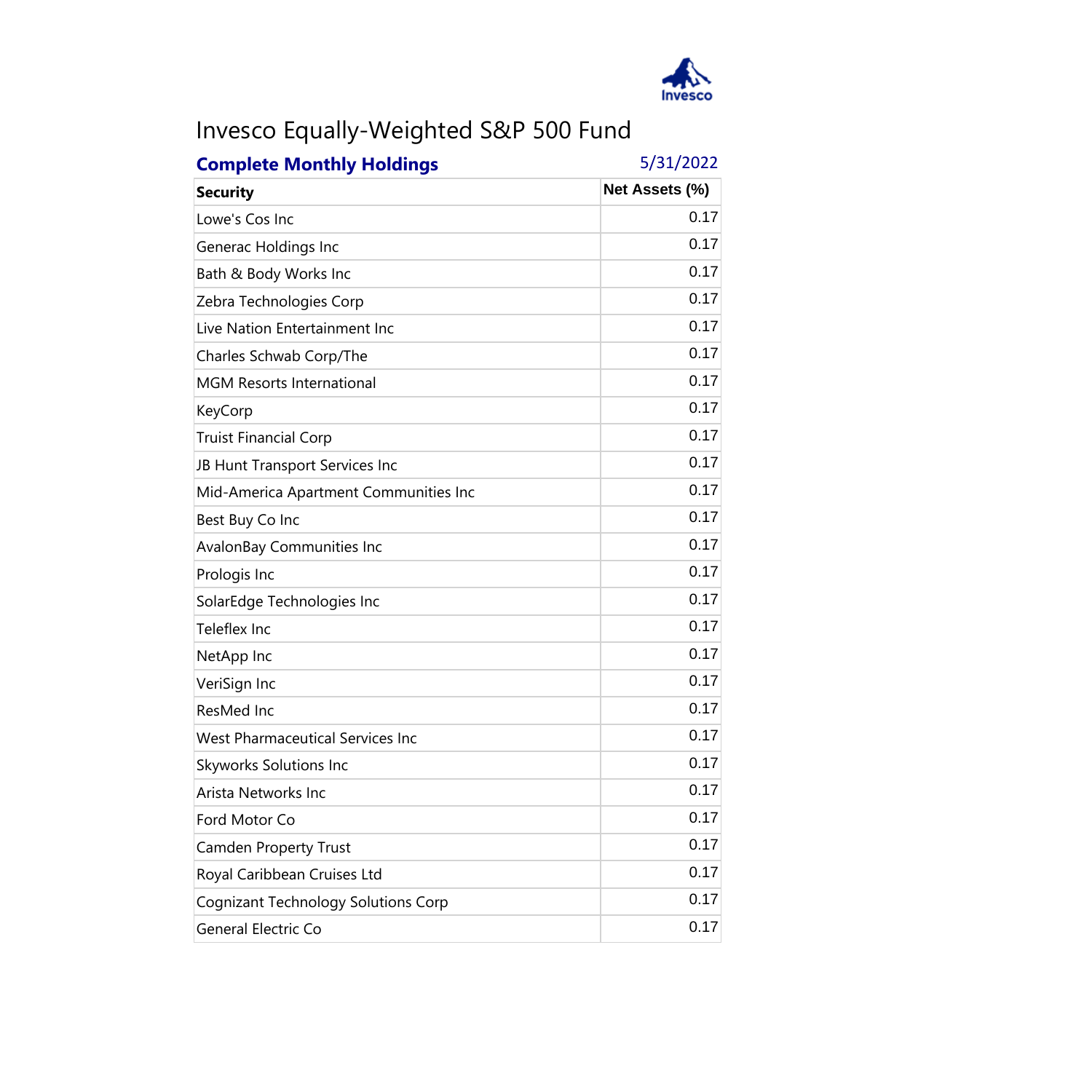

| <b>Complete Monthly Holdings</b>   | 5/31/2022      |
|------------------------------------|----------------|
| <b>Security</b>                    | Net Assets (%) |
| <b>NVIDIA Corp</b>                 | 0.17           |
| <b>Essex Property Trust Inc</b>    | 0.17           |
| UDR Inc                            | 0.17           |
| Old Dominion Freight Line Inc      | 0.17           |
| Union Pacific Corp                 | 0.17           |
| F5 Inc                             | 0.16           |
| Walt Disney Co/The                 | 0.16           |
| Freeport-McMoRan Inc               | 0.16           |
| Intuitive Surgical Inc             | 0.16           |
| Rockwell Automation Inc            | 0.16           |
| <b>Ball Corp</b>                   | 0.16           |
| Robert Half International Inc      | 0.16           |
| <b>Tractor Supply Co</b>           | 0.16           |
| Universal Health Services Inc      | 0.16           |
| Fortune Brands Home & Security Inc | 0.16           |
| Amazon.com Inc                     | 0.16           |
| Cisco Systems Inc                  | 0.16           |
| MarketAxess Holdings Inc           | 0.16           |
| Take-Two Interactive Software Inc  | 0.16           |
| <b>DENTSPLY SIRONA Inc</b>         | 0.16           |
| Stanley Black & Decker Inc         | 0.16           |
| Intercontinental Exchange Inc      | 0.16           |
| Salesforce Inc                     | 0.16           |
| Carnival Corp                      | 0.16           |
| Illumina Inc                       | 0.15           |
| <b>HCA Healthcare Inc</b>          | 0.15           |
| <b>IDEXX Laboratories Inc</b>      | 0.15           |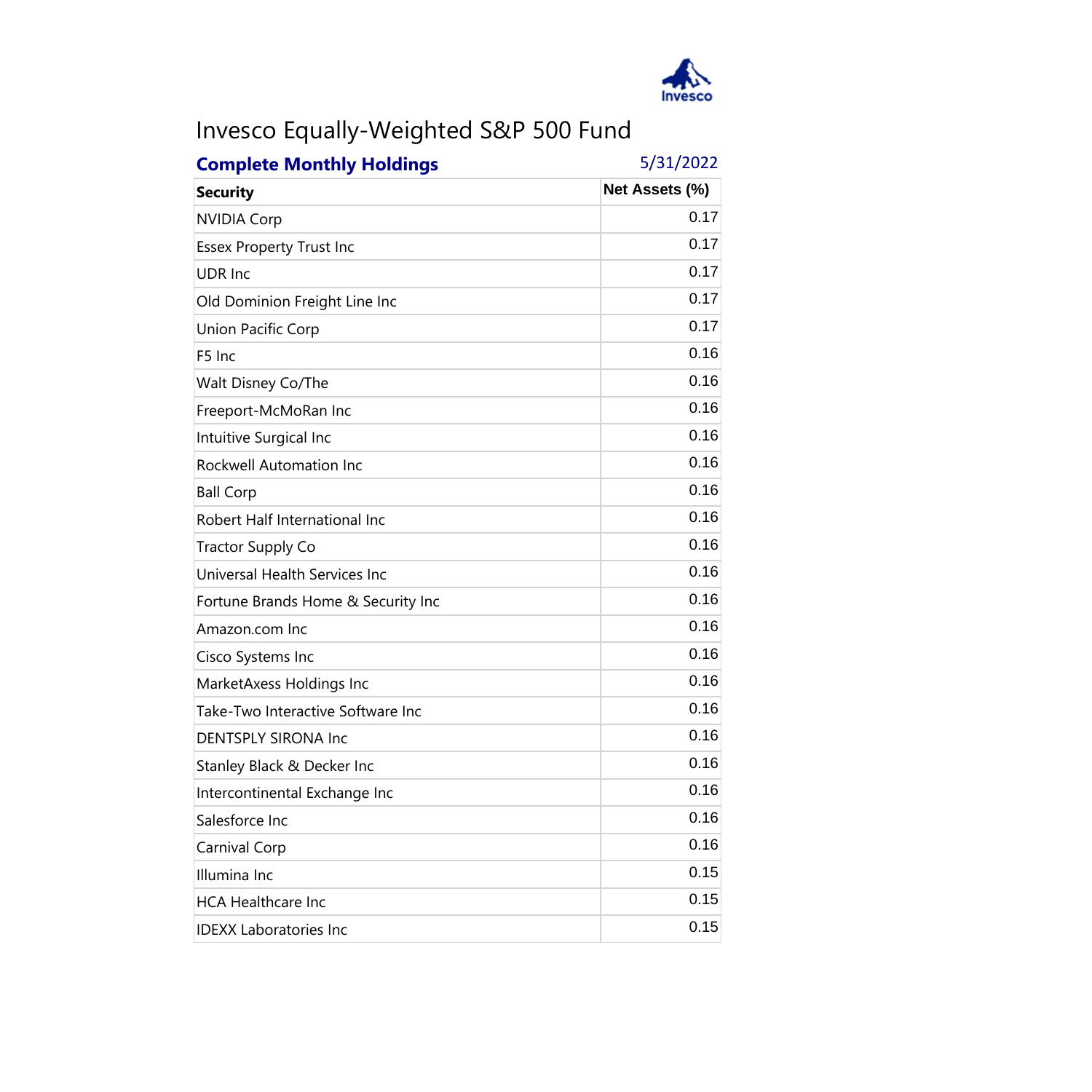

| <b>Complete Monthly Holdings</b> | 5/31/2022      |
|----------------------------------|----------------|
| <b>Security</b>                  | Net Assets (%) |
| <b>Target Corp</b>               | 0.15           |
| Warner Bros Discovery Inc        | 0.15           |
| Dexcom Inc                       | 0.15           |
| <b>DISH Network Corp</b>         | 0.15           |
| Vornado Realty Trust             | 0.15           |
| Penn National Gaming Inc         | 0.15           |
| Signature Bank/New York NY       | 0.15           |
| Boeing Co/The                    | 0.15           |
| Expedia Group Inc                | 0.14           |
| Align Technology Inc             | 0.14           |
| <b>Caesars Entertainment Inc</b> | 0.13           |
| Etsy Inc                         | 0.13           |
| Fox Corp                         | 0.12           |
| News Corp                        | 0.12           |
| Netflix Inc                      | 0.11           |
| Alphabet Inc                     | 0.09           |
| Alphabet Inc                     | 0.08           |
| Under Armour Inc                 | 0.07           |
| Under Armour Inc                 | 0.07           |
| Fox Corp                         | 0.05           |
| News Corp                        | 0.04           |
| <b>CASH &amp; EQUIVALENTS</b>    | 0.03           |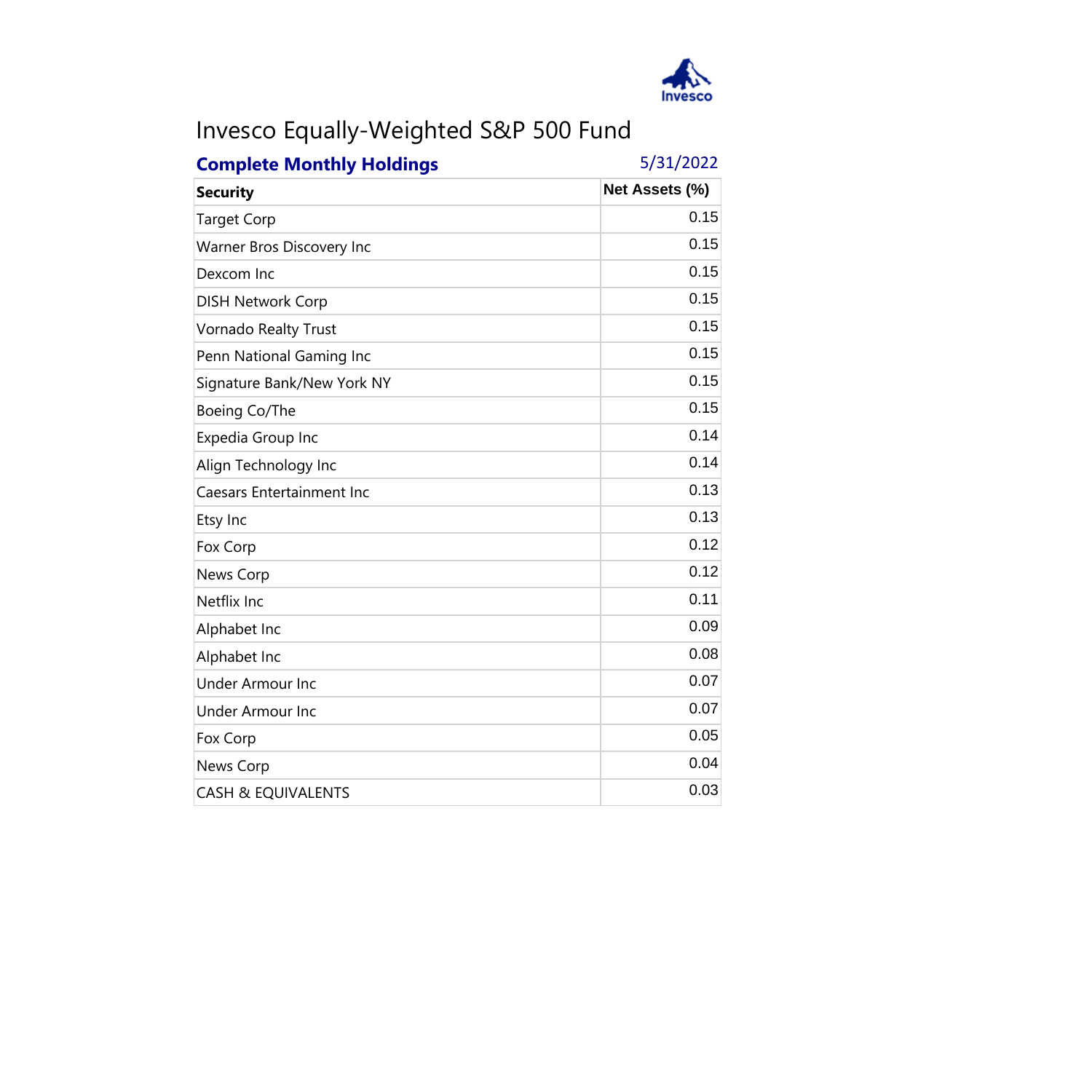

## Invesco EQV Asia Pacific Equity Fund

| <b>Complete Monthly Holdings</b>          | 5/31/2022      |
|-------------------------------------------|----------------|
| <b>Security</b>                           | Net Assets (%) |
| Broadcom Inc                              | 6.31           |
| Taiwan Semiconductor Manufacturing Co Ltd | 5.47           |
| Yum China Holdings Inc                    | 4.92           |
| Samsung Electronics Co Ltd                | 4.47           |
| Swire Properties Ltd                      | 3.92           |
| Central Pattana PCL                       | 3.75           |
| China Mengniu Dairy Co Ltd                | 3.53           |
| JD.com Inc ADR                            | 3.52           |
| <b>BDO Unibank Inc</b>                    | 3.46           |
| Tongcheng Travel Holdings Ltd             | 3.38           |
| <b>HDFC Bank Ltd ADR</b>                  | 3.29           |
| <b>Tencent Holdings Ltd</b>               | 3.11           |
| Pakuwon Jati Tbk PT                       | 3.06           |
| Wuliangye Yibin Co Ltd                    | 3.01           |
| <b>CSL Ltd</b>                            | 2.86           |
| United Overseas Bank Ltd                  | 2.55           |
| <b>Bank Central Asia Tbk PT</b>           | 2.54           |
| Kalbe Farma Tbk PT                        | 2.32           |
| Bursa Malaysia Bhd                        | 2.09           |
| SM Prime Holdings Inc                     | 2.07           |
| Mitra Keluarga Karyasehat Tbk PT          | 1.90           |
| China Resources Beer Holdings Co Ltd      | 1.74           |
| <b>NAVER Corp</b>                         | 1.72           |
| <b>SM Investments Corp</b>                | 1.51           |
| Invesco Treasury Portfolio                | 1.42           |
| Vietnam Dairy Products JSC                | 1.40           |
| Airtac International Group                | 1.37           |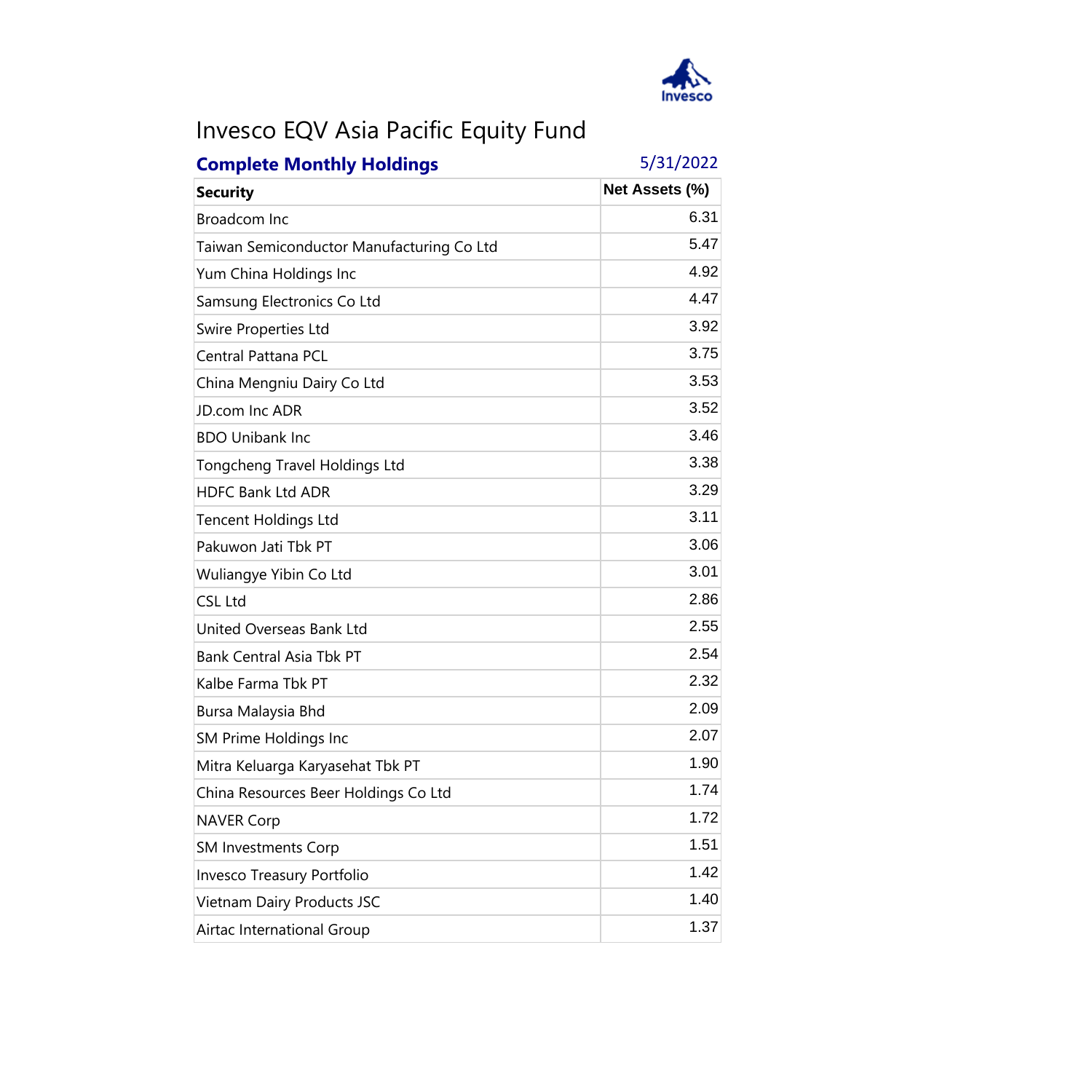

## Invesco EQV Asia Pacific Equity Fund

| <b>Complete Monthly Holdings</b>      | 5/31/2022      |
|---------------------------------------|----------------|
| <b>Security</b>                       | Net Assets (%) |
| Emami Ltd                             | 1.36           |
| Fuyao Glass Industry Group Co Ltd     | 1.35           |
| Heineken Malaysia Bhd                 | 1.34           |
| Telkom Indonesia Persero Tbk PT       | 1.28           |
| Invesco Government & Agency Portfolio | 1.24           |
| <b>Amcor PLC</b>                      | 1.21           |
| Galaxy Entertainment Group Ltd        | 1.20           |
| Auckland International Airport Ltd    | 1.14           |
| MediaTek Inc                          | 1.10           |
| <b>LEENO Industrial Inc</b>           | 1.00           |
| Keppel REIT                           | 0.96           |
| <b>INVESCO LIQUID ASSET CASH MF</b>   | 0.89           |
| Minth Group Ltd                       | 0.86           |
| Freightways Ltd                       | 0.72           |
| Hongkong Land Holdings Ltd            | 0.72           |
| Chongging Fuling Zhacai Group Co Ltd  | 0.63           |
| Alibaba Group Holding Ltd ADR         | 0.62           |
| Sunny Optical Technology Group Co Ltd | 0.52           |
| Angel Yeast Co Ltd                    | 0.51           |
| Douzone Bizon Co Ltd                  | 0.47           |
| JD.com Inc                            | 0.13           |
| <b>CASH &amp; EQUIVALENTS</b>         | 0.09           |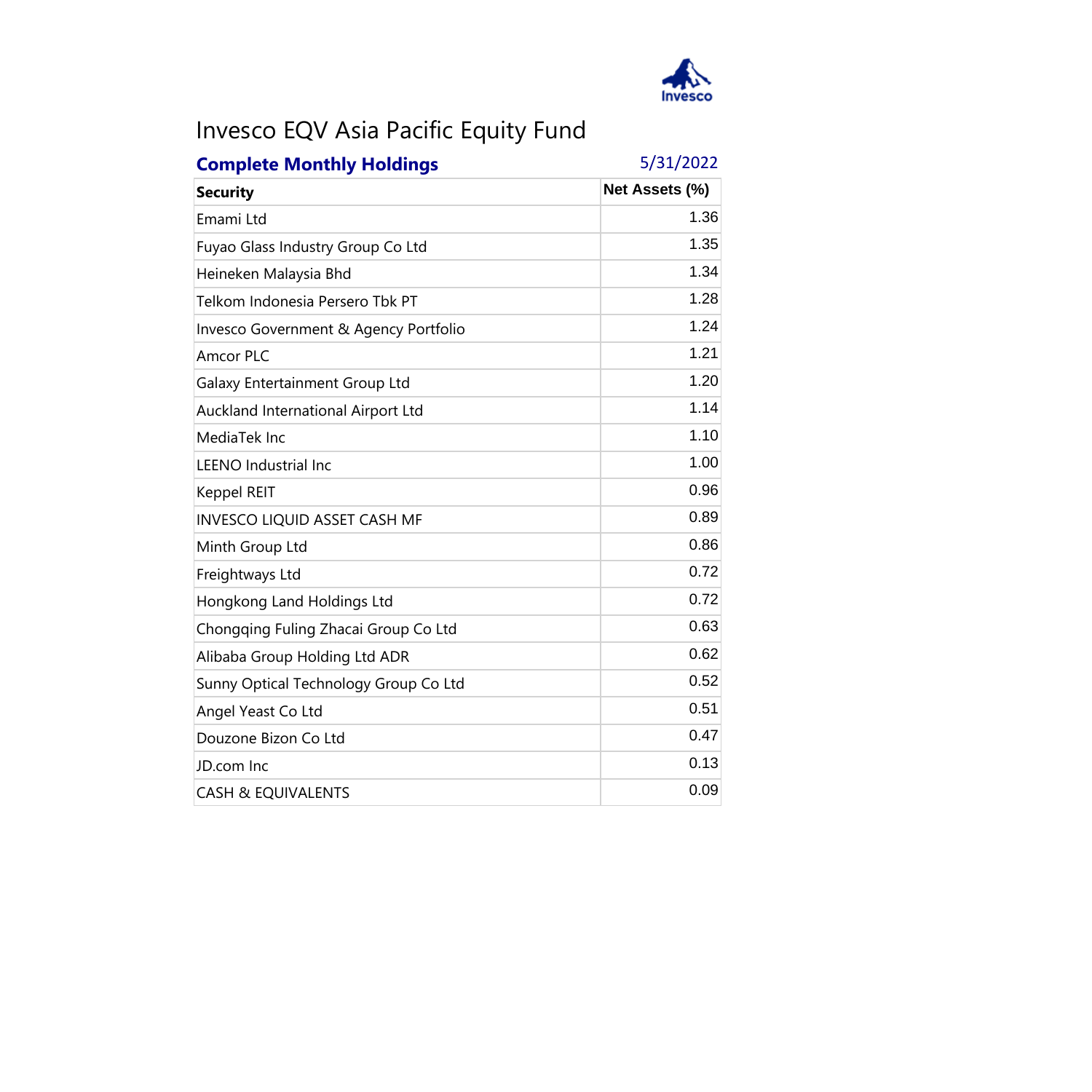

## Invesco EQV Emerging Markets All Cap Fund

| <b>Complete Monthly Holdings</b>               | 5/31/2022      |
|------------------------------------------------|----------------|
| <b>Security</b>                                | Net Assets (%) |
| Taiwan Semiconductor Manufacturing Co Ltd      | 5.51           |
| Samsung Electronics Co Ltd                     | 4.71           |
| Yum China Holdings Inc                         | 4.63           |
| Arcos Dorados Holdings Inc                     | 4.38           |
| <b>JD.com Inc ADR</b>                          | 3.57           |
| <b>HDFC Bank Ltd ADR</b>                       | 3.15           |
| Multiplan Empreendimentos Imobiliarios SA      | 2.94           |
| Grupo Aeroportuario del Centro Norte SAB de CV | 2.92           |
| Wuliangye Yibin Co Ltd                         | 2.84           |
| China Mengniu Dairy Co Ltd                     | 2.83           |
| Richter Gedeon Nyrt                            | 2.82           |
| Tongcheng Travel Holdings Ltd                  | 2.79           |
| <b>BDO Unibank Inc</b>                         | 2.76           |
| <b>Tencent Holdings Ltd</b>                    | 2.66           |
| Invesco Treasury Portfolio                     | 2.45           |
| Invesco Government & Agency Portfolio          | 2.14           |
| <b>Bank Central Asia Tbk PT</b>                | 2.05           |
| Kalbe Farma Tbk PT                             | 2.04           |
| Bolsa Mexicana de Valores SAB de CV            | 2.00           |
| GMexico Transportes SAB de CV                  | 1.95           |
| China Resources Beer Holdings Co Ltd           | 1.89           |
| <b>Bollore SE</b>                              | 1.87           |
| SM Prime Holdings Inc                          | 1.82           |
| Kimberly-Clark de Mexico SAB de CV             | 1.81           |
| Wal-Mart de Mexico SAB de CV                   | 1.69           |
| Fuyao Glass Industry Group Co Ltd              | 1.58           |
| MediaTek Inc                                   | 1.47           |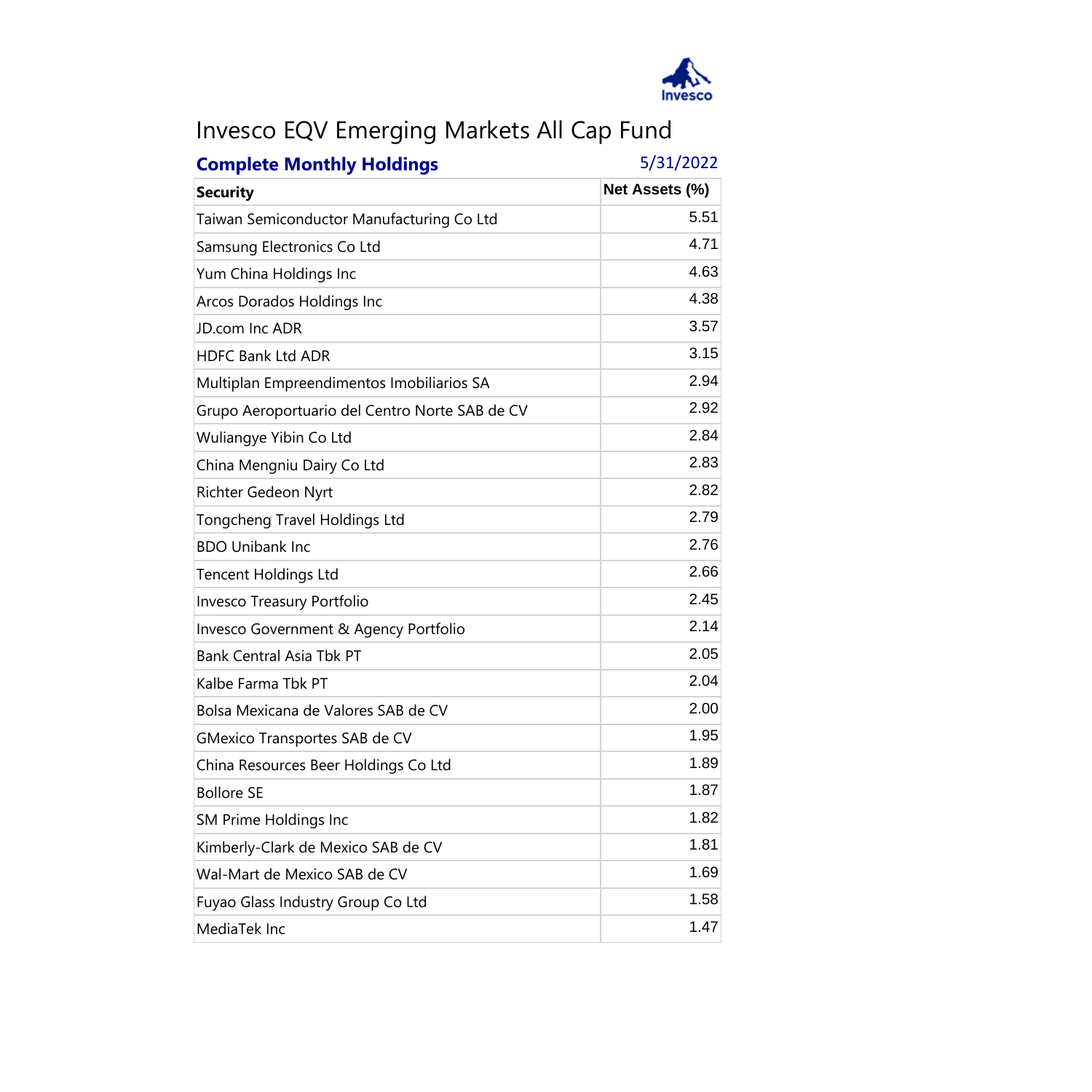

## Invesco EQV Emerging Markets All Cap Fund

| <b>Complete Monthly Holdings</b>           | 5/31/2022      |
|--------------------------------------------|----------------|
| <b>Security</b>                            | Net Assets (%) |
| Airtac International Group                 | 1.40           |
| <b>Emaar Properties PJSC</b>               | 1.33           |
| Raia Drogasil SA                           | 1.33           |
| Zenith Bank PLC                            | 1.30           |
| <b>NAVER Corp</b>                          | 1.29           |
| Rede D'Or Sao Luiz SA                      | 1.27           |
| Telkom Indonesia Persero Tbk PT            | 1.25           |
| Vietnam Dairy Products JSC                 | 1.22           |
| <b>INVESCO LIQUID ASSET CASH MF</b>        | 1.21           |
| Emami Ltd                                  | 1.18           |
| <b>TOTVS SA</b>                            | 1.16           |
| Galaxy Entertainment Group Ltd             | 1.13           |
| Haci Omer Sabanci Holding AS               | 1.08           |
| Egyptian Financial Group-Hermes Holding Co | 1.01           |
| Grupo Aeroportuario del Pacifico SAB de CV | 0.88           |
| Visual Photonics Epitaxy Co Ltd            | 0.87           |
| B3 SA - Brasil Bolsa Balcao                | 0.85           |
| Ambey SA ADR                               | 0.84           |
| <b>SM Investments Corp</b>                 | 0.72           |
| Chongqing Fuling Zhacai Group Co Ltd       | 0.64           |
| Alibaba Group Holding Ltd ADR              | 0.63           |
| Prosus NV                                  | 0.60           |
| Naspers Ltd                                | 0.56           |
| Angel Yeast Co Ltd                         | 0.52           |
| Douzone Bizon Co Ltd                       | 0.52           |
| Sunny Optical Technology Group Co Ltd      | 0.49           |
| <b>LEENO Industrial Inc</b>                | 0.47           |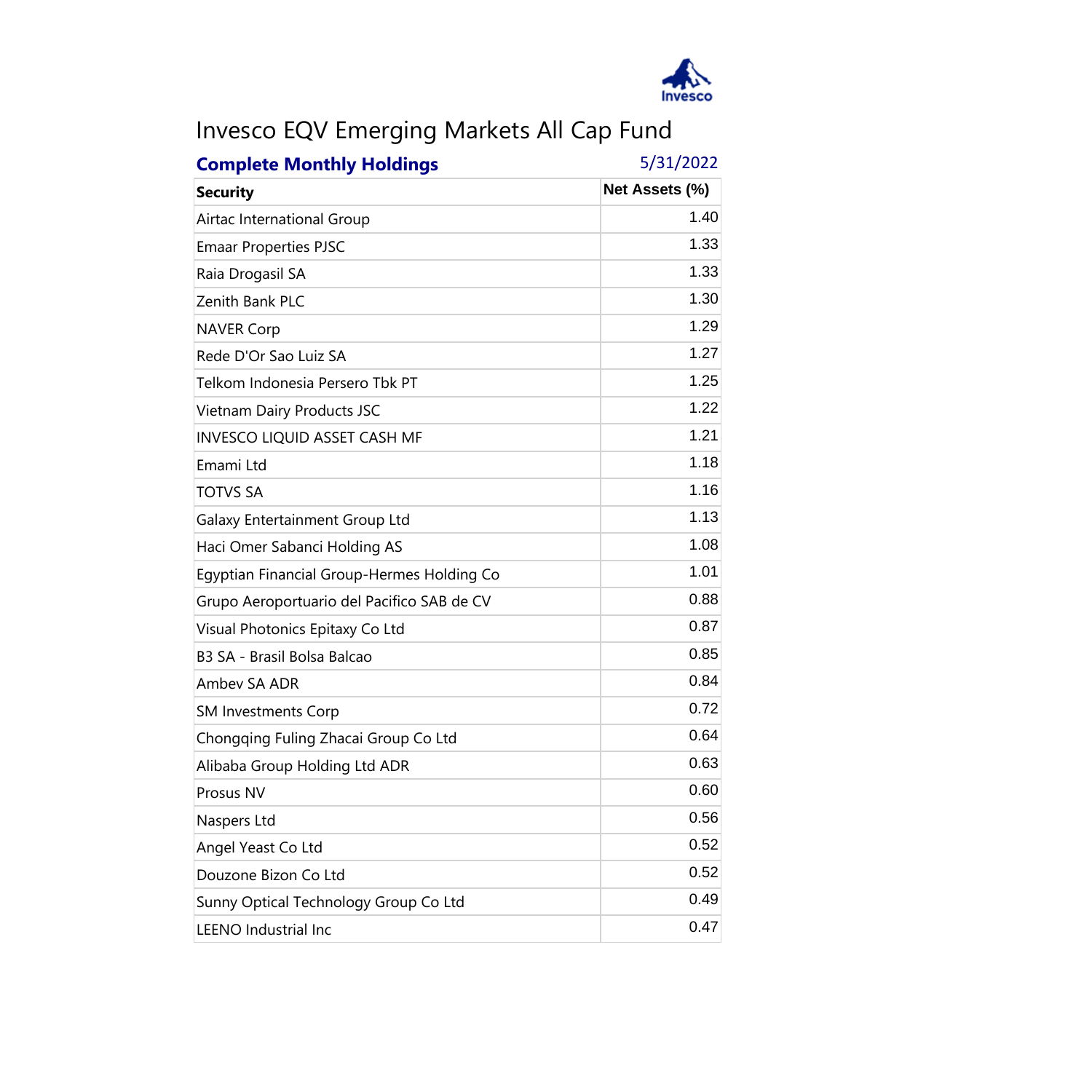

## Invesco EQV Emerging Markets All Cap Fund

| <b>Complete Monthly Holdings</b> | 5/31/2022      |
|----------------------------------|----------------|
| <b>Security</b>                  | Net Assets (%) |
| Eastern Co SAE                   | 0.42           |
| CASH & EQUIVALENTS               | 0.30           |
| JD.com Inc.                      | 0.10           |
| Sberbank of Russia PJSC          | 0.00           |
| Sberbank of Russia PJSC          | 0.00           |
| Moscow Exchange MICEX-RTS PJSC   | 0.00           |
| Detsky Mir PJSC                  | 0.00           |
| Yandex NV                        | 0.00           |
| Ozon Holdings PLC ADR            | 0.00           |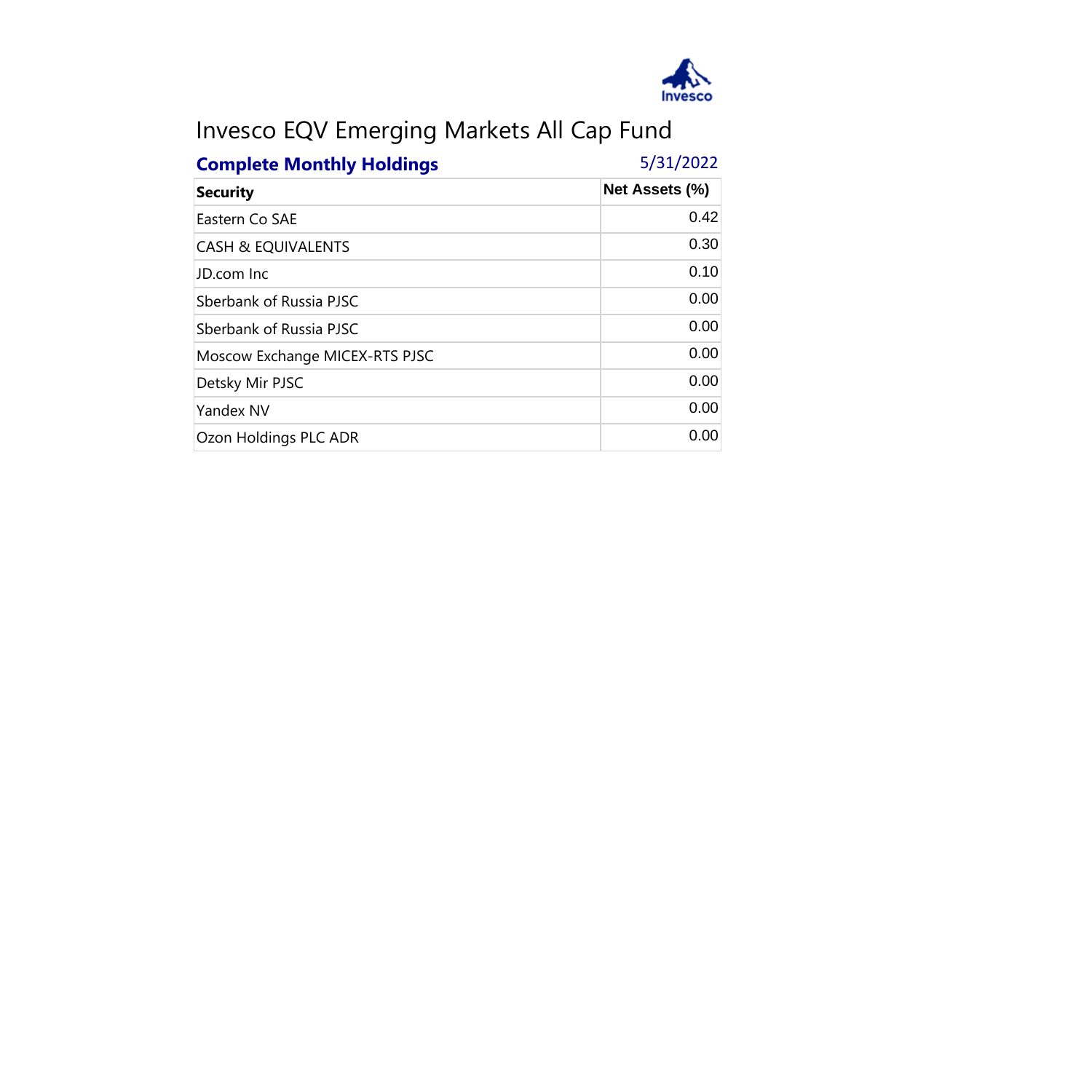

## Invesco EQV European Equity Fund

| <b>Complete Monthly Holdings</b>    | 5/31/2022      |
|-------------------------------------|----------------|
| <b>Security</b>                     | Net Assets (%) |
| DCC PLC                             | 4.12           |
| <b>Bollore SE</b>                   | 3.40           |
| Sandvik AB                          | 3.39           |
| Savills PLC                         | 3.04           |
| IG Group Holdings PLC               | 2.81           |
| Danieli & C Officine Meccaniche SpA | 2.75           |
| FinecoBank Banca Fineco SpA         | 2.68           |
| HomeServe PLC                       | 2.61           |
| Ultra Electronics Holdings PLC      | 2.61           |
| Deutsche Boerse AG                  | 2.57           |
| Heineken Holding NV                 | 2.47           |
| Reckitt Benckiser Group PLC         | 2.40           |
| <b>SBM Offshore NV</b>              | 2.23           |
| <b>Investor AB</b>                  | 2.06           |
| Roche Holding AG                    | 2.02           |
| <b>CRH PLC</b>                      | 2.01           |
| Novo Nordisk A/S                    | 1.99           |
| Prosus NV                           | 1.98           |
| Schneider Electric SE               | 1.91           |
| Richter Gedeon Nyrt                 | 1.88           |
| Kaufman & Broad SA                  | 1.86           |
| Arkema SA                           | 1.84           |
| <b>ICON PLC</b>                     | 1.76           |
| Air Liquide SA                      | 1.68           |
| Clarkson PLC                        | 1.67           |
| Nestle SA                           | 1.64           |
| Signify NV                          | 1.59           |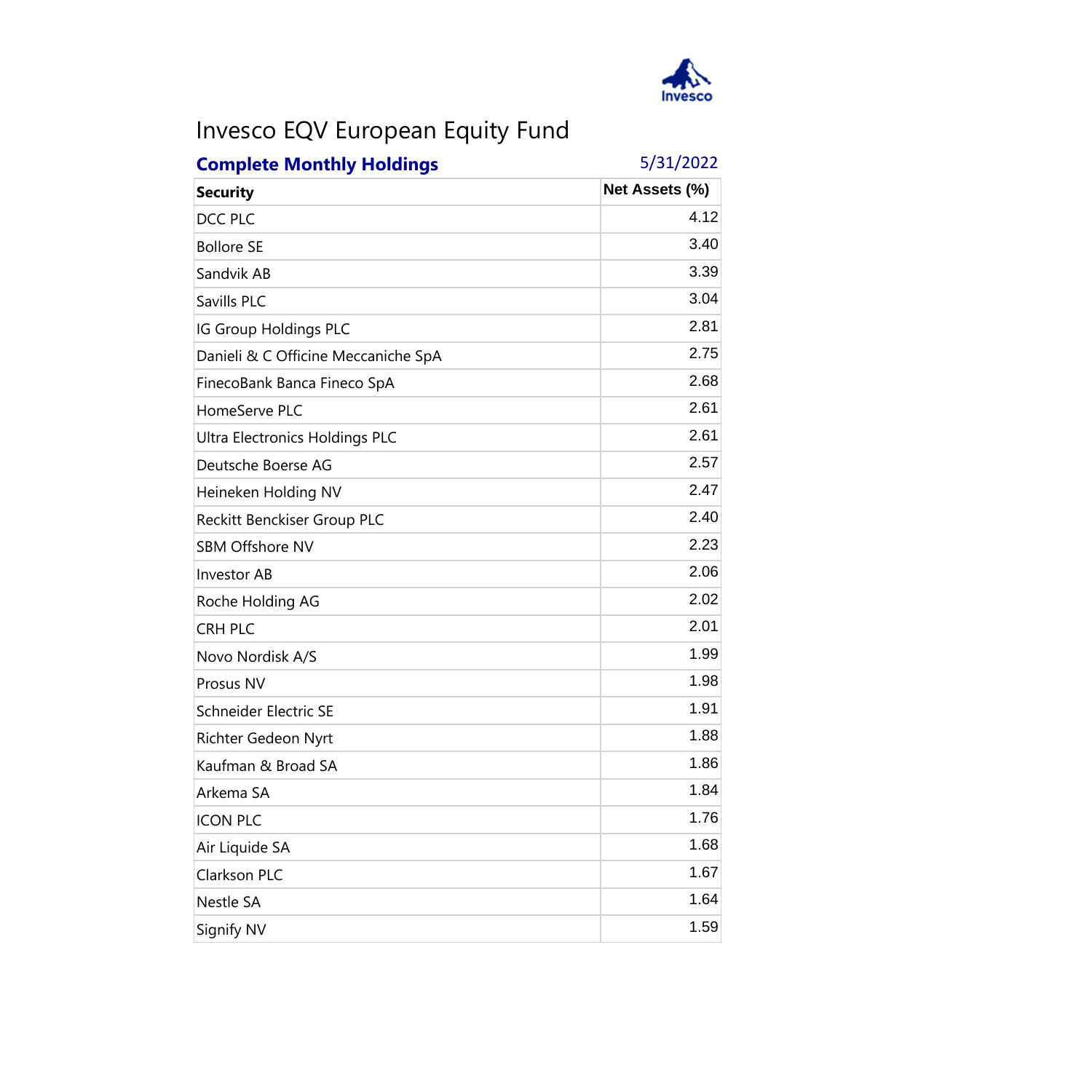

## Invesco EQV European Equity Fund

| <b>Complete Monthly Holdings</b>              | 5/31/2022      |  |
|-----------------------------------------------|----------------|--|
| <b>Security</b>                               | Net Assets (%) |  |
| <b>Wolters Kluwer NV</b>                      | 1.55           |  |
| <b>Flutter Entertainment PLC</b>              | 1.48           |  |
| Logitech International SA                     | 1.47           |  |
| Ashtead Group PLC                             | 1.45           |  |
| Carlsberg AS                                  | 1.42           |  |
| Amadeus IT Group SA                           | 1.42           |  |
| Aalberts NV                                   | 1.41           |  |
| LVMH Moet Hennessy Louis Vuitton SE           | 1.37           |  |
| Hays PLC                                      | 1.37           |  |
| Technogym SpA                                 | 1.33           |  |
| Metropole Television SA                       | 1.26           |  |
| Origin Enterprises PLC                        | 1.25           |  |
| Construcciones y Auxiliar de Ferrocarriles SA | 1.21           |  |
| Pernod Ricard SA                              | 1.16           |  |
| <b>TotalEnergies SE</b>                       | 1.14           |  |
| <b>ASML Holding NV</b>                        | 1.10           |  |
| Haci Omer Sabanci Holding AS                  | 1.07           |  |
| <b>Travis Perkins PLC</b>                     | 1.01           |  |
| Diploma PLC                                   | 1.01           |  |
| flatexDEGIRO AG                               | 1.00           |  |
| Lifco AB                                      | 0.99           |  |
| Svenska Handelsbanken AB                      | 0.98           |  |
| Kuehne + Nagel International AG               | 0.96           |  |
| <b>TGS ASA</b>                                | 0.89           |  |
| Husqvarna AB                                  | 0.85           |  |
| FDM Group Holdings PLC                        | 0.85           |  |
| Linde PLC                                     | 0.84           |  |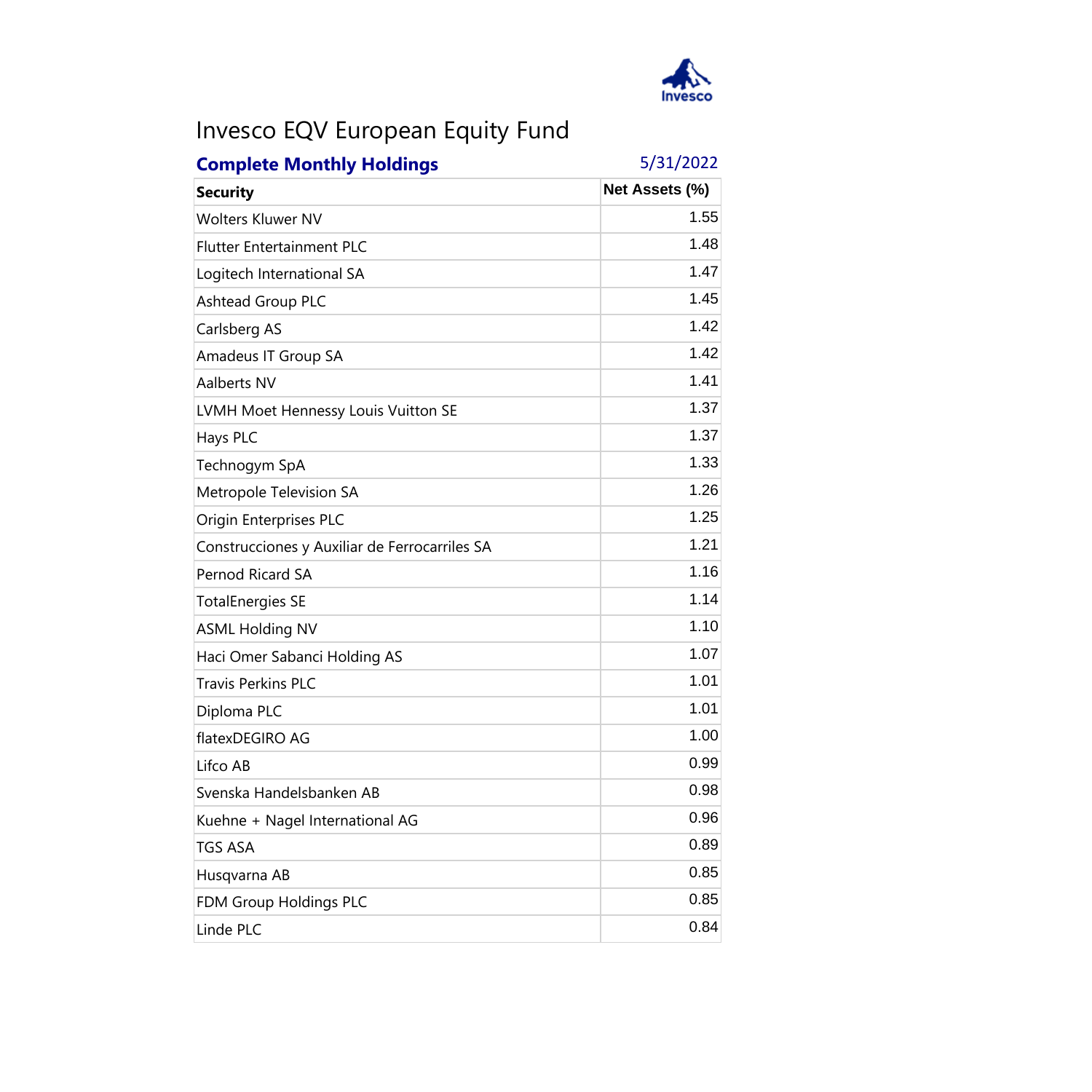

## Invesco EQV European Equity Fund

| <b>Complete Monthly Holdings</b>      | 5/31/2022      |  |
|---------------------------------------|----------------|--|
| <b>Security</b>                       | Net Assets (%) |  |
| Criteo SA ADR                         | 0.81           |  |
| Kering SA                             | 0.74           |  |
| MTU Aero Engines AG                   | 0.69           |  |
| Jupiter Fund Management PLC           | 0.66           |  |
| CASH & EQUIVALENTS                    | 0.39           |  |
| INVESCO LIQUID ASSET CASH MF          | 0.28           |  |
| Invesco Treasury Portfolio            | 0.14           |  |
| Invesco Government & Agency Portfolio | 0.13           |  |
| OC Oerlikon Corp AG                   | 0.05           |  |
| Sberbank of Russia PJSC               | 0.00           |  |
| Yandex NV                             | 0.00           |  |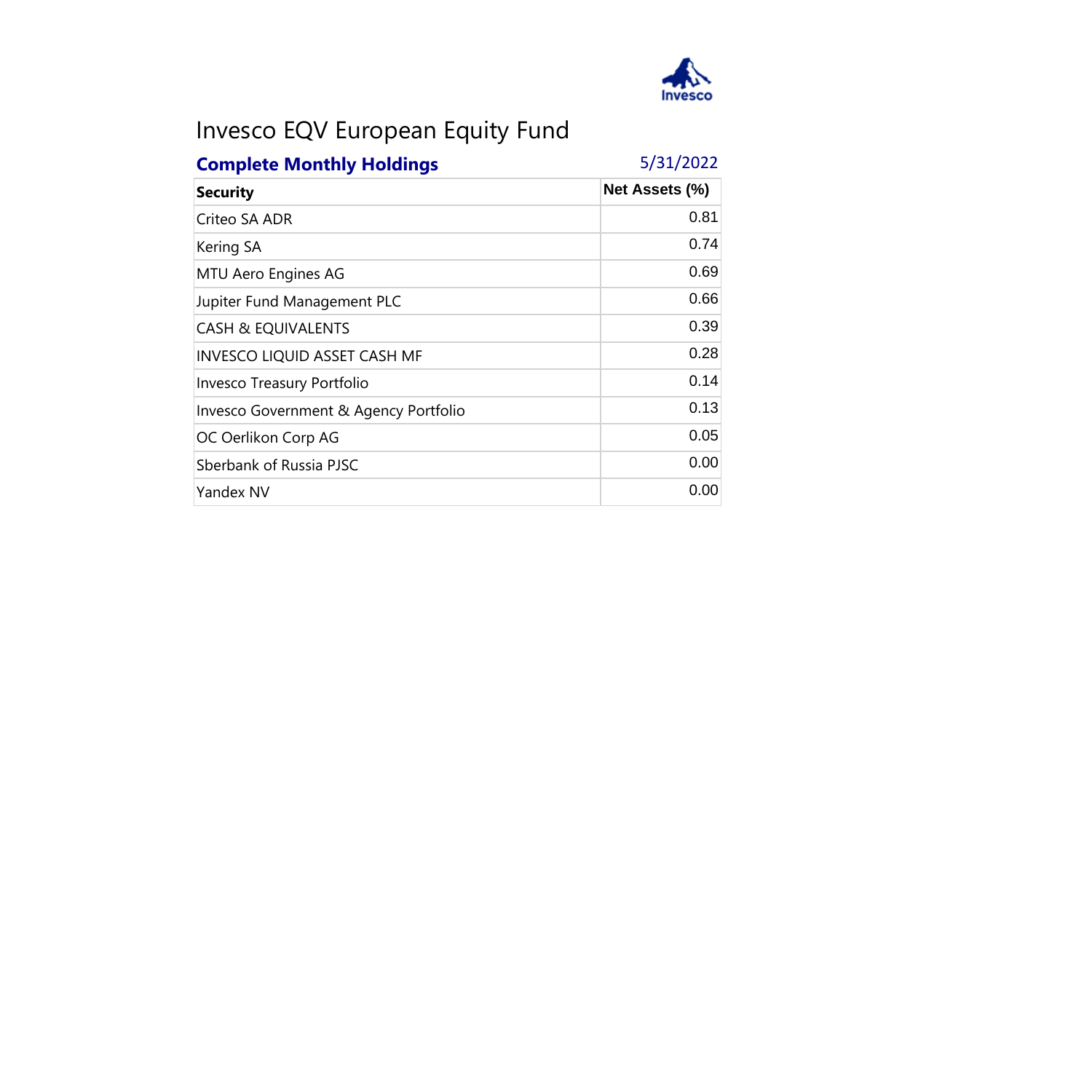

| <b>Complete Monthly Holdings</b>      | 5/31/2022      |
|---------------------------------------|----------------|
| <b>Security</b>                       | Net Assets (%) |
| Hilan Ltd                             | 5.14           |
| Fondul Proprietatea SA                | 4.53           |
| Infotel SA                            | 4.53           |
| Neurones                              | 4.33           |
| Linedata Services                     | 4.24           |
| Diploma PLC                           | 4.16           |
| Gerard Perrier Industrie SA           | 3.70           |
| Renew Holdings PLC                    | 3.59           |
| Kaufman & Broad SA                    | 3.58           |
| Clarkson PLC                          | 3.53           |
| Vivo Energy PLC                       | 3.36           |
| Savills PLC                           | 3.15           |
| Ultra Electronics Holdings PLC        | 2.89           |
| Origin Enterprises PLC                | 2.79           |
| Totalenergies EP Gabon                | 2.66           |
| City of London Investment Group PLC   | 2.47           |
| Invesco Treasury Portfolio            | 2.35           |
| IG Group Holdings PLC                 | 2.28           |
| DCC PLC                               | 2.24           |
| Invesco Government & Agency Portfolio | 2.05           |
| <b>TBC Bank Group PLC</b>             | 2.05           |
| <b>HEXAOM</b>                         | 1.95           |
| Manutan International                 | 1.83           |
| INVESCO LIQUID ASSET CASH MF          | 1.77           |
| Kardex Holding AG                     | 1.66           |

Warsaw Stock Exchange 1.61 Mortgage Advice Bureau Holdings Ltd 1.60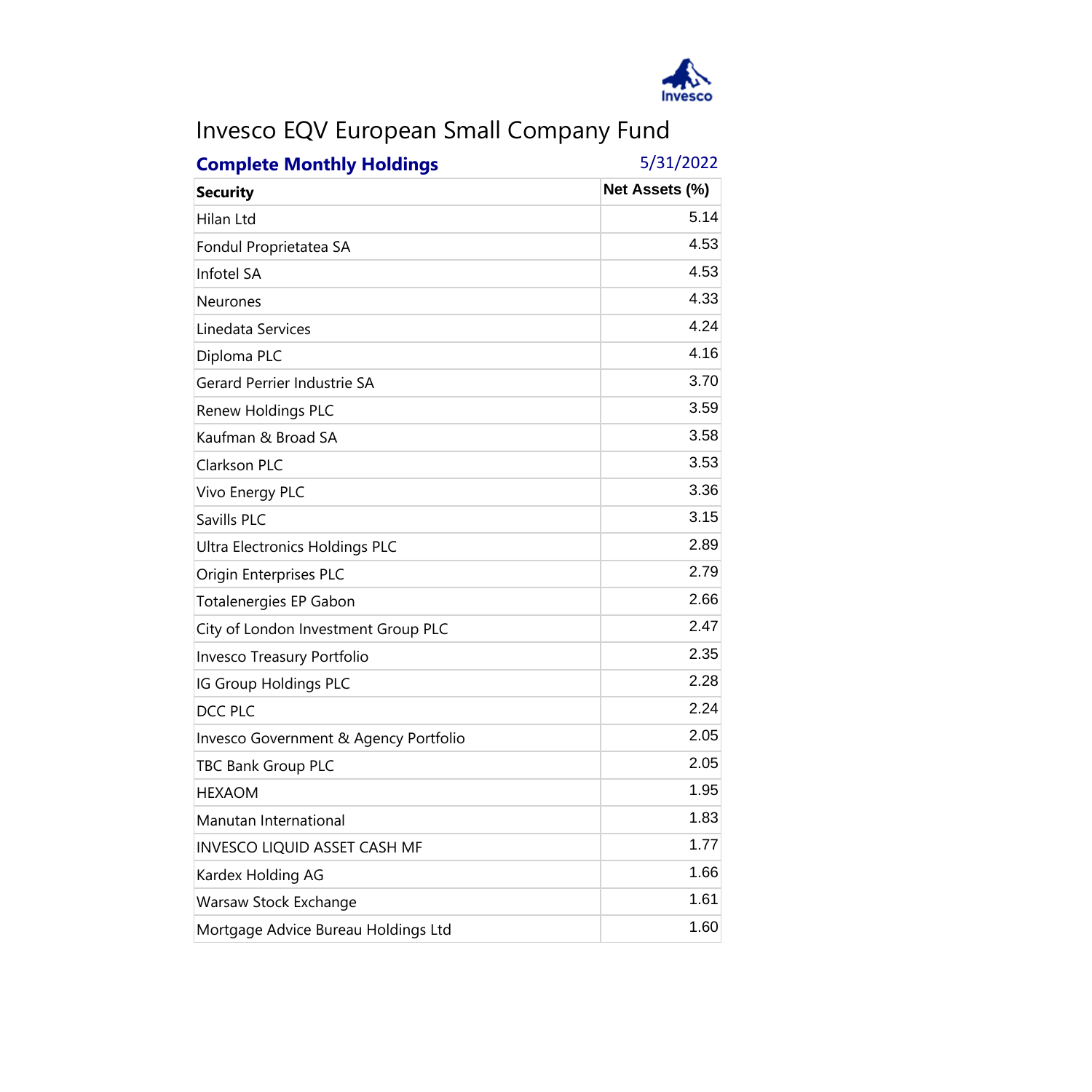

| Invesco EQV European Small Company Fund |  |  |  |
|-----------------------------------------|--|--|--|
|-----------------------------------------|--|--|--|

| <b>Complete Monthly Holdings</b> | 5/31/2022      |
|----------------------------------|----------------|
| <b>Security</b>                  | Net Assets (%) |
| Technogym SpA                    | 1.47           |
| <b>SBM Offshore NV</b>           | 1.44           |
| Mo-BRUK SA                       | 1.37           |
| Carlo Gavazzi Holding AG         | 1.33           |
| LiveChat Software SA             | 1.31           |
| Karelia Tobacco Co Inc SA        | 1.25           |
| Mind CTI Ltd                     | 1.14           |
| SafeStyle UK PLC                 | 1.14           |
| Gruppo MutuiOnline SpA           | 1.11           |
| <b>XP Power Ltd</b>              | 1.10           |
| Groupe Gorge SA                  | 1.04           |
| Proact IT Group AB               | 1.02           |
| TCM Group A/S                    | 1.01           |
| <b>Eurocell PLC</b>              | 0.92           |
| <b>Bouvet ASA</b>                | 0.92           |
| Claranova SE                     | 0.76           |
| Conduril Engenharia SA           | 0.72           |
| MorphoSys AG                     | 0.33           |
| <b>CASH &amp; EQUIVALENTS</b>    | 0.31           |
| Globaltrans Investment PLC GDR   | 0.00           |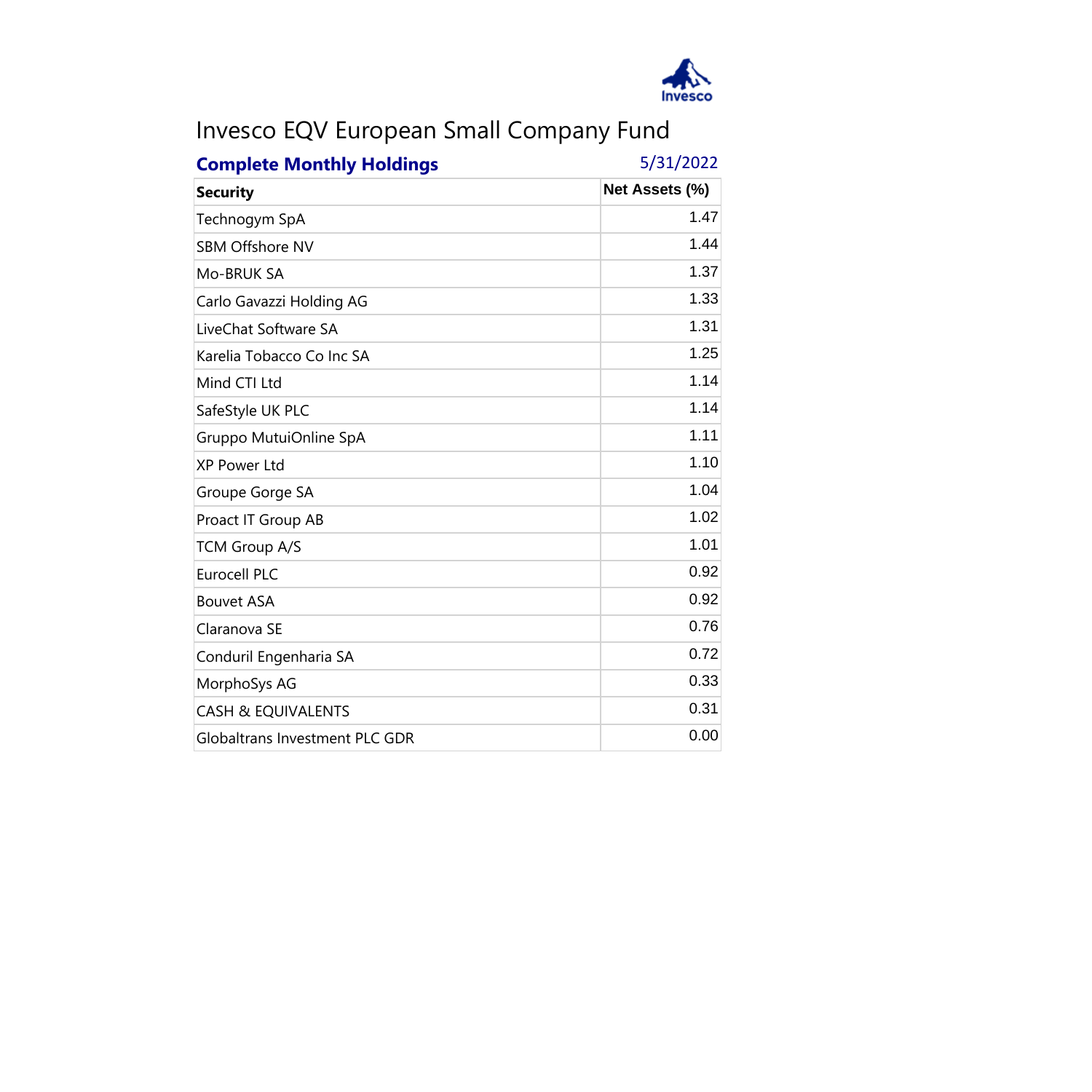

## Invesco EQV International Equity Fund

| <b>Complete Monthly Holdings</b>          | 5/31/2022      |
|-------------------------------------------|----------------|
| <b>Security</b>                           | Net Assets (%) |
| Broadcom Inc                              | 3.50           |
| Sandvik AB                                | 2.88           |
| Taiwan Semiconductor Manufacturing Co Ltd | 2.64           |
| <b>HDFC Bank Ltd ADR</b>                  | 2.59           |
| <b>Investor AB</b>                        | 2.36           |
| Samsung Electronics Co Ltd                | 2.36           |
| Reckitt Benckiser Group PLC               | 2.18           |
| Olympus Corp                              | 2.11           |
| China Mengniu Dairy Co Ltd                | 2.11           |
| AIA Group Ltd                             | 2.08           |
| <b>ICON PLC</b>                           | 2.04           |
| Novo Nordisk A/S                          | 2.03           |
| Wal-Mart de Mexico SAB de CV              | 2.00           |
| United Overseas Bank Ltd                  | 1.99           |
| Yum China Holdings Inc                    | 1.98           |
| Ritchie Bros Auctioneers Inc              | 1.95           |
| FinecoBank Banca Fineco SpA               | 1.93           |
| Schneider Electric SE                     | 1.88           |
| <b>FANUC Corp</b>                         | 1.84           |
| CGI Inc                                   | 1.84           |
| <b>NAVER Corp</b>                         | 1.83           |
| CSL Ltd                                   | 1.81           |
| CRH PLC                                   | 1.81           |
| China Resources Beer Holdings Co Ltd      | 1.74           |
| Bank of Nova Scotia/The                   | 1.71           |
| <b>Wolters Kluwer NV</b>                  | 1.71           |
| Heineken NV                               | 1.68           |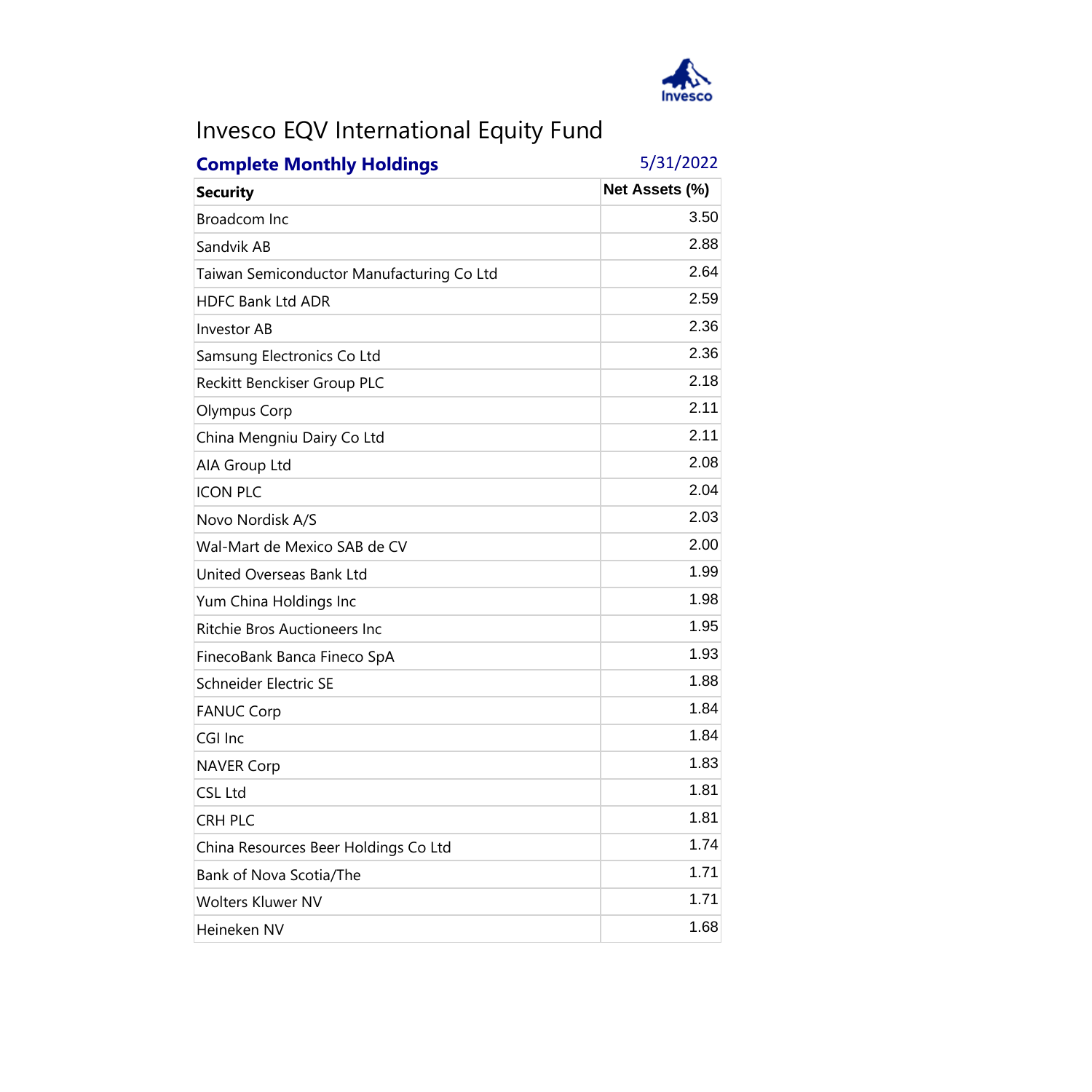

## Invesco EQV International Equity Fund

| <b>Complete Monthly Holdings</b>    | 5/31/2022      |
|-------------------------------------|----------------|
| <b>Security</b>                     | Net Assets (%) |
| Arkema SA                           | 1.67           |
| Nestle SA                           | 1.64           |
| Linde PLC                           | 1.55           |
| Magna International Inc             | 1.54           |
| Air Liquide SA                      | 1.54           |
| Koito Manufacturing Co Ltd          | 1.52           |
| Ashtead Group PLC                   | 1.52           |
| B3 SA - Brasil Bolsa Balcao         | 1.52           |
| TIS Inc                             | 1.47           |
| <b>ASML Holding NV</b>              | 1.42           |
| DCC PLC                             | 1.38           |
| Logitech International SA           | 1.34           |
| Hoya Corp                           | 1.33           |
| LVMH Moet Hennessy Louis Vuitton SE | 1.30           |
| Amadeus IT Group SA                 | 1.22           |
| JD.com Inc ADR                      | 1.16           |
| Deutsche Boerse AG                  | 1.16           |
| Sony Group Corp                     | 1.15           |
| <b>Flutter Entertainment PLC</b>    | 1.13           |
| Asahi Group Holdings Ltd            | 1.12           |
| <b>TotalEnergies SE</b>             | 1.11           |
| Wuliangye Yibin Co Ltd              | 1.09           |
| Pernod Ricard SA                    | 1.04           |
| Roche Holding AG                    | 1.03           |
| Rede D'Or Sao Luiz SA               | 0.95           |
| Carlsberg AS                        | 0.94           |
| Kuehne + Nagel International AG     | 0.93           |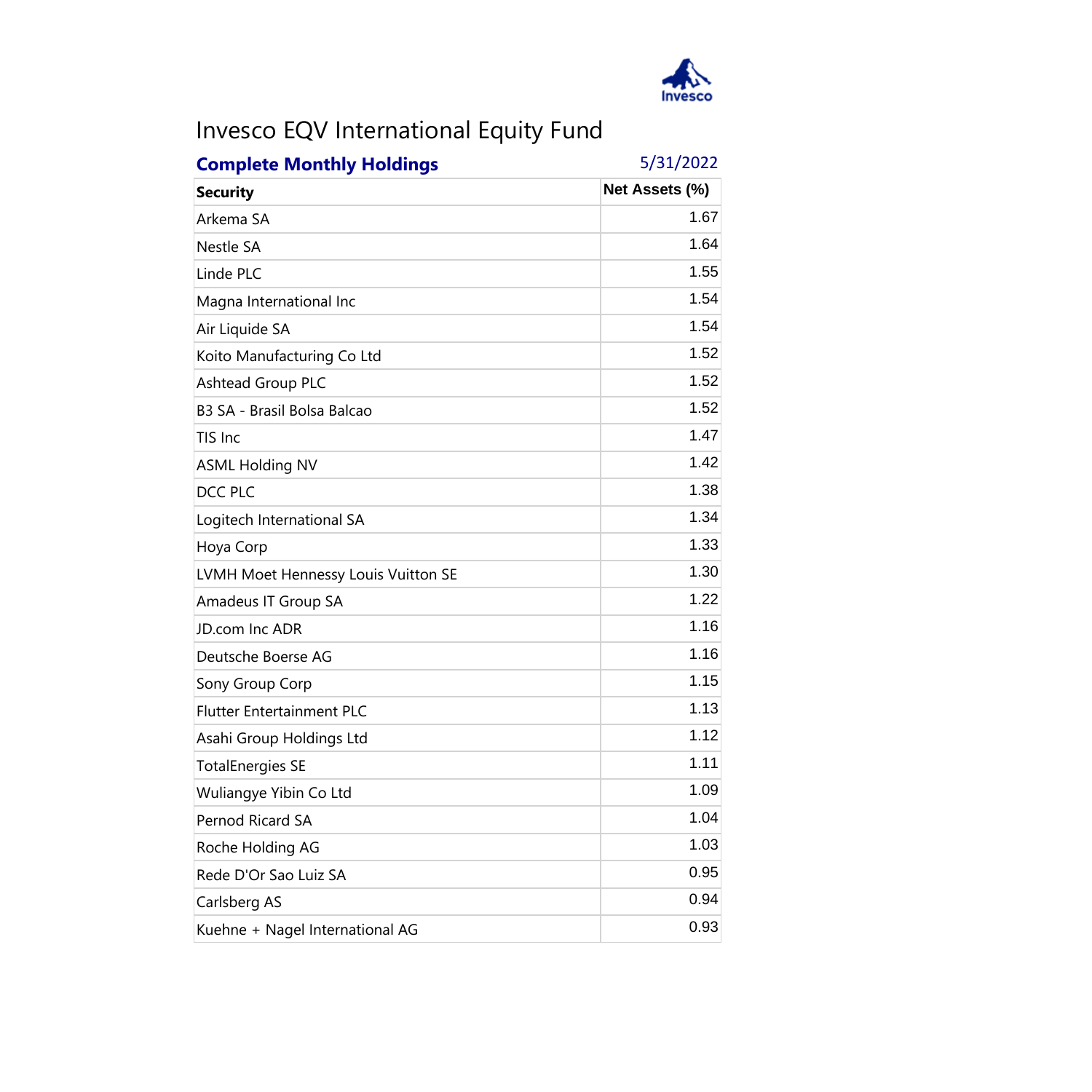

## Invesco EQV International Equity Fund

| <b>Complete Monthly Holdings</b>      | 5/31/2022      |
|---------------------------------------|----------------|
| <b>Security</b>                       | Net Assets (%) |
| Husqvarna AB                          | 0.88           |
| Techtronic Industries Co Ltd          | 0.74           |
| Airtac International Group            | 0.71           |
| Kering SA                             | 0.71           |
| Svenska Handelsbanken AB              | 0.70           |
| <b>SMC Corp</b>                       | 0.65           |
| Invesco Treasury Portfolio            | 0.64           |
| Invesco Government & Agency Portfolio | 0.56           |
| Amcor PLC                             | 0.49           |
| MercadoLibre Inc                      | 0.48           |
| Komatsu Ltd                           | 0.47           |
| Keyence Corp                          | 0.47           |
| <b>INVESCO LIQUID ASSET CASH MF</b>   | 0.39           |
| CASH & EQUIVALENTS                    | 0.24           |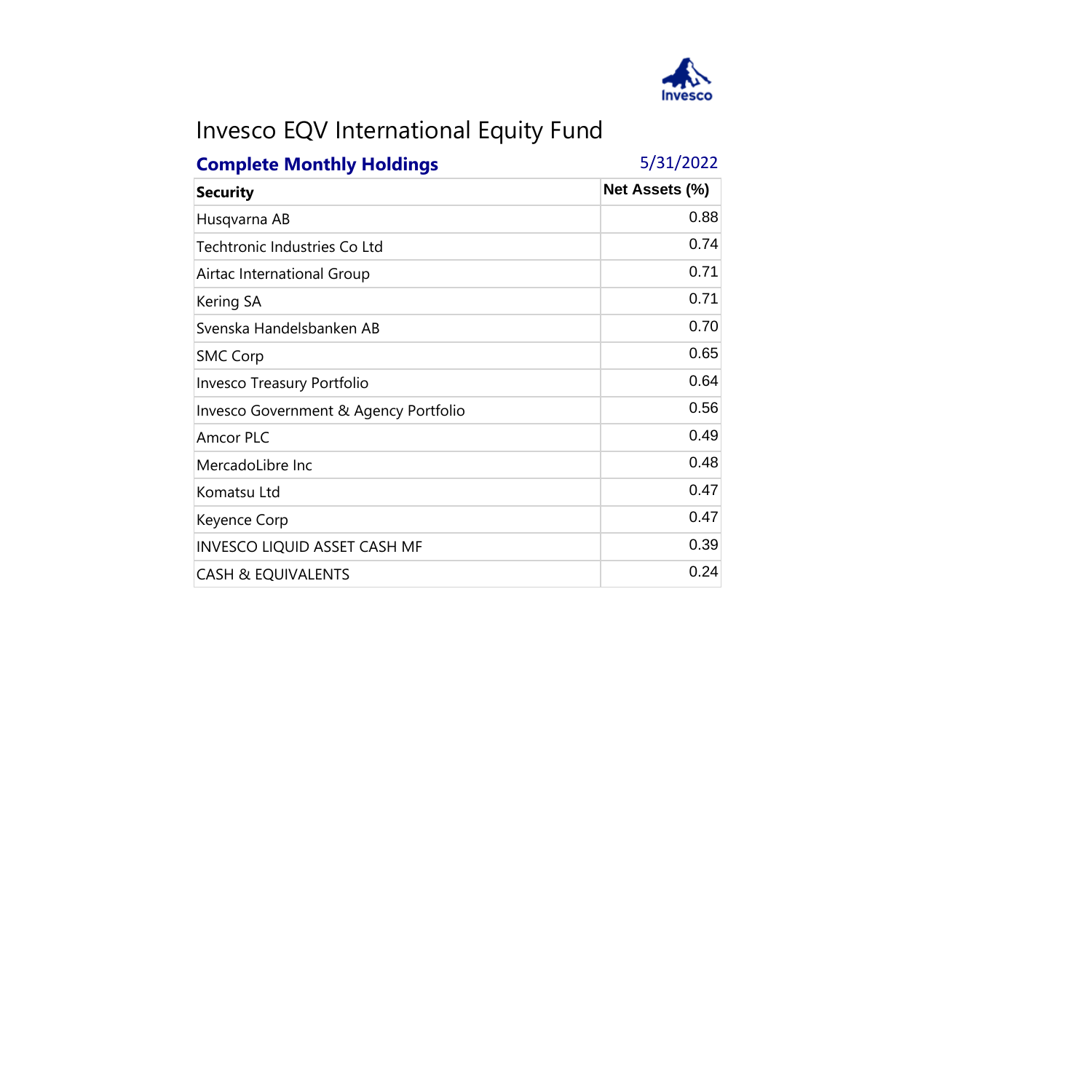

#### Invesco EQV International Small Company Fund

| <b>Complete Monthly Holdings</b>               | 5/31/2022      |
|------------------------------------------------|----------------|
| <b>Security</b>                                | Net Assets (%) |
| Calian Group Ltd                               | 3.68           |
| TransGlobe Energy Corp                         | 3.43           |
| Precia SA                                      | 3.21           |
| Invesco Treasury Portfolio                     | 3.13           |
| Invesco Government & Agency Portfolio          | 2.74           |
| Mortgage Advice Bureau Holdings Ltd            | 2.56           |
| E-L Financial Corp Ltd                         | 2.56           |
| Bolsa Mexicana de Valores SAB de CV            | 2.36           |
| Grupo Aeroportuario del Centro Norte SAB de CV | 2.35           |
| Multiplan Empreendimentos Imobiliarios SA      | 2.23           |
| Vivo Energy PLC                                | 2.11           |
| TBC Bank Group PLC                             | 2.10           |
| Zuken Inc                                      | 2.02           |
| <b>INVESCO LIQUID ASSET CASH MF</b>            | 2.01           |
| Fondul Proprietatea SA                         | 1.96           |
| DCC PLC                                        | 1.96           |
| <b>Information Services Corp</b>               | 1.96           |
| Tongcheng Travel Holdings Ltd                  | 1.93           |
| HomeServe PLC                                  | 1.83           |
| IG Group Holdings PLC                          | 1.80           |
| Wilson Sons Holdings Brasil SA                 | 1.79           |
| <b>Integrated Diagnostics Holdings PLC</b>     | 1.78           |
| Mitra Keluarga Karyasehat Tbk PT               | 1.75           |
| Savills PLC                                    | 1.70           |
| Pakuwon Jati Tbk PT                            | 1.67           |
| Clarkson PLC                                   | 1.64           |
| Karooooo Ltd                                   | 1.59           |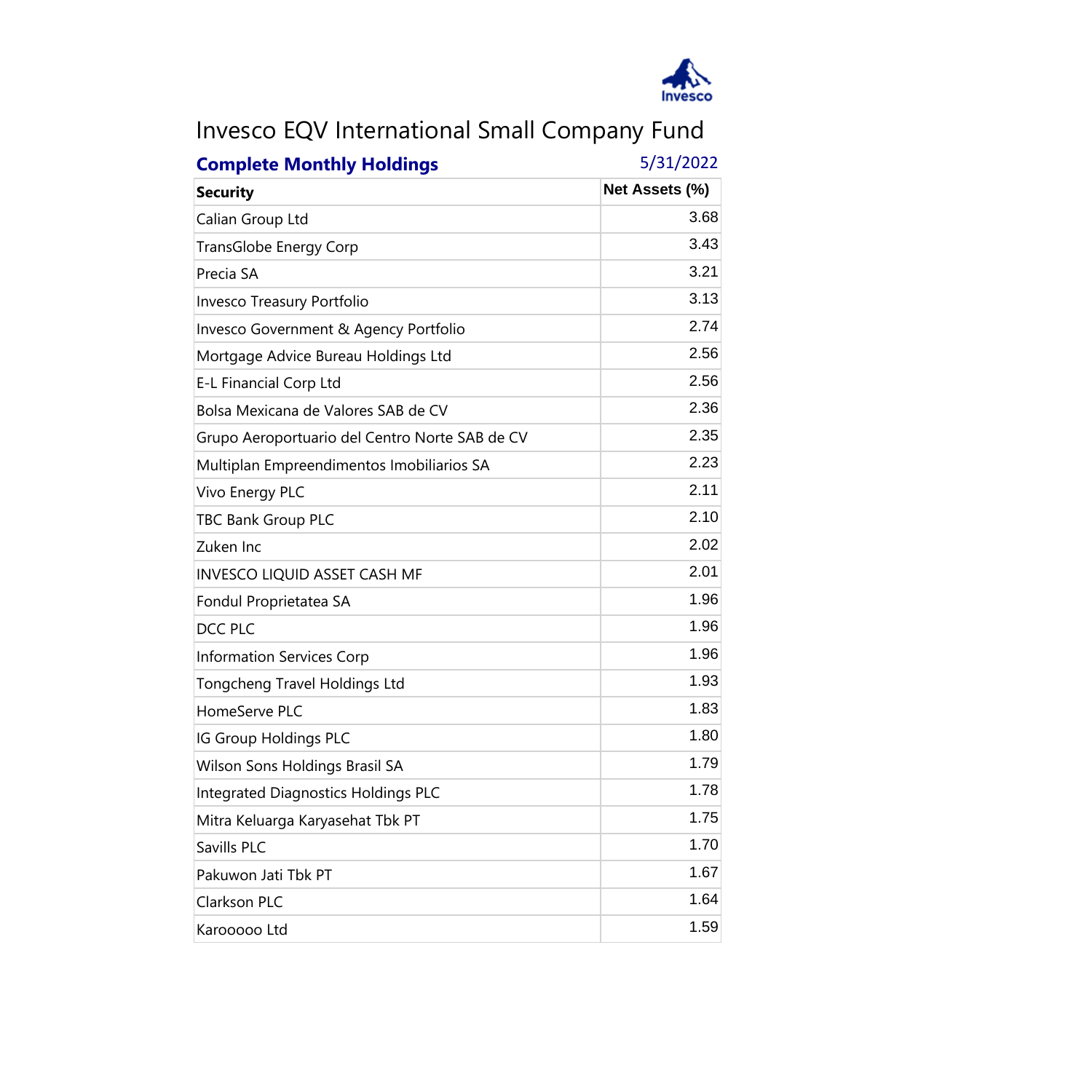

|  | Invesco EQV International Small Company Fund |  |
|--|----------------------------------------------|--|
|--|----------------------------------------------|--|

| <b>Complete Monthly Holdings</b>          | 5/31/2022      |
|-------------------------------------------|----------------|
| <b>Security</b>                           | Net Assets (%) |
| Kaufman & Broad SA                        | 1.59           |
| LiveChat Software SA                      | 1.58           |
| European Reliance General Insurance Co SA | 1.57           |
| <b>Total Energy Services Inc</b>          | 1.45           |
| Kalbe Farma Tbk PT                        | 1.36           |
| Danieli & C Officine Meccaniche SpA       | 1.34           |
| Combined Motor Holdings Ltd               | 1.27           |
| Heineken Malaysia Bhd                     | 1.21           |
| Kardex Holding AG                         | 1.16           |
| Emami Ltd                                 | 1.15           |
| <b>XP Power Ltd</b>                       | 1.13           |
| <b>SBM Offshore NV</b>                    | 1.08           |
| Mo-BRUK SA                                | 1.05           |
| VITA 34 AG                                | 1.05           |
| Bursa Malaysia Bhd                        | 1.02           |
| Groupe Gorge SA                           | 1.02           |
| Openjobmetis Spa agenzia per il lavoro    | 1.02           |
| Visual Photonics Epitaxy Co Ltd           | 1.01           |
| <b>LEENO Industrial Inc</b>               | 1.00           |
| Technogym SpA                             | 1.00           |
| Eastern Co SAE                            | 0.96           |
| Nabtesco Corp                             | 0.95           |
| Character Group PLC/The                   | 0.88           |
| <b>Eurocell PLC</b>                       | 0.86           |
| Guillemot Corp                            | 0.83           |
| Neurones                                  | 0.81           |
| Linedata Services                         | 0.79           |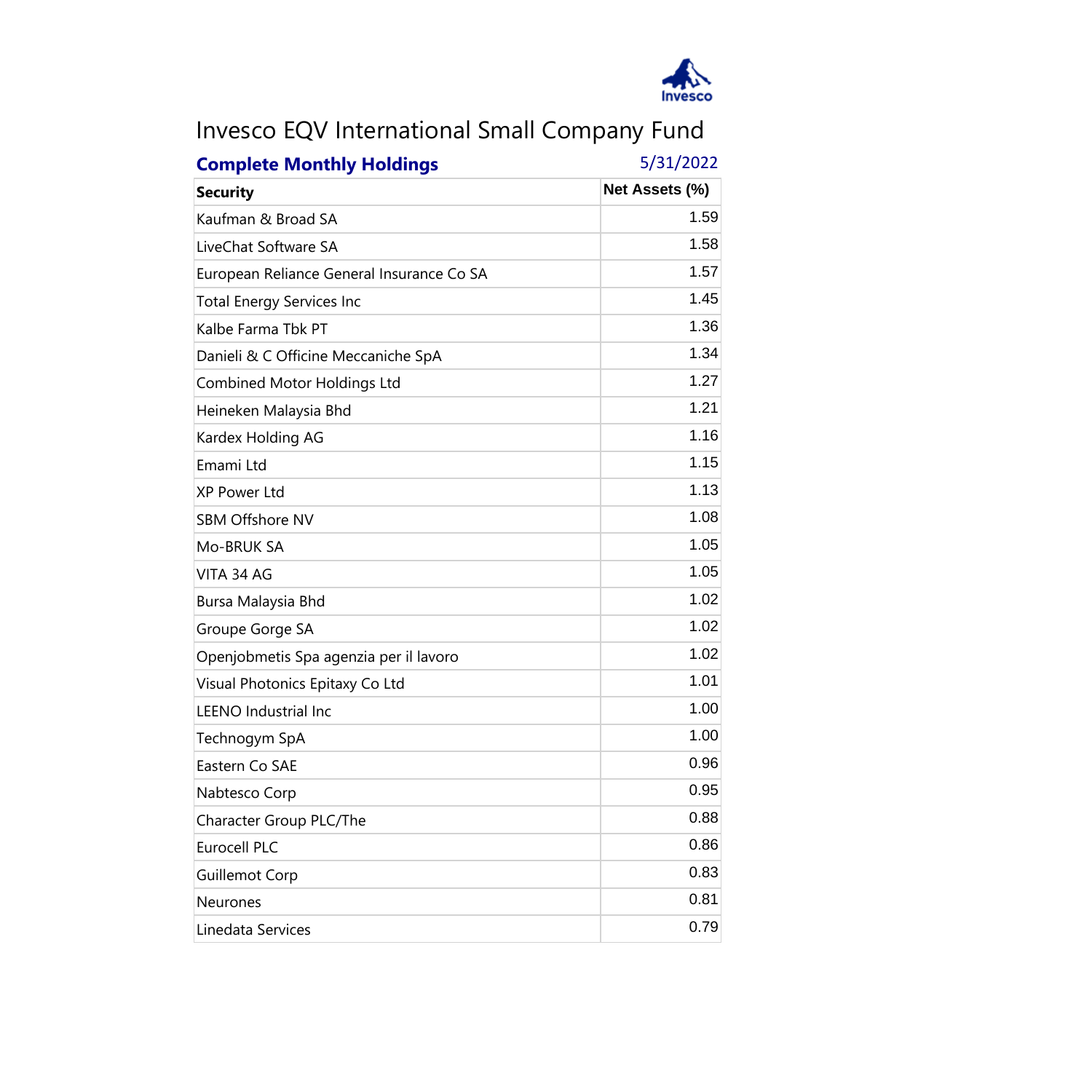

#### Invesco EQV International Small Company Fund

| <b>Complete Monthly Holdings</b>              | 5/31/2022      |
|-----------------------------------------------|----------------|
| <b>Security</b>                               | Net Assets (%) |
| Construcciones y Auxiliar de Ferrocarriles SA | 0.77           |
| <b>TCM Group A/S</b>                          | 0.76           |
| Kindred Group PLC                             | 0.74           |
| Trican Well Service Ltd                       | 0.69           |
| Freightways Ltd                               | 0.68           |
| Epsilon Energy Ltd                            | 0.67           |
| 4imprint Group PLC                            | 0.65           |
| Metropole Television SA                       | 0.65           |
| Origin Enterprises PLC                        | 0.58           |
| Proact IT Group AB                            | 0.55           |
| <b>TOTVS SA</b>                               | 0.51           |
| Douzone Bizon Co Ltd                          | 0.46           |
| <b>Bioventix PLC</b>                          | 0.44           |
| Masan Consumer Corp                           | 0.40           |
| CASH & EQUIVALENTS                            | 0.35           |
| Skarbiec Holding SA                           | 0.27           |
| MorphoSys AG                                  | 0.24           |
| Jupiter Fund Management PLC                   | 0.21           |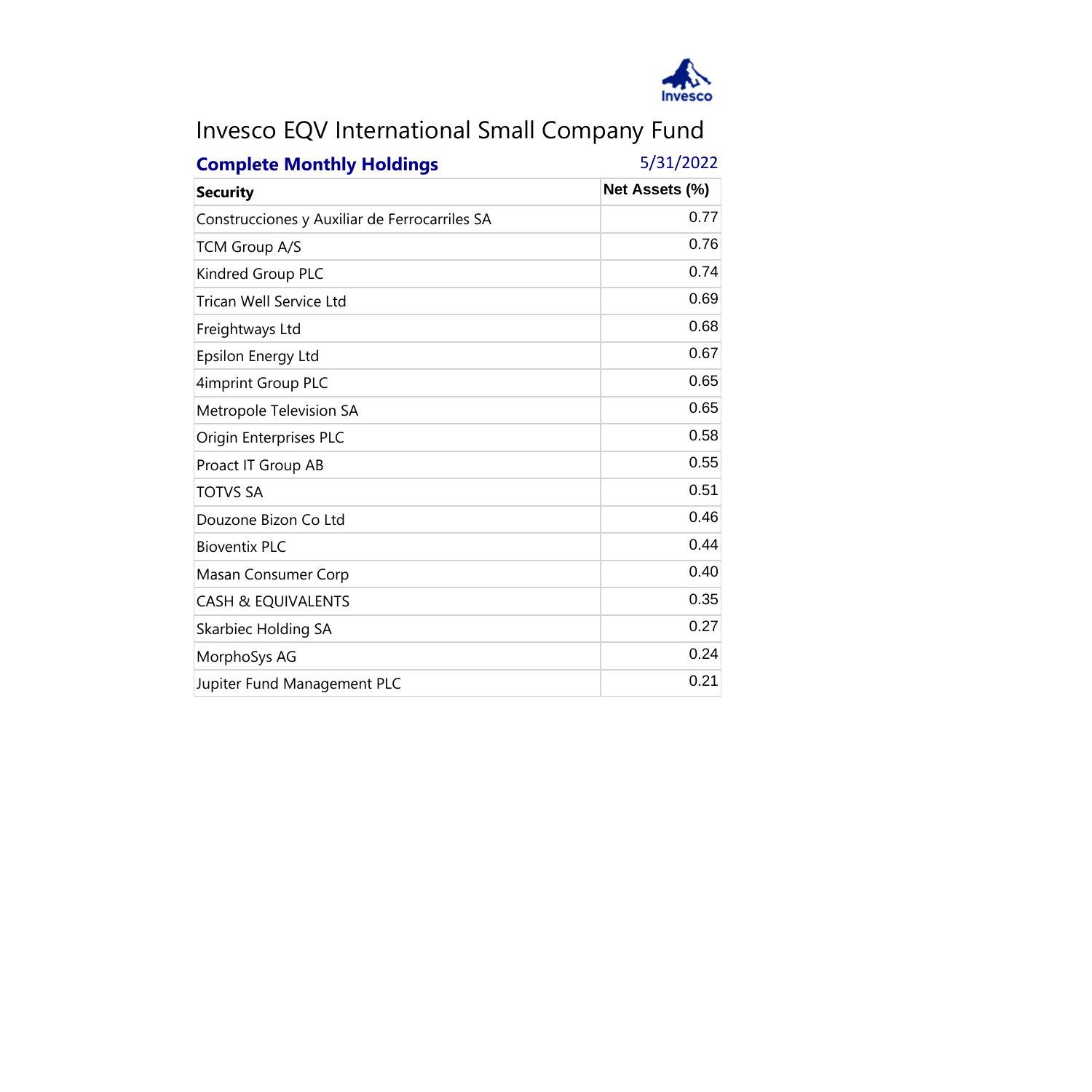

## Invesco Exchange Fund

| 5/31/2022      |
|----------------|
| Net Assets (%) |
| 17.27          |
| 13.60          |
| 10.39          |
| 8.01           |
| 7.26           |
| 5.94           |
| 5.56           |
| 4.99           |
| 4.08           |
| 2.99           |
| 2.96           |
| 2.54           |
| 1.97           |
| 1.80           |
| 1.51           |
| 1.34           |
| 0.93           |
| 0.93           |
| 0.88           |
| 0.84           |
| 0.81           |
| 0.79           |
| 0.68           |
| 0.57           |
| 0.47           |
| 0.23           |
| 0.14           |
|                |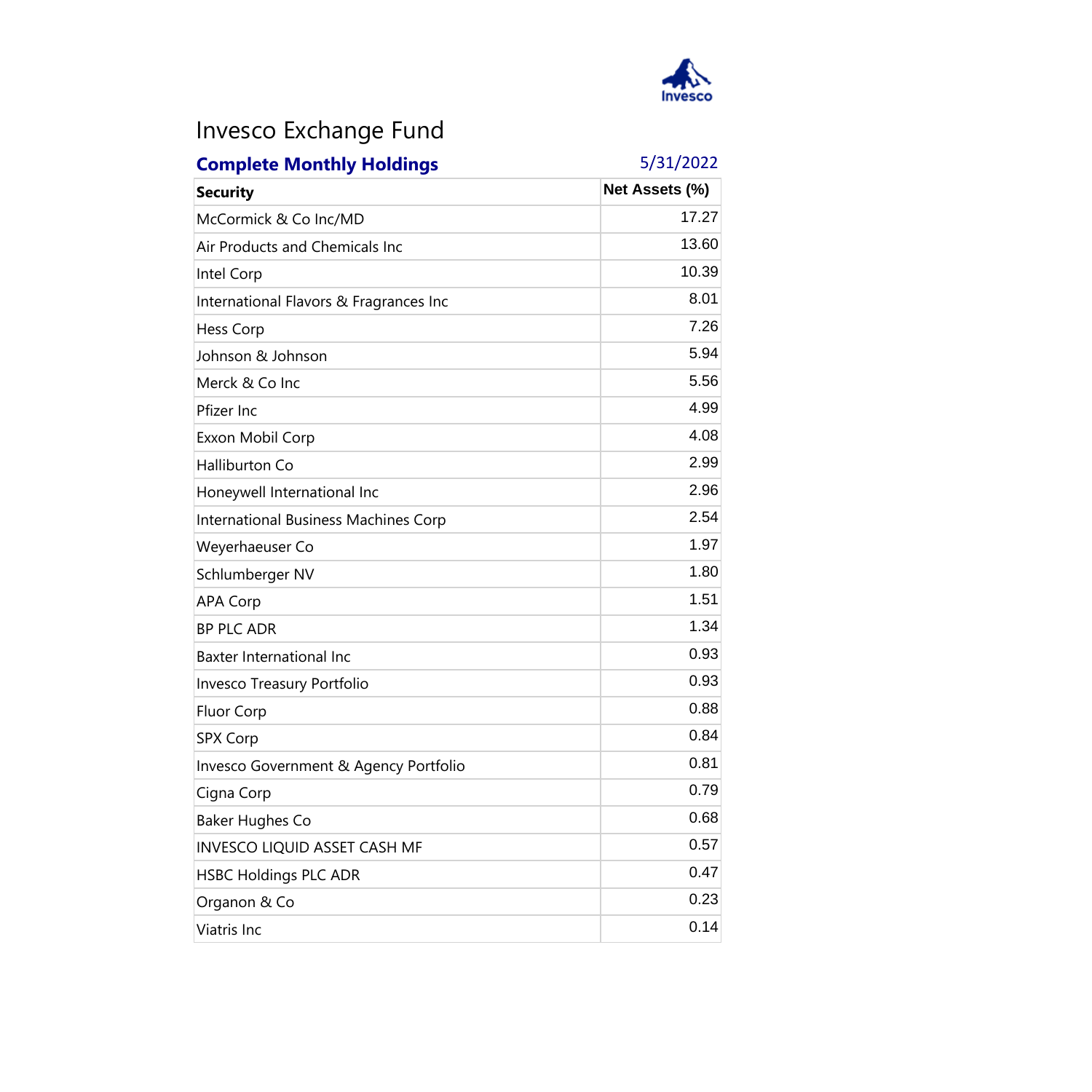

## Invesco Exchange Fund

| <b>Complete Monthly Holdings</b> | 5/31/2022      |  |
|----------------------------------|----------------|--|
| <b>Security</b>                  | Net Assets (%) |  |
| Cardinal Health Inc              | 0.13           |  |
| Resideo Technologies Inc         | 0.06           |  |
| Kyndryl Holdings Inc             | 0.05           |  |
| AdvanSix Inc                     | 0.03           |  |
| Transocean Ltd                   | 0.01           |  |
| CASH & EQUIVALENTS               | 0.00           |  |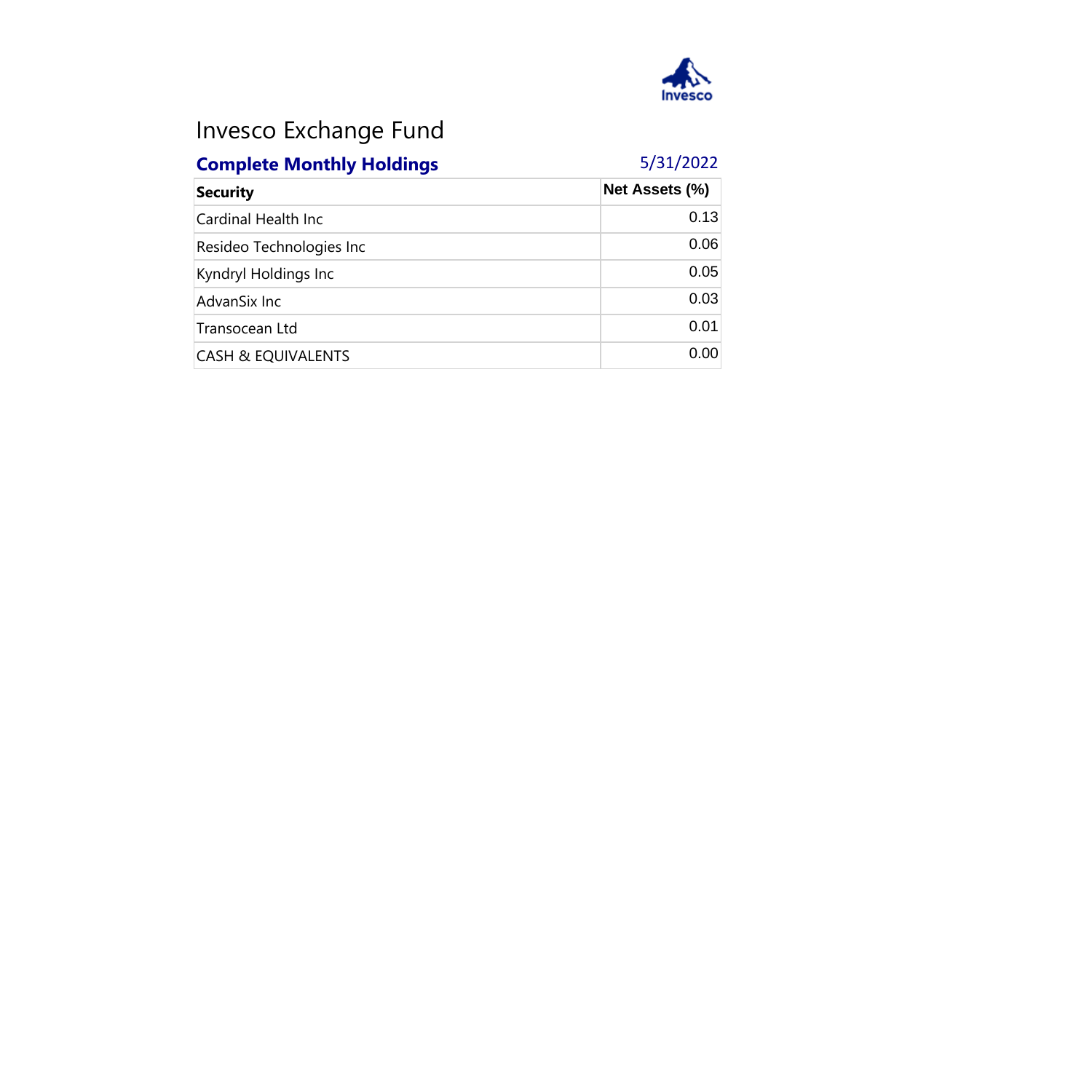

## Invesco Global Core Equity Fund

| <b>Complete Monthly Holdings</b>      | 5/31/2022      |
|---------------------------------------|----------------|
| <b>Security</b>                       | Net Assets (%) |
| Visa Inc                              | 5.51           |
| <b>British American Tobacco PLC</b>   | 5.19           |
| Microsoft Corp                        | 4.65           |
| London Stock Exchange Group PLC       | 4.15           |
| Alphabet Inc                          | 4.08           |
| Analog Devices Inc                    | 3.80           |
| <b>SAP SE</b>                         | 3.75           |
| AutoZone Inc                          | 3.57           |
| Equinix Inc                           | 3.55           |
| <b>Charter Communications Inc</b>     | 3.54           |
| AIA Group Ltd                         | 3.39           |
| Honeywell International Inc           | 3.37           |
| <b>Temenos AG</b>                     | 3.32           |
| Becton Dickinson and Co               | 3.26           |
| Aon PLC                               | 3.20           |
| Anheuser-Busch InBev SA/NV ADR        | 3.17           |
| Invesco Government & Agency Portfolio | 3.16           |
| Accenture PLC                         | 2.99           |
| Roche Holding AG                      | 2.97           |
| KION Group AG                         | 2.86           |
| Sabre Corp                            | 2.83           |
| LVMH Moet Hennessy Louis Vuitton SE   | 2.82           |
| Zoetis Inc                            | 2.58           |
| <b>Aptiv PLC</b>                      | 2.35           |
| Kone Oyj                              | 2.16           |
| Walt Disney Co/The                    | 2.16           |
| Invesco Treasury Portfolio            | 2.11           |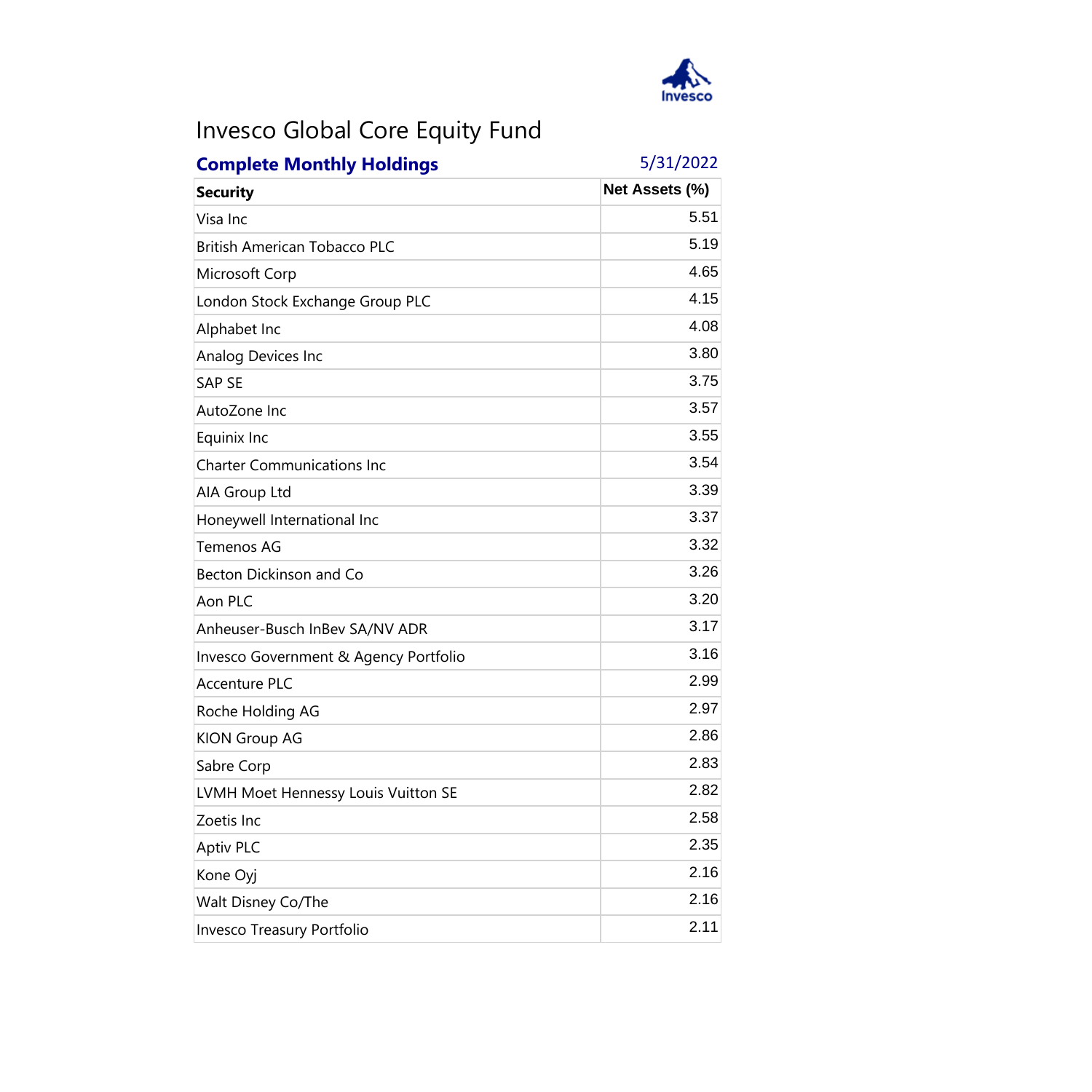

## Invesco Global Core Equity Fund

| <b>Complete Monthly Holdings</b>  | 5/31/2022      |
|-----------------------------------|----------------|
| <b>Security</b>                   | Net Assets (%) |
| Kweichow Moutai Co Ltd            | 2.03           |
| Constellation Software Inc/Canada | 1.71           |
| Topicus.com Inc                   | 1.69           |
| Imperial Brands PLC               | 1.59           |
| Adobe Inc                         | 1.06           |
| <b>FANUC Corp</b>                 | 0.49           |
| Nabtesco Corp                     | 0.46           |
| <b>CASH &amp; EQUIVALENTS</b>     | 0.21           |
| Cie Financiere Richemont SA Wts   | 0.04           |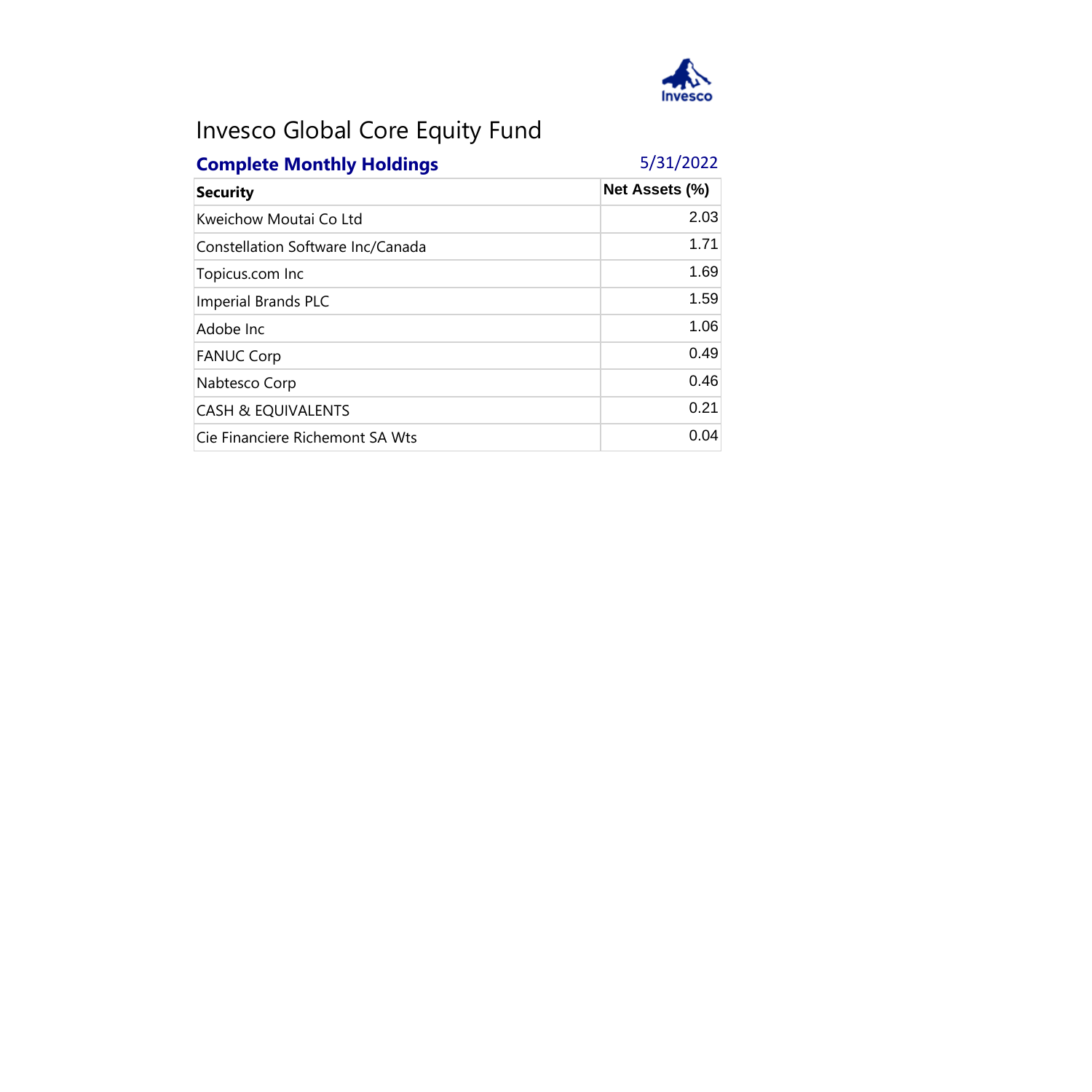

# Invesco Global Equity Trust

| 5/31/2022      |
|----------------|
| Net Assets (%) |
| 11.34          |
| 5.73           |
| 5.66           |
| 5.39           |
| 4.56           |
| 4.14           |
| 4.09           |
| 3.92           |
| 3.89           |
| 3.22           |
| 2.88           |
| 2.74           |
| 2.70           |
| 2.62           |
| 2.61           |
| 2.05           |
| 1.85           |
| 1.73           |
| 1.72           |
| 1.68           |
| 1.68           |
| 1.66           |
| 1.63           |
| 1.47           |
| 1.47           |
| 1.37           |
| 1.31           |
|                |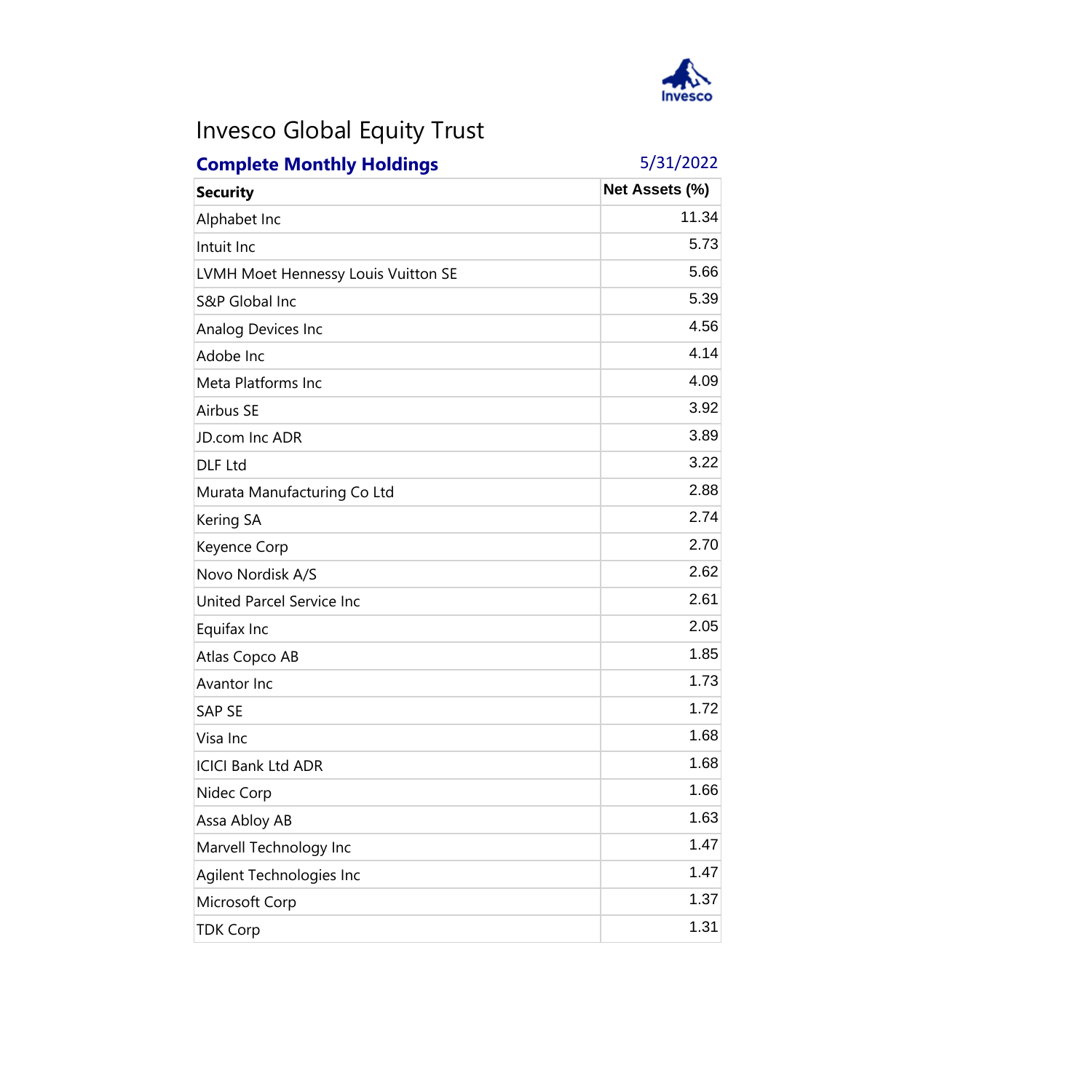

# Invesco Global Equity Trust

| <b>Complete Monthly Holdings</b>             | 5/31/2022      |
|----------------------------------------------|----------------|
| <b>Security</b>                              | Net Assets (%) |
| <b>ASML Holding NV</b>                       | 0.98           |
| Amazon.com Inc                               | 0.91           |
| IQVIA Holdings Inc                           | 0.85           |
| Omron Corp                                   | 0.80           |
| Illumina Inc                                 | 0.68           |
| Lonza Group AG                               | 0.66           |
| Meituan                                      | 0.60           |
| Fidelity National Information Services Inc   | 0.57           |
| AIM INVESCO TRUST PLAN                       | 0.57           |
| Splunk Inc                                   | 0.55           |
| Intuitive Surgical Inc                       | 0.52           |
| <b>NVIDIA Corp</b>                           | 0.49           |
| Marriott International Inc/MD                | 0.46           |
| Charles River Laboratories International Inc | 0.46           |
| <b>Boston Scientific Corp</b>                | 0.44           |
| Danaher Corp                                 | 0.44           |
| Brunello Cucinelli SpA                       | 0.40           |
| Omnicell Inc                                 | 0.39           |
| Dassault Systemes SE                         | 0.39           |
| Farfetch Ltd                                 | 0.34           |
| Veracyte Inc                                 | 0.30           |
| Qualtrics International Inc                  | 0.29           |
| <b>IDEXX Laboratories Inc</b>                | 0.26           |
| <b>FANUC Corp</b>                            | 0.23           |
| Datadog Inc                                  | 0.22           |
| Zur Rose Group AG                            | 0.21           |
| StoneCo Ltd                                  | 0.20           |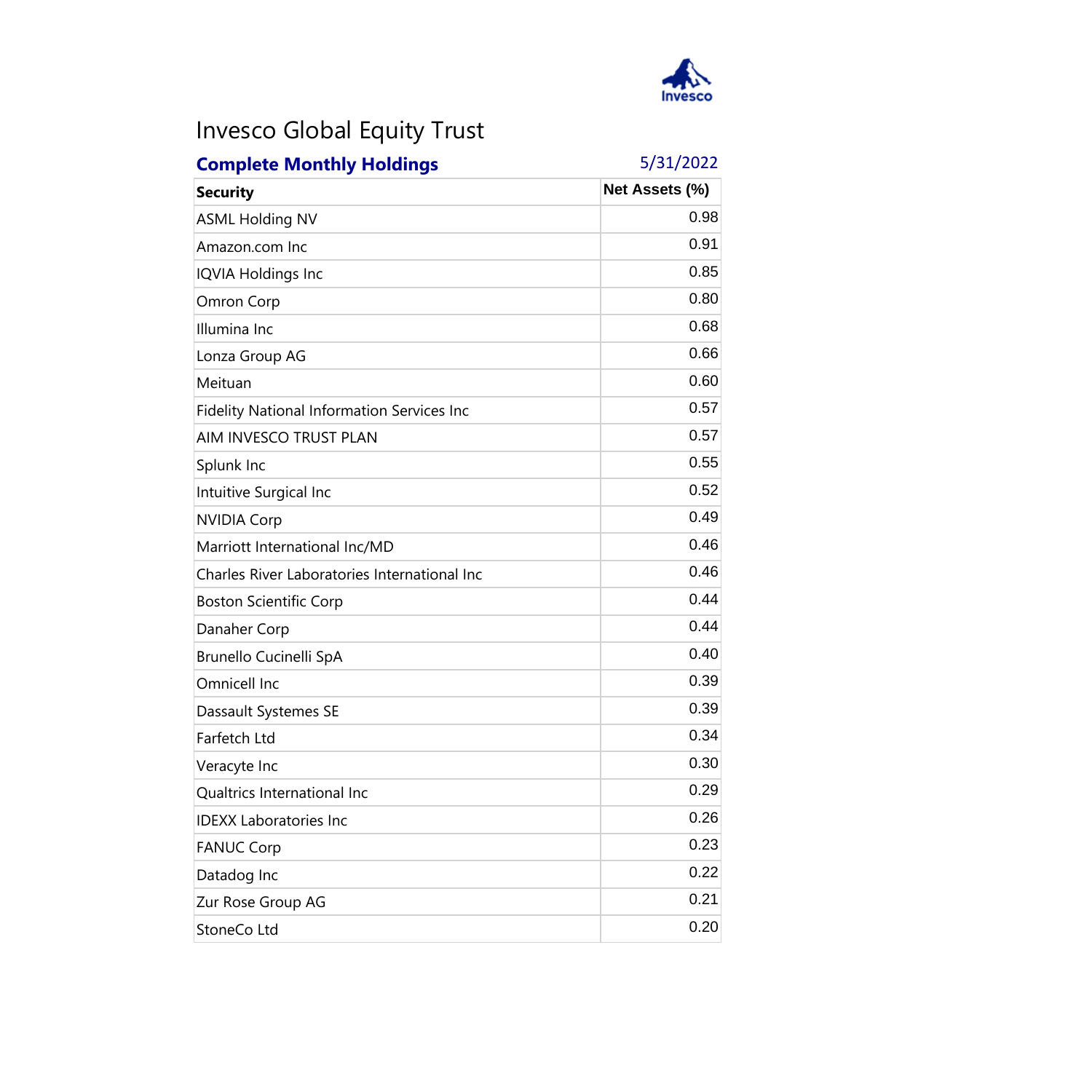

# Invesco Global Equity Trust

| <b>Complete Monthly Holdings</b>    | 5/31/2022      |
|-------------------------------------|----------------|
| <b>Security</b>                     | Net Assets (%) |
| Walt Disney Co/The                  | 0.19           |
| Dun & Bradstreet Holdings Inc       | 0.18           |
| Ambu A/S                            | 0.16           |
| Ecolab Inc                          | 0.15           |
| CASH & EQUIVALENTS                  | 0.11           |
| Lam Research Corp                   | 0.11           |
| Castle Biosciences Inc              | 0.09           |
| <b>Phathom Pharmaceuticals Inc.</b> | 0.08           |
| Atlas Copco AB                      | 0.03           |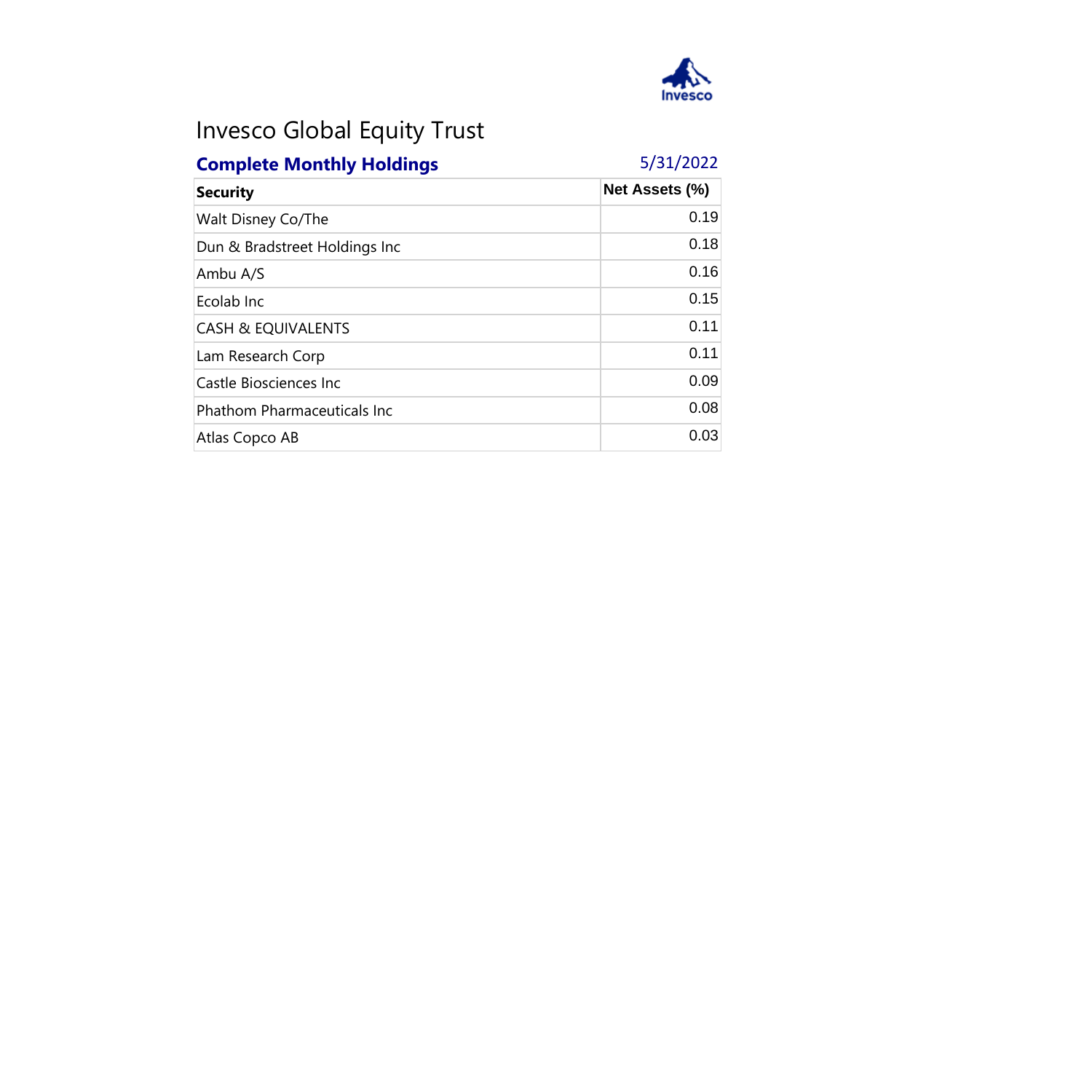

#### Invesco Global Focus Fund

| <b>Complete Monthly Holdings</b> | 5/31/2022      |
|----------------------------------|----------------|
| <b>Security</b>                  | Net Assets (%) |
| Meta Platforms Inc               | 7.24           |
| Thermo Fisher Scientific Inc     | 5.95           |
| Mastercard Inc                   | 5.75           |
| Alphabet Inc                     | 5.47           |
| <b>Tencent Holdings Ltd</b>      | 5.32           |
| Amazon.com Inc                   | 5.23           |
| Hermes International             | 5.11           |
| Novo Nordisk A/S                 | 4.71           |
| Illumina Inc                     | 4.50           |
| Adyen NV                         | 4.11           |
| Crowdstrike Holdings Inc         | 3.88           |
| Salesforce Inc                   | 3.58           |
| Alibaba Group Holding Ltd ADR    | 3.57           |
| Twilio Inc                       | 3.23           |
| <b>Stryker Corp</b>              | 3.01           |
| Amadeus IT Group SA              | 2.97           |
| ServiceNow Inc                   | 2.87           |
| Lonza Group AG                   | 2.43           |
| Tecan Group AG                   | 2.32           |
| Nice Ltd ADR                     | 2.28           |
| Uber Technologies Inc            | 2.25           |
| Visa Inc                         | 2.09           |
| Wuxi Biologics Cayman Inc        | 2.03           |
| <b>ASML Holding NV</b>           | 1.60           |
| Airbnb Inc                       | 1.57           |
| Sea Ltd ADR                      | 1.07           |
| BeiGene Ltd ADR                  | 1.01           |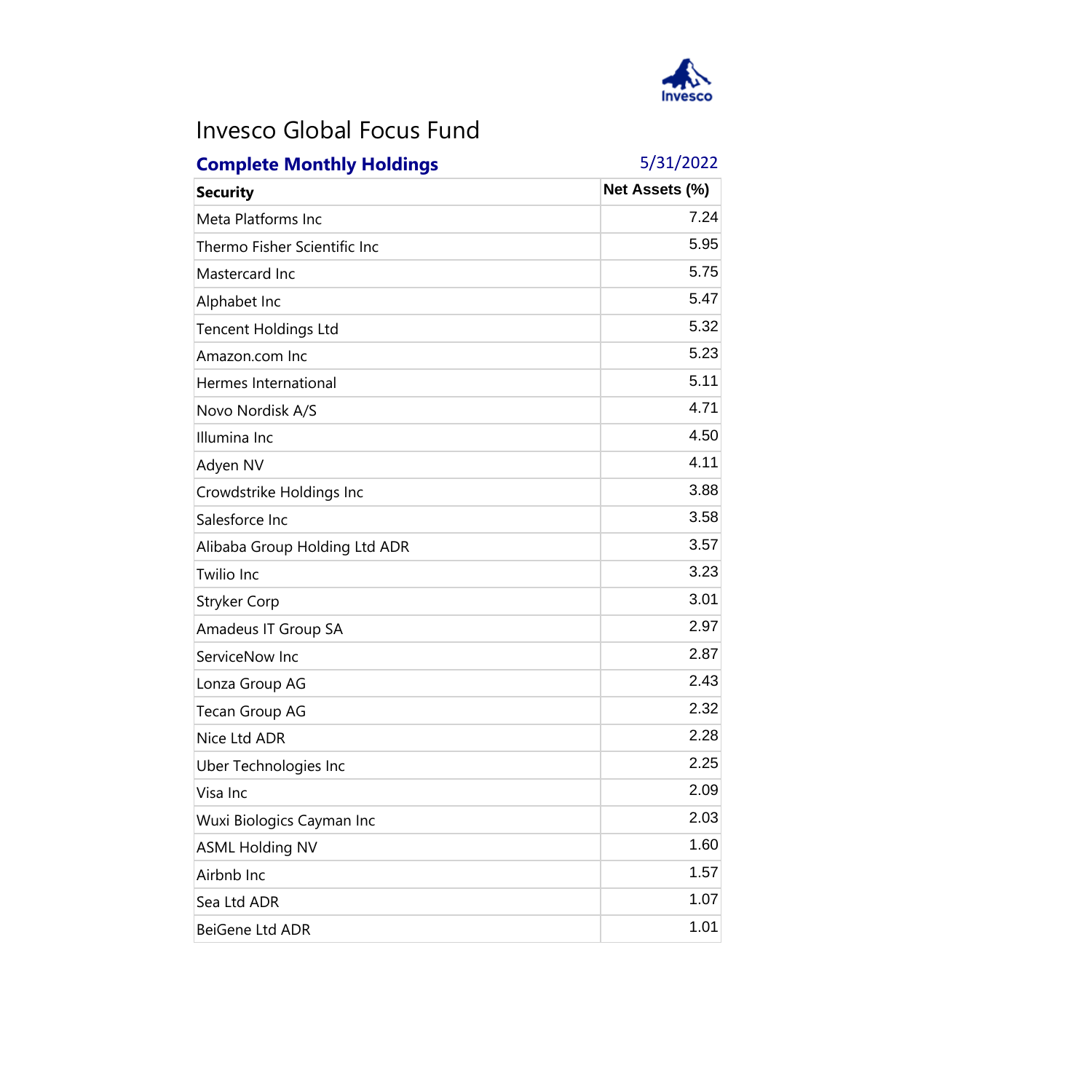

### Invesco Global Focus Fund

| <b>Complete Monthly Holdings</b>      | 5/31/2022      |
|---------------------------------------|----------------|
| <b>Security</b>                       | Net Assets (%) |
| <b>ABIOMED Inc.</b>                   | 0.82           |
| JD.com Inc                            | 0.70           |
| Biotage AB                            | 0.69           |
| Infineon Technologies AG              | 0.68           |
| <b>HelloFresh SE</b>                  | 0.58           |
| Cellnex Telecom SA                    | 0.38           |
| Edwards Lifesciences Corp             | 0.30           |
| Invesco Treasury Portfolio            | 0.19           |
| Invesco Government & Agency Portfolio | 0.17           |
| INVESCO LIQUID ASSET CASH MF          | 0.12           |
| <b>Twist Bioscience Corp</b>          | 0.12           |
| CASH & EQUIVALENTS                    | 0.04           |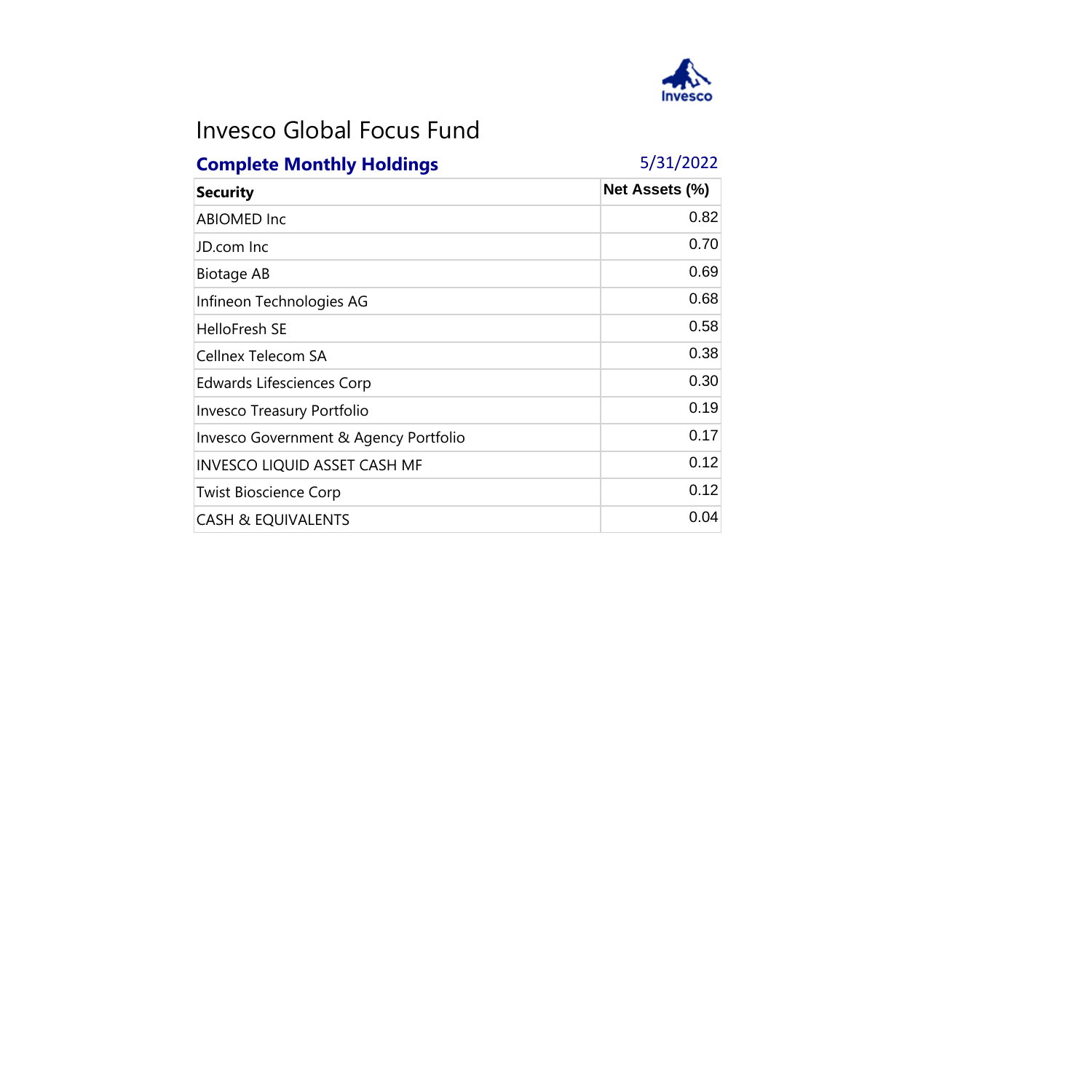

### Invesco Global Fund

| <b>Complete Monthly Holdings</b>    | 5/31/2022      |
|-------------------------------------|----------------|
| <b>Security</b>                     | Net Assets (%) |
| Alphabet Inc                        | 11.47          |
| Intuit Inc                          | 5.72           |
| LVMH Moet Hennessy Louis Vuitton SE | 5.65           |
| S&P Global Inc                      | 5.39           |
| Analog Devices Inc                  | 4.61           |
| Adobe Inc                           | 4.14           |
| Meta Platforms Inc                  | 4.14           |
| JD.com Inc ADR                      | 3.94           |
| <b>Airbus SE</b>                    | 3.94           |
| DLF Ltd                             | 3.21           |
| Murata Manufacturing Co Ltd         | 2.91           |
| Kering SA                           | 2.77           |
| Keyence Corp                        | 2.73           |
| United Parcel Service Inc           | 2.61           |
| Novo Nordisk A/S                    | 2.60           |
| Equifax Inc                         | 2.06           |
| Atlas Copco AB                      | 1.87           |
| Avantor Inc                         | 1.75           |
| SAP SE                              | 1.74           |
| Visa Inc                            | 1.70           |
| <b>ICICI Bank Ltd ADR</b>           | 1.70           |
| Nidec Corp                          | 1.66           |
| Assa Abloy AB                       | 1.65           |
| Marvell Technology Inc              | 1.49           |
| Agilent Technologies Inc            | 1.49           |
| Microsoft Corp                      | 1.39           |
| <b>TDK Corp</b>                     | 1.32           |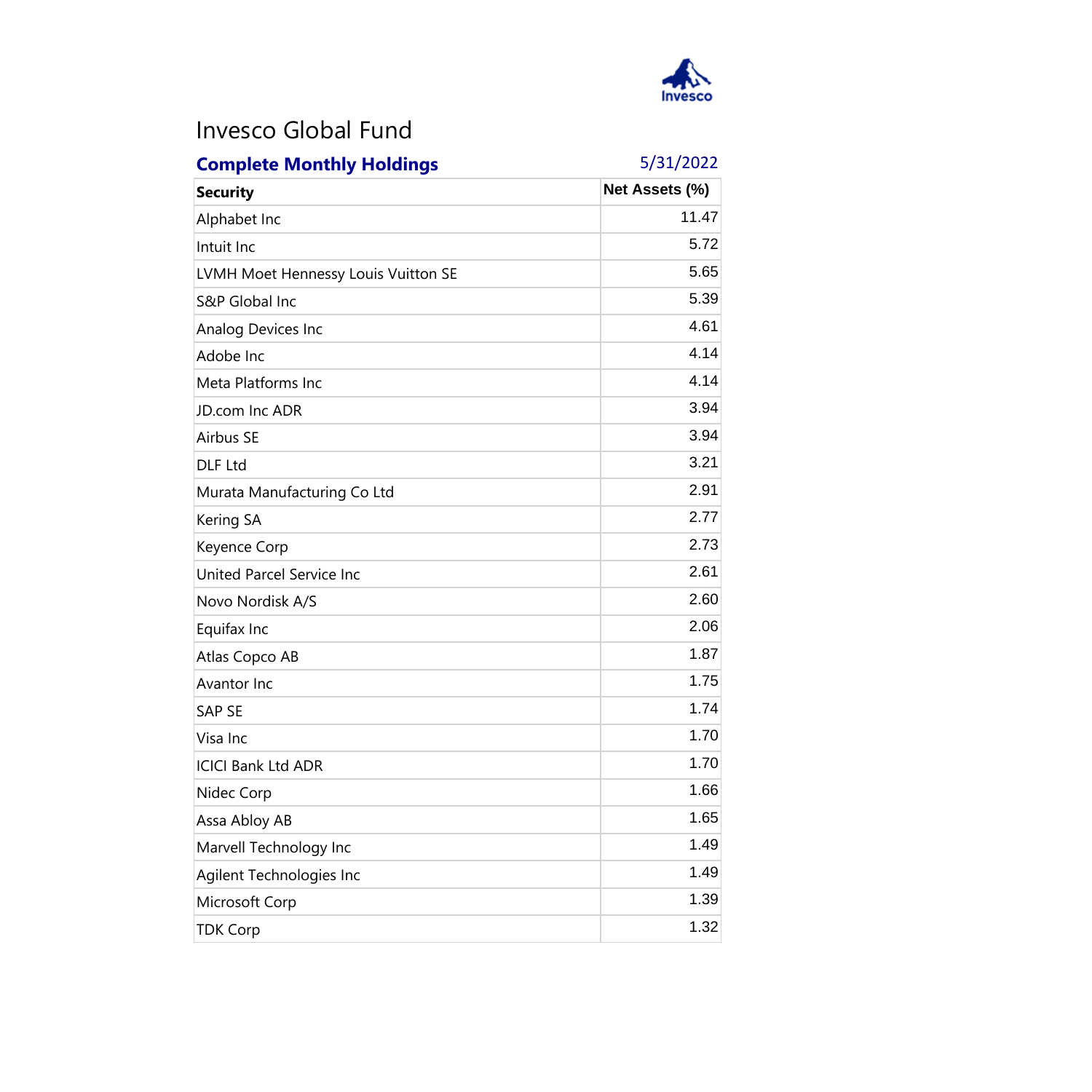

### Invesco Global Fund

| <b>Complete Monthly Holdings</b>                  | 5/31/2022      |
|---------------------------------------------------|----------------|
| <b>Security</b>                                   | Net Assets (%) |
| <b>ASML Holding NV</b>                            | 0.98           |
| Amazon.com Inc                                    | 0.92           |
| IQVIA Holdings Inc                                | 0.86           |
| Omron Corp                                        | 0.79           |
| Illumina Inc                                      | 0.69           |
| Lonza Group AG                                    | 0.67           |
| Meituan                                           | 0.61           |
| <b>Fidelity National Information Services Inc</b> | 0.57           |
| Splunk Inc                                        | 0.56           |
| Intuitive Surgical Inc                            | 0.53           |
| <b>NVIDIA Corp</b>                                | 0.50           |
| Marriott International Inc/MD                     | 0.47           |
| Charles River Laboratories International Inc      | 0.46           |
| <b>Boston Scientific Corp</b>                     | 0.44           |
| Danaher Corp                                      | 0.44           |
| Brunello Cucinelli SpA                            | 0.40           |
| MATERNIDAD/SWISSMED (UTS)                         | 0.40           |
| Omnicell Inc                                      | 0.40           |
| Dassault Systemes SE                              | 0.39           |
| Farfetch Ltd                                      | 0.34           |
| Veracyte Inc                                      | 0.30           |
| Qualtrics International Inc                       | 0.29           |
| <b>IDEXX Laboratories Inc</b>                     | 0.26           |
| <b>FANUC Corp</b>                                 | 0.22           |
| Zur Rose Group AG                                 | 0.22           |
| Datadog Inc                                       | 0.21           |
| StoneCo Ltd                                       | 0.20           |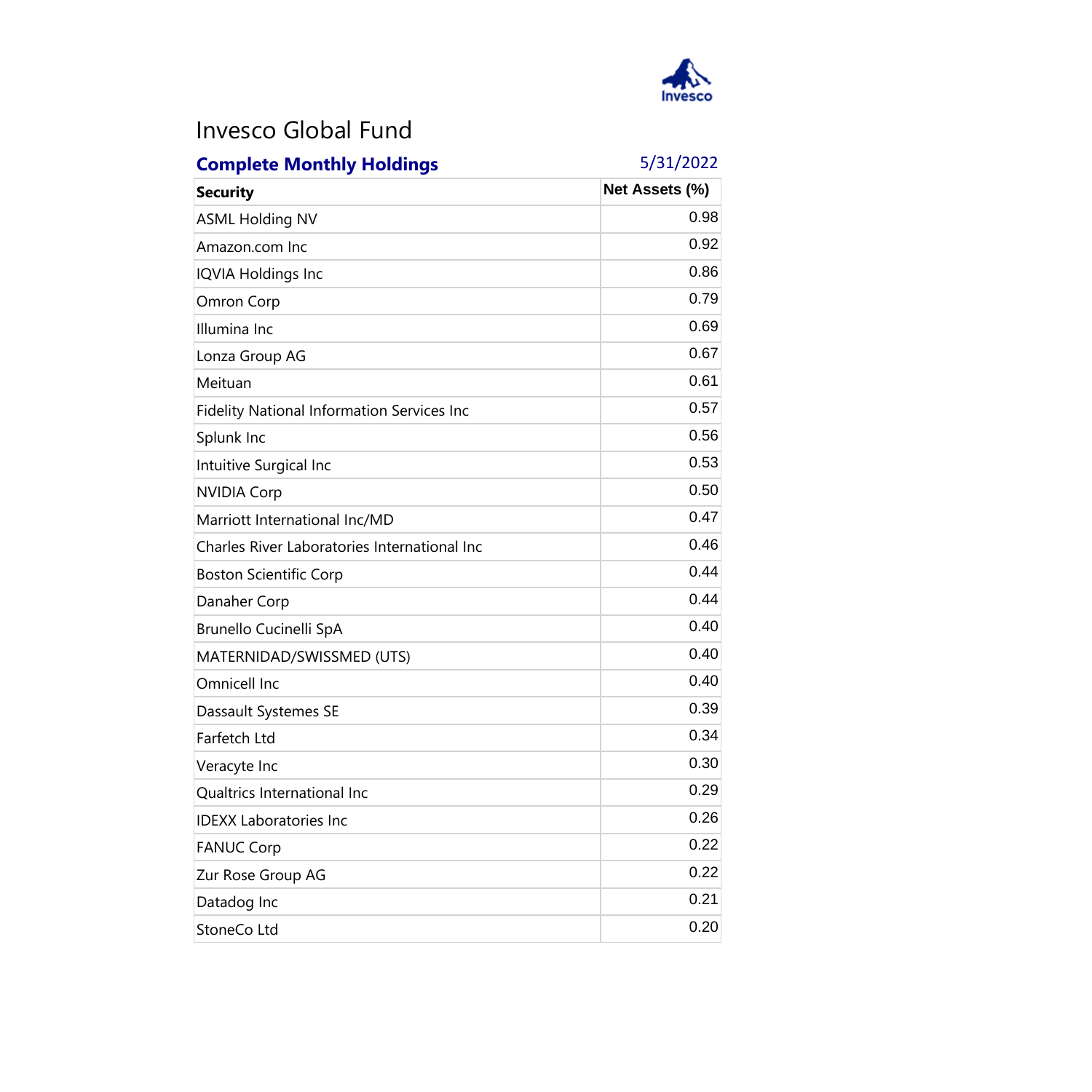

### Invesco Global Fund

| <b>Complete Monthly Holdings</b>    | 5/31/2022      |
|-------------------------------------|----------------|
| <b>Security</b>                     | Net Assets (%) |
| Walt Disney Co/The                  | 0.19           |
| Dun & Bradstreet Holdings Inc       | 0.18           |
| Ambu A/S                            | 0.17           |
| Ecolab Inc                          | 0.15           |
| Lam Research Corp                   | 0.11           |
| Castle Biosciences Inc              | 0.09           |
| <b>CASH &amp; EQUIVALENTS</b>       | 0.09           |
| <b>Phathom Pharmaceuticals Inc.</b> | 0.08           |
| Atlas Copco AB                      | 0.03           |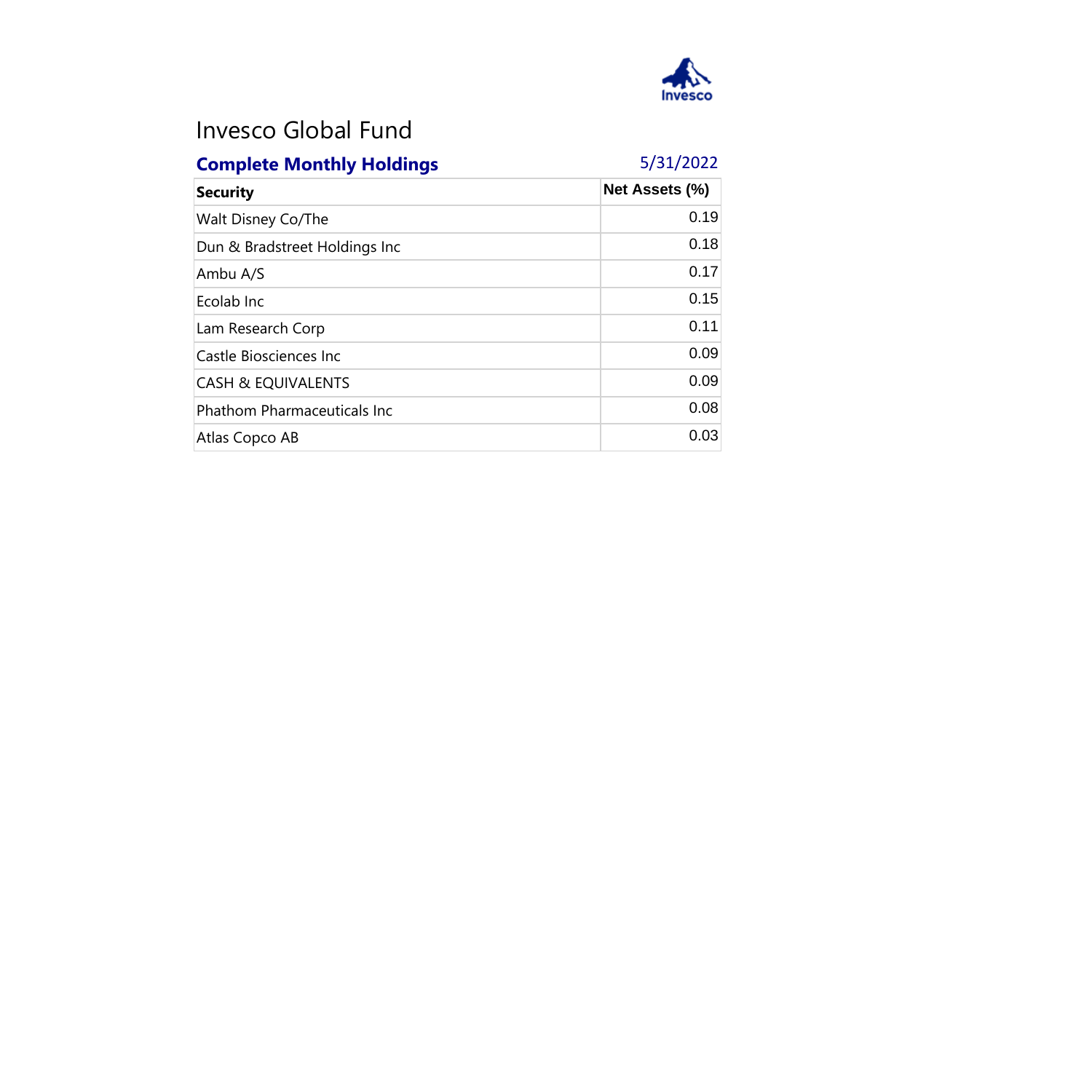

### Invesco Global Growth Fund

| <b>Complete Monthly Holdings</b>    | 5/31/2022      |
|-------------------------------------|----------------|
| <b>Security</b>                     | Net Assets (%) |
| Alphabet Inc                        | 11.44          |
| Intuit Inc                          | 5.75           |
| LVMH Moet Hennessy Louis Vuitton SE | 5.66           |
| S&P Global Inc                      | 5.41           |
| Analog Devices Inc                  | 4.60           |
| Adobe Inc                           | 4.16           |
| Meta Platforms Inc                  | 4.14           |
| Airbus SE                           | 3.95           |
| JD.com Inc ADR                      | 3.93           |
| DLF Ltd                             | 3.22           |
| Murata Manufacturing Co Ltd         | 2.91           |
| Kering SA                           | 2.77           |
| Keyence Corp                        | 2.72           |
| United Parcel Service Inc           | 2.62           |
| Novo Nordisk A/S                    | 2.61           |
| Equifax Inc                         | 2.07           |
| Atlas Copco AB                      | 1.87           |
| Avantor Inc                         | 1.75           |
| SAP SE                              | 1.74           |
| Visa Inc                            | 1.70           |
| <b>ICICI Bank Ltd ADR</b>           | 1.70           |
| Nidec Corp                          | 1.67           |
| Assa Abloy AB                       | 1.64           |
| Agilent Technologies Inc            | 1.49           |
| Marvell Technology Inc              | 1.49           |
| Microsoft Corp                      | 1.39           |
| <b>TDK Corp</b>                     | 1.32           |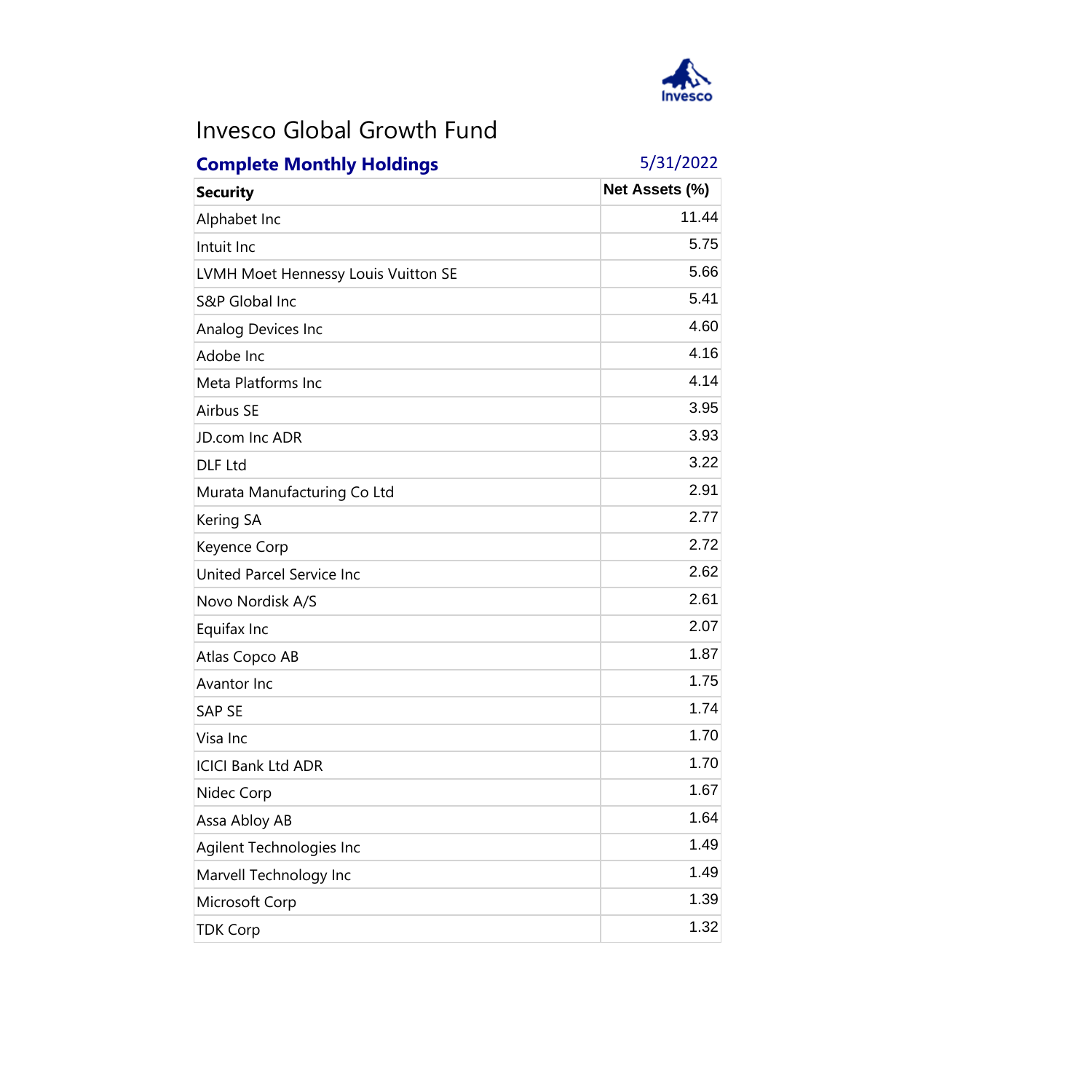

### Invesco Global Growth Fund

| <b>Complete Monthly Holdings</b>             | 5/31/2022      |
|----------------------------------------------|----------------|
| <b>Security</b>                              | Net Assets (%) |
| <b>ASML Holding NV</b>                       | 0.98           |
| Amazon.com Inc                               | 0.92           |
| IQVIA Holdings Inc                           | 0.86           |
| Omron Corp                                   | 0.80           |
| Illumina Inc                                 | 0.69           |
| Lonza Group AG                               | 0.66           |
| Meituan                                      | 0.61           |
| Fidelity National Information Services Inc   | 0.57           |
| Splunk Inc                                   | 0.56           |
| Intuitive Surgical Inc                       | 0.53           |
| <b>NVIDIA Corp</b>                           | 0.50           |
| Marriott International Inc/MD                | 0.47           |
| Charles River Laboratories International Inc | 0.46           |
| <b>Boston Scientific Corp</b>                | 0.44           |
| Danaher Corp                                 | 0.44           |
| Brunello Cucinelli SpA                       | 0.40           |
| Omnicell Inc                                 | 0.39           |
| Dassault Systemes SE                         | 0.39           |
| Farfetch Ltd                                 | 0.34           |
| Veracyte Inc                                 | 0.30           |
| Qualtrics International Inc                  | 0.29           |
| <b>IDEXX Laboratories Inc</b>                | 0.26           |
| <b>FANUC Corp</b>                            | 0.22           |
| Zur Rose Group AG                            | 0.21           |
| Datadog Inc                                  | 0.21           |
| StoneCo Ltd                                  | 0.20           |
| Walt Disney Co/The                           | 0.19           |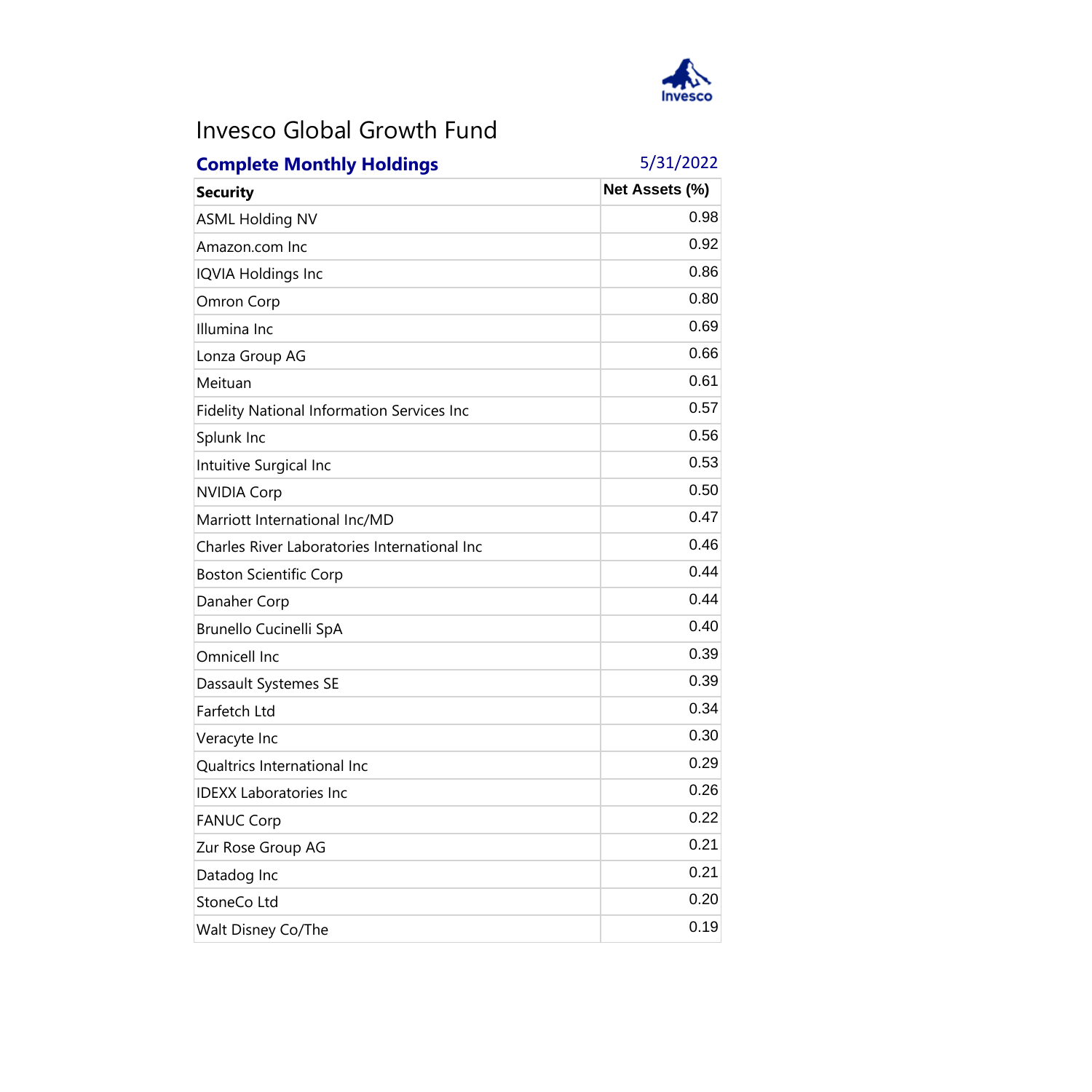

### Invesco Global Growth Fund

| <b>Complete Monthly Holdings</b>      | 5/31/2022      |
|---------------------------------------|----------------|
| <b>Security</b>                       | Net Assets (%) |
| Dun & Bradstreet Holdings Inc         | 0.18           |
| Ambu A/S                              | 0.17           |
| Ecolab Inc                            | 0.15           |
| Lam Research Corp                     | 0.11           |
| Invesco Treasury Portfolio            | 0.10           |
| CASH & EQUIVALENTS                    | 0.10           |
| Castle Biosciences Inc                | 0.09           |
| Invesco Government & Agency Portfolio | 0.09           |
| Phathom Pharmaceuticals Inc.          | 0.08           |
| INVESCO LIQUID ASSET CASH MF          | 0.06           |
| Atlas Copco AB                        | 0.03           |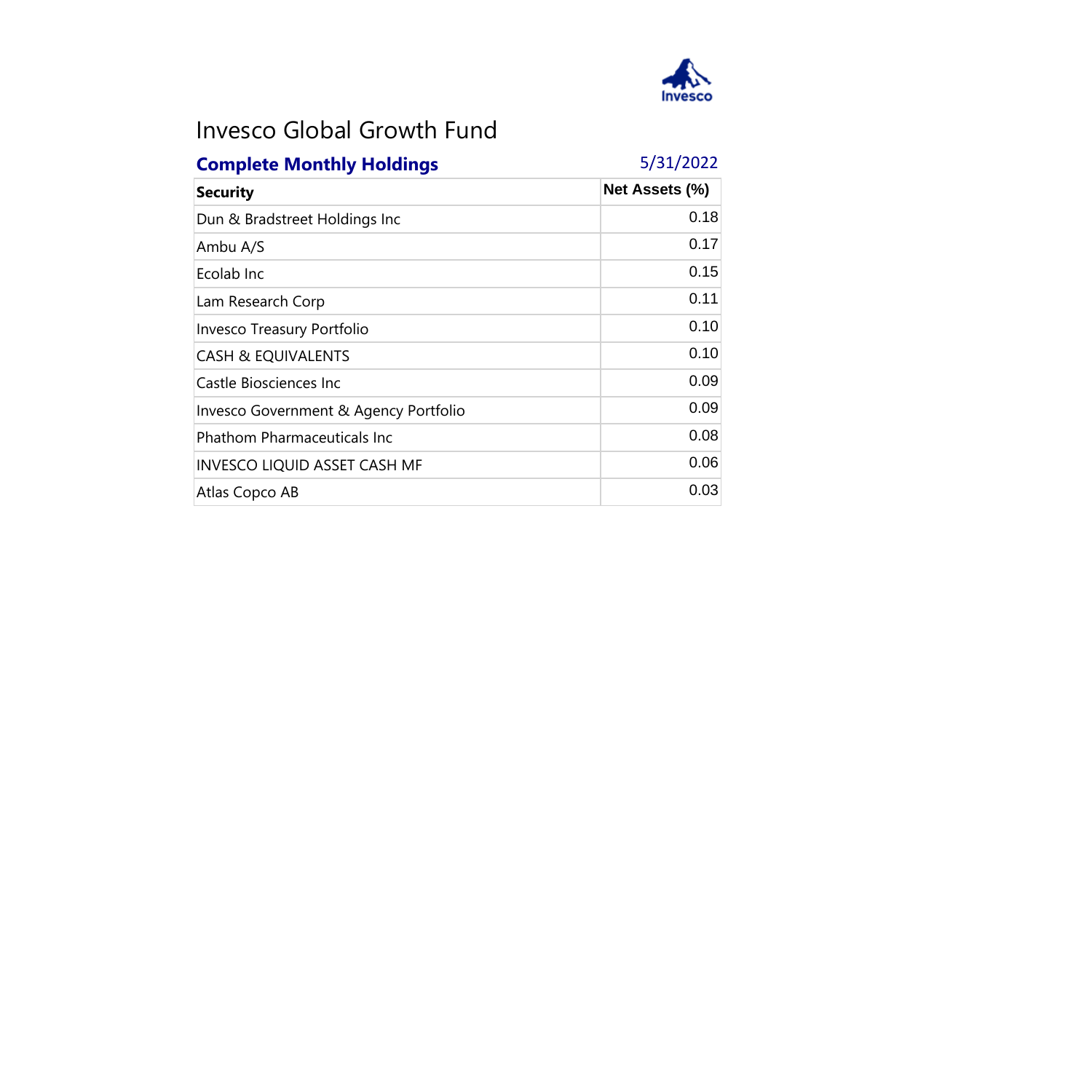

| <b>Complete Monthly Holdings</b>         | 5/31/2022      |
|------------------------------------------|----------------|
| <b>Security</b>                          | Net Assets (%) |
| <b>Advanced Micro Devices Inc</b>        | 7.19           |
| PTC Inc                                  | 2.47           |
| Indutrade AB                             | 2.39           |
| <b>Nektar Therapeutics</b>               | 2.20           |
| Jeol Ltd                                 | 2.14           |
| Aston Martin Lagonda Global Holdings PLC | 2.08           |
| <b>AIXTRON SE</b>                        | 2.08           |
| Littelfuse Inc                           | 1.91           |
| Mowi ASA                                 | 1.84           |
| Nordic Semiconductor ASA                 | 1.74           |
| Beijer Ref AB                            | 1.68           |
| <b>Exact Sciences Corp</b>               | 1.58           |
| M3 Inc                                   | 1.53           |
| Bavarian Nordic A/S                      | 1.52           |
| PVA TePla AG                             | 1.33           |
| Wolfspeed Inc                            | 1.33           |
| Brunello Cucinelli SpA                   | 1.33           |
| <b>OXFORD NANOLABS</b>                   | 1.29           |
| <b>Basler AG</b>                         | 1.28           |
| Manhattan Associates Inc                 | 1.28           |
| <b>PDF Solutions Inc</b>                 | 1.26           |
| <b>QUALCOMM Inc</b>                      | 1.26           |
| First Solar Inc                          | 1.25           |
| <b>Applied Materials Inc</b>             | 1.24           |
| Yaskawa Electric Corp                    | 1.22           |
| AddTech AB                               | 1.19           |
| Arrowhead Pharmaceuticals Inc            | 1.18           |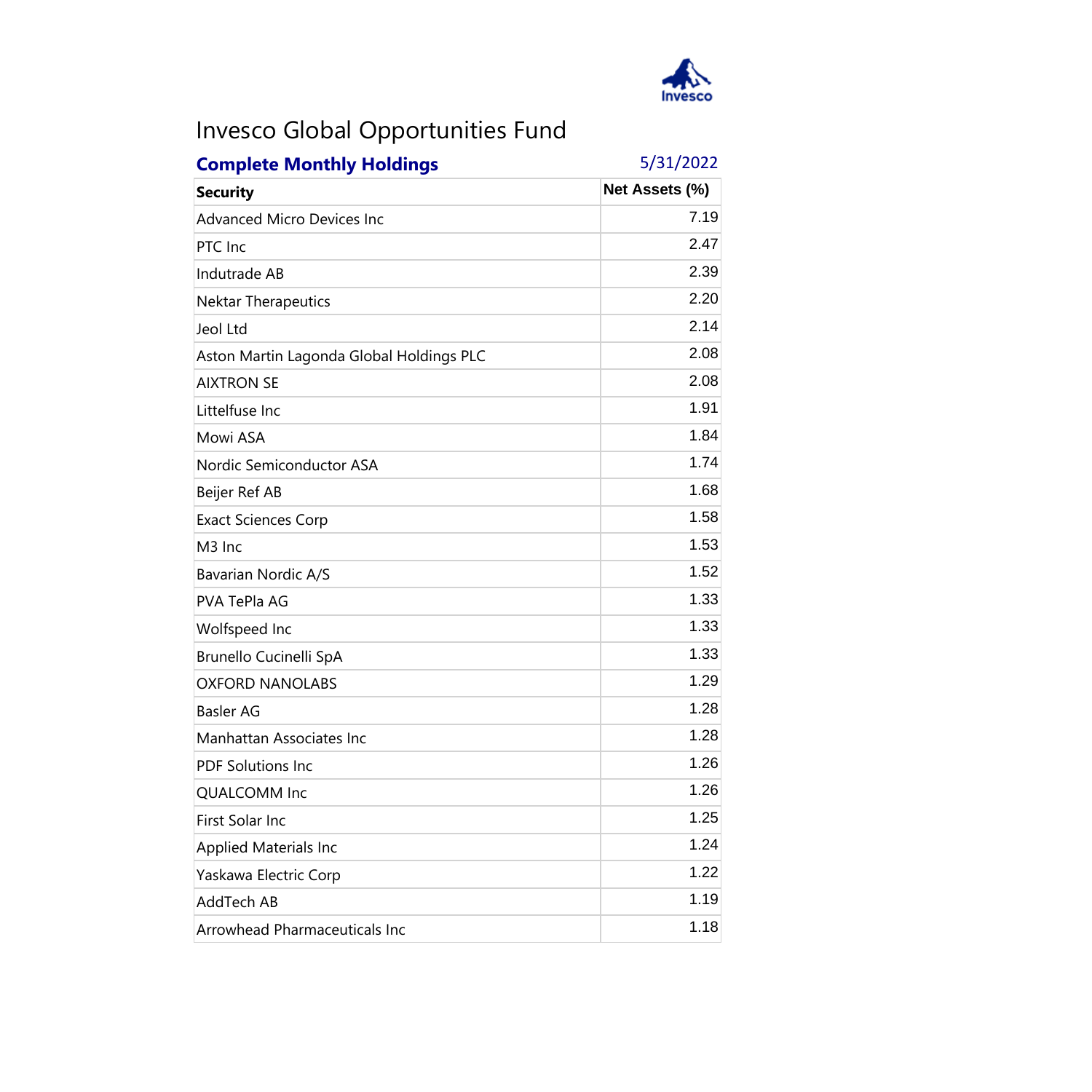

| <b>Complete Monthly Holdings</b> | 5/31/2022      |
|----------------------------------|----------------|
| <b>Security</b>                  | Net Assets (%) |
| Comture Corp                     | 1.16           |
| Veeco Instruments Inc            | 1.13           |
| IPG Photonics Corp               | 1.12           |
| II-VI Inc                        | 1.10           |
| Dolby Laboratories Inc           | 1.10           |
| <b>IQE PLC</b>                   | 1.09           |
| Spirax-Sarco Engineering PLC     | 1.09           |
| <b>ON Semiconductor Corp</b>     | 1.07           |
| Yelp Inc                         | 1.04           |
| Cognex Corp                      | 1.02           |
| CyberAgent Inc                   | 0.99           |
| Zendesk Inc                      | 0.97           |
| Disco Corp                       | 0.96           |
| 3D Systems Corp                  | 0.95           |
| <b>Rational AG</b>               | 0.92           |
| <b>Flutter Entertainment PLC</b> | 0.88           |
| Rentokil Initial PLC             | 0.88           |
| Shake Shack Inc                  | 0.86           |
| Illumina Inc                     | 0.84           |
| Frontier Developments PLC        | 0.83           |
| <b>Eurofins Scientific SE</b>    | 0.82           |
| Halozyme Therapeutics Inc        | 0.81           |
| Rovio Entertainment Oyj          | 0.79           |
| Rollins Inc                      | 0.78           |
| Nevro Corp                       | 0.77           |
| Materialise NV ADR               | 0.75           |
| THK Co Ltd                       | 0.72           |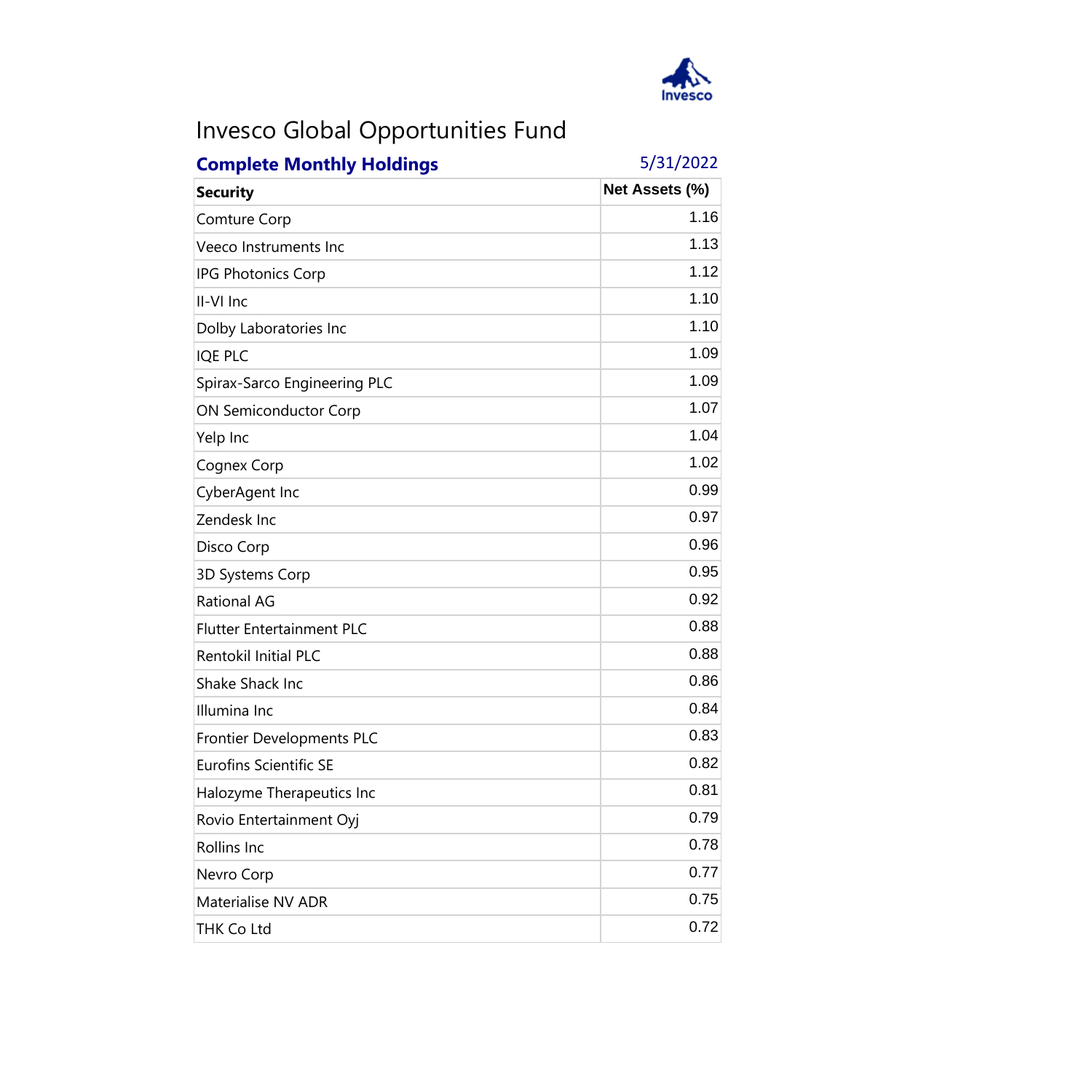

| <b>Complete Monthly Holdings</b>      | 5/31/2022      |
|---------------------------------------|----------------|
| <b>Security</b>                       | Net Assets (%) |
| Nidec Corp                            | 0.71           |
| Carl Zeiss Meditec AG                 | 0.71           |
| <b>STMicroelectronics NV</b>          | 0.71           |
| Fevertree Drinks PLC                  | 0.68           |
| <b>Boozt AB</b>                       | 0.67           |
| Globant SA                            | 0.67           |
| Shopify Inc                           | 0.66           |
| PeptiDream Inc                        | 0.66           |
| Mersen SA                             | 0.62           |
| Amplifon SpA                          | 0.61           |
| FD Technologies PLC                   | 0.60           |
| <b>Technicolor SA</b>                 | 0.60           |
| Vicor Corp                            | 0.59           |
| Rakuten Group Inc                     | 0.59           |
| iRobot Corp                           | 0.59           |
| Teleperformance                       | 0.59           |
| Darktrace PLC                         | 0.58           |
| boohoo Group PLC                      | 0.57           |
| Novozymes A/S                         | 0.56           |
| Optex Group Co Ltd                    | 0.55           |
| Genmab A/S                            | 0.54           |
| Invesco Treasury Portfolio            | 0.53           |
| CompuGroup Medical SE & Co KgaA       | 0.50           |
| Align Technology Inc                  | 0.49           |
| RaySearch Laboratories AB             | 0.48           |
| IG Group Holdings PLC                 | 0.48           |
| Invesco Government & Agency Portfolio | 0.47           |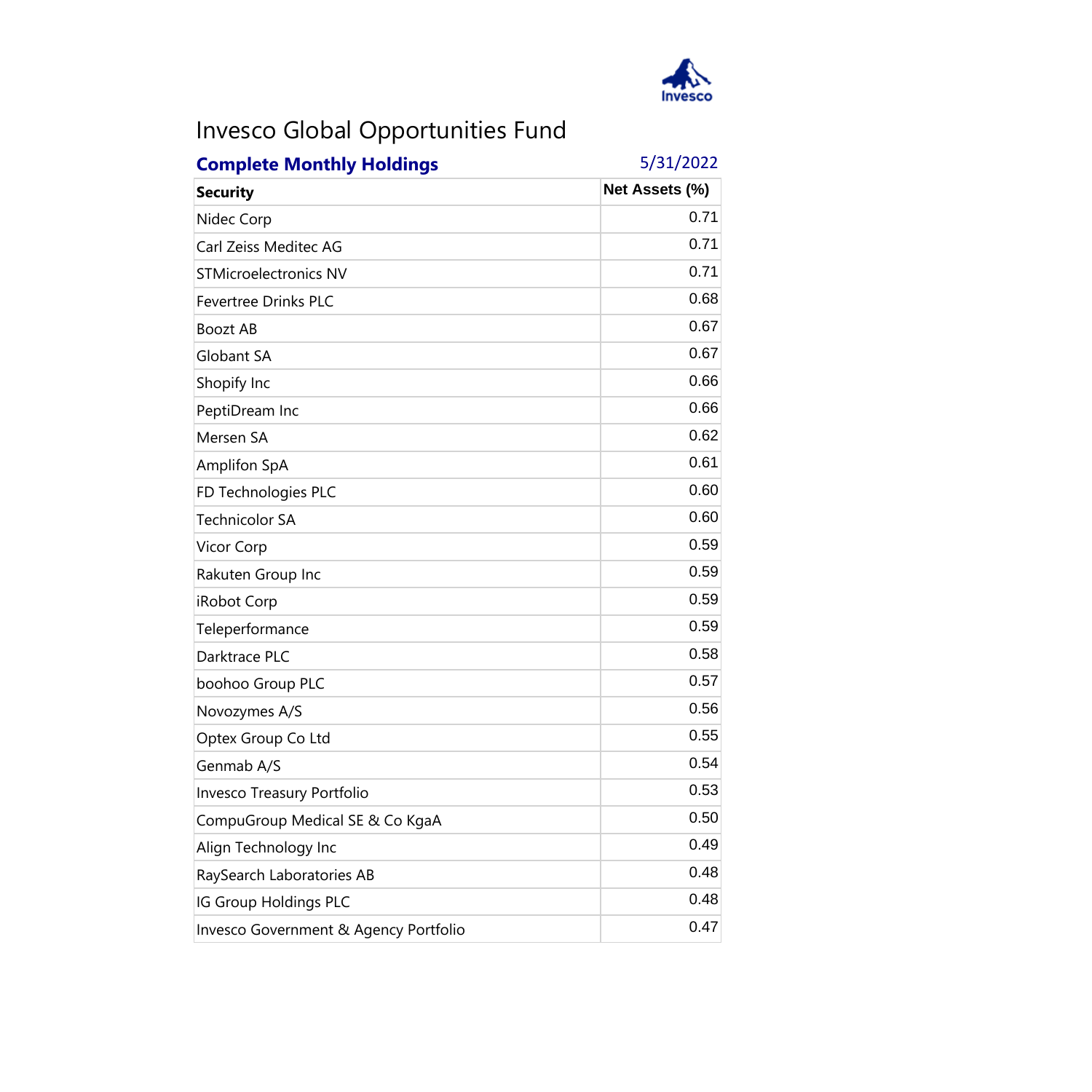

| <b>Complete Monthly Holdings</b>    | 5/31/2022      |
|-------------------------------------|----------------|
| <b>Security</b>                     | Net Assets (%) |
| <b>SLM Solutions Group AG</b>       | 0.46           |
| <b>Ubisoft Entertainment SA</b>     | 0.46           |
| Wix.com Ltd                         | 0.44           |
| Xvivo Perfusion AB                  | 0.44           |
| Future PLC                          | 0.44           |
| Nikon Corp                          | 0.44           |
| Manz AG                             | 0.43           |
| IP Group PLC                        | 0.40           |
| Gooch & Housego PLC                 | 0.39           |
| <b>AO World PLC</b>                 | 0.35           |
| Kape Technologies PLC               | 0.30           |
| <b>WANdisco PLC</b>                 | 0.29           |
| Aumann AG                           | 0.29           |
| Xaar PLC                            | 0.28           |
| Zotefoams PLC                       | 0.27           |
| Ads-Tec Energy PLC                  | 0.25           |
| M&C Saatchi PLC                     | 0.25           |
| Rite Aid Corp                       | 0.25           |
| ASOS PLC                            | 0.24           |
| <b>BICO Group AB</b>                | 0.23           |
| <b>Biocartis Group NV</b>           | 0.23           |
| <b>Atlantic Sapphire ASA</b>        | 0.22           |
| <b>INVESCO LIQUID ASSET CASH MF</b> | 0.21           |
| Acacia Research Corp                | 0.21           |
| Zur Rose Group AG                   | 0.21           |
| Ocado Group PLC                     | 0.21           |
| Hansa Biopharma AB                  | 0.21           |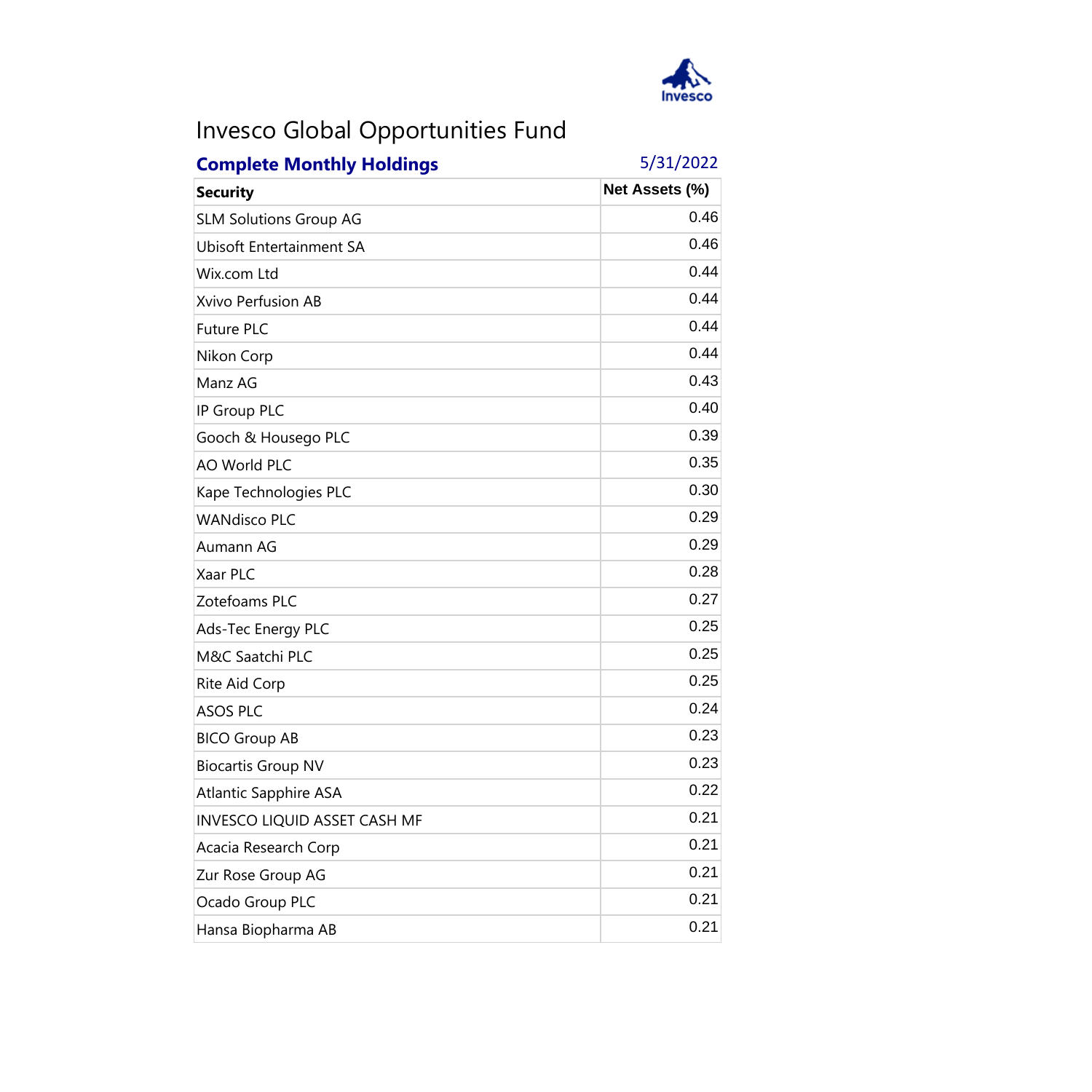

| <b>Complete Monthly Holdings</b> | 5/31/2022      |
|----------------------------------|----------------|
| <b>Security</b>                  | Net Assets (%) |
| Rheon Automatic Machinery Co Ltd | 0.18           |
| Zoo Digital Group PLC            | 0.18           |
| Rigel Pharmaceuticals Inc        | 0.16           |
| MorphoSys AG                     | 0.16           |
| GeNeuro SA                       | 0.14           |
| Unity Software Inc               | 0.14           |
| Tobii AB                         | 0.13           |
| <b>CASH &amp; EQUIVALENTS</b>    | 0.09           |
| Xeris Biopharma Holdings Inc     | 0.08           |
| Midsona AB                       | 0.04           |
| Allied Minds PLC                 | 0.04           |
| Bang & Olufsen A/S               | 0.01           |
| <b>Technicolor SA Wts</b>        | 0.01           |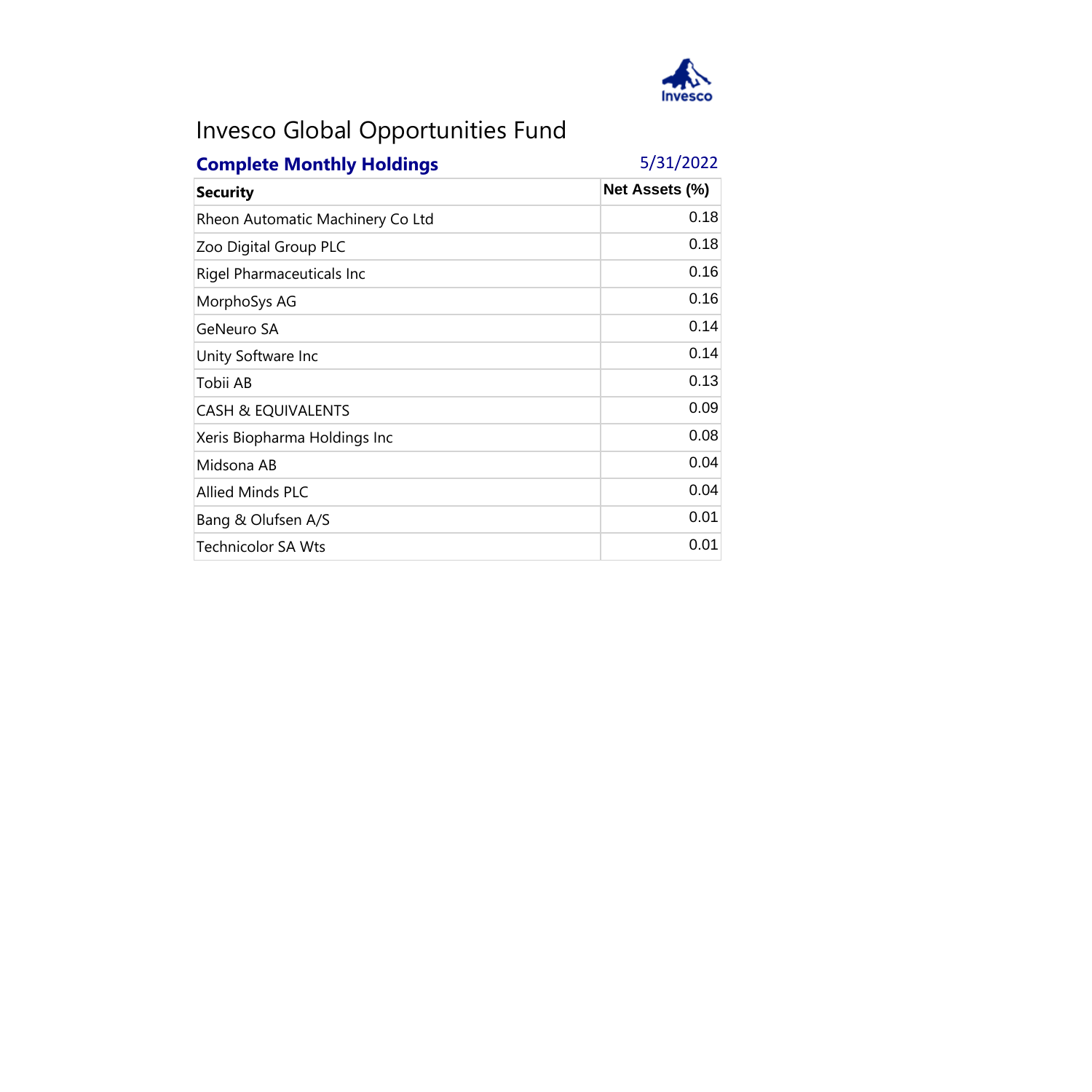

| <b>Complete Monthly Holdings</b>    | 5/31/2022      |
|-------------------------------------|----------------|
| <b>Security</b>                     | Net Assets (%) |
| Wells Fargo & Co                    | 3.73           |
| ConocoPhillips                      | 3.48           |
| Cognizant Technology Solutions Corp | 2.97           |
| <b>Bank of America Corp</b>         | 2.63           |
| General Motors Co                   | 2.55           |
| Chevron Corp                        | 2.55           |
| American International Group Inc    | 2.45           |
| <b>CBRE Group Inc</b>               | 2.43           |
| Merck & Co Inc                      | 2.09           |
| Devon Energy Corp                   | 1.99           |
| Cigna Corp                          | 1.91           |
| Bristol-Myers Squibb Co             | 1.80           |
| Philip Morris International Inc     | 1.76           |
| Corteva Inc                         | 1.75           |
| Citizens Financial Group Inc        | 1.75           |
| Raytheon Technologies Corp          | 1.75           |
| T-Mobile US Inc                     | 1.72           |
| Medtronic PLC                       | 1.71           |
| Cisco Systems Inc                   | 1.69           |
| Goldman Sachs Group Inc/The         | 1.69           |
| <b>CSX Corp</b>                     | 1.69           |
| Sanofi                              | 1.67           |
| American Express Co                 | 1.65           |
| TJX Cos Inc/The                     | 1.61           |
| <b>Textron Inc</b>                  | 1.54           |
| Pioneer Natural Resources Co        | 1.52           |
| Walt Disney Co/The                  | 1.49           |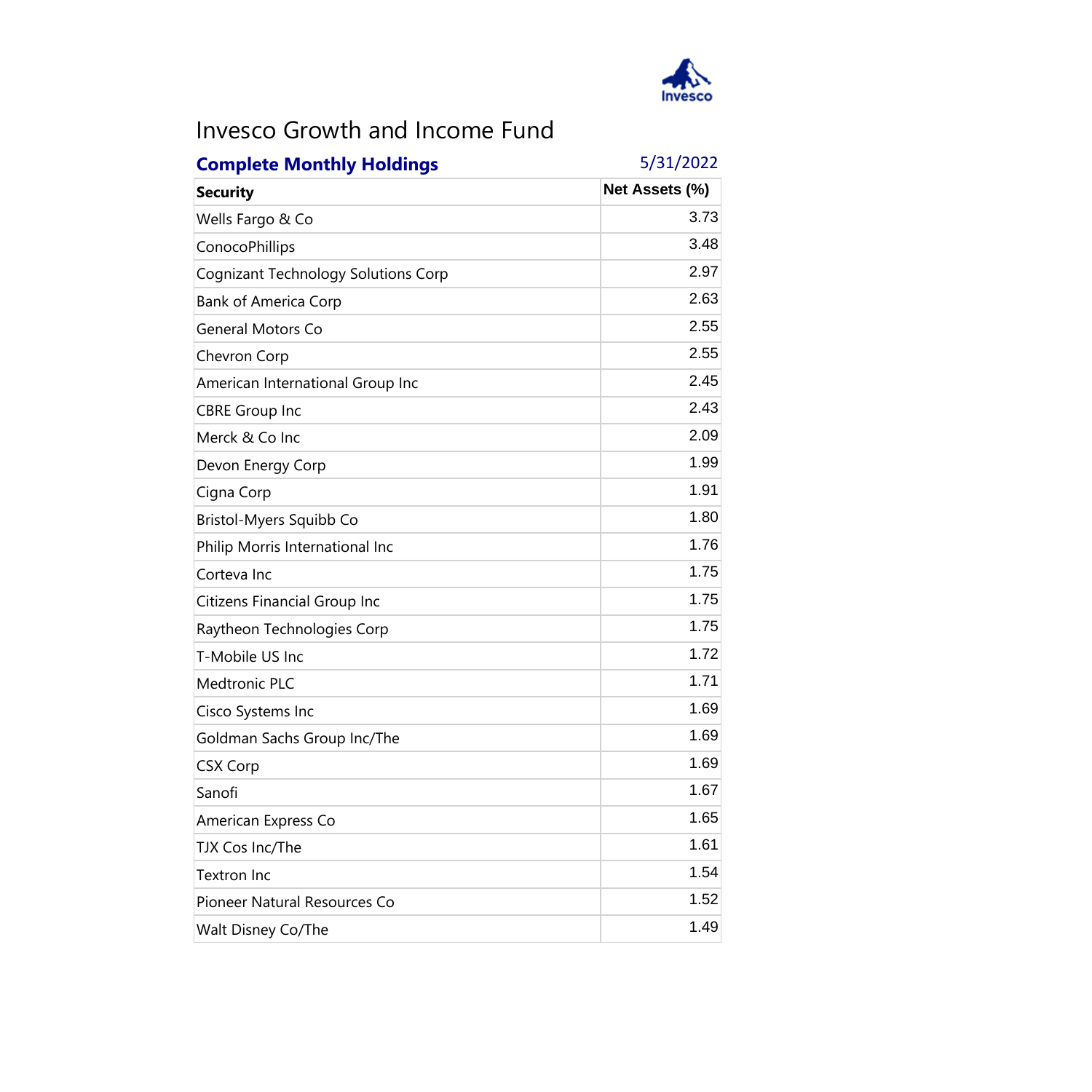

| <b>Complete Monthly Holdings</b>   | 5/31/2022      |
|------------------------------------|----------------|
| <b>Security</b>                    | Net Assets (%) |
| Morgan Stanley                     | 1.48           |
| Johnson Controls International plc | 1.47           |
| McKesson Corp                      | 1.44           |
| Intel Corp                         | 1.42           |
| Comcast Corp                       | 1.42           |
| Diageo PLC                         | 1.41           |
| <b>Booking Holdings Inc</b>        | 1.40           |
| Parker-Hannifin Corp               | 1.37           |
| Charles Schwab Corp/The            | 1.35           |
| Canadian Natural Resources Ltd     | 1.32           |
| <b>Charter Communications Inc</b>  | 1.20           |
| <b>CVS Health Corp</b>             | 1.19           |
| Centene Corp                       | 1.15           |
| Anthem Inc                         | 1.14           |
| QUALCOMM Inc                       | 1.14           |
| Willis Towers Watson PLC           | 1.14           |
| Ferguson PLC                       | 1.10           |
| Amazon.com Inc                     | 1.09           |
| <b>GSK PLC</b>                     | 1.07           |
| Sysco Corp                         | 1.02           |
| Universal Health Services Inc      | 1.01           |
| <b>NXP Semiconductors NV</b>       | 1.01           |
| Fiserv Inc                         | 1.00           |
| Quanta Services Inc                | 1.00           |
| PayPal Holdings Inc                | 0.97           |
| Johnson & Johnson                  | 0.94           |
| TE Connectivity Ltd                | 0.93           |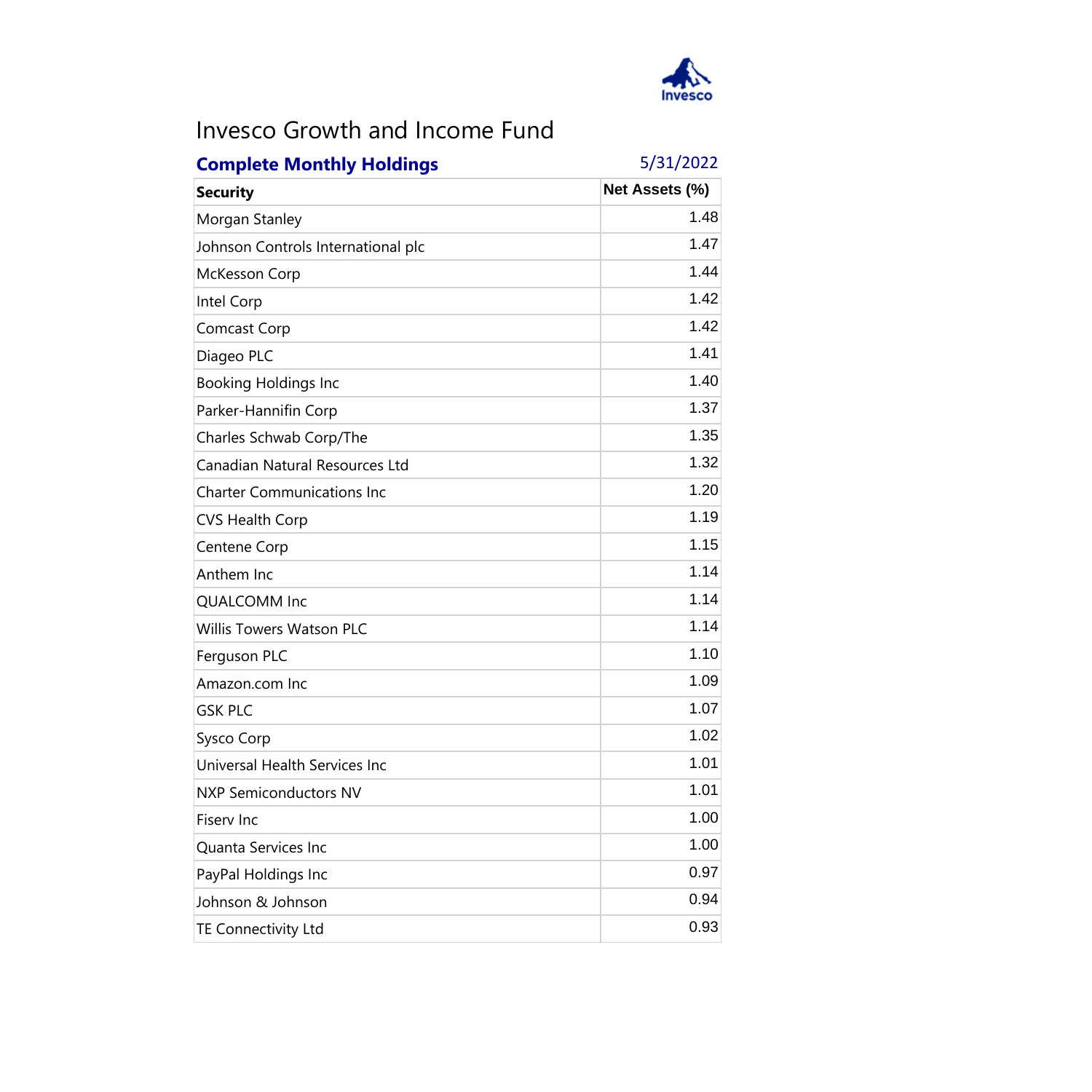

| <b>Complete Monthly Holdings</b>      | 5/31/2022      |
|---------------------------------------|----------------|
| <b>Security</b>                       | Net Assets (%) |
| Zimmer Biomet Holdings Inc            | 0.89           |
| American Electric Power Co Inc        | 0.87           |
| <b>Exelon Corp</b>                    | 0.86           |
| Emerson Electric Co                   | 0.86           |
| Las Vegas Sands Corp                  | 0.84           |
| Invesco Treasury Portfolio            | 0.81           |
| Voya Financial Inc                    | 0.80           |
| <b>US Foods Holding Corp</b>          | 0.79           |
| Splunk Inc                            | 0.77           |
| <b>Barrick Gold Corp</b>              | 0.75           |
| <b>FirstEnergy Corp</b>               | 0.73           |
| PNC Financial Services Group Inc/The  | 0.73           |
| Invesco Government & Agency Portfolio | 0.71           |
| <b>Truist Financial Corp</b>          | 0.51           |
| <b>General Dynamics Corp</b>          | 0.46           |
| Lam Research Corp                     | 0.42           |
| <b>INVESCO LIQUID ASSET CASH MF</b>   | 0.33           |
| <b>CASH &amp; EQUIVALENTS</b>         | 0.00           |
| USD/CAD CFWD202275                    | 0.00           |
| EUR/USD CFWD202271                    | 0.00           |
| GBP/USD CFWD202271                    | 0.00           |
| USD/EUR CFWD202271                    | 0.00           |
| EUR/USD CFWD202271                    | 0.00           |
| USD/CAD CFWD202275                    | 0.00           |
| USD/GBP CFWD202271                    | 0.00           |
| USD/CAD CFWD202275                    | 0.00           |
| USD/EUR CFWD202271                    | 0.00           |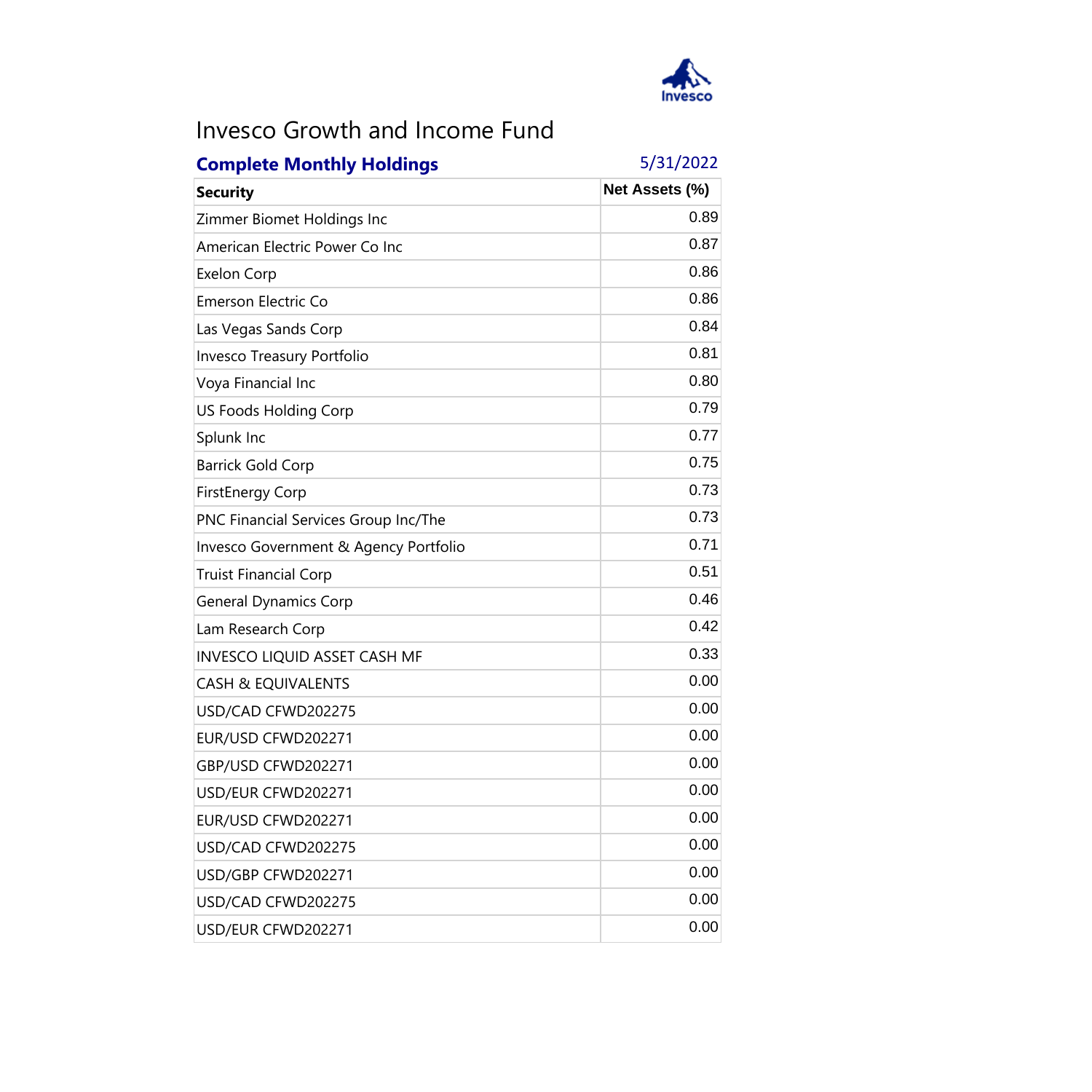

| <b>Complete Monthly Holdings</b> | 5/31/2022      |
|----------------------------------|----------------|
| <b>Security</b>                  | Net Assets (%) |
| USD/CAD CFWD202275               | $-0.01$        |
| USD/GBP CFWD202271               | $-0.02$        |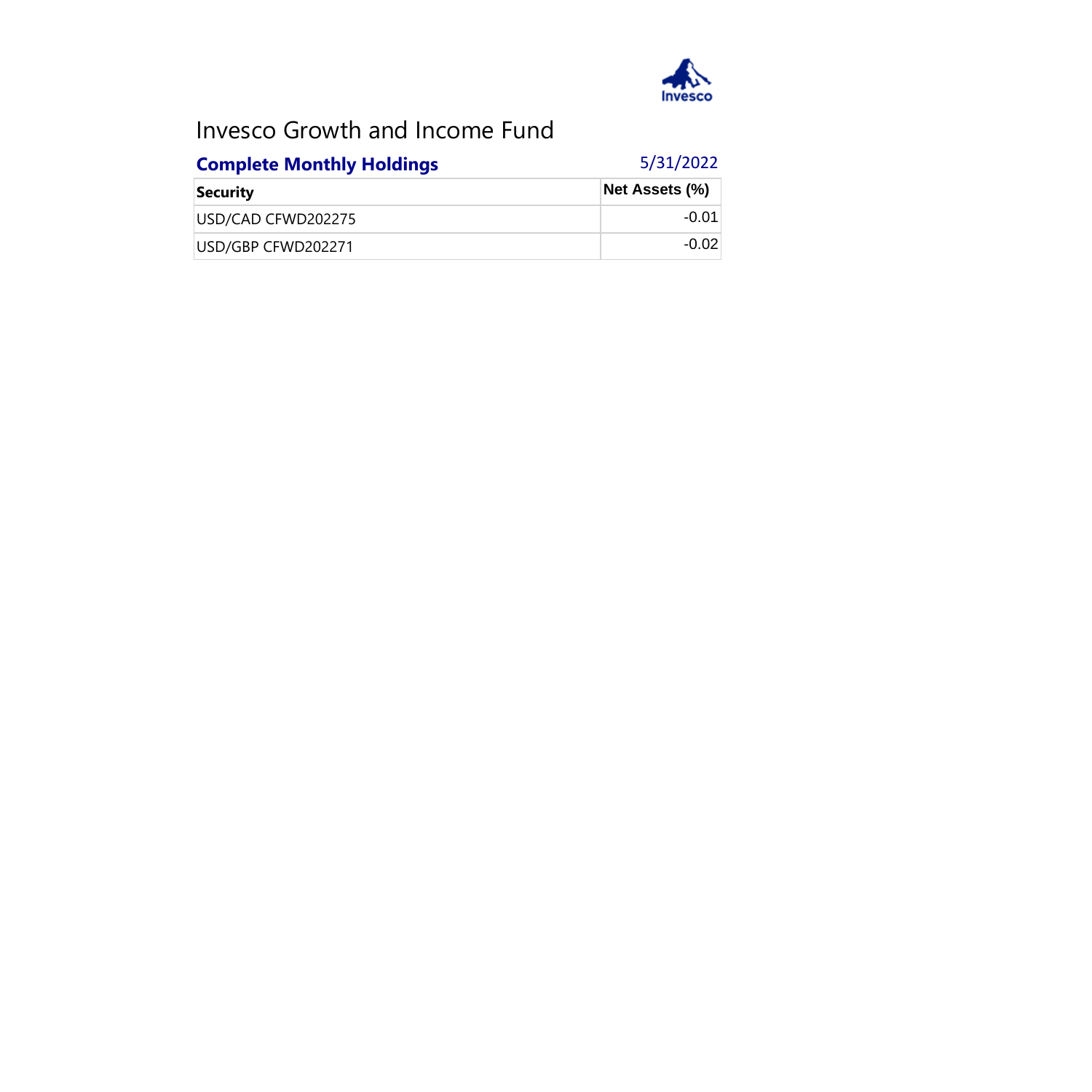

| <b>Complete Monthly Holdings</b>      | 5/31/2022      |
|---------------------------------------|----------------|
| <b>Security</b>                       | Net Assets (%) |
| UnitedHealth Group Inc                | 9.77           |
| Eli Lilly & Co                        | 5.75           |
| Thermo Fisher Scientific Inc          | 5.19           |
| Anthem Inc                            | 4.93           |
| Danaher Corp                          | 3.86           |
| AbbVie Inc                            | 3.86           |
| AstraZeneca PLC ADR                   | 3.11           |
| Regeneron Pharmaceuticals Inc         | 2.73           |
| Pfizer Inc                            | 2.67           |
| Novo Nordisk A/S                      | 2.52           |
| Intuitive Surgical Inc                | 2.48           |
| <b>CVS Health Corp</b>                | 2.20           |
| Zoetis Inc                            | 2.18           |
| Merck & Co Inc                        | 2.09           |
| <b>Stryker Corp</b>                   | 2.02           |
| <b>Edwards Lifesciences Corp</b>      | 1.78           |
| AmerisourceBergen Corp                | 1.75           |
| <b>Abbott Laboratories</b>            | 1.70           |
| Roche Holding AG                      | 1.55           |
| IQVIA Holdings Inc                    | 1.48           |
| Invesco Treasury Portfolio            | 1.39           |
| Invesco Government & Agency Portfolio | 1.22           |
| Catalent Inc                          | 1.21           |
| <b>HCA Healthcare Inc</b>             | 1.21           |
| Horizon Therapeutics Plc              | 1.19           |
| Repligen Corp                         | 1.12           |
| <b>Tenet Healthcare Corp</b>          | 1.12           |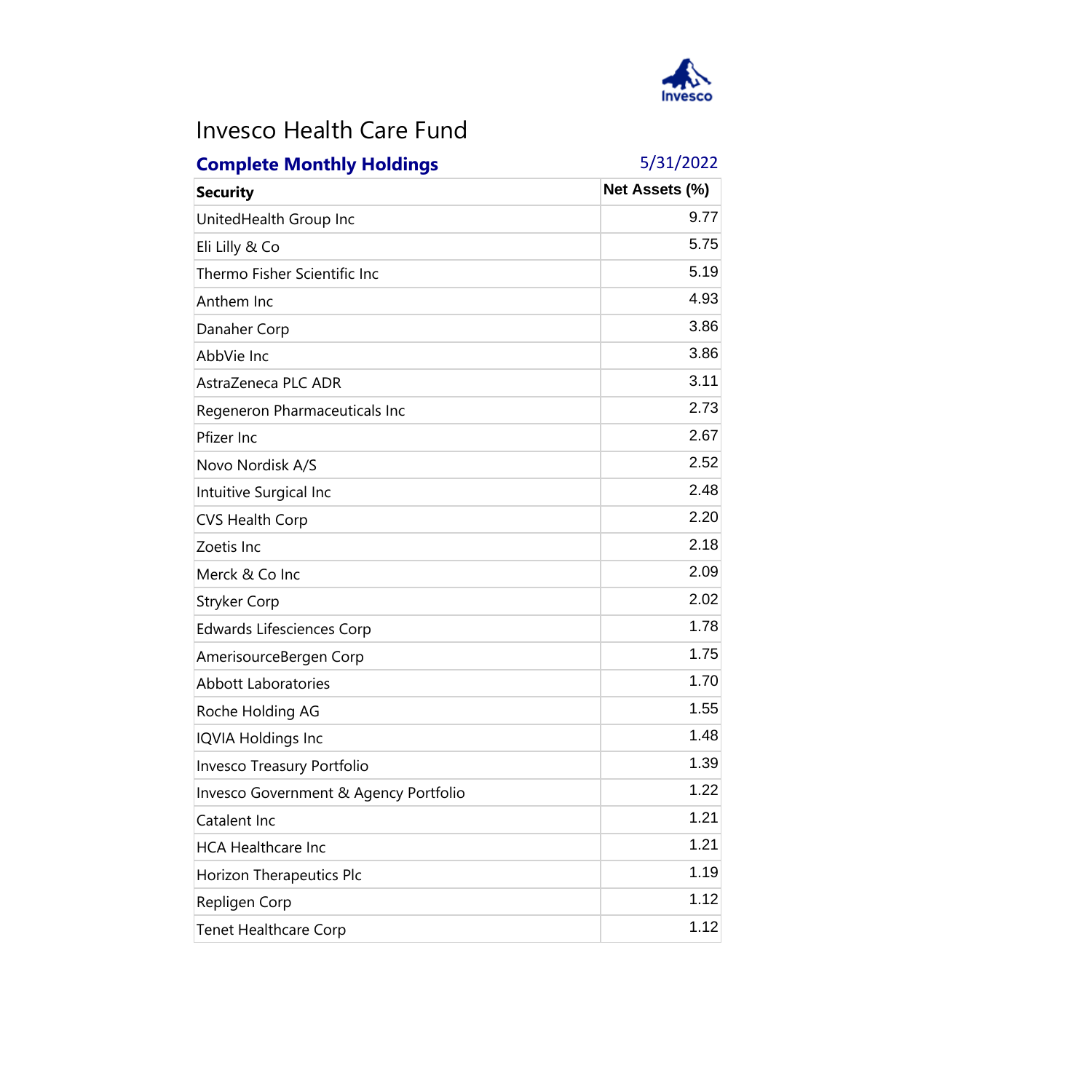

| <b>Complete Monthly Holdings</b>       | 5/31/2022      |
|----------------------------------------|----------------|
| <b>Security</b>                        | Net Assets (%) |
| <b>IDEXX Laboratories Inc</b>          | 1.07           |
| Molina Healthcare Inc                  | 1.06           |
| Dexcom Inc                             | 1.03           |
| Amgen Inc                              | 1.00           |
| <b>Bio-Techne Corp</b>                 | 0.99           |
| West Pharmaceutical Services Inc       | 0.97           |
| Humana Inc                             | 0.95           |
| Mettler-Toledo International Inc       | 0.94           |
| <b>STERIS PLC</b>                      | 0.92           |
| INVESCO LIQUID ASSET CASH MF           | 0.92           |
| Insulet Corp                           | 0.89           |
| Inspire Medical Systems Inc            | 0.82           |
| Biohaven Pharmaceutical Holding Co Ltd | 0.77           |
| Alcon Inc                              | 0.75           |
| Vertex Pharmaceuticals Inc             | 0.72           |
| Shockwave Medical Inc                  | 0.69           |
| Surgery Partners Inc                   | 0.65           |
| <b>Gilead Sciences Inc</b>             | 0.62           |
| <b>Globus Medical Inc</b>              | 0.62           |
| Becton Dickinson and Co                | 0.61           |
| Halozyme Therapeutics Inc              | 0.61           |
| <b>United Therapeutics Corp</b>        | 0.55           |
| Acadia Healthcare Co Inc               | 0.55           |
| <b>Bio-Rad Laboratories Inc</b>        | 0.51           |
| Incyte Corp                            | 0.51           |
| Argenx SE ADR                          | 0.50           |
| Cooper Cos Inc/The                     | 0.50           |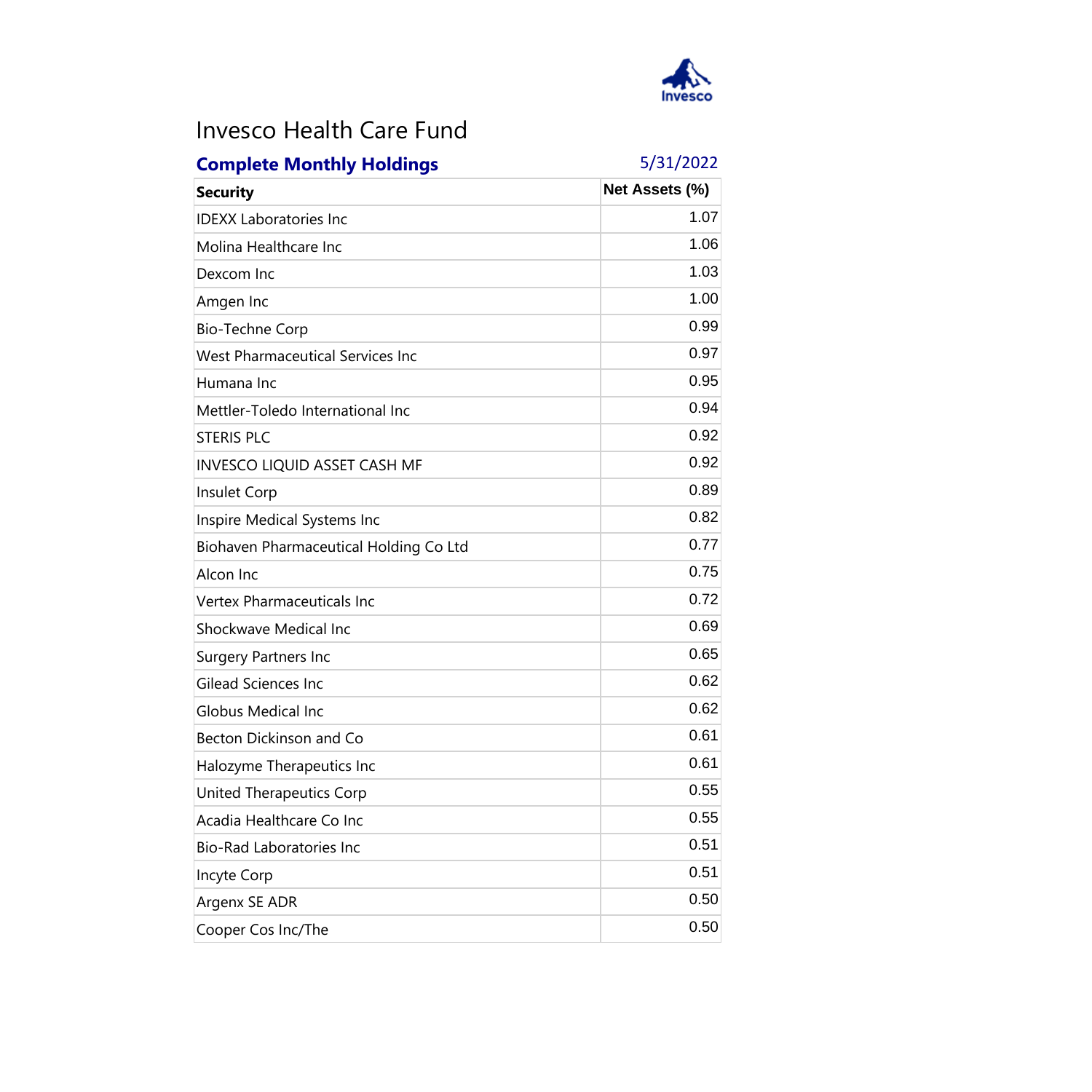

| <b>Complete Monthly Holdings</b>    | 5/31/2022      |
|-------------------------------------|----------------|
| <b>Security</b>                     | Net Assets (%) |
| Genmab A/S ADR                      | 0.49           |
| Inari Medical Inc                   | 0.49           |
| Henry Schein Inc                    | 0.46           |
| Lonza Group AG                      | 0.44           |
| Tandem Diabetes Care Inc            | 0.43           |
| Medpace Holdings Inc                | 0.42           |
| ResMed Inc                          | 0.40           |
| Seagen Inc                          | 0.38           |
| AstraZeneca PLC                     | 0.37           |
| Option Care Health Inc              | 0.32           |
| <b>AMN Healthcare Services Inc</b>  | 0.32           |
| Axonics Inc                         | 0.26           |
| Evolent Health Inc                  | 0.19           |
| Intra-Cellular Therapies Inc        | 0.18           |
| Natera Inc                          | 0.18           |
| Certara Inc                         | 0.17           |
| AtriCure Inc                        | 0.17           |
| Omnicell Inc                        | 0.16           |
| Pacira BioSciences Inc              | 0.14           |
| Health Catalyst Inc                 | 0.13           |
| <b>CONMED Corp</b>                  | 0.12           |
| Arcus Biosciences Inc               | 0.12           |
| Legend Biotech Corp ADR             | 0.12           |
| Veracyte Inc                        | 0.11           |
| <b>BioCryst Pharmaceuticals Inc</b> | 0.10           |
| Doximity Inc                        | 0.09           |
| Privia Health Group Inc             | 0.06           |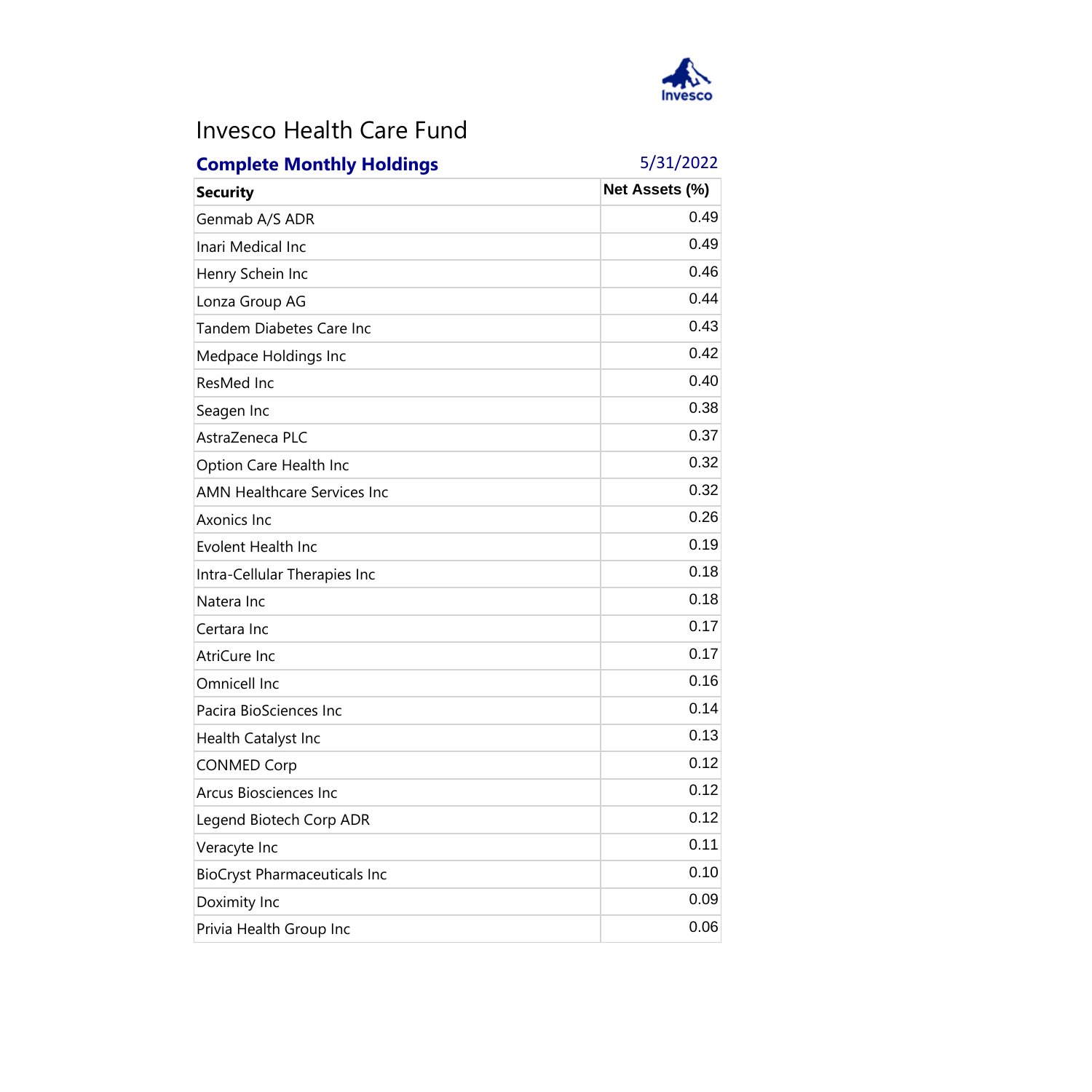

| <b>Complete Monthly Holdings</b> | 5/31/2022      |  |
|----------------------------------|----------------|--|
| Security                         | Net Assets (%) |  |
| <b>CASH &amp; EQUIVALENTS</b>    | 0.00           |  |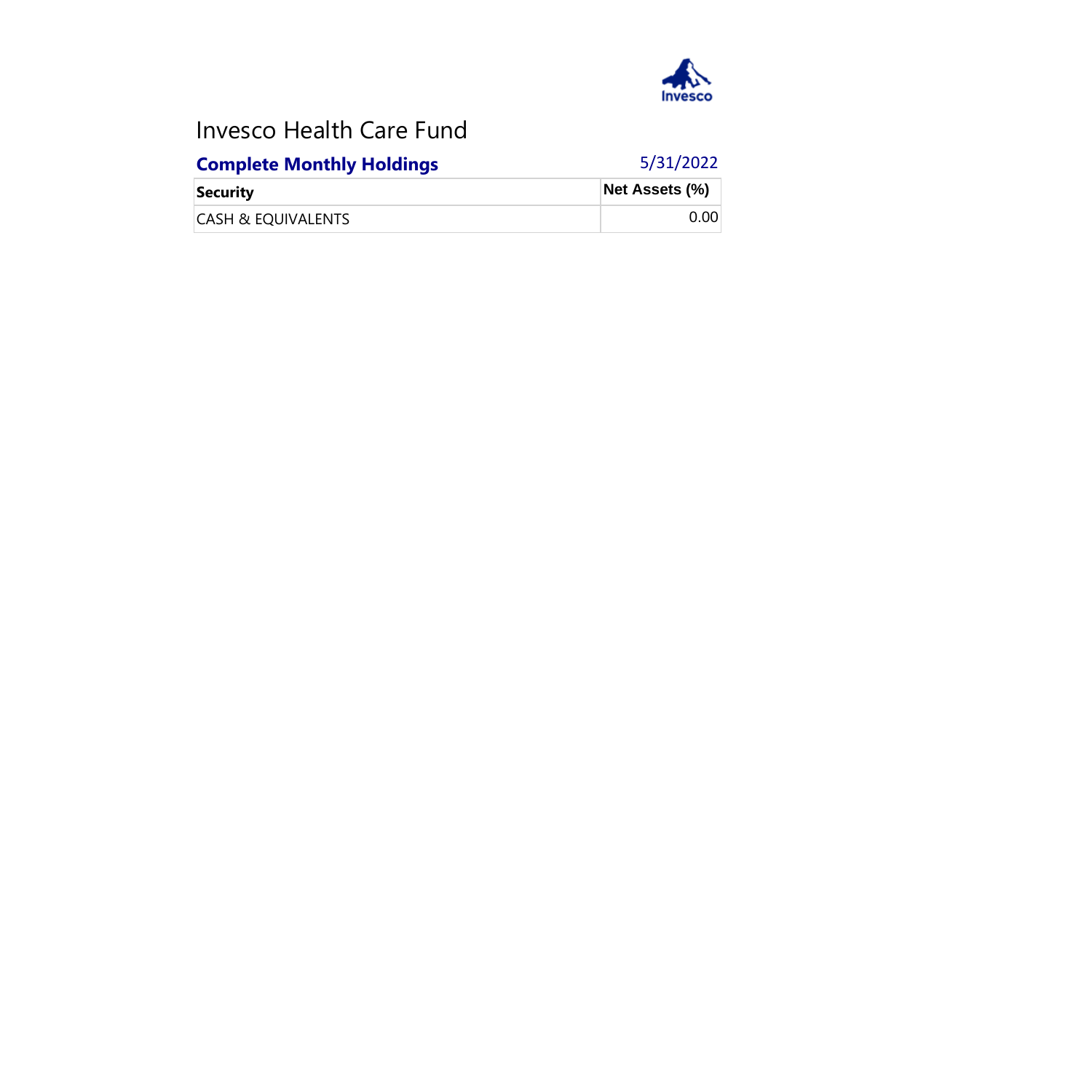

| <b>Complete Monthly Holdings</b>                         | 5/31/2022      |
|----------------------------------------------------------|----------------|
| <b>Security</b>                                          | Net Assets (%) |
| Roche Holding AG                                         | 3.76           |
| <b>BP PLC</b>                                            | 3.05           |
| Toyota Motor Corp                                        | 3.04           |
| Novartis AG ADR                                          | 3.01           |
| <b>TotalEnergies SE</b>                                  | 2.98           |
| Hitachi Ltd                                              | 2.93           |
| AstraZeneca PLC                                          | 2.57           |
| Thales SA                                                | 2.53           |
| Veolia Environnement SA                                  | 2.45           |
| Tate & Lyle PLC                                          | 2.43           |
| Australia & New Zealand Banking Group Ltd                | 2.37           |
| CAE Inc                                                  | 2.34           |
| SAP SE                                                   | 2.25           |
| Fairfax India Holdings Corp                              | 2.22           |
| Koninklijke Ahold Delhaize NV                            | 2.18           |
| AIA Group Ltd                                            | 2.12           |
| Infineon Technologies AG                                 | 2.06           |
| adidas AG                                                | 2.02           |
| Linea Directa Aseguradora SA Cia de Seguros y Reaseguros | 1.94           |
| Mercedes-Benz Group AG                                   | 1.93           |
| Ansell Ltd                                               | 1.92           |
| Sony Group Corp                                          | 1.90           |
| <b>FANUC Corp</b>                                        | 1.88           |
| Hoya Corp                                                | 1.87           |
| DBS Group Holdings Ltd                                   | 1.86           |
| Ariston Holding NV                                       | 1.85           |
| Taiwan Semiconductor Manufacturing Co Ltd ADR            | 1.83           |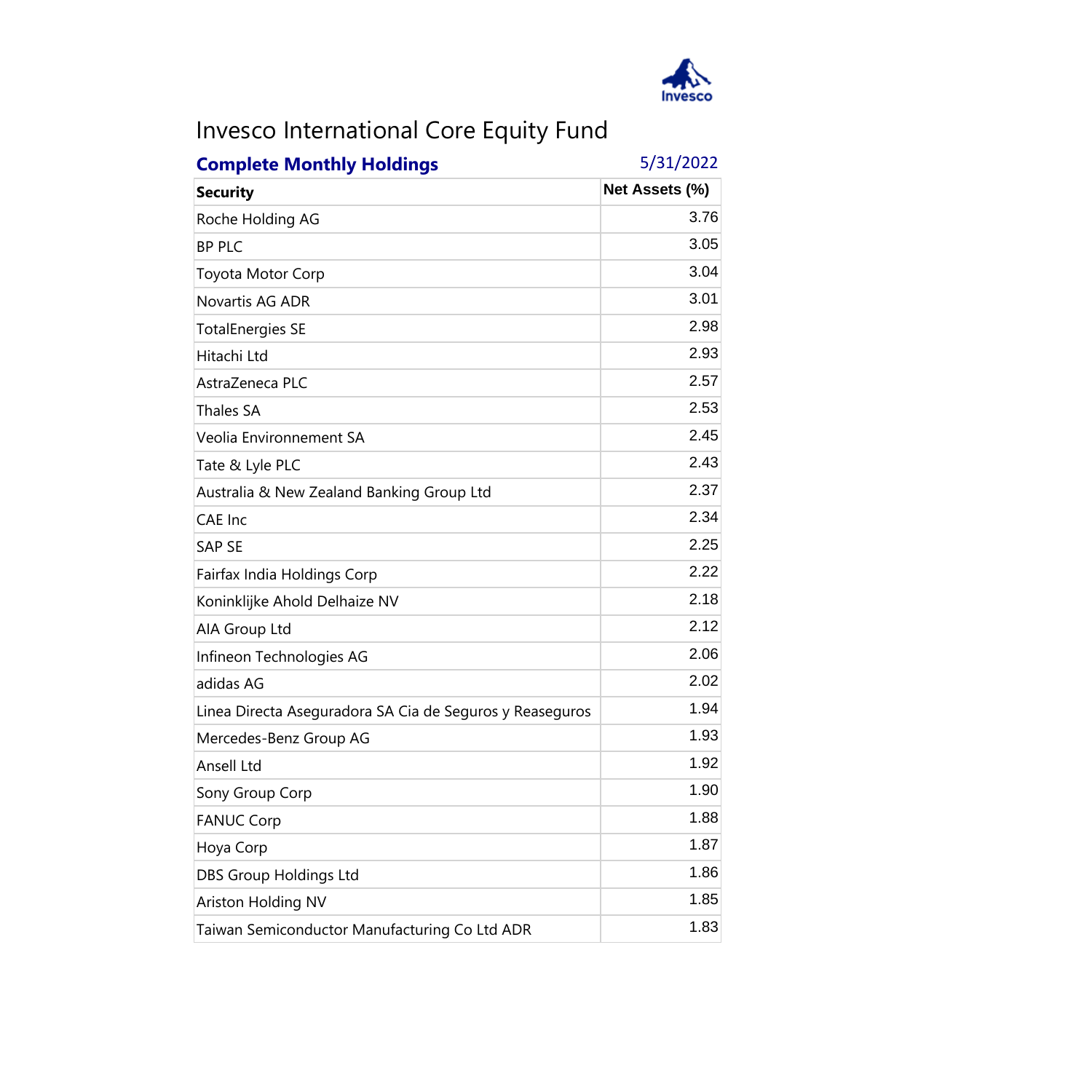

| <b>Complete Monthly Holdings</b>     | 5/31/2022      |
|--------------------------------------|----------------|
| <b>Security</b>                      | Net Assets (%) |
| Hensoldt AG                          | 1.82           |
| Treasury Wine Estates Ltd            | 1.72           |
| ALSO Holding AG                      | 1.72           |
| Alibaba Group Holding Ltd ADR        | 1.70           |
| <b>BAWAG Group AG</b>                | 1.70           |
| <b>EXOR NV</b>                       | 1.64           |
| Deutsche Telekom AG                  | 1.52           |
| Verallia SA                          | 1.49           |
| Coface SA                            | 1.47           |
| Shin-Etsu Chemical Co Ltd            | 1.39           |
| Swatch Group AG/The                  | 1.37           |
| Nintendo Co Ltd                      | 1.36           |
| BE Semiconductor Industries NV       | 1.33           |
| Housing Development Finance Corp Ltd | 1.31           |
| <b>KDDI Corp</b>                     | 1.25           |
| Recruit Holdings Co Ltd              | 1.24           |
| Worley Ltd                           | 1.23           |
| <b>AIXTRON SE</b>                    | 1.22           |
| SoftBank Group Corp                  | 1.18           |
| SSAB AB                              | 1.16           |
| ISS A/S                              | 1.10           |
| Metso Outotec Oyj                    | 1.03           |
| TeamViewer AG                        | 0.98           |
| Koito Manufacturing Co Ltd           | 0.89           |
| <b>OCI NV</b>                        | 0.88           |
| SkiStar AB                           | 0.86           |
| QT Group Oyj                         | 0.80           |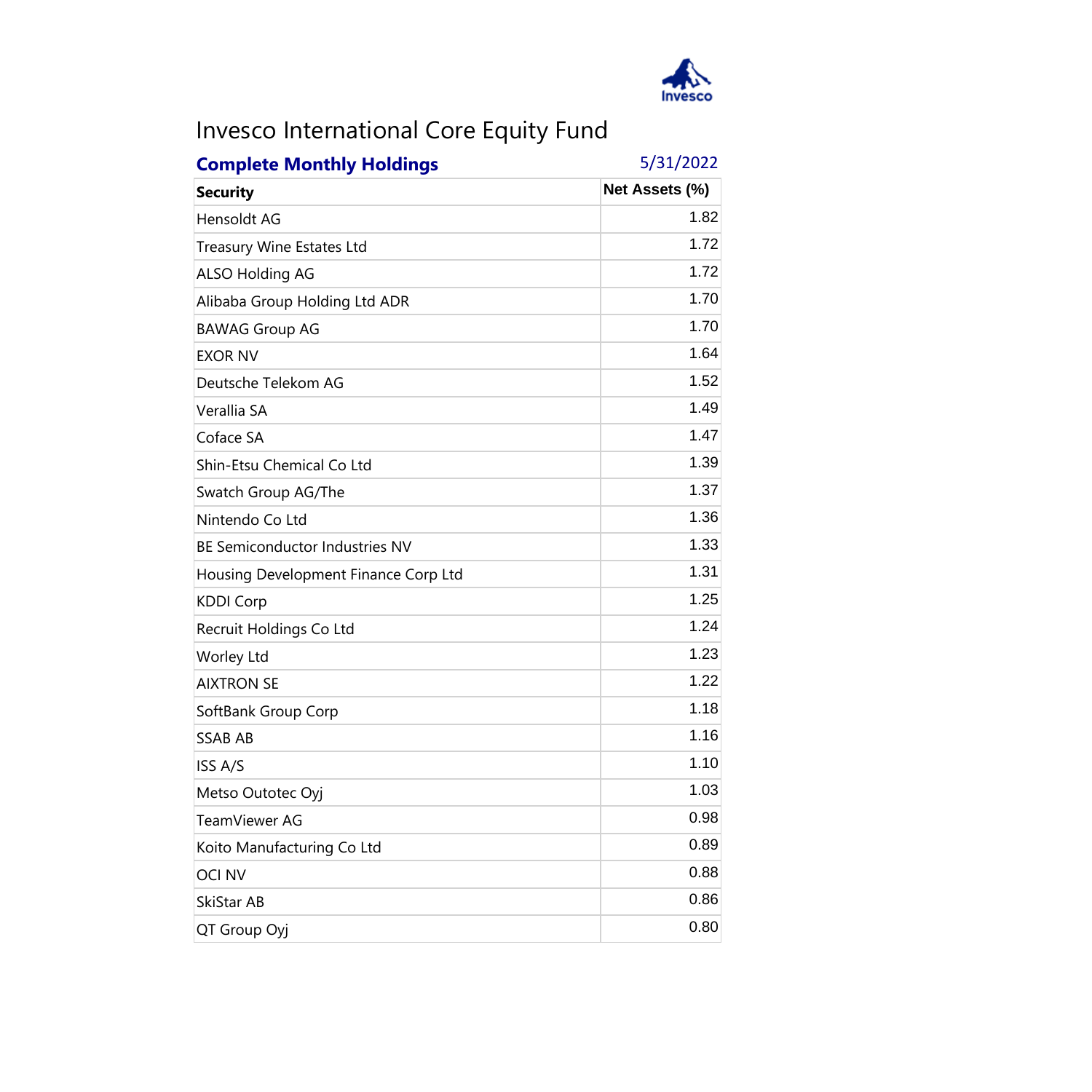

| <b>Complete Monthly Holdings</b>      | 5/31/2022      |
|---------------------------------------|----------------|
| <b>Security</b>                       | Net Assets (%) |
| Disco Corp                            | 0.79           |
| <b>CASH &amp; EQUIVALENTS</b>         | 0.55           |
| Invesco Government & Agency Portfolio | 0.15           |
| Invesco Treasury Portfolio            | 0.10           |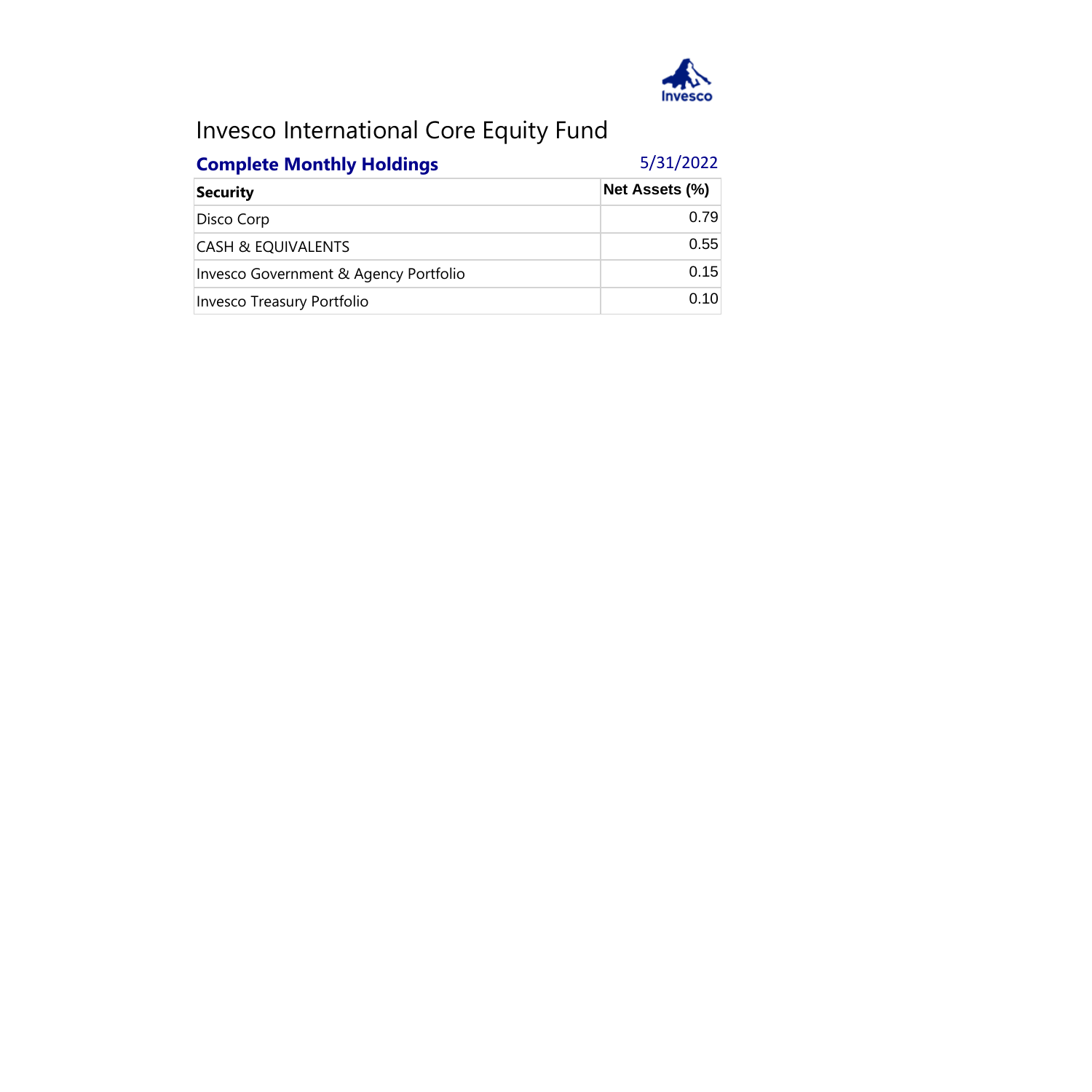

### Invesco International Diversified Fund

| <b>Complete Monthly Holdings</b>              | 5/31/2022      |
|-----------------------------------------------|----------------|
| <b>Security</b>                               | Net Assets (%) |
| Invesco Developing Markets Fund               | 27.77          |
| Invesco International Small-Mid Company Fund  | 27.40          |
| Invesco International Equity Fund             | 24.81          |
| Invesco Oppenheimer International Growth Fund | 19.78          |
| <b>CASH &amp; EQUIVALENTS</b>                 | 0.30           |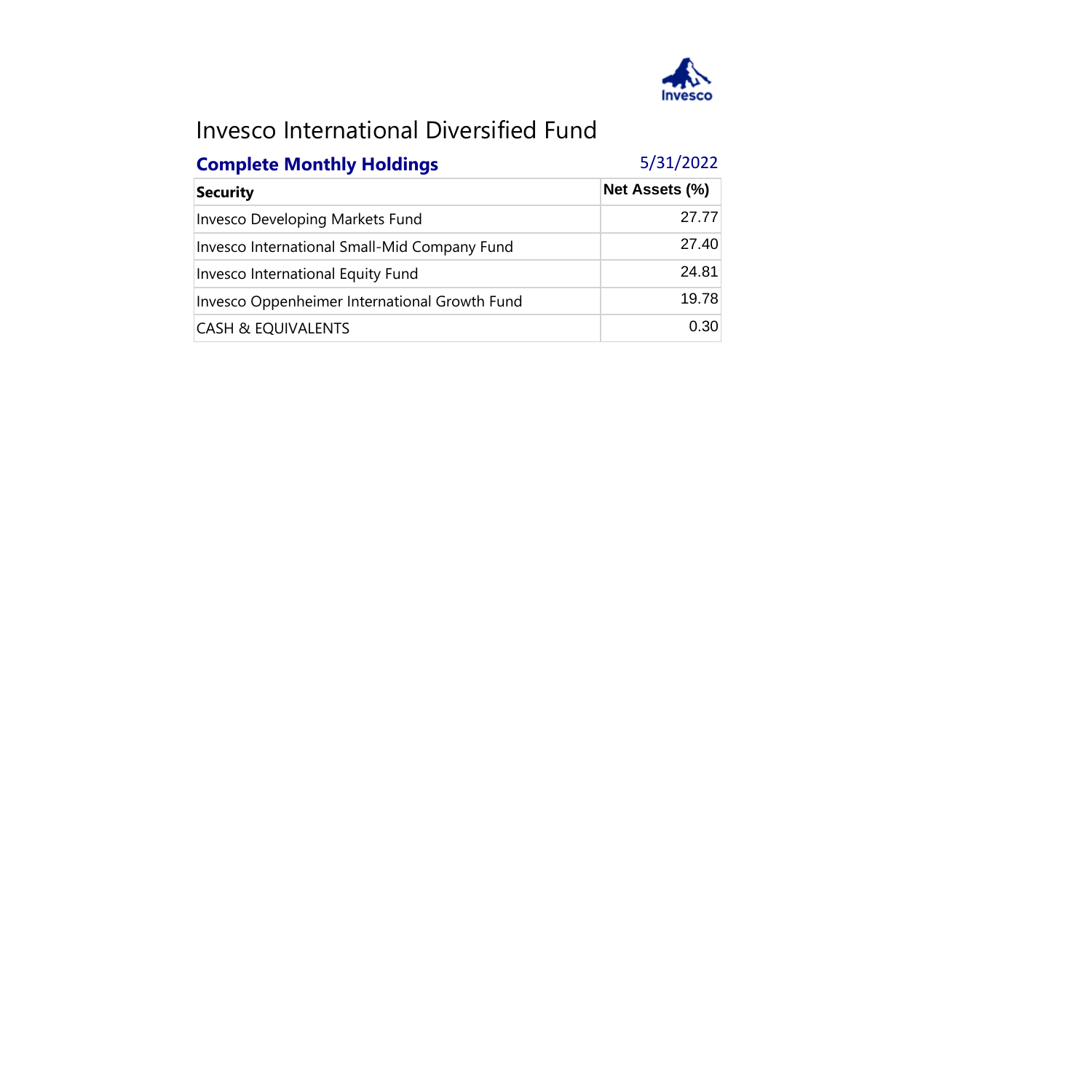

| <b>Complete Monthly Holdings</b>      | 5/31/2022      |
|---------------------------------------|----------------|
| <b>Security</b>                       | Net Assets (%) |
| Shell PLC ADR                         | 3.68           |
| Air Liquide SA                        | 3.34           |
| Inpex Corp                            | 3.12           |
| Anglo American PLC                    | 2.52           |
| Invesco Treasury Portfolio            | 2.44           |
| Societe Generale SA                   | 2.34           |
| Spark New Zealand Ltd                 | 2.29           |
| <b>ING Groep NV</b>                   | 2.26           |
| <b>Airbus SE</b>                      | 2.19           |
| Invesco Government & Agency Portfolio | 2.13           |
| Swedish Match AB                      | 2.11           |
| Korea Zinc Co Ltd                     | 1.92           |
| Konami Holdings Corp                  | 1.90           |
| Dollarama Inc                         | 1.90           |
| Sekisui House Ltd                     | 1.78           |
| Medtronic PLC                         | 1.77           |
| Carlsberg AS                          | 1.75           |
| <b>STMicroelectronics NV</b>          | 1.68           |
| Repsol SA                             | 1.64           |
| Santos Ltd                            | 1.60           |
| Agnico Eagle Mines Ltd                | 1.55           |
| <b>Universal Music Group NV</b>       | 1.54           |
| Asahi Group Holdings Ltd              | 1.53           |
| Novo Nordisk A/S                      | 1.50           |
| Siemens AG                            | 1.50           |
| <b>INVESCO LIQUID ASSET CASH MF</b>   | 1.48           |
| Northern Star Resources Ltd           | 1.45           |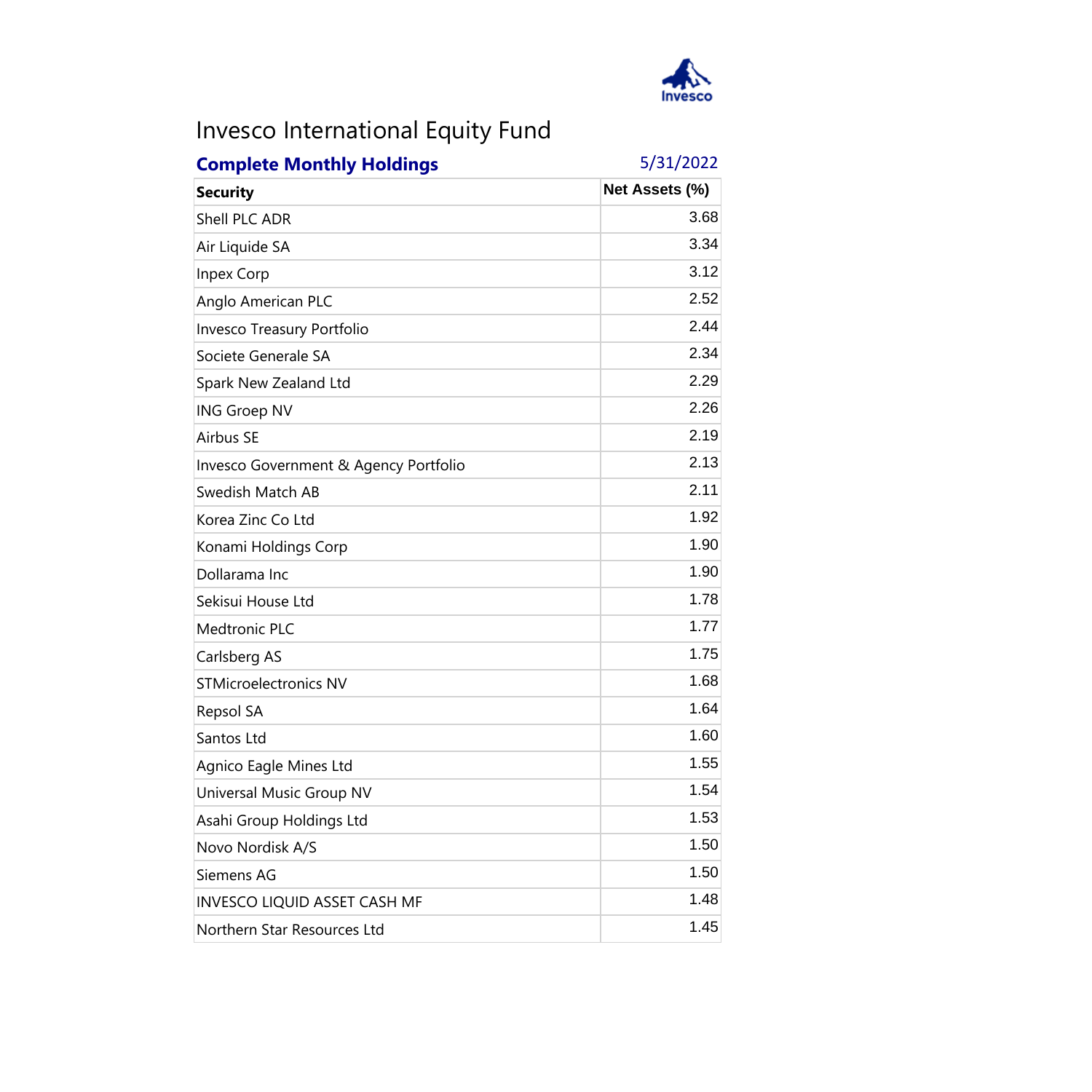

| <b>Complete Monthly Holdings</b>   | 5/31/2022      |
|------------------------------------|----------------|
| <b>Security</b>                    | Net Assets (%) |
| Veolia Environnement SA            | 1.45           |
| Renesas Electronics Corp           | 1.45           |
| Lloyds Banking Group PLC           | 1.42           |
| Coca-Cola Europacific Partners PLC | 1.41           |
| Sony Group Corp                    | 1.41           |
| Hitachi Ltd                        | 1.40           |
| Cie Financiere Richemont SA        | 1.26           |
| Bayer AG                           | 1.26           |
| Infineon Technologies AG           | 1.23           |
| Philip Morris International Inc    | 1.22           |
| Alcon Inc                          | 1.21           |
| Vinci SA                           | 1.18           |
| Diageo PLC                         | 1.15           |
| Rentokil Initial PLC               | 1.14           |
| Var Energi ASA                     | 1.07           |
| adidas AG                          | 1.04           |
| Seven & i Holdings Co Ltd          | 1.02           |
| Amadeus IT Group SA                | 0.99           |
| <b>Flutter Entertainment PLC</b>   | 0.96           |
| <b>BP PLC</b>                      | 0.93           |
| <b>SAP SE</b>                      | 0.92           |
| Marubeni Corp                      | 0.92           |
| <b>SCREEN Holdings Co Ltd</b>      | 0.88           |
| <b>UBS Group AG</b>                | 0.86           |
| <b>TDK Corp</b>                    | 0.86           |
| Disco Corp                         | 0.86           |
| Enbridge Inc                       | 0.85           |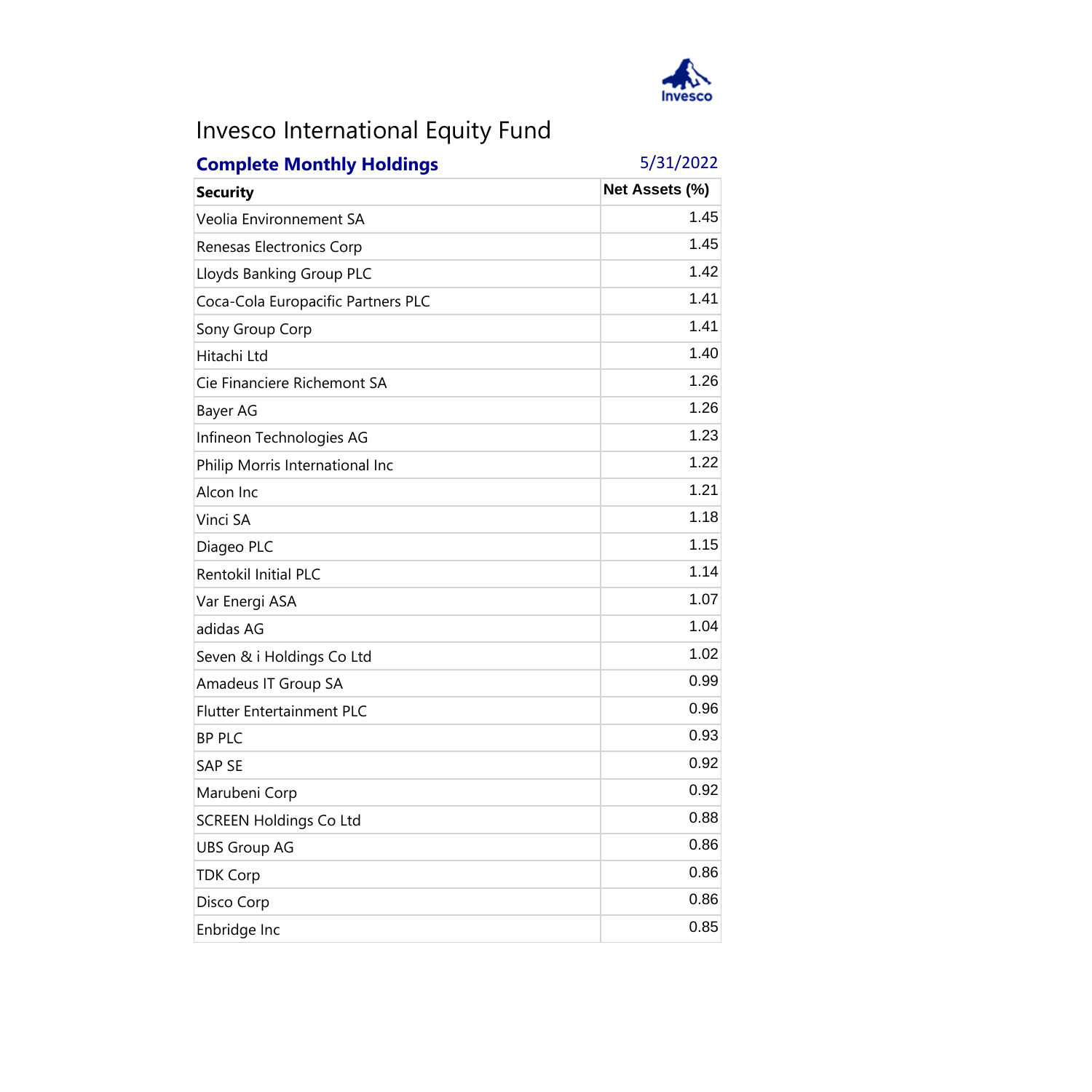

| <b>Complete Monthly Holdings</b>    | 5/31/2022      |
|-------------------------------------|----------------|
| <b>Security</b>                     | Net Assets (%) |
| <b>SGS SA</b>                       | 0.84           |
| Vodafone Group PLC                  | 0.83           |
| Kering SA                           | 0.80           |
| Entain PLC                          | 0.78           |
| Bandai Namco Holdings Inc           | 0.78           |
| London Stock Exchange Group PLC     | 0.76           |
| Oracle Corp Japan                   | 0.73           |
| <b>CASH &amp; EQUIVALENTS</b>       | 0.65           |
| Ashtead Group PLC                   | 0.62           |
| DSV A/S                             | 0.61           |
| Eramet SA                           | 0.58           |
| LVMH Moet Hennessy Louis Vuitton SE | 0.57           |
| <b>ASML Holding NV</b>              | 0.57           |
| Nidec Corp                          | 0.49           |
| <b>ORIX Corp</b>                    | 0.48           |
| Safran SA                           | 0.48           |
| <b>Tencent Holdings Ltd</b>         | 0.48           |
| POSCO Holdings Inc                  | 0.46           |
| USD/JPY CFWD2022715                 | 0.42           |
| Puma SE                             | 0.42           |
| Franco-Nevada Corp                  | 0.39           |
| SK Hynix Inc                        | 0.38           |
| Samsung Electro-Mechanics Co Ltd    | 0.37           |
| L'Oreal SA                          | 0.35           |
| Recruit Holdings Co Ltd             | 0.33           |
| Next PLC                            | 0.30           |
| Zalando SE                          | 0.25           |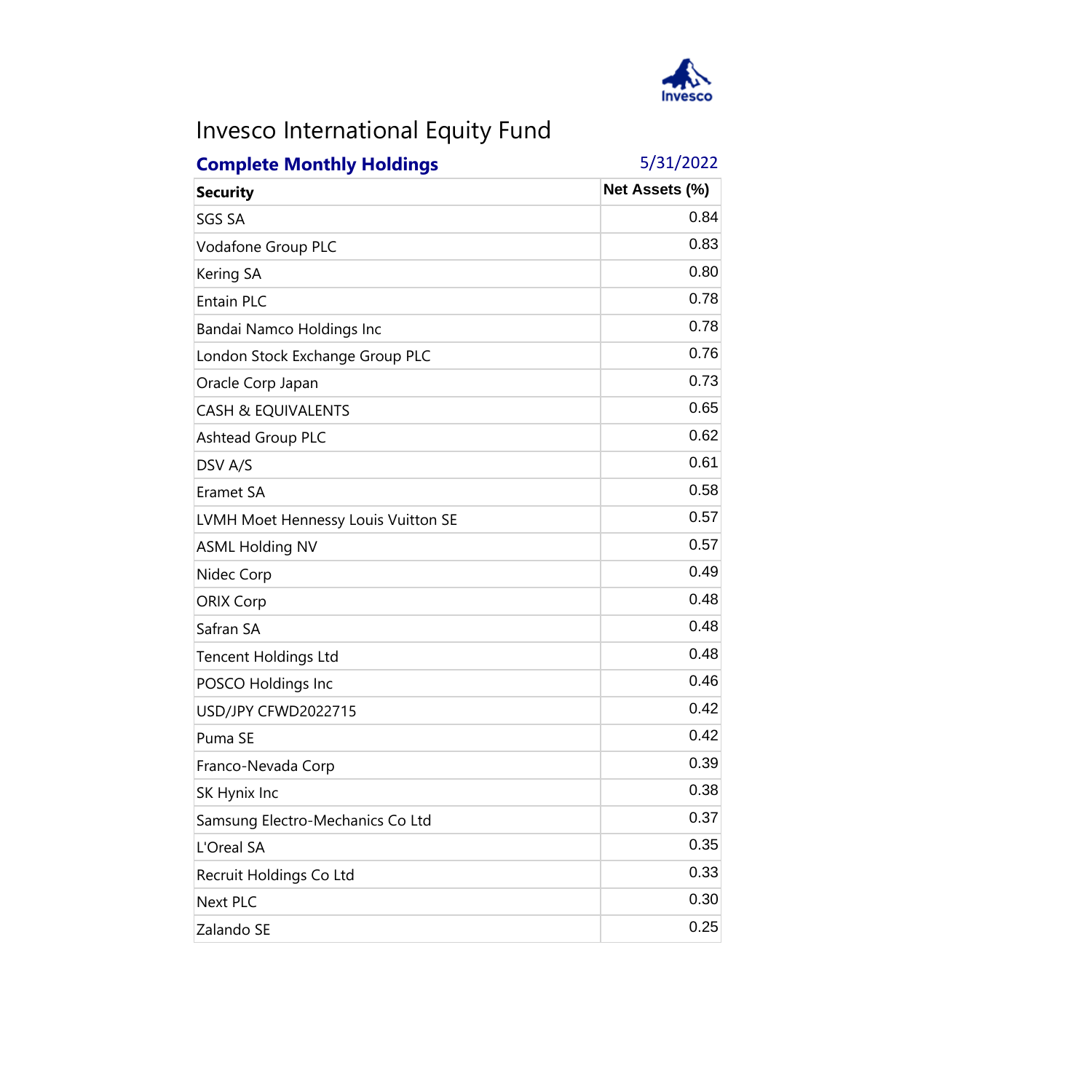

| <b>Complete Monthly Holdings</b> | 5/31/2022      |
|----------------------------------|----------------|
| <b>Security</b>                  | Net Assets (%) |
| USD/JPY CFWD2022715              | 0.18           |
| JPY/USD CFWD2022715              | 0.07           |
| Cie Financiere Richemont SA Wts  | 0.01           |
| JPY/USD CFWD2022715              | $-0.01$        |
| JPY/USD CFWD2022715              | $-0.01$        |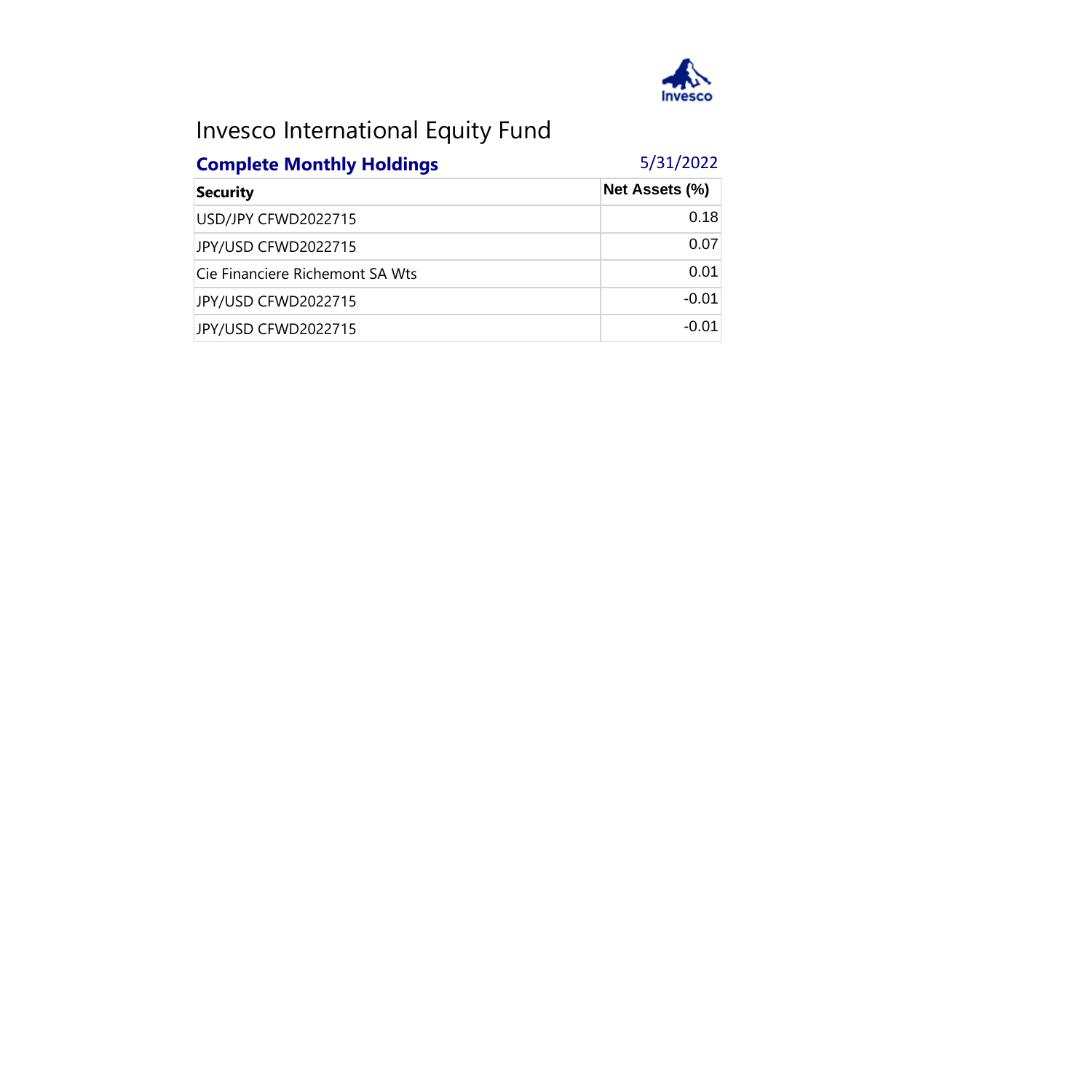

### Invesco International Growth Trust 2

| <b>Complete Monthly Holdings</b>          | 5/31/2022      |
|-------------------------------------------|----------------|
| <b>Security</b>                           | Net Assets (%) |
| AIM INVESCO TRUST PLAN                    | 4.80           |
| Novo Nordisk A/S                          | 3.35           |
| Reliance Industries Ltd                   | 3.27           |
| Swedish Match AB                          | 3.08           |
| Hermes International                      | 3.03           |
| Alimentation Couche-Tard Inc              | 2.58           |
| <b>ASML Holding NV</b>                    | 2.49           |
| LVMH Moet Hennessy Louis Vuitton SE       | 2.46           |
| Compass Group PLC                         | 2.45           |
| Epiroc AB                                 | 2.41           |
| London Stock Exchange Group PLC           | 2.21           |
| <b>ResMed Inc</b>                         | 2.16           |
| <b>EPAM Systems Inc</b>                   | 2.07           |
| Next PLC                                  | 1.96           |
| Dollarama Inc                             | 1.88           |
| <b>Airbus SE</b>                          | 1.86           |
| <b>Flutter Entertainment PLC</b>          | 1.85           |
| Taiwan Semiconductor Manufacturing Co Ltd | 1.82           |
| Amadeus IT Group SA                       | 1.81           |
| Sika AG                                   | 1.70           |
| Entain PLC                                | 1.68           |
| <b>CSL Ltd</b>                            | 1.65           |
| Davide Campari-Milano NV                  | 1.64           |
| Siemens Healthineers AG                   | 1.64           |
| CTS Eventim AG & Co KGaA                  | 1.62           |
| <b>Rentokil Initial PLC</b>               | 1.61           |
| James Hardie Industries PLC               | 1.60           |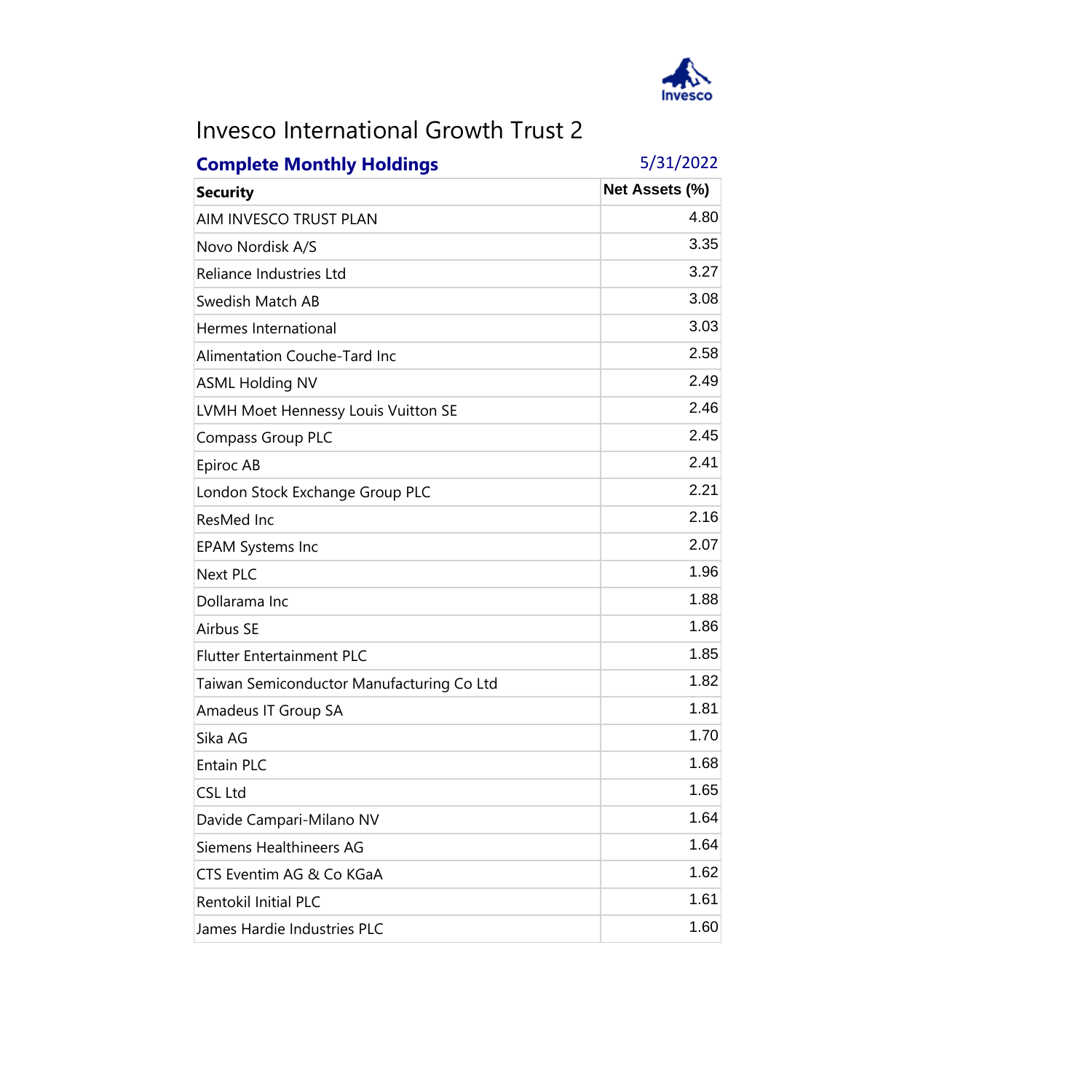

### Invesco International Growth Trust 2

| <b>Complete Monthly Holdings</b> | 5/31/2022      |
|----------------------------------|----------------|
| <b>Security</b>                  | Net Assets (%) |
| CAE Inc                          | 1.52           |
| Ferguson PLC                     | 1.49           |
| Daikin Industries Ltd            | 1.43           |
| Ocado Group PLC                  | 1.41           |
| Keyence Corp                     | 1.41           |
| Sartorius Stedim Biotech         | 1.39           |
| Atlas Copco AB                   | 1.39           |
| <b>Trainline PLC</b>             | 1.35           |
| Rightmove PLC                    | 1.33           |
| Dassault Systemes SE             | 1.30           |
| Adyen NV                         | 1.23           |
| <b>Britvic PLC</b>               | 1.13           |
| L'Oreal SA                       | 1.13           |
| Edenred                          | 1.11           |
| Nidec Corp                       | 1.06           |
| Aalberts NV                      | 0.93           |
| <b>RS GROUP PLC</b>              | 0.92           |
| Kering SA                        | 0.90           |
| Medtronic PLC                    | 0.89           |
| VAT Group AG                     | 0.85           |
| Hoya Corp                        | 0.84           |
| Legal & General Group PLC        | 0.83           |
| <b>IWG PLC</b>                   | 0.81           |
| Kobe Bussan Co Ltd               | 0.80           |
| Hitachi Ltd                      | 0.79           |
| Nihon M&A Center Holdings Inc    | 0.74           |
| Dr Lal PathLabs Ltd              | 0.74           |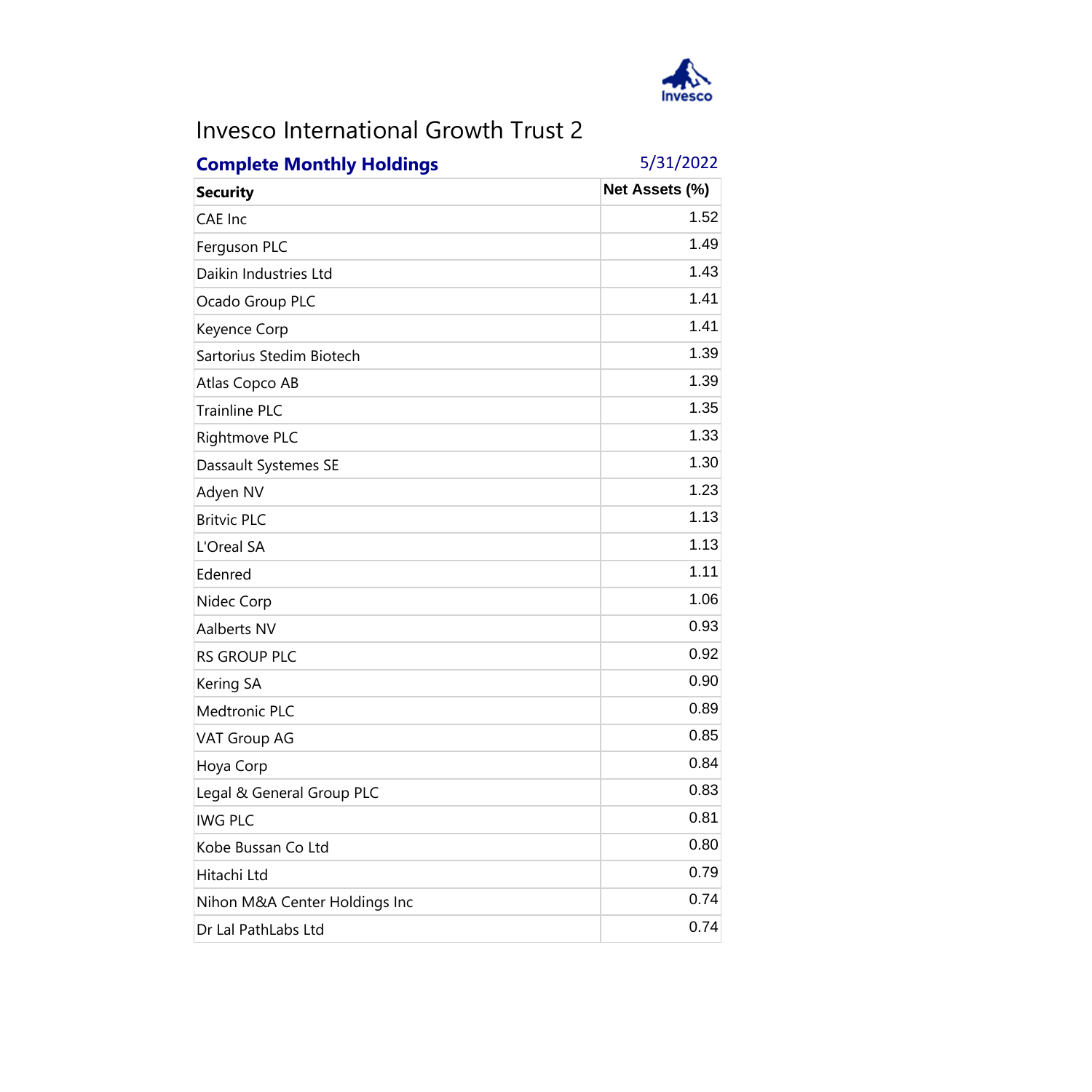

### Invesco International Growth Trust 2

| <b>Complete Monthly Holdings</b> | 5/31/2022      |
|----------------------------------|----------------|
| <b>Security</b>                  | Net Assets (%) |
| Lonza Group AG                   | 0.71           |
| ConvaTec Group PLC               | 0.70           |
| Siemens AG                       | 0.65           |
| Universal Music Group NV         | 0.65           |
| EssilorLuxottica SA              | 0.64           |
| Benefit One Inc                  | 0.59           |
| Atlassian Corp PLC               | 0.51           |
| Ascendis Pharma A/S ADR          | 0.49           |
| Adevinta ASA                     | 0.49           |
| <b>Barry Callebaut AG</b>        | 0.49           |
| <b>SAP SE</b>                    | 0.48           |
| Xero Ltd                         | 0.46           |
| Shop Apotheke Europe NV          | 0.44           |
| Ceres Power Holdings PLC         | 0.41           |
| Alphawave IP Group PLC           | 0.28           |
| <b>Hypoport SE</b>               | 0.24           |
| Zur Rose Group AG                | 0.18           |
| CASH & EQUIVALENTS               | 0.13           |
| Atlas Copco AB                   | 0.03           |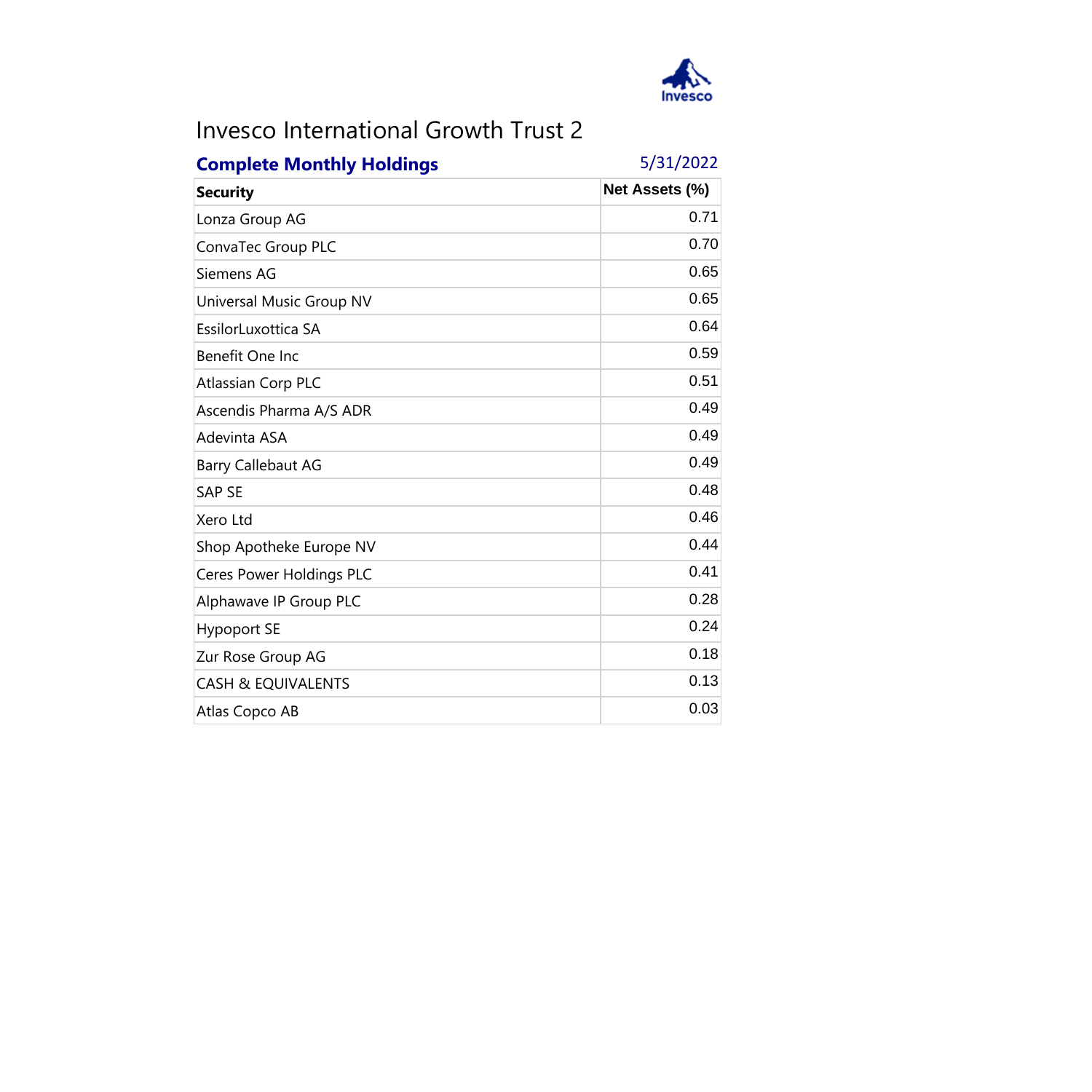

| <b>Complete Monthly Holdings</b> | 5/31/2022      |
|----------------------------------|----------------|
| <b>Security</b>                  | Net Assets (%) |
| AIM INVESCO TRUST PLAN           | 0.40           |
| Partners Group Holding AG        | 0.24           |
| Obic Co Ltd                      | 0.20           |
| Nice Ltd ADR                     | 0.18           |
| Croda International PLC          | 0.17           |
| Azbil Corp                       | 0.16           |
| Carl Zeiss Meditec AG            | 0.16           |
| Daifuku Co Ltd                   | 0.15           |
| Spirax-Sarco Engineering PLC     | 0.14           |
| Disco Corp                       | 0.14           |
| Loomis AB                        | 0.13           |
| Sdiptech AB                      | 0.13           |
| Meitec Corp                      | 0.13           |
| Odontoprev SA                    | 0.13           |
| Cochlear Ltd                     | 0.12           |
| Halma PLC                        | 0.12           |
| Ariake Japan Co Ltd              | 0.12           |
| <b>Bruker Corp</b>               | 0.12           |
| Rightmove PLC                    | 0.11           |
| Diploma PLC                      | 0.11           |
| <b>IMCD NV</b>                   | 0.11           |
| Restore PLC                      | 0.11           |
| Fortnox AB                       | 0.11           |
| <b>IPH Ltd</b>                   | 0.11           |
| Ossur HF                         | 0.11           |
| Vitec Software Group AB          | 0.10           |
| AS ONE CORPORATION               | 0.10           |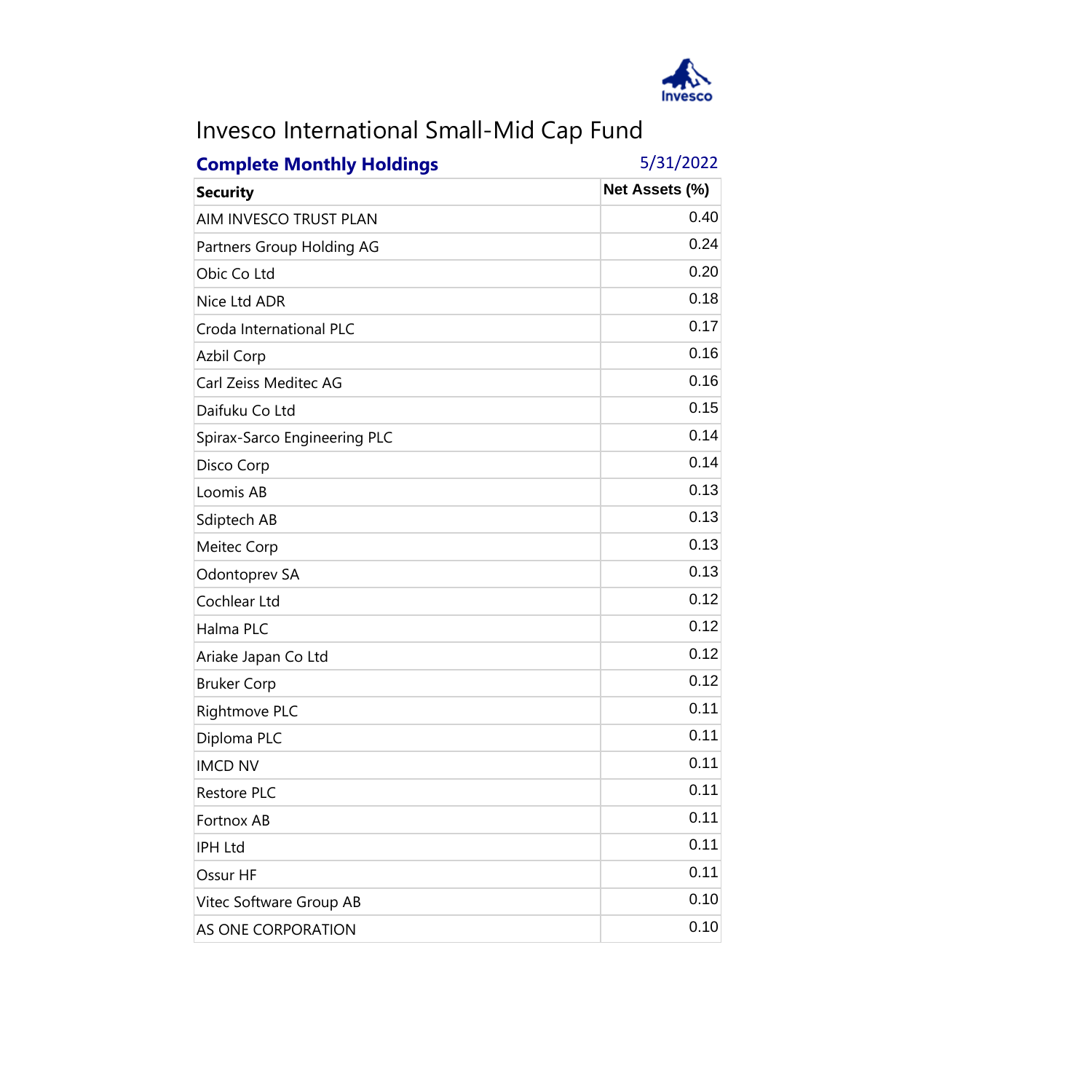

| <b>Complete Monthly Holdings</b>               | 5/31/2022      |
|------------------------------------------------|----------------|
| <b>Security</b>                                | Net Assets (%) |
| SimCorp A/S                                    | 0.10           |
| Chemometec A/S                                 | 0.10           |
| Chr Hansen Holding A/S                         | 0.10           |
| OBIC Business Consultants Co Ltd               | 0.10           |
| <b>AVEVA Group PLC</b>                         | 0.10           |
| <b>Biotage AB</b>                              | 0.10           |
| Recordati Industria Chimica e Farmaceutica SpA | 0.10           |
| Alfa Laval AB                                  | 0.09           |
| dormakaba Holding AG                           | 0.09           |
| <b>ICON PLC</b>                                | 0.09           |
| <b>TOTVS SA</b>                                | 0.09           |
| VZ Holding AG                                  | 0.09           |
| DiaSorin SpA                                   | 0.09           |
| Epiroc AB                                      | 0.09           |
| Johnson Service Group PLC                      | 0.09           |
| USS Co Ltd                                     | 0.09           |
| CTS Eventim AG & Co KGaA                       | 0.09           |
| Belimo Holding AG                              | 0.09           |
| Tecan Group AG                                 | 0.09           |
| Lifco AB                                       | 0.09           |
| <b>SCSK Corp</b>                               | 0.09           |
| Gaztransport Et Technigaz SA                   | 0.08           |
| NSD Co Ltd                                     | 0.08           |
| Karnov Group AB                                | 0.08           |
| ALS Ltd                                        | 0.08           |
| Victrex PLC                                    | 0.08           |
| Britannia Industries Ltd                       | 0.08           |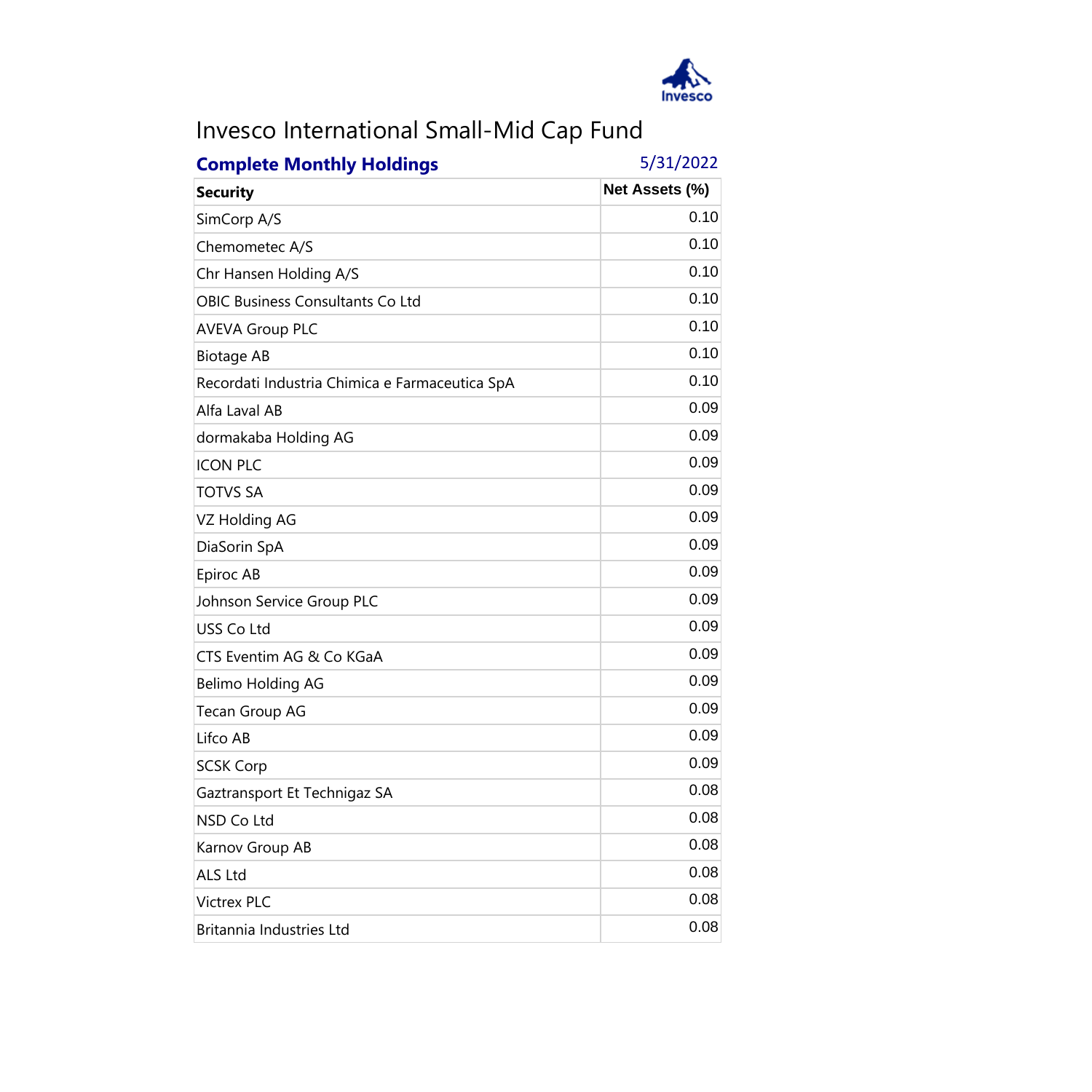

| <b>Complete Monthly Holdings</b>       | 5/31/2022      |
|----------------------------------------|----------------|
| <b>Security</b>                        | Net Assets (%) |
| Marel HF                               | 0.08           |
| Kardex Holding AG                      | 0.08           |
| Descartes Systems Group Inc/The        | 0.08           |
| Benefit One Inc                        | 0.08           |
| <b>LEM Holding SA</b>                  | 0.08           |
| MIPS AB                                | 0.08           |
| Japan Elevator Service Holdings Co Ltd | 0.08           |
| Alten SA                               | 0.08           |
| Sartorius AG                           | 0.08           |
| New Work SE                            | 0.08           |
| <b>FUCHS PETROLUB SE</b>               | 0.08           |
| carsales.com Ltd                       | 0.08           |
| Vitrolife AB                           | 0.08           |
| Mycronic AB                            | 0.08           |
| Intertek Group PLC                     | 0.08           |
| Amadeus Fire AG                        | 0.08           |
| TechnoPro Holdings Inc                 | 0.08           |
| <b>STRATEC SE</b>                      | 0.08           |
| Howden Joinery Group PLC               | 0.07           |
| <b>IMI PLC</b>                         | 0.07           |
| Hill & Smith Holdings PLC              | 0.07           |
| Rotork PLC                             | 0.07           |
| FDM Group Holdings PLC                 | 0.07           |
| Hexpol AB                              | 0.07           |
| MonotaRO Co Ltd                        | 0.07           |
| SHO-BOND Holdings Co Ltd               | 0.07           |
| <b>JTC PLC</b>                         | 0.07           |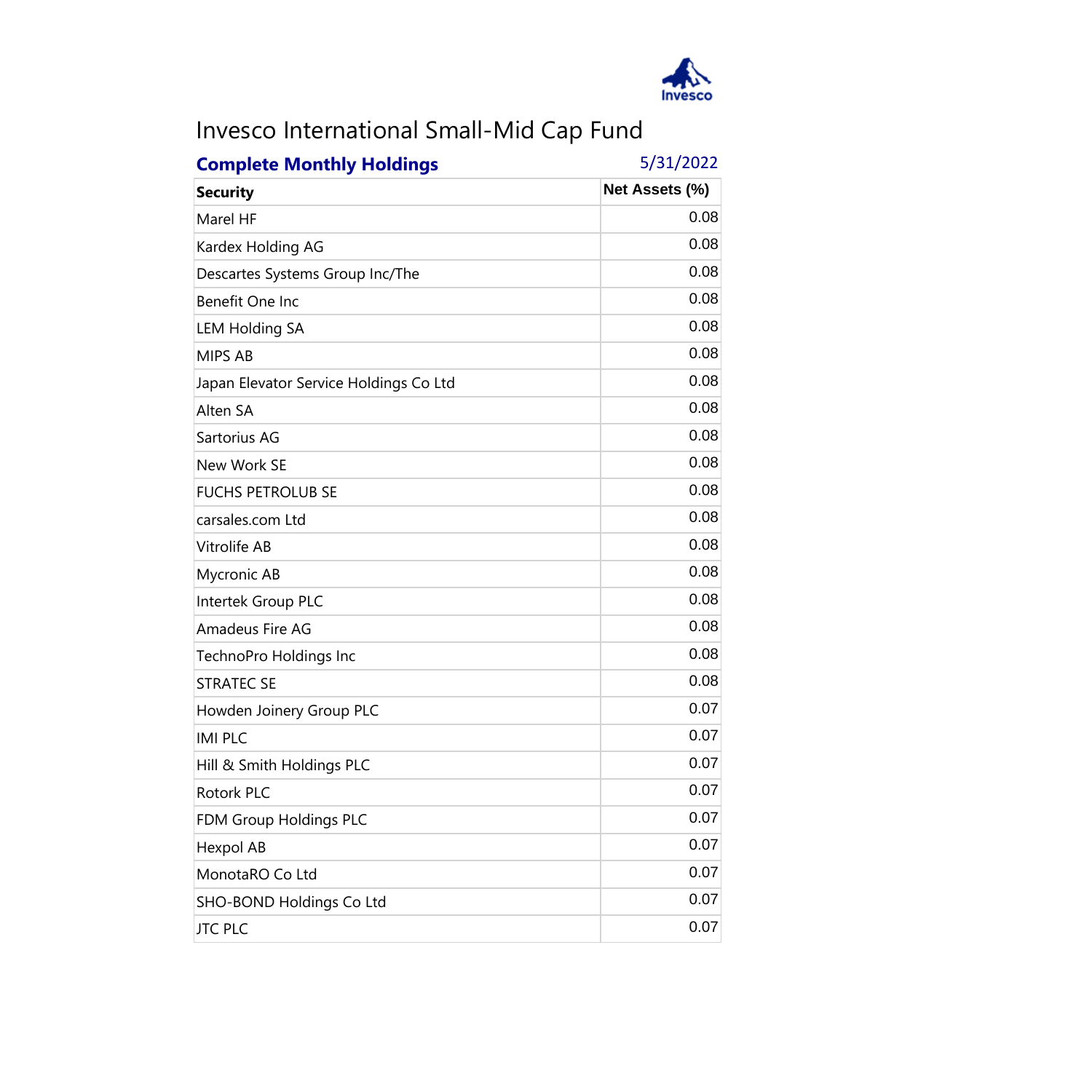

| <b>Complete Monthly Holdings</b>       | 5/31/2022      |
|----------------------------------------|----------------|
| <b>Security</b>                        | Net Assets (%) |
| AddTech AB                             | 0.07           |
| Nemetschek SE                          | 0.07           |
| Symrise AG                             | 0.07           |
| <b>Auction Technology Group PLC</b>    | 0.07           |
| Lectra                                 | 0.07           |
| <b>VAT Group AG</b>                    | 0.07           |
| <b>Neurones</b>                        | 0.06           |
| Infomart Corp                          | 0.06           |
| <b>Cellavision AB</b>                  | 0.06           |
| Tinexta Spa                            | 0.06           |
| Fukui Computer Holdings Inc            | 0.06           |
| AIA Engineering Ltd                    | 0.06           |
| Advantech Co Ltd                       | 0.06           |
| Atoss Software AG                      | 0.06           |
| Bravida Holding AB                     | 0.06           |
| <b>TKC Corp</b>                        | 0.06           |
| Interpump Group SpA                    | 0.06           |
| Forbo Holding AG                       | 0.06           |
| Applus Services SA                     | 0.05           |
| GVS SpA                                | 0.05           |
| MISUMI Group Inc                       | 0.05           |
| Interparfums SA                        | 0.05           |
| Knorr-Bremse AG                        | 0.05           |
| Fisher & Paykel Healthcare Corp Ltd    | 0.05           |
| Seria Co Ltd                           | 0.05           |
| Vetoquinol SA                          | 0.05           |
| Alpha Financial Markets Consulting PLC | 0.05           |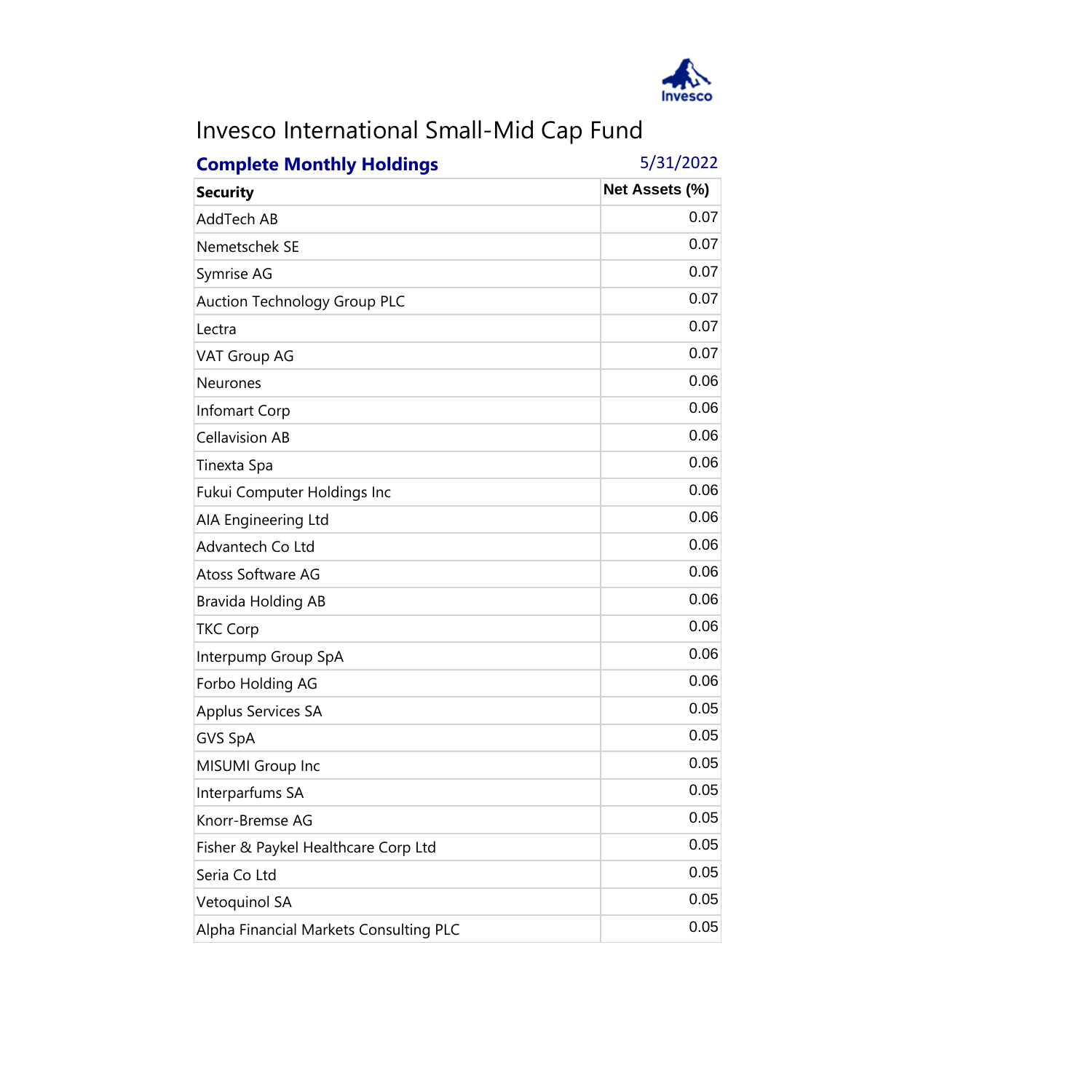

| <b>Complete Monthly Holdings</b> | 5/31/2022      |
|----------------------------------|----------------|
| <b>Security</b>                  | Net Assets (%) |
| Interroll Holding AG             | 0.04           |
| Triveni Turbine Ltd              | 0.04           |
| <b>Bossard Holding AG</b>        | 0.04           |
| Technoprobe SpA                  | 0.04           |
| NICE Information Service Co Ltd  | 0.04           |
| Weir Group PLC/The               | 0.04           |
| Medistim ASA                     | 0.04           |
| Elekta AB                        | 0.04           |
| Lime Technologies AB             | 0.04           |
| Boa Vista Servicos SA            | 0.03           |
| CASH & EQUIVALENTS               | 0.03           |
| <b>Antares Vision SpA</b>        | 0.03           |
| Fabasoft AG                      | 0.03           |
| SmartCraft ASA                   | 0.02           |
| Rathbones Group PLC              | 0.02           |
| Thermador Groupe                 | 0.02           |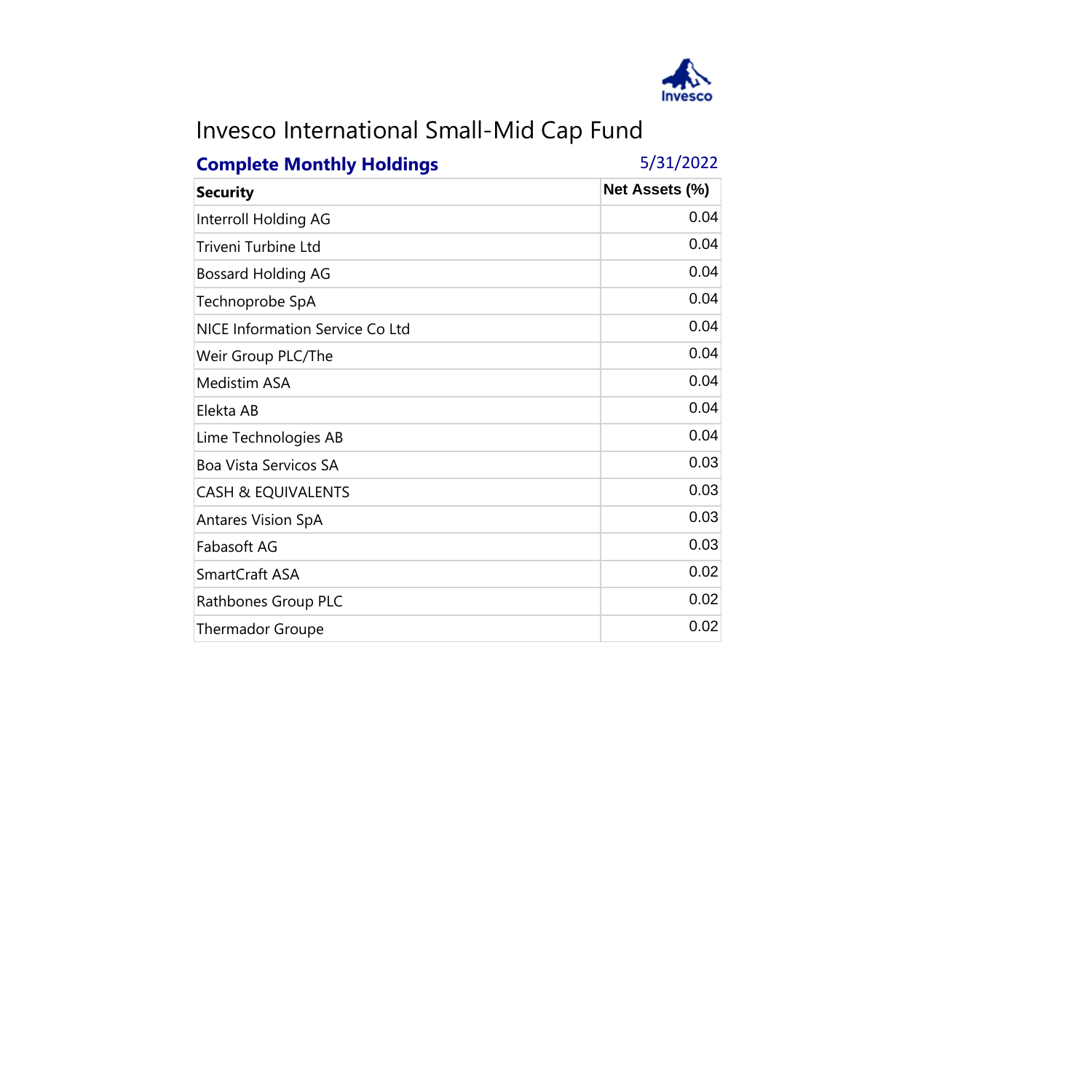

| <b>Invesco International Small-Mid Company Fund</b> |  |  |
|-----------------------------------------------------|--|--|
|                                                     |  |  |

| <b>Complete Monthly Holdings</b> | 5/31/2022      |
|----------------------------------|----------------|
| <b>Security</b>                  | Net Assets (%) |
| Partners Group Holding AG        | 2.26           |
| Obic Co Ltd                      | 1.93           |
| Nice Ltd ADR                     | 1.71           |
| Azbil Corp                       | 1.63           |
| Croda International PLC          | 1.57           |
| Carl Zeiss Meditec AG            | 1.55           |
| Daifuku Co Ltd                   | 1.46           |
| Spirax-Sarco Engineering PLC     | 1.34           |
| Disco Corp                       | 1.33           |
| Loomis AB                        | 1.25           |
| Sdiptech AB                      | 1.23           |
| Meitec Corp                      | 1.23           |
| Odontoprev SA                    | 1.20           |
| Halma PLC                        | 1.15           |
| Cochlear Ltd                     | 1.14           |
| Ariake Japan Co Ltd              | 1.14           |
| <b>Bruker Corp</b>               | 1.13           |
| Diploma PLC                      | 1.10           |
| Ossur HF                         | 1.09           |
| Rightmove PLC                    | 1.08           |
| <b>Restore PLC</b>               | 1.07           |
| <b>IMCD NV</b>                   | 1.05           |
| Vitec Software Group AB          | 1.05           |
| <b>IPH Ltd</b>                   | 1.03           |
| Fortnox AB                       | 1.03           |
| AS ONE CORPORATION               | 1.01           |
| <b>AVEVA Group PLC</b>           | 0.98           |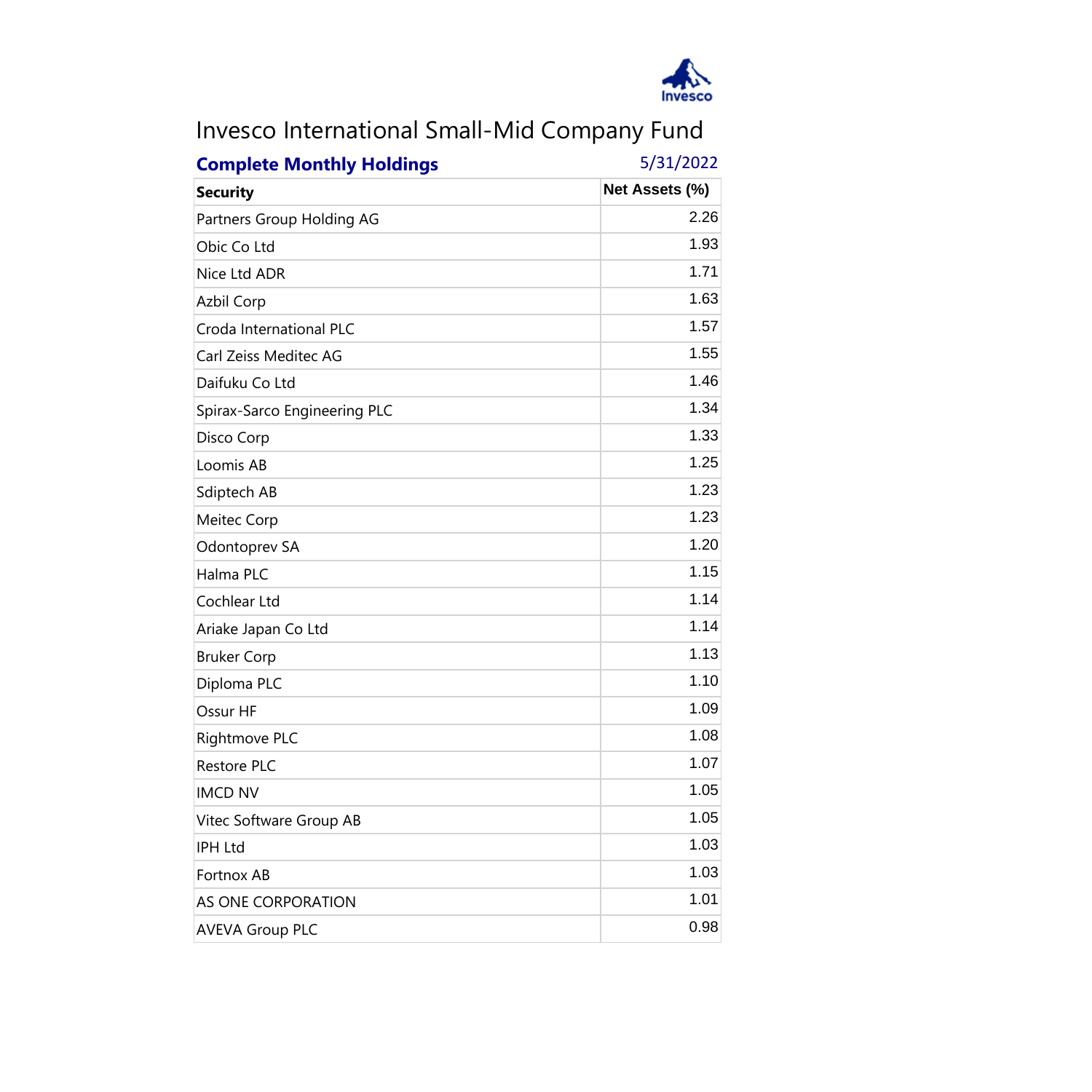

# Invesco International Small-Mid Company Fund

| <b>Complete Monthly Holdings</b>               | 5/31/2022      |
|------------------------------------------------|----------------|
| <b>Security</b>                                | Net Assets (%) |
| SimCorp A/S                                    | 0.96           |
| Recordati Industria Chimica e Farmaceutica SpA | 0.96           |
| Chemometec A/S                                 | 0.95           |
| Chr Hansen Holding A/S                         | 0.94           |
| OBIC Business Consultants Co Ltd               | 0.93           |
| <b>Biotage AB</b>                              | 0.90           |
| Alfa Laval AB                                  | 0.89           |
| dormakaba Holding AG                           | 0.89           |
| Belimo Holding AG                              | 0.89           |
| VZ Holding AG                                  | 0.89           |
| Tecan Group AG                                 | 0.89           |
| <b>TOTVS SA</b>                                | 0.88           |
| <b>ICON PLC</b>                                | 0.87           |
| Lifco AB                                       | 0.87           |
| CTS Eventim AG & Co KGaA                       | 0.86           |
| DiaSorin SpA                                   | 0.86           |
| Epiroc AB                                      | 0.85           |
| Johnson Service Group PLC                      | 0.84           |
| Sartorius AG                                   | 0.82           |
| USS Co Ltd                                     | 0.82           |
| ALS Ltd                                        | 0.81           |
| New Work SE                                    | 0.81           |
| carsales.com Ltd                               | 0.81           |
| <b>SCSK Corp</b>                               | 0.81           |
| Kardex Holding AG                              | 0.80           |
| Japan Elevator Service Holdings Co Ltd         | 0.80           |
| Descartes Systems Group Inc/The                | 0.80           |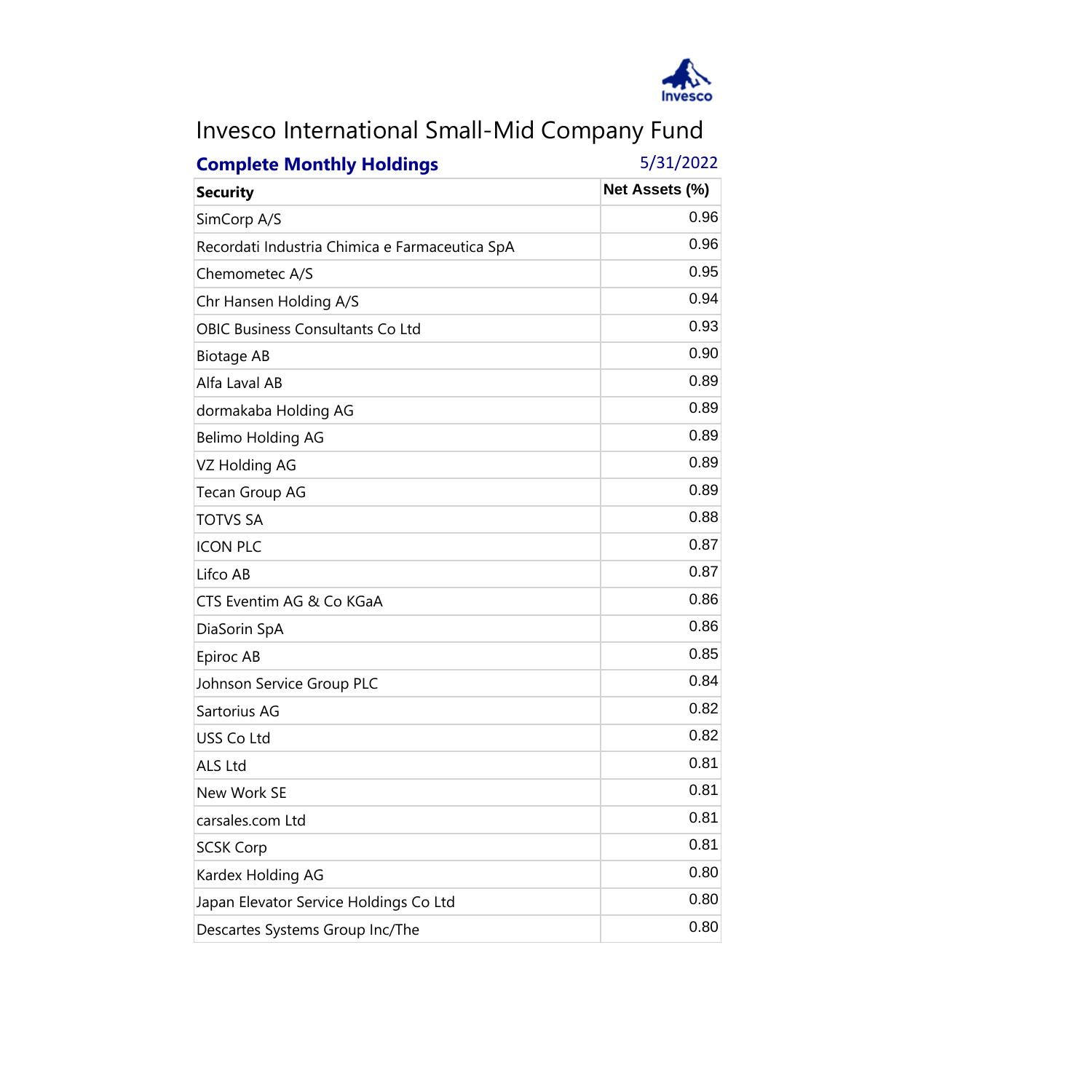

Invesco International Small-Mid Company Fund

| <b>Complete Monthly Holdings</b>    | 5/31/2022      |  |
|-------------------------------------|----------------|--|
| <b>Security</b>                     | Net Assets (%) |  |
| Marel HF                            | 0.79           |  |
| <b>LEM Holding SA</b>               | 0.79           |  |
| <b>Victrex PLC</b>                  | 0.79           |  |
| NSD Co Ltd                          | 0.78           |  |
| Karnov Group AB                     | 0.78           |  |
| Gaztransport Et Technigaz SA        | 0.78           |  |
| Britannia Industries Ltd            | 0.77           |  |
| MIPS AB                             | 0.76           |  |
| Benefit One Inc                     | 0.76           |  |
| Alten SA                            | 0.74           |  |
| Intertek Group PLC                  | 0.74           |  |
| Mycronic AB                         | 0.74           |  |
| <b>FUCHS PETROLUB SE</b>            | 0.74           |  |
| Hexpol AB                           | 0.73           |  |
| TechnoPro Holdings Inc              | 0.73           |  |
| SHO-BOND Holdings Co Ltd            | 0.72           |  |
| Vitrolife AB                        | 0.72           |  |
| <b>JTC PLC</b>                      | 0.71           |  |
| Hill & Smith Holdings PLC           | 0.71           |  |
| Rotork PLC                          | 0.71           |  |
| FDM Group Holdings PLC              | 0.70           |  |
| <b>STRATEC SE</b>                   | 0.70           |  |
| Amadeus Fire AG                     | 0.70           |  |
| Howden Joinery Group PLC            | 0.70           |  |
| <b>IMI PLC</b>                      | 0.69           |  |
| AddTech AB                          | 0.69           |  |
| <b>Auction Technology Group PLC</b> | 0.68           |  |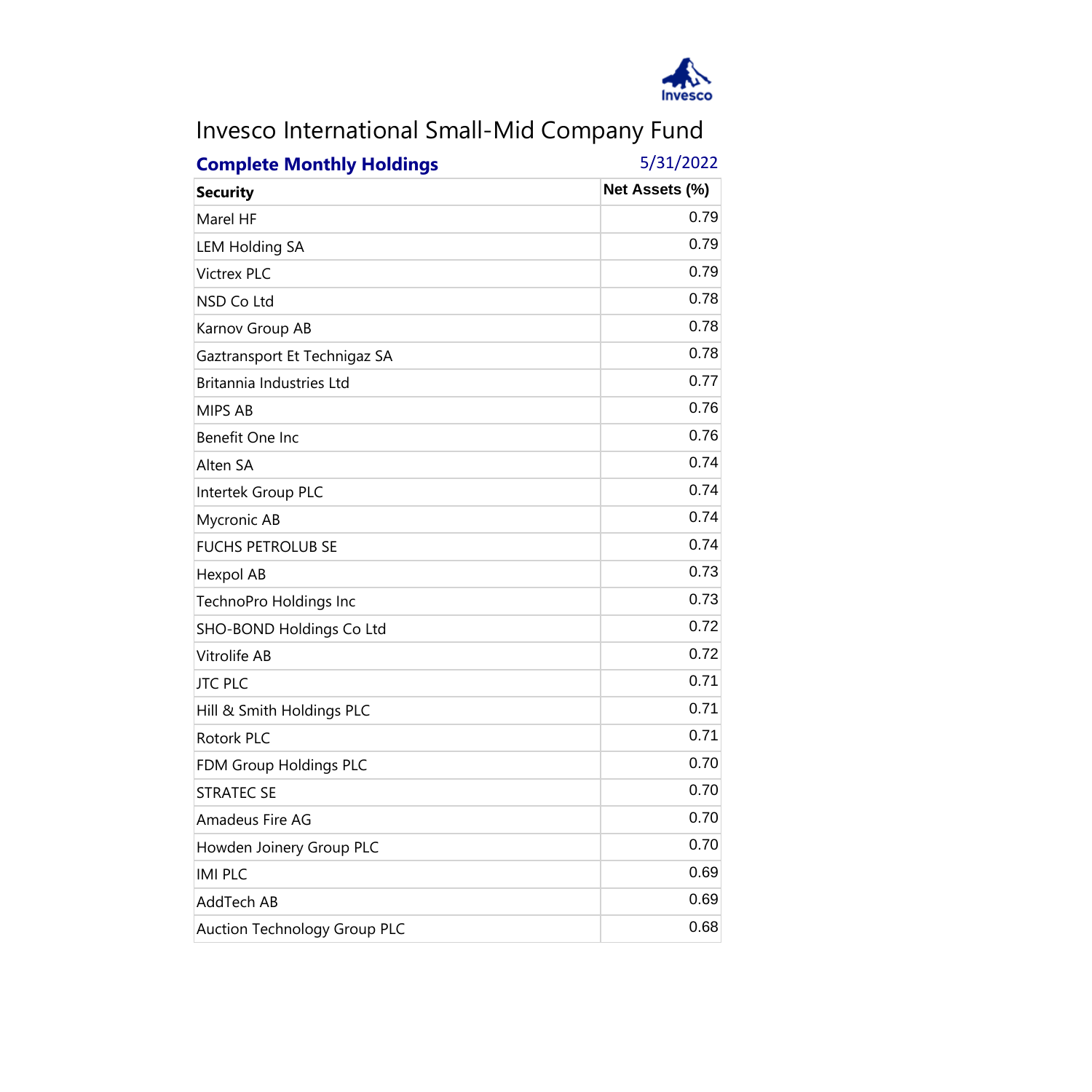

| Invesco International Small-Mid Company Fund |  |
|----------------------------------------------|--|
|----------------------------------------------|--|

| <b>Complete Monthly Holdings</b>       | 5/31/2022      |  |
|----------------------------------------|----------------|--|
| <b>Security</b>                        | Net Assets (%) |  |
| MonotaRO Co Ltd                        | 0.67           |  |
| Symrise AG                             | 0.67           |  |
| <b>Cellavision AB</b>                  | 0.64           |  |
| Tinexta Spa                            | 0.64           |  |
| Nemetschek SE                          | 0.64           |  |
| Lectra                                 | 0.64           |  |
| Fukui Computer Holdings Inc            | 0.63           |  |
| VAT Group AG                           | 0.62           |  |
| Atoss Software AG                      | 0.61           |  |
| Advantech Co Ltd                       | 0.60           |  |
| AIA Engineering Ltd                    | 0.60           |  |
| <b>Neurones</b>                        | 0.60           |  |
| <b>TKC Corp</b>                        | 0.60           |  |
| Infomart Corp                          | 0.59           |  |
| Interpump Group SpA                    | 0.59           |  |
| Bravida Holding AB                     | 0.58           |  |
| Forbo Holding AG                       | 0.58           |  |
| Invesco Treasury Portfolio             | 0.54           |  |
| Interparfums SA                        | 0.50           |  |
| MISUMI Group Inc                       | 0.50           |  |
| Fisher & Paykel Healthcare Corp Ltd    | 0.49           |  |
| Applus Services SA                     | 0.49           |  |
| Invesco Government & Agency Portfolio  | 0.47           |  |
| Alpha Financial Markets Consulting PLC | 0.47           |  |
| <b>GVS SpA</b>                         | 0.47           |  |
| Vetoquinol SA                          | 0.46           |  |
| Knorr-Bremse AG                        | 0.45           |  |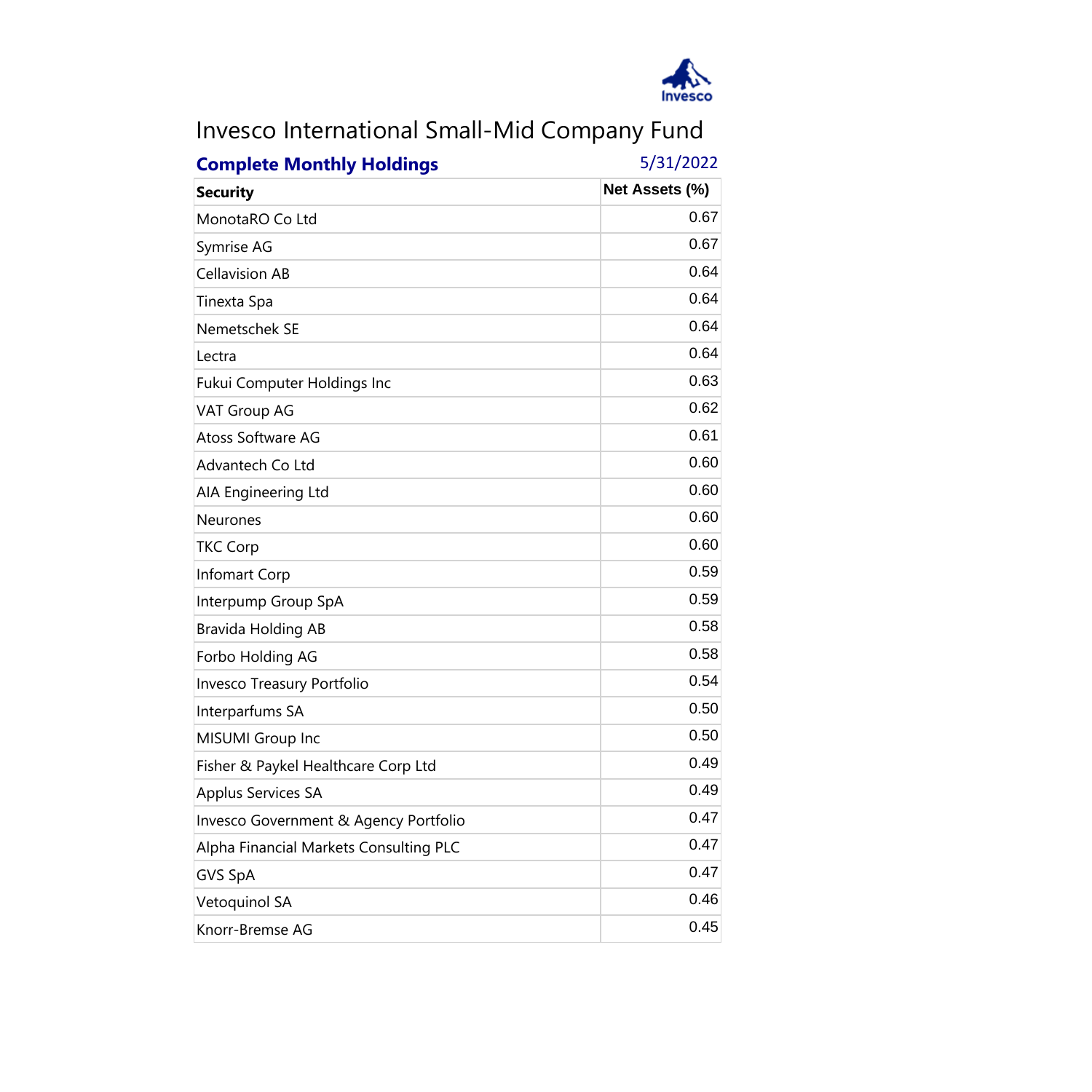

| <b>Invesco International Small-Mid Company Fund</b> |  |  |
|-----------------------------------------------------|--|--|
|                                                     |  |  |

| <b>Complete Monthly Holdings</b>    | 5/31/2022      |
|-------------------------------------|----------------|
| <b>Security</b>                     | Net Assets (%) |
| Seria Co Ltd                        | 0.45           |
| Interroll Holding AG                | 0.44           |
| Triveni Turbine Ltd                 | 0.43           |
| <b>Bossard Holding AG</b>           | 0.42           |
| Medistim ASA                        | 0.40           |
| NICE Information Service Co Ltd     | 0.38           |
| Lime Technologies AB                | 0.38           |
| Weir Group PLC/The                  | 0.37           |
| Elekta AB                           | 0.36           |
| <b>Boa Vista Servicos SA</b>        | 0.35           |
| Technoprobe SpA                     | 0.31           |
| <b>Antares Vision SpA</b>           | 0.30           |
| <b>INVESCO LIQUID ASSET CASH MF</b> | 0.29           |
| CASH & EQUIVALENTS                  | 0.25           |
| Fabasoft AG                         | 0.24           |
| SmartCraft ASA                      | 0.23           |
| Rathbones Group PLC                 | 0.20           |
| Thermador Groupe                    | 0.19           |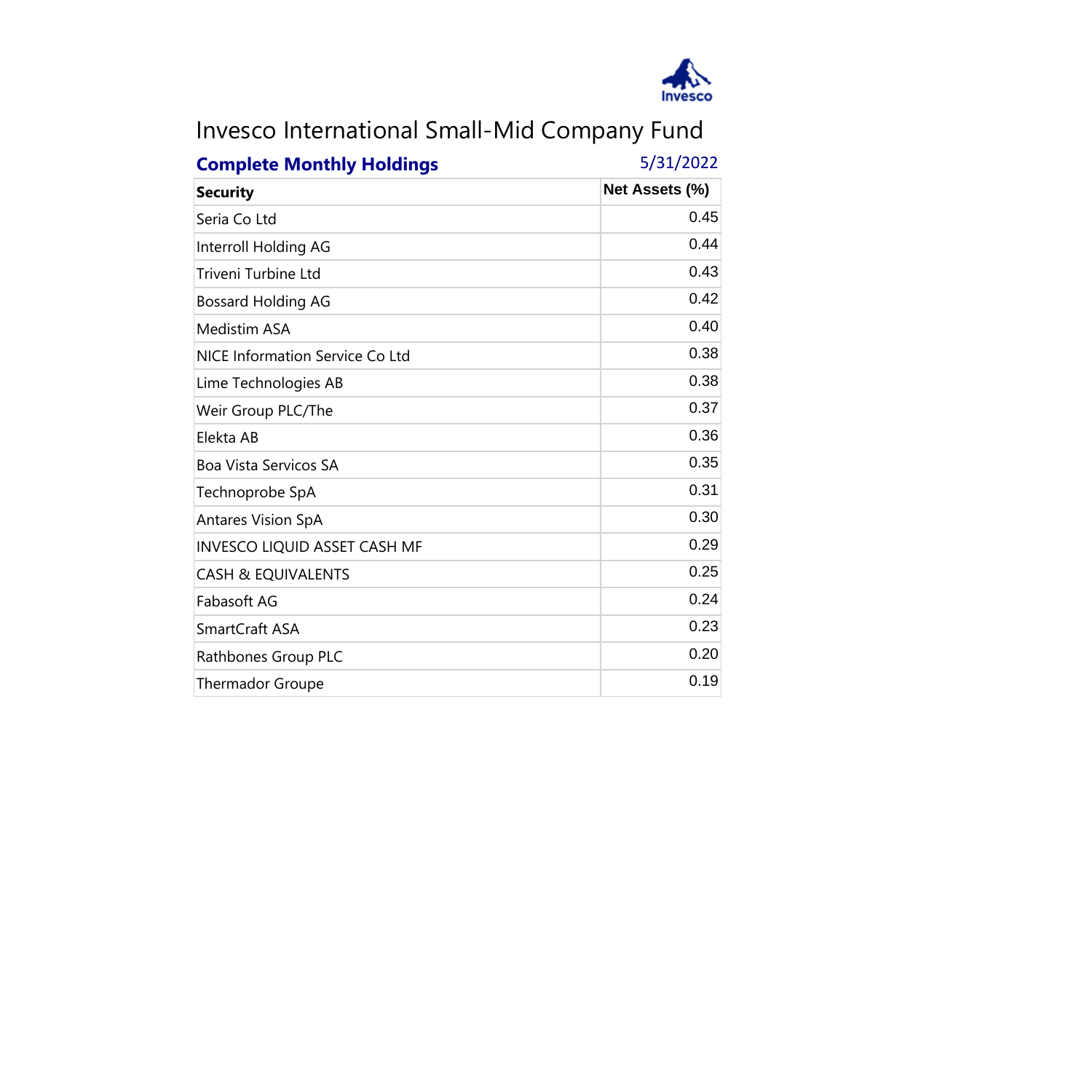

| <b>Complete Monthly Holdings</b>  | 5/31/2022      |
|-----------------------------------|----------------|
| <b>Security</b>                   | Net Assets (%) |
| Microsoft Corp                    | 7.03           |
| Apple Inc                         | 4.86           |
| Amazon.com Inc                    | 4.56           |
| Alphabet Inc                      | 4.26           |
| Exxon Mobil Corp                  | 4.20           |
| <b>VMware Inc</b>                 | 3.82           |
| <b>Verizon Communications Inc</b> | 3.20           |
| Mastercard Inc                    | 3.08           |
| Johnson & Johnson                 | 2.85           |
| JPMorgan Chase & Co               | 2.77           |
| UnitedHealth Group Inc            | 2.74           |
| Eli Lilly & Co                    | 1.86           |
| Coca-Cola Co/The                  | 1.68           |
| Raytheon Technologies Corp        | 1.65           |
| Procter & Gamble Co/The           | 1.63           |
| Allstate Corp/The                 | 1.61           |
| <b>NVIDIA Corp</b>                | 1.60           |
| United Parcel Service Inc         | 1.48           |
| Prologis Inc                      | 1.44           |
| <b>Applied Materials Inc</b>      | 1.38           |
| Intercontinental Exchange Inc     | 1.38           |
| Arthur J Gallagher & Co           | 1.33           |
| <b>QUALCOMM Inc</b>               | 1.30           |
| Raymond James Financial Inc       | 1.30           |
| Walmart Inc                       | 1.30           |
| <b>Advanced Micro Devices Inc</b> | 1.22           |
| PPL Corp                          | 1.11           |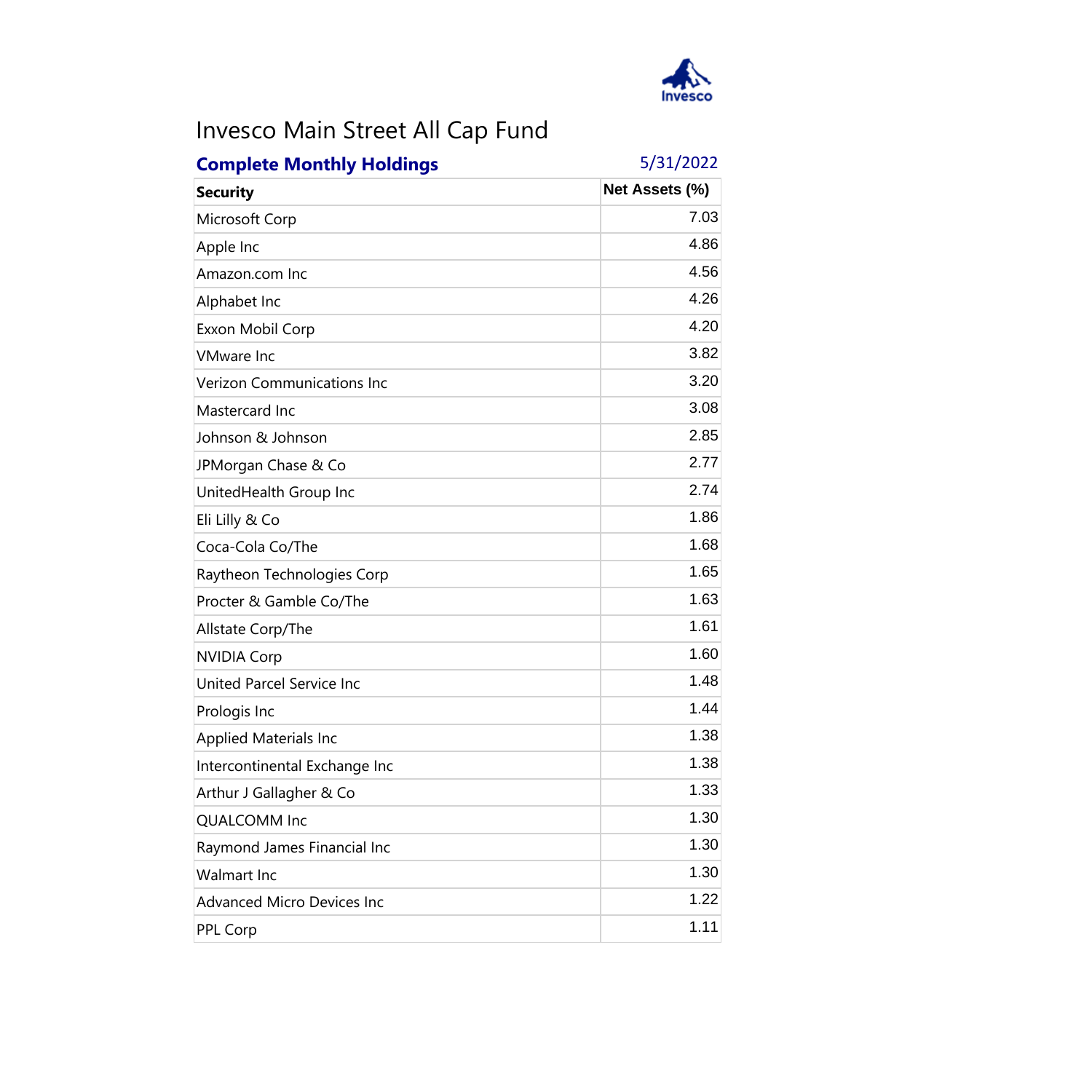

| <b>Complete Monthly Holdings</b>      | 5/31/2022      |
|---------------------------------------|----------------|
| <b>Security</b>                       | Net Assets (%) |
| AstraZeneca PLC ADR                   | 1.05           |
| Electronic Arts Inc                   | 1.00           |
| Eastman Chemical Co                   | 1.00           |
| Deere & Co                            | 0.99           |
| Capital One Financial Corp            | 0.99           |
| <b>HCA Healthcare Inc</b>             | 0.97           |
| East West Bancorp Inc                 | 0.97           |
| Tenet Healthcare Corp                 | 0.95           |
| Union Pacific Corp                    | 0.93           |
| Salesforce Inc                        | 0.91           |
| Chesapeake Energy Corp                | 0.91           |
| Invesco Treasury Portfolio            | 0.91           |
| <b>ONE Gas Inc</b>                    | 0.90           |
| Hubbell Inc                           | 0.88           |
| <b>Boston Scientific Corp</b>         | 0.87           |
| <b>Vulcan Materials Co</b>            | 0.85           |
| DR Horton Inc                         | 0.85           |
| First Citizens BancShares Inc/NC      | 0.82           |
| Tesla Inc                             | 0.82           |
| Molina Healthcare Inc                 | 0.82           |
| Otis Worldwide Corp                   | 0.82           |
| Honeywell International Inc           | 0.81           |
| Invesco Government & Agency Portfolio | 0.79           |
| Korn Ferry                            | 0.79           |
| Ross Stores Inc                       | 0.74           |
| Suburban Propane Partners LP          | 0.72           |
| Duke Realty Corp                      | 0.72           |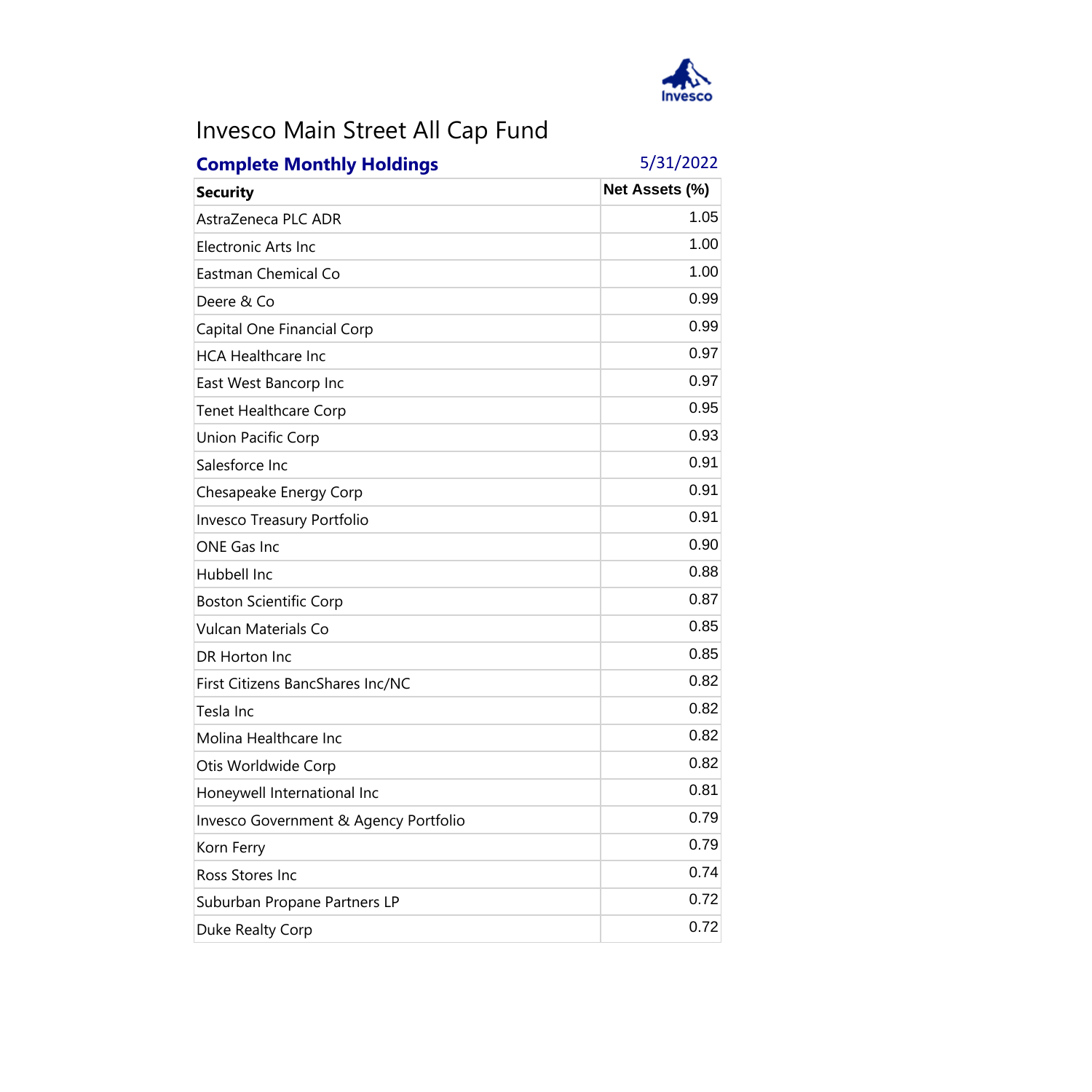

| <b>Complete Monthly Holdings</b>     | 5/31/2022      |  |
|--------------------------------------|----------------|--|
| <b>Security</b>                      | Net Assets (%) |  |
| <b>APA Corp</b>                      | 0.62           |  |
| Motorola Solutions Inc               | 0.61           |  |
| <b>INVESCO LIQUID ASSET CASH MF</b>  | 0.58           |  |
| Catalent Inc                         | 0.56           |  |
| <b>CNX Resources Corp</b>            | 0.53           |  |
| Seagen Inc                           | 0.53           |  |
| <b>CACI</b> International Inc        | 0.53           |  |
| <b>General Motors Co</b>             | 0.52           |  |
| <b>Waste Connections Inc</b>         | 0.51           |  |
| Alexandria Real Estate Equities Inc  | 0.49           |  |
| Avangrid Inc                         | 0.48           |  |
| Avantor Inc                          | 0.48           |  |
| Airbnb Inc                           | 0.45           |  |
| CarMax Inc                           | 0.43           |  |
| Amdocs Ltd                           | 0.41           |  |
| Dexcom Inc                           | 0.40           |  |
| <b>Ziff Davis Inc</b>                | 0.32           |  |
| Q2 Holdings Inc                      | 0.31           |  |
| Spirit Airlines Inc                  | 0.27           |  |
| Workday Inc                          | 0.22           |  |
| <b>Bumble Inc</b>                    | 0.13           |  |
| <b>Consensus Cloud Solutions Inc</b> | 0.07           |  |
| <b>CASH &amp; EQUIVALENTS</b>        | 0.04           |  |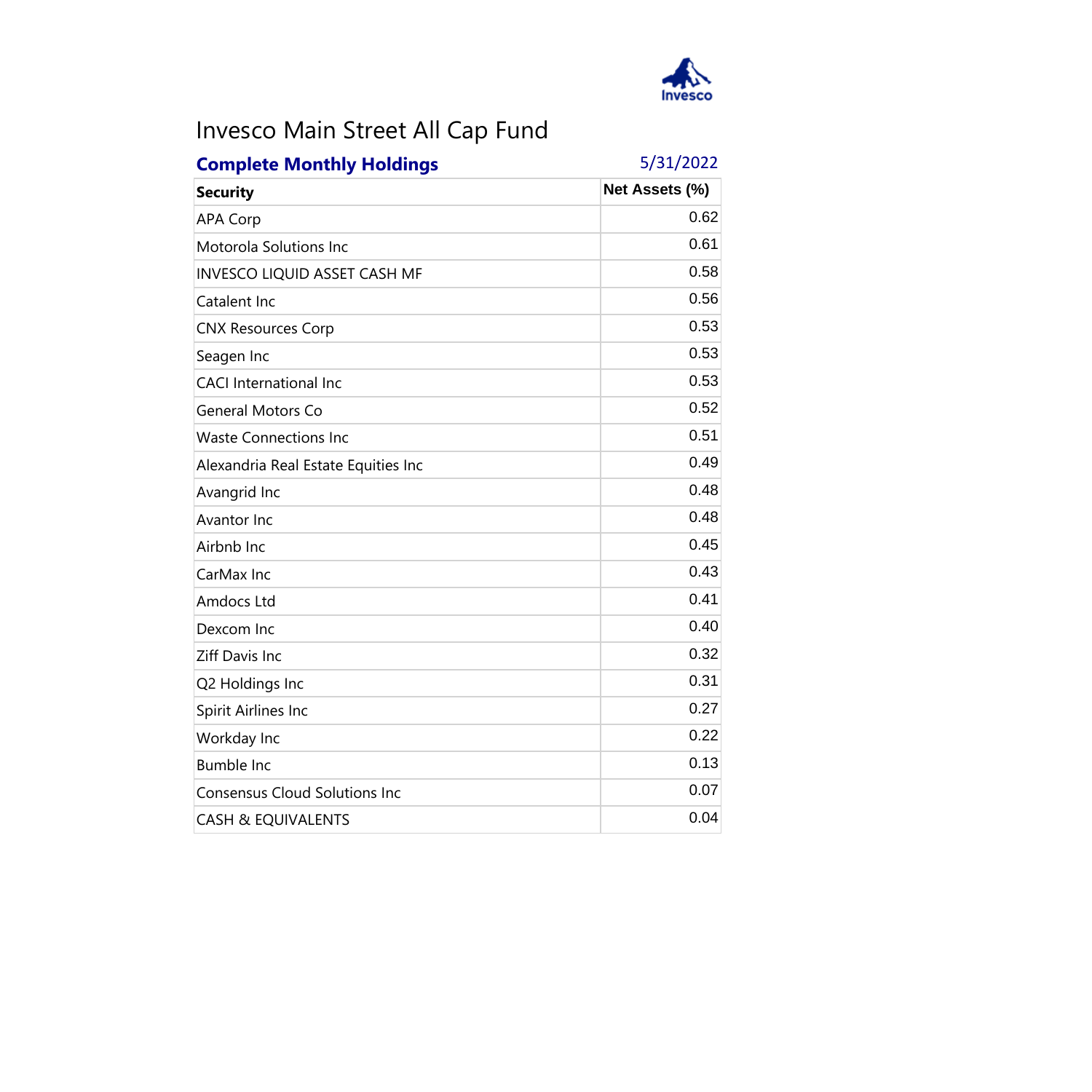

#### Invesco Main Street Fund

| <b>Complete Monthly Holdings</b>  | 5/31/2022      |
|-----------------------------------|----------------|
| <b>Security</b>                   | Net Assets (%) |
| Microsoft Corp                    | 6.91           |
| Apple Inc                         | 5.10           |
| Amazon.com Inc                    | 3.48           |
| Procter & Gamble Co/The           | 2.96           |
| United Parcel Service Inc         | 2.95           |
| UnitedHealth Group Inc            | 2.89           |
| Alphabet Inc                      | 2.88           |
| <b>Verizon Communications Inc</b> | 2.86           |
| Eli Lilly & Co                    | 2.80           |
| Prologis Inc                      | 2.67           |
| <b>VMware Inc</b>                 | 2.66           |
| Exxon Mobil Corp                  | 2.25           |
| JPMorgan Chase & Co               | 2.16           |
| <b>FirstEnergy Corp</b>           | 2.13           |
| Raytheon Technologies Corp        | 2.09           |
| Equitable Holdings Inc            | 1.94           |
| CVS Health Corp                   | 1.90           |
| AstraZeneca PLC ADR               | 1.78           |
| American Express Co               | 1.70           |
| Johnson & Johnson                 | 1.60           |
| QUALCOMM Inc                      | 1.59           |
| Otis Worldwide Corp               | 1.52           |
| Allstate Corp/The                 | 1.50           |
| HCA Healthcare Inc                | 1.45           |
| Deere & Co                        | 1.42           |
| Coca-Cola Co/The                  | 1.38           |
| Applied Materials Inc             | 1.31           |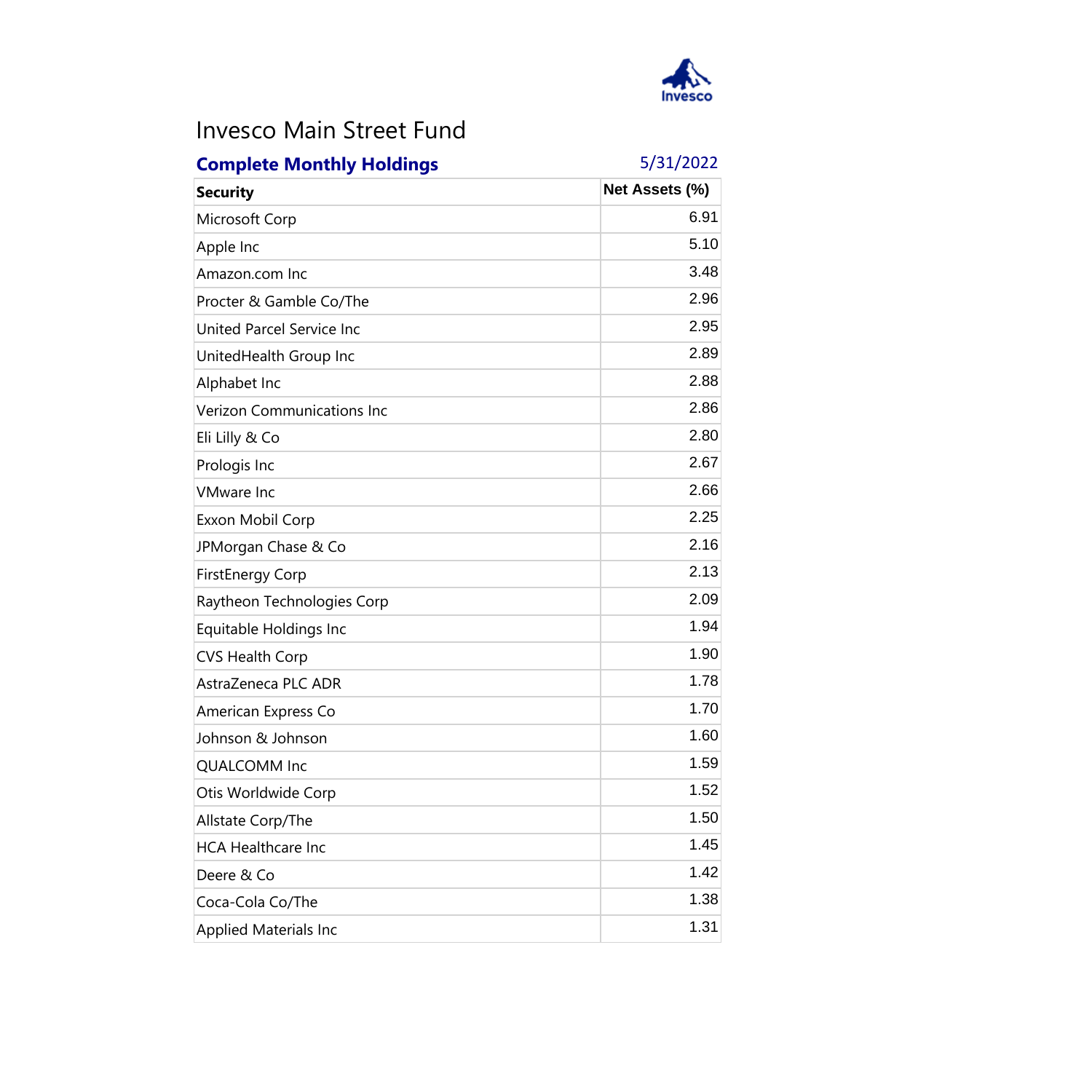

#### Invesco Main Street Fund

| <b>Complete Monthly Holdings</b>  | 5/31/2022      |  |
|-----------------------------------|----------------|--|
| <b>Security</b>                   | Net Assets (%) |  |
| <b>Advanced Micro Devices Inc</b> | 1.29           |  |
| O'Reilly Automotive Inc           | 1.28           |  |
| Fiserv Inc                        | 1.27           |  |
| <b>Vulcan Materials Co</b>        | 1.25           |  |
| <b>Accenture PLC</b>              | 1.15           |  |
| Comcast Corp                      | 1.11           |  |
| Electronic Arts Inc               | 1.04           |  |
| Union Pacific Corp                | 1.03           |  |
| Intercontinental Exchange Inc     | 1.03           |  |
| Salesforce Inc                    | 1.02           |  |
| <b>General Motors Co</b>          | 1.02           |  |
| Airbnb Inc                        | 1.01           |  |
| First Citizens BancShares Inc/NC  | 1.01           |  |
| <b>APA Corp</b>                   | 0.98           |  |
| Sysco Corp                        | 0.96           |  |
| Mondelez International Inc        | 0.93           |  |
| Cooper Cos Inc/The                | 0.90           |  |
| Bayer AG                          | 0.89           |  |
| Motorola Solutions Inc            | 0.88           |  |
| Valvoline Inc                     | 0.86           |  |
| Cheniere Energy Inc               | 0.81           |  |
| DR Horton Inc                     | 0.81           |  |
| Tesla Inc                         | 0.74           |  |
| Honeywell International Inc       | 0.74           |  |
| ServiceNow Inc                    | 0.73           |  |
| <b>SVB Financial Group</b>        | 0.70           |  |
| <b>Constellation Brands Inc</b>   | 0.70           |  |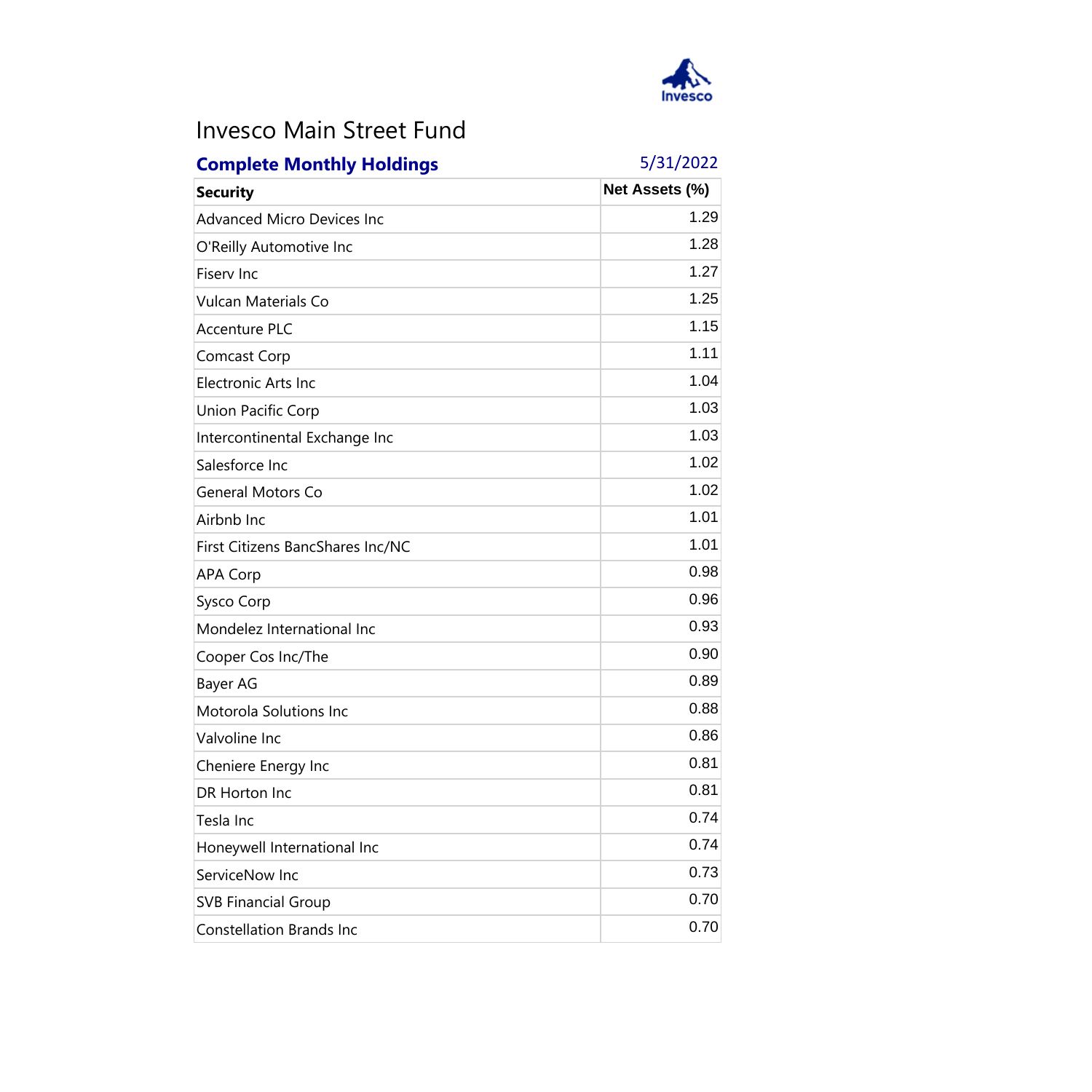

#### Invesco Main Street Fund

| <b>Complete Monthly Holdings</b>      | 5/31/2022      |
|---------------------------------------|----------------|
| <b>Security</b>                       | Net Assets (%) |
| Synopsys Inc                          | 0.70           |
| Invesco Treasury Portfolio            | 0.69           |
| Seagen Inc                            | 0.69           |
| <b>Waste Connections Inc</b>          | 0.67           |
| <b>Tenet Healthcare Corp</b>          | 0.62           |
| Invesco Government & Agency Portfolio | 0.60           |
| Magellan Midstream Partners LP        | 0.56           |
| Amdocs Ltd                            | 0.49           |
| Rocket Cos Inc                        | 0.47           |
| <b>INVESCO LIQUID ASSET CASH MF</b>   | 0.44           |
| <b>Target Corp</b>                    | 0.41           |
| Avantor Inc                           | 0.30           |
| Southern Co/The                       | 0.30           |
| Manhattan Associates Inc              | 0.29           |
| Duke Realty Corp                      | 0.21           |
| Crowdstrike Holdings Inc              | 0.20           |
| TransUnion                            | 0.11           |
| Coty Inc                              | 0.09           |
| <b>CASH &amp; EQUIVALENTS</b>         | 0.03           |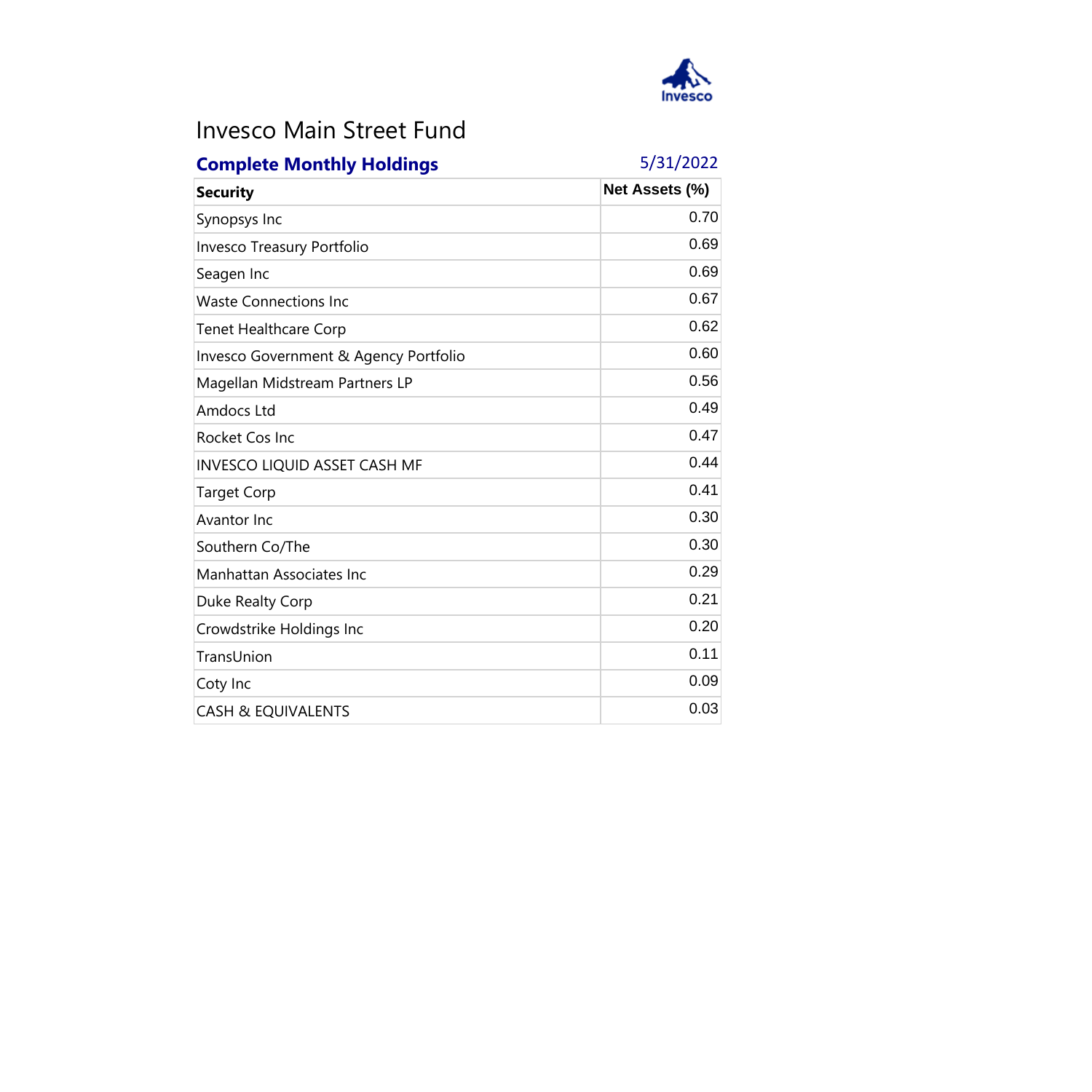

| <b>Complete Monthly Holdings</b>    | 5/31/2022      |
|-------------------------------------|----------------|
| <b>Security</b>                     | Net Assets (%) |
| Synopsys Inc                        | 2.00           |
| Electronic Arts Inc                 | 1.97           |
| <b>VMware Inc</b>                   | 1.95           |
| <b>Vulcan Materials Co</b>          | 1.78           |
| Keysight Technologies Inc           | 1.73           |
| Atmos Energy Corp                   | 1.71           |
| Alexandria Real Estate Equities Inc | 1.70           |
| Northern Trust Corp                 | 1.69           |
| <b>CMS Energy Corp</b>              | 1.69           |
| Raymond James Financial Inc         | 1.67           |
| Baker Hughes Co                     | 1.66           |
| DR Horton Inc                       | 1.60           |
| <b>APA Corp</b>                     | 1.60           |
| <b>CACI</b> International Inc       | 1.58           |
| Republic Services Inc               | 1.57           |
| Mosaic Co/The                       | 1.55           |
| Allstate Corp/The                   | 1.54           |
| Chesapeake Energy Corp              | 1.53           |
| Schlumberger NV                     | 1.53           |
| Catalent Inc                        | 1.53           |
| Hubbell Inc                         | 1.51           |
| Acadia Healthcare Co Inc            | 1.51           |
| TransUnion                          | 1.51           |
| Carrier Global Corp                 | 1.50           |
| Arthur J Gallagher & Co             | 1.49           |
| Comerica Inc                        | 1.47           |
| Microchip Technology Inc            | 1.45           |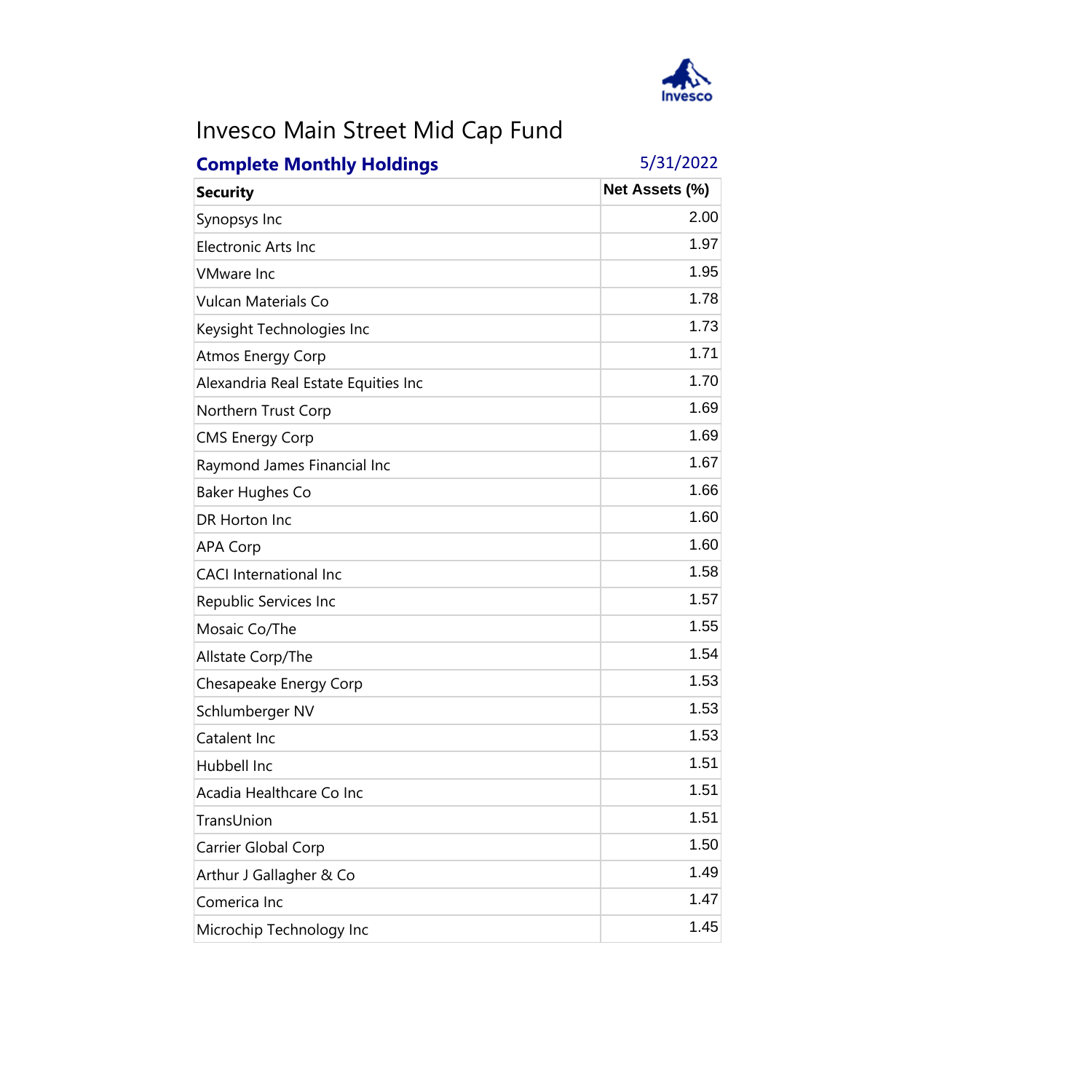

| <b>Complete Monthly Holdings</b> | 5/31/2022      |
|----------------------------------|----------------|
| <b>Security</b>                  | Net Assets (%) |
| Duke Realty Corp                 | 1.43           |
| American Homes 4 Rent            | 1.40           |
| American Electric Power Co Inc   | 1.36           |
| Curtiss-Wright Corp              | 1.36           |
| Dollar General Corp              | 1.31           |
| Centene Corp                     | 1.30           |
| Expedia Group Inc                | 1.29           |
| BJ's Wholesale Club Holdings Inc | 1.29           |
| Silgan Holdings Inc              | 1.28           |
| Sysco Corp                       | 1.27           |
| Avantor Inc                      | 1.26           |
| Ross Stores Inc                  | 1.26           |
| Rockwell Automation Inc          | 1.26           |
| Lamar Advertising Co             | 1.25           |
| Paylocity Holding Corp           | 1.24           |
| <b>Webster Financial Corp</b>    | 1.23           |
| Choice Hotels International Inc  | 1.22           |
| <b>Tractor Supply Co</b>         | 1.20           |
| Manhattan Associates Inc         | 1.18           |
| O'Reilly Automotive Inc          | 1.18           |
| <b>KLA Corp</b>                  | 1.18           |
| Korn Ferry                       | 1.17           |
| Equitable Holdings Inc           | 1.17           |
| Cooper Cos Inc/The               | 1.15           |
| MKS Instruments Inc              | 1.14           |
| Motorola Solutions Inc           | 1.13           |
| <b>ASGN Inc</b>                  | 1.13           |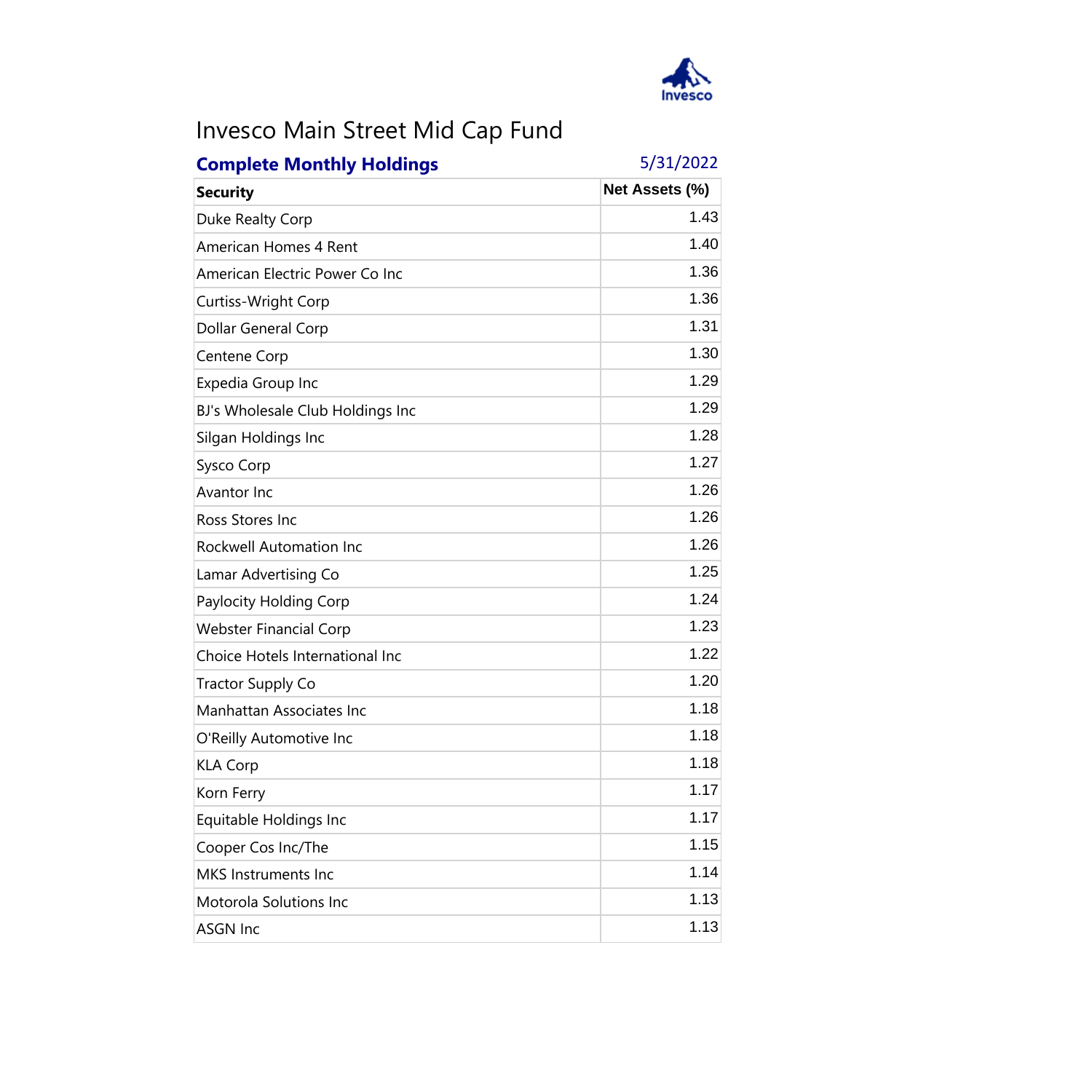

| <b>Complete Monthly Holdings</b>   | 5/31/2022      |
|------------------------------------|----------------|
| <b>Security</b>                    | Net Assets (%) |
| PPG Industries Inc                 | 1.10           |
| <b>Tenet Healthcare Corp</b>       | 1.10           |
| First Citizens BancShares Inc/NC   | 1.09           |
| Valmont Industries Inc             | 0.98           |
| Visteon Corp                       | 0.94           |
| <b>TopBuild Corp</b>               | 0.94           |
| Evoqua Water Technologies Corp     | 0.92           |
| Spirit Airlines Inc                | 0.88           |
| Seagen Inc                         | 0.88           |
| Dexcom Inc                         | 0.87           |
| <b>Constellation Brands Inc</b>    | 0.86           |
| <b>Endeavor Group Holdings Inc</b> | 0.84           |
| <b>Aptiv PLC</b>                   | 0.83           |
| <b>Federated Hermes Inc</b>        | 0.82           |
| <b>Block Inc</b>                   | 0.79           |
| Regal Rexnord Corp                 | 0.73           |
| Tyler Technologies Inc             | 0.69           |
| Kimco Realty Corp                  | 0.66           |
| Altice USA Inc                     | 0.66           |
| Otis Worldwide Corp                | 0.65           |
| Cboe Global Markets Inc            | 0.64           |
| Crown Holdings Inc                 | 0.62           |
| LHC Group Inc                      | 0.61           |
| <b>Boyd Gaming Corp</b>            | 0.57           |
| HubSpot Inc                        | 0.56           |
| Q2 Holdings Inc                    | 0.56           |
| MongoDB Inc                        | 0.52           |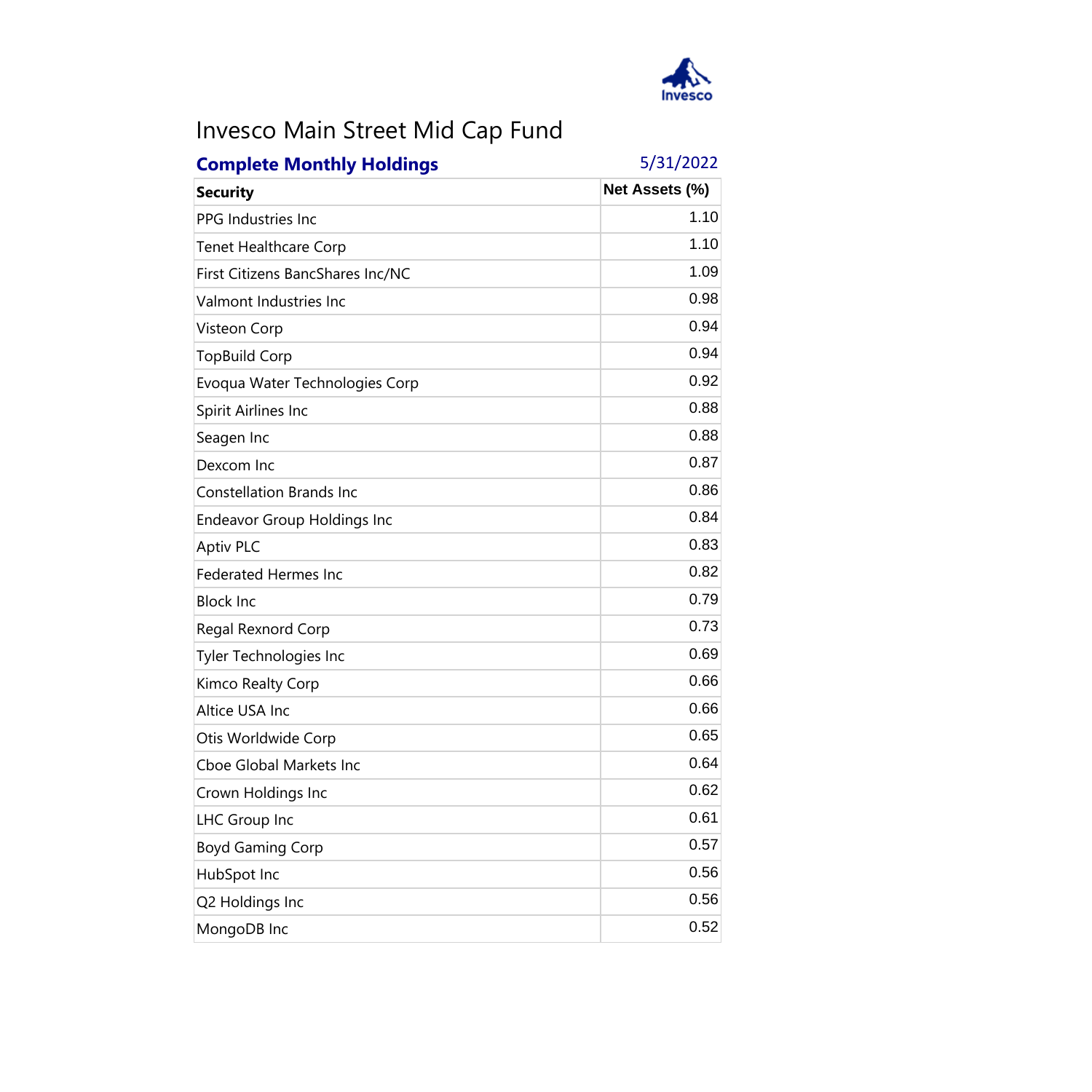

| <b>Complete Monthly Holdings</b>      | 5/31/2022      |
|---------------------------------------|----------------|
| <b>Security</b>                       | Net Assets (%) |
| Vertiv Holdings Co                    | 0.49           |
| Invesco Treasury Portfolio            | 0.31           |
| Invesco Government & Agency Portfolio | 0.23           |
| <b>CASH &amp; EQUIVALENTS</b>         | 0.20           |
| <b>INVESCO LIQUID ASSET CASH MF</b>   | 0.17           |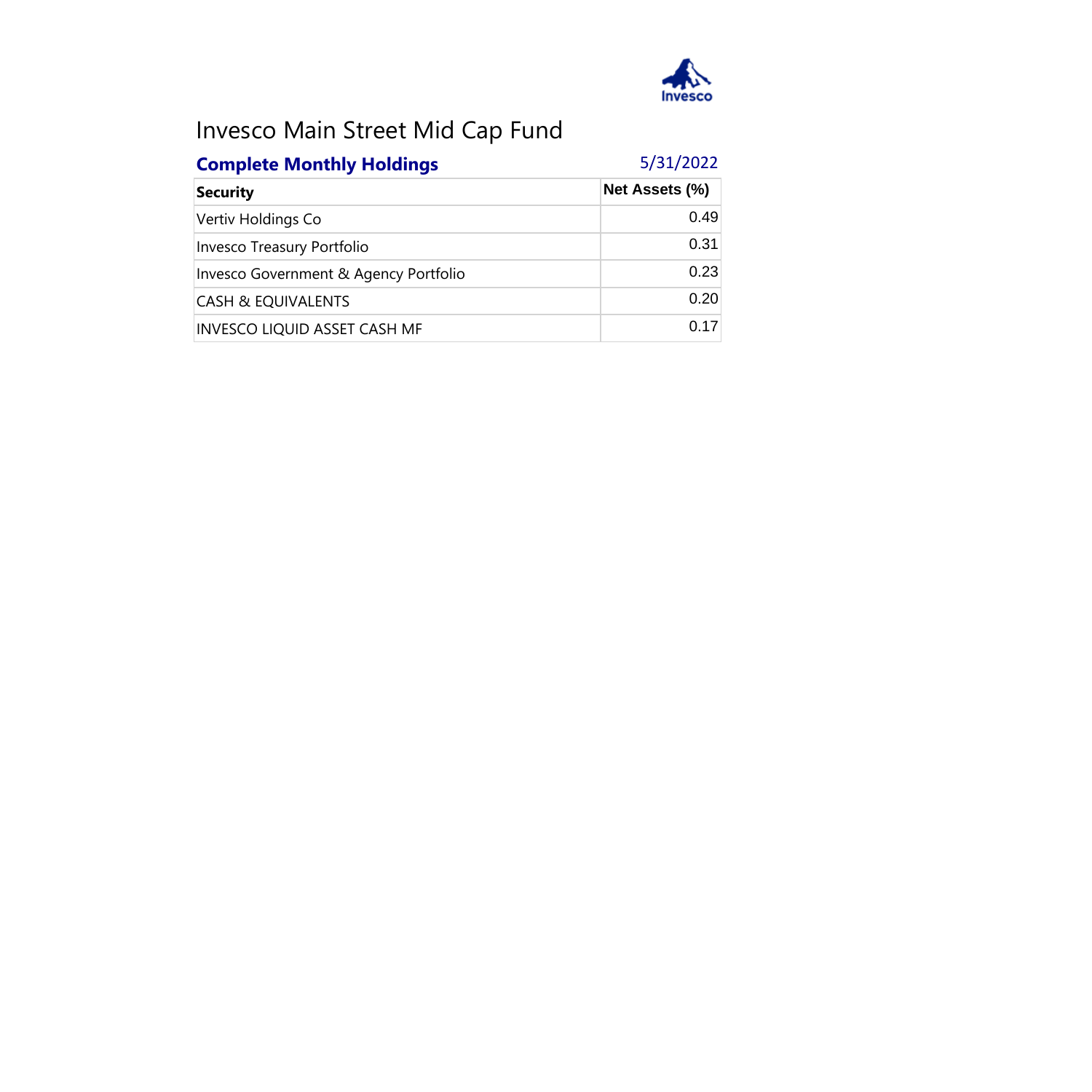

| <b>Complete Monthly Holdings</b>  | 5/31/2022      |
|-----------------------------------|----------------|
| <b>Security</b>                   | Net Assets (%) |
| Acadia Healthcare Co Inc          | 2.10           |
| <b>Tenet Healthcare Corp</b>      | 2.00           |
| <b>AutoNation Inc</b>             | 1.98           |
| <b>Stifel Financial Corp</b>      | 1.93           |
| LHC Group Inc                     | 1.85           |
| Korn Ferry                        | 1.78           |
| BJ's Wholesale Club Holdings Inc  | 1.77           |
| <b>KBR</b> Inc                    | 1.75           |
| National Storage Affiliates Trust | 1.66           |
| Azenta Inc                        | 1.65           |
| Simply Good Foods Co/The          | 1.65           |
| <b>CACI</b> International Inc     | 1.63           |
| <b>CNX Resources Corp</b>         | 1.60           |
| ASGN Inc                          | 1.58           |
| Four Corners Property Trust Inc   | 1.58           |
| Ziff Davis Inc                    | 1.57           |
| <b>WSFS Financial Corp</b>        | 1.56           |
| National Fuel Gas Co              | 1.56           |
| Atkore Inc                        | 1.50           |
| <b>TopBuild Corp</b>              | 1.43           |
| Inspire Medical Systems Inc       | 1.41           |
| Dorman Products Inc               | 1.41           |
| DiamondRock Hospitality Co        | 1.41           |
| Q2 Holdings Inc                   | 1.38           |
| BankUnited Inc                    | 1.38           |
| <b>Webster Financial Corp</b>     | 1.34           |
| Curtiss-Wright Corp               | 1.34           |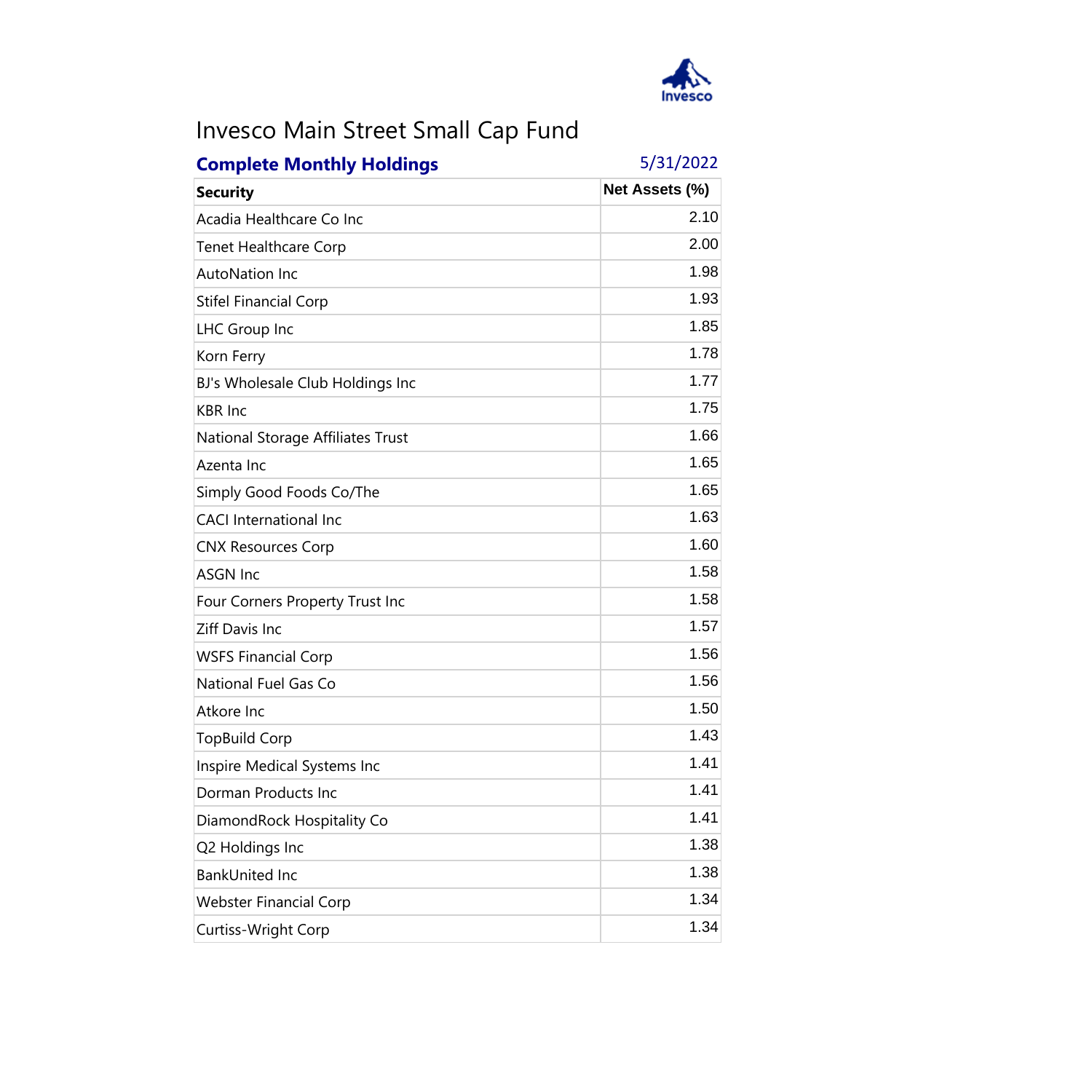

| <b>Complete Monthly Holdings</b>    | 5/31/2022      |
|-------------------------------------|----------------|
| <b>Security</b>                     | Net Assets (%) |
| Chesapeake Energy Corp              | 1.30           |
| <b>BellRing Brands Inc</b>          | 1.28           |
| <b>Summit Materials Inc</b>         | 1.28           |
| Zurn Water Solutions Corp           | 1.26           |
| Semtech Corp                        | 1.26           |
| Visteon Corp                        | 1.22           |
| Definity Financial Corp             | 1.22           |
| <b>EnPro Industries Inc</b>         | 1.21           |
| Avista Corp                         | 1.21           |
| Paycor HCM Inc                      | 1.20           |
| Addus HomeCare Corp                 | 1.17           |
| Evoqua Water Technologies Corp      | 1.15           |
| Northwest Natural Holding Co        | 1.14           |
| Cathay General Bancorp              | 1.14           |
| Pacific Premier Bancorp Inc         | 1.12           |
| Kaiser Aluminum Corp                | 1.11           |
| Suburban Propane Partners LP        | 1.10           |
| <b>Federated Hermes Inc</b>         | 1.10           |
| Helmerich & Payne Inc               | 1.08           |
| Masonite International Corp         | 1.04           |
| Valmont Industries Inc              | 1.03           |
| MKS Instruments Inc                 | 1.03           |
| Texas Roadhouse Inc                 | 1.00           |
| <b>Focus Financial Partners Inc</b> | 0.98           |
| Regal Rexnord Corp                  | 0.98           |
| Invesco Treasury Portfolio          | 0.95           |
| Cedar Fair LP                       | 0.93           |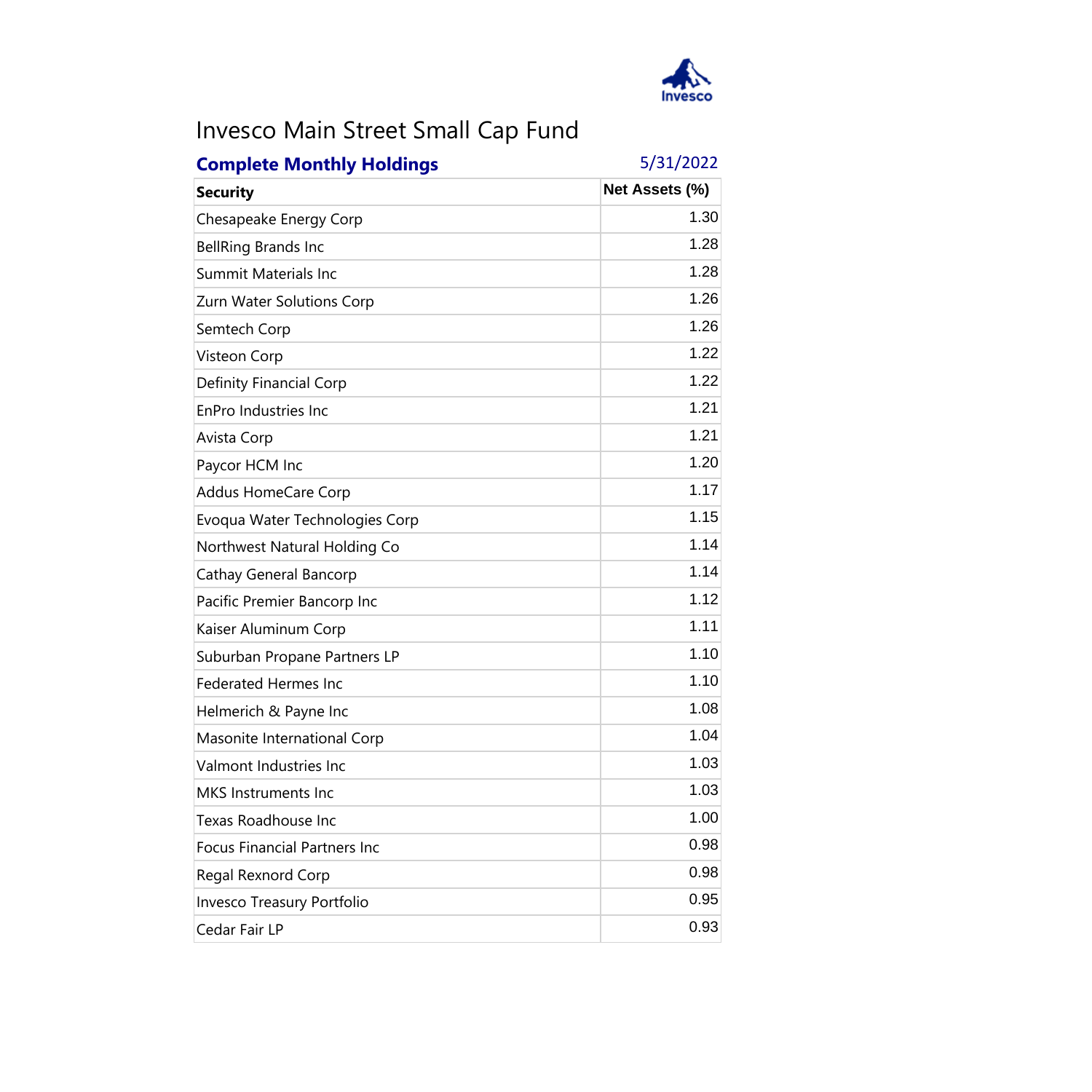

| <b>Complete Monthly Holdings</b>      | 5/31/2022      |
|---------------------------------------|----------------|
| <b>Security</b>                       | Net Assets (%) |
| Silgan Holdings Inc                   | 0.91           |
| NOV Inc                               | 0.90           |
| Compass Minerals International Inc    | 0.87           |
| AtriCure Inc                          | 0.84           |
| Invesco Government & Agency Portfolio | 0.83           |
| Hub Group Inc                         | 0.81           |
| Sabra Health Care REIT Inc            | 0.74           |
| Allison Transmission Holdings Inc     | 0.74           |
| Allegro MicroSystems Inc              | 0.74           |
| CryoPort Inc                          | 0.73           |
| Berkshire Hills Bancorp Inc           | 0.73           |
| <b>Bumble Inc</b>                     | 0.72           |
| Ambarella Inc                         | 0.69           |
| Heritage Financial Corp/WA            | 0.68           |
| OceanFirst Financial Corp             | 0.67           |
| <b>BWX Technologies Inc</b>           | 0.66           |
| Payoneer Global Inc                   | 0.65           |
| Sprout Social Inc                     | 0.65           |
| Avid Bioservices Inc                  | 0.64           |
| <b>FB Financial Corp</b>              | 0.63           |
| Envestnet Inc                         | 0.63           |
| NewMarket Corp                        | 0.63           |
| Tandem Diabetes Care Inc              | 0.62           |
| Paya Holdings Inc                     | 0.61           |
| Equitrans Midstream Corp              | 0.60           |
| Spirit Airlines Inc                   | 0.59           |
| Primoris Services Corp                | 0.58           |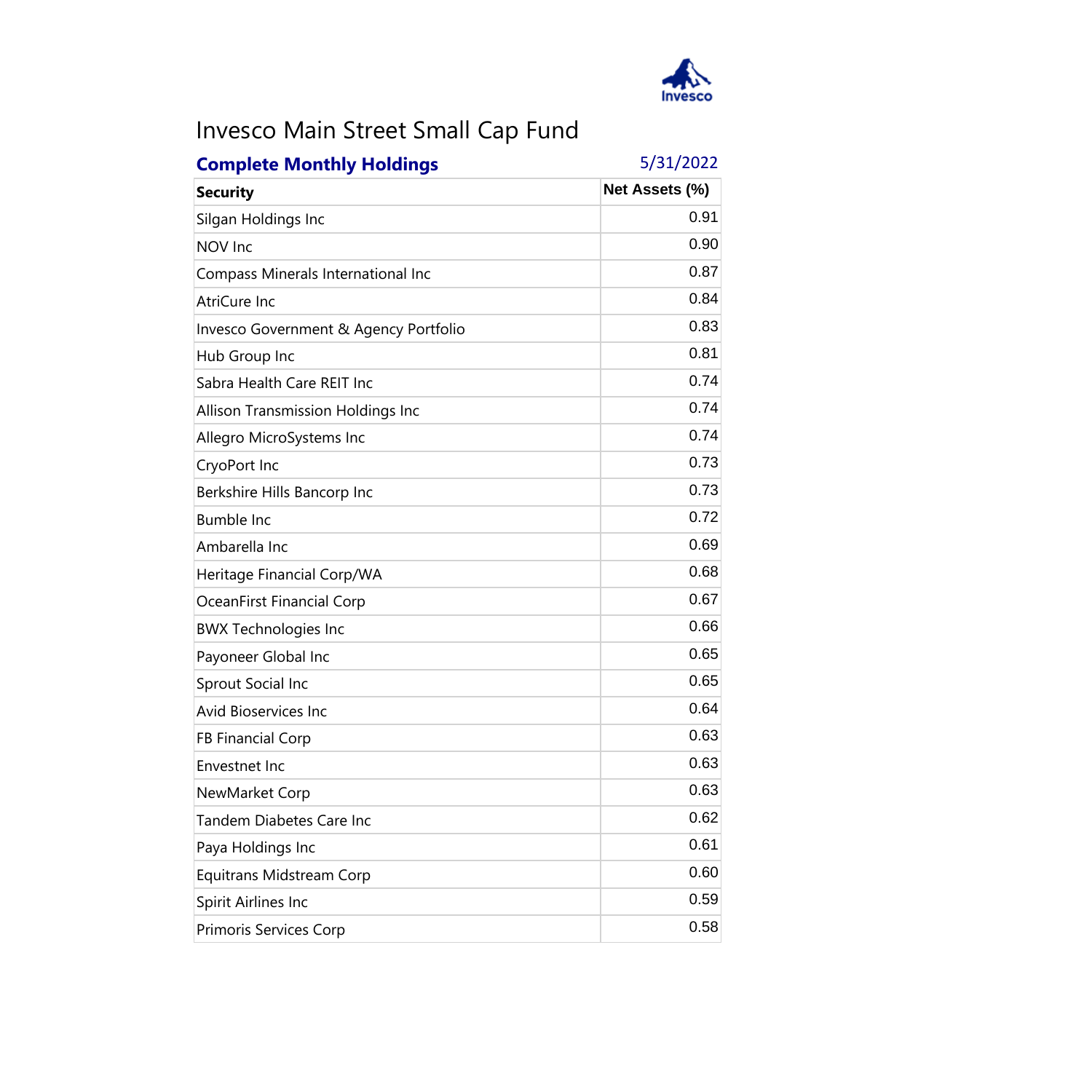

| <b>Complete Monthly Holdings</b>      | 5/31/2022      |
|---------------------------------------|----------------|
| <b>Security</b>                       | Net Assets (%) |
| <b>Boyd Gaming Corp</b>               | 0.57           |
| <b>ACCO Brands Corp</b>               | 0.56           |
| Intra-Cellular Therapies Inc          | 0.53           |
| Skyline Champion Corp                 | 0.53           |
| <b>Consensus Cloud Solutions Inc.</b> | 0.52           |
| <b>INVESCO LIQUID ASSET CASH MF</b>   | 0.51           |
| Heska Corp                            | 0.49           |
| Bank of NT Butterfield & Son Ltd/The  | 0.49           |
| Columbia Banking System Inc           | 0.48           |
| Vertiv Holdings Co                    | 0.46           |
| Silvergate Capital Corp               | 0.44           |
| Collegium Pharmaceutical Inc          | 0.43           |
| <b>Biol ife Solutions Inc.</b>        | 0.29           |
| Denny's Corp                          | 0.14           |
| <b>CASH &amp; EQUIVALENTS</b>         | 0.03           |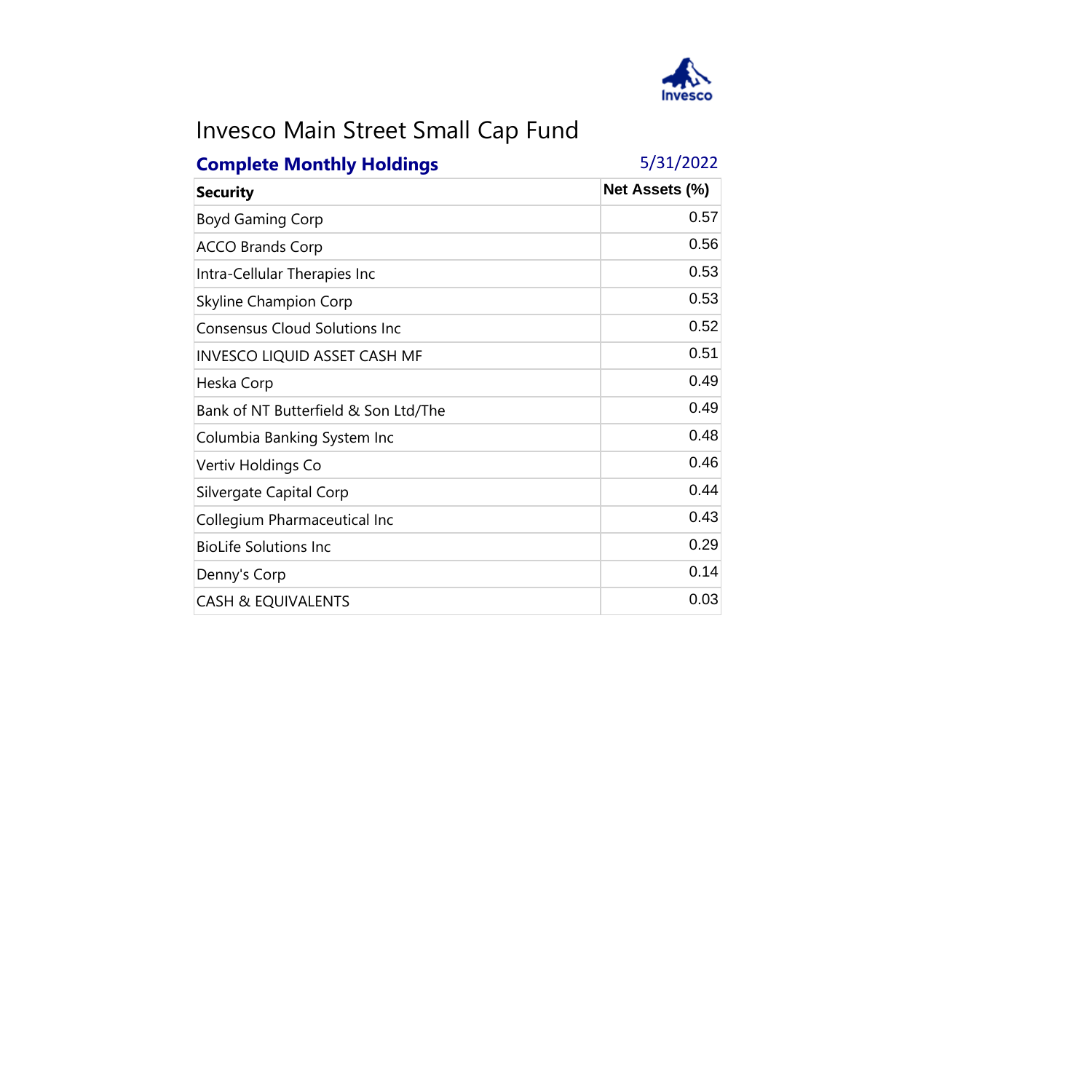

| <b>Complete Monthly Holdings</b>      | 5/31/2022      |
|---------------------------------------|----------------|
| <b>Security</b>                       | Net Assets (%) |
| Microsoft Corp                        | 13.23          |
| Tesla Inc                             | 4.40           |
| <b>NVIDIA Corp</b>                    | 3.19           |
| Invesco Treasury Portfolio            | 2.44           |
| Home Depot Inc/The                    | 2.18           |
| Invesco Government & Agency Portfolio | 2.14           |
| Coca-Cola Co/The                      | 1.77           |
| <b>ASML Holding NV</b>                | 1.64           |
| Roche Holding AG                      | 1.62           |
| PepsiCo Inc                           | 1.58           |
| INVESCO LIQUID ASSET CASH MF          | 1.52           |
| Walt Disney Co/The                    | 1.38           |
| Cisco Systems Inc                     | 1.30           |
| Novo Nordisk A/S                      | 1.27           |
| Linde PLC                             | 1.15           |
| Texas Instruments Inc                 | 1.12           |
| Amgen Inc                             | 1.00           |
| Lowe's Cos Inc                        | 0.92           |
| Unilever PLC                          | 0.84           |
| Caterpillar Inc                       | 0.81           |
| Sony Group Corp                       | 0.80           |
| CASH & EQUIVALENTS                    | 0.80           |
| American Tower Corp                   | 0.79           |
| American Express Co                   | 0.78           |
| <b>SAP SE</b>                         | 0.72           |
| Charles Schwab Corp/The               | 0.70           |
| <b>BlackRock Inc.</b>                 | 0.70           |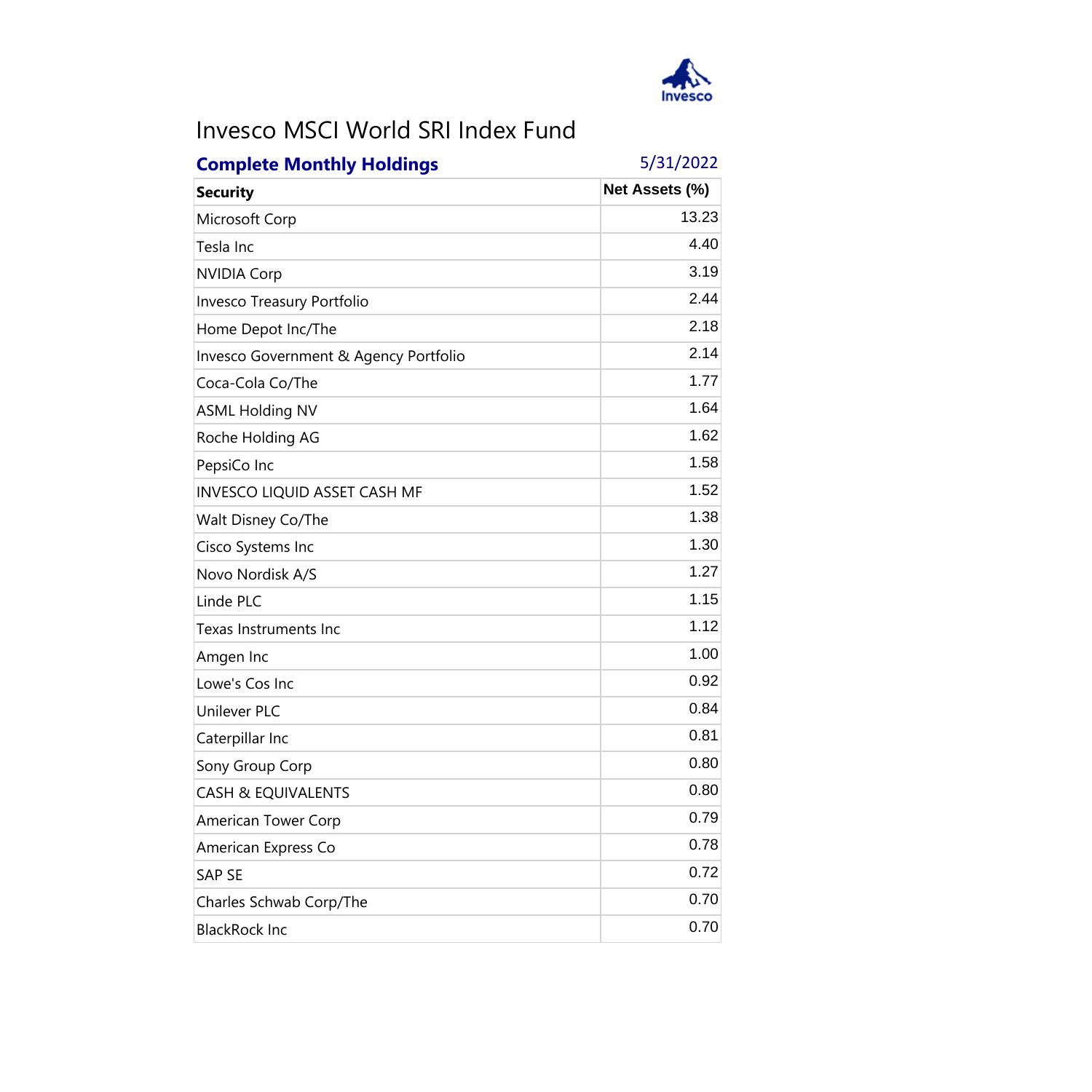

| <b>Complete Monthly Holdings</b>     | 5/31/2022      |
|--------------------------------------|----------------|
| <b>Security</b>                      | Net Assets (%) |
| Automatic Data Processing Inc        | 0.66           |
| Prologis Inc                         | 0.64           |
| Cigna Corp                           | 0.63           |
| L'Oreal SA                           | 0.61           |
| <b>Allianz SE</b>                    | 0.59           |
| Marsh & McLennan Cos Inc             | 0.57           |
| <b>Gilead Sciences Inc</b>           | 0.57           |
| Bank of Nova Scotia/The              | 0.57           |
| Canadian National Railway Co         | 0.56           |
| Zoetis Inc                           | 0.56           |
| Becton Dickinson and Co              | 0.52           |
| PNC Financial Services Group Inc/The | 0.52           |
| Schneider Electric SE                | 0.51           |
| <b>CME Group Inc</b>                 | 0.50           |
| <b>Bank of Montreal</b>              | 0.49           |
| <b>CSX Corp</b>                      | 0.49           |
| Vertex Pharmaceuticals Inc           | 0.48           |
| <b>Truist Financial Corp</b>         | 0.46           |
| Illinois Tool Works Inc              | 0.44           |
| <b>Edwards Lifesciences Corp</b>     | 0.44           |
| Colgate-Palmolive Co                 | 0.44           |
| Tokyo Electron Ltd                   | 0.43           |
| Humana Inc                           | 0.42           |
| Equinix Inc                          | 0.42           |
| Norfolk Southern Corp                | 0.40           |
| <b>KDDI Corp</b>                     | 0.39           |
| <b>RELX PLC</b>                      | 0.39           |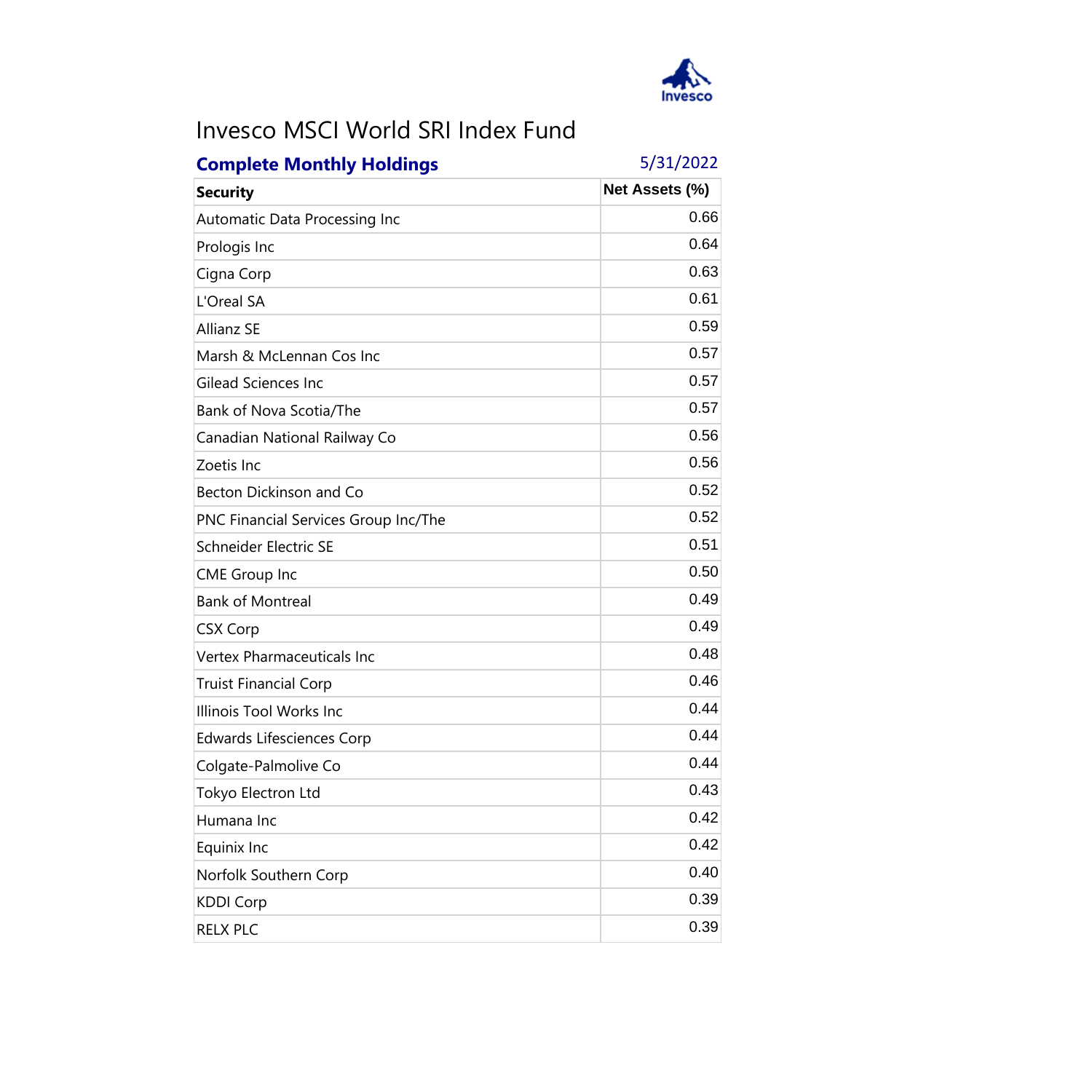

| <b>Complete Monthly Holdings</b>   | 5/31/2022      |
|------------------------------------|----------------|
| <b>Security</b>                    | Net Assets (%) |
| Sempra Energy                      | 0.38           |
| <b>HCA Healthcare Inc</b>          | 0.37           |
| Hong Kong Exchanges & Clearing Ltd | 0.36           |
| Moody's Corp                       | 0.36           |
| National Grid PLC                  | 0.36           |
| Centene Corp                       | 0.34           |
| AXA SA                             | 0.34           |
| EssilorLuxottica SA                | 0.33           |
| Roper Technologies Inc             | 0.33           |
| Lonza Group AG                     | 0.32           |
| Kimberly-Clark Corp                | 0.32           |
| Travelers Cos Inc/The              | 0.32           |
| Macquarie Group Ltd                | 0.32           |
| Phillips 66                        | 0.31           |
| Daikin Industries Ltd              | 0.30           |
| DBS Group Holdings Ltd             | 0.30           |
| <b>General Mills Inc</b>           | 0.30           |
| Prudential Financial Inc           | 0.30           |
| Ecolab Inc                         | 0.29           |
| Electronic Arts Inc                | 0.29           |
| Shopify Inc                        | 0.29           |
| Bank of New York Mellon Corp/The   | 0.29           |
| Hilton Worldwide Holdings Inc      | 0.29           |
| Deutsche Post AG                   | 0.28           |
| Compass Group PLC                  | 0.28           |
| Danone SA                          | 0.28           |
| Agilent Technologies Inc           | 0.27           |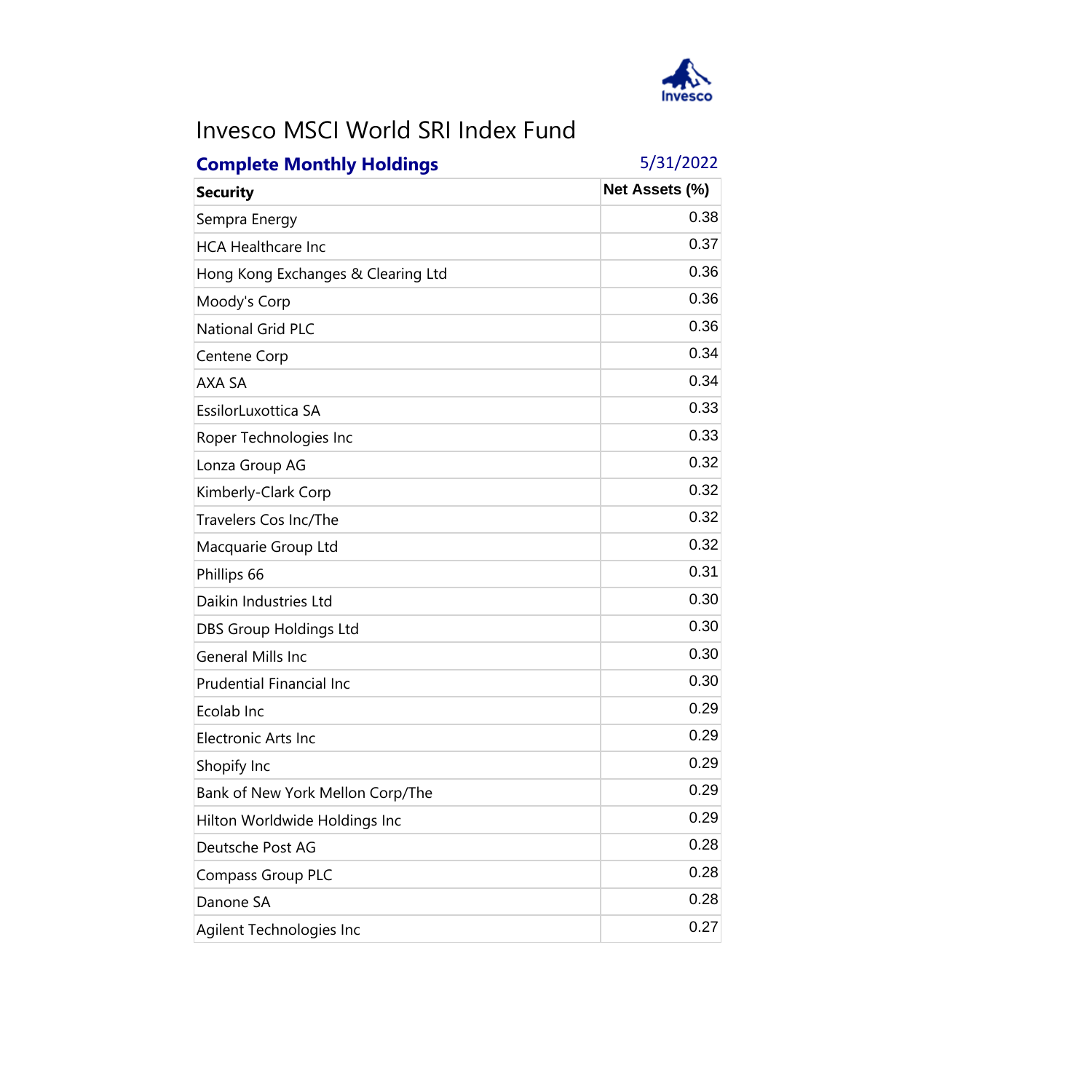

| <b>Complete Monthly Holdings</b>                             | 5/31/2022      |
|--------------------------------------------------------------|----------------|
| <b>Security</b>                                              | Net Assets (%) |
| Johnson Controls International plc                           | 0.27           |
| Banco Bilbao Vizcaya Argentaria SA                           | 0.26           |
| Illumina Inc                                                 | 0.26           |
| Valero Energy Corp                                           | 0.26           |
| adidas AG                                                    | 0.25           |
| Muenchener Rueckversicherungs-Gesellschaft AG in<br>Muenchen | 0.25           |
| Intesa Sanpaolo SpA                                          | 0.24           |
| Givaudan SA                                                  | 0.24           |
| International Flavors & Fragrances Inc                       | 0.24           |
| Ameriprise Financial Inc                                     | 0.24           |
| Consolidated Edison Inc                                      | 0.23           |
| <b>IDEXX Laboratories Inc</b>                                | 0.23           |
| Trane Technologies PLC                                       | 0.23           |
| Deutsche Boerse AG                                           | 0.22           |
| eBay Inc                                                     | 0.22           |
| Oversea-Chinese Banking Corp Ltd                             | 0.22           |
| Mettler-Toledo International Inc                             | 0.22           |
| PPG Industries Inc                                           | 0.22           |
| Cummins Inc                                                  | 0.21           |
| <b>Eversource Energy</b>                                     | 0.21           |
| Fastenal Co                                                  | 0.21           |
| Cheniere Energy Inc                                          | 0.21           |
| T Rowe Price Group Inc                                       | 0.21           |
| Astellas Pharma Inc                                          | 0.21           |
| Biogen Inc                                                   | 0.21           |
| CRH PLC                                                      | 0.21           |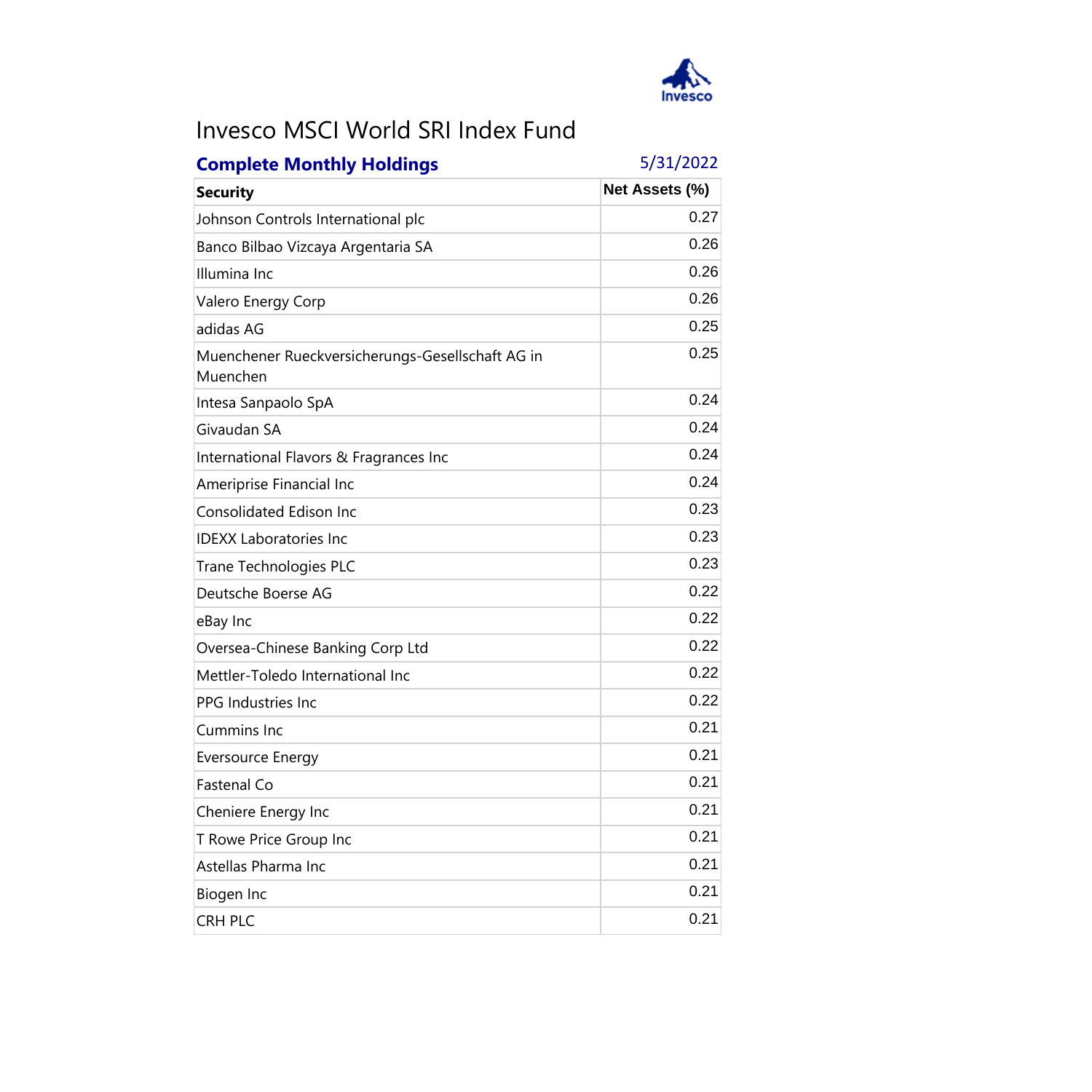

| <b>Complete Monthly Holdings</b> | 5/31/2022      |
|----------------------------------|----------------|
| <b>Security</b>                  | Net Assets (%) |
| Fast Retailing Co Ltd            | 0.20           |
| <b>ONEOK Inc</b>                 | 0.20           |
| ResMed Inc                       | 0.20           |
| <b>Aptiv PLC</b>                 | 0.20           |
| Koninklijke DSM NV               | 0.20           |
| Wolters Kluwer NV                | 0.20           |
| Cerner Corp                      | 0.20           |
| Franco-Nevada Corp               | 0.20           |
| Ferguson PLC                     | 0.19           |
| <b>CBRE Group Inc</b>            | 0.19           |
| National Bank of Canada          | 0.19           |
| Industria de Diseno Textil SA    | 0.19           |
| <b>State Street Corp</b>         | 0.18           |
| AmerisourceBergen Corp           | 0.18           |
| <b>SVB Financial Group</b>       | 0.17           |
| Vestas Wind Systems A/S          | 0.17           |
| Ashtead Group PLC                | 0.17           |
| Fortescue Metals Group Ltd       | 0.17           |
| Rockwell Automation Inc          | 0.17           |
| Swiss Re AG                      | 0.17           |
| <b>Baker Hughes Co</b>           | 0.17           |
| <b>Intact Financial Corp</b>     | 0.16           |
| <b>ORIX Corp</b>                 | 0.16           |
| <b>FUJIFILM Holdings Corp</b>    | 0.16           |
| Northern Trust Corp              | 0.15           |
| <b>BT Group PLC</b>              | 0.15           |
| Merck KGaA                       | 0.15           |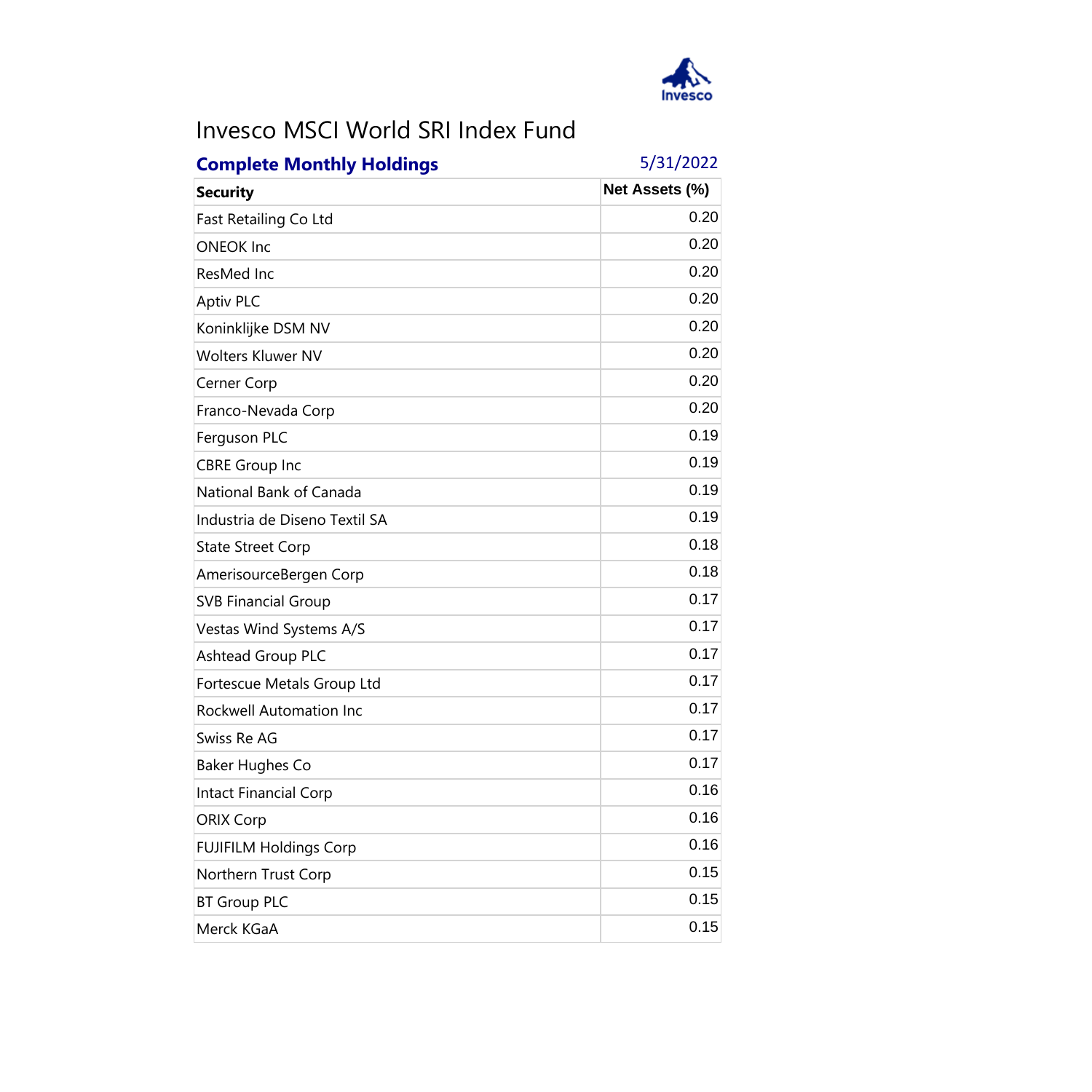

| <b>Complete Monthly Holdings</b>             | 5/31/2022      |
|----------------------------------------------|----------------|
| <b>Security</b>                              | Net Assets (%) |
| Fortis Inc/Canada                            | 0.15           |
| Cie Generale des Etablissements Michelin SCA | 0.15           |
| Kao Corp                                     | 0.15           |
| <b>WW Grainger Inc</b>                       | 0.15           |
| Orsted AS                                    | 0.15           |
| Regions Financial Corp                       | 0.15           |
| West Pharmaceutical Services Inc             | 0.15           |
| <b>Tractor Supply Co</b>                     | 0.15           |
| Mitsui Fudosan Co Ltd                        | 0.14           |
| Fortive Corp                                 | 0.14           |
| Magna International Inc                      | 0.14           |
| Genmab A/S                                   | 0.14           |
| Fujitsu Ltd                                  | 0.14           |
| Komatsu Ltd                                  | 0.14           |
| <b>Waters Corp</b>                           | 0.14           |
| American Water Works Co Inc                  | 0.14           |
| Panasonic Holdings Corp                      | 0.14           |
| Teledyne Technologies Inc                    | 0.14           |
| KeyCorp                                      | 0.14           |
| Best Buy Co Inc                              | 0.13           |
| Swiss Life Holding AG                        | 0.13           |
| Neste Oyj                                    | 0.13           |
| <b>DNB Bank ASA</b>                          | 0.13           |
| Hologic Inc                                  | 0.13           |
| Chugai Pharmaceutical Co Ltd                 | 0.13           |
| Expeditors International of Washington Inc   | 0.13           |
| Sonova Holding AG                            | 0.13           |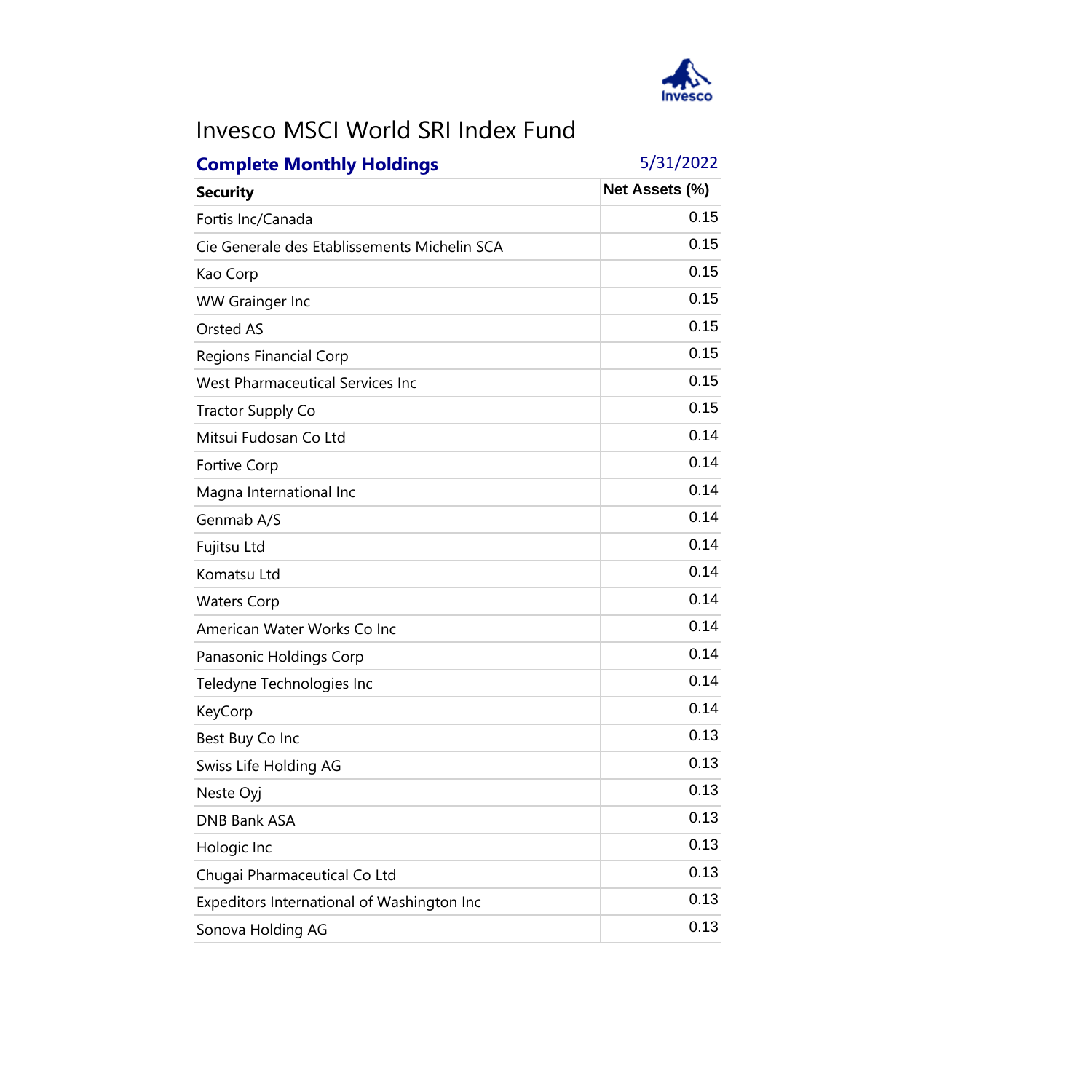

| <b>Complete Monthly Holdings</b>    | 5/31/2022      |
|-------------------------------------|----------------|
| <b>Security</b>                     | Net Assets (%) |
| <b>STERIS PLC</b>                   | 0.13           |
| Quest Diagnostics Inc               | 0.12           |
| Secom Co Ltd                        | 0.12           |
| Clorox Co/The                       | 0.12           |
| <b>Wheaton Precious Metals Corp</b> | 0.12           |
| Cardinal Health Inc                 | 0.12           |
| Rogers Communications Inc           | 0.12           |
| Agnico Eagle Mines Ltd              | 0.12           |
| Kellogg Co                          | 0.12           |
| Akzo Nobel NV                       | 0.12           |
| <b>VF Corp</b>                      | 0.12           |
| Ally Financial Inc                  | 0.12           |
| Pool Corp                           | 0.12           |
| UPM-Kymmene Oyj                     | 0.12           |
| Henkel AG & Co KGaA                 | 0.11           |
| Generac Holdings Inc                | 0.11           |
| Singapore Telecommunications Ltd    | 0.11           |
| Coles Group Ltd                     | 0.11           |
| <b>Bunge Ltd</b>                    | 0.11           |
| <b>KBC Group NV</b>                 | 0.11           |
| Segro PLC                           | 0.11           |
| <b>CNH Industrial NV</b>            | 0.11           |
| Kerry Group PLC                     | 0.11           |
| Xylem Inc/NY                        | 0.11           |
| <b>Atmos Energy Corp</b>            | 0.11           |
| LKQ Corp                            | 0.10           |
| CH Robinson Worldwide Inc           | 0.10           |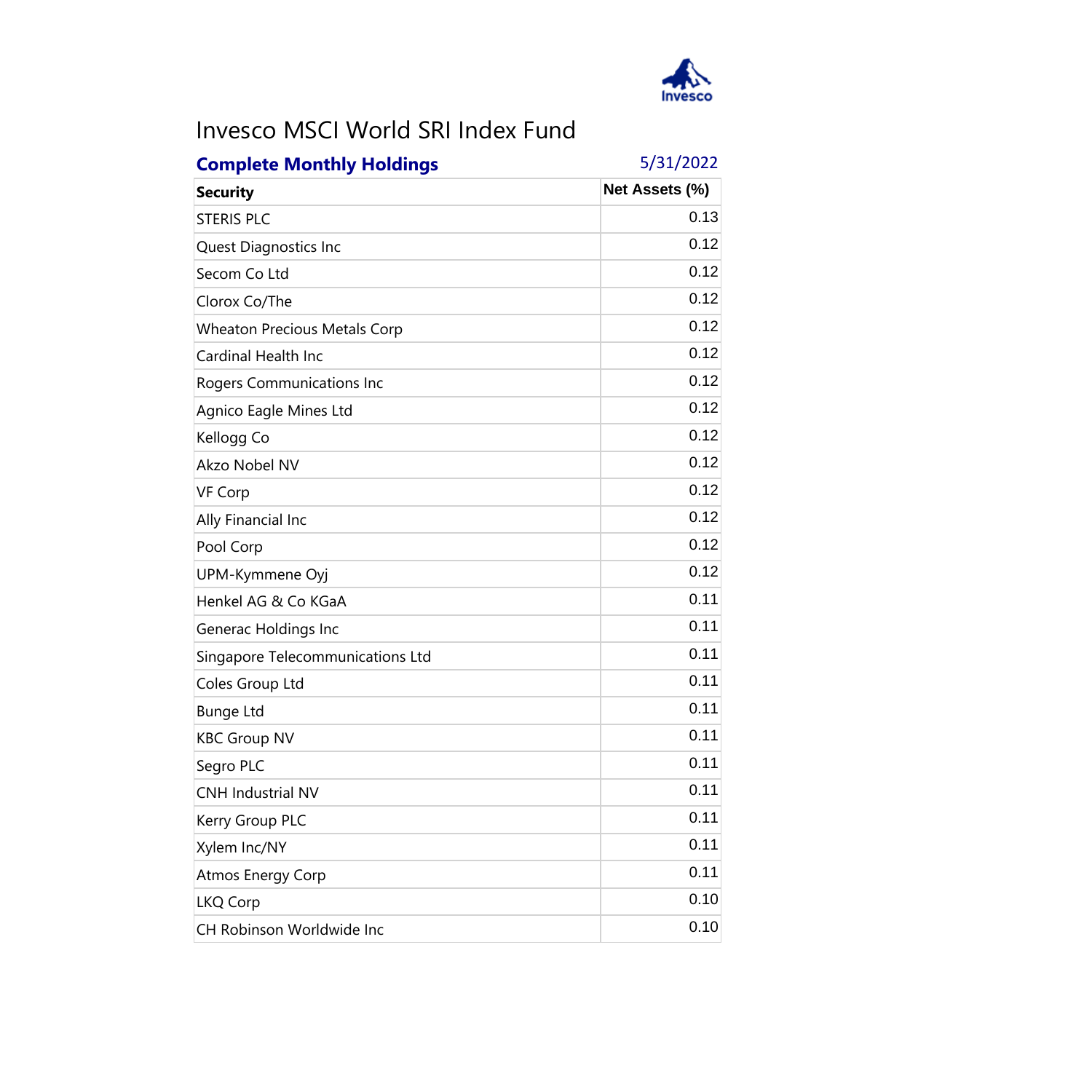

| <b>Complete Monthly Holdings</b>   | 5/31/2022      |
|------------------------------------|----------------|
| <b>Security</b>                    | Net Assets (%) |
| Huntington Bancshares Inc/OH       | 0.10           |
| Insulet Corp                       | 0.10           |
| Hormel Foods Corp                  | 0.10           |
| FactSet Research Systems Inc       | 0.10           |
| Shionogi & Co Ltd                  | 0.10           |
| Swisscom AG                        | 0.10           |
| Liberty Global PLC                 | 0.10           |
| <b>IDEX Corp</b>                   | 0.10           |
| <b>Essity AB</b>                   | 0.10           |
| Hang Seng Bank Ltd                 | 0.10           |
| NN Group NV                        | 0.10           |
| Bank Leumi Le-Israel BM            | 0.10           |
| Newcrest Mining Ltd                | 0.10           |
| Boliden AB                         | 0.10           |
| Coloplast A/S                      | 0.10           |
| <b>SGS SA</b>                      | 0.09           |
| Pembina Pipeline Corp              | 0.09           |
| Kuehne + Nagel International AG    | 0.09           |
| Ajinomoto Co Inc                   | 0.09           |
| <b>BOC Hong Kong Holdings Ltd</b>  | 0.09           |
| Interpublic Group of Cos Inc/The   | 0.09           |
| MS&AD Insurance Group Holdings Inc | 0.09           |
| Novozymes A/S                      | 0.09           |
| Aeon Co Ltd                        | 0.09           |
| Sompo Holdings Inc                 | 0.09           |
| Carrefour SA                       | 0.08           |
| <b>ABIOMED Inc</b>                 | 0.08           |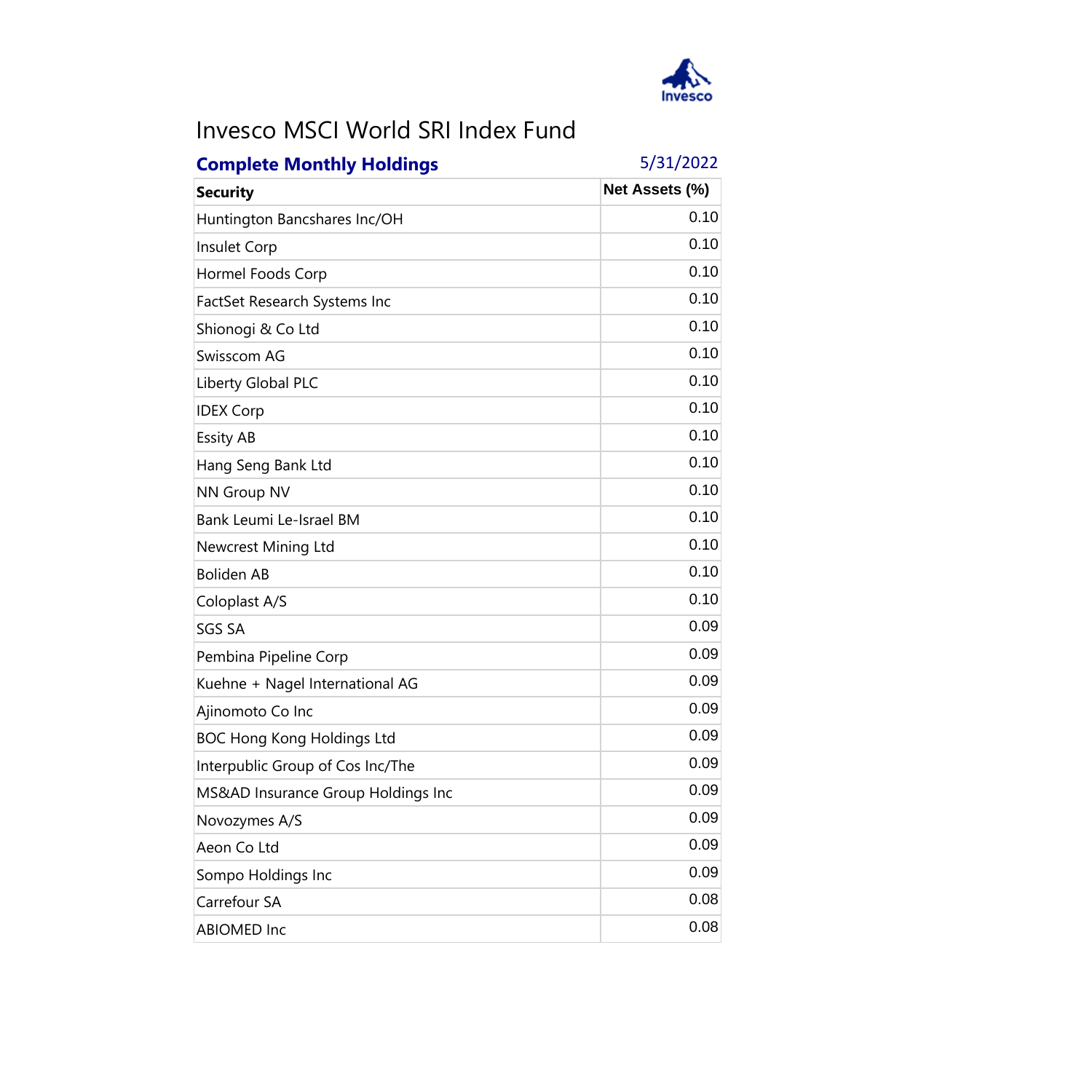

| <b>Complete Monthly Holdings</b>   | 5/31/2022      |
|------------------------------------|----------------|
| <b>Security</b>                    | Net Assets (%) |
| <b>Brambles Ltd</b>                | 0.08           |
| Hasbro Inc                         | 0.08           |
| Henry Schein Inc                   | 0.08           |
| Nippon Yusen KK                    | 0.08           |
| Nomura Research Institute Ltd      | 0.08           |
| Eisai Co Ltd                       | 0.08           |
| Metro Inc/CN                       | 0.08           |
| ASX Ltd                            | 0.08           |
| <b>Owens Corning</b>               | 0.07           |
| Terna - Rete Elettrica Nazionale   | 0.07           |
| Svenska Cellulosa AB SCA           | 0.07           |
| InterContinental Hotels Group PLC  | 0.07           |
| Coca-Cola Europacific Partners PLC | 0.07           |
| Vail Resorts Inc                   | 0.07           |
| Snam SpA                           | 0.07           |
| Telia Co AB                        | 0.07           |
| <b>WSP Global Inc</b>              | 0.07           |
| Suntory Beverage & Food Ltd        | 0.07           |
| Computershare Ltd                  | 0.07           |
| Robert Half International Inc      | 0.07           |
| Mowi ASA                           | 0.07           |
| Croda International PLC            | 0.07           |
| Cochlear Ltd                       | 0.07           |
| Asahi Kasei Corp                   | 0.07           |
| Allegion plc                       | 0.07           |
| <b>Beiersdorf AG</b>               | 0.07           |
| Nitto Denko Corp                   | 0.07           |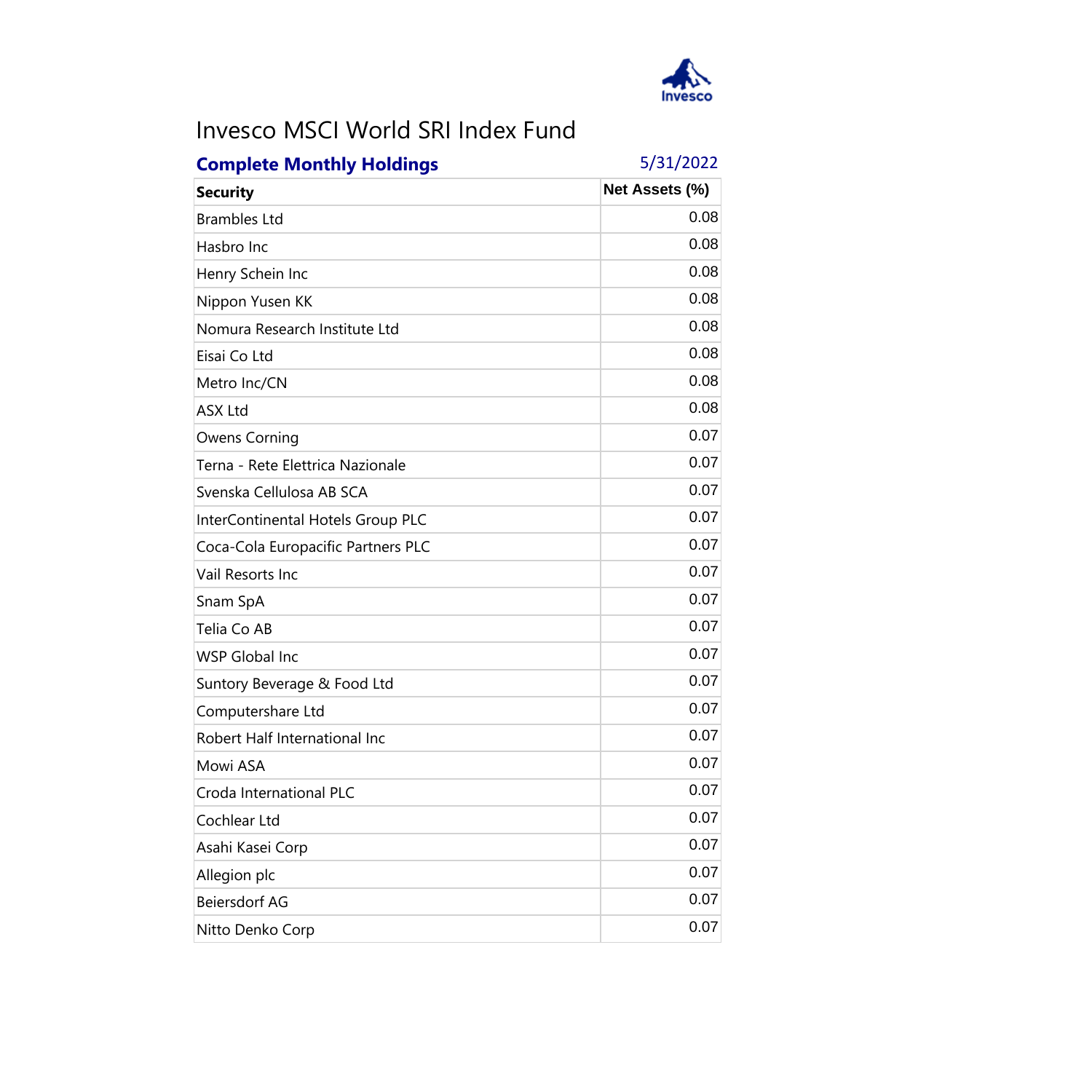

| <b>Complete Monthly Holdings</b>    | 5/31/2022      |
|-------------------------------------|----------------|
| <b>Security</b>                     | Net Assets (%) |
| Unibail-Rodamco-Westfield           | 0.07           |
| Sekisui House Ltd                   | 0.07           |
| <b>BlueScope Steel Ltd</b>          | 0.07           |
| Aurizon Holdings Ltd                | 0.07           |
| Yaskawa Electric Corp               | 0.07           |
| DaVita Inc                          | 0.07           |
| Ramsay Health Care Ltd              | 0.06           |
| Pandora A/S                         | 0.06           |
| <b>Telenor ASA</b>                  | 0.06           |
| Informa PLC                         | 0.06           |
| Fortune Brands Home & Security Inc  | 0.06           |
| Campbell Soup Co                    | 0.06           |
| Red Electrica Corp SA               | 0.06           |
| <b>UGI Corp</b>                     | 0.06           |
| Vivendi SE                          | 0.06           |
| United Utilities Group PLC          | 0.06           |
| <b>Sysmex Corp</b>                  | 0.06           |
| Canadian Tire Corp Ltd              | 0.06           |
| St James's Place PLC                | 0.06           |
| Verbund AG                          | 0.06           |
| <b>Bureau Veritas SA</b>            | 0.06           |
| Umicore SA                          | 0.06           |
| Z Holdings Corp                     | 0.06           |
| <b>DENTSPLY SIRONA Inc</b>          | 0.06           |
| <b>Vicinity Centres</b>             | 0.06           |
| <b>Ritchie Bros Auctioneers Inc</b> | 0.06           |
| Xero Ltd                            | 0.06           |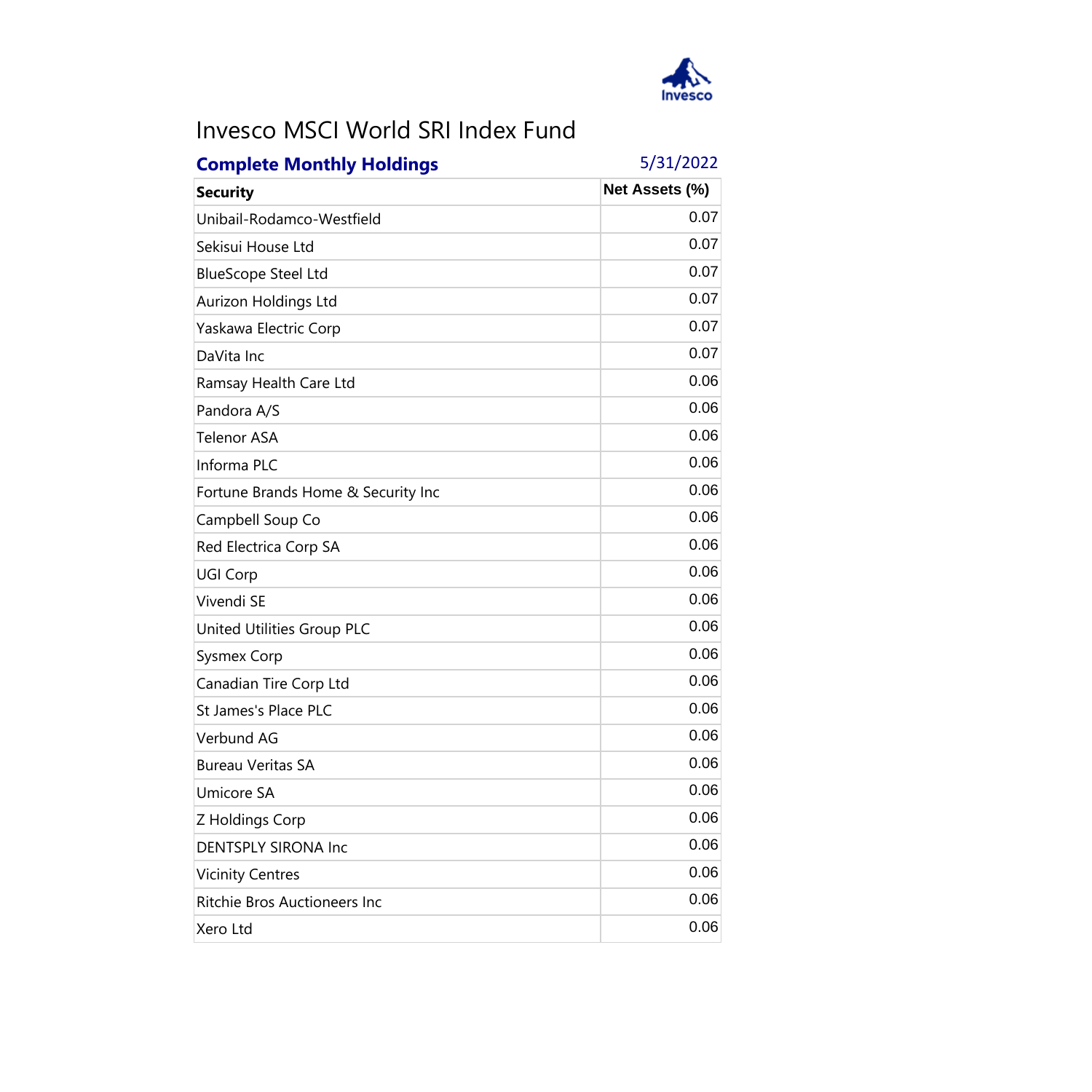

| <b>Complete Monthly Holdings</b>    | 5/31/2022      |
|-------------------------------------|----------------|
| <b>Security</b>                     | Net Assets (%) |
| Pentair PLC                         | 0.06           |
| Take-Two Interactive Software Inc   | 0.06           |
| <b>Burberry Group PLC</b>           | 0.06           |
| Dexus                               | 0.06           |
| Sumitomo Mitsui Trust Holdings Inc  | 0.06           |
| Newell Brands Inc                   | 0.06           |
| Mondi PLC                           | 0.06           |
| Ampol Ltd                           | 0.06           |
| ZoomInfo Technologies Inc           | 0.06           |
| Orkla ASA                           | 0.05           |
| NIPPON EXPRESS HOLDINGS INC         | 0.05           |
| Sumitomo Chemical Co Ltd            | 0.05           |
| Omron Corp                          | 0.05           |
| Fisher & Paykel Healthcare Corp Ltd | 0.05           |
| Capcom Co Ltd                       | 0.05           |
| Resona Holdings Inc                 | 0.05           |
| Jazz Pharmaceuticals PLC            | 0.05           |
| Gildan Activewear Inc               | 0.05           |
| <b>TMX Group Ltd</b>                | 0.05           |
| Spark New Zealand Ltd               | 0.05           |
| Toromont Industries Ltd             | 0.05           |
| MTR Corp Ltd                        | 0.05           |
| Whitbread PLC                       | 0.05           |
| Hankyu Hanshin Holdings Inc         | 0.05           |
| Kikkoman Corp                       | 0.05           |
| Puma SE                             | 0.05           |
| Northern Star Resources Ltd         | 0.05           |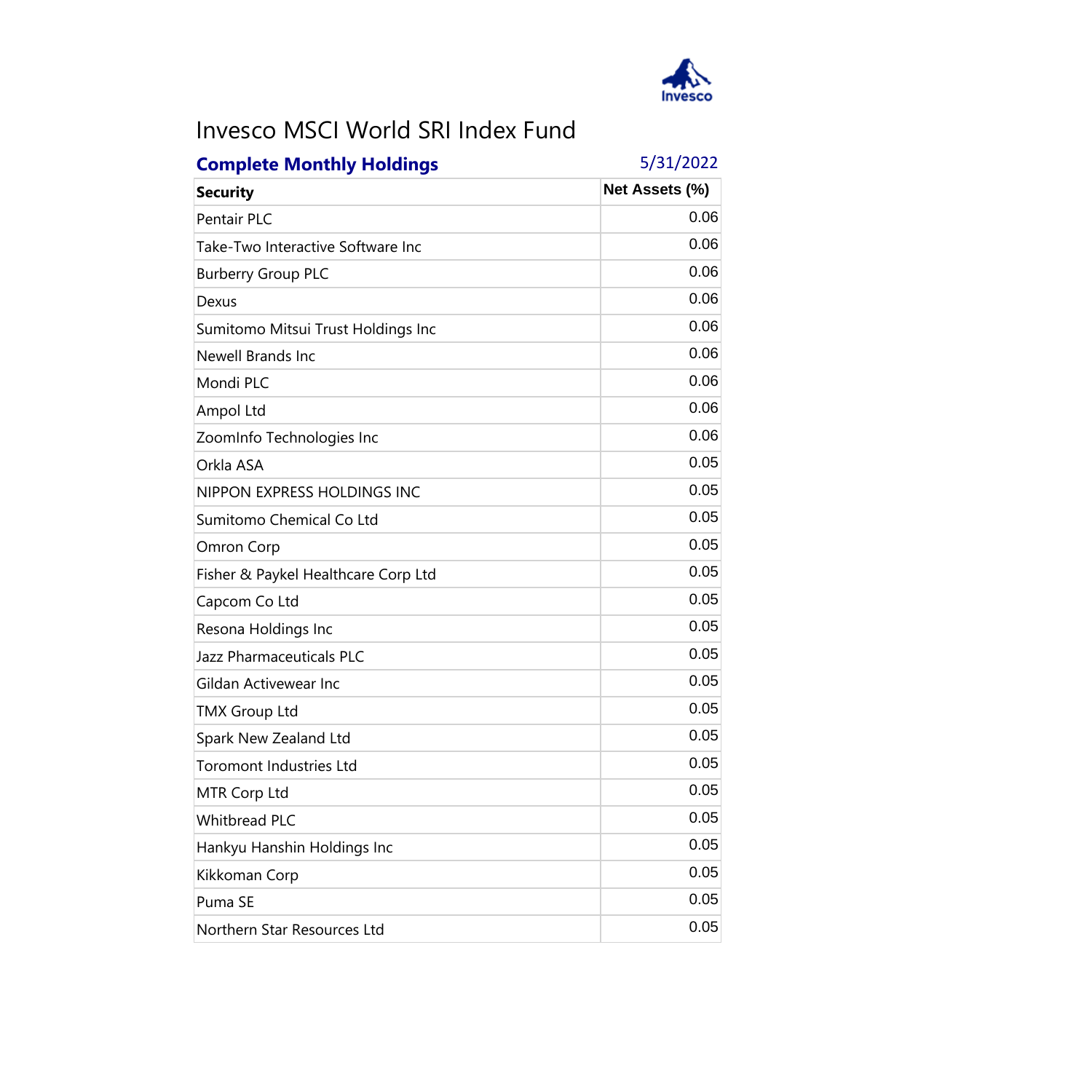

| <b>Complete Monthly Holdings</b>    | 5/31/2022      |
|-------------------------------------|----------------|
| <b>Security</b>                     | Net Assets (%) |
| Kingfisher PLC                      | 0.05           |
| <b>Associated British Foods PLC</b> | 0.05           |
| Insurance Australia Group Ltd       | 0.05           |
| Stockland                           | 0.05           |
| <b>SEEK Ltd</b>                     | 0.05           |
| Elisa Oyj                           | 0.05           |
| GPT Group/The                       | 0.05           |
| Kobe Bussan Co Ltd                  | 0.05           |
| Shimizu Corp                        | 0.04           |
| Jeronimo Martins SGPS SA            | 0.04           |
| British Land Co PLC/The             | 0.04           |
| DCC PLC                             | 0.04           |
| Kesko Oyj                           | 0.04           |
| J Sainsbury PLC                     | 0.04           |
| Toray Industries Inc                | 0.04           |
| Miura Co Ltd                        | 0.04           |
| <b>Barratt Developments PLC</b>     | 0.04           |
| Mirvac Group                        | 0.04           |
| Orix JREIT Inc                      | 0.04           |
| Wartsila OYJ Abp                    | 0.04           |
| Johnson Matthey PLC                 | 0.04           |
| Valeo                               | 0.04           |
| FirstService Corp                   | 0.04           |
| <b>Schroders PLC</b>                | 0.04           |
| Orion Oyj                           | 0.04           |
| Yamaha Corp                         | 0.04           |
| Amplifon SpA                        | 0.04           |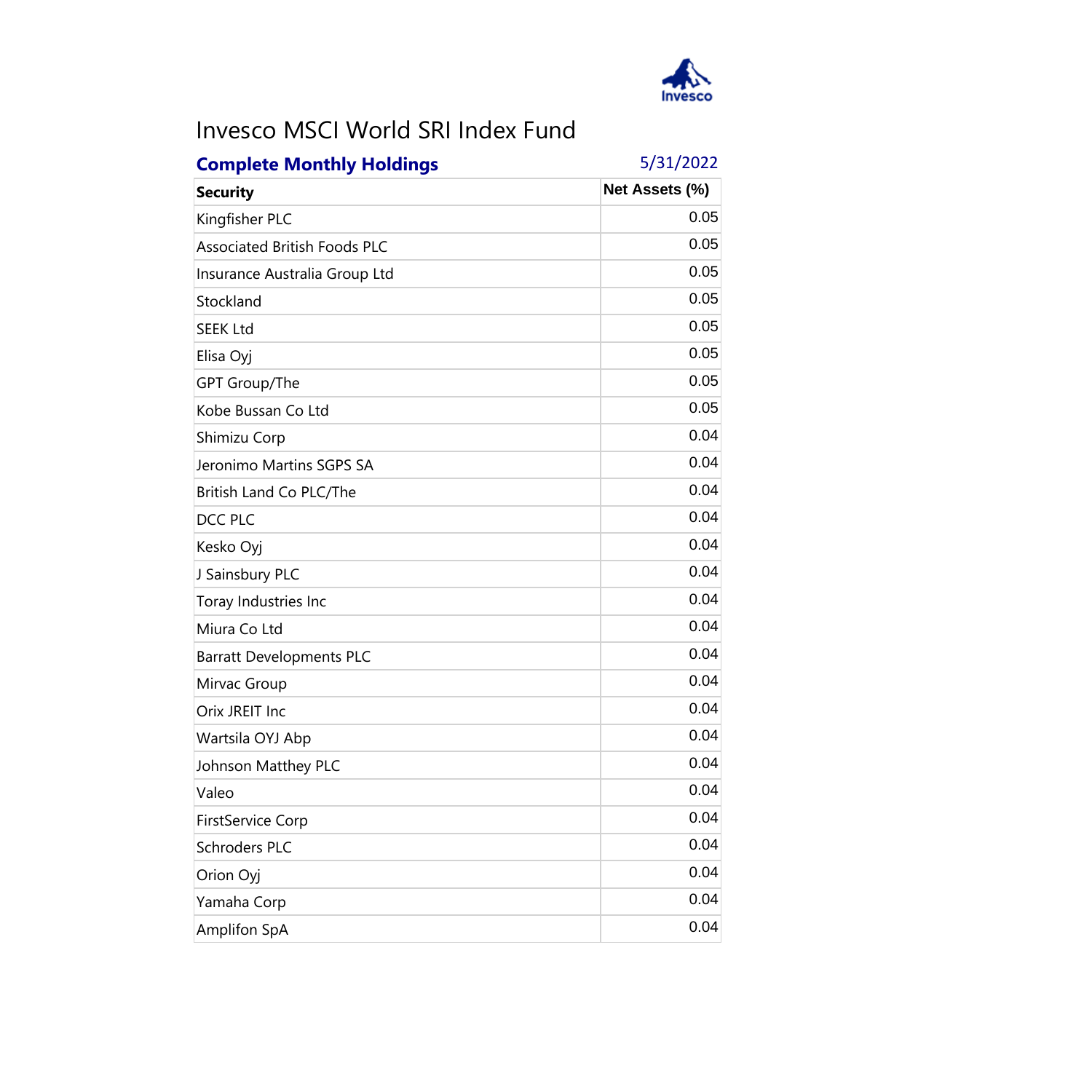

| <b>Security</b>                  | Net Assets (%)<br>0.04 |
|----------------------------------|------------------------|
|                                  |                        |
| JD Sports Fashion PLC            |                        |
| Yamaha Motor Co Ltd              | 0.04                   |
| Tele2 AB                         | 0.04                   |
| Meridian Energy Ltd              | 0.04                   |
| Taylor Wimpey PLC                | 0.04                   |
| Cable One Inc                    | 0.04                   |
| Gecina SA                        | 0.04                   |
| Kurita Water Industries Ltd      | 0.04                   |
| Berkeley Group Holdings PLC      | 0.04                   |
| West Japan Railway Co            | 0.03                   |
| Ibiden Co Ltd                    | 0.03                   |
| SG Holdings Co Ltd               | 0.03                   |
| abrdn plc                        | 0.03                   |
| Husqvarna AB                     | 0.03                   |
| Teladoc Health Inc               | 0.03                   |
| <b>REA Group Ltd</b>             | 0.03                   |
| <b>GN Store Nord AS</b>          | 0.03                   |
| <b>Tokyu Corp</b>                | 0.03                   |
| <b>TOTO Ltd</b>                  | 0.03                   |
| Keio Corp                        | 0.03                   |
| Electrolux AB                    | 0.03                   |
| Amundi SA                        | 0.03                   |
| Odakyu Electric Railway Co Ltd   | 0.02                   |
| Kansai Paint Co Ltd              | 0.02                   |
| <b>Ballard Power Systems Inc</b> | 0.02                   |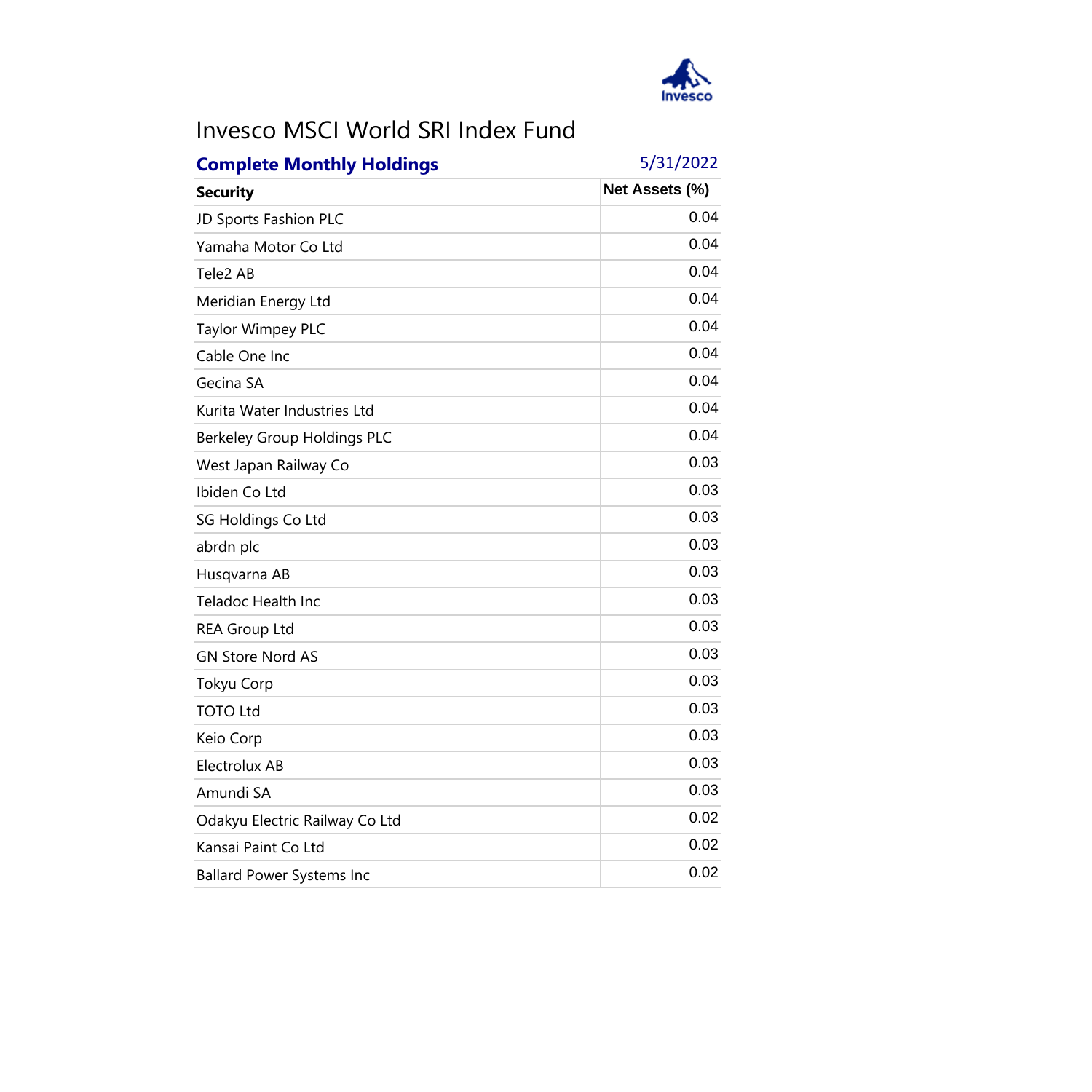

#### Invesco OFI International Growth Trust

| <b>Complete Monthly Holdings</b>          | 5/31/2022      |
|-------------------------------------------|----------------|
| <b>Security</b>                           | Net Assets (%) |
| AIM INVESCO TRUST PLAN                    | 4.80           |
| Novo Nordisk A/S                          | 3.35           |
| Reliance Industries Ltd                   | 3.27           |
| Swedish Match AB                          | 3.08           |
| Hermes International                      | 3.03           |
| Alimentation Couche-Tard Inc              | 2.58           |
| <b>ASML Holding NV</b>                    | 2.49           |
| LVMH Moet Hennessy Louis Vuitton SE       | 2.46           |
| Compass Group PLC                         | 2.45           |
| Epiroc AB                                 | 2.41           |
| London Stock Exchange Group PLC           | 2.21           |
| <b>ResMed Inc</b>                         | 2.16           |
| <b>EPAM Systems Inc</b>                   | 2.07           |
| Next PLC                                  | 1.96           |
| Dollarama Inc                             | 1.88           |
| Airbus SE                                 | 1.86           |
| <b>Flutter Entertainment PLC</b>          | 1.85           |
| Taiwan Semiconductor Manufacturing Co Ltd | 1.82           |
| Amadeus IT Group SA                       | 1.81           |
| Sika AG                                   | 1.70           |
| Entain PLC                                | 1.68           |
| <b>CSL Ltd</b>                            | 1.65           |
| Davide Campari-Milano NV                  | 1.64           |
| Siemens Healthineers AG                   | 1.64           |
| CTS Eventim AG & Co KGaA                  | 1.62           |
| <b>Rentokil Initial PLC</b>               | 1.61           |
| James Hardie Industries PLC               | 1.60           |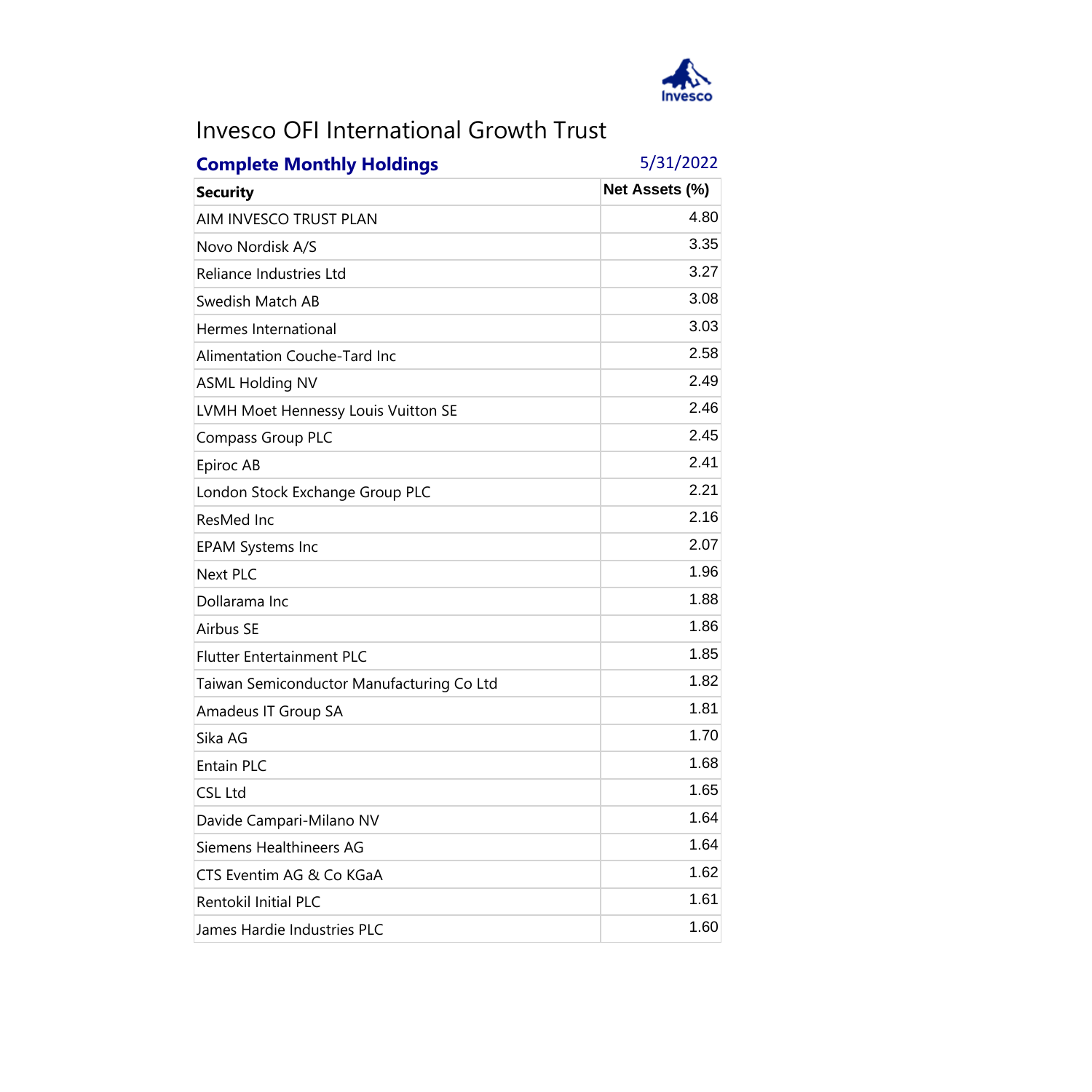

### Invesco OFI International Growth Trust

| <b>Complete Monthly Holdings</b> | 5/31/2022      |
|----------------------------------|----------------|
| <b>Security</b>                  | Net Assets (%) |
| CAE Inc                          | 1.52           |
| Ferguson PLC                     | 1.49           |
| Daikin Industries Ltd            | 1.43           |
| Ocado Group PLC                  | 1.41           |
| Keyence Corp                     | 1.41           |
| Sartorius Stedim Biotech         | 1.39           |
| Atlas Copco AB                   | 1.39           |
| <b>Trainline PLC</b>             | 1.35           |
| Rightmove PLC                    | 1.33           |
| Dassault Systemes SE             | 1.30           |
| Adyen NV                         | 1.23           |
| <b>Britvic PLC</b>               | 1.13           |
| L'Oreal SA                       | 1.13           |
| Edenred                          | 1.11           |
| Nidec Corp                       | 1.06           |
| <b>Aalberts NV</b>               | 0.93           |
| RS GROUP PLC                     | 0.92           |
| Kering SA                        | 0.90           |
| Medtronic PLC                    | 0.89           |
| VAT Group AG                     | 0.85           |
| Hoya Corp                        | 0.84           |
| Legal & General Group PLC        | 0.83           |
| <b>IWG PLC</b>                   | 0.81           |
| Kobe Bussan Co Ltd               | 0.80           |
| Hitachi Ltd                      | 0.79           |
| Nihon M&A Center Holdings Inc    | 0.74           |
| Dr Lal PathLabs Ltd              | 0.74           |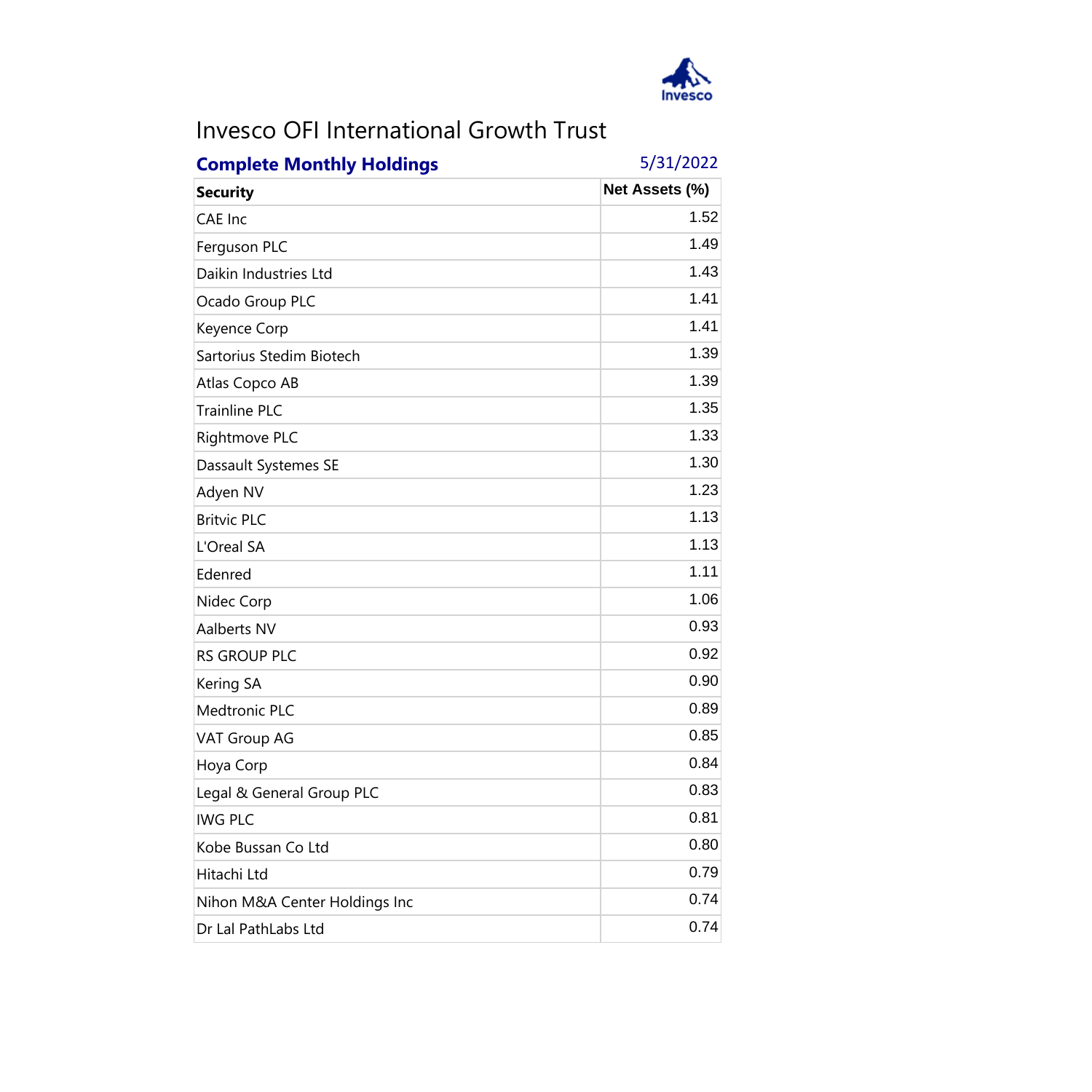

#### Invesco OFI International Growth Trust

| <b>Complete Monthly Holdings</b> | 5/31/2022      |
|----------------------------------|----------------|
| <b>Security</b>                  | Net Assets (%) |
| Lonza Group AG                   | 0.71           |
| ConvaTec Group PLC               | 0.70           |
| Siemens AG                       | 0.65           |
| Universal Music Group NV         | 0.65           |
| EssilorLuxottica SA              | 0.64           |
| Benefit One Inc                  | 0.59           |
| Atlassian Corp PLC               | 0.51           |
| Ascendis Pharma A/S ADR          | 0.49           |
| Adevinta ASA                     | 0.49           |
| <b>Barry Callebaut AG</b>        | 0.49           |
| <b>SAP SE</b>                    | 0.48           |
| Xero Ltd                         | 0.46           |
| Shop Apotheke Europe NV          | 0.44           |
| Ceres Power Holdings PLC         | 0.41           |
| Alphawave IP Group PLC           | 0.28           |
| <b>Hypoport SE</b>               | 0.24           |
| Zur Rose Group AG                | 0.18           |
| <b>CASH &amp; EQUIVALENTS</b>    | 0.13           |
| Atlas Copco AB                   | 0.03           |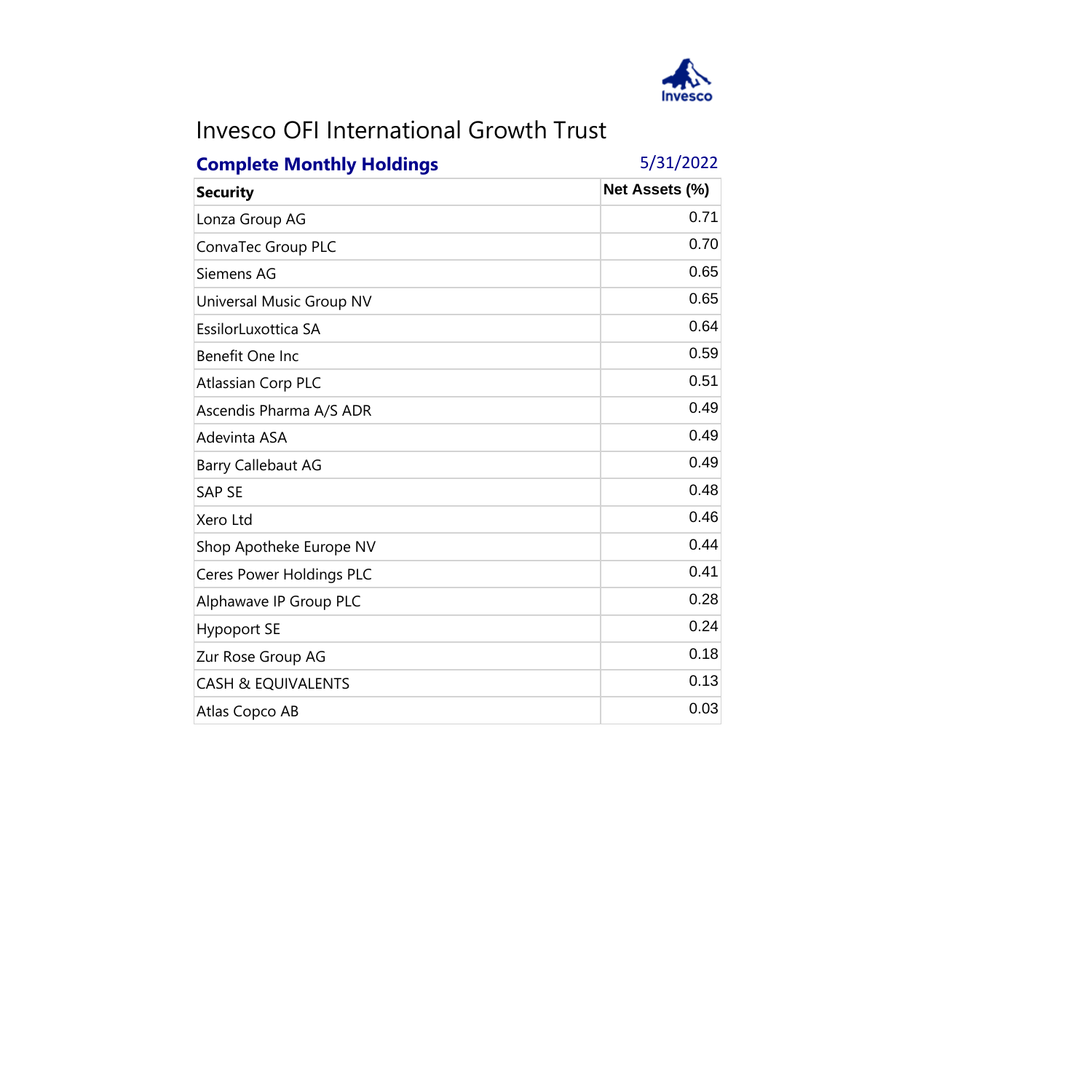

### Invesco Oppenheimer International Growth Fund

| <b>Complete Monthly Holdings</b>          | 5/31/2022      |
|-------------------------------------------|----------------|
| <b>Security</b>                           | Net Assets (%) |
| Novo Nordisk A/S                          | 3.46           |
| Reliance Industries Ltd                   | 3.37           |
| Swedish Match AB                          | 3.17           |
| Hermes International                      | 3.14           |
| Alimentation Couche-Tard Inc              | 2.66           |
| LVMH Moet Hennessy Louis Vuitton SE       | 2.54           |
| <b>ASML Holding NV</b>                    | 2.53           |
| Compass Group PLC                         | 2.52           |
| Epiroc AB                                 | 2.49           |
| London Stock Exchange Group PLC           | 2.27           |
| ResMed Inc                                | 2.23           |
| <b>EPAM Systems Inc</b>                   | 2.10           |
| <b>Next PLC</b>                           | 2.03           |
| Dollarama Inc                             | 1.94           |
| <b>Airbus SE</b>                          | 1.93           |
| <b>Flutter Entertainment PLC</b>          | 1.92           |
| Amadeus IT Group SA                       | 1.86           |
| Taiwan Semiconductor Manufacturing Co Ltd | 1.85           |
| Sika AG                                   | 1.76           |
| <b>Entain PLC</b>                         | 1.74           |
| CSL Ltd                                   | 1.71           |
| Davide Campari-Milano NV                  | 1.70           |
| Siemens Healthineers AG                   | 1.69           |
| CTS Eventim AG & Co KGaA                  | 1.68           |
| Rentokil Initial PLC                      | 1.66           |
| James Hardie Industries PLC               | 1.63           |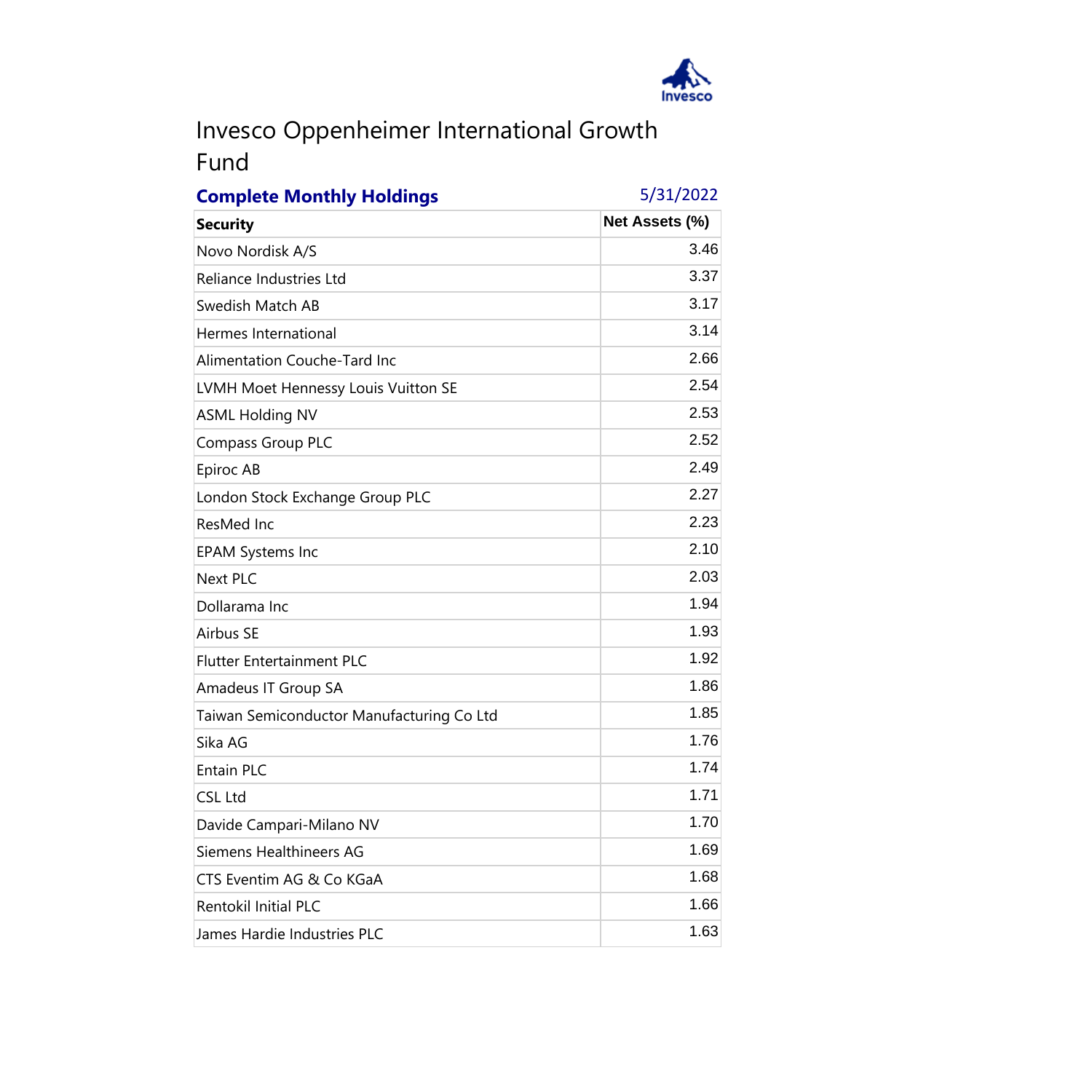

### Invesco Oppenheimer International Growth Fund

| <b>Complete Monthly Holdings</b>      | 5/31/2022      |
|---------------------------------------|----------------|
| <b>Security</b>                       | Net Assets (%) |
| CAE Inc                               | 1.57           |
| Ferguson PLC                          | 1.53           |
| Daikin Industries Ltd                 | 1.48           |
| Ocado Group PLC                       | 1.46           |
| Keyence Corp                          | 1.46           |
| Sartorius Stedim Biotech              | 1.44           |
| Atlas Copco AB                        | 1.42           |
| <b>Trainline PLC</b>                  | 1.38           |
| Rightmove PLC                         | 1.37           |
| Dassault Systemes SE                  | 1.35           |
| Adyen NV                              | 1.27           |
| <b>Britvic PLC</b>                    | 1.17           |
| L'Oreal SA                            | 1.17           |
| Edenred                               | 1.15           |
| Nidec Corp                            | 1.10           |
| Aalberts NV                           | 0.95           |
| RS GROUP PLC                          | 0.94           |
| Invesco Treasury Portfolio            | 0.94           |
| Kering SA                             | 0.93           |
| <b>Medtronic PLC</b>                  | 0.92           |
| VAT Group AG                          | 0.88           |
| Hoya Corp                             | 0.87           |
| Legal & General Group PLC             | 0.86           |
| <b>IWG PLC</b>                        | 0.83           |
| Kobe Bussan Co Ltd                    | 0.83           |
| Invesco Government & Agency Portfolio | 0.82           |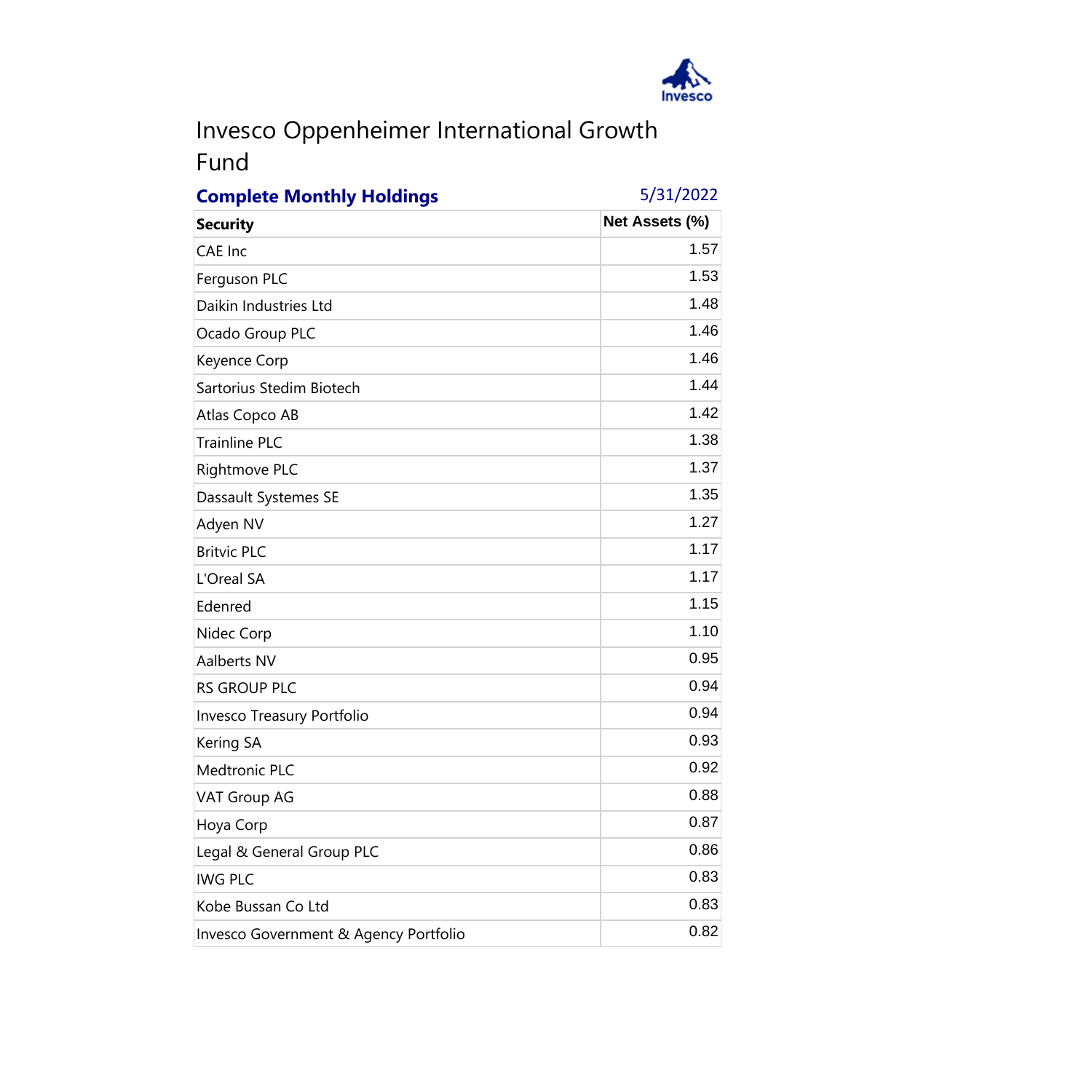

### Invesco Oppenheimer International Growth Fund

| <b>Complete Monthly Holdings</b>    | 5/31/2022      |
|-------------------------------------|----------------|
| <b>Security</b>                     | Net Assets (%) |
| Hitachi Ltd                         | 0.81           |
| Nihon M&A Center Holdings Inc       | 0.77           |
| Dr Lal PathLabs Ltd                 | 0.76           |
| Lonza Group AG                      | 0.74           |
| ConvaTec Group PLC                  | 0.72           |
| Siemens AG                          | 0.66           |
| EssilorLuxottica SA                 | 0.66           |
| Universal Music Group NV            | 0.66           |
| Benefit One Inc                     | 0.61           |
| <b>INVESCO LIQUID ASSET CASH MF</b> | 0.60           |
| Atlassian Corp PLC                  | 0.51           |
| Ascendis Pharma A/S ADR             | 0.51           |
| Adevinta ASA                        | 0.51           |
| <b>Barry Callebaut AG</b>           | 0.50           |
| <b>SAP SE</b>                       | 0.50           |
| Xero Ltd                            | 0.46           |
| Shop Apotheke Europe NV             | 0.46           |
| Ceres Power Holdings PLC            | 0.42           |
| <b>CASH &amp; EQUIVALENTS</b>       | 0.33           |
| Alphawave IP Group PLC              | 0.29           |
| <b>Hypoport SE</b>                  | 0.25           |
| Zur Rose Group AG                   | 0.19           |
| Atlas Copco AB                      | 0.03           |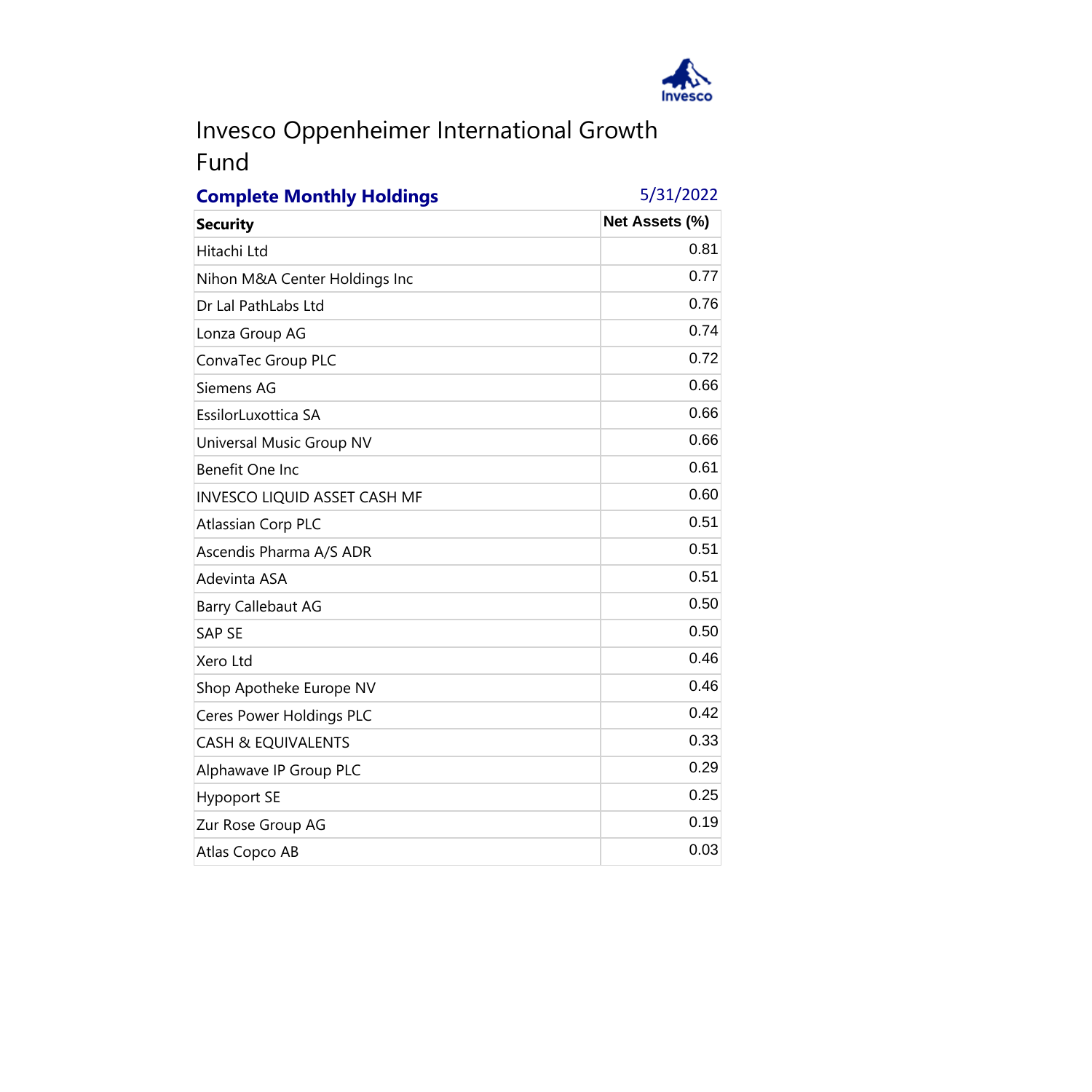

# Invesco Rising Dividends Fund

| <b>Complete Monthly Holdings</b> | 5/31/2022      |
|----------------------------------|----------------|
| <b>Security</b>                  | Net Assets (%) |
| Apple Inc                        | 7.25           |
| Microsoft Corp                   | 6.72           |
| JPMorgan Chase & Co              | 2.71           |
| Chevron Corp                     | 2.54           |
| UnitedHealth Group Inc           | 2.53           |
| Visa Inc                         | 2.26           |
| Eli Lilly & Co                   | 2.16           |
| Johnson & Johnson                | 2.07           |
| Procter & Gamble Co/The          | 1.96           |
| <b>NVIDIA Corp</b>               | 1.95           |
| Danaher Corp                     | 1.90           |
| Home Depot Inc/The               | 1.89           |
| Raytheon Technologies Corp       | 1.81           |
| Marsh & McLennan Cos Inc         | 1.74           |
| PepsiCo Inc                      | 1.72           |
| American Tower Corp              | 1.63           |
| Accenture PLC                    | 1.58           |
| Deere & Co                       | 1.55           |
| Comcast Corp                     | 1.54           |
| S&P Global Inc                   | 1.51           |
| Prologis Inc                     | 1.51           |
| Electronic Arts Inc              | 1.49           |
| McDonald's Corp                  | 1.48           |
| Union Pacific Corp               | 1.45           |
| Coca-Cola Co/The                 | 1.40           |
| United Parcel Service Inc        | 1.37           |
| Allstate Corp/The                | 1.33           |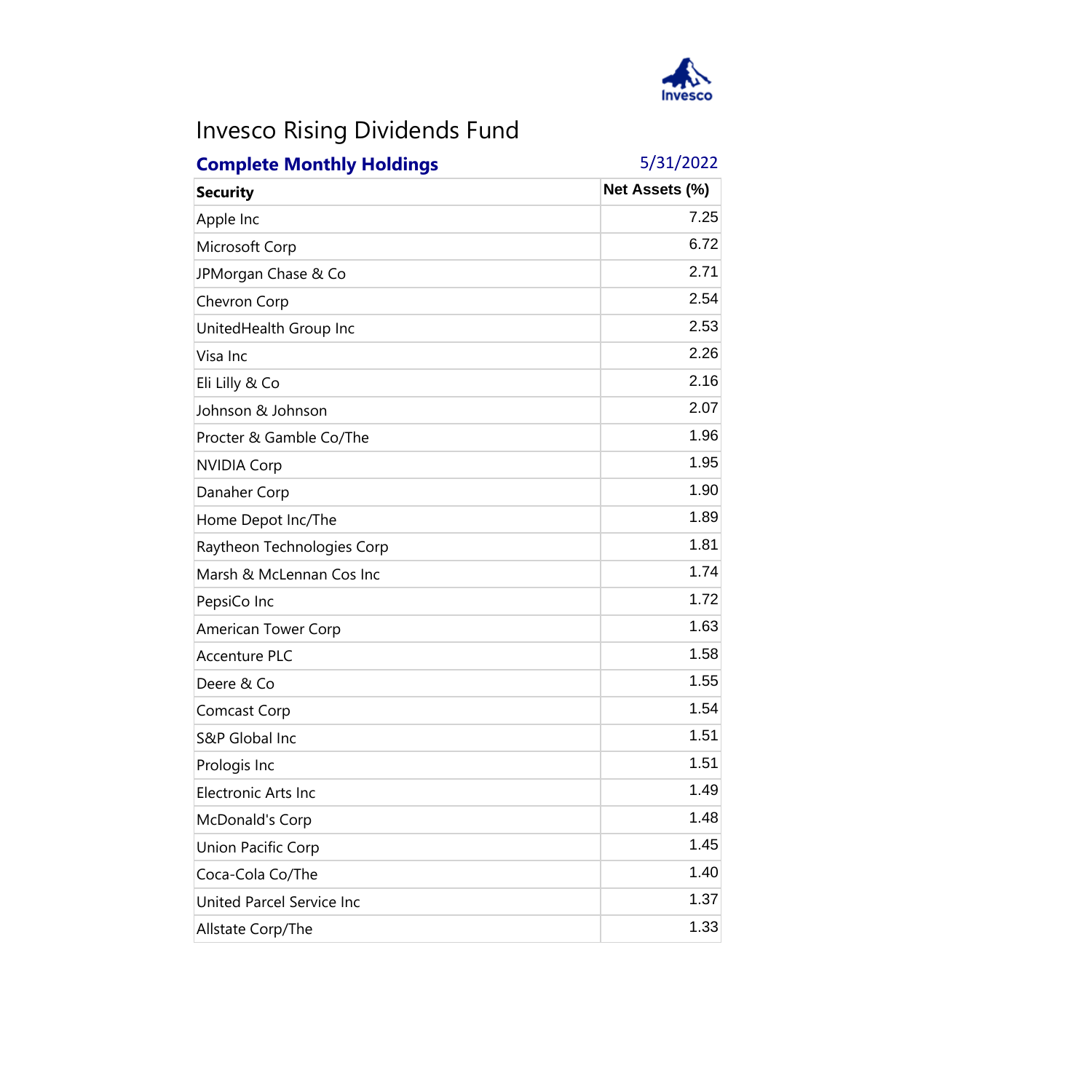

# Invesco Rising Dividends Fund

| <b>Complete Monthly Holdings</b>    | 5/31/2022      |
|-------------------------------------|----------------|
| <b>Security</b>                     | Net Assets (%) |
| Republic Services Inc               | 1.28           |
| Zoetis Inc                          | 1.26           |
| Honeywell International Inc         | 1.26           |
| <b>QUALCOMM Inc</b>                 | 1.23           |
| <b>Stryker Corp</b>                 | 1.22           |
| Mosaic Co/The                       | 1.21           |
| Charles Schwab Corp/The             | 1.20           |
| <b>Verizon Communications Inc</b>   | 1.17           |
| American Electric Power Co Inc      | 1.16           |
| <b>ASML Holding NV</b>              | 1.13           |
| NextEra Energy Inc                  | 1.13           |
| Intercontinental Exchange Inc       | 1.13           |
| <b>Applied Materials Inc</b>        | 1.12           |
| NIKE Inc                            | 1.10           |
| Alexandria Real Estate Equities Inc | 1.10           |
| AstraZeneca PLC ADR                 | 1.09           |
| Dollar General Corp                 | 1.07           |
| American Express Co                 | 1.07           |
| TE Connectivity Ltd                 | 1.06           |
| <b>Baker Hughes Co</b>              | 1.05           |
| Chesapeake Energy Corp              | 1.05           |
| Carrier Global Corp                 | 1.04           |
| Mondelez International Inc          | 1.04           |
| Ross Stores Inc                     | 1.01           |
| Wyndham Hotels & Resorts Inc        | 1.01           |
| DR Horton Inc                       | 0.99           |
| Texas Instruments Inc               | 0.94           |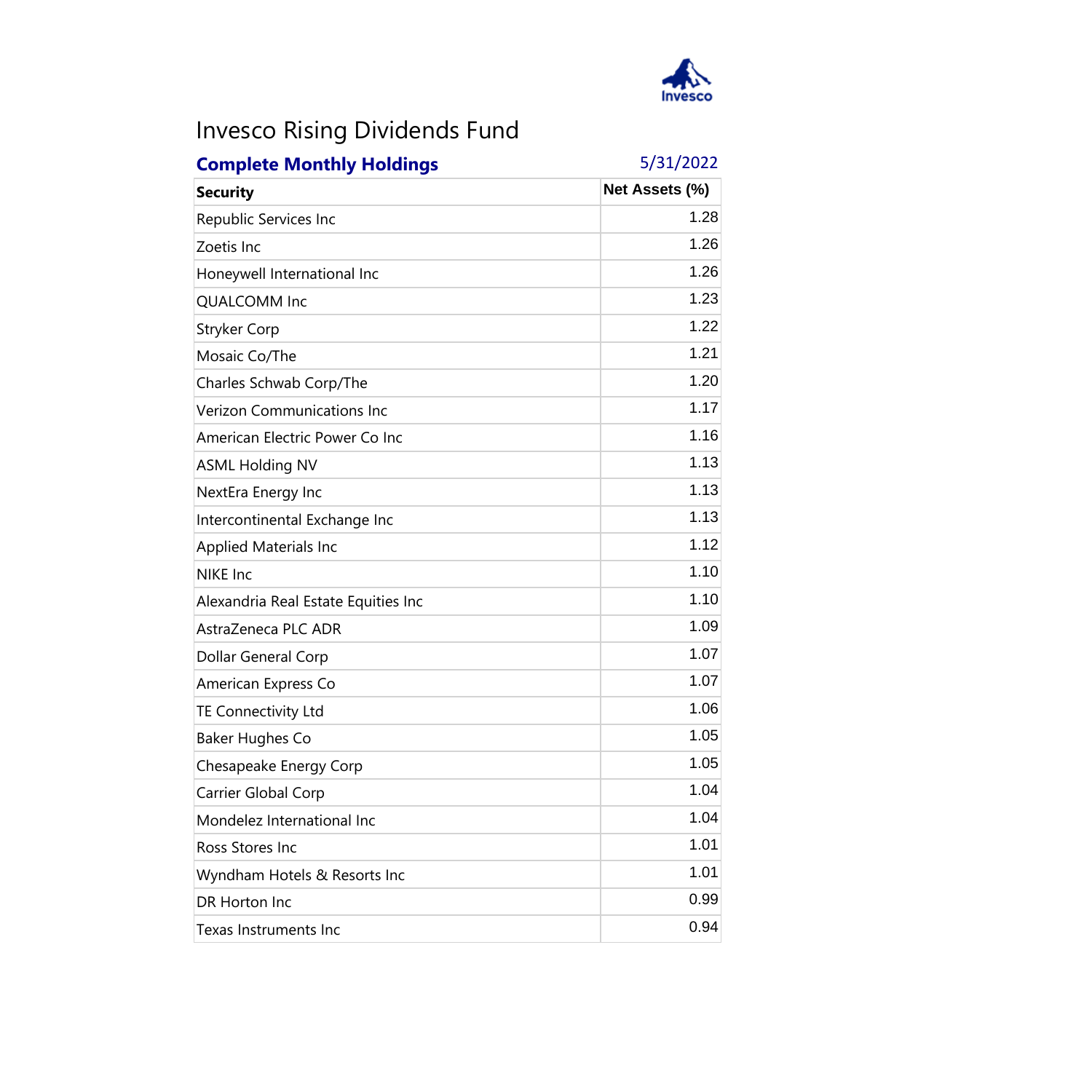

# Invesco Rising Dividends Fund

| <b>Complete Monthly Holdings</b>      | 5/31/2022      |
|---------------------------------------|----------------|
| <b>Security</b>                       | Net Assets (%) |
| Otis Worldwide Corp                   | 0.90           |
| TransUnion                            | 0.88           |
| Anthem Inc                            | 0.84           |
| <b>BlackRock Inc</b>                  | 0.82           |
| <b>CME Group Inc</b>                  | 0.77           |
| Cooper Cos Inc/The                    | 0.74           |
| Crown Holdings Inc                    | 0.74           |
| <b>Atmos Energy Corp</b>              | 0.70           |
| <b>HCA Healthcare Inc</b>             | 0.59           |
| <b>Vulcan Materials Co</b>            | 0.57           |
| Motorola Solutions Inc                | 0.54           |
| Advance Auto Parts Inc                | 0.51           |
| <b>Starbucks Corp</b>                 | 0.51           |
| LVMH Moet Hennessy Louis Vuitton SE   | 0.51           |
| ZIM Integrated Shipping Services Ltd  | 0.40           |
| PPG Industries Inc                    | 0.38           |
| <b>CASH &amp; EQUIVALENTS</b>         | 0.11           |
| Invesco Treasury Portfolio            | 0.07           |
| Invesco Government & Agency Portfolio | 0.06           |
| <b>INVESCO LIQUID ASSET CASH MF</b>   | 0.05           |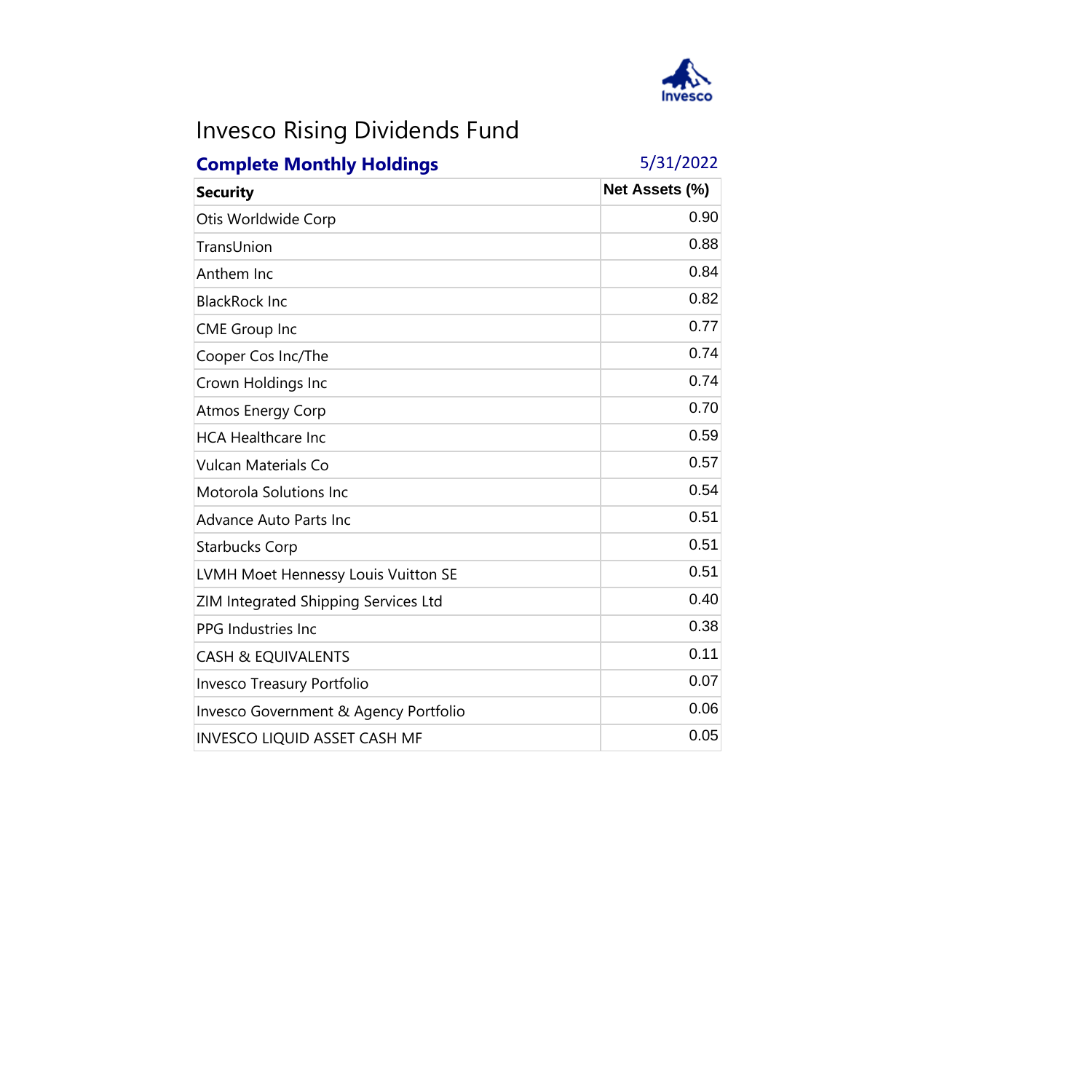

| <b>Complete Monthly Holdings</b> | 5/31/2022      |
|----------------------------------|----------------|
| <b>Security</b>                  | Net Assets (%) |
| Apple Inc                        | 6.52           |
| Microsoft Corp                   | 5.76           |
| Amazon.com Inc                   | 2.97           |
| Alphabet Inc                     | 1.93           |
| Tesla Inc                        | 1.79           |
| Alphabet Inc                     | 1.79           |
| Berkshire Hathaway Inc           | 1.64           |
| Johnson & Johnson                | 1.34           |
| UnitedHealth Group Inc           | 1.32           |
| <b>NVIDIA Corp</b>               | 1.32           |
| Meta Platforms Inc               | 1.26           |
| Exxon Mobil Corp                 | 1.15           |
| JPMorgan Chase & Co              | 1.10           |
| Procter & Gamble Co/The          | 1.00           |
| Visa Inc                         | 0.99           |
| Chevron Corp                     | 0.95           |
| Home Depot Inc/The               | 0.89           |
| Mastercard Inc                   | 0.87           |
| Pfizer Inc                       | 0.84           |
| <b>Bank of America Corp</b>      | 0.75           |
| AbbVie Inc                       | 0.74           |
| Eli Lilly & Co                   | 0.70           |
| Coca-Cola Co/The                 | 0.70           |
| Broadcom Inc                     | 0.68           |
| Merck & Co Inc                   | 0.66           |
| PepsiCo Inc                      | 0.66           |
| Thermo Fisher Scientific Inc     | 0.63           |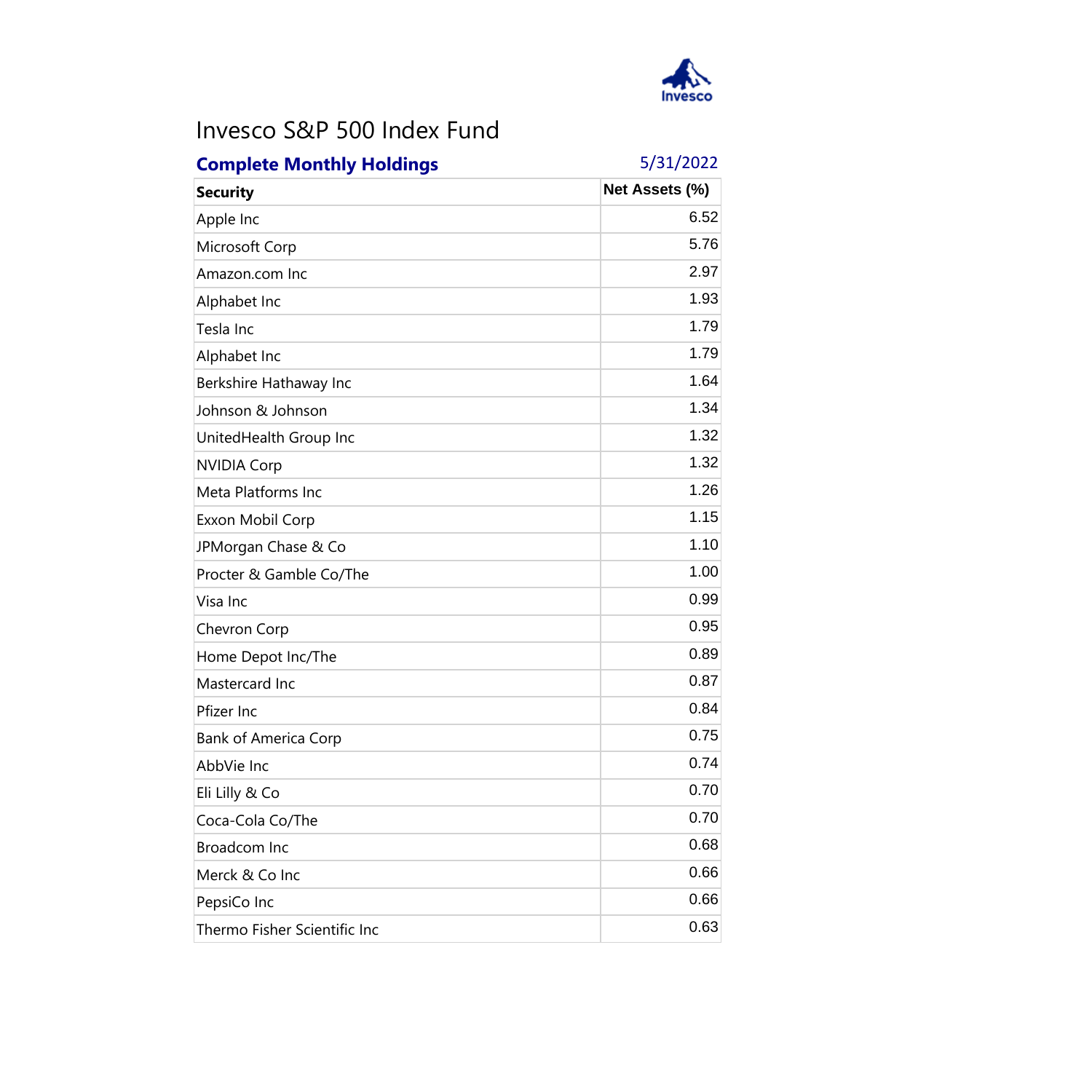

| <b>Complete Monthly Holdings</b>      | 5/31/2022      |
|---------------------------------------|----------------|
| <b>Security</b>                       | Net Assets (%) |
| <b>Verizon Communications Inc</b>     | 0.61           |
| <b>Abbott Laboratories</b>            | 0.59           |
| Costco Wholesale Corp                 | 0.58           |
| Walt Disney Co/The                    | 0.57           |
| Comcast Corp                          | 0.57           |
| Adobe Inc                             | 0.56           |
| Cisco Systems Inc                     | 0.54           |
| <b>Accenture PLC</b>                  | 0.53           |
| McDonald's Corp                       | 0.53           |
| Walmart Inc                           | 0.51           |
| Intel Corp                            | 0.51           |
| Wells Fargo & Co                      | 0.50           |
| Invesco Treasury Portfolio            | 0.50           |
| Danaher Corp                          | 0.47           |
| <b>Advanced Micro Devices Inc</b>     | 0.47           |
| Linde PLC                             | 0.47           |
| Philip Morris International Inc       | 0.47           |
| Bristol-Myers Squibb Co               | 0.46           |
| Texas Instruments Inc                 | 0.46           |
| <b>QUALCOMM Inc</b>                   | 0.46           |
| Salesforce Inc                        | 0.45           |
| Invesco Government & Agency Portfolio | 0.44           |
| AT&T Inc                              | 0.43           |
| NIKE Inc                              | 0.43           |
| NextEra Energy Inc                    | 0.42           |
| ConocoPhillips                        | 0.41           |
| Amgen Inc                             | 0.41           |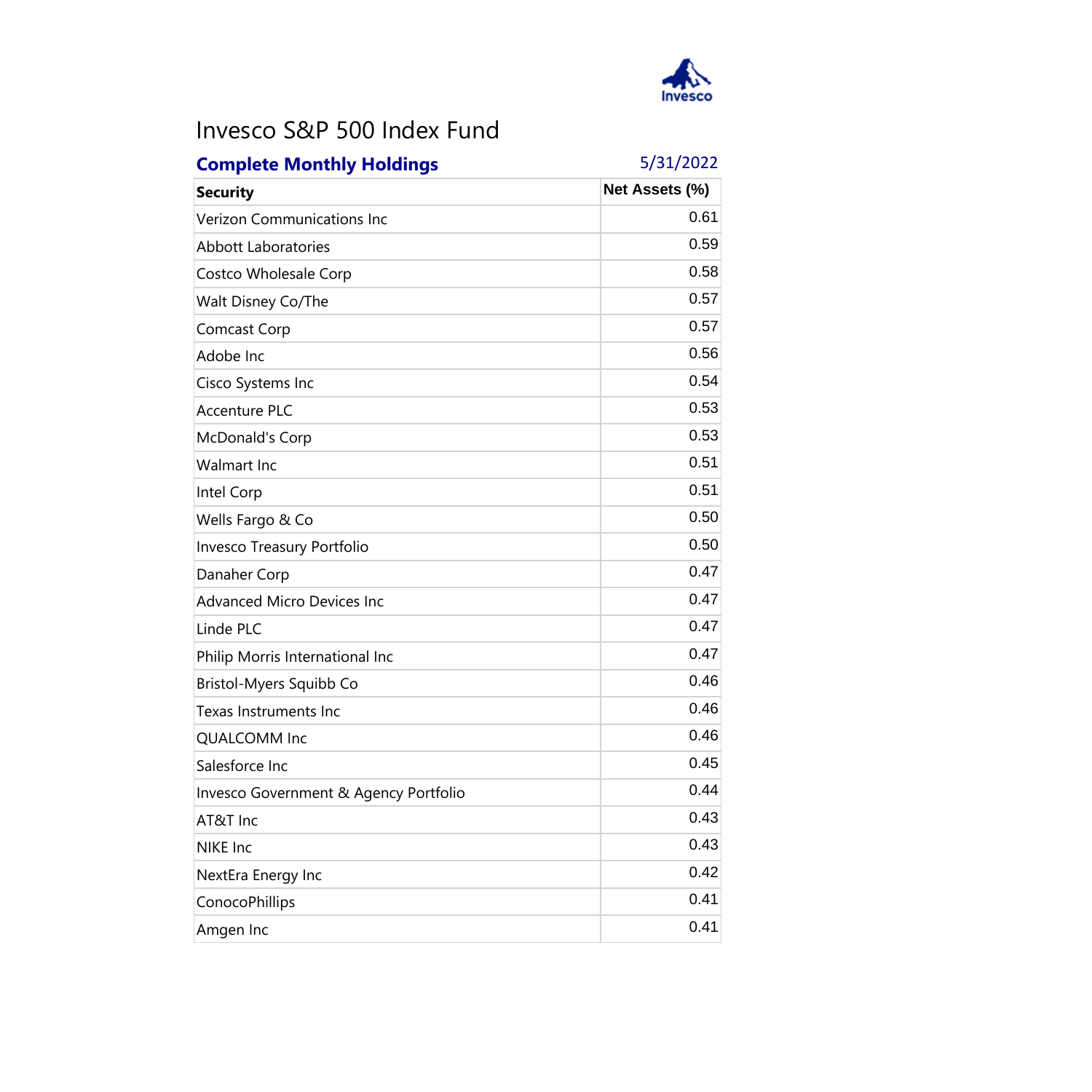

| <b>Complete Monthly Holdings</b>     | 5/31/2022      |
|--------------------------------------|----------------|
| <b>Security</b>                      | Net Assets (%) |
| Raytheon Technologies Corp           | 0.40           |
| Union Pacific Corp                   | 0.40           |
| Medtronic PLC                        | 0.38           |
| United Parcel Service Inc            | 0.38           |
| Honeywell International Inc          | 0.38           |
| Lowe's Cos Inc                       | 0.37           |
| CVS Health Corp                      | 0.36           |
| International Business Machines Corp | 0.35           |
| S&P Global Inc                       | 0.35           |
| Anthem Inc                           | 0.35           |
| Morgan Stanley                       | 0.35           |
| Intuit Inc                           | 0.33           |
| Caterpillar Inc                      | 0.33           |
| American Tower Corp                  | 0.33           |
| Oracle Corp                          | 0.32           |
| Goldman Sachs Group Inc/The          | 0.31           |
| Lockheed Martin Corp                 | 0.30           |
| Citigroup Inc                        | 0.30           |
| Charles Schwab Corp/The              | 0.30           |
| <b>Applied Materials Inc</b>         | 0.29           |
| American Express Co                  | 0.29           |
| Deere & Co                           | 0.28           |
| PayPal Holdings Inc                  | 0.28           |
| Altria Group Inc                     | 0.28           |
| <b>BlackRock Inc</b>                 | 0.27           |
| Prologis Inc                         | 0.27           |
| Automatic Data Processing Inc        | 0.26           |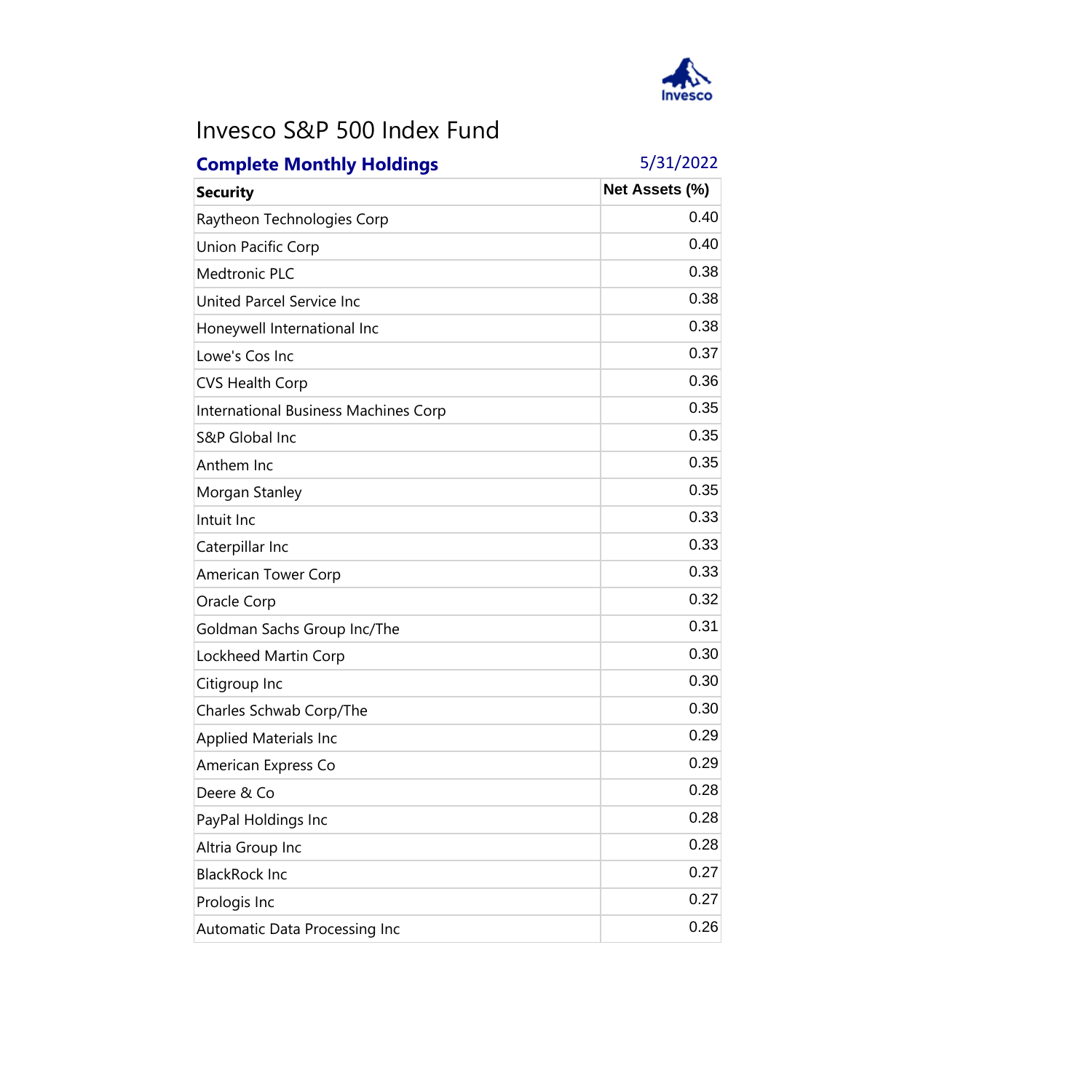

| <b>Complete Monthly Holdings</b>     | 5/31/2022      |
|--------------------------------------|----------------|
| <b>Security</b>                      | Net Assets (%) |
| ServiceNow Inc                       | 0.26           |
| <b>Booking Holdings Inc</b>          | 0.26           |
| Chubb Ltd                            | 0.26           |
| <b>Starbucks Corp</b>                | 0.26           |
| Analog Devices Inc                   | 0.25           |
| Mondelez International Inc           | 0.25           |
| Netflix Inc                          | 0.25           |
| Cigna Corp                           | 0.24           |
| Duke Energy Corp                     | 0.24           |
| General Electric Co                  | 0.24           |
| 3M Co                                | 0.24           |
| Micron Technology Inc                | 0.23           |
| Crown Castle International Corp      | 0.23           |
| Intuitive Surgical Inc               | 0.23           |
| Gilead Sciences Inc                  | 0.23           |
| Zoetis Inc                           | 0.23           |
| Marsh & McLennan Cos Inc             | 0.23           |
| Southern Co/The                      | 0.23           |
| <b>EOG Resources Inc</b>             | 0.23           |
| <b>Stryker Corp</b>                  | 0.22           |
| T-Mobile US Inc                      | 0.22           |
| <b>Target Corp</b>                   | 0.22           |
| <b>INVESCO LIQUID ASSET CASH MF</b>  | 0.22           |
| TJX Cos Inc/The                      | 0.21           |
| PNC Financial Services Group Inc/The | 0.21           |
| Becton Dickinson and Co              | 0.21           |
| Lam Research Corp                    | 0.21           |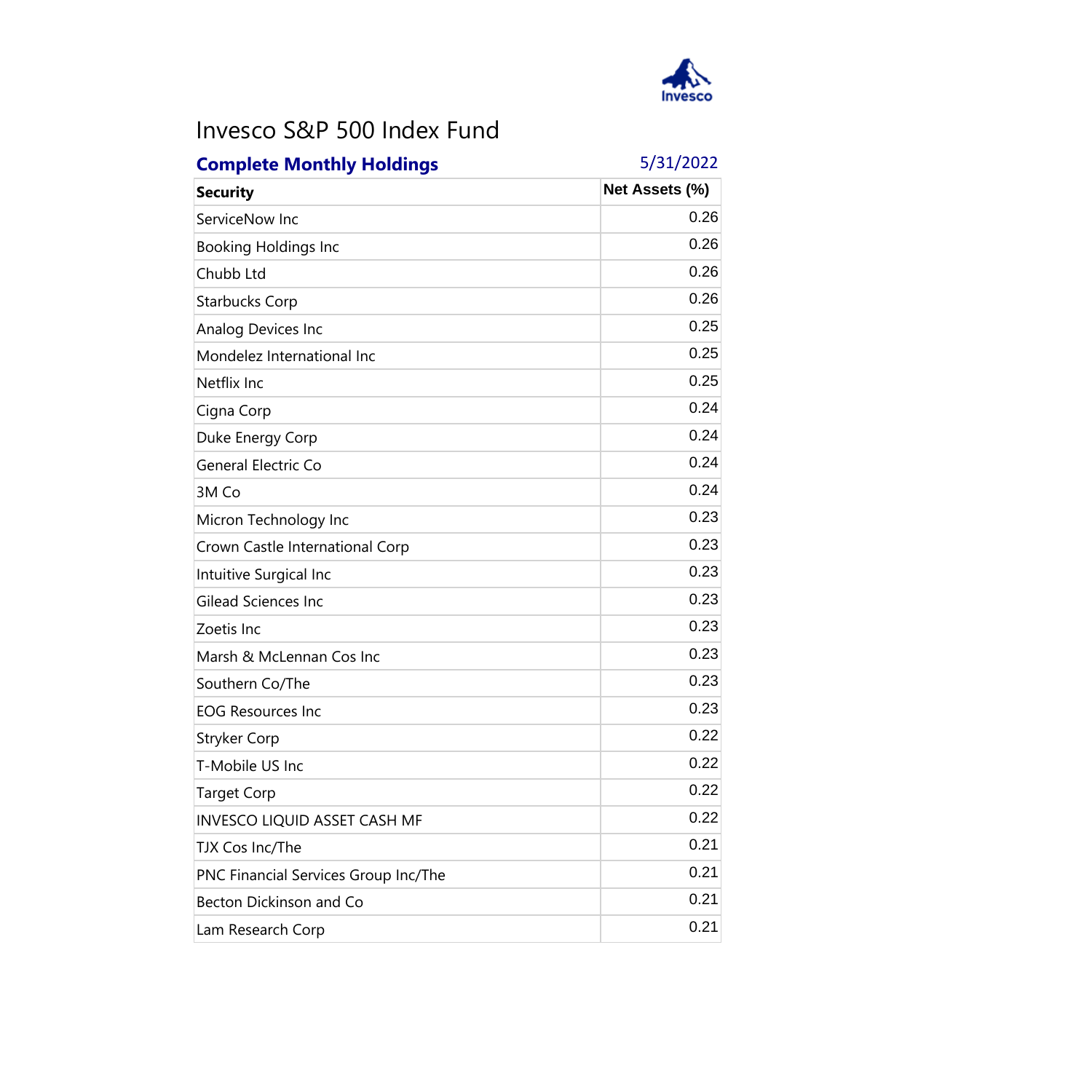

| <b>Complete Monthly Holdings</b>           | 5/31/2022      |
|--------------------------------------------|----------------|
| <b>Security</b>                            | Net Assets (%) |
| Boeing Co/The                              | 0.20           |
| <b>US Bancorp</b>                          | 0.20           |
| <b>CME Group Inc</b>                       | 0.20           |
| Regeneron Pharmaceuticals Inc              | 0.20           |
| <b>CSX Corp</b>                            | 0.20           |
| Progressive Corp/The                       | 0.20           |
| Northrop Grumman Corp                      | 0.19           |
| Vertex Pharmaceuticals Inc                 | 0.19           |
| Dominion Energy Inc                        | 0.19           |
| Colgate-Palmolive Co                       | 0.19           |
| <b>Truist Financial Corp</b>               | 0.19           |
| Sherwin-Williams Co/The                    | 0.18           |
| Schlumberger NV                            | 0.18           |
| Fidelity National Information Services Inc | 0.18           |
| Pioneer Natural Resources Co               | 0.18           |
| <b>Edwards Lifesciences Corp</b>           | 0.18           |
| Equinix Inc                                | 0.17           |
| Occidental Petroleum Corp                  | 0.17           |
| Waste Management Inc                       | 0.17           |
| <b>Activision Blizzard Inc</b>             | 0.17           |
| <b>Charter Communications Inc</b>          | 0.17           |
| Aon PLC                                    | 0.17           |
| Fiserv Inc                                 | 0.17           |
| Illinois Tool Works Inc                    | 0.17           |
| Estee Lauder Cos Inc/The                   | 0.17           |
| Marathon Petroleum Corp                    | 0.17           |
| <b>Boston Scientific Corp</b>              | 0.17           |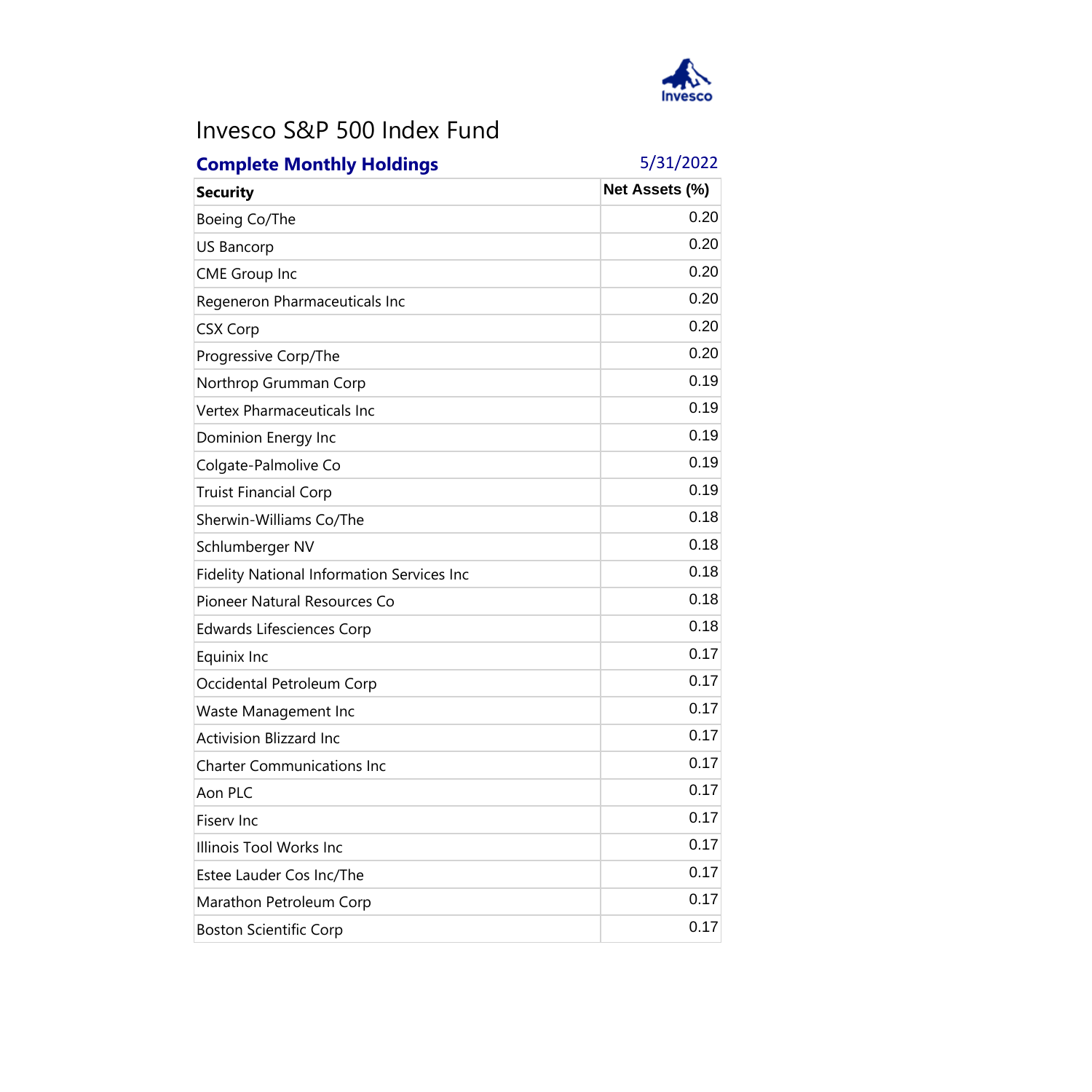

| <b>Complete Monthly Holdings</b> | 5/31/2022      |
|----------------------------------|----------------|
| <b>Security</b>                  | Net Assets (%) |
| Humana Inc                       | 0.17           |
| Intercontinental Exchange Inc    | 0.16           |
| Norfolk Southern Corp            | 0.16           |
| Freeport-McMoRan Inc             | 0.16           |
| <b>General Motors Co</b>         | 0.16           |
| Eaton Corp PLC                   | 0.16           |
| <b>KLA Corp</b>                  | 0.16           |
| FedEx Corp                       | 0.15           |
| Air Products and Chemicals Inc   | 0.15           |
| Newmont Corp                     | 0.15           |
| Ford Motor Co                    | 0.15           |
| Capital One Financial Corp       | 0.15           |
| Valero Energy Corp               | 0.15           |
| Emerson Electric Co              | 0.15           |
| Sempra Energy                    | 0.15           |
| <b>General Dynamics Corp</b>     | 0.15           |
| American Electric Power Co Inc   | 0.15           |
| Moderna Inc                      | 0.14           |
| <b>Dollar General Corp</b>       | 0.14           |
| Archer-Daniels-Midland Co        | 0.14           |
| <b>NXP Semiconductors NV</b>     | 0.14           |
| Public Storage                   | 0.14           |
| <b>HCA Healthcare Inc</b>        | 0.14           |
| Dow Inc                          | 0.14           |
| McKesson Corp                    | 0.14           |
| Synopsys Inc                     | 0.14           |
| Moody's Corp                     | 0.14           |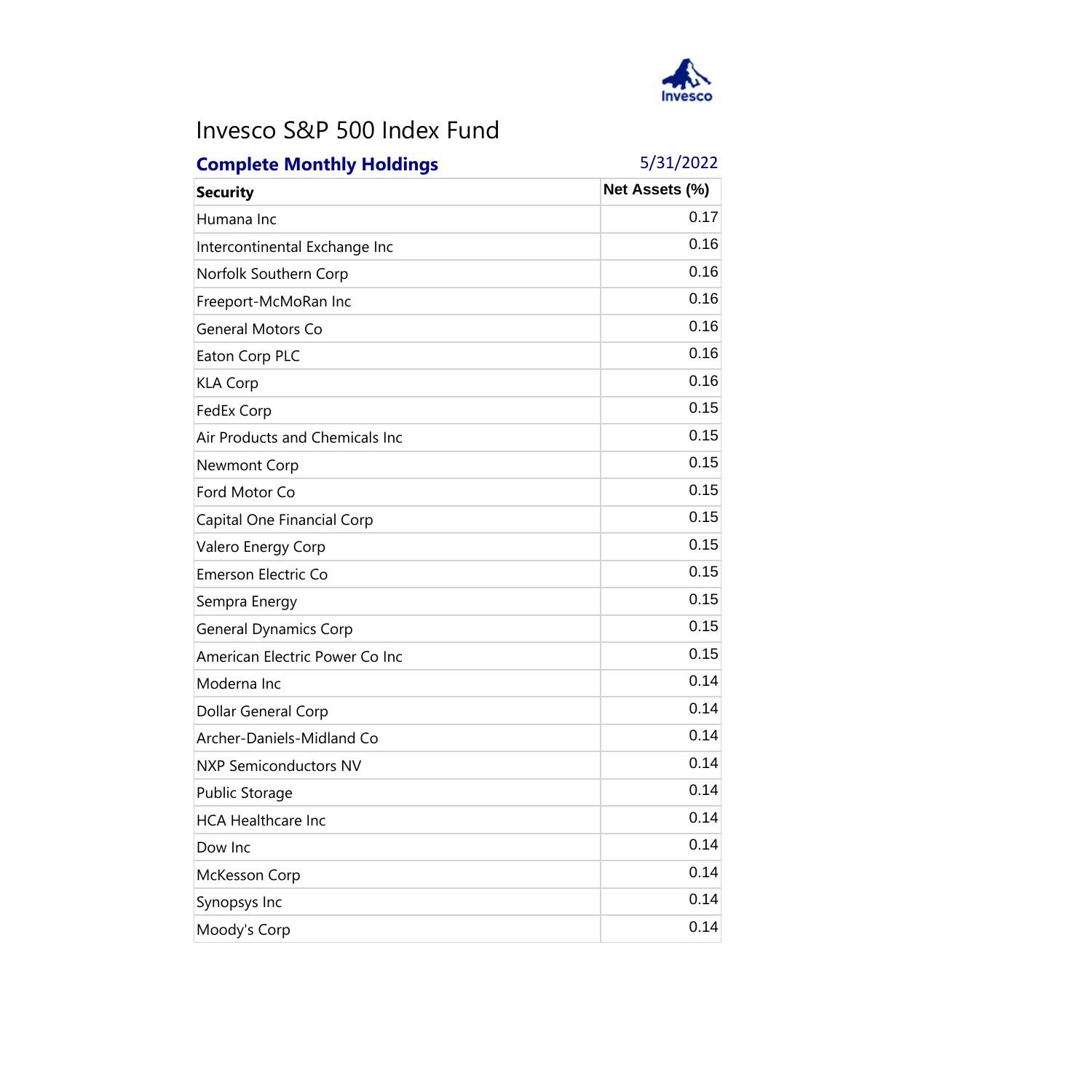

| <b>Complete Monthly Holdings</b> | 5/31/2022      |
|----------------------------------|----------------|
| <b>Security</b>                  | Net Assets (%) |
| American International Group Inc | 0.14           |
| Exelon Corp                      | 0.14           |
| Centene Corp                     | 0.13           |
| MetLife Inc                      | 0.13           |
| L3Harris Technologies Inc        | 0.13           |
| Phillips 66                      | 0.13           |
| Devon Energy Corp                | 0.13           |
| Marriott International Inc/MD    | 0.13           |
| Roper Technologies Inc           | 0.13           |
| Autodesk Inc                     | 0.13           |
| Corteva Inc                      | 0.13           |
| Williams Cos Inc/The             | 0.13           |
| Kimberly-Clark Corp              | 0.13           |
| Travelers Cos Inc/The            | 0.12           |
| O'Reilly Automotive Inc          | 0.12           |
| Cadence Design Systems Inc       | 0.12           |
| AutoZone Inc                     | 0.12           |
| Sysco Corp                       | 0.12           |
| Amphenol Corp                    | 0.12           |
| <b>General Mills Inc</b>         | 0.12           |
| TE Connectivity Ltd              | 0.12           |
| HP Inc                           | 0.12           |
| IQVIA Holdings Inc               | 0.12           |
| Ecolab Inc                       | 0.12           |
| Xcel Energy Inc                  | 0.11           |
| Warner Bros Discovery Inc        | 0.11           |
| Microchip Technology Inc         | 0.11           |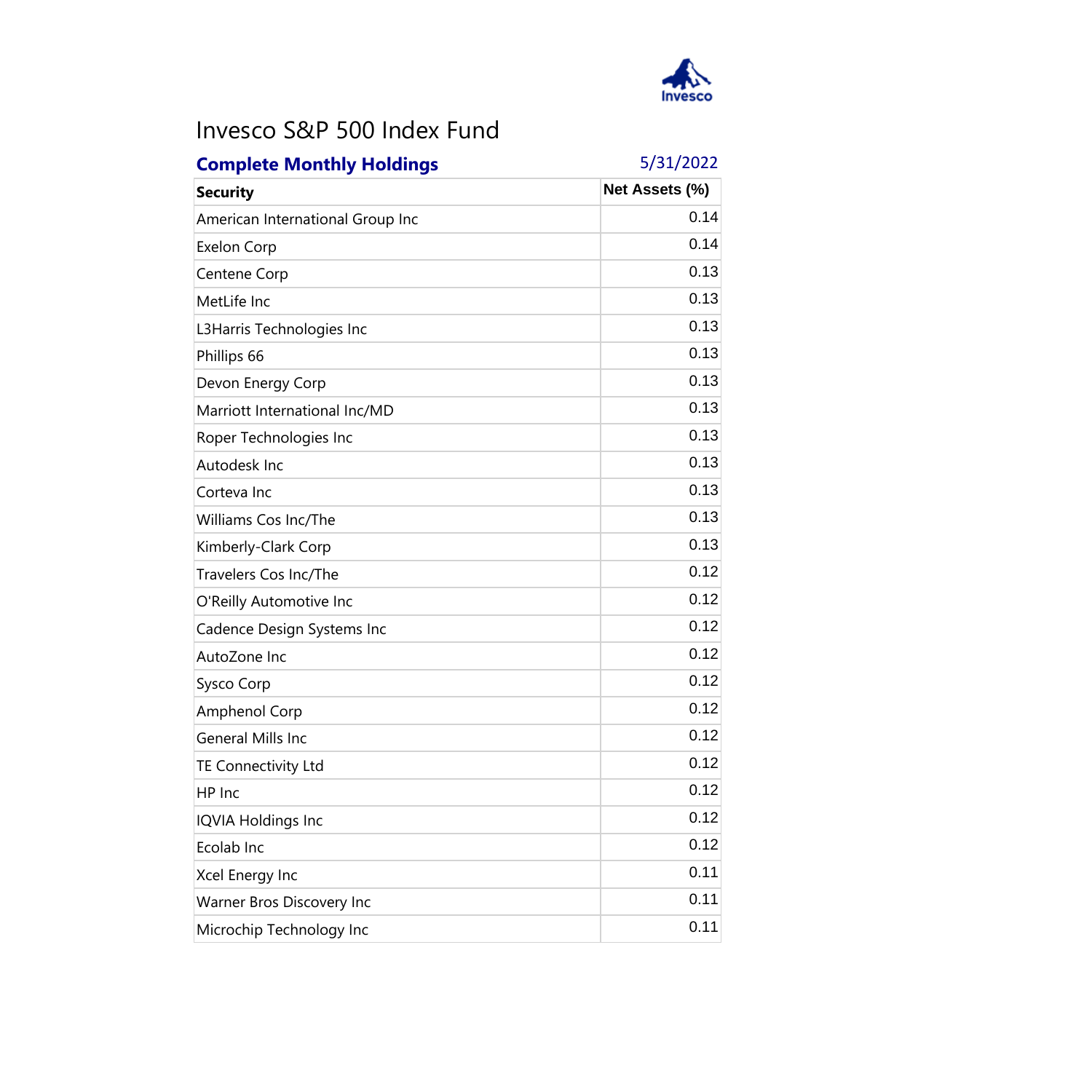

| <b>Complete Monthly Holdings</b>           | 5/31/2022      |
|--------------------------------------------|----------------|
| <b>Security</b>                            | Net Assets (%) |
| <b>Constellation Brands Inc</b>            | 0.11           |
| <b>Prudential Financial Inc</b>            | 0.11           |
| Fortinet Inc                               | 0.11           |
| Paychex Inc                                | 0.11           |
| Digital Realty Trust Inc                   | 0.11           |
| Chipotle Mexican Grill Inc                 | 0.11           |
| Hilton Worldwide Holdings Inc              | 0.11           |
| <b>Cognizant Technology Solutions Corp</b> | 0.11           |
| Allstate Corp/The                          | 0.11           |
| Electronic Arts Inc                        | 0.11           |
| Welltower Inc                              | 0.11           |
| Realty Income Corp                         | 0.11           |
| Kinder Morgan Inc                          | 0.11           |
| Agilent Technologies Inc                   | 0.11           |
| Johnson Controls International plc         | 0.11           |
| <b>Baxter International Inc</b>            | 0.11           |
| Simon Property Group Inc                   | 0.11           |
| Global Payments Inc                        | 0.11           |
| Illumina Inc                               | 0.11           |
| Motorola Solutions Inc                     | 0.10           |
| <b>SBA Communications Corp</b>             | 0.10           |
| Halliburton Co                             | 0.10           |
| Aflac Inc                                  | 0.10           |
| Nucor Corp                                 | 0.10           |
| Dollar Tree Inc                            | 0.10           |
| <b>MSCI Inc</b>                            | 0.10           |
| Kroger Co/The                              | 0.10           |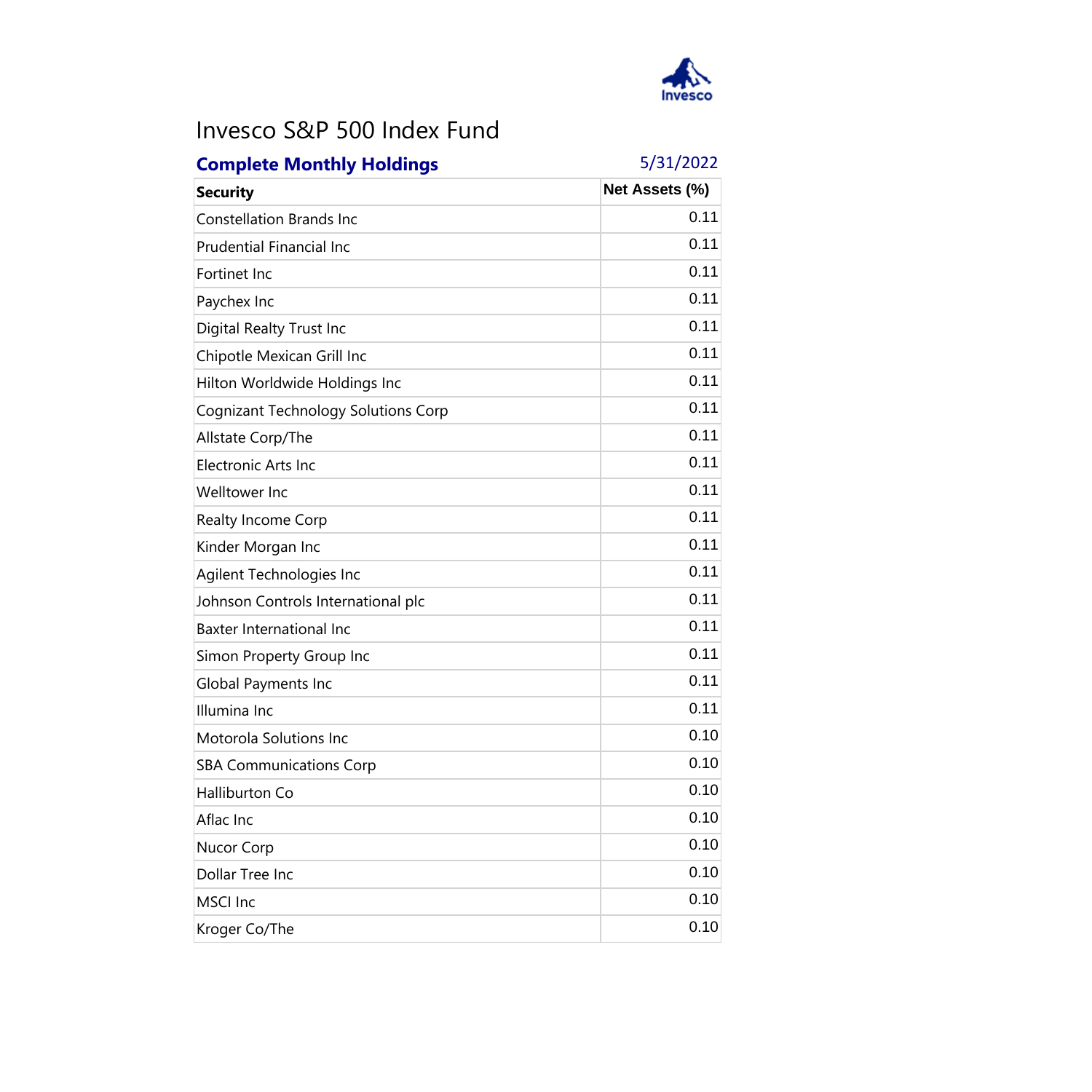

| <b>Security</b>                        | Net Assets (%) |
|----------------------------------------|----------------|
| Cintas Corp                            | 0.10           |
| Consolidated Edison Inc                | 0.10           |
| Yum! Brands Inc                        | 0.10           |
| Parker-Hannifin Corp                   | 0.10           |
| Bank of New York Mellon Corp/The       | 0.10           |
| Public Service Enterprise Group Inc    | 0.10           |
| DuPont de Nemours Inc                  | 0.10           |
| Hess Corp                              | 0.10           |
| Arthur J Gallagher & Co                | 0.10           |
| International Flavors & Fragrances Inc | 0.10           |
| Carrier Global Corp                    | 0.09           |
| Monster Beverage Corp                  | 0.09           |
| <b>IDEXX Laboratories Inc</b>          | 0.09           |
| <b>WEC Energy Group Inc</b>            | 0.09           |
| <b>Discover Financial Services</b>     | 0.09           |
| <b>Baker Hughes Co</b>                 | 0.09           |
| <b>Trane Technologies PLC</b>          | 0.09           |
| M&T Bank Corp                          | 0.09           |
| TransDigm Group Inc                    | 0.09           |
| <b>Eversource Energy</b>               | 0.09           |
| Twitter Inc                            | 0.09           |
| Otis Worldwide Corp                    | 0.09           |
| Walgreens Boots Alliance Inc           | 0.09           |
| <b>Fastenal Co</b>                     | 0.09           |
| Hershey Co/The                         | 0.09           |
| Ameriprise Financial Inc               | 0.09           |
| eBay Inc                               | 0.09           |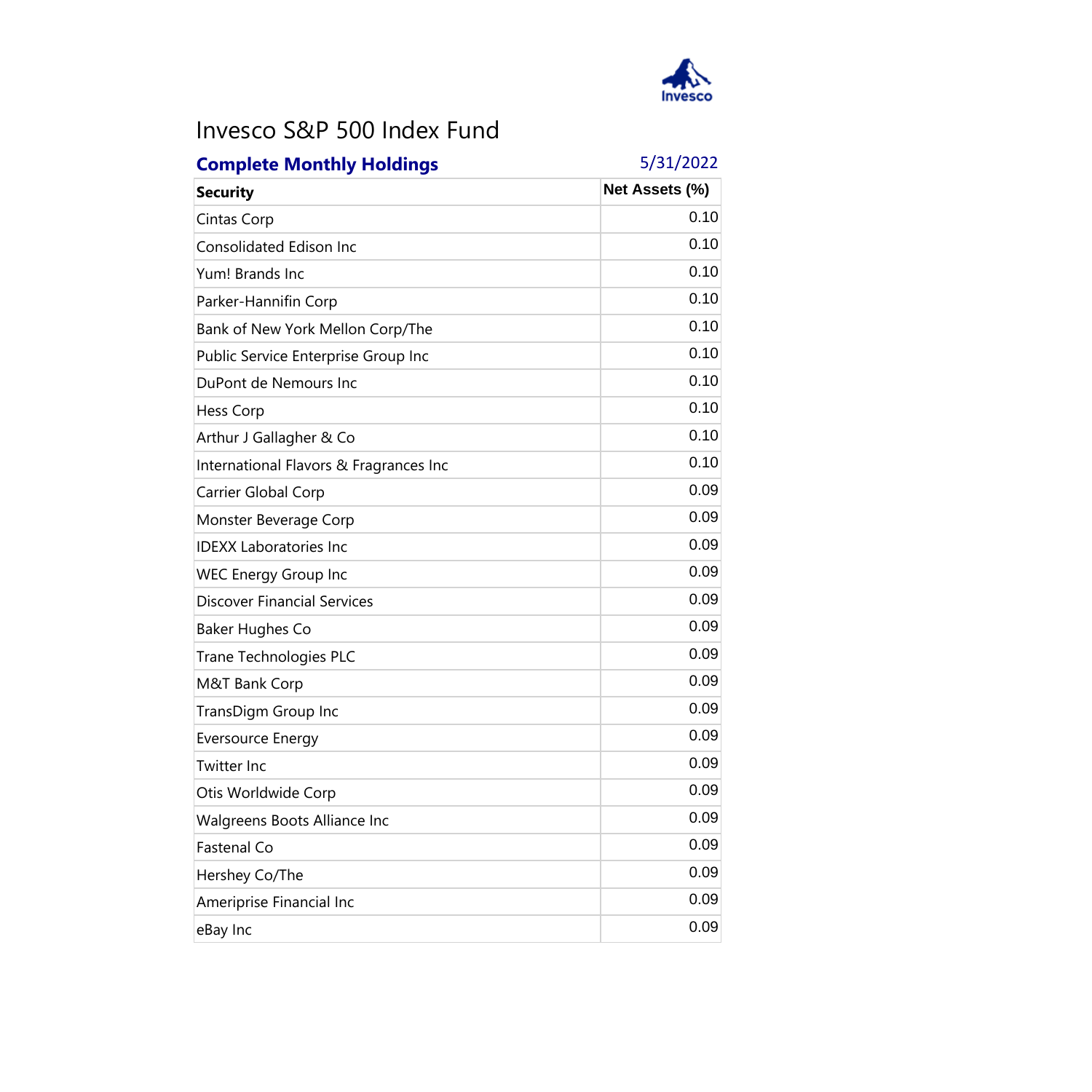

| <b>Complete Monthly Holdings</b> | 5/31/2022      |
|----------------------------------|----------------|
| <b>Security</b>                  | Net Assets (%) |
| Albemarle Corp                   | 0.09           |
| <b>PACCAR Inc</b>                | 0.09           |
| Ross Stores Inc                  | 0.08           |
| LyondellBasell Industries NV     | 0.08           |
| PPG Industries Inc               | 0.08           |
| <b>Cummins Inc</b>               | 0.08           |
| ResMed Inc                       | 0.08           |
| Mettler-Toledo International Inc | 0.08           |
| Weyerhaeuser Co                  | 0.08           |
| Biogen Inc                       | 0.08           |
| <b>ONEOK Inc</b>                 | 0.08           |
| T Rowe Price Group Inc           | 0.08           |
| AvalonBay Communities Inc        | 0.08           |
| Dexcom Inc                       | 0.08           |
| <b>Aptiv PLC</b>                 | 0.08           |
| <b>SVB Financial Group</b>       | 0.08           |
| Coterra Energy Inc               | 0.08           |
| Verisk Analytics Inc             | 0.08           |
| <b>AMETEK Inc</b>                | 0.08           |
| Republic Services Inc            | 0.08           |
| Cerner Corp                      | 0.08           |
| First Republic Bank/CA           | 0.08           |
| <b>CBRE Group Inc</b>            | 0.08           |
| American Water Works Co Inc      | 0.08           |
| Southwest Airlines Co            | 0.08           |
| Corning Inc                      | 0.08           |
| Fifth Third Bancorp              | 0.08           |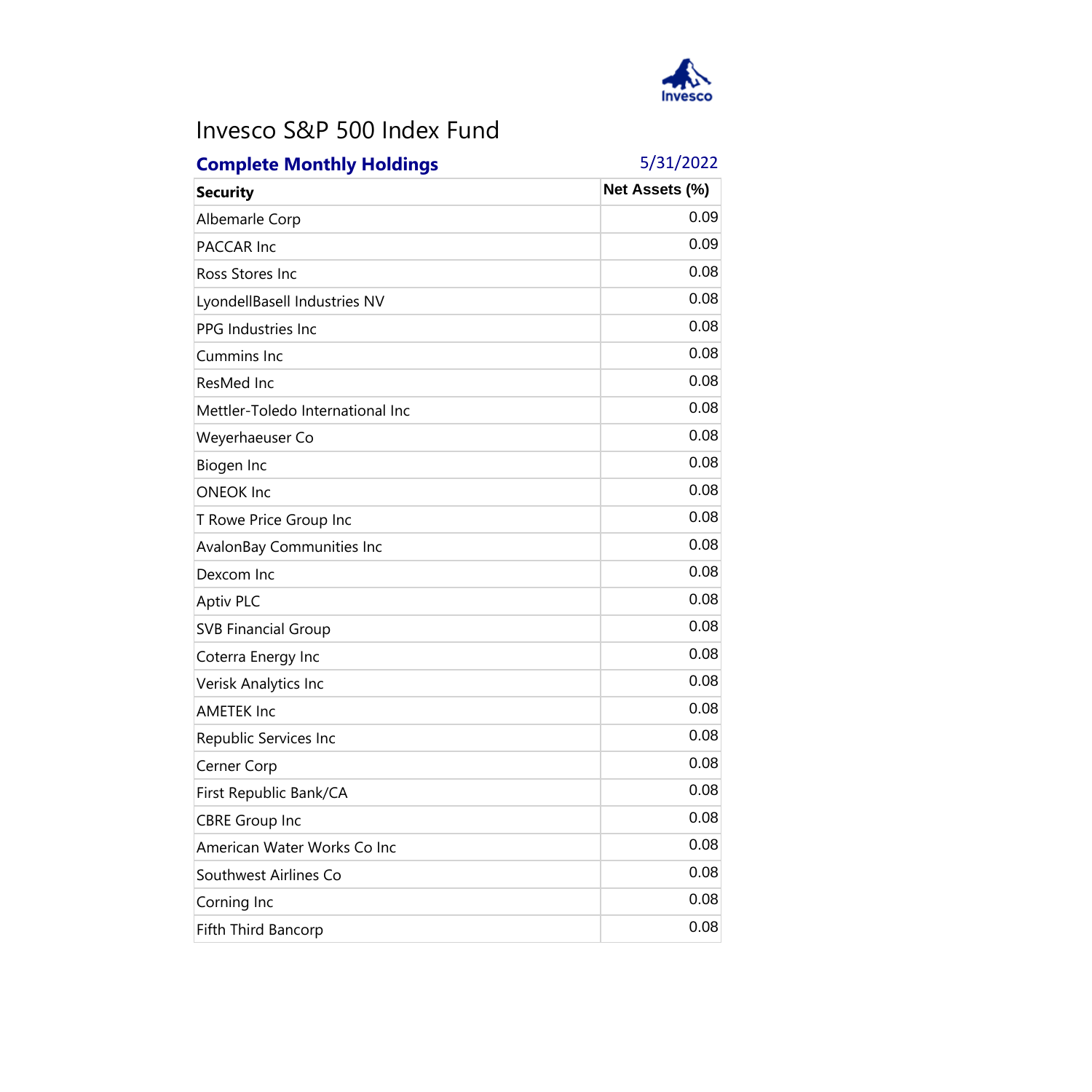

| <b>Complete Monthly Holdings</b>          | 5/31/2022      |
|-------------------------------------------|----------------|
| <b>Security</b>                           | Net Assets (%) |
| Kraft Heinz Co/The                        | 0.08           |
| Delta Air Lines Inc                       | 0.08           |
| Keysight Technologies Inc                 | 0.08           |
| Edison International                      | 0.08           |
| <b>State Street Corp</b>                  | 0.07           |
| Diamondback Energy Inc                    | 0.07           |
| <b>Equity Residential</b>                 | 0.07           |
| Tyson Foods Inc                           | 0.07           |
| Willis Towers Watson PLC                  | 0.07           |
| DTE Energy Co                             | 0.07           |
| Zimmer Biomet Holdings Inc                | 0.07           |
| Enphase Energy Inc                        | 0.07           |
| Rockwell Automation Inc                   | 0.07           |
| Equifax Inc                               | 0.07           |
| Ameren Corp                               | 0.07           |
| <b>FirstEnergy Corp</b>                   | 0.07           |
| Marathon Oil Corp                         | 0.07           |
| Copart Inc                                | 0.07           |
| Hartford Financial Services Group Inc/The | 0.07           |
| <b>Entergy Corp</b>                       | 0.07           |
| Alexandria Real Estate Equities Inc       | 0.07           |
| DR Horton Inc                             | 0.07           |
| Old Dominion Freight Line Inc             | 0.07           |
| Extra Space Storage Inc                   | 0.07           |
| <b>CASH &amp; EQUIVALENTS</b>             | 0.07           |
| AmerisourceBergen Corp                    | 0.07           |
| Laboratory Corp of America Holdings       | 0.07           |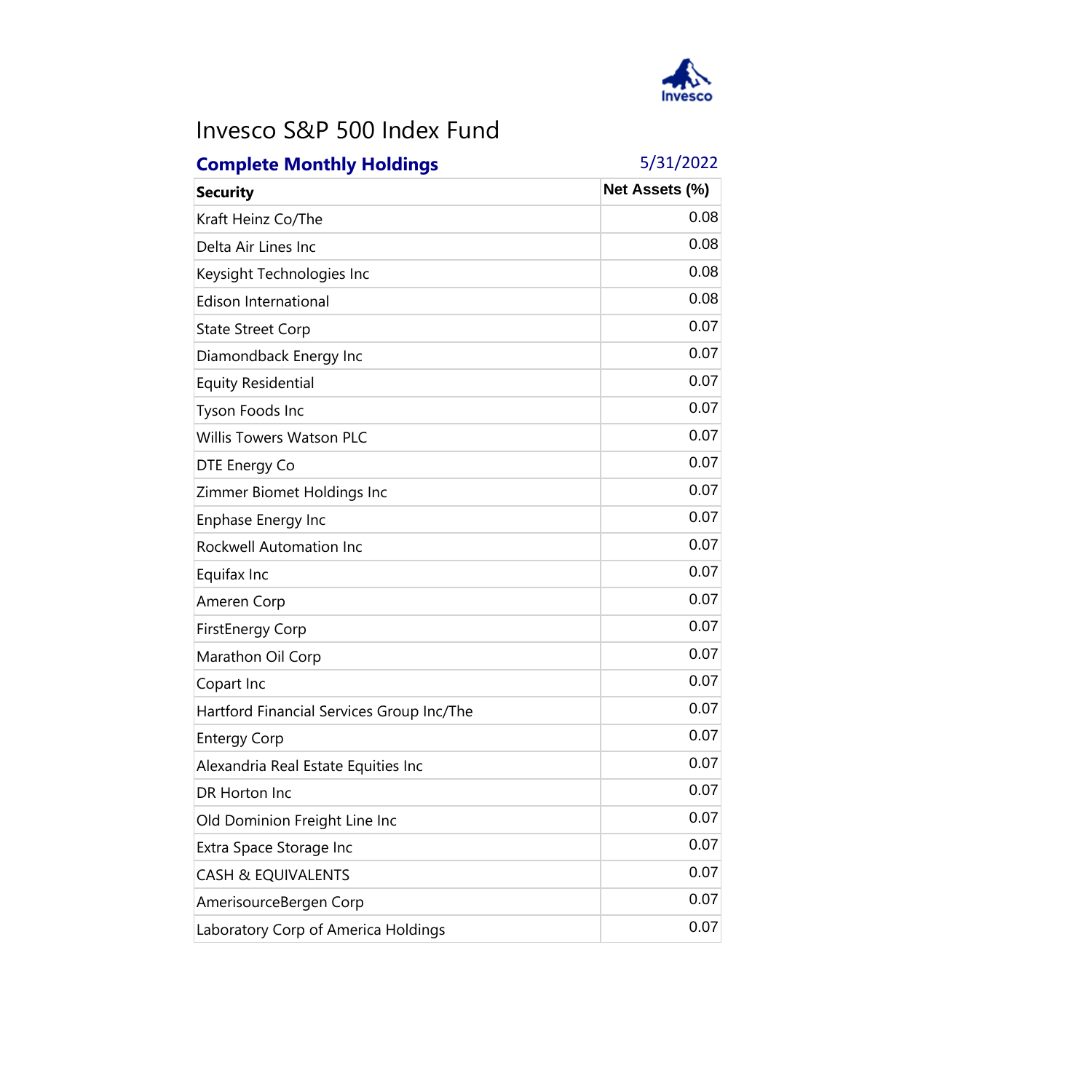

| <b>Complete Monthly Holdings</b>      | 5/31/2022      |
|---------------------------------------|----------------|
| <b>Security</b>                       | Net Assets (%) |
| Northern Trust Corp                   | 0.07           |
| Mosaic Co/The                         | 0.07           |
| McCormick & Co Inc/MD                 | 0.07           |
| CDW Corp/DE                           | 0.07           |
| West Pharmaceutical Services Inc      | 0.06           |
| <b>Ball Corp</b>                      | 0.06           |
| Arista Networks Inc                   | 0.06           |
| Ulta Beauty Inc                       | 0.06           |
| <b>STERIS PLC</b>                     | 0.06           |
| <b>ANSYS Inc</b>                      | 0.06           |
| Ventas Inc                            | 0.06           |
| PPL Corp                              | 0.06           |
| Match Group Inc                       | 0.06           |
| Fortive Corp                          | 0.06           |
| <b>Vulcan Materials Co</b>            | 0.06           |
| Church & Dwight Co Inc                | 0.06           |
| United Rentals Inc                    | 0.06           |
| Gartner Inc                           | 0.06           |
| Lennar Corp                           | 0.06           |
| <b>Tractor Supply Co</b>              | 0.06           |
| CF Industries Holdings Inc            | 0.06           |
| Martin Marietta Materials Inc         | 0.06           |
| <b>WW Grainger Inc</b>                | 0.06           |
| Mid-America Apartment Communities Inc | 0.06           |
| Paramount Global                      | 0.06           |
| <b>Regions Financial Corp</b>         | 0.06           |
| <b>CMS Energy Corp</b>                | 0.06           |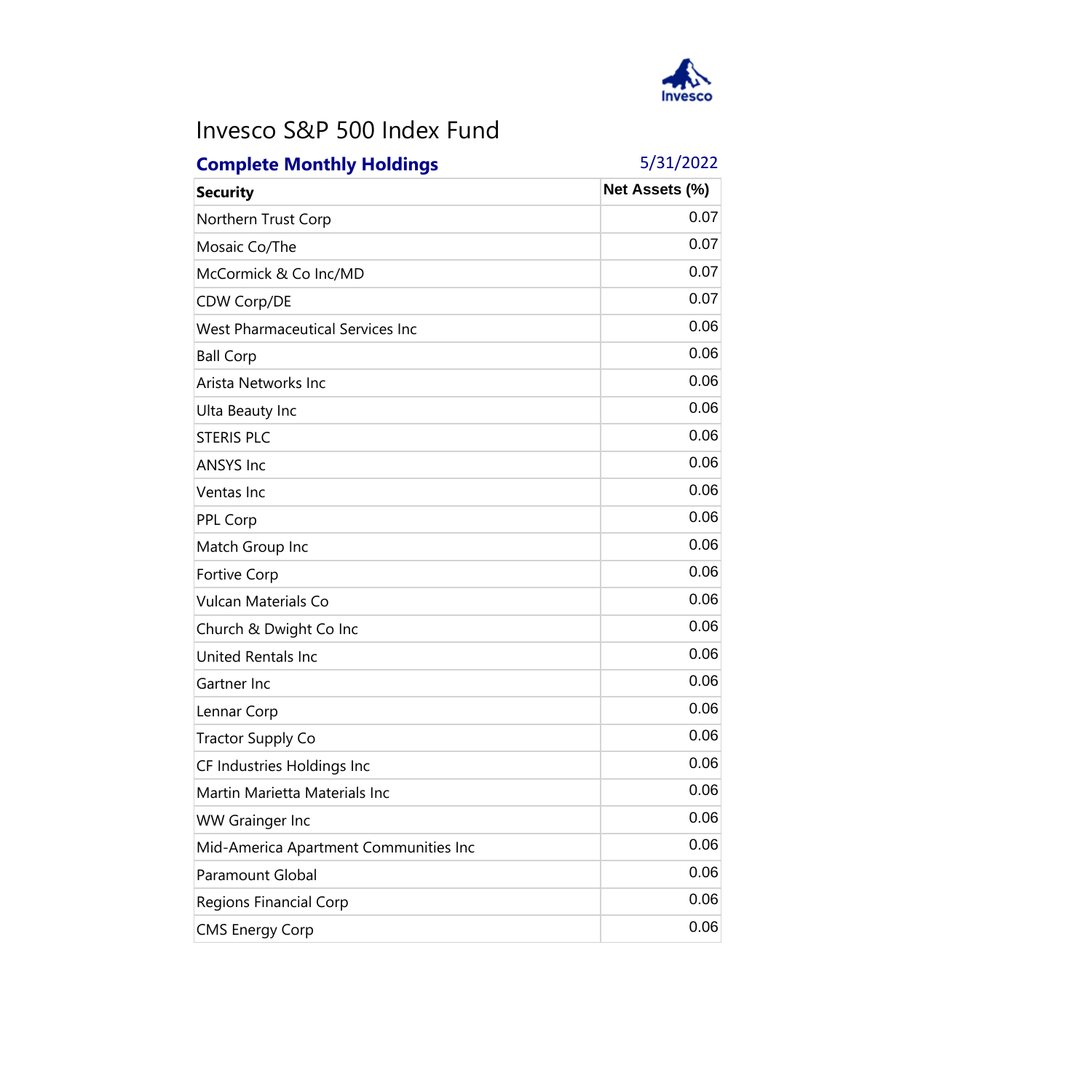

| <b>Complete Monthly Holdings</b>  | 5/31/2022      |
|-----------------------------------|----------------|
| <b>Security</b>                   | Net Assets (%) |
| Align Technology Inc              | 0.06           |
| Citizens Financial Group Inc      | 0.06           |
| <b>Constellation Energy Corp</b>  | 0.06           |
| FleetCor Technologies Inc         | 0.06           |
| CenterPoint Energy Inc            | 0.06           |
| Duke Realty Corp                  | 0.06           |
| Hewlett Packard Enterprise Co     | 0.06           |
| <b>Waters Corp</b>                | 0.06           |
| Synchrony Financial               | 0.06           |
| Huntington Bancshares Inc/OH      | 0.06           |
| Amcor PLC                         | 0.06           |
| Take-Two Interactive Software Inc | 0.06           |
| Monolithic Power Systems Inc      | 0.06           |
| Genuine Parts Co                  | 0.06           |
| Expedia Group Inc                 | 0.05           |
| Stanley Black & Decker Inc        | 0.05           |
| Dover Corp                        | 0.05           |
| Ingersoll Rand Inc                | 0.05           |
| <b>EPAM Systems Inc</b>           | 0.05           |
| Cincinnati Financial Corp         | 0.05           |
| Western Digital Corp              | 0.05           |
| Teledyne Technologies Inc         | 0.05           |
| PerkinElmer Inc                   | 0.05           |
| Hologic Inc                       | 0.05           |
| International Paper Co            | 0.05           |
| <b>Essex Property Trust Inc</b>   | 0.05           |
| Catalent Inc                      | 0.05           |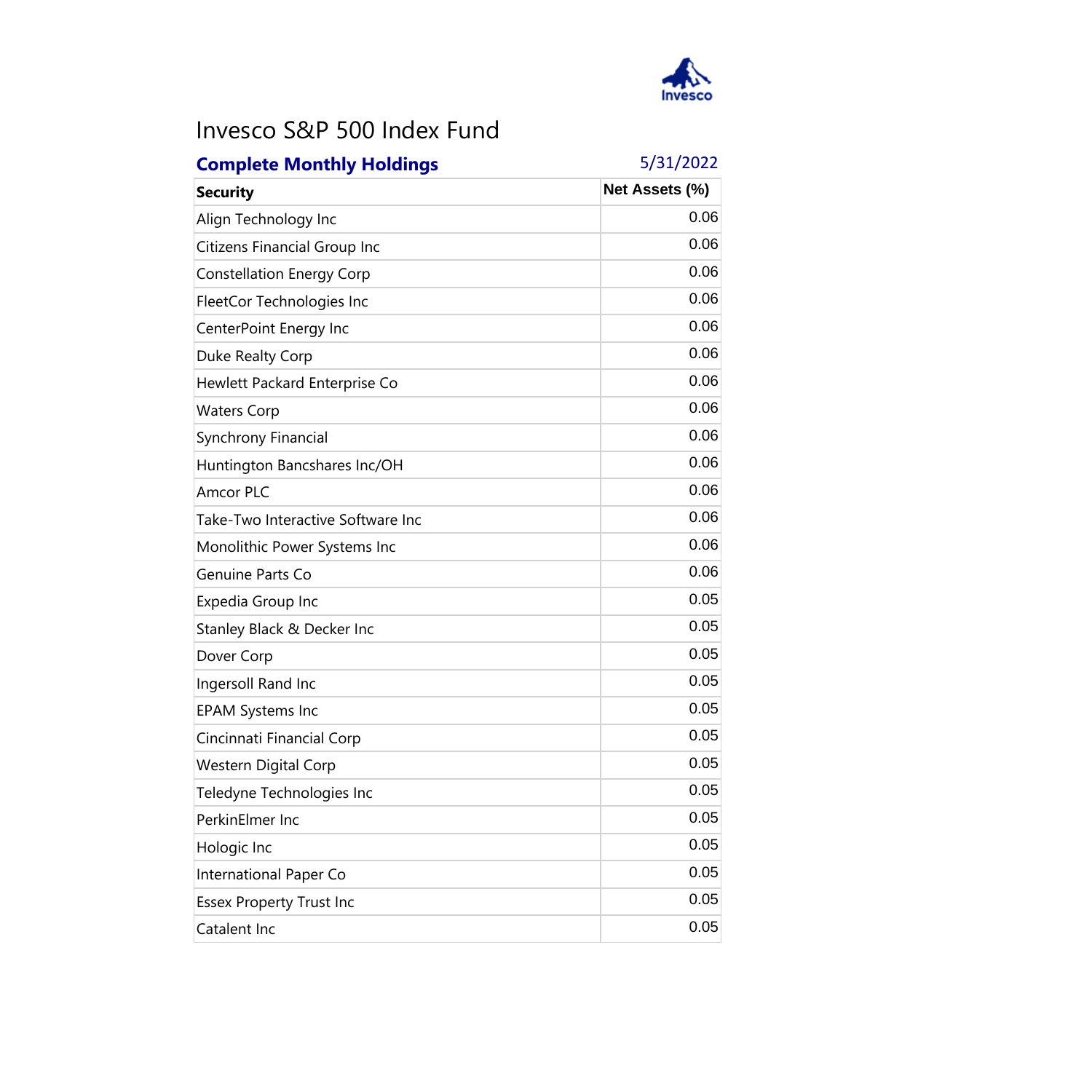

| <b>Complete Monthly Holdings</b>           | 5/31/2022      |
|--------------------------------------------|----------------|
| <b>Security</b>                            | Net Assets (%) |
| KeyCorp                                    | 0.05           |
| Expeditors International of Washington Inc | 0.05           |
| Raymond James Financial Inc                | 0.05           |
| Nasdag Inc                                 | 0.05           |
| Jacobs Engineering Group Inc               | 0.05           |
| Clorox Co/The                              | 0.05           |
| Best Buy Co Inc                            | 0.05           |
| Kellogg Co                                 | 0.05           |
| Teradyne Inc                               | 0.05           |
| Zebra Technologies Corp                    | 0.05           |
| Skyworks Solutions Inc                     | 0.05           |
| Principal Financial Group Inc              | 0.05           |
| Westinghouse Air Brake Technologies Corp   | 0.05           |
| Cooper Cos Inc/The                         | 0.05           |
| Seagate Technology Holdings PLC            | 0.05           |
| <b>APA Corp</b>                            | 0.05           |
| Trimble Inc                                | 0.05           |
| Broadridge Financial Solutions Inc         | 0.05           |
| Quest Diagnostics Inc                      | 0.05           |
| Quanta Services Inc                        | 0.05           |
| Molina Healthcare Inc                      | 0.05           |
| VeriSign Inc                               | 0.05           |
| Celanese Corp                              | 0.05           |
| Akamai Technologies Inc                    | 0.05           |
| <b>VF Corp</b>                             | 0.05           |
| Garmin Ltd                                 | 0.05           |
| Evergy Inc                                 | 0.05           |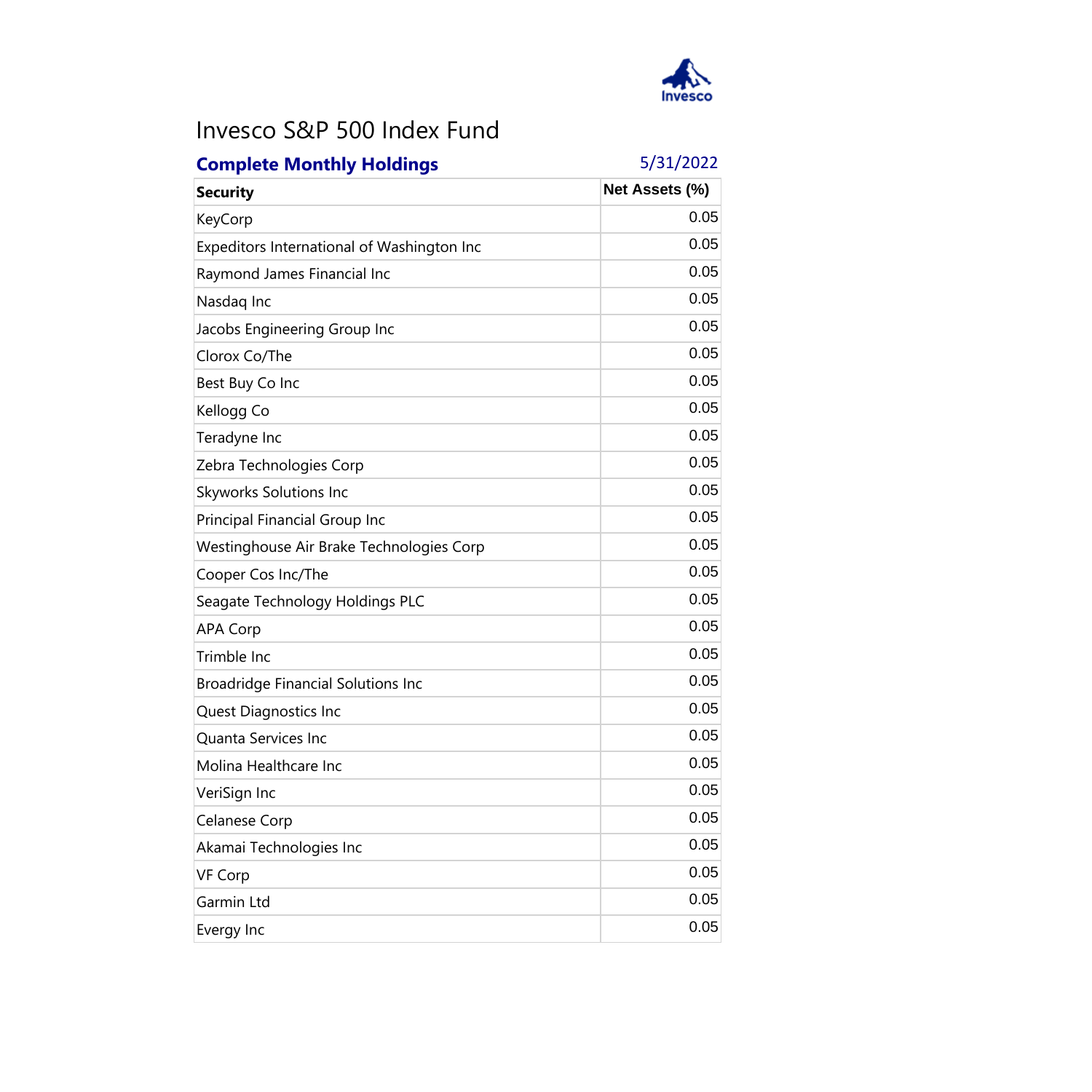

| <b>Complete Monthly Holdings</b> | 5/31/2022      |
|----------------------------------|----------------|
| <b>Security</b>                  | Net Assets (%) |
| Healthpeak Properties Inc        | 0.05           |
| <b>Alliant Energy Corp</b>       | 0.05           |
| Pool Corp                        | 0.05           |
| Darden Restaurants Inc           | 0.05           |
| CarMax Inc                       | 0.04           |
| NetApp Inc                       | 0.04           |
| <b>Boston Properties Inc</b>     | 0.04           |
| Conagra Brands Inc               | 0.04           |
| <b>Atmos Energy Corp</b>         | 0.04           |
| Cardinal Health Inc              | 0.04           |
| Iron Mountain Inc                | 0.04           |
| Generac Holdings Inc             | 0.04           |
| <b>FMC Corp</b>                  | 0.04           |
| Omnicom Group Inc                | 0.04           |
| Xylem Inc/NY                     | 0.04           |
| United Airlines Holdings Inc     | 0.04           |
| Packaging Corp of America        | 0.04           |
| W R Berkley Corp                 | 0.04           |
| AES Corp/The                     | 0.04           |
| Leidos Holdings Inc              | 0.04           |
| Viatris Inc                      | 0.04           |
| Kimco Realty Corp                | 0.04           |
| Eastman Chemical Co              | 0.04           |
| Tyler Technologies Inc           | 0.04           |
| <b>IDEX Corp</b>                 | 0.04           |
| Bio-Techne Corp                  | 0.04           |
| <b>Camden Property Trust</b>     | 0.04           |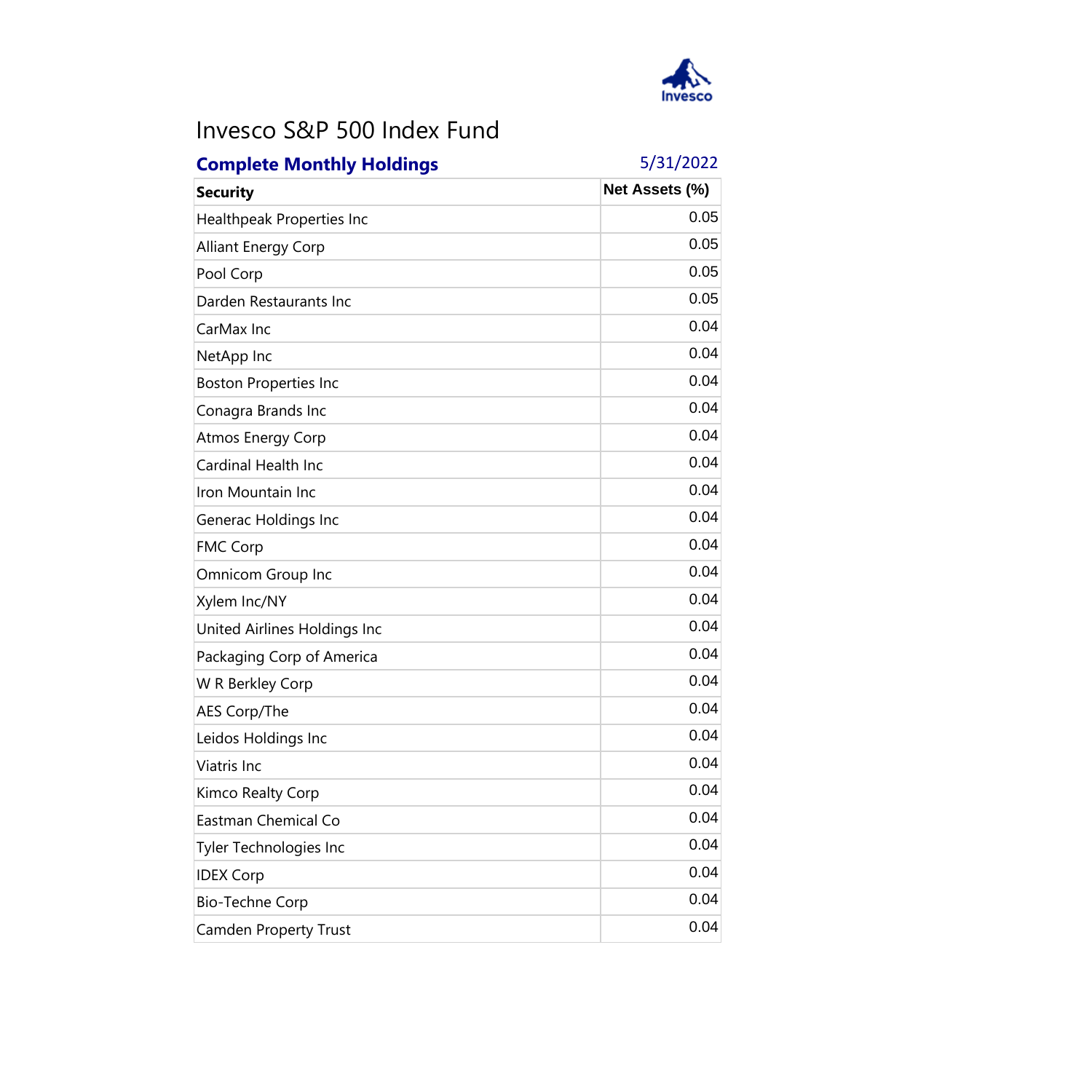

| <b>Complete Monthly Holdings</b> | 5/31/2022      |
|----------------------------------|----------------|
| <b>Security</b>                  | Net Assets (%) |
| JB Hunt Transport Services Inc   | 0.04           |
| FactSet Research Systems Inc     | 0.04           |
| NVR Inc                          | 0.04           |
| <b>Textron Inc</b>               | 0.04           |
| SolarEdge Technologies Inc       | 0.04           |
| <b>UDR Inc</b>                   | 0.04           |
| <b>Avery Dennison Corp</b>       | 0.04           |
| Incyte Corp                      | 0.04           |
| Host Hotels & Resorts Inc        | 0.04           |
| NortonLifeLock Inc               | 0.04           |
| CH Robinson Worldwide Inc        | 0.04           |
| Brown & Brown Inc                | 0.04           |
| Hormel Foods Corp                | 0.04           |
| Jack Henry & Associates Inc      | 0.04           |
| Paycom Software Inc              | 0.04           |
| Masco Corp                       | 0.04           |
| J M Smucker Co/The               | 0.04           |
| LKQ Corp                         | 0.04           |
| Signature Bank/New York NY       | 0.04           |
| Teleflex Inc                     | 0.04           |
| Howmet Aerospace Inc             | 0.04           |
| <b>MGM Resorts International</b> | 0.04           |
| Domino's Pizza Inc               | 0.04           |
| Royal Caribbean Cruises Ltd      | 0.04           |
| Live Nation Entertainment Inc    | 0.04           |
| Loews Corp                       | 0.04           |
| Interpublic Group of Cos Inc/The | 0.04           |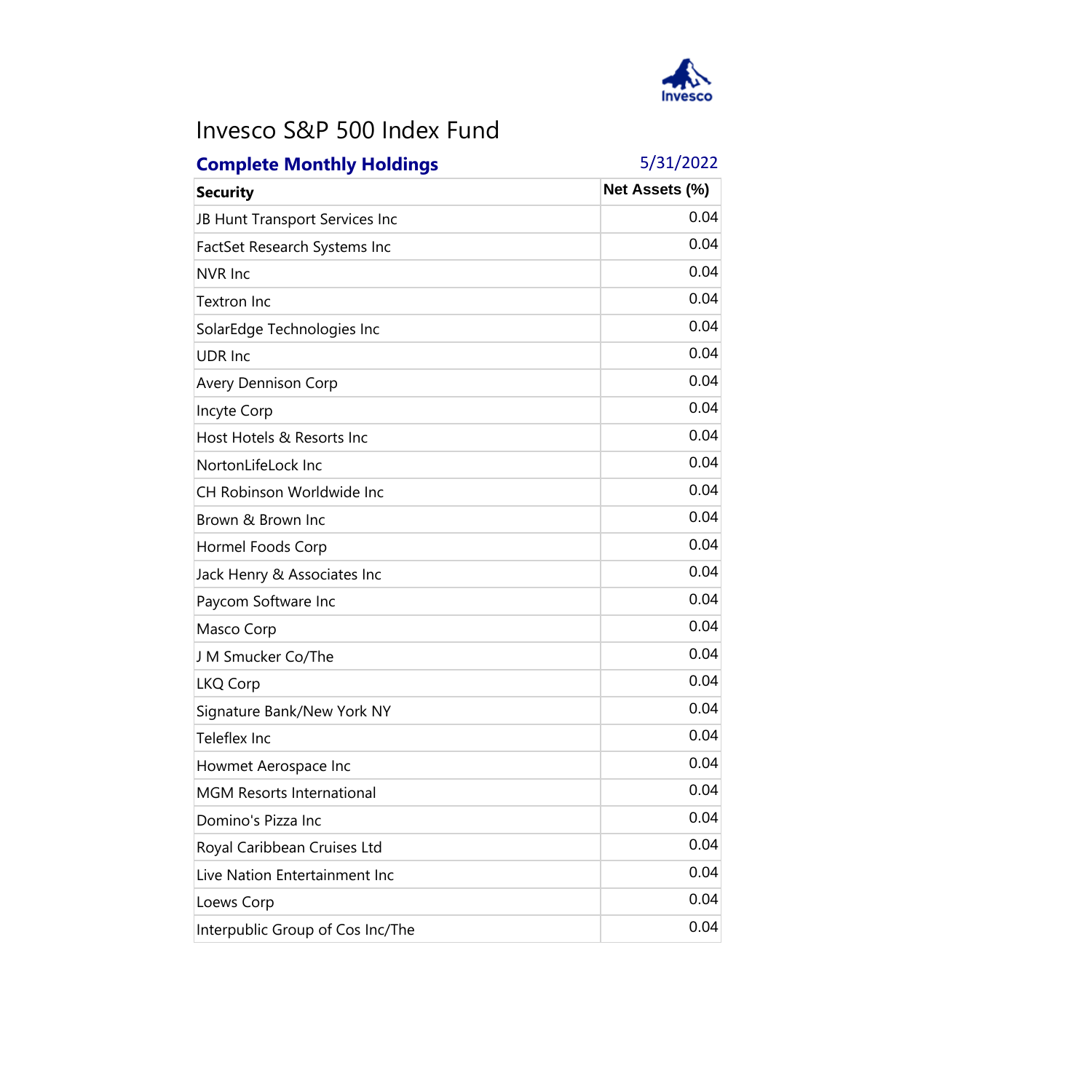

| <b>Complete Monthly Holdings</b>             | 5/31/2022      |
|----------------------------------------------|----------------|
| <b>Security</b>                              | Net Assets (%) |
| <b>Westrock Co</b>                           | 0.04           |
| Citrix Systems Inc                           | 0.04           |
| NiSource Inc                                 | 0.03           |
| PTC Inc                                      | 0.03           |
| Oorvo Inc                                    | 0.03           |
| Las Vegas Sands Corp                         | 0.03           |
| <b>ABIOMED Inc</b>                           | 0.03           |
| Advance Auto Parts Inc                       | 0.03           |
| Brown-Forman Corp                            | 0.03           |
| Henry Schein Inc                             | 0.03           |
| Snap-on Inc                                  | 0.03           |
| Charles River Laboratories International Inc | 0.03           |
| Cboe Global Markets Inc                      | 0.03           |
| Nordson Corp                                 | 0.03           |
| Hasbro Inc                                   | 0.03           |
| Carnival Corp                                | 0.03           |
| <b>Bio-Rad Laboratories Inc</b>              | 0.03           |
| American Airlines Group Inc                  | 0.03           |
| PulteGroup Inc                               | 0.03           |
| Lumen Technologies Inc                       | 0.03           |
| Everest Re Group Ltd                         | 0.03           |
| <b>Whirlpool Corp</b>                        | 0.03           |
| NRG Energy Inc                               | 0.03           |
| Fox Corp                                     | 0.03           |
| <b>Caesars Entertainment Inc</b>             | 0.03           |
| Comerica Inc                                 | 0.03           |
| Bath & Body Works Inc                        | 0.03           |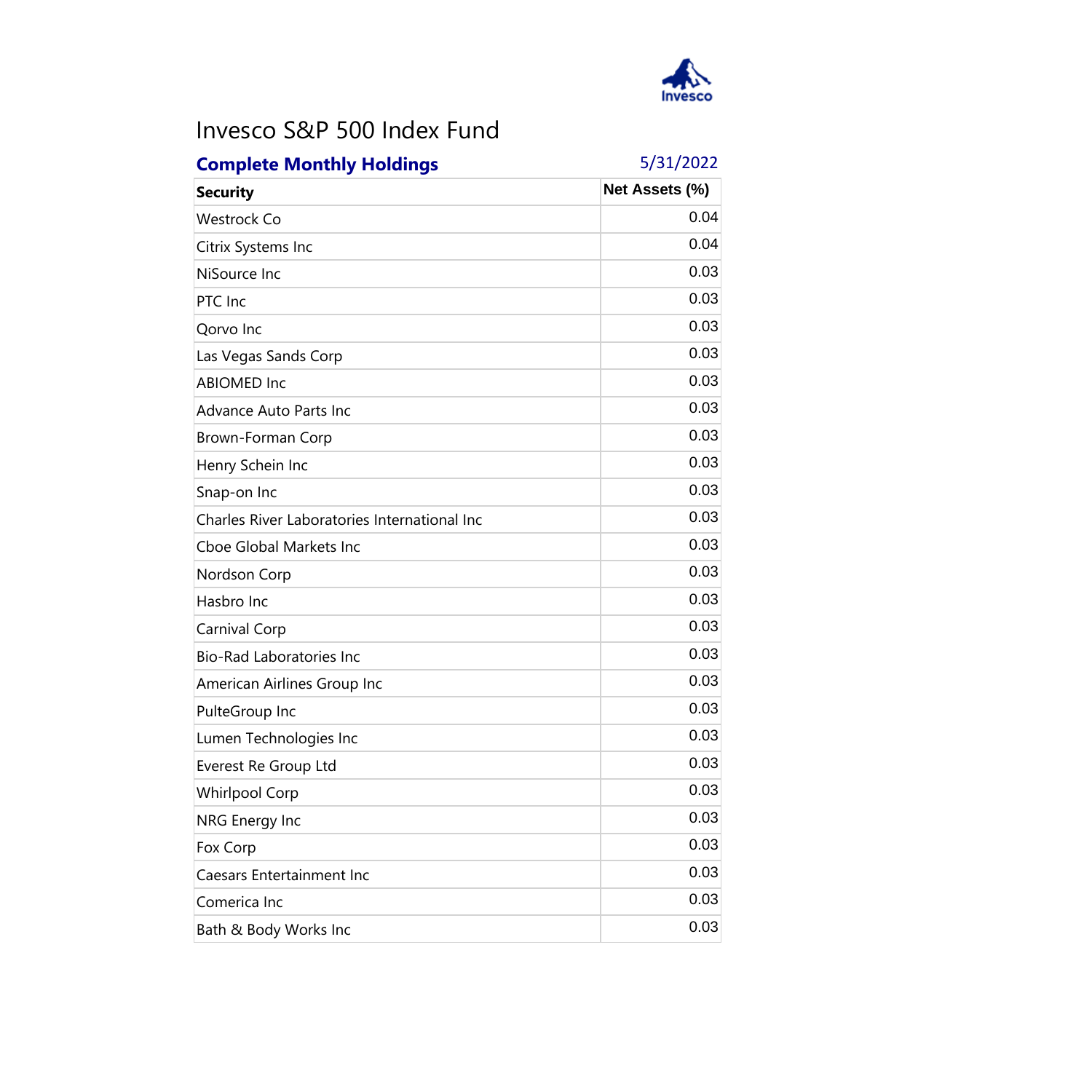

| <b>Complete Monthly Holdings</b>   | 5/31/2022      |
|------------------------------------|----------------|
| <b>Security</b>                    | Net Assets (%) |
| MarketAxess Holdings Inc           | 0.03           |
| Molson Coors Beverage Co           | 0.03           |
| <b>Regency Centers Corp</b>        | 0.03           |
| Etsy Inc                           | 0.03           |
| Assurant Inc                       | 0.03           |
| Juniper Networks Inc               | 0.03           |
| F5 Inc                             | 0.03           |
| Robert Half International Inc      | 0.03           |
| Allegion plc                       | 0.03           |
| Lincoln National Corp              | 0.03           |
| Lamb Weston Holdings Inc           | 0.03           |
| Campbell Soup Co                   | 0.03           |
| BorgWarner Inc                     | 0.03           |
| Organon & Co                       | 0.03           |
| Fortune Brands Home & Security Inc | 0.03           |
| Tapestry Inc                       | 0.03           |
| Sealed Air Corp                    | 0.03           |
| Universal Health Services Inc      | 0.03           |
| Globe Life Inc                     | 0.03           |
| Nielsen Holdings PLC               | 0.03           |
| Zions Bancorp NA                   | 0.03           |
| Pinnacle West Capital Corp         | 0.02           |
| DXC Technology Co                  | 0.02           |
| <b>DENTSPLY SIRONA Inc</b>         | 0.02           |
| Pentair PLC                        | 0.02           |
| Huntington Ingalls Industries Inc  | 0.02           |
| Federal Realty Investment Trust    | 0.02           |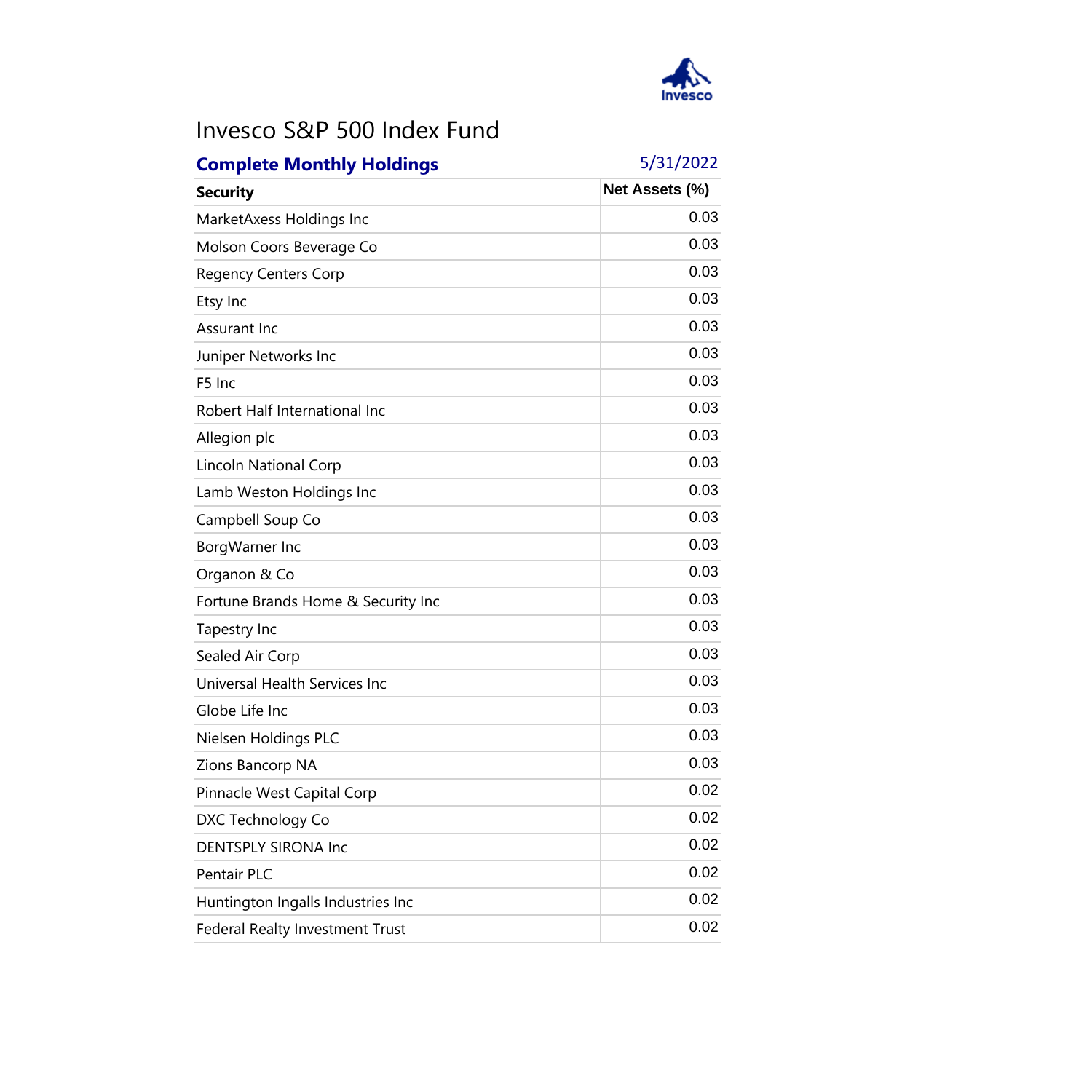

| <b>Complete Monthly Holdings</b>   | 5/31/2022      |
|------------------------------------|----------------|
| <b>Security</b>                    | Net Assets (%) |
| Rollins Inc                        | 0.02           |
| Newell Brands Inc                  | 0.02           |
| A O Smith Corp                     | 0.02           |
| Mohawk Industries Inc              | 0.02           |
| Ceridian HCM Holding Inc           | 0.02           |
| Franklin Resources Inc             | 0.02           |
| Wynn Resorts Ltd                   | 0.02           |
| News Corp                          | 0.02           |
| Norwegian Cruise Line Holdings Ltd | 0.02           |
| Invesco Ltd                        | 0.02           |
| DaVita Inc                         | 0.02           |
| Alaska Air Group Inc               | 0.02           |
| <b>DISH Network Corp</b>           | 0.02           |
| Vornado Realty Trust               | 0.02           |
| Penn National Gaming Inc           | 0.01           |
| PVH Corp                           | 0.01           |
| Ralph Lauren Corp                  | 0.01           |
| Fox Corp                           | 0.01           |
| IPG Photonics Corp                 | 0.01           |
| News Corp                          | 0.01           |
| <b>Under Armour Inc</b>            | 0.01           |
| <b>Under Armour Inc</b>            | 0.01           |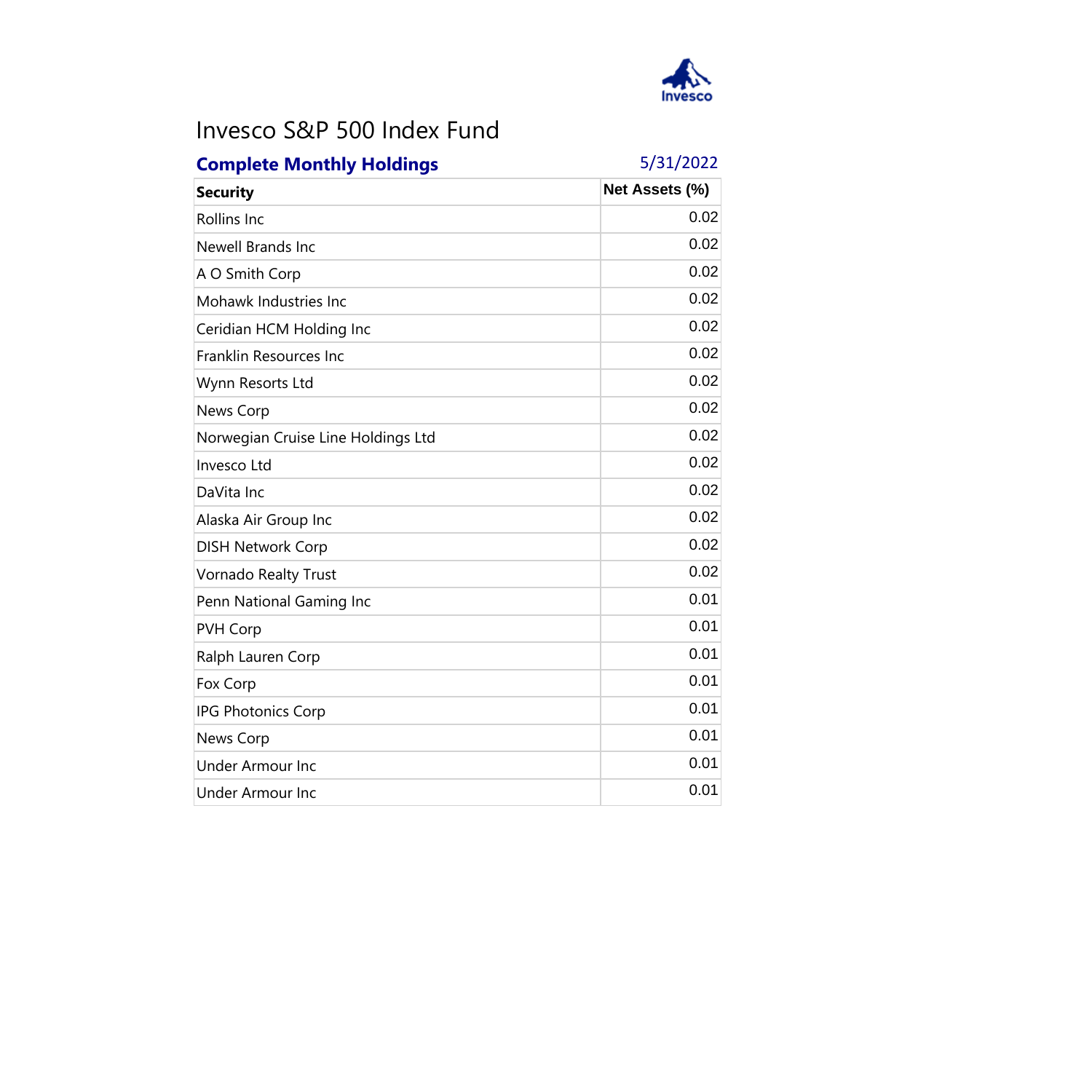

| <b>Complete Monthly Holdings</b>           | 5/31/2022      |
|--------------------------------------------|----------------|
| <b>Security</b>                            | Net Assets (%) |
| Northern Oil and Gas Inc                   | 3.19           |
| <b>AECOM</b>                               | 2.44           |
| <b>Univar Solutions Inc</b>                | 2.34           |
| Parsons Corp                               | 2.29           |
| Flex Ltd                                   | 2.28           |
| KBR Inc                                    | 2.21           |
| American Equity Investment Life Holding Co | 2.14           |
| Fresenius Medical Care AG & Co KGaA        | 2.11           |
| Ovintiv Inc                                | 2.06           |
| Huntsman Corp                              | 1.99           |
| Huntington Bancshares Inc/OH               | 1.93           |
| Universal Health Services Inc              | 1.89           |
| <b>HF Sinclair Corp</b>                    | 1.85           |
| <b>Encompass Health Corp</b>               | 1.84           |
| <b>CACI International Inc</b>              | 1.83           |
| Jabil Inc                                  | 1.81           |
| Huntington Ingalls Industries Inc          | 1.80           |
| Hensoldt AG                                | 1.79           |
| Air Lease Corp                             | 1.75           |
| Vistra Corp                                | 1.74           |
| <b>US Foods Holding Corp</b>               | 1.72           |
| Kosmos Energy Ltd                          | 1.69           |
| First Interstate BancSystem Inc            | 1.66           |
| Invesco Treasury Portfolio                 | 1.63           |
| <b>Webster Financial Corp</b>              | 1.62           |
| MasTec Inc                                 | 1.61           |
| <b>ARC Resources Ltd</b>                   | 1.58           |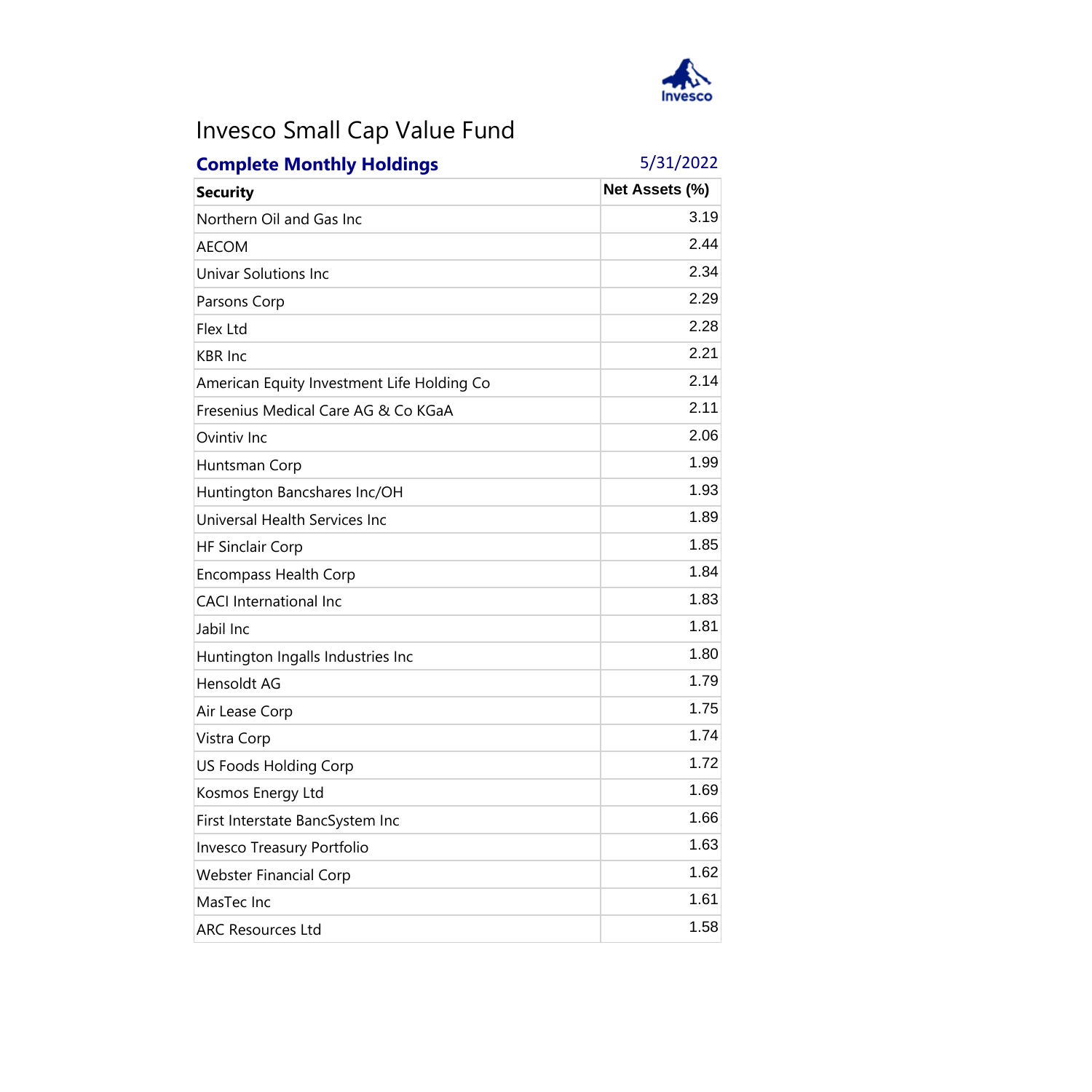

| <b>Complete Monthly Holdings</b>      | 5/31/2022      |
|---------------------------------------|----------------|
| <b>Security</b>                       | Net Assets (%) |
| Carpenter Technology Corp             | 1.56           |
| Spectrum Brands Holdings Inc          | 1.56           |
| Cabot Corp                            | 1.56           |
| TechnipFMC PLC                        | 1.52           |
| Primoris Services Corp                | 1.50           |
| New Fortress Energy Inc               | 1.47           |
| Invesco Government & Agency Portfolio | 1.43           |
| Dana Inc                              | 1.41           |
| Vertiv Holdings Co                    | 1.35           |
| Diamondback Energy Inc                | 1.33           |
| MillerKnoll Inc                       | 1.32           |
| ManpowerGroup Inc                     | 1.31           |
| Southwestern Energy Co                | 1.27           |
| <b>APA Corp</b>                       | 1.26           |
| Texas Capital Bancshares Inc          | 1.25           |
| <b>Rheinmetall AG</b>                 | 1.15           |
| Cheesecake Factory Inc/The            | 1.15           |
| <b>BWX Technologies Inc</b>           | 1.12           |
| Crane Holdings Co                     | 1.12           |
| <b>INVESCO LIQUID ASSET CASH MF</b>   | 1.00           |
| Integer Holdings Corp                 | 0.99           |
| Timken Co/The                         | 0.93           |
| <b>WESCO International Inc</b>        | 0.90           |
| Travel + Leisure Co                   | 0.89           |
| Yamana Gold Inc                       | 0.88           |
| NRG Energy Inc                        | 0.88           |
| Grand Canyon Education Inc            | 0.87           |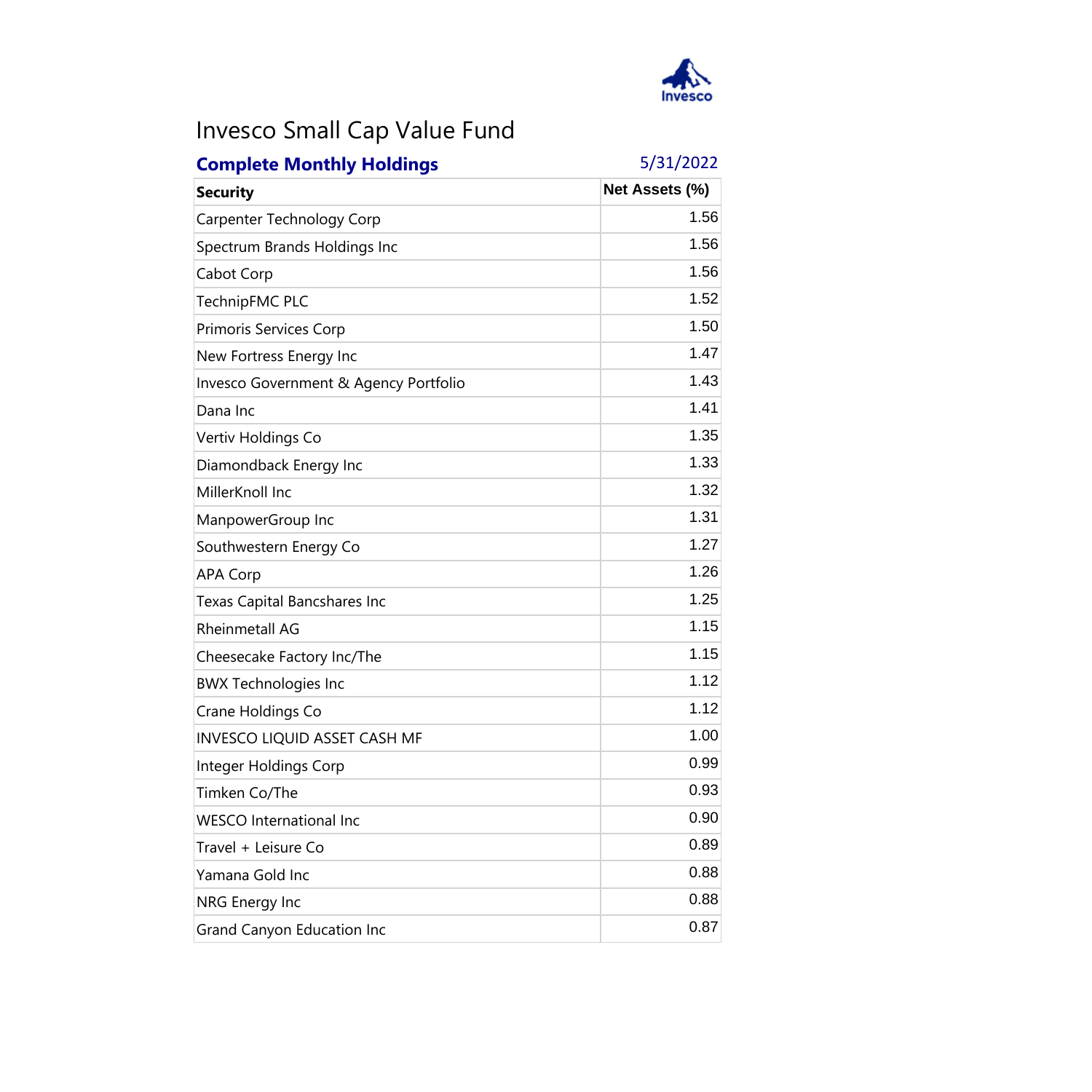

| <b>Complete Monthly Holdings</b>    | 5/31/2022      |
|-------------------------------------|----------------|
| <b>Security</b>                     | Net Assets (%) |
| NexTier Oilfield Solutions Inc      | 0.85           |
| Helix Energy Solutions Group Inc    | 0.75           |
| Steelcase Inc                       | 0.72           |
| Maxar Technologies Inc              | 0.71           |
| PacWest Bancorp                     | 0.70           |
| National Express Group PLC          | 0.66           |
| Beacon Roofing Supply Inc           | 0.64           |
| Manitowoc Co Inc/The                | 0.64           |
| <b>HOCHTIEF AG</b>                  | 0.62           |
| Orion Engineered Carbons SA         | 0.61           |
| Kelly Services Inc                  | 0.61           |
| <b>Hilton Grand Vacations Inc</b>   | 0.58           |
| Gates Industrial Corp PLC           | 0.58           |
| Huron Consulting Group Inc          | 0.54           |
| Astec Industries Inc                | 0.54           |
| Interface Inc                       | 0.52           |
| Sterling Construction Co Inc        | 0.50           |
| Five Star Bancorp                   | 0.43           |
| <b>REV Group Inc</b>                | 0.43           |
| DXP Enterprises Inc/TX              | 0.35           |
| <b>Terex Corp</b>                   | 0.32           |
| Marston's PLC                       | 0.29           |
| Axalta Coating Systems Ltd          | 0.25           |
| Modine Manufacturing Co             | 0.24           |
| <b>Adtalem Global Education Inc</b> | 0.21           |
| Ichor Holdings Ltd                  | 0.20           |
| <b>Balfour Beatty PLC</b>           | 0.20           |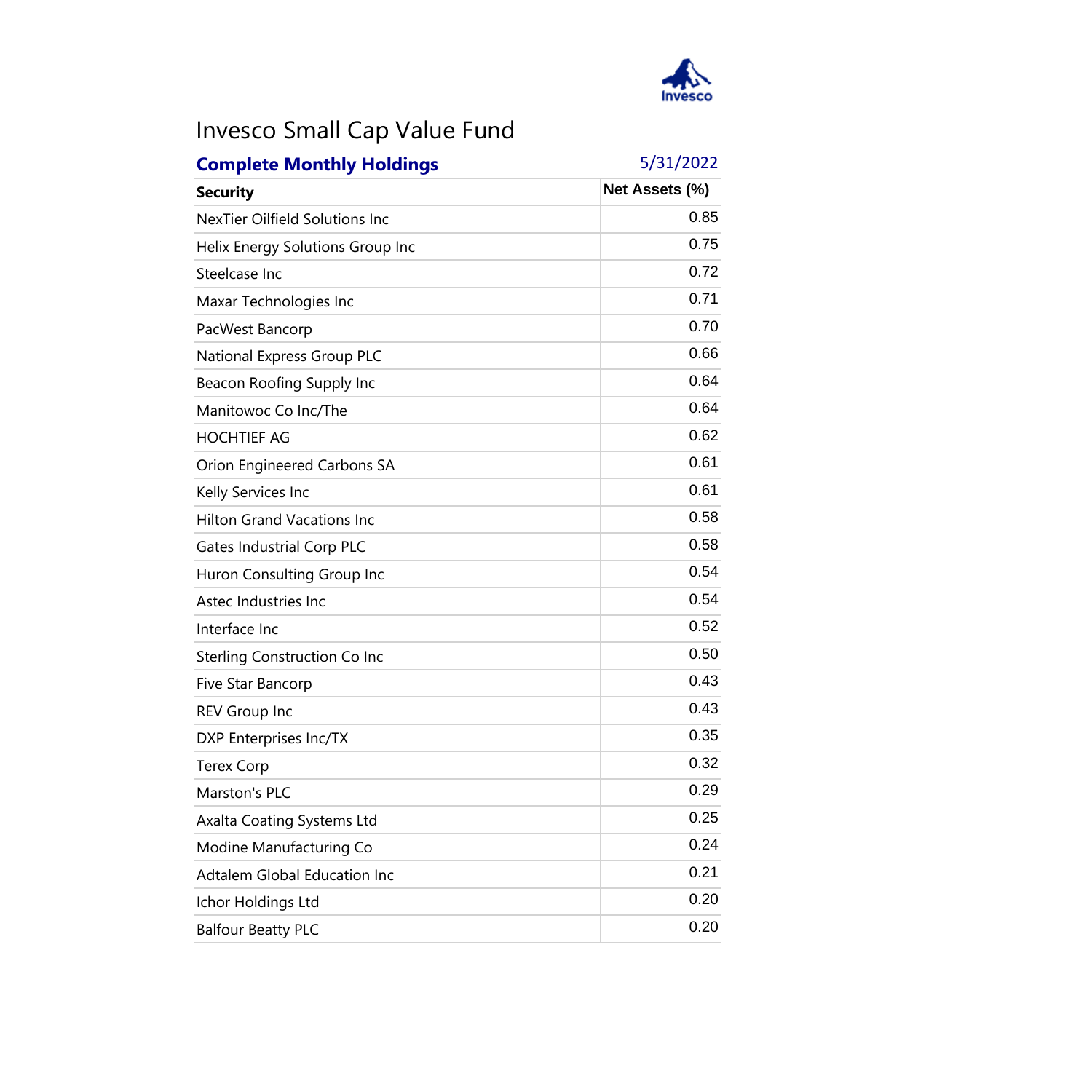

| <b>Complete Monthly Holdings</b> | 5/31/2022      |
|----------------------------------|----------------|
| <b>Security</b>                  | Net Assets (%) |
| Kimball International Inc        | 0.19           |
| Concrete Pumping Holdings Inc    | 0.16           |
| Li-Cycle Holdings Corp           | 0.16           |
| <b>VSE Corp</b>                  | 0.08           |
| <b>CASH &amp; EQUIVALENTS</b>    | 0.00           |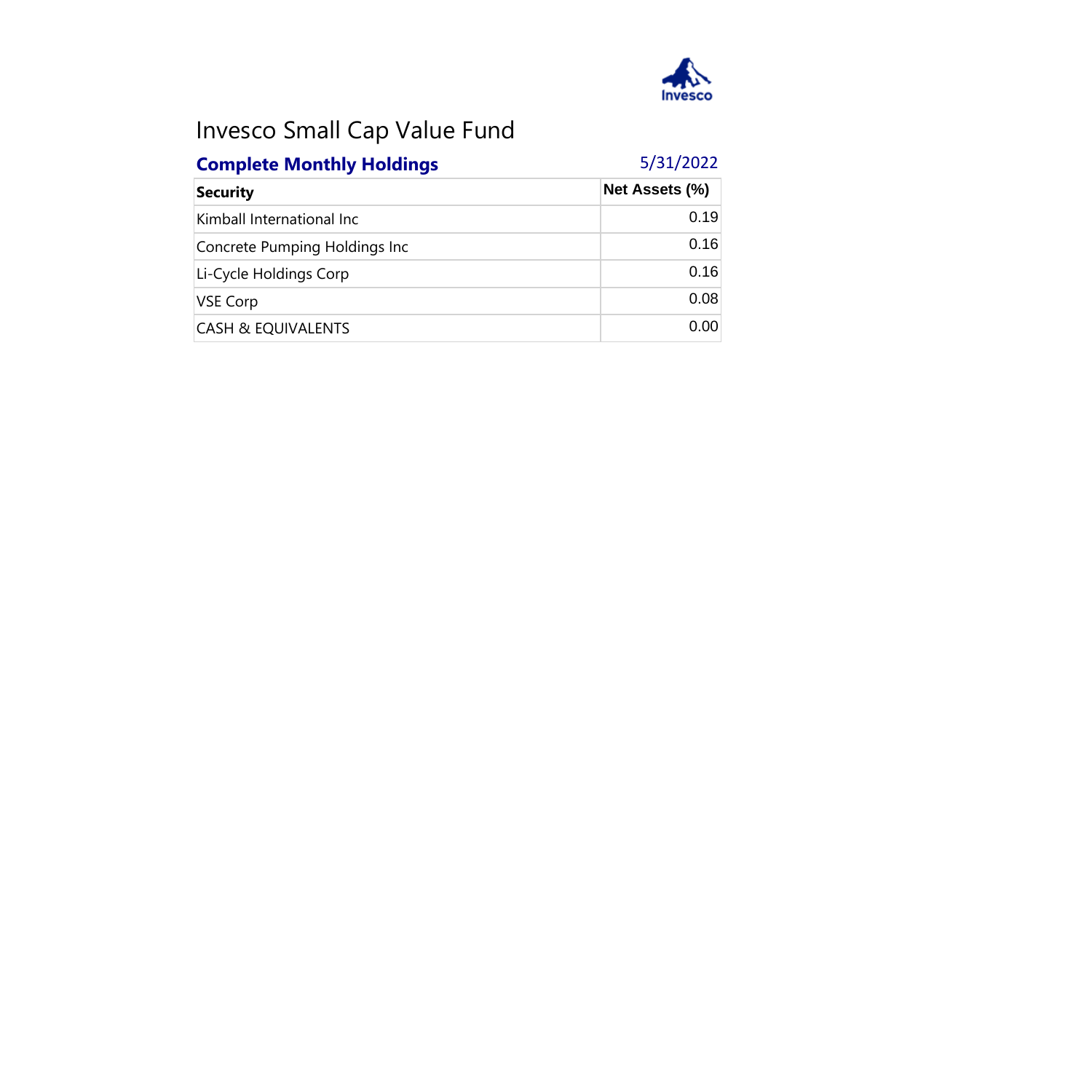

| <b>Complete Monthly Holdings</b> | 5/31/2022      |
|----------------------------------|----------------|
| <b>Security</b>                  | Net Assets (%) |
| Microsoft Corp                   | 7.25           |
| Amazon.com Inc                   | 5.26           |
| Alphabet Inc                     | 5.24           |
| Apple Inc                        | 4.78           |
| Mastercard Inc                   | 4.57           |
| UnitedHealth Group Inc           | 3.19           |
| <b>NVIDIA Corp</b>               | 2.71           |
| <b>EPR Properties</b>            | 2.09           |
| Lowe's Cos Inc                   | 1.92           |
| Nintendo Co Ltd                  | 1.79           |
| Bayer AG                         | 1.76           |
| ServiceNow Inc                   | 1.71           |
| Meta Platforms Inc               | 1.58           |
| Teledyne Technologies Inc        | 1.53           |
| Palo Alto Networks Inc           | 1.46           |
| <b>QUALCOMM Inc</b>              | 1.38           |
| Synopsys Inc                     | 1.21           |
| KnowBe4 Inc                      | 1.18           |
| <b>Airbus SE</b>                 | 1.16           |
| Travel + Leisure Co              | 1.11           |
| Novo Nordisk A/S ADR             | 1.10           |
| Valero Energy Corp               | 1.08           |
| <b>General Dynamics Corp</b>     | 0.99           |
| Anthem Inc                       | 0.95           |
| Deere & Co                       | 0.95           |
| Schlumberger NV                  | 0.94           |
| Adobe Inc                        | 0.92           |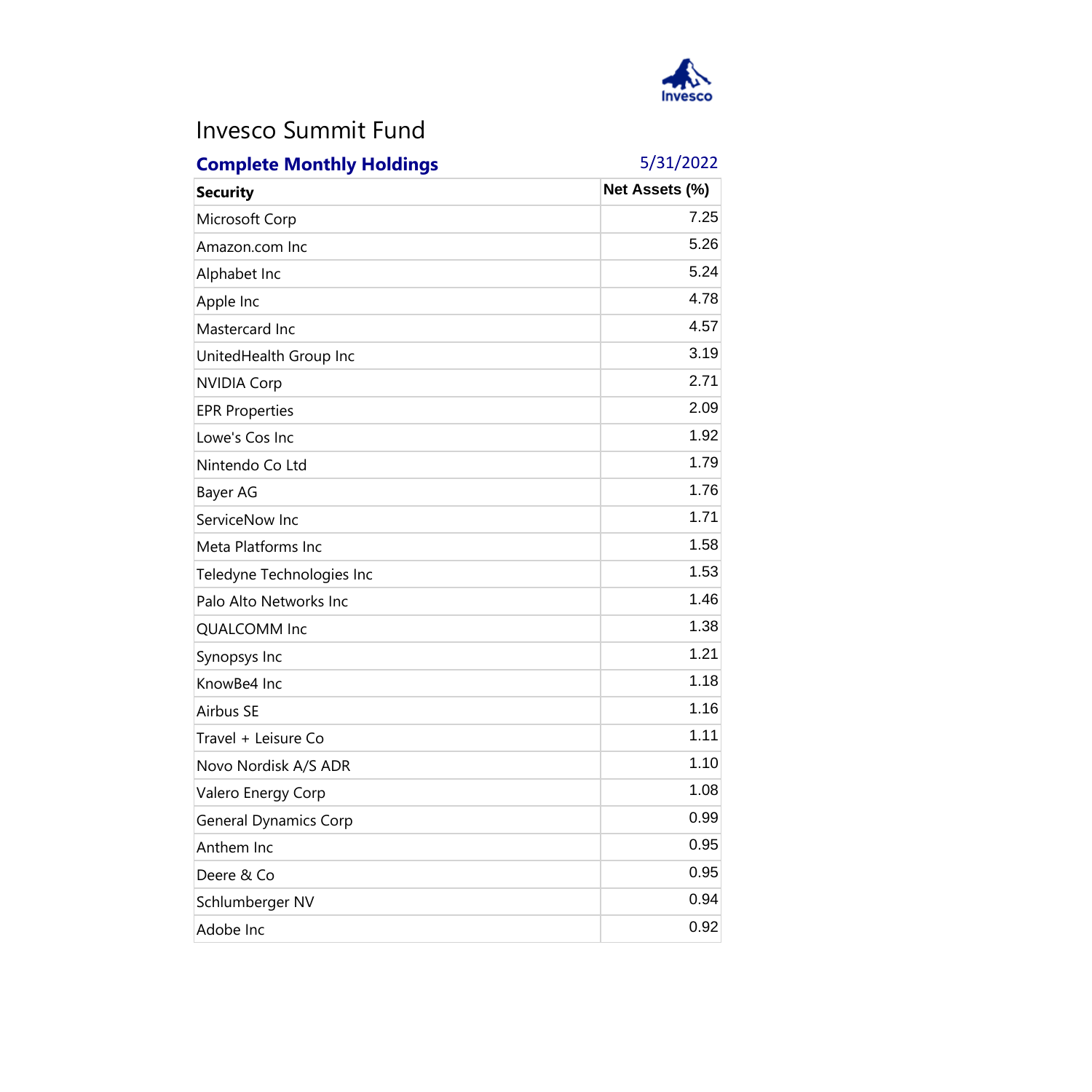

| <b>Complete Monthly Holdings</b>  | 5/31/2022      |
|-----------------------------------|----------------|
| <b>Security</b>                   | Net Assets (%) |
| Freeport-McMoRan Inc              | 0.91           |
| Sony Group Corp                   | 0.91           |
| JD.com Inc ADR                    | 0.90           |
| Take-Two Interactive Software Inc | 0.90           |
| <b>Electronic Arts Inc</b>        | 0.89           |
| <b>Booking Holdings Inc</b>       | 0.88           |
| <b>Glencore PLC</b>               | 0.87           |
| Chubb Ltd                         | 0.86           |
| Enphase Energy Inc                | 0.85           |
| Semtech Corp                      | 0.83           |
| Northrop Grumman Corp             | 0.81           |
| Tyson Foods Inc                   | 0.80           |
| Cooper Cos Inc/The                | 0.78           |
| <b>Waste Connections Inc</b>      | 0.75           |
| <b>AMETEK Inc</b>                 | 0.73           |
| <b>HelloFresh SE</b>              | 0.73           |
| Trade Desk Inc/The                | 0.69           |
| Marriott Vacations Worldwide Corp | 0.69           |
| Life Time Group Holdings Inc      | 0.66           |
| AbbVie Inc                        | 0.64           |
| Danaher Corp                      | 0.64           |
| ZoomInfo Technologies Inc         | 0.64           |
| <b>ASML Holding NV</b>            | 0.63           |
| <b>Applied Materials Inc</b>      | 0.63           |
| Paylocity Holding Corp            | 0.62           |
| AstraZeneca PLC                   | 0.61           |
| Occidental Petroleum Corp         | 0.59           |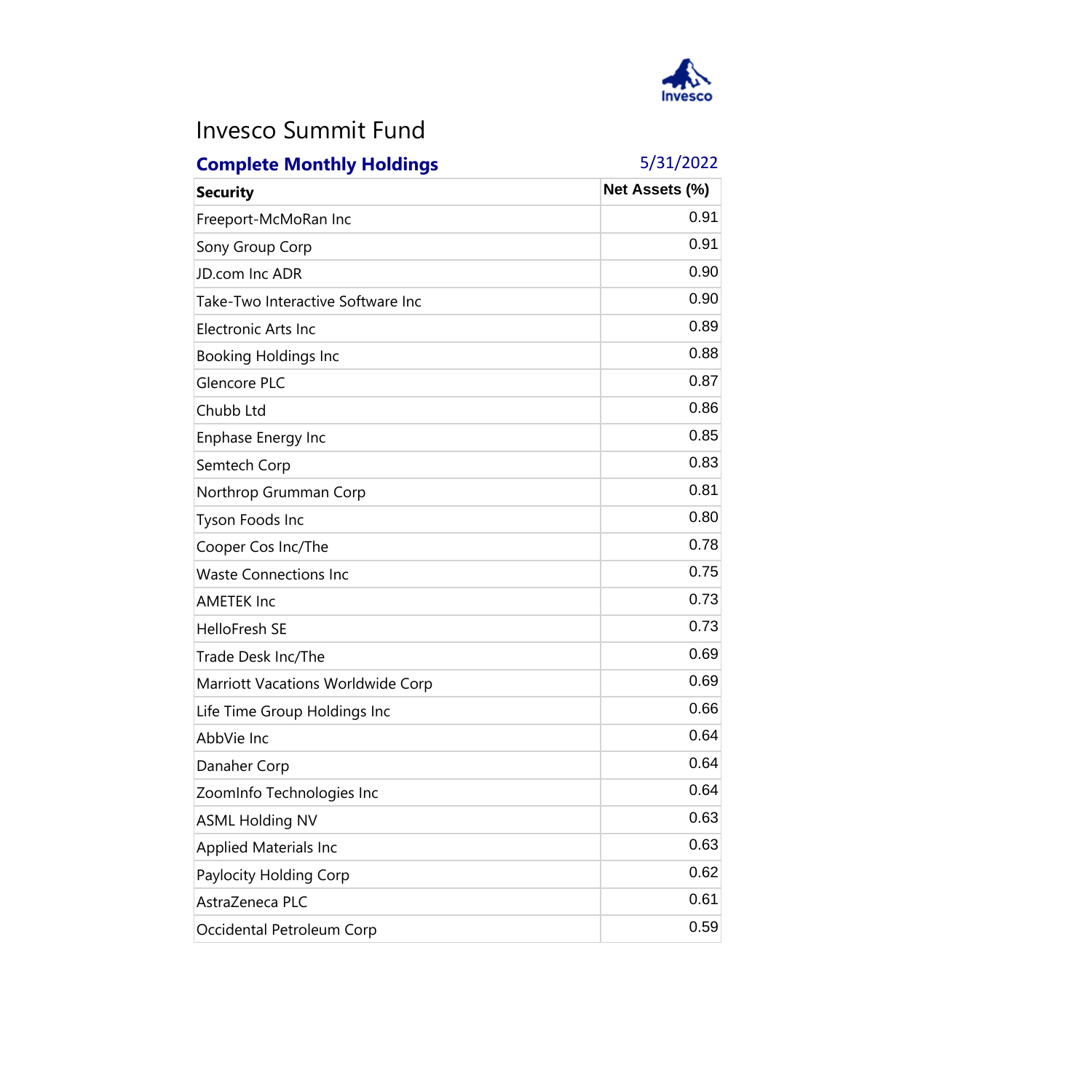

| <b>Complete Monthly Holdings</b> | 5/31/2022      |
|----------------------------------|----------------|
| <b>Security</b>                  | Net Assets (%) |
| Suncor Energy Inc                | 0.59           |
| MongoDB Inc                      | 0.57           |
| Kuaishou Technology              | 0.54           |
| Generac Holdings Inc             | 0.54           |
| <b>SBA Communications Corp</b>   | 0.54           |
| Intuitive Surgical Inc           | 0.49           |
| Clean Harbors Inc                | 0.48           |
| Chart Industries Inc             | 0.47           |
| Crowdstrike Holdings Inc         | 0.46           |
| <b>Bumble Inc</b>                | 0.46           |
| <b>Edwards Lifesciences Corp</b> | 0.45           |
| Tesla Inc                        | 0.45           |
| Farfetch Ltd                     | 0.44           |
| Dexcom Inc                       | 0.44           |
| Cintas Corp                      | 0.42           |
| <b>Camden Property Trust</b>     | 0.41           |
| Sysco Corp                       | 0.41           |
| Avantor Inc                      | 0.40           |
| Oasis Petroleum Inc              | 0.39           |
| Salesforce Inc                   | 0.38           |
| Denbury Inc                      | 0.38           |
| Arthur J Gallagher & Co          | 0.37           |
| Caterpillar Inc                  | 0.36           |
| United Rentals Inc               | 0.36           |
| KKR & Co Inc/new                 | 0.36           |
| Intercontinental Exchange Inc    | 0.35           |
| Lyft Inc                         | 0.34           |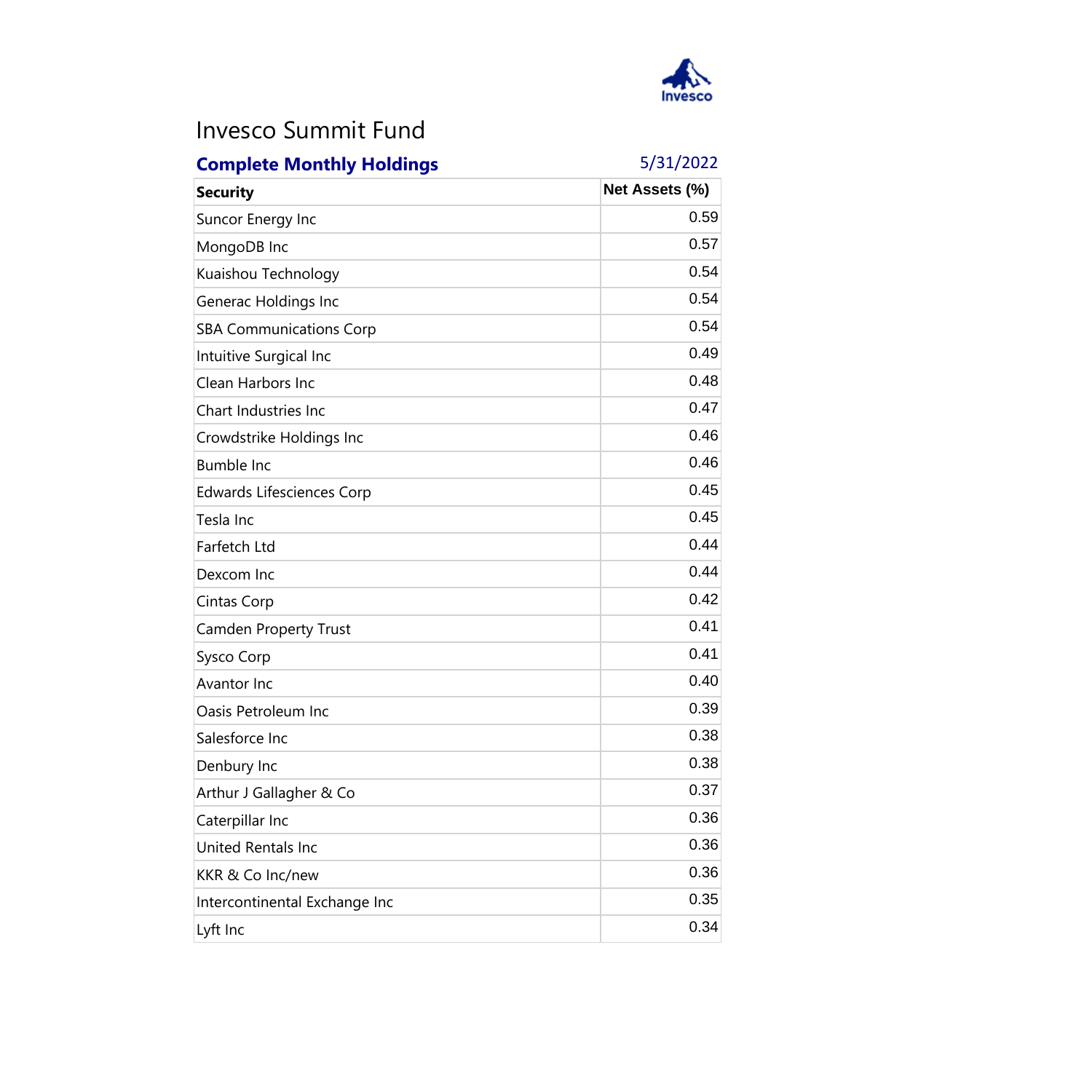

| <b>Complete Monthly Holdings</b>             | 5/31/2022      |
|----------------------------------------------|----------------|
| <b>Security</b>                              | Net Assets (%) |
| Performance Food Group Co                    | 0.33           |
| Charles River Laboratories International Inc | 0.31           |
| Fastenal Co                                  | 0.31           |
| Antero Resources Corp                        | 0.30           |
| AutoZone Inc                                 | 0.29           |
| <b>APA Corp</b>                              | 0.29           |
| Darktrace PLC                                | 0.29           |
| <b>HCA Healthcare Inc</b>                    | 0.29           |
| Apollo Global Management Inc                 | 0.28           |
| <b>Block Inc.</b>                            | 0.28           |
| <b>SVB Financial Group</b>                   | 0.27           |
| General Motors Co                            | 0.25           |
| <b>BDO Unibank Inc</b>                       | 0.25           |
| Overstock.com Inc                            | 0.25           |
| Newmont Corp                                 | 0.24           |
| Eli Lilly & Co                               | 0.24           |
| Unity Software Inc                           | 0.23           |
| Sea Ltd ADR                                  | 0.22           |
| MercadoLibre Inc                             | 0.21           |
| Brown & Brown Inc                            | 0.21           |
| Adyen NV                                     | 0.19           |
| Shockwave Medical Inc                        | 0.19           |
| <b>IMAX Corp</b>                             | 0.19           |
| <b>Bunge Ltd</b>                             | 0.15           |
| StoneCo Ltd                                  | 0.15           |
| <b>CME Group Inc</b>                         | 0.15           |
| Zscaler Inc                                  | 0.15           |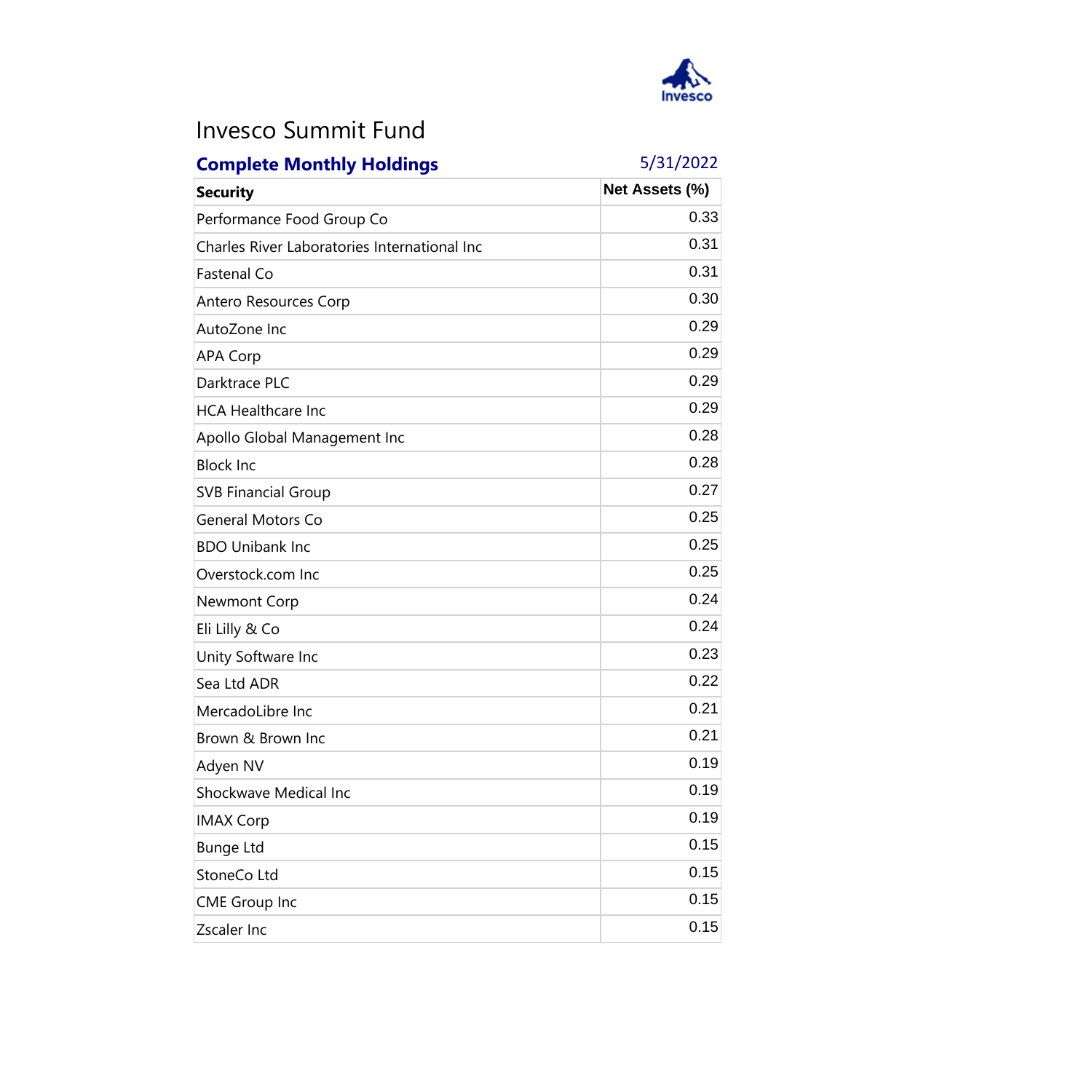

| 5/31/2022      |
|----------------|
| Net Assets (%) |
| 0.14           |
| 0.13           |
| 0.11           |
| 0.11           |
| 0.11           |
| 0.10           |
| 0.10           |
| 0.10           |
| 0.09           |
| 0.07           |
| 0.06           |
| 0.04           |
| 0.03           |
| 0.02           |
|                |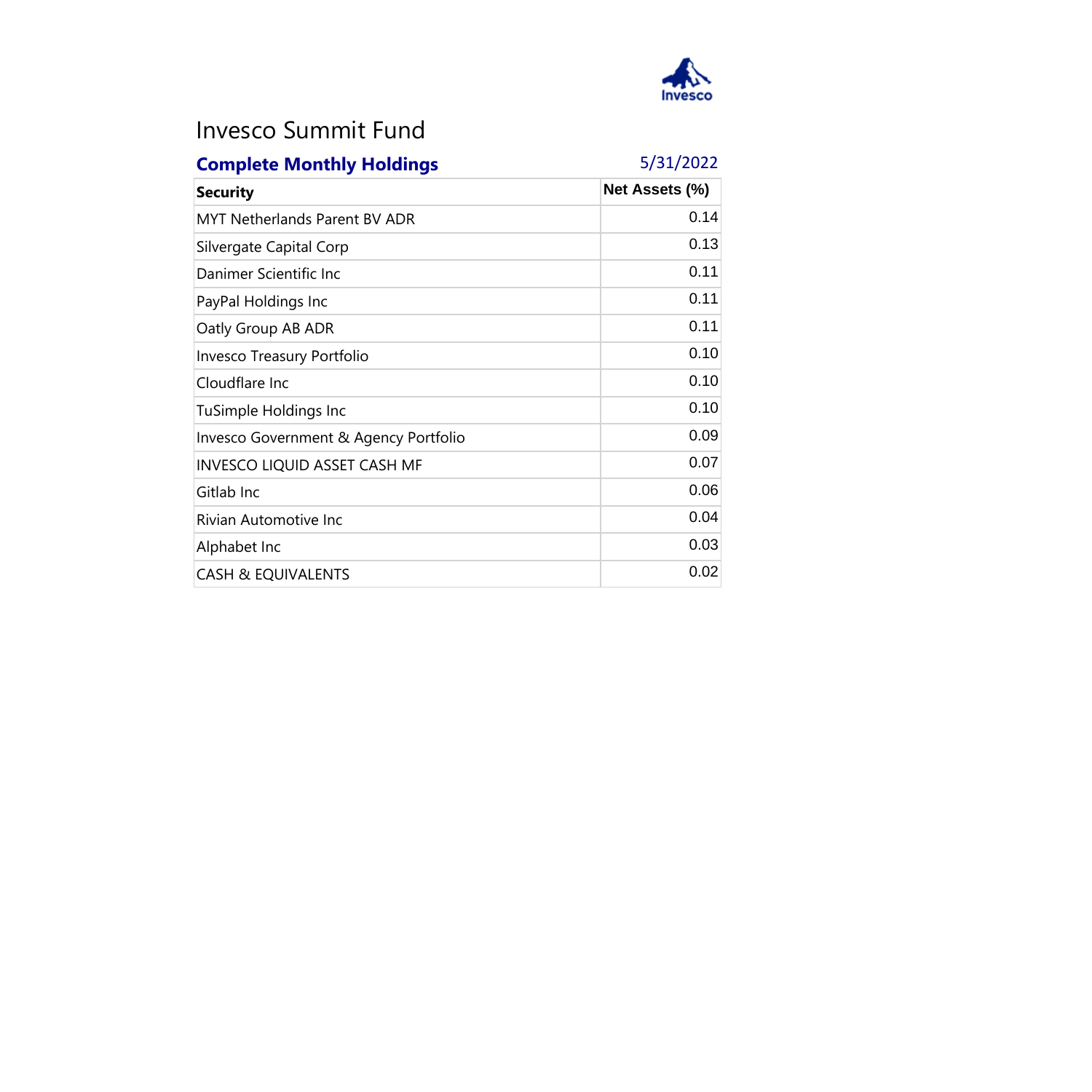

# Invesco Technology Fund

| <b>Complete Monthly Holdings</b>  | 5/31/2022      |
|-----------------------------------|----------------|
| <b>Security</b>                   | Net Assets (%) |
| Microsoft Corp                    | 11.73          |
| Apple Inc                         | 7.29           |
| Alphabet Inc                      | 6.19           |
| UnitedHealth Group Inc            | 4.68           |
| Visa Inc                          | 4.33           |
| Bayer AG                          | 4.05           |
| Mastercard Inc                    | 4.01           |
| Amazon.com Inc                    | 3.93           |
| <b>NVIDIA Corp</b>                | 3.82           |
| ServiceNow Inc                    | 2.69           |
| QUALCOMM Inc                      | 2.66           |
| Broadcom Inc                      | 2.65           |
| Synopsys Inc                      | 2.50           |
| <b>ON Semiconductor Corp</b>      | 2.35           |
| JD.com Inc ADR                    | 2.28           |
| Adobe Inc                         | 2.11           |
| <b>Booking Holdings Inc</b>       | 2.05           |
| Meta Platforms Inc                | 2.01           |
| Applied Materials Inc             | 1.96           |
| <b>KLA Corp</b>                   | 1.76           |
| Lattice Semiconductor Corp        | 1.74           |
| Palo Alto Networks Inc            | 1.72           |
| Salesforce Inc                    | 1.69           |
| <b>Advanced Micro Devices Inc</b> | 1.66           |
| Nintendo Co Ltd                   | 1.47           |
| Take-Two Interactive Software Inc | 1.45           |
| Monolithic Power Systems Inc      | 1.44           |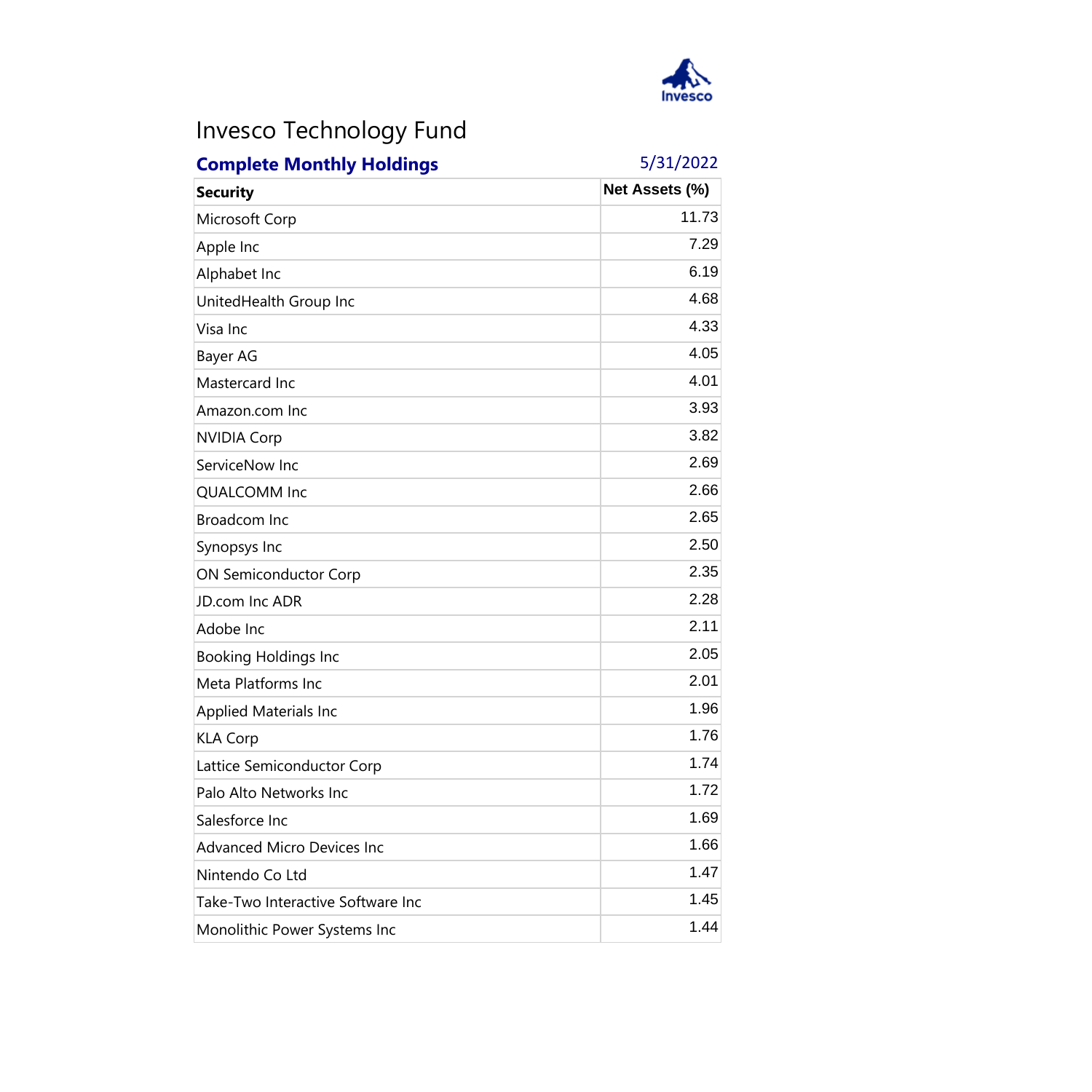

# Invesco Technology Fund

| <b>Complete Monthly Holdings</b>      | 5/31/2022      |
|---------------------------------------|----------------|
| <b>Security</b>                       | Net Assets (%) |
| <b>ASML Holding NV</b>                | 1.27           |
| KnowBe4 Inc                           | 1.26           |
| Electronic Arts Inc                   | 1.06           |
| Snowflake Inc                         | 1.05           |
| HubSpot Inc                           | 0.98           |
| Datadog Inc                           | 0.93           |
| Adyen NV                              | 0.81           |
| Cloudflare Inc                        | 0.76           |
| Workday Inc                           | 0.64           |
| Crowdstrike Holdings Inc              | 0.63           |
| Trade Desk Inc/The                    | 0.59           |
| Kuaishou Technology                   | 0.55           |
| Invesco Treasury Portfolio            | 0.55           |
| Tesla Inc                             | 0.48           |
| Invesco Government & Agency Portfolio | 0.48           |
| MongoDB Inc                           | 0.43           |
| <b>INVESCO LIQUID ASSET CASH MF</b>   | 0.39           |
| Darktrace PLC                         | 0.35           |
| ZoomInfo Technologies Inc             | 0.30           |
| <b>Expensify Inc</b>                  | 0.23           |
| CASH & EQUIVALENTS                    | 0.00           |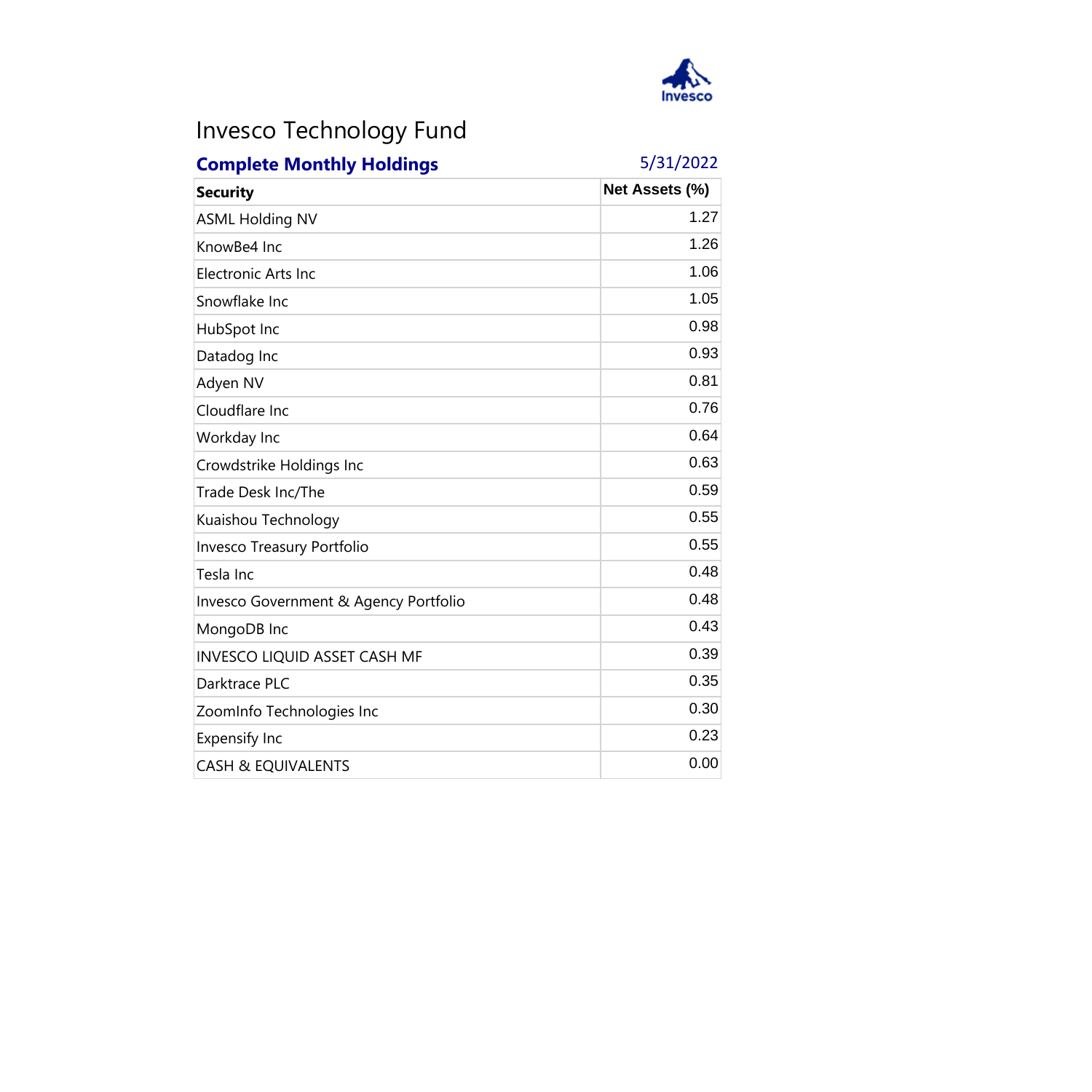

# Invesco U.S. Managed Volatility Fund

| <b>Complete Monthly Holdings</b> | 5/31/2022      |
|----------------------------------|----------------|
| <b>Security</b>                  | Net Assets (%) |
| Apple Inc                        | 6.87           |
| Microsoft Corp                   | 5.70           |
| Alphabet Inc                     | 3.80           |
| Amazon.com Inc                   | 3.02           |
| <b>CASH &amp; EQUIVALENTS</b>    | 3.01           |
| Tesla Inc                        | 1.86           |
| Berkshire Hathaway Inc           | 1.65           |
| Johnson & Johnson                | 1.34           |
| UnitedHealth Group Inc           | 1.32           |
| <b>NVIDIA Corp</b>               | 1.28           |
| Meta Platforms Inc               | 1.23           |
| Exxon Mobil Corp                 | 1.15           |
| JPMorgan Chase & Co              | 1.10           |
| Procter & Gamble Co/The          | 1.00           |
| Visa Inc                         | 0.99           |
| Mastercard Inc                   | 0.98           |
| Chevron Corp                     | 0.96           |
| Home Depot Inc/The               | 0.89           |
| Pfizer Inc                       | 0.85           |
| <b>Bank of America Corp</b>      | 0.84           |
| Eli Lilly & Co                   | 0.81           |
| Coca-Cola Co/The                 | 0.77           |
| AbbVie Inc                       | 0.74           |
| <b>S&amp;P 500 INDEX</b>         | 0.68           |
| Broadcom Inc                     | 0.67           |
| Merck & Co Inc                   | 0.66           |
| PepsiCo Inc                      | 0.66           |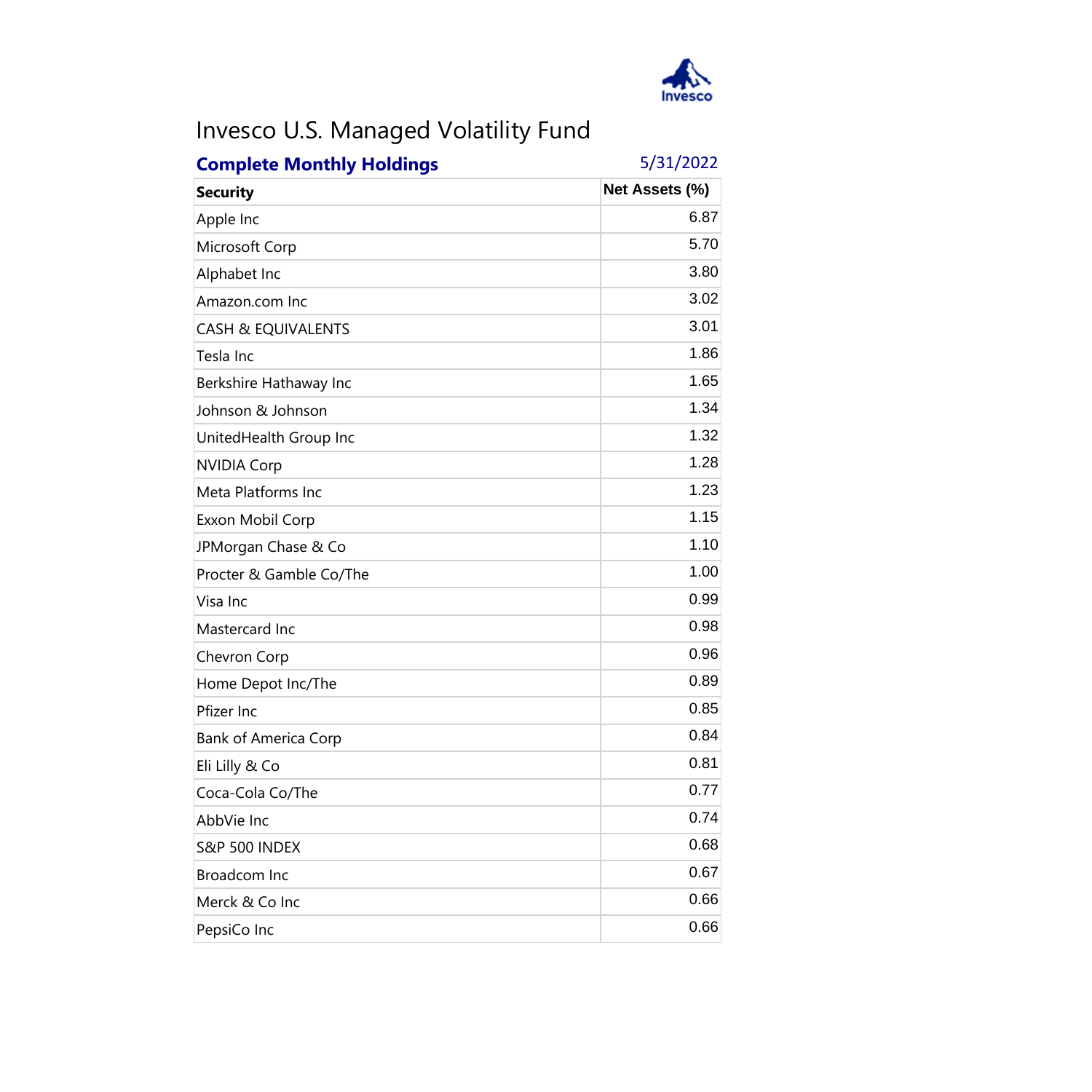

| <b>Complete Monthly Holdings</b>  | 5/31/2022      |
|-----------------------------------|----------------|
| <b>Security</b>                   | Net Assets (%) |
| Thermo Fisher Scientific Inc      | 0.63           |
| <b>Verizon Communications Inc</b> | 0.62           |
| Costco Wholesale Corp             | 0.59           |
| Abbott Laboratories               | 0.59           |
| Walt Disney Co/The                | 0.57           |
| Comcast Corp                      | 0.56           |
| <b>Accenture PLC</b>              | 0.56           |
| Adobe Inc                         | 0.55           |
| Cisco Systems Inc                 | 0.54           |
| McDonald's Corp                   | 0.54           |
| Walmart Inc                       | 0.53           |
| Intel Corp                        | 0.52           |
| Wells Fargo & Co                  | 0.49           |
| Danaher Corp                      | 0.49           |
| Linde PLC                         | 0.47           |
| <b>Advanced Micro Devices Inc</b> | 0.47           |
| Bristol-Myers Squibb Co           | 0.47           |
| Philip Morris International Inc   | 0.47           |
| Texas Instruments Inc             | 0.46           |
| <b>QUALCOMM Inc</b>               | 0.46           |
| Salesforce Inc                    | 0.44           |
| AT&T Inc                          | 0.43           |
| NextEra Energy Inc                | 0.42           |
| NIKE Inc                          | 0.42           |
| ConocoPhillips                    | 0.41           |
| Amgen Inc                         | 0.41           |
| Raytheon Technologies Corp        | 0.40           |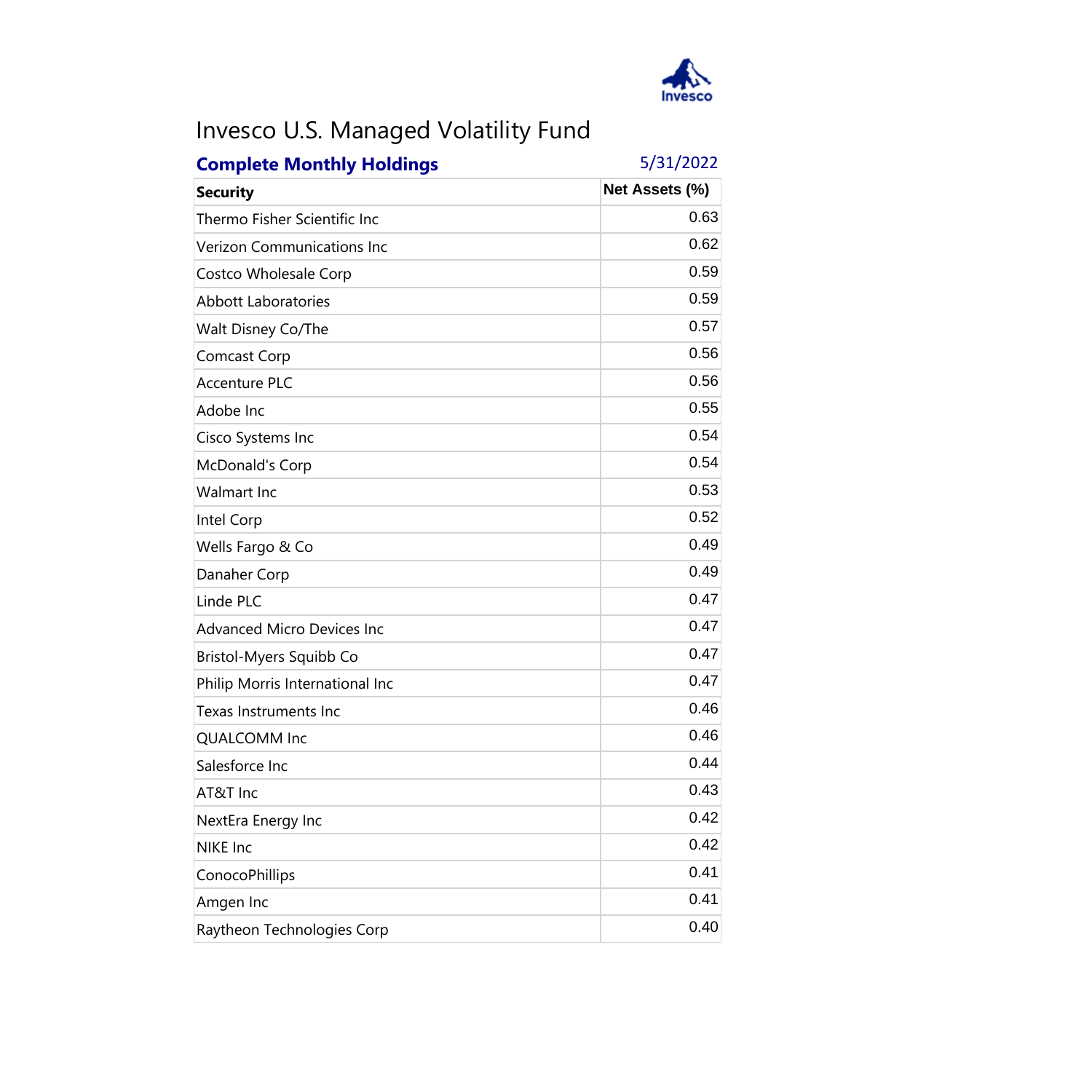

| <b>Complete Monthly Holdings</b>     | 5/31/2022      |
|--------------------------------------|----------------|
| <b>Security</b>                      | Net Assets (%) |
| Union Pacific Corp                   | 0.39           |
| Medtronic PLC                        | 0.38           |
| United Parcel Service Inc            | 0.38           |
| Honeywell International Inc          | 0.38           |
| <b>S&amp;P 500 INDEX</b>             | 0.37           |
| Lowe's Cos Inc                       | 0.36           |
| CVS Health Corp                      | 0.36           |
| American Express Co                  | 0.36           |
| International Business Machines Corp | 0.35           |
| S&P Global Inc                       | 0.35           |
| Anthem Inc                           | 0.35           |
| Morgan Stanley                       | 0.34           |
| Lockheed Martin Corp                 | 0.34           |
| Charles Schwab Corp/The              | 0.34           |
| Caterpillar Inc                      | 0.33           |
| American Tower Corp                  | 0.33           |
| Intuit Inc                           | 0.32           |
| Oracle Corp                          | 0.30           |
| Goldman Sachs Group Inc/The          | 0.30           |
| Citigroup Inc                        | 0.30           |
| <b>Applied Materials Inc</b>         | 0.29           |
| Deere & Co                           | 0.28           |
| PayPal Holdings Inc                  | 0.28           |
| Altria Group Inc                     | 0.28           |
| <b>BlackRock Inc</b>                 | 0.27           |
| Prologis Inc                         | 0.27           |
| ServiceNow Inc                       | 0.27           |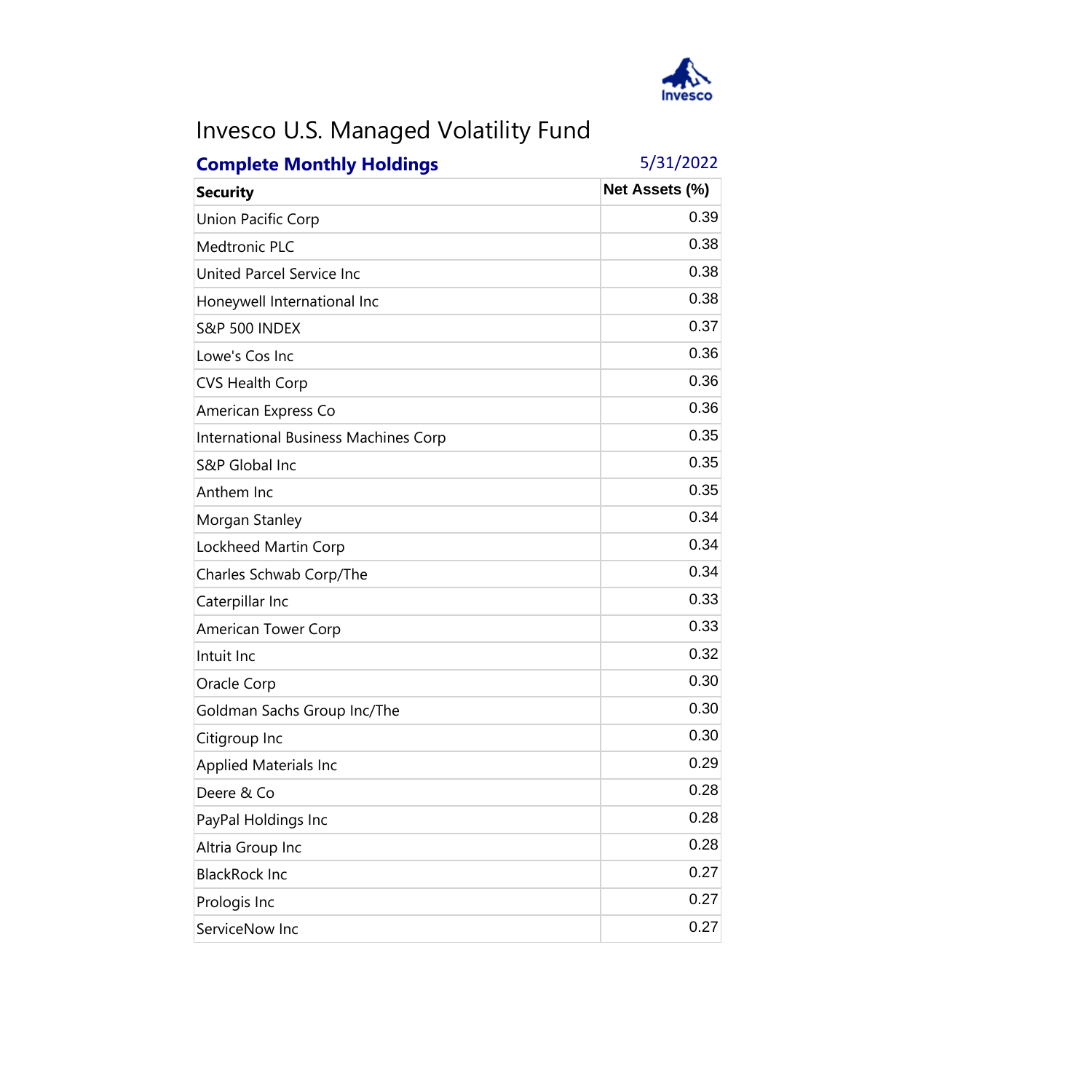

| <b>Complete Monthly Holdings</b>     | 5/31/2022      |
|--------------------------------------|----------------|
| <b>Security</b>                      | Net Assets (%) |
| Automatic Data Processing Inc        | 0.26           |
| <b>Booking Holdings Inc</b>          | 0.26           |
| Chubb Ltd                            | 0.26           |
| <b>Starbucks Corp</b>                | 0.25           |
| Mondelez International Inc           | 0.25           |
| Duke Energy Corp                     | 0.25           |
| Netflix Inc                          | 0.25           |
| Analog Devices Inc                   | 0.24           |
| General Electric Co                  | 0.24           |
| 3M Co                                | 0.24           |
| <b>Blackstone Inc</b>                | 0.24           |
| Cigna Corp                           | 0.24           |
| Micron Technology Inc                | 0.23           |
| <b>Stryker Corp</b>                  | 0.23           |
| Crown Castle International Corp      | 0.23           |
| <b>Gilead Sciences Inc</b>           | 0.23           |
| Intuitive Surgical Inc               | 0.23           |
| Zoetis Inc                           | 0.23           |
| Marsh & McLennan Cos Inc             | 0.23           |
| Southern Co/The                      | 0.23           |
| <b>EOG Resources Inc</b>             | 0.23           |
| T-Mobile US Inc                      | 0.23           |
| <b>US Bancorp</b>                    | 0.22           |
| Boeing Co/The                        | 0.22           |
| <b>Target Corp</b>                   | 0.22           |
| TJX Cos Inc/The                      | 0.21           |
| PNC Financial Services Group Inc/The | 0.21           |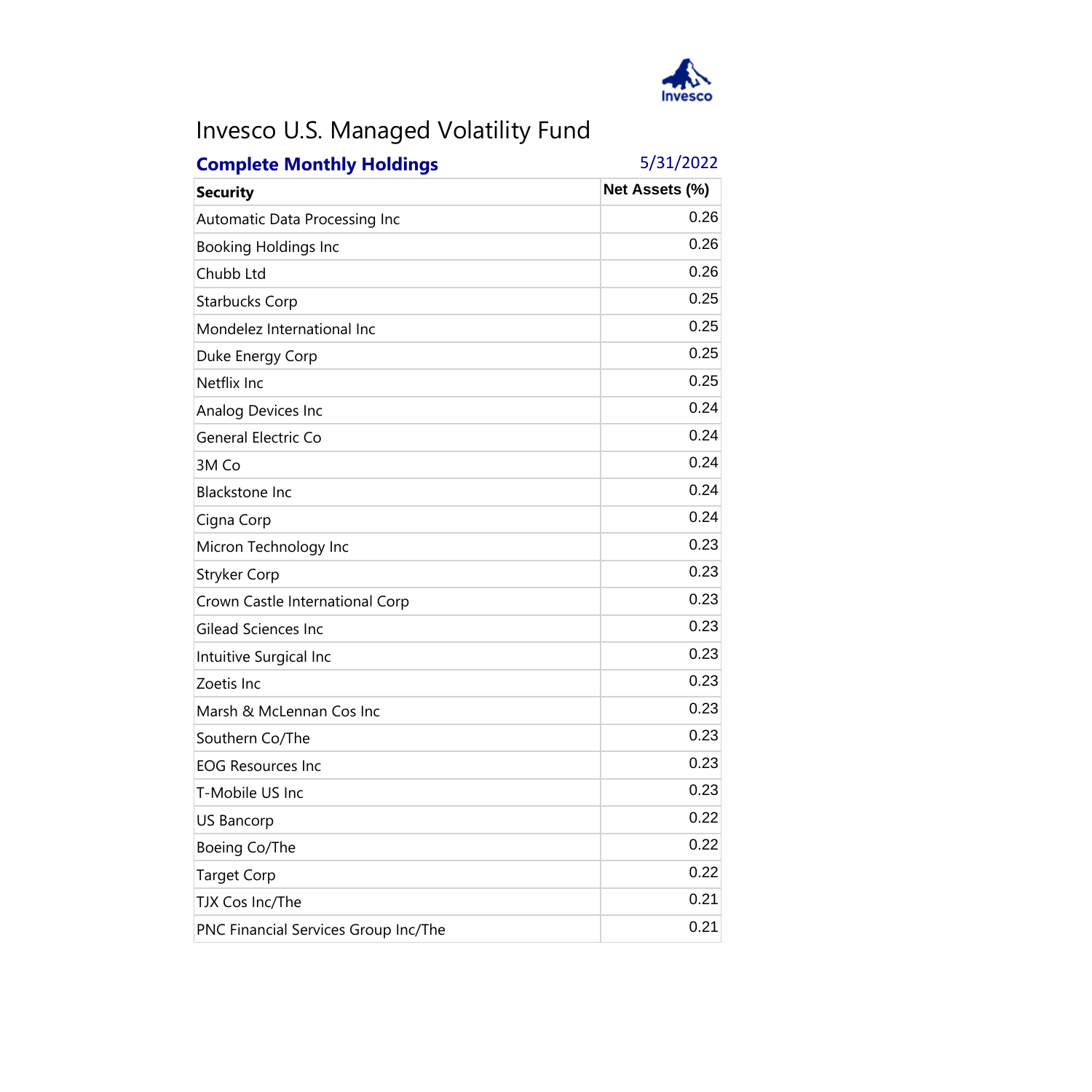

| <b>Complete Monthly Holdings</b>           | 5/31/2022      |
|--------------------------------------------|----------------|
| <b>Security</b>                            | Net Assets (%) |
| Becton Dickinson and Co                    | 0.21           |
| Northrop Grumman Corp                      | 0.20           |
| Lam Research Corp                          | 0.20           |
| <b>CME Group Inc</b>                       | 0.20           |
| Sherwin-Williams Co/The                    | 0.20           |
| Regeneron Pharmaceuticals Inc              | 0.20           |
| CSX Corp                                   | 0.20           |
| Progressive Corp/The                       | 0.20           |
| Vertex Pharmaceuticals Inc                 | 0.19           |
| Dominion Energy Inc                        | 0.19           |
| Colgate-Palmolive Co                       | 0.19           |
| <b>Truist Financial Corp</b>               | 0.19           |
| Pioneer Natural Resources Co               | 0.19           |
| Illinois Tool Works Inc                    | 0.18           |
| Occidental Petroleum Corp                  | 0.18           |
| Schlumberger NV                            | 0.18           |
| Fidelity National Information Services Inc | 0.18           |
| Waste Management Inc                       | 0.18           |
| <b>Edwards Lifesciences Corp</b>           | 0.18           |
| Fiserv Inc                                 | 0.18           |
| <b>General Dynamics Corp</b>               | 0.18           |
| Equinix Inc                                | 0.17           |
| <b>Charter Communications Inc</b>          | 0.17           |
| Estee Lauder Cos Inc/The                   | 0.17           |
| Aon PLC                                    | 0.17           |
| Marathon Petroleum Corp                    | 0.17           |
| <b>Boston Scientific Corp</b>              | 0.16           |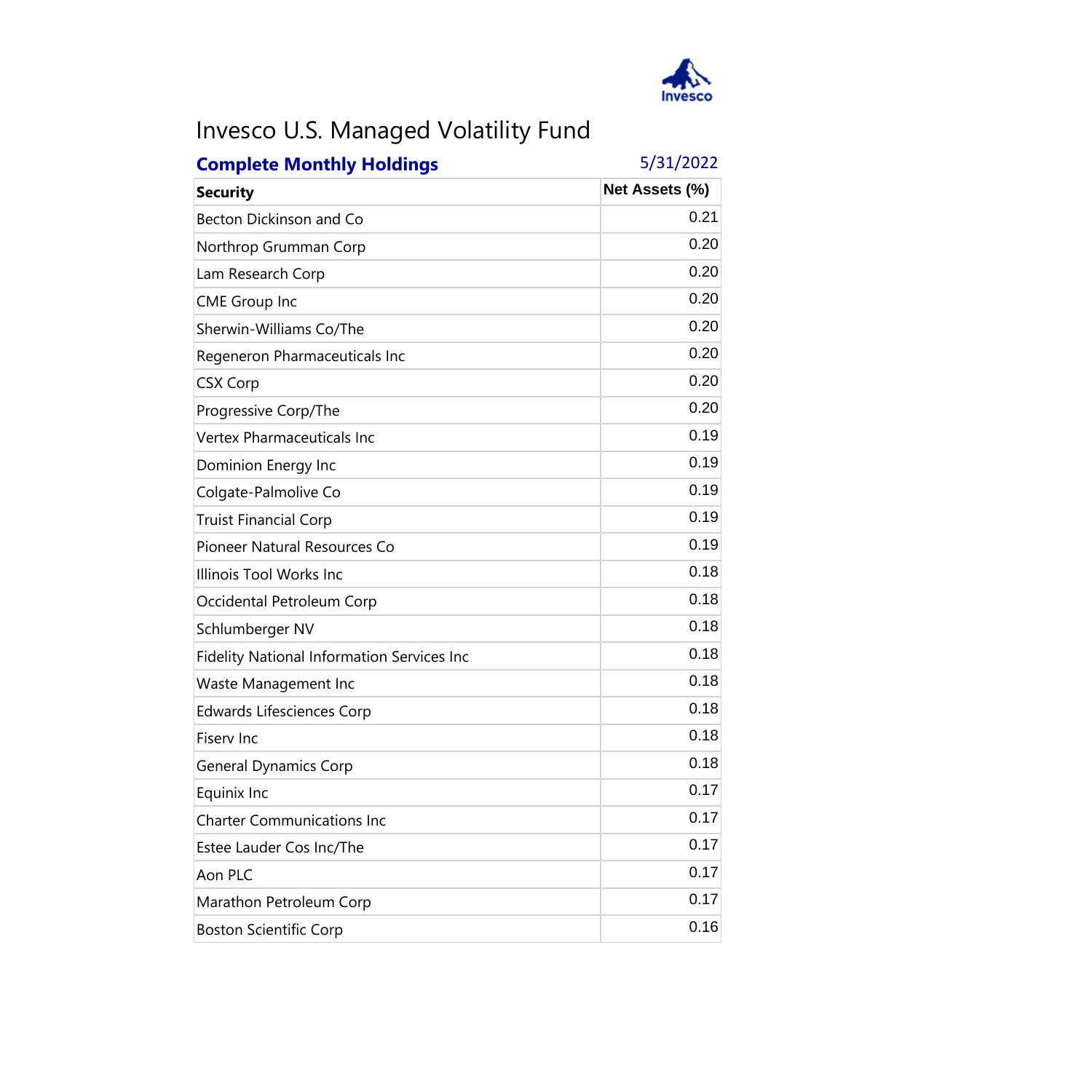

| <b>Complete Monthly Holdings</b> | 5/31/2022      |
|----------------------------------|----------------|
| <b>Security</b>                  | Net Assets (%) |
| Humana Inc                       | 0.16           |
| <b>Activision Blizzard Inc</b>   | 0.16           |
| Public Storage                   | 0.16           |
| Intercontinental Exchange Inc    | 0.16           |
| Norfolk Southern Corp            | 0.16           |
| Moody's Corp                     | 0.16           |
| Freeport-McMoRan Inc             | 0.16           |
| Eaton Corp PLC                   | 0.16           |
| General Motors Co                | 0.16           |
| FedEx Corp                       | 0.16           |
| Air Products and Chemicals Inc   | 0.15           |
| <b>KLA Corp</b>                  | 0.15           |
| MetLife Inc                      | 0.15           |
| Newmont Corp                     | 0.15           |
| Valero Energy Corp               | 0.15           |
| Ford Motor Co                    | 0.15           |
| Sempra Energy                    | 0.15           |
| Capital One Financial Corp       | 0.15           |
| Emerson Electric Co              | 0.14           |
| Dollar General Corp              | 0.14           |
| American Electric Power Co Inc   | 0.14           |
| Moderna Inc                      | 0.14           |
| Marvell Technology Inc           | 0.14           |
| Archer-Daniels-Midland Co        | 0.14           |
| Synopsys Inc                     | 0.14           |
| Palo Alto Networks Inc           | 0.14           |
| Dow Inc                          | 0.14           |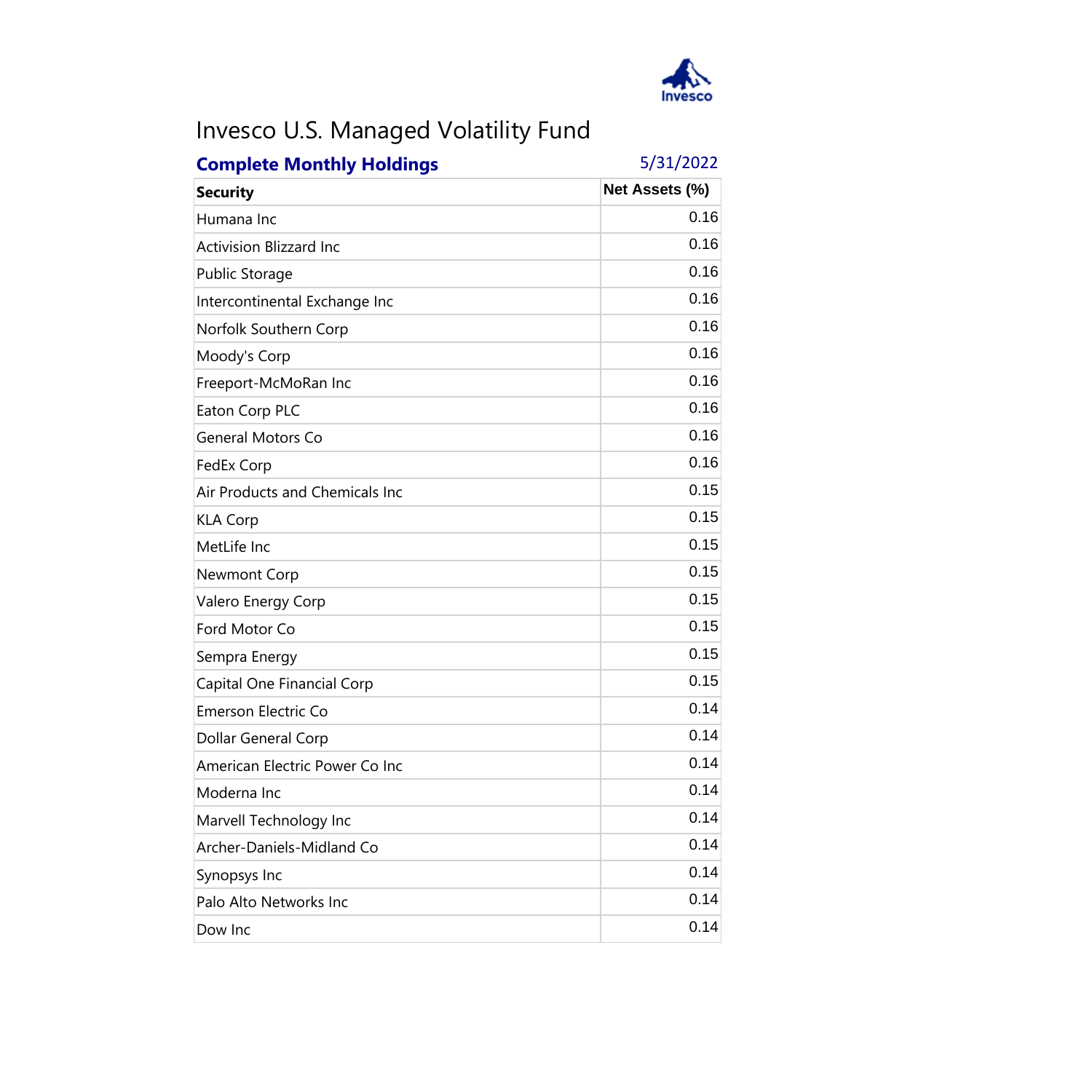

| <b>Complete Monthly Holdings</b> | 5/31/2022      |
|----------------------------------|----------------|
| <b>Security</b>                  | Net Assets (%) |
| <b>HCA Healthcare Inc</b>        | 0.14           |
| McKesson Corp                    | 0.14           |
| L3Harris Technologies Inc        | 0.13           |
| Phillips 66                      | 0.13           |
| Exelon Corp                      | 0.13           |
| Marriott International Inc/MD    | 0.13           |
| American International Group Inc | 0.13           |
| Roper Technologies Inc           | 0.13           |
| Centene Corp                     | 0.13           |
| Corteva Inc                      | 0.13           |
| Autodesk Inc                     | 0.13           |
| <b>Block Inc</b>                 | 0.13           |
| Williams Cos Inc/The             | 0.13           |
| Kimberly-Clark Corp              | 0.12           |
| Travelers Cos Inc/The            | 0.12           |
| Cadence Design Systems Inc       | 0.12           |
| AutoZone Inc                     | 0.12           |
| Amphenol Corp                    | 0.12           |
| O'Reilly Automotive Inc          | 0.12           |
| Sysco Corp                       | 0.12           |
| TE Connectivity Ltd              | 0.12           |
| <b>General Mills Inc</b>         | 0.12           |
| Fortinet Inc                     | 0.12           |
| Uber Technologies Inc            | 0.11           |
| Ecolab Inc                       | 0.11           |
| Welltower Inc                    | 0.11           |
| Chipotle Mexican Grill Inc       | 0.11           |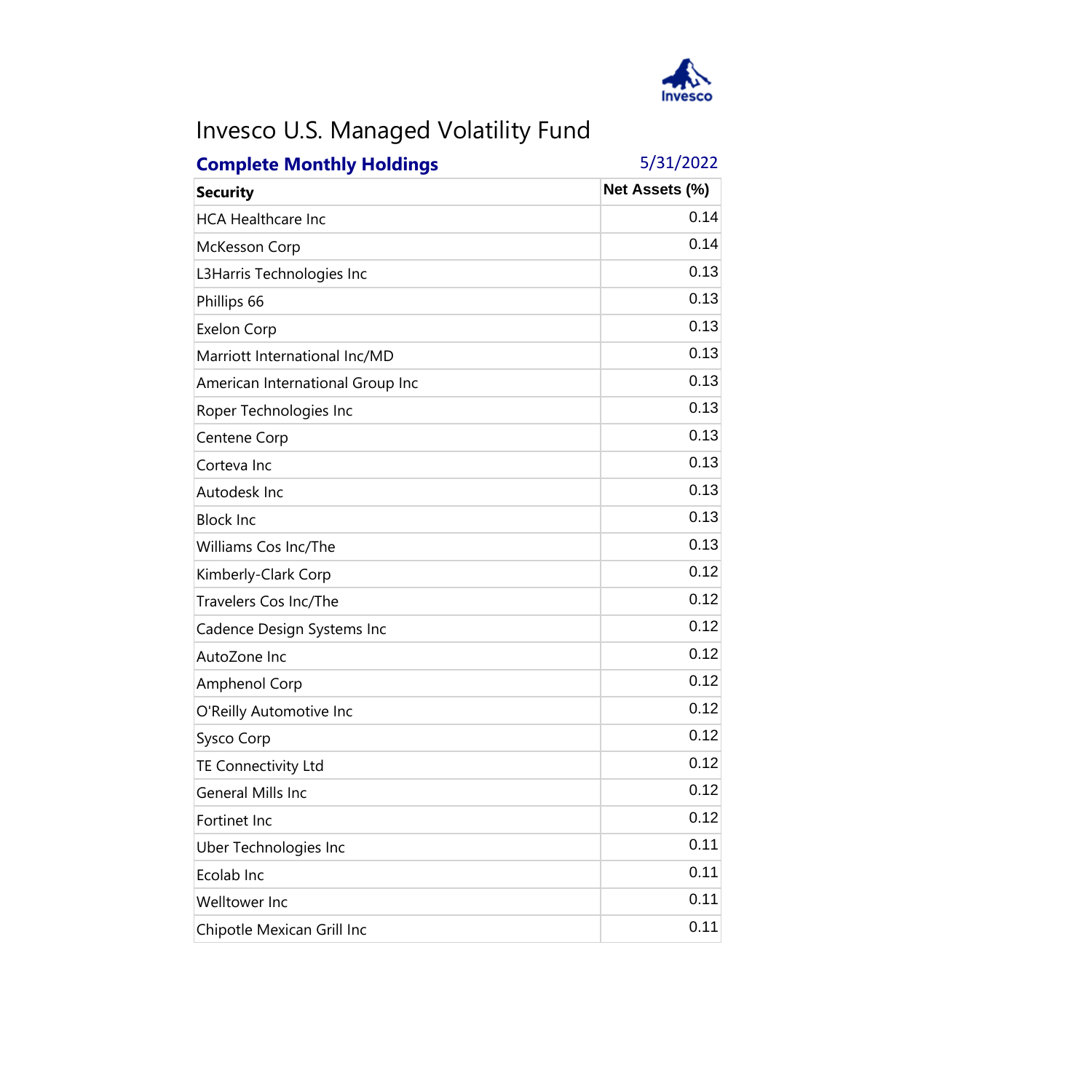

| <b>Complete Monthly Holdings</b>    | 5/31/2022      |
|-------------------------------------|----------------|
| <b>Security</b>                     | Net Assets (%) |
| Xcel Energy Inc                     | 0.11           |
| IQVIA Holdings Inc                  | 0.11           |
| <b>Prudential Financial Inc</b>     | 0.11           |
| Paychex Inc                         | 0.11           |
| Realty Income Corp                  | 0.11           |
| Microchip Technology Inc            | 0.11           |
| Digital Realty Trust Inc            | 0.11           |
| <b>BioNTech SE ADR</b>              | 0.11           |
| Cognizant Technology Solutions Corp | 0.11           |
| Kinder Morgan Inc                   | 0.11           |
| HP Inc                              | 0.11           |
| <b>Constellation Brands Inc</b>     | 0.11           |
| Kraft Heinz Co/The                  | 0.11           |
| Hilton Worldwide Holdings Inc       | 0.11           |
| Kroger Co/The                       | 0.11           |
| <b>Baxter International Inc</b>     | 0.11           |
| MercadoLibre Inc                    | 0.11           |
| Motorola Solutions Inc              | 0.11           |
| Airbnb Inc                          | 0.11           |
| Agilent Technologies Inc            | 0.10           |
| Johnson Controls International plc  | 0.10           |
| Simon Property Group Inc            | 0.10           |
| Allstate Corp/The                   | 0.10           |
| Bank of New York Mellon Corp/The    | 0.10           |
| Illumina Inc                        | 0.10           |
| Electronic Arts Inc                 | 0.10           |
| <b>SBA Communications Corp</b>      | 0.10           |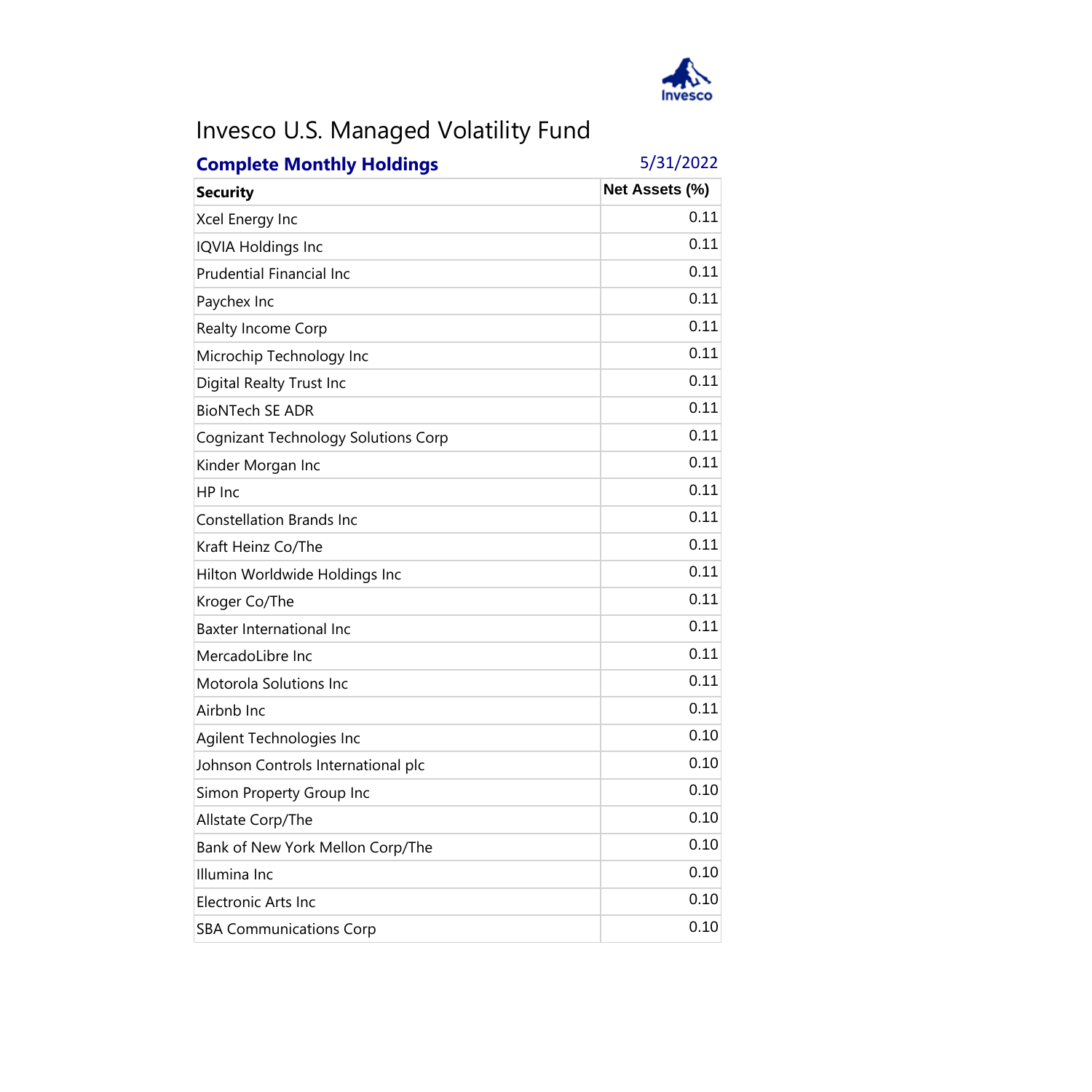

| <b>Complete Monthly Holdings</b>       | 5/31/2022      |
|----------------------------------------|----------------|
| <b>Security</b>                        | Net Assets (%) |
| Global Payments Inc                    | 0.10           |
| Aflac Inc                              | 0.10           |
| Dollar Tree Inc                        | 0.10           |
| Cintas Corp                            | 0.10           |
| Yum! Brands Inc                        | 0.10           |
| Consolidated Edison Inc                | 0.10           |
| Public Service Enterprise Group Inc    | 0.10           |
| Parker-Hannifin Corp                   | 0.10           |
| Snowflake Inc                          | 0.10           |
| DuPont de Nemours Inc                  | 0.10           |
| Hess Corp                              | 0.10           |
| <b>MSCI</b> Inc                        | 0.10           |
| Cheniere Energy Inc                    | 0.10           |
| Nucor Corp                             | 0.09           |
| International Flavors & Fragrances Inc | 0.09           |
| <b>Baker Hughes Co</b>                 | 0.09           |
| Arthur J Gallagher & Co                | 0.09           |
| <b>IDEXX Laboratories Inc</b>          | 0.09           |
| Monster Beverage Corp                  | 0.09           |
| Carrier Global Corp                    | 0.09           |
| <b>Waste Connections Inc</b>           | 0.09           |
| Crowdstrike Holdings Inc               | 0.09           |
| <b>WEC Energy Group Inc</b>            | 0.09           |
| Lululemon Athletica Inc                | 0.09           |
| <b>Discover Financial Services</b>     | 0.09           |
| M&T Bank Corp                          | 0.09           |
| TransDigm Group Inc                    | 0.09           |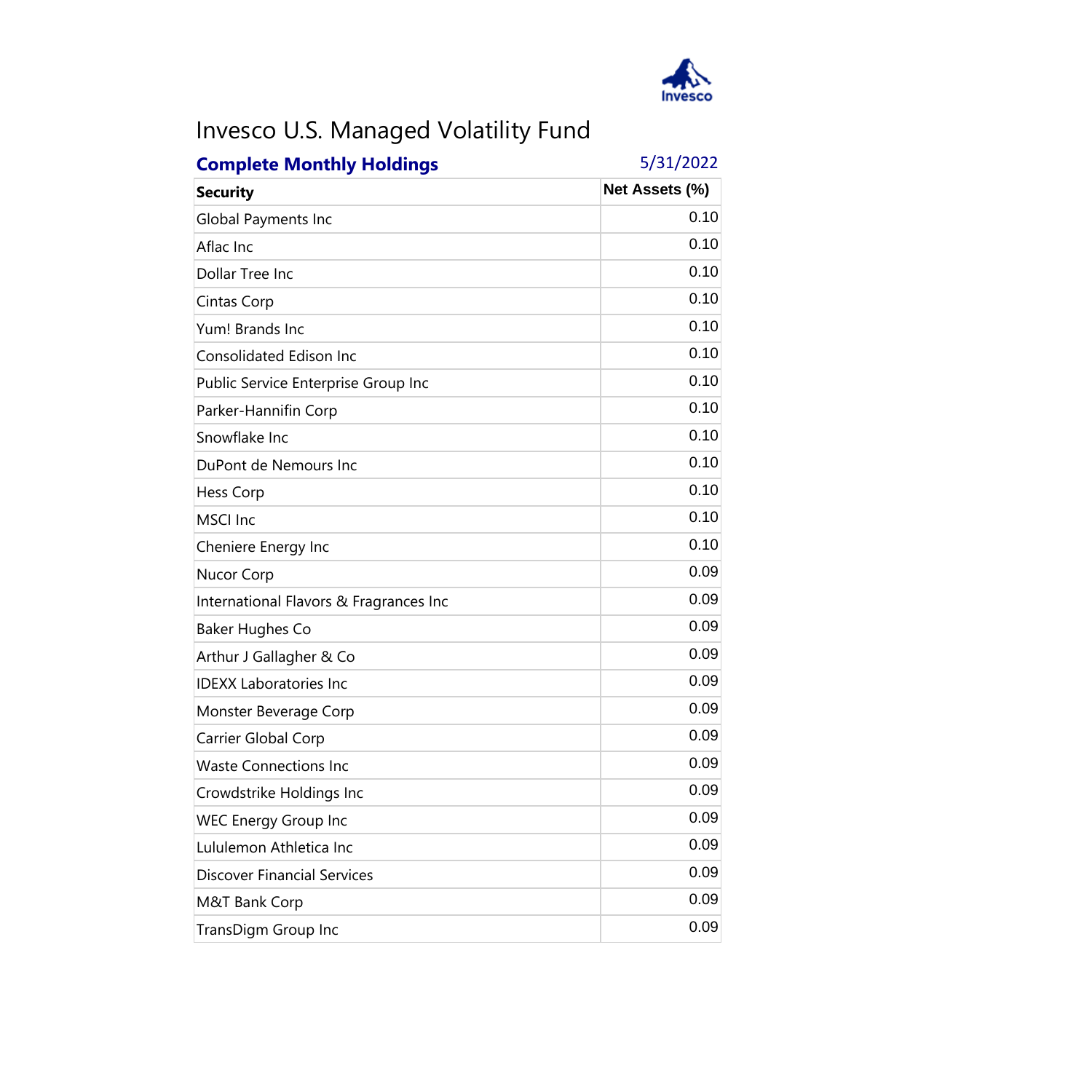

| <b>Complete Monthly Holdings</b> | 5/31/2022      |
|----------------------------------|----------------|
| <b>Security</b>                  | Net Assets (%) |
| <b>GLOBALFOUNDRIES Inc</b>       | 0.09           |
| Eversource Energy                | 0.09           |
| Otis Worldwide Corp              | 0.09           |
| Trane Technologies PLC           | 0.09           |
| KKR & Co Inc/new                 | 0.09           |
| Walgreens Boots Alliance Inc     | 0.09           |
| Fastenal Co                      | 0.08           |
| <b>Twitter Inc</b>               | 0.08           |
| Hershey Co/The                   | 0.08           |
| Mettler-Toledo International Inc | 0.08           |
| Workday Inc                      | 0.08           |
| PPG Industries Inc               | 0.08           |
| LyondellBasell Industries NV     | 0.08           |
| Ameriprise Financial Inc         | 0.08           |
| <b>PACCAR Inc</b>                | 0.08           |
| ResMed Inc                       | 0.08           |
| eBay Inc                         | 0.08           |
| <b>ONEOK Inc</b>                 | 0.08           |
| Weyerhaeuser Co                  | 0.08           |
| Biogen Inc                       | 0.08           |
| Ross Stores Inc                  | 0.08           |
| T Rowe Price Group Inc           | 0.08           |
| AvalonBay Communities Inc        | 0.08           |
| Cummins Inc                      | 0.08           |
| <b>Aptiv PLC</b>                 | 0.08           |
| Dexcom Inc                       | 0.08           |
| Keysight Technologies Inc        | 0.08           |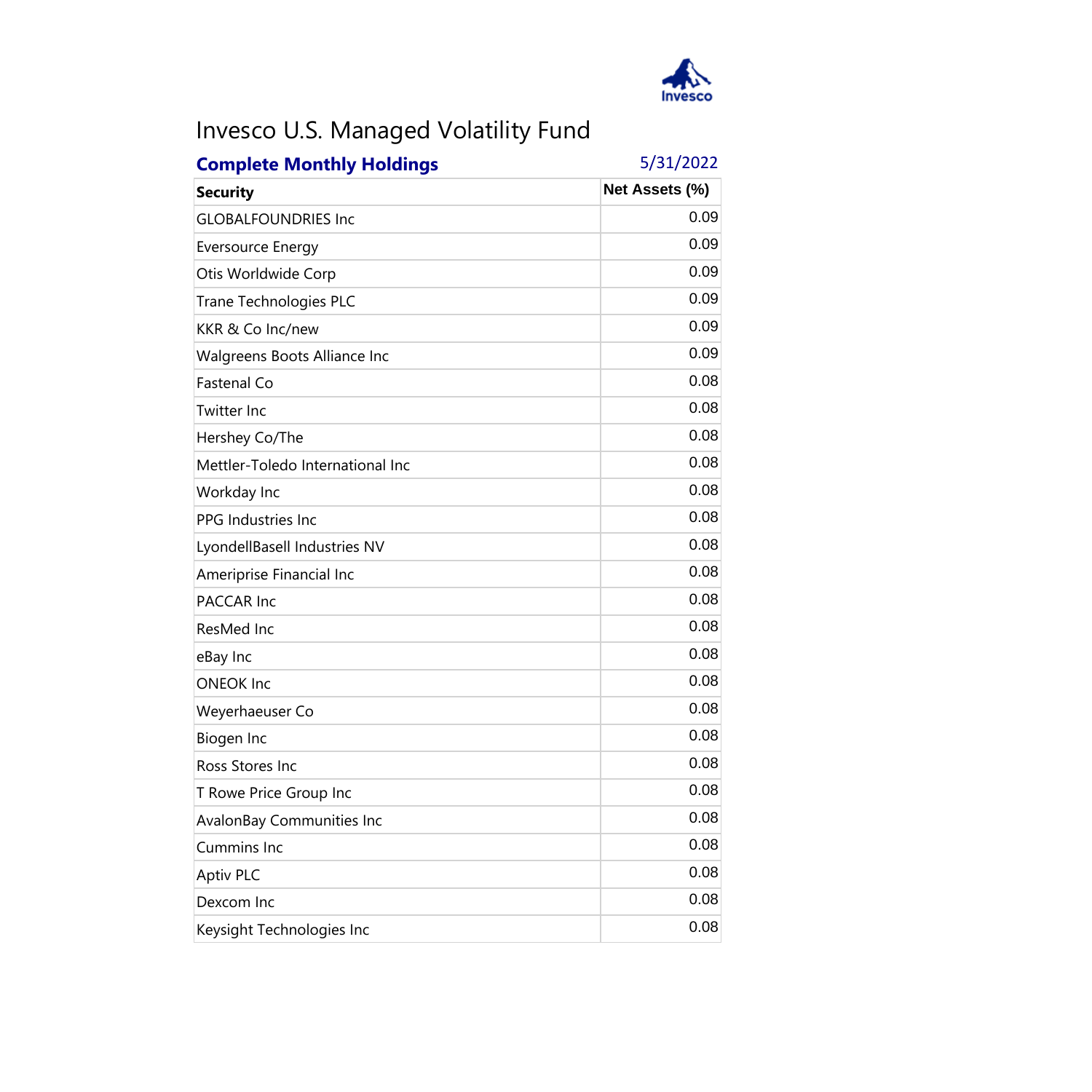

| <b>Complete Monthly Holdings</b>    | 5/31/2022      |
|-------------------------------------|----------------|
| <b>Security</b>                     | Net Assets (%) |
| <b>SVB Financial Group</b>          | 0.08           |
| <b>Equity Residential</b>           | 0.08           |
| <b>AMETEK Inc</b>                   | 0.08           |
| Verisk Analytics Inc                | 0.08           |
| Cerner Corp                         | 0.08           |
| Republic Services Inc               | 0.08           |
| <b>CBRE Group Inc</b>               | 0.08           |
| First Republic Bank/CA              | 0.08           |
| American Water Works Co Inc         | 0.08           |
| Keurig Dr Pepper Inc                | 0.08           |
| Las Vegas Sands Corp                | 0.08           |
| Fifth Third Bancorp                 | 0.07           |
| Alexandria Real Estate Equities Inc | 0.07           |
| Corning Inc                         | 0.07           |
| <b>Edison International</b>         | 0.07           |
| <b>VMware Inc</b>                   | 0.07           |
| <b>State Street Corp</b>            | 0.07           |
| Hormel Foods Corp                   | 0.07           |
| Old Dominion Freight Line Inc       | 0.07           |
| Brown-Forman Corp                   | 0.07           |
| Tyson Foods Inc                     | 0.07           |
| DTE Energy Co                       | 0.07           |
| Arista Networks Inc                 | 0.07           |
| Willis Towers Watson PLC            | 0.07           |
| Zimmer Biomet Holdings Inc          | 0.07           |
| Rockwell Automation Inc             | 0.07           |
| Equifax Inc                         | 0.07           |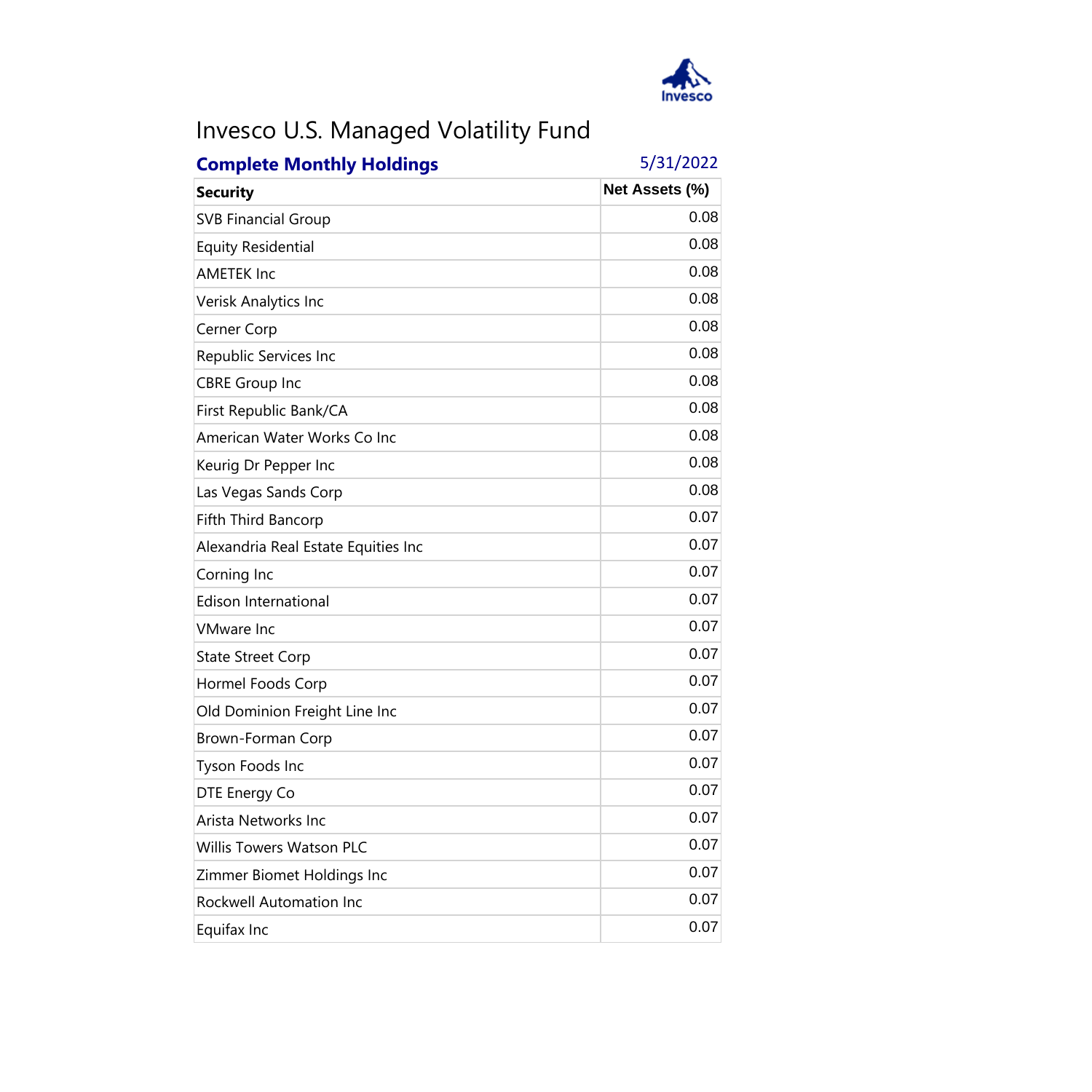

| <b>Complete Monthly Holdings</b>          | 5/31/2022      |
|-------------------------------------------|----------------|
| <b>Security</b>                           | Net Assets (%) |
| Seagen Inc                                | 0.07           |
| Copart Inc                                | 0.07           |
| Ameren Corp                               | 0.07           |
| Hartford Financial Services Group Inc/The | 0.07           |
| <b>FirstEnergy Corp</b>                   | 0.07           |
| <b>Entergy Corp</b>                       | 0.07           |
| CoStar Group Inc                          | 0.07           |
| Kellogg Co                                | 0.07           |
| Veeva Systems Inc                         | 0.07           |
| DR Horton Inc                             | 0.07           |
| Zoom Video Communications Inc             | 0.07           |
| McCormick & Co Inc/MD                     | 0.06           |
| AmerisourceBergen Corp                    | 0.06           |
| CDW Corp/DE                               | 0.06           |
| West Pharmaceutical Services Inc          | 0.06           |
| Northern Trust Corp                       | 0.06           |
| PPL Corp                                  | 0.06           |
| <b>ANSYS Inc</b>                          | 0.06           |
| Ventas Inc                                | 0.06           |
| Laboratory Corp of America Holdings       | 0.06           |
| <b>Ball Corp</b>                          | 0.06           |
| Liberty Media Corp-Liberty SiriusXM       | 0.06           |
| Ulta Beauty Inc                           | 0.06           |
| <b>WW Grainger Inc</b>                    | 0.06           |
| Paramount Global                          | 0.06           |
| Vulcan Materials Co                       | 0.06           |
| Church & Dwight Co Inc                    | 0.06           |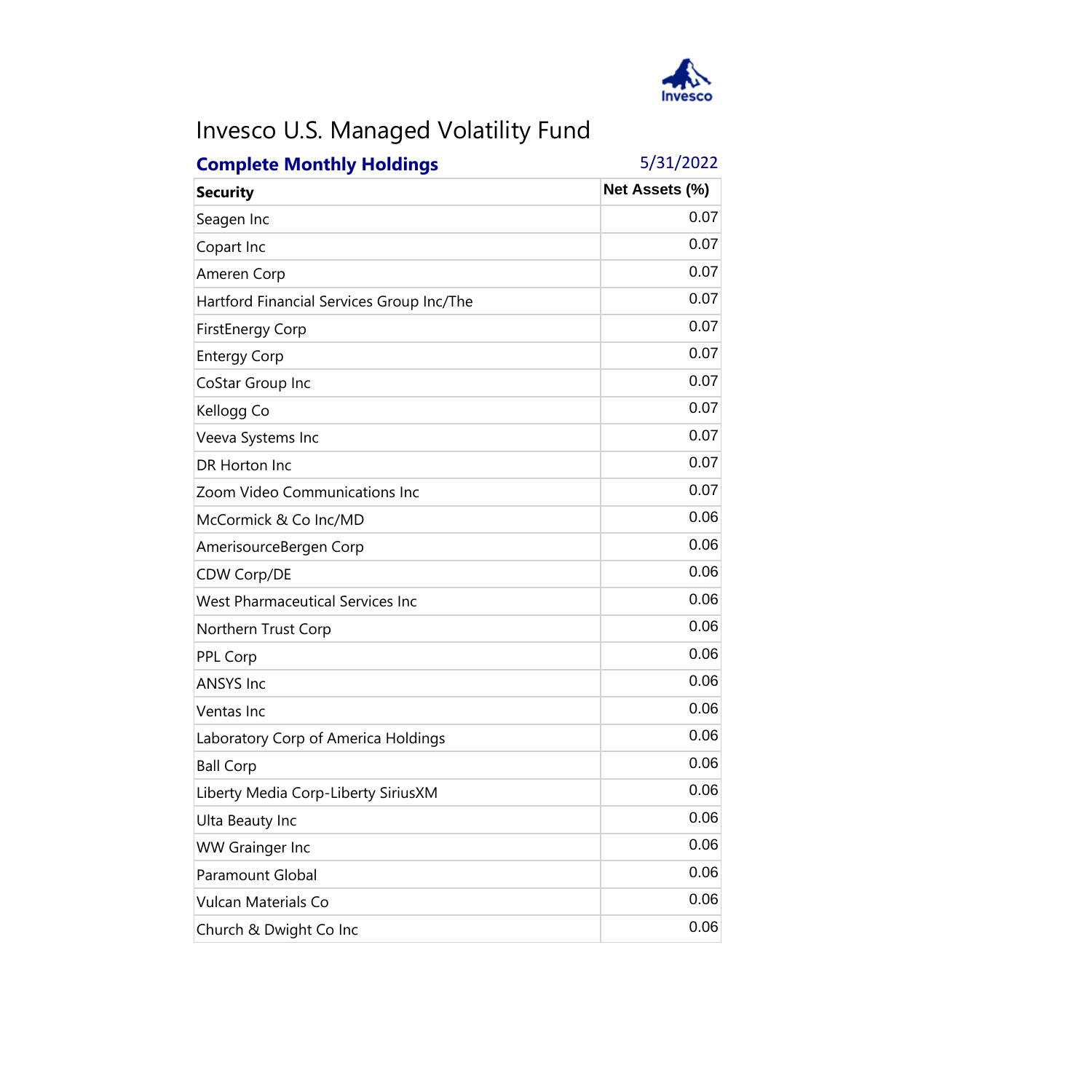

| <b>Complete Monthly Holdings</b>           | 5/31/2022      |
|--------------------------------------------|----------------|
| <b>Security</b>                            | Net Assets (%) |
| Fortive Corp                               | 0.06           |
| Match Group Inc                            | 0.06           |
| Martin Marietta Materials Inc              | 0.06           |
| Regions Financial Corp                     | 0.06           |
| Lennar Corp                                | 0.06           |
| Align Technology Inc                       | 0.06           |
| <b>CMS Energy Corp</b>                     | 0.06           |
| Liberty Broadband Corp                     | 0.06           |
| Hewlett Packard Enterprise Co              | 0.06           |
| <b>Waters Corp</b>                         | 0.06           |
| Expedia Group Inc                          | 0.05           |
| Genuine Parts Co                           | 0.05           |
| Amcor PLC                                  | 0.05           |
| Stanley Black & Decker Inc                 | 0.05           |
| Fox Corp                                   | 0.05           |
| FleetCor Technologies Inc                  | 0.05           |
| Dover Corp                                 | 0.05           |
| VeriSign Inc                               | 0.05           |
| Markel Corp                                | 0.05           |
| <b>EPAM Systems Inc</b>                    | 0.05           |
| Principal Financial Group Inc              | 0.05           |
| Western Digital Corp                       | 0.05           |
| <b>Essex Property Trust Inc</b>            | 0.05           |
| KeyCorp                                    | 0.05           |
| <b>VF Corp</b>                             | 0.05           |
| Expeditors International of Washington Inc | 0.05           |
| Synchrony Financial                        | 0.05           |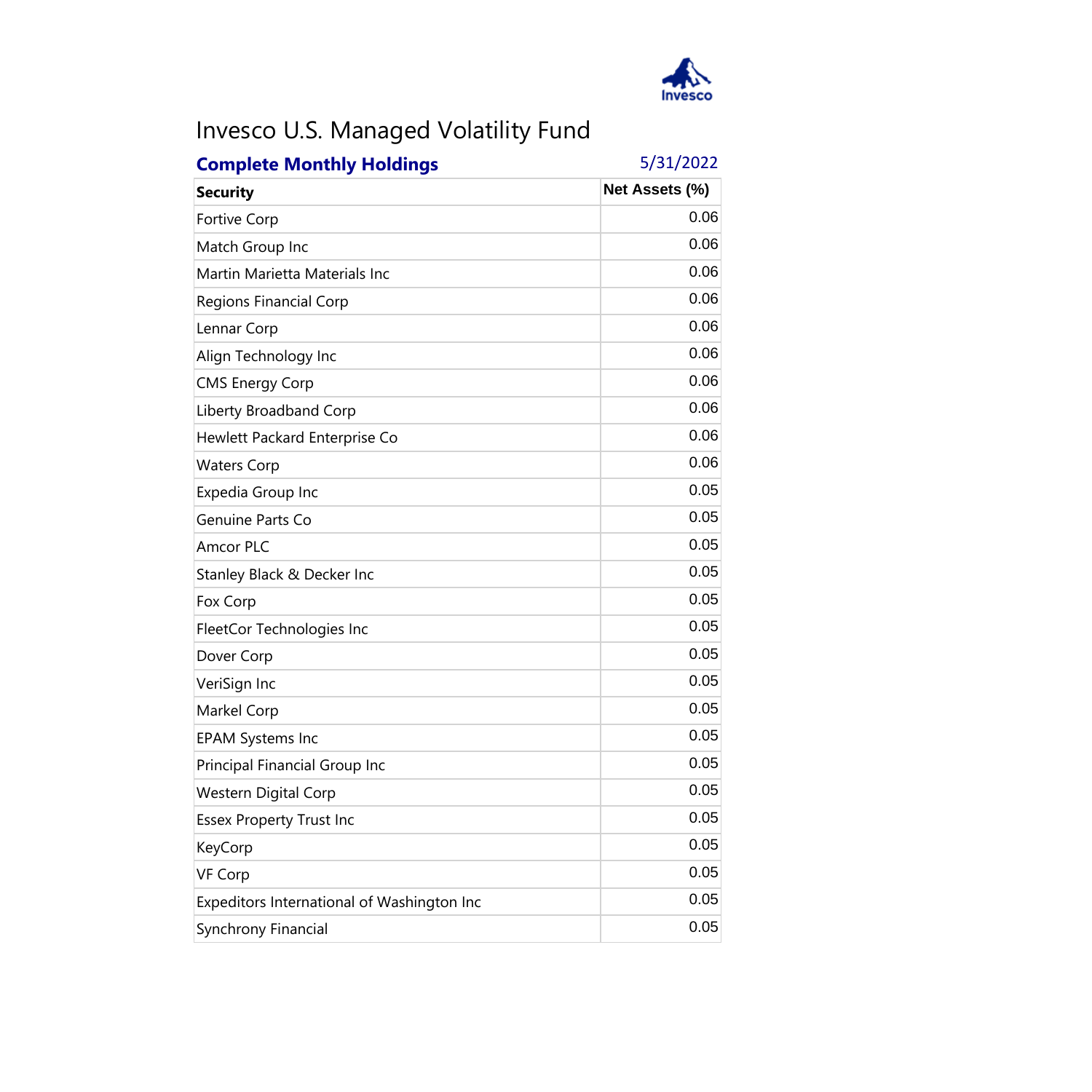

| <b>Complete Monthly Holdings</b> | 5/31/2022      |
|----------------------------------|----------------|
| <b>Security</b>                  | Net Assets (%) |
| International Paper Co           | 0.05           |
| Seagate Technology Holdings PLC  | 0.05           |
| Nasdag Inc                       | 0.05           |
| Zebra Technologies Corp          | 0.05           |
| Skyworks Solutions Inc           | 0.05           |
| Clorox Co/The                    | 0.05           |
| <b>Boston Properties Inc</b>     | 0.05           |
| Best Buy Co Inc                  | 0.05           |
| Twilio Inc                       | 0.05           |
| <b>Celanese Corp</b>             | 0.05           |
| Royalty Pharma PLC               | 0.05           |
| Quest Diagnostics Inc            | 0.05           |
| Incyte Corp                      | 0.05           |
| DocuSign Inc                     | 0.05           |
| Akamai Technologies Inc          | 0.05           |
| Garmin Ltd                       | 0.04           |
| NetApp Inc                       | 0.04           |
| Conagra Brands Inc               | 0.04           |
| Healthpeak Properties Inc        | 0.04           |
| Snap Inc                         | 0.04           |
| Splunk Inc                       | 0.04           |
| CarMax Inc                       | 0.04           |
| HubSpot Inc                      | 0.04           |
| Cardinal Health Inc              | 0.04           |
| Omnicom Group Inc                | 0.04           |
| Rivian Automotive Inc            | 0.04           |
| DoorDash Inc                     | 0.04           |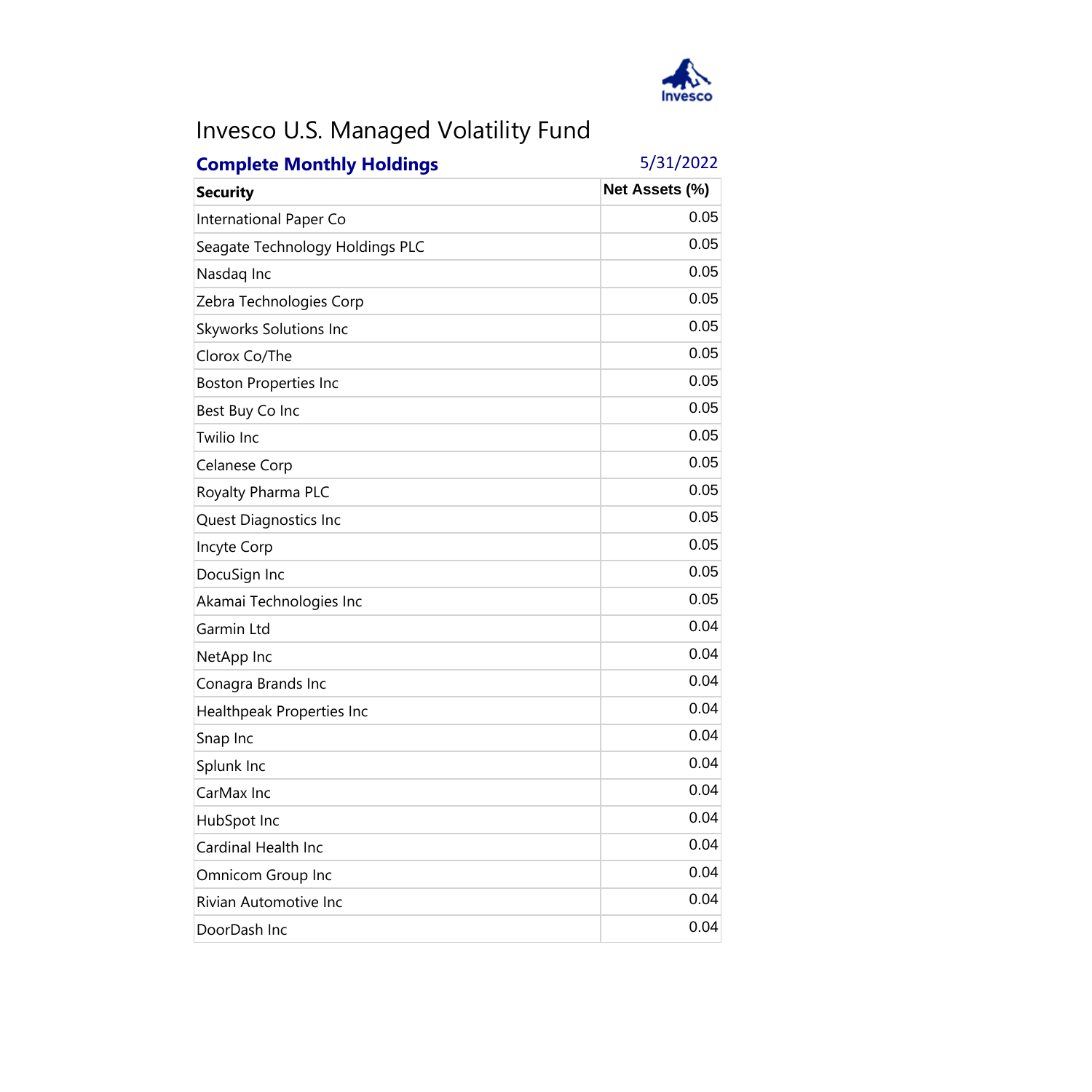

| <b>Complete Monthly Holdings</b>   | 5/31/2022      |
|------------------------------------|----------------|
| <b>Security</b>                    | Net Assets (%) |
| CH Robinson Worldwide Inc          | 0.04           |
| NortonLifeLock Inc                 | 0.04           |
| Palantir Technologies Inc          | 0.04           |
| Dell Technologies Inc              | 0.04           |
| <b>BioMarin Pharmaceutical Inc</b> | 0.04           |
| J M Smucker Co/The                 | 0.04           |
| Citrix Systems Inc                 | 0.03           |
| Lumen Technologies Inc             | 0.03           |
| Carnival Corp                      | 0.03           |
| Coupang Inc                        | 0.03           |
| Liberty Global PLC                 | 0.03           |
| Okta Inc                           | 0.03           |
| Roku Inc                           | 0.03           |
| Pinterest Inc                      | 0.03           |
| Coinbase Global Inc                | 0.03           |
| MarketAxess Holdings Inc           | 0.03           |
| Campbell Soup Co                   | 0.03           |
| <b>ROBLOX Corp</b>                 | 0.02           |
| Zillow Group Inc                   | 0.02           |
| NU Holdings Ltd/Cayman Islands     | 0.02           |
| Unity Software Inc                 | 0.02           |
| Franklin Resources Inc             | 0.02           |
| Southwest Airlines Co              | 0.02           |
| Delta Air Lines Inc                | 0.02           |
| RingCentral Inc                    | 0.01           |
| UiPath Inc                         | 0.01           |
| Sirius XM Holdings Inc             | 0.01           |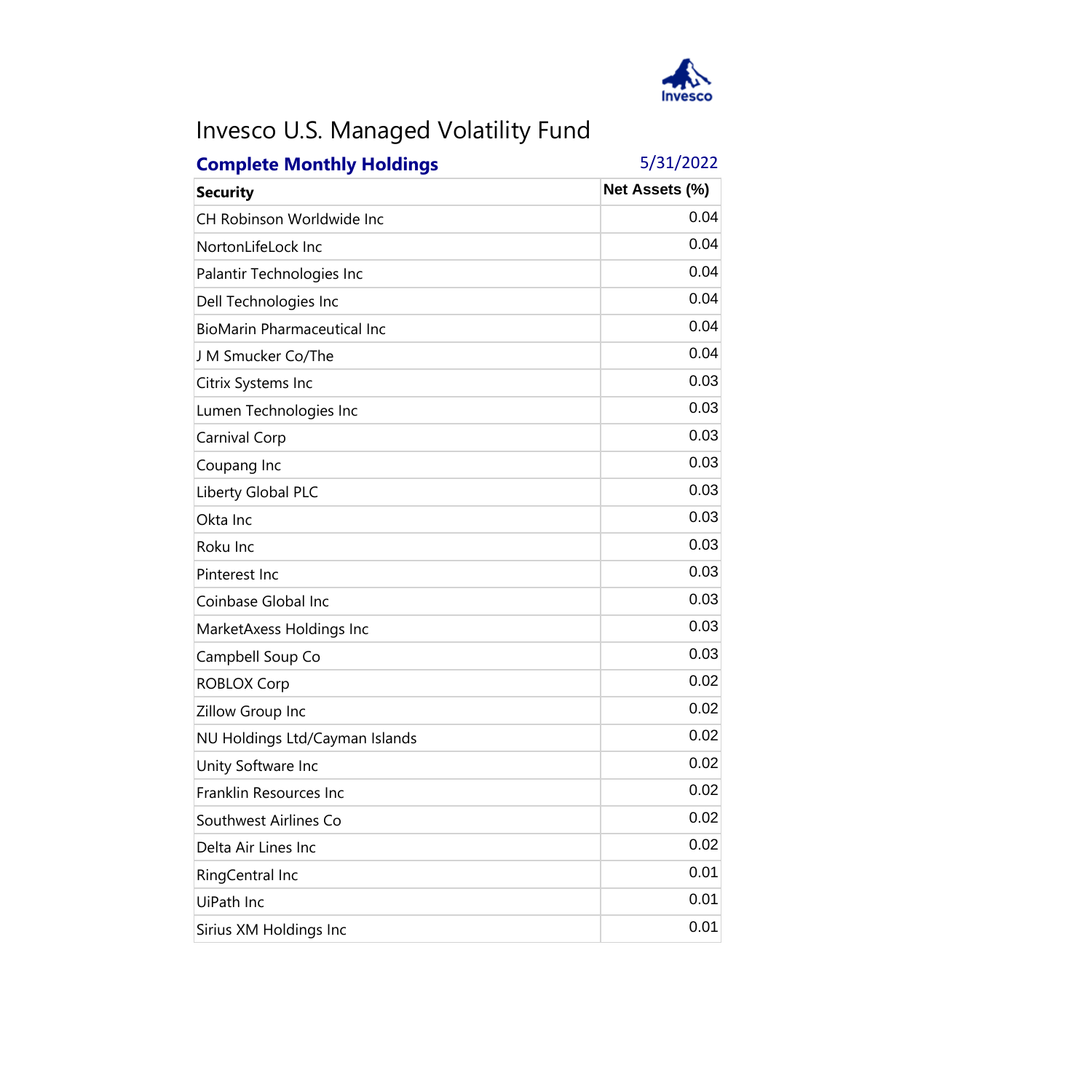

| <b>Complete Monthly Holdings</b> | 5/31/2022      |
|----------------------------------|----------------|
| <b>Security</b>                  | Net Assets (%) |
| DraftKings Inc                   | 0.01           |
| Wayfair Inc                      | 0.01           |
| Robinhood Markets Inc            | 0.01           |
| Peloton Interactive Inc.         | 0.01           |
| Avangrid Inc                     | 0.01           |
| Embecta Corp                     | 0.00           |
| CureVac NV                       | 0.00           |
| S&P 500 INDEX                    | $-0.01$        |
| S&P 500 INDEX                    | $-0.02$        |
| S&P 500 INDEX                    | $-0.02$        |
| S&P 500 INDEX                    | $-0.02$        |
| S&P 500 INDEX                    | $-0.08$        |
| <b>S&amp;P 500 INDEX</b>         | $-0.09$        |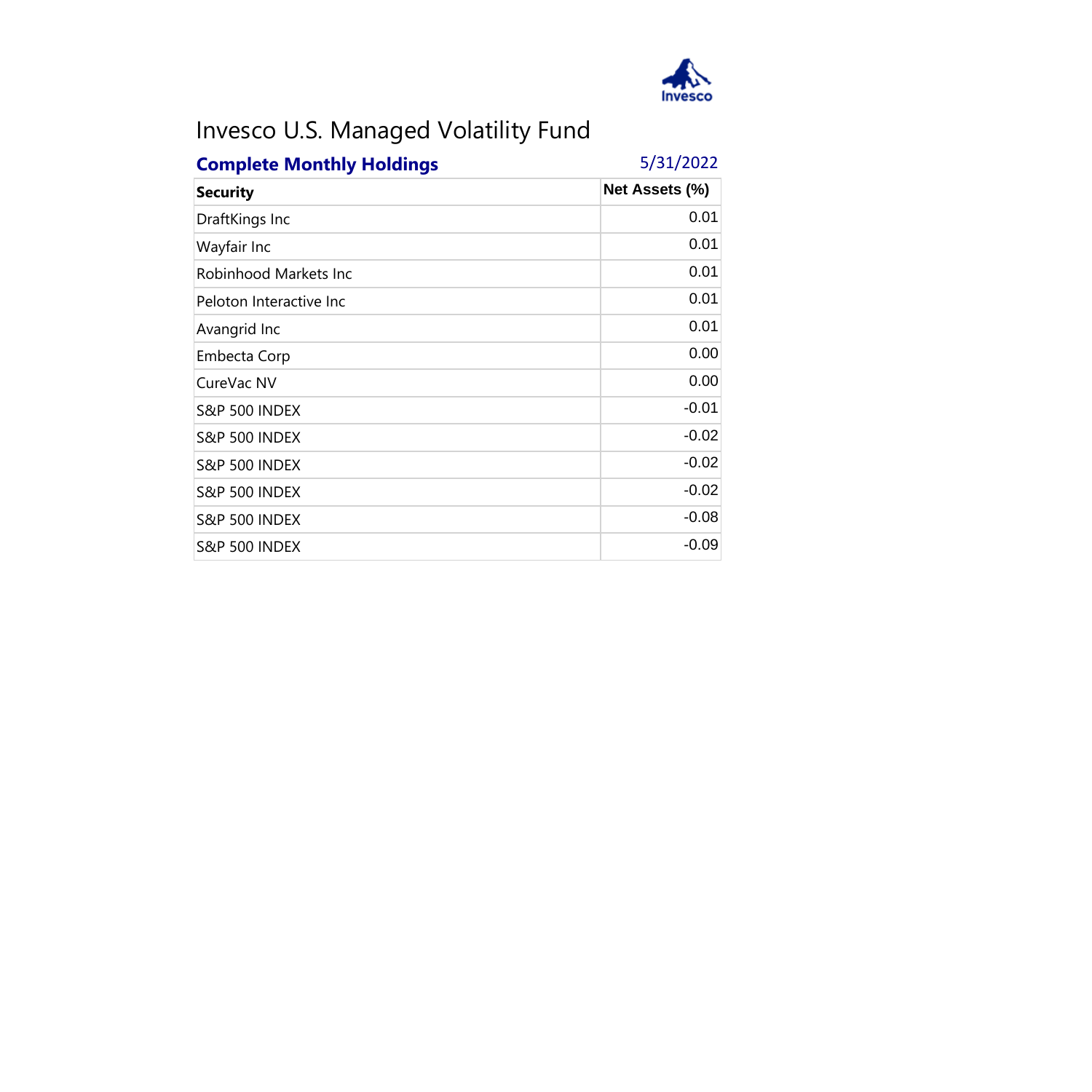

# Invesco V.I. EQV International Equity Fund

| <b>Complete Monthly Holdings</b>              | 5/31/2022      |
|-----------------------------------------------|----------------|
| <b>Security</b>                               | Net Assets (%) |
| Broadcom Inc                                  | 3.50           |
| Sandvik AB                                    | 2.86           |
| <b>HDFC Bank Ltd ADR</b>                      | 2.57           |
| Taiwan Semiconductor Manufacturing Co Ltd ADR | 2.51           |
| <b>Investor AB</b>                            | 2.35           |
| Samsung Electronics Co Ltd                    | 2.34           |
| Reckitt Benckiser Group PLC                   | 2.17           |
| <b>Olympus Corp</b>                           | 2.10           |
| China Mengniu Dairy Co Ltd                    | 2.09           |
| AIA Group Ltd                                 | 2.07           |
| <b>ICON PLC</b>                               | 2.03           |
| Novo Nordisk A/S                              | 2.02           |
| Wal-Mart de Mexico SAB de CV                  | 1.98           |
| United Overseas Bank Ltd                      | 1.98           |
| Yum China Holdings Inc                        | 1.96           |
| Ritchie Bros Auctioneers Inc                  | 1.94           |
| FinecoBank Banca Fineco SpA                   | 1.91           |
| Schneider Electric SE                         | 1.87           |
| CGI Inc                                       | 1.83           |
| <b>FANUC Corp</b>                             | 1.83           |
| <b>NAVER Corp</b>                             | 1.82           |
| <b>CSL Ltd</b>                                | 1.80           |
| CRH PLC                                       | 1.80           |
| China Resources Beer Holdings Co Ltd          | 1.73           |
| Bank of Nova Scotia/The                       | 1.70           |
| <b>Wolters Kluwer NV</b>                      | 1.70           |
| Heineken NV                                   | 1.67           |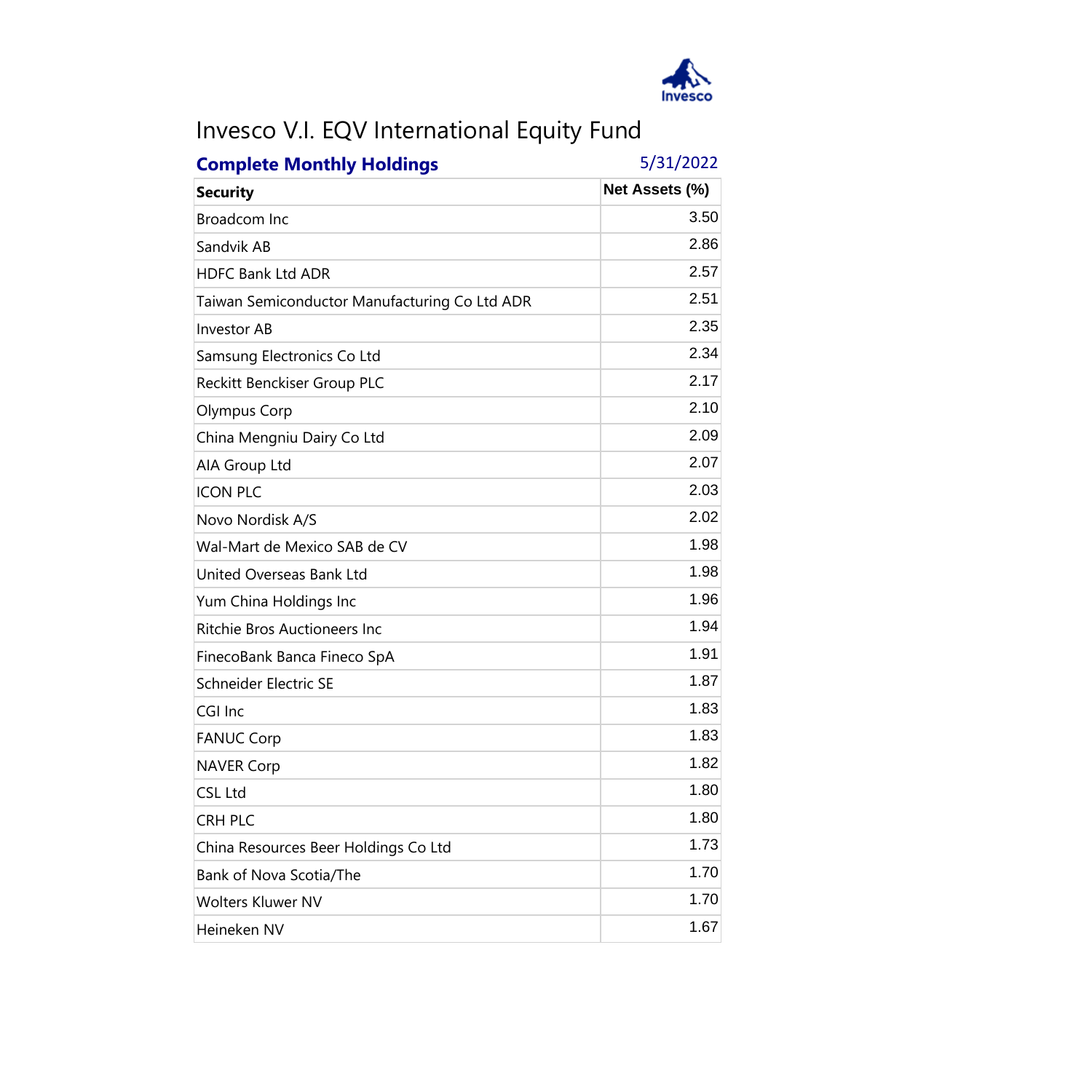

# Invesco V.I. EQV International Equity Fund

| <b>Complete Monthly Holdings</b>    | 5/31/2022      |
|-------------------------------------|----------------|
| <b>Security</b>                     | Net Assets (%) |
| Arkema SA                           | 1.66           |
| Nestle SA                           | 1.63           |
| Linde PLC                           | 1.54           |
| Magna International Inc             | 1.53           |
| Air Liquide SA                      | 1.53           |
| Koito Manufacturing Co Ltd          | 1.51           |
| Ashtead Group PLC                   | 1.51           |
| B3 SA - Brasil Bolsa Balcao         | 1.51           |
| TIS Inc                             | 1.46           |
| <b>ASML Holding NV</b>              | 1.41           |
| DCC PLC                             | 1.37           |
| Logitech International SA           | 1.33           |
| Hoya Corp                           | 1.32           |
| LVMH Moet Hennessy Louis Vuitton SE | 1.30           |
| Amadeus IT Group SA                 | 1.22           |
| JD.com Inc ADR                      | 1.16           |
| Deutsche Boerse AG                  | 1.15           |
| Sony Group Corp                     | 1.15           |
| <b>Flutter Entertainment PLC</b>    | 1.12           |
| Asahi Group Holdings Ltd            | 1.12           |
| <b>TotalEnergies SE</b>             | 1.11           |
| Wuliangye Yibin Co Ltd              | 1.08           |
| Pernod Ricard SA                    | 1.03           |
| Roche Holding AG                    | 1.03           |
| Rede D'Or Sao Luiz SA               | 0.95           |
| Invesco Treasury Portfolio          | 0.94           |
| Carlsberg AS                        | 0.93           |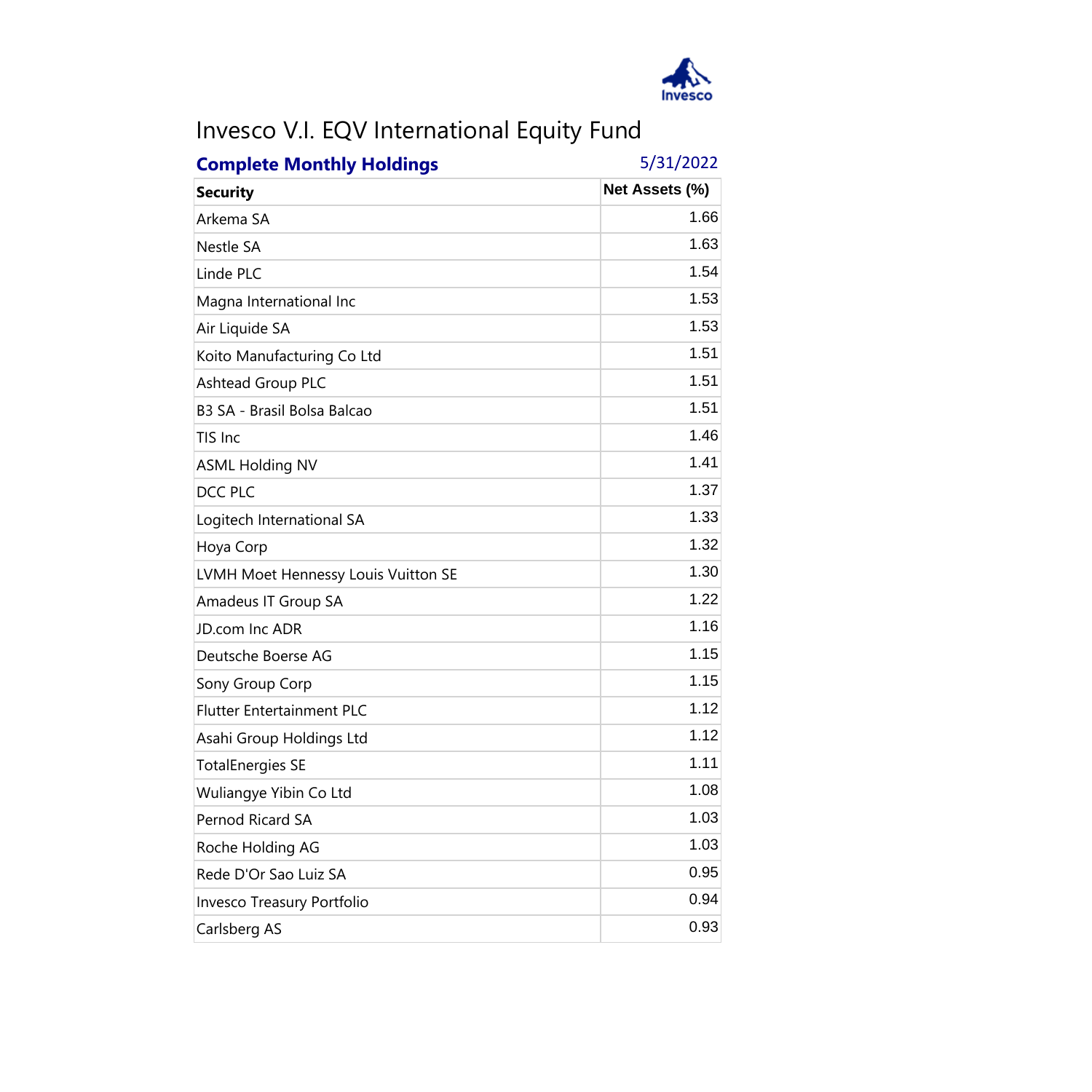

# Invesco V.I. EQV International Equity Fund

| <b>Complete Monthly Holdings</b>      | 5/31/2022      |
|---------------------------------------|----------------|
| <b>Security</b>                       | Net Assets (%) |
| Kuehne + Nagel International AG       | 0.93           |
| Husqvarna AB                          | 0.88           |
| Invesco Government & Agency Portfolio | 0.83           |
| Techtronic Industries Co Ltd          | 0.74           |
| Airtac International Group            | 0.71           |
| Kering SA                             | 0.70           |
| Svenska Handelsbanken AB              | 0.70           |
| <b>SMC Corp</b>                       | 0.65           |
| <b>INVESCO LIQUID ASSET CASH MF</b>   | 0.55           |
| Amcor PLC                             | 0.49           |
| MercadoLibre Inc                      | 0.48           |
| Komatsu Ltd                           | 0.47           |
| Keyence Corp                          | 0.47           |
| <b>CASH &amp; EQUIVALENTS</b>         | 0.32           |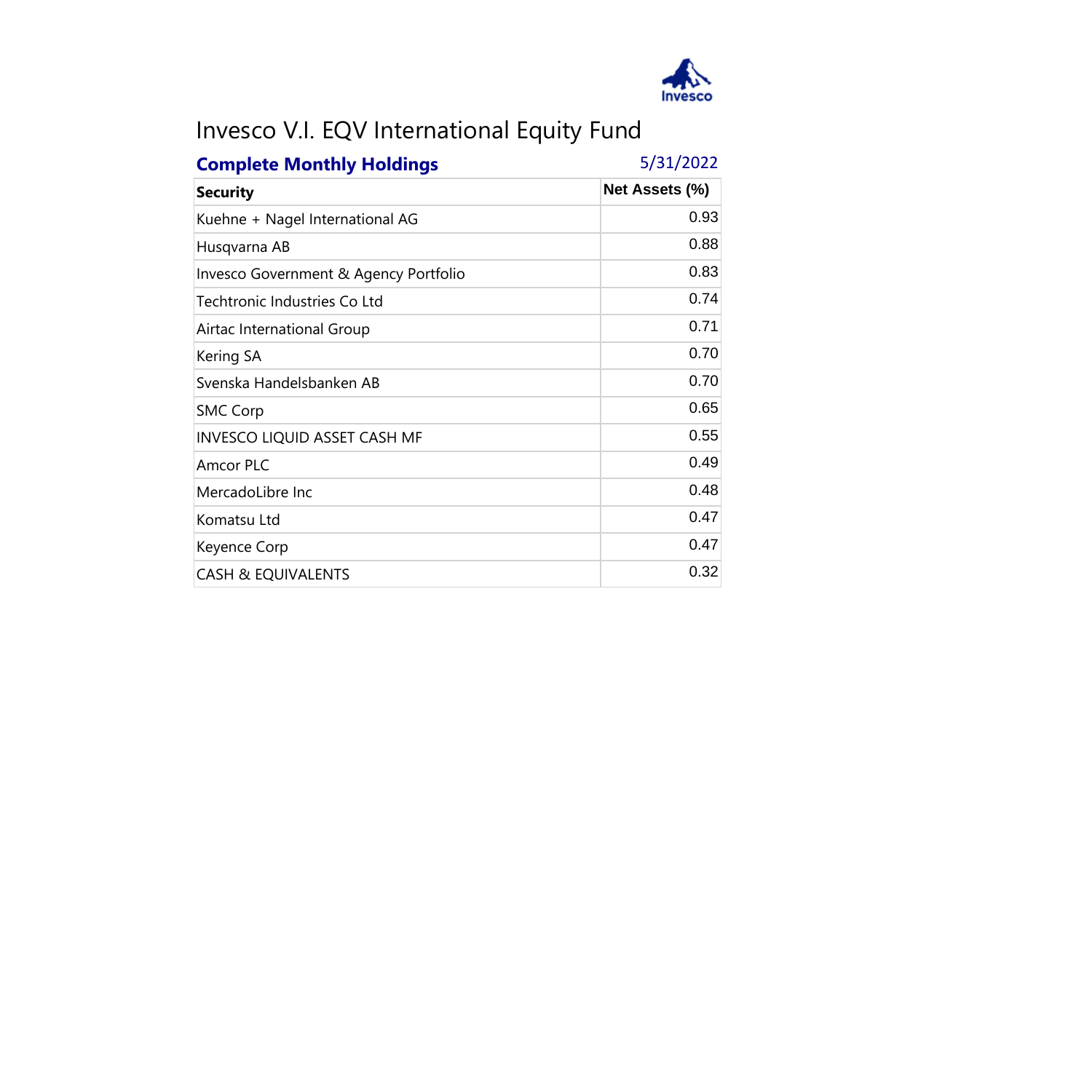

#### Invesco V.I. Nasdaq 100 Buffer Fund - December

| <b>Complete Monthly Holdings</b>      | 5/31/2022      |
|---------------------------------------|----------------|
| <b>Security</b>                       | Net Assets (%) |
| Invesco QQQ Trust Series 1            | 63.55          |
| NDX US 12/30/22 C489.6 FLEX           | 23.30          |
| Invesco QQQ Trust Series 1            | 19.15          |
| NDX US 12/30/22 P16320.08 FLEX        | 6.98           |
| Invesco Government & Agency Portfolio | 1.57           |
| INVESCO LIQUID ASSET CASH MF          | 1.12           |
| Invesco Treasury Portfolio            | 1.04           |
| NDX US 12/30/22 C19192.41 FLEX        | $-0.01$        |
| Invesco QQQ Trust Series 1            | $-0.04$        |
| NDX US 12/30/22 P14688.07 FLEX        | $-4.36$        |
| Invesco QQQ Trust Series 1            | $-11.98$       |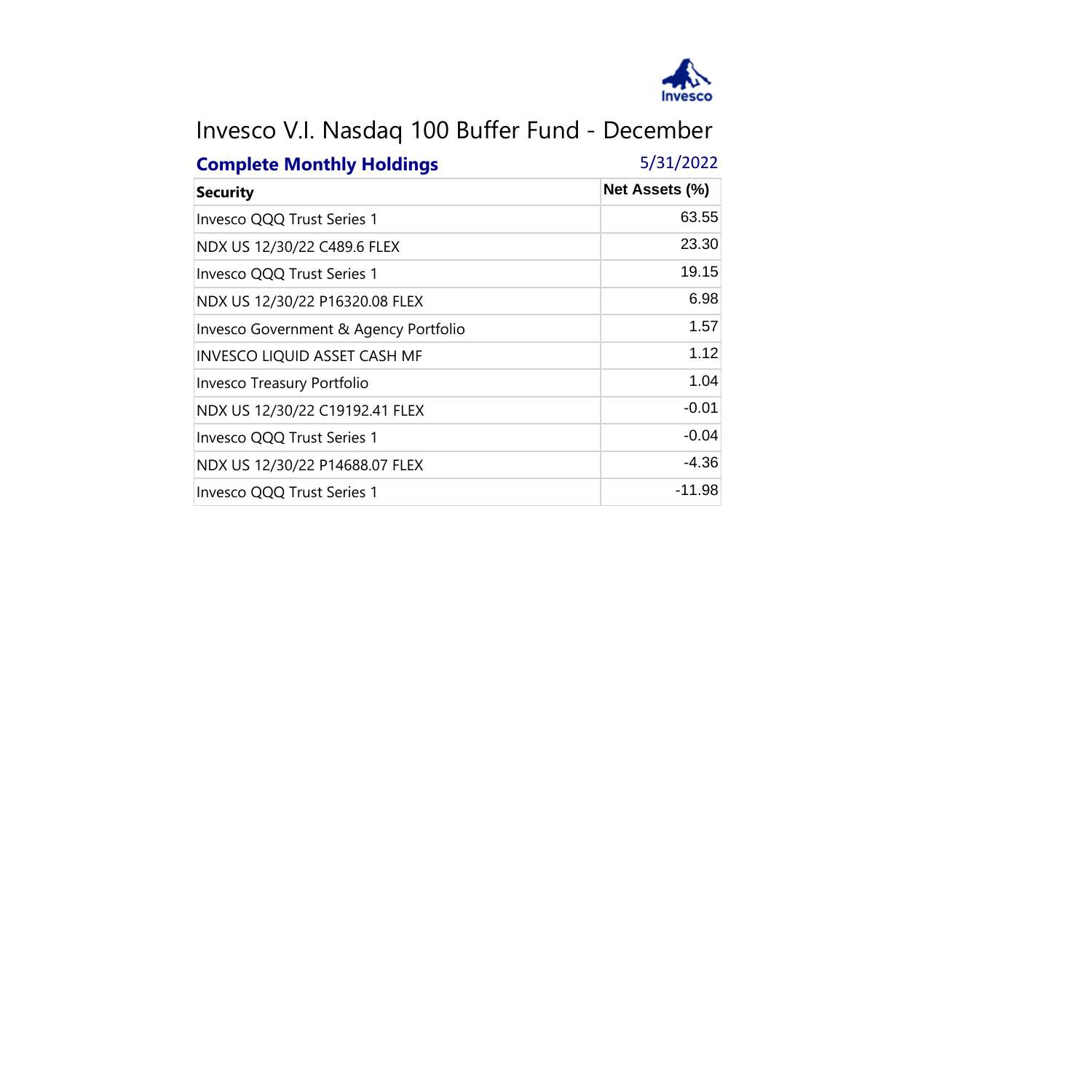

| Invesco V.I. Nasdaq 100 Buffer Fund - March |  |
|---------------------------------------------|--|
|---------------------------------------------|--|

| <b>Complete Monthly Holdings</b>      | 5/31/2022      |
|---------------------------------------|----------------|
| <b>Security</b>                       | Net Assets (%) |
| Invesco QQQ Trust Series 1            | 54.90          |
| NDX US 03/31/23 C445.15 FLEX          | 35.21          |
| Invesco QQQ Trust Series 1            | 11.22          |
| NDX US 03/31/23 P14838.49 FLEX        | 7.10           |
| Invesco Treasury Portfolio            | 1.52           |
| Invesco Government & Agency Portfolio | 1.33           |
| INVESCO LIQUID ASSET CASH MF          | 0.95           |
| NDX US 03/31/23 C17583.61 FLEX        | $-0.23$        |
| Invesco QQQ Trust Series 1            | $-0.36$        |
| NDX US 03/31/23 P13354.64 FLEX        | $-4.47$        |
| Invesco QQQ Trust Series 1            | $-7.06$        |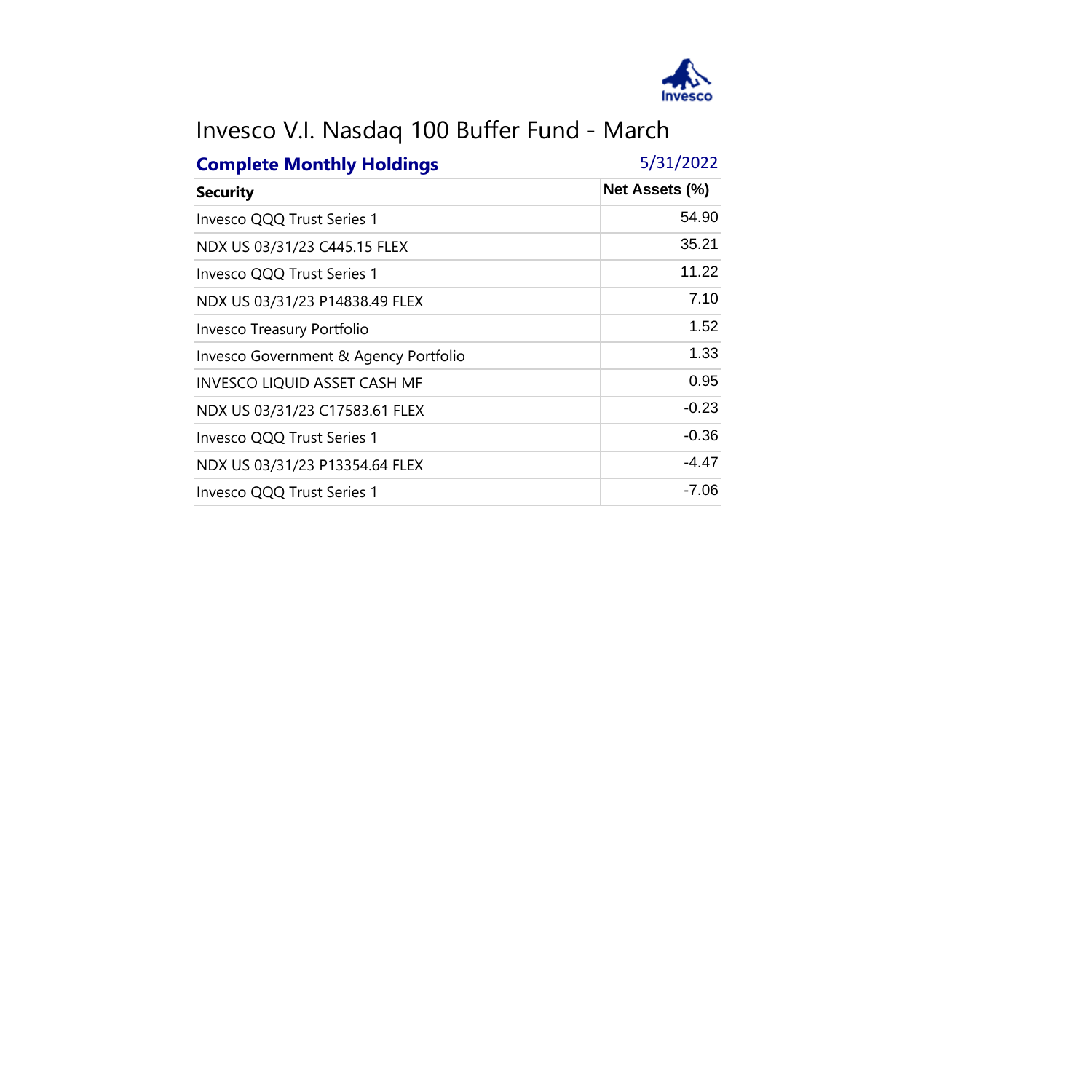

#### Invesco V.I. S&P 500 Buffer Fund - December

| <b>Complete Monthly Holdings</b>      | 5/31/2022      |
|---------------------------------------|----------------|
| <b>Security</b>                       | Net Assets (%) |
| SPDR S&P 500 ETF Trust                | 46.19          |
| <b>S&amp;P 500 INDEX</b>              | 43.63          |
| SPDR S&P 500 ETF Trust                | 7.69           |
| S&P 500 INDEX                         | 7.23           |
| Invesco Treasury Portfolio            | 1.47           |
| Invesco Government & Agency Portfolio | 1.23           |
| <b>INVESCO LIQUID ASSET CASH MF</b>   | 0.92           |
| <b>S&amp;P 500 INDEX</b>              | $-0.05$        |
| SPDR S&P 500 ETF Trust                | $-0.06$        |
| <b>S&amp;P 500 INDEX</b>              | $-3.91$        |
| SPDR S&P 500 ETF Trust                | $-4.06$        |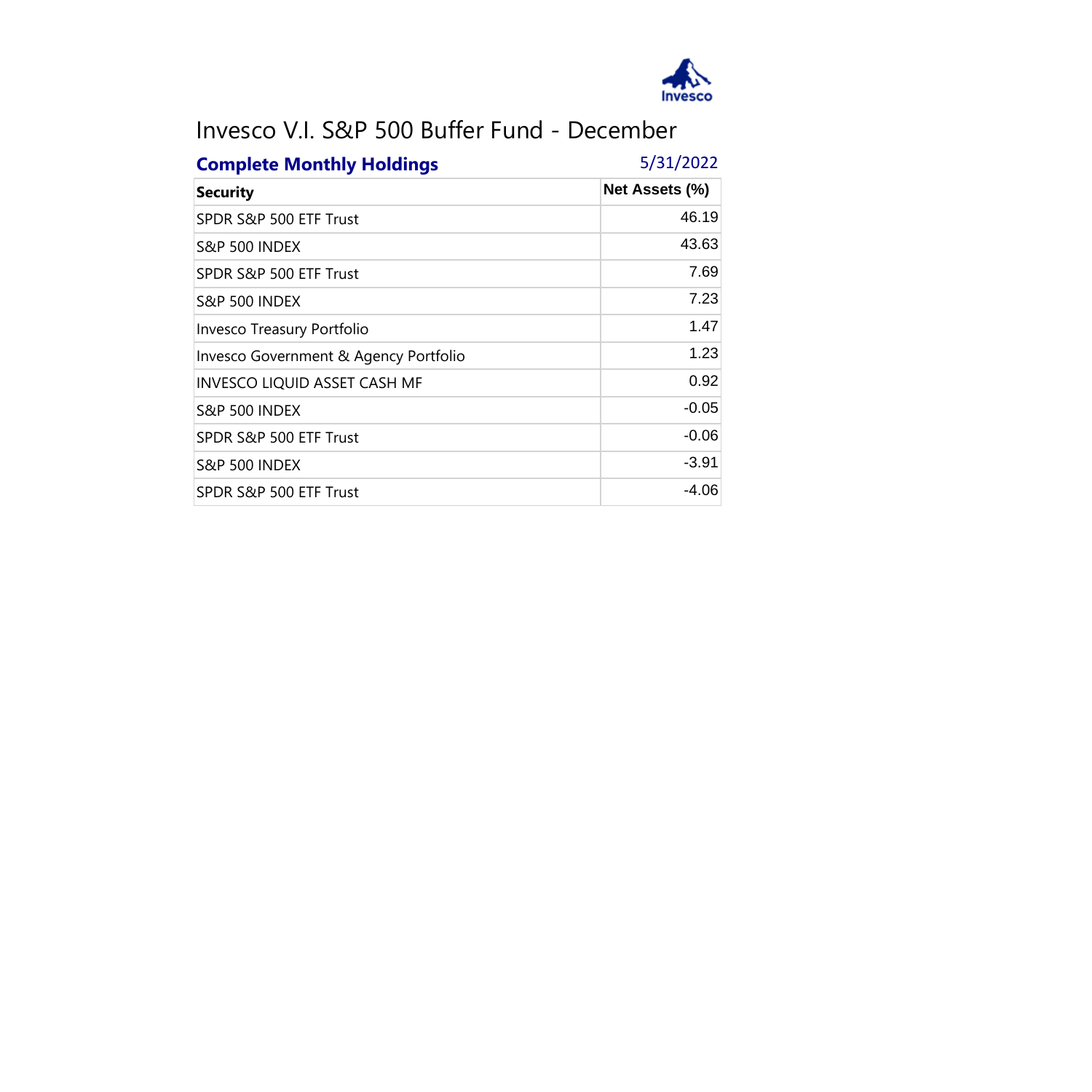

#### Invesco V.I. S&P 500 Buffer Fund - March

| <b>Complete Monthly Holdings</b>      | 5/31/2022      |
|---------------------------------------|----------------|
| <b>Security</b>                       | Net Assets (%) |
| <b>S&amp;P 500 INDEX</b>              | 77.93          |
| SPDR S&P 500 ETF Trust                | 14.41          |
| <b>S&amp;P 500 INDEX</b>              | 10.26          |
| SPDR S&P 500 ETF Trust                | 1.90           |
| Invesco Treasury Portfolio            | 1.35           |
| Invesco Government & Agency Portfolio | 1.18           |
| INVESCO LIQUID ASSET CASH MF          | 0.84           |
| SPDR S&P 500 ETF Trust                | $-0.09$        |
| S&P 500 INDEX                         | $-0.45$        |
| SPDR S&P 500 ETF Trust                | $-1.11$        |
| S&P 500 INDEX                         | $-6.08$        |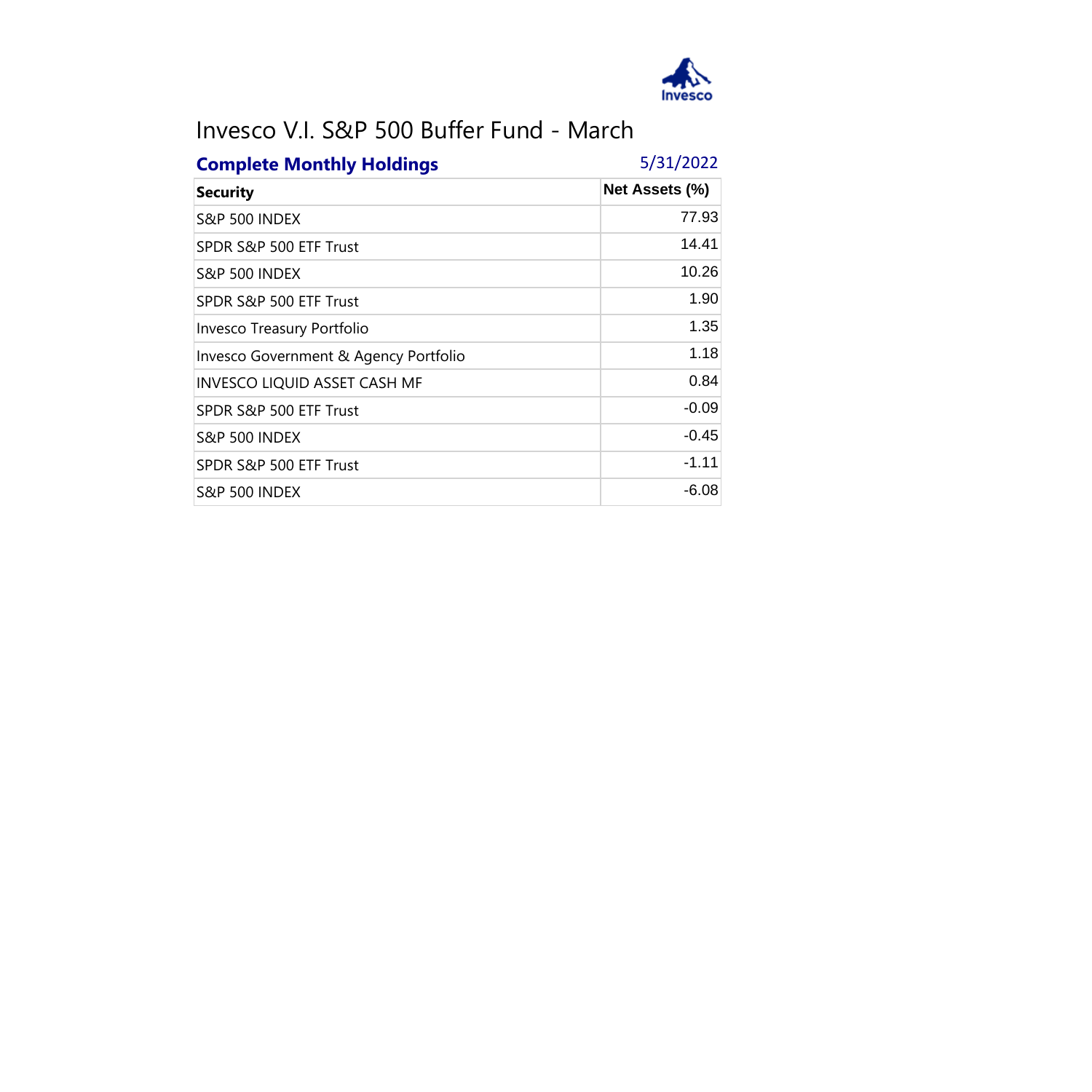

# Invesco Value Opportunities Fund

| <b>Complete Monthly Holdings</b>    | 5/31/2022      |
|-------------------------------------|----------------|
| <b>Security</b>                     | Net Assets (%) |
| <b>AECOM</b>                        | 2.89           |
| <b>Univar Solutions Inc</b>         | 2.81           |
| Flex Ltd                            | 2.77           |
| Pioneer Natural Resources Co        | 2.69           |
| <b>KBR</b> Inc                      | 2.67           |
| Cigna Corp                          | 2.55           |
| Air Lease Corp                      | 2.46           |
| Spectrum Brands Holdings Inc        | 2.46           |
| Centene Corp                        | 2.46           |
| <b>Encompass Health Corp</b>        | 2.40           |
| Huntington Bancshares Inc/OH        | 2.34           |
| Huntsman Corp                       | 2.33           |
| Fresenius Medical Care AG & Co KGaA | 2.24           |
| Phillips 66                         | 2.17           |
| Diamondback Energy Inc              | 2.11           |
| Ovintiv Inc                         | 2.10           |
| Shell PLC ADR                       | 2.06           |
| Jabil Inc                           | 2.01           |
| Universal Health Services Inc       | 1.97           |
| <b>HF Sinclair Corp</b>             | 1.94           |
| Timken Co/The                       | 1.93           |
| MasTec Inc                          | 1.92           |
| Jacobs Engineering Group Inc        | 1.89           |
| <b>CACI</b> International Inc       | 1.86           |
| Huntington Ingalls Industries Inc   | 1.82           |
| US Foods Holding Corp               | 1.81           |
| <b>Webster Financial Corp</b>       | 1.79           |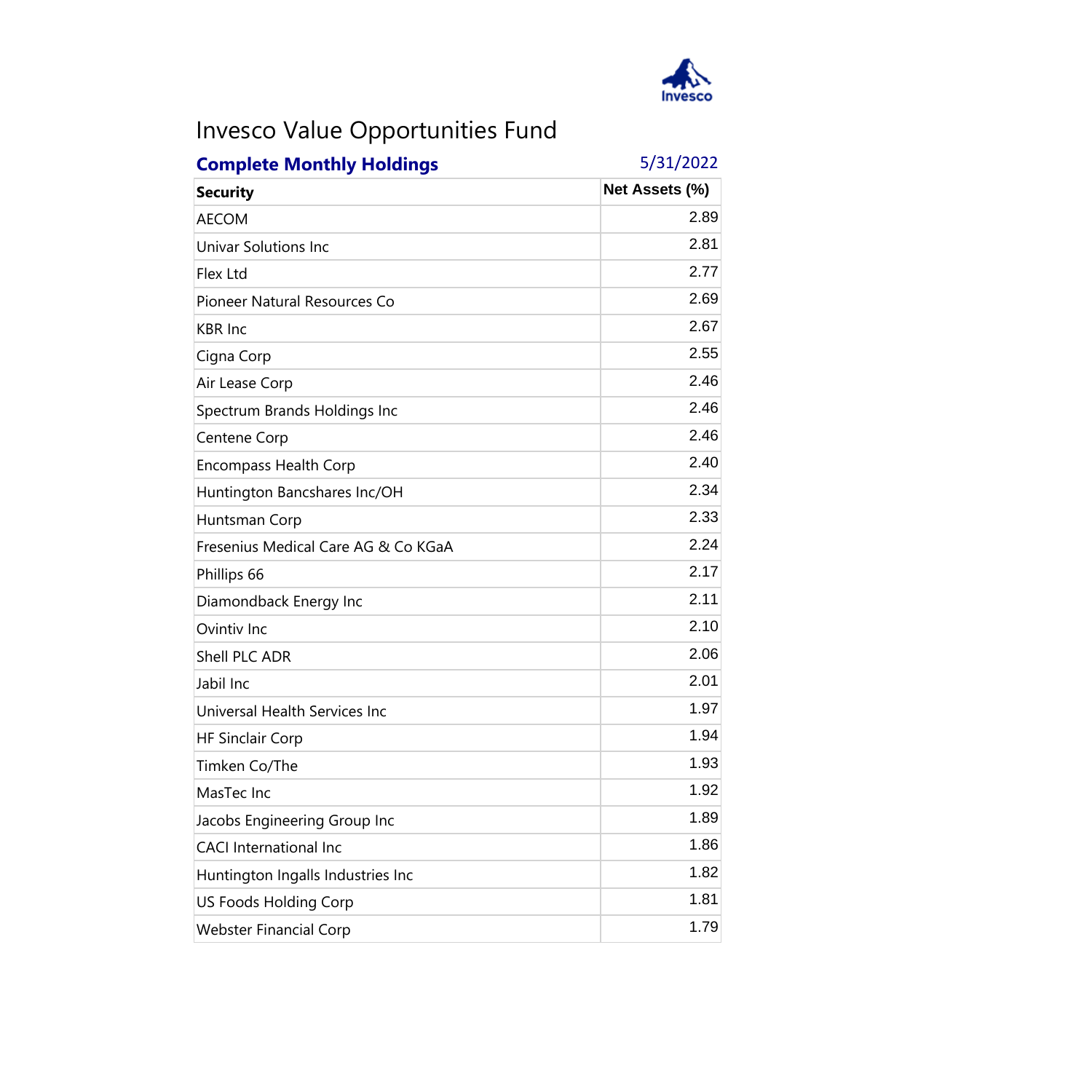

# Invesco Value Opportunities Fund

| <b>Complete Monthly Holdings</b>      | 5/31/2022      |
|---------------------------------------|----------------|
| <b>Security</b>                       | Net Assets (%) |
| Dana Inc                              | 1.79           |
| Vistra Corp                           | 1.78           |
| Goldman Sachs Group Inc/The           | 1.72           |
| APA Corp                              | 1.67           |
| ManpowerGroup Inc                     | 1.65           |
| Crane Holdings Co                     | 1.64           |
| Rheinmetall AG                        | 1.61           |
| <b>ARC Resources Ltd</b>              | 1.56           |
| New Fortress Energy Inc               | 1.50           |
| Anthem Inc                            | 1.49           |
| Vertiv Holdings Co                    | 1.44           |
| LKQ Corp                              | 1.41           |
| Molina Healthcare Inc                 | 1.40           |
| Axalta Coating Systems Ltd            | 1.34           |
| Southwestern Energy Co                | 1.31           |
| Apollo Global Management Inc          | 1.25           |
| <b>Booking Holdings Inc</b>           | 1.21           |
| <b>BWX Technologies Inc</b>           | 1.18           |
| <b>WESCO</b> International Inc        | 1.03           |
| Henry Schein Inc                      | 1.02           |
| Travel + Leisure Co                   | 0.98           |
| Yamana Gold Inc                       | 0.91           |
| Performance Food Group Co             | 0.90           |
| Invesco Treasury Portfolio            | 0.90           |
| NRG Energy Inc                        | 0.90           |
| Skyworks Solutions Inc                | 0.80           |
| Invesco Government & Agency Portfolio | 0.79           |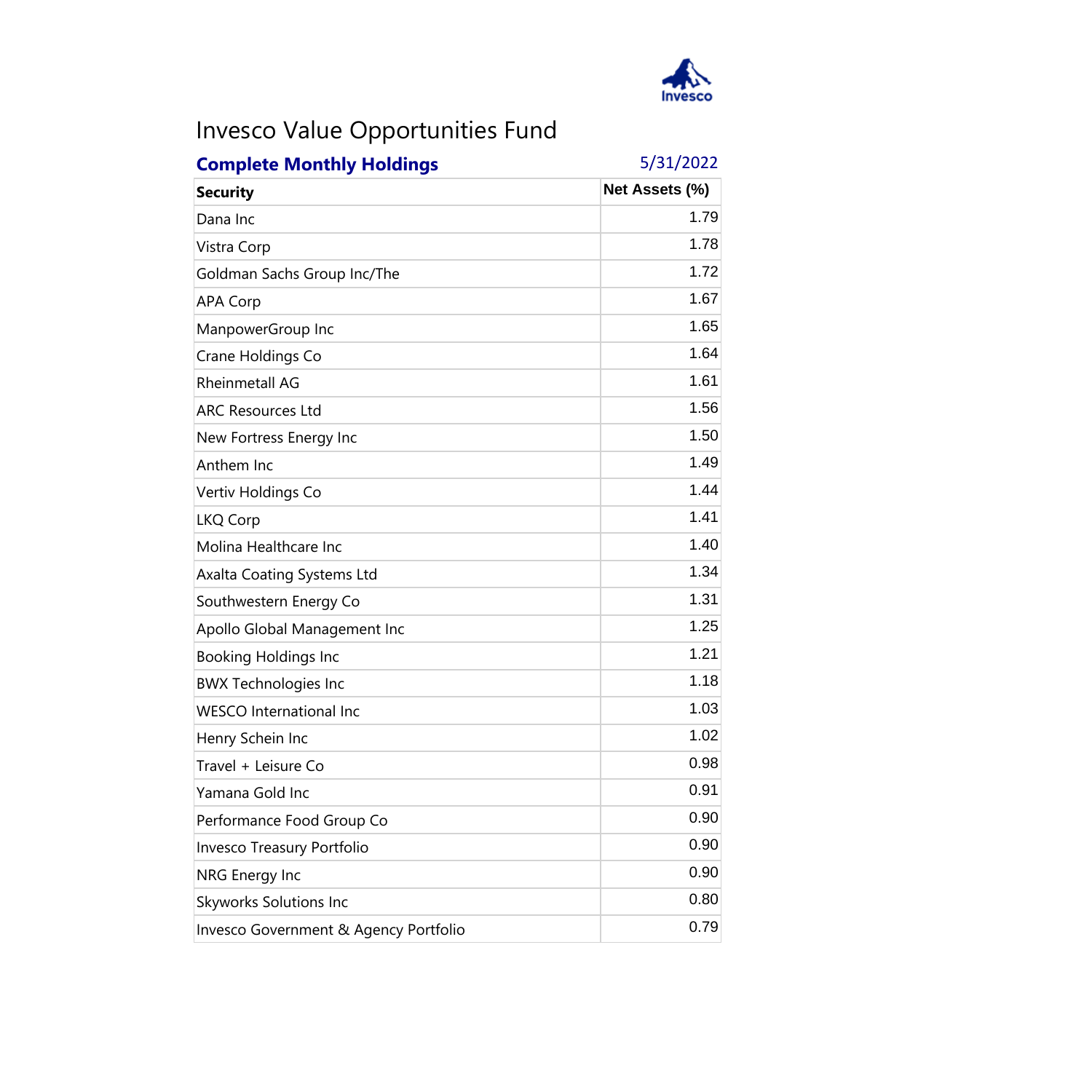

# Invesco Value Opportunities Fund

| <b>Complete Monthly Holdings</b>        | 5/31/2022      |
|-----------------------------------------|----------------|
| <b>Security</b>                         | Net Assets (%) |
| PacWest Bancorp                         | 0.77           |
| Oshkosh Corp                            | 0.76           |
| <b>Hilton Grand Vacations Inc</b>       | 0.73           |
| <b>HOCHTIEF AG</b>                      | 0.71           |
| <b>INVESCO LIQUID ASSET CASH MF</b>     | 0.55           |
| Sealed Air Corp                         | 0.46           |
| <b>CASH &amp; EQUIVALENTS</b>           | 0.06           |
| Energizer Holdings Inc                  | 0.02           |
| Equitable Holdings Inc                  | 0.01           |
| AerCap Holdings NV                      | 0.01           |
| <b>Builders FirstSource Inc</b>         | 0.01           |
| Carlisle Cos Inc                        | 0.01           |
| Science Applications International Corp | 0.01           |
| Louisiana-Pacific Corp                  | 0.01           |
| <b>SLM Corp</b>                         | 0.00           |
| <b>Element Solutions Inc</b>            | 0.00           |
| Pan American Silver Corp                | 0.00           |
| Radian Group Inc                        | 0.00           |
| International Game Technology PLC       | 0.00           |
| nVent Electric PLC                      | 0.00           |
| <b>MGIC Investment Corp</b>             | 0.00           |